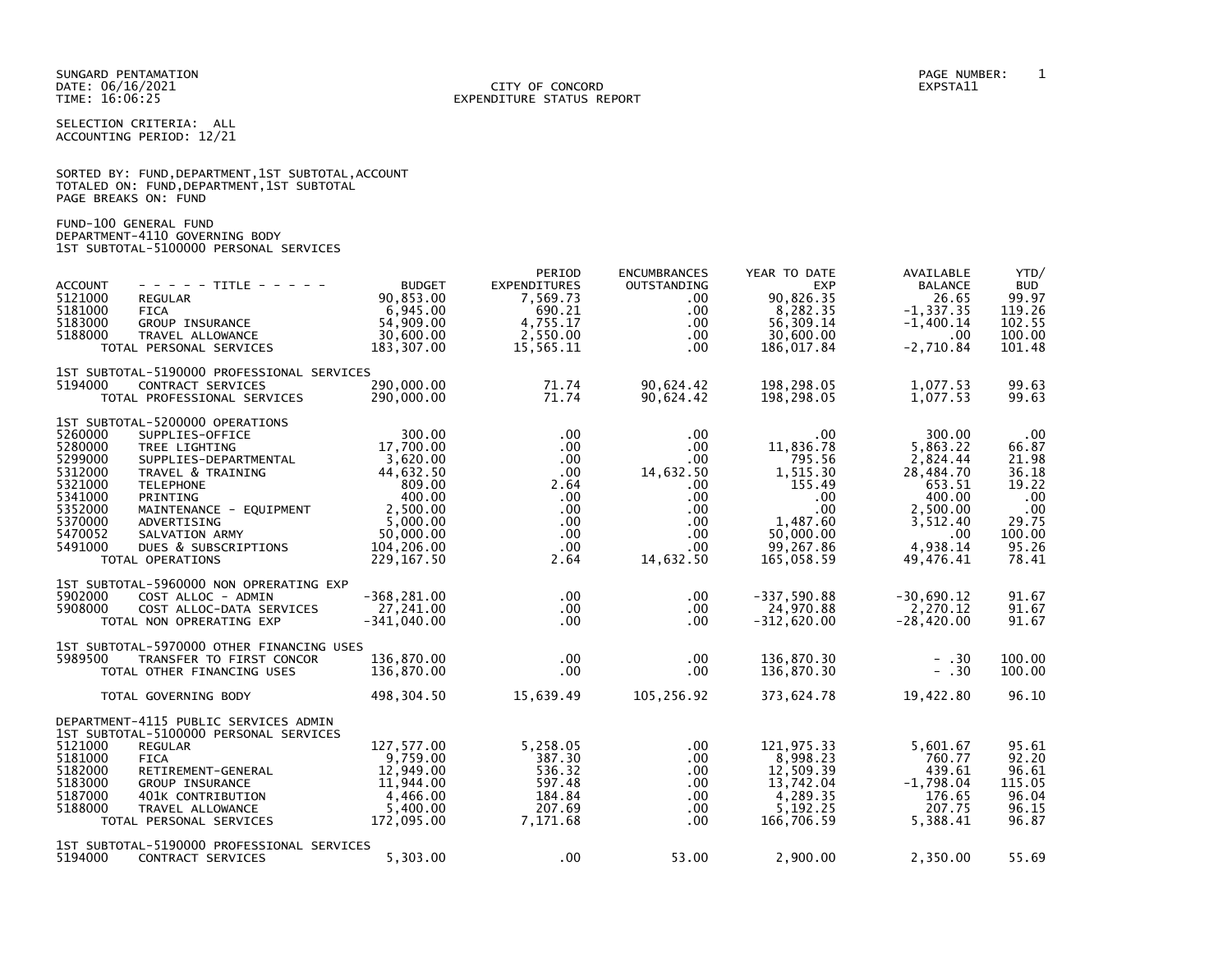SELECTION CRITERIA: ALL ACCOUNTING PERIOD: 12/21

|                      |  | SORTED BY: FUND, DEPARTMENT, 1ST SUBTOTAL, ACCOUNT |  |
|----------------------|--|----------------------------------------------------|--|
|                      |  | TOTALED ON: FUND, DEPARTMENT, 1ST SUBTOTAL         |  |
| PAGE BREAKS ON: FUND |  |                                                    |  |

FUND-100 GENERAL FUND DEPARTMENT-4115 PUBLIC SERVICES ADMIN 1ST SUBTOTAL-5190000 PROFESSIONAL SERVICES

|                    |                                                            |                           | PERIOD                            | <b>ENCUMBRANCES</b>  | YEAR TO DATE           | AVAILABLE                  | YTD/                |
|--------------------|------------------------------------------------------------|---------------------------|-----------------------------------|----------------------|------------------------|----------------------------|---------------------|
| <b>ACCOUNT</b>     | $- - - - -$ TITLE - - - - -<br>TOTAL PROFESSIONAL SERVICES | <b>BUDGET</b><br>5,303.00 | <b>EXPENDITURES</b><br>$.00 \ \,$ | OUTSTANDING<br>53.00 | <b>EXP</b><br>2,900.00 | <b>BALANCE</b><br>2,350.00 | <b>BUD</b><br>55.69 |
|                    |                                                            |                           |                                   |                      |                        |                            |                     |
|                    | 1ST SUBTOTAL-5200000 OPERATIONS                            |                           |                                   |                      |                        |                            |                     |
| 5213000            | SUPPLIES-SAFETY                                            | 250.00                    | $.00 \times$                      | $.00 \,$             | .00                    | 250.00                     | .00                 |
| 5231000            | SUPPLIES-EDUCATIONAL                                       | 100.00                    | $.00 \,$                          | $.00 \,$             | $.00 \,$               | 100.00                     | $.00 \,$            |
| 5260000            | SUPPLIES-OFFICE                                            | 1,000.00                  | $.00 \,$                          | $.00 \,$             | 654.39                 | 345.61                     | 65.44               |
| 5291000            | SUPPLIES-DATA PROCESSING 1,000.00                          |                           | $.00 \,$                          | $.00 \,$             | .00                    | 1,000.00                   | .00                 |
| 5294000            | MISCELLANEOUS PAY                                          | 1,913.00                  | $.00 \,$                          | $.00 \,$             | .00                    | 1,913.00                   | .00                 |
| 5299000            | SUPPLIES-DEPARTMENTAL                                      | 4,000.00                  | $.00 \,$                          | 645.00               | 3,192.38               | 162.62                     | 95.93               |
| 5312000<br>5321000 | TRAVEL & TRAINING                                          | 9,525.00                  | $.00 \,$                          | 3,093.10             | 3,860.04               | 2,571.86                   | 73.00               |
| 5325000            | <b>TELEPHONE</b><br><b>POSTAGE</b>                         | 2,486.00<br>.00           | 32.31<br>$.00 \,$                 | $.00 \,$<br>$.00 \,$ | 1,330.66<br>5.24       | 1, 155.34<br>$-5.24$       | 53.53<br>.00        |
| 5331000            | UTILITIES                                                  | 205,000.00                | $.00 \,$                          | 363.72               | 164,900.48             | 39,735.80                  | 80.62               |
| 5351000            | MAINTENANCE - BUILDINGS                                    | 118,448.05                | $.00 \,$                          | 42,771.60            | 72,484.11              | 3,192.34                   | 97.30               |
| 5352000            | MAINTENANCE - EQUIPMENT                                    | 1.200.00                  | $.00 \,$                          | $\sim$ 00            | 967.99                 | 232.01                     | 80.67               |
| 5431000            | RENTAL-COPIER                                              | 813.00                    | $.00 \,$                          | 40.00                | 464.68                 | 308.32                     | 62.08               |
| 5440000            | MAINTENANCE CONTRACTS                                      | 45,946.00                 | 5,149.00                          | 4,341.30             | 28,668.32              | 12,936.38                  | 71.84               |
| 5441000            | LICENSE/RELICENSE FEE                                      | 2,811.00                  | $.00 \times$                      | 1,659.00             | $\sim$ 00              | 1,152.00                   | 59.02               |
| 5451000            | INSURANCE - PROP&GEN LIA                                   | 7,011.00                  | $.00 \cdot$                       | $.00 \,$             | 6,753.64               | 257.36                     | 96.33               |
| 5491000            | DUES & SUBSCRIPTIONS                                       | 1,700.00                  | $.00 \cdot$                       | $.00 \,$             | 1,445.82               | 254.18                     | 85.05               |
|                    | TOTAL OPERATIONS                                           | 403,203.05                | 5,181.31                          | 52,913.72            | 284,727.75             | 65,561.58                  | 83.74               |
|                    |                                                            |                           |                                   |                      |                        |                            |                     |
| 5710000            | 1ST SUBTOTAL-5960000 NON OPRERATING EXP                    | 143,241.00                | $.00 \,$                          |                      |                        | .00                        | 100.00              |
| 5720000            | BOND/DEBT PRINCIPAL<br>BOND/DEBT INTEREST                  | 6,102.00                  | $.00 \,$                          | $.00 \,$<br>$.00 \,$ | 143,241.00<br>6,102.47 | $- .47$                    | 100.01              |
| 5908000            | COST ALLOC-DATA SERVICES                                   | 3,405.00                  | $.00 \,$                          | $.00 \,$             | 3,121.25               | 283.75                     | 91.67               |
| 5917000            | COST ALLOC- PUBLIC SERVI                                   | $-560, 456.00$            | $.00 \,$                          | $.00 \,$             | $-513,751.37$          | $-46,704.63$               | 91.67               |
|                    | TOTAL NON OPRERATING EXP                                   | $-407,708.00$             | .00 <sub>1</sub>                  | .00                  | $-361, 286.65$         | $-46, 421.35$              | 88.61               |
|                    |                                                            |                           |                                   |                      |                        |                            |                     |
|                    | TOTAL PUBLIC SERVICES ADMIN                                | 172,893.05                | 12,352.99                         | 52,966.72            | 93,047.69              | 26,878.64                  | 84.45               |
|                    | DEPARTMENT-4120 CITY MANAGER'S OFFICE                      |                           |                                   |                      |                        |                            |                     |
|                    | 1ST SUBTOTAL-5100000 PERSONAL SERVICES                     |                           |                                   |                      |                        |                            |                     |
| 5121000            | <b>REGULAR</b>                                             | 792,928.00                | 34,869.69                         | $.00 \,$             | 673,608.45             | 119, 319.55                | 84.95               |
| 5122000            | <b>OVERTIME</b>                                            | $.00 \,$                  | $.00 \,$                          | $.00 \,$             | 326.88                 | $-326.88$                  | $.00 \,$            |
| 5181000            | <b>FICA</b>                                                | 55.429.00                 | 2,650.62                          | $.00 \,$             | 44,720.20              | 10,708.80                  | 80.68               |
| 5182000            | RETIREMENT-GENERAL                                         | 80,482.00                 | 3,556.71                          | $.00 \,$             | 68,731.15              | 11,750.85                  | 85.40               |
| 5183000            | <b>GROUP INSURANCE</b>                                     | 88,427.00                 | 3,960.14                          | $.00 \,$             | 74,671.10              | 13,755.90                  | 84.44               |
| 5187000            | 401K CONTRIBUTION                                          | 27,751.00                 | 1,223.36                          | $.00 \,$             | 23,668.87              | 4,082.13                   | 85.29               |
| 5188000            | TRAVEL ALLOWANCE                                           | 21,600.00                 | 761.53                            | $.00 \,$             | 16,892.12              | 4,707.88                   | 78.20               |
| 5189000            | GROUP INSURANCE-RETIREES                                   | 17,975.00                 | 951.14                            | $.00 \,$             | 11,413.68              | 6,561.32                   | 63.50               |
|                    | TOTAL PERSONAL SERVICES                                    | 1,084,592.00              | 47,973.19                         | .00                  | 914,032.45             | 170,559.55                 | 84.27               |
|                    | 1ST SUBTOTAL-5190000 PROFESSIONAL SERVICES                 |                           |                                   |                      |                        |                            |                     |
| 5194000            | CONTRACT SERVICES                                          | 190, 222.68               | 4,726.67                          | 52,689.79            | 125,065.33             | 12,467.56                  | 93.45               |
|                    | TOTAL PROFESSIONAL SERVICES                                | 190,222.68                | 4,726.67                          | 52,689.79            | 125,065.33             | 12,467.56                  | 93.45               |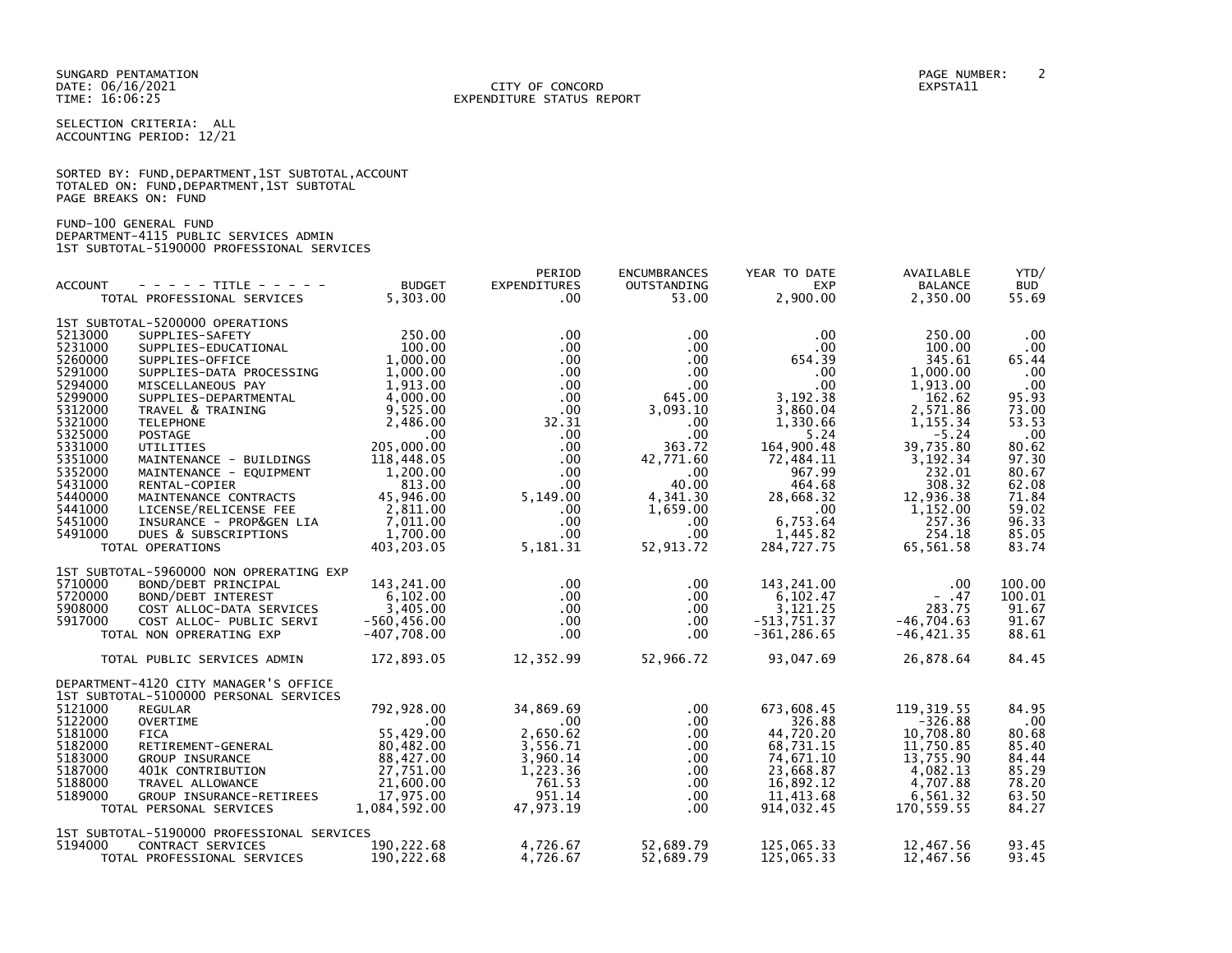### DATE: 06/16/2021 CITY OF CONCORD EXPSTA11 TIME: 16:06:25 EXPENDITURE STATUS REPORT

SELECTION CRITERIA: ALL ACCOUNTING PERIOD: 12/21

|                      | SORTED BY: FUND, DEPARTMENT, 1ST SUBTOTAL, ACCOUNT |
|----------------------|----------------------------------------------------|
|                      | TOTALED ON: FUND, DEPARTMENT, 1ST SUBTOTAL         |
| PAGE BREAKS ON: FUND |                                                    |

FUND-100 GENERAL FUND DEPARTMENT-4120 CITY MANAGER'S OFFICE 1ST SUBTOTAL-5190000 PROFESSIONAL SERVICES

| <b>ACCOUNT</b>                                                                                                                                                               | - - - - - TITLE - - - - -                                                                                                                                                                                                                                                                                                                                                                                                        | <b>BUDGET</b>                                                                                                                                                                                               | PERIOD<br>EXPENDITURES                                                                                                                                                                     | <b>ENCUMBRANCES</b><br>OUTSTANDING                                                                                                                                                  | YEAR TO DATE<br><b>EXP</b>                                                                                                                                                                       | AVAILABLE<br><b>BALANCE</b>                                                                                                                                                                    | YTD/<br>BUD                                                                                                                                         |
|------------------------------------------------------------------------------------------------------------------------------------------------------------------------------|----------------------------------------------------------------------------------------------------------------------------------------------------------------------------------------------------------------------------------------------------------------------------------------------------------------------------------------------------------------------------------------------------------------------------------|-------------------------------------------------------------------------------------------------------------------------------------------------------------------------------------------------------------|--------------------------------------------------------------------------------------------------------------------------------------------------------------------------------------------|-------------------------------------------------------------------------------------------------------------------------------------------------------------------------------------|--------------------------------------------------------------------------------------------------------------------------------------------------------------------------------------------------|------------------------------------------------------------------------------------------------------------------------------------------------------------------------------------------------|-----------------------------------------------------------------------------------------------------------------------------------------------------|
| 5251000<br>5260000<br>5291000<br>5294000<br>5299000<br>5299300<br>5312000<br>5321000<br>5325000<br>5341000<br>5352000<br>5431000<br>5440000<br>5441000<br>5451000<br>5491000 | 1ST SUBTOTAL-5200000 OPERATIONS<br>MOTOR FUEL & LUBRICANTS<br>SUPPLIES-OFFICE<br>SUPPLIES-DATA PROCESSING<br>MISCELLANEOUS PAY<br>SUPPLIES-DEPARTMENTAL<br>CUST SERV ADVANCEMNT TEA<br>TRAVEL & TRAINING<br><b>TELEPHONE</b><br><b>POSTAGE</b><br>PRINTING<br>MAINTENANCE - EQUIPMENT<br>RENTAL-COPIER<br>MAINTENANCE CONTRACTS<br>LICENSE/RELICENSE FEE<br>INSURANCE - PROP&GEN LIA<br>DUES & SUBSCRIPTIONS<br>TOTAL OPERATIONS | 1.100.00<br>3,500.00<br>13,600.00<br>8,558.00<br>16,220.00<br>43,600.00<br>30,800.00<br>6,427.00<br>800.00<br>3,400.00<br>4,500.00<br>5,194.00<br>337.00<br>15,625.00<br>4,718.00<br>8,466.00<br>166,845.00 | $.00 \,$<br>$.00 \,$<br>$.00 \,$<br>$.00 \,$<br>52.00<br>.00<br>$.00 \,$<br>124.63<br>4.72<br>$.00 \,$<br>$.00 \,$<br>$.00 \,$<br>$.00 \ \,$<br>$.00 \,$<br>$.00 \,$<br>$.00 \,$<br>181.35 | .00<br>734.78<br>6,928.14<br>$.00 \,$<br>16,955.94<br>$.00 \,$<br>$.00 \,$<br>.00<br>$.00 \,$<br>.00<br>$.00 \,$<br>140.00<br>$.00 \,$<br>$.00 \,$<br>.00.<br>$.00 \,$<br>24,758.86 | 17.46<br>382.26<br>8,457.10<br>$.00 \,$<br>3.320.36<br>43,600.00<br>10,591.09<br>5,109.79<br>194.07<br>.00<br>3,720.00<br>4,307.97<br>336.75<br>13,700.00<br>3,725.06<br>5,805.21<br>103, 267.12 | 1,082.54<br>2,382.96<br>$-1,785.24$<br>8,558.00<br>$-4,056.30$<br>.00<br>20,208.91<br>1,317.21<br>605.93<br>3,400.00<br>780.00<br>746.03<br>.25<br>1,925.00<br>992.94<br>2,660.79<br>38,819.02 | 1.59<br>31.92<br>113.13<br>.00<br>125.01<br>100.00<br>34.39<br>79.51<br>24.26<br>.00<br>82.67<br>85.64<br>99.93<br>87.68<br>78.95<br>68.57<br>76.73 |
| 5902000<br>5907000<br>5908000                                                                                                                                                | 1ST SUBTOTAL-5960000 NON OPRERATING EXP<br>COST ALLOC - ADMIN<br>COST ALLOC - ENGINEERING<br>COST ALLOC-DATA SERVICES<br>TOTAL NON OPRERATING EXP                                                                                                                                                                                                                                                                                | -759,911.00<br>19,097.00<br>23,836.00<br>$-716,978.00$                                                                                                                                                      | $.00 \ \,$<br>$.00 \,$<br>$.00 \,$<br>$.00 \cdot$                                                                                                                                          | $.00 \,$<br>.00<br>.00.<br>$.00 \,$                                                                                                                                                 | $-696, 585.12$<br>19,097.00<br>21,849.63<br>$-655.638.49$                                                                                                                                        | $-63, 325.88$<br>.00<br>1,986.37<br>$-61, 339.51$                                                                                                                                              | 91.67<br>100.00<br>91.67<br>91.44                                                                                                                   |
| 5989500                                                                                                                                                                      | 1ST SUBTOTAL-5970000 OTHER FINANCING USES<br>TRANSFER TO FIRST CONCOR<br>TOTAL OTHER FINANCING USES<br>TOTAL CITY MANAGER'S OFFICE                                                                                                                                                                                                                                                                                               | 139,946.00<br>139,946.00<br>864,627.68                                                                                                                                                                      | $.00 \,$<br>$.00 \times$<br>52,881.21                                                                                                                                                      | $.00 \,$<br>.00<br>77,448.65                                                                                                                                                        | 139,946.04<br>139,946.04<br>626,672.45                                                                                                                                                           | $- .04$<br>$-0.04$<br>160,506.58                                                                                                                                                               | 100.00<br>100.00<br>81.44                                                                                                                           |
| 5121000<br>5122000<br>5181000<br>5182000<br>5183000<br>5187000<br>5188000<br>5189000                                                                                         | DEPARTMENT-4125 HUMAN RESOURCES<br>1ST SUBTOTAL-5100000 PERSONAL SERVICES<br><b>REGULAR</b><br><b>OVERTIME</b><br><b>FICA</b><br>RETIREMENT-GENERAL<br>GROUP INSURANCE<br>401K CONTRIBUTION<br>TRAVEL ALLOWANCE<br>GROUP INSURANCE-RETIREES<br>TOTAL PERSONAL SERVICES                                                                                                                                                           | 900,872.00<br>$.00 \,$<br>68,921.00<br>91,439.00<br>117,203.00<br>31,529.00<br>1,800.00<br>7,401.00<br>1,219,165.00                                                                                         | 34,607.03<br>209.97<br>2,567.81<br>3,551.32<br>4,748.27<br>1,220.38<br>$.00 \,$<br>616.78<br>47,521.56                                                                                     | .00.<br>$.00 \,$<br>$.00 \,$<br>$.00 \,$<br>.00<br>.00.<br>.00<br>$.00 \,$<br>.00                                                                                                   | 745,246.78<br>3,374.58<br>54, 185. 17<br>75,921.65<br>97,629.61<br>26,244.93<br>$.00 \,$<br>7,621.36<br>1,010,224.08                                                                             | 155,625.22<br>$-3, 374.58$<br>14,735.83<br>15, 517.35<br>19,573.39<br>5,284.07<br>1,800.00<br>$-220.36$<br>208,940.92                                                                          | 82.73<br>.00<br>78.62<br>83.03<br>83.30<br>83.24<br>.00<br>102.98<br>82.86                                                                          |
| 5192000                                                                                                                                                                      | 1ST SUBTOTAL-5190000 PROFESSIONAL SERVICES<br>LEGAL EXPENSES                                                                                                                                                                                                                                                                                                                                                                     | 5,000.00                                                                                                                                                                                                    | $.00 \,$                                                                                                                                                                                   | $.00 \,$                                                                                                                                                                            | 1,384.30                                                                                                                                                                                         | 3,615.70                                                                                                                                                                                       | 27.69                                                                                                                                               |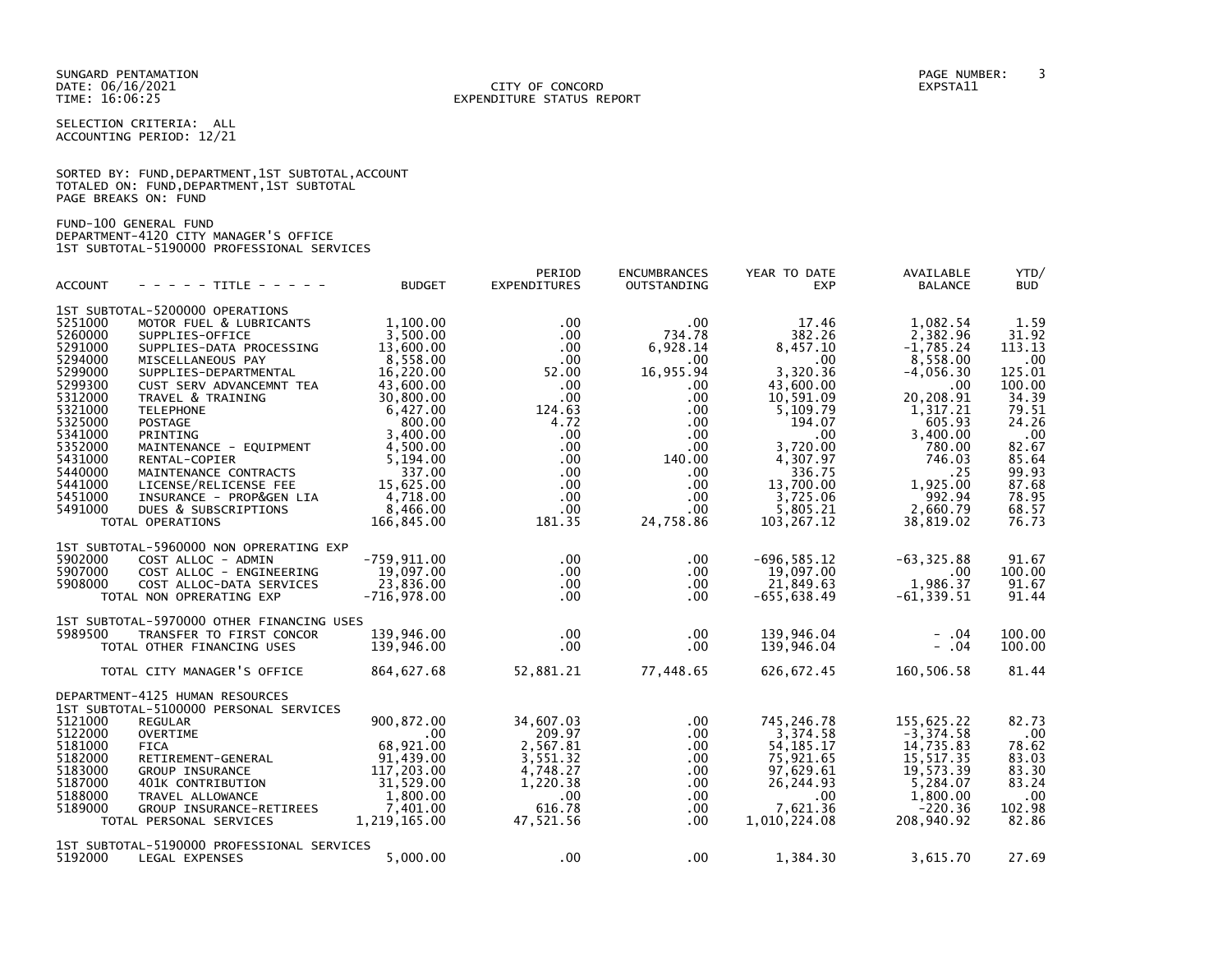SELECTION CRITERIA: ALL ACCOUNTING PERIOD: 12/21

|                      |  | SORTED BY: FUND, DEPARTMENT, 1ST SUBTOTAL, ACCOUNT |  |
|----------------------|--|----------------------------------------------------|--|
|                      |  | TOTALED ON: FUND, DEPARTMENT, 1ST SUBTOTAL         |  |
| PAGE BREAKS ON: FUND |  |                                                    |  |

FUND-100 GENERAL FUND DEPARTMENT-4125 HUMAN RESOURCES 1ST SUBTOTAL-5190000 PROFESSIONAL SERVICES

| <b>ACCOUNT</b><br>5194000                                                                                                                                                               | - - - - - TITLE - - - - -<br>CONTRACT SERVICES                                                                                                                                                                                                                                                                                                                                                                  | <b>BUDGET</b><br>327,294.00                                                                                                                                                                         | PERIOD<br><b>EXPENDITURES</b><br>.00                                                                                                                                                                            | <b>ENCUMBRANCES</b><br>OUTSTANDING<br>44,485.71                                                                                                                               | YEAR TO DATE<br><b>EXP</b><br>267,429.46                                                                                                                                               | AVAILABLE<br><b>BALANCE</b><br>15,378.83                                                                                                                                                         | YTD/<br><b>BUD</b><br>95.30                                                                                                                   |
|-----------------------------------------------------------------------------------------------------------------------------------------------------------------------------------------|-----------------------------------------------------------------------------------------------------------------------------------------------------------------------------------------------------------------------------------------------------------------------------------------------------------------------------------------------------------------------------------------------------------------|-----------------------------------------------------------------------------------------------------------------------------------------------------------------------------------------------------|-----------------------------------------------------------------------------------------------------------------------------------------------------------------------------------------------------------------|-------------------------------------------------------------------------------------------------------------------------------------------------------------------------------|----------------------------------------------------------------------------------------------------------------------------------------------------------------------------------------|--------------------------------------------------------------------------------------------------------------------------------------------------------------------------------------------------|-----------------------------------------------------------------------------------------------------------------------------------------------|
|                                                                                                                                                                                         | TOTAL PROFESSIONAL SERVICES                                                                                                                                                                                                                                                                                                                                                                                     | 332,294.00                                                                                                                                                                                          | $.00 \,$                                                                                                                                                                                                        | 44,485.71                                                                                                                                                                     | 268,813.76                                                                                                                                                                             | 18,994.53                                                                                                                                                                                        | 94.28                                                                                                                                         |
| 5212000<br>5231000<br>5233000<br>5251000<br>5260000<br>5291000<br>5294000<br>5299000<br>5312000<br>5313000<br>5321000<br>5325000<br>5341000<br>5352000<br>5353000<br>5370000<br>5399000 | 1ST SUBTOTAL-5200000 OPERATIONS<br><b>UNIFORMS</b><br>SUPPLIES-EDUCATIONAL<br>SUPPLIES - WELLNESS<br>MOTOR FUEL & LUBRICANTS<br>SUPPLIES-OFFICE<br>SUPPLIES-DATA PROCESSING<br>MISCELLANEOUS PAY<br>SUPPLIES-DEPARTMENTAL<br>TRAVEL & TRAINING<br>TUITION REIMBURSEMENT<br><b>TELEPHONE</b><br><b>POSTAGE</b><br>PRINTING<br>MAINTENANCE - EQUIPMENT<br>MAINTENANCE - VEHICLES<br>ADVERTISING<br>OTHER SERVICES | 300.00<br>7,125.00<br>1,260.00<br>900.00<br>18,630.00<br>7,800.00<br>13,508.00<br>130.00<br>27,700.00<br>2,000.00<br>7.557.00<br>4,000.00<br>1,757.00<br>11,303.00<br>500.00<br>500.00<br>18,540.00 | $.00 \,$<br>$.00 \ \,$<br>$.00 \,$<br>$.00 \,$<br>.00 <sub>1</sub><br>$.00 \,$<br>$.00 \,$<br>$.00 \,$<br>$.00 \,$<br>$.00 \,$<br>77.18<br>63.11<br>$.00 \,$<br>.00 <sub>1</sub><br>$.00 \,$<br>$.00 \,$<br>.00 | .00<br>$.00 \,$<br>$.00 \,$<br>.00.<br>1,700.00<br>.00<br>.00.<br>.00.<br>$.00 \,$<br>$.00 \,$<br>$.00 \,$<br>$.00 \,$<br>$.00 \,$<br>.00<br>$.00 \,$<br>$.00 \,$<br>$.00 \,$ | $.00 \,$<br>1,487.45<br>1,332.97<br>52.11<br>8,481.58<br>5,458.58<br>.00<br>.00<br>18,029.95<br>$.00 \,$<br>3.733.52<br>1,471.00<br>512.00<br>6,862.72<br>272.00<br>250.00<br>5,439.79 | 300.00<br>5,637.55<br>$-72.97$<br>847.89<br>8,448.42<br>2,341.42<br>13,508.00<br>130.00<br>9,670.05<br>2,000.00<br>3,823.48<br>2,529.00<br>1,245.00<br>4,440.28<br>228.00<br>250.00<br>13,100.21 | .00<br>20.88<br>105.79<br>5.79<br>54.65<br>69.98<br>.00<br>.00<br>65.09<br>.00<br>49.40<br>36.78<br>29.14<br>60.72<br>54.40<br>50.00<br>29.34 |
| 5431000<br>5440000<br>5441000<br>5451000<br>5491000                                                                                                                                     | RENTAL-COPIER<br>MAINTENANCE CONTRACTS<br>LICENSE/RELICENSE FEE<br>INSURANCE - PROP&GEN LIA<br>DUES & SUBSCRIPTIONS<br>TOTAL OPERATIONS                                                                                                                                                                                                                                                                         | 14,891.00<br>.00<br>1,000.00<br>9,435.00<br>6,755.00<br>155,591.00                                                                                                                                  | .00 <sub>1</sub><br>$.00 \,$<br>$.00 \,$<br>$.00 \,$<br>$.00 \,$<br>140.29                                                                                                                                      | 540.00<br>$.00 \,$<br>$.00 \,$<br>$.00 \,$<br>.00<br>2,240.00                                                                                                                 | 6,376.85<br>.03<br>88.50<br>6,393.68<br>7,217.40<br>73,460.13                                                                                                                          | 7,974.15<br>$-.03$<br>911.50<br>3,041.32<br>$-462.40$<br>79,890.87                                                                                                                               | 46.45<br>.00<br>8.85<br>67.77<br>106.85<br>48.65                                                                                              |
| 5902000<br>5908000                                                                                                                                                                      | 1ST SUBTOTAL-5960000 NON OPRERATING EXP<br>COST ALLOC - ADMIN<br>COST ALLOC-DATA SERVICES<br>TOTAL NON OPRERATING EXP                                                                                                                                                                                                                                                                                           | $-1,096,398.00$<br>44,266.00<br>$-1,052,132.00$                                                                                                                                                     | $.00 \,$<br>$.00 \,$<br>$.00 \times$                                                                                                                                                                            | $.00 \,$<br>.00.<br>.00                                                                                                                                                       | $-1,005,031.50$<br>40,577.13<br>$-964, 454.37$                                                                                                                                         | $-91, 366.50$<br>3,688.87<br>$-87,677.63$                                                                                                                                                        | 91.67<br>91.67<br>91.67                                                                                                                       |
| 5989500                                                                                                                                                                                 | 1ST SUBTOTAL-5970000 OTHER FINANCING USES<br>TRANSFER TO FIRST CONCOR<br>TOTAL OTHER FINANCING USES                                                                                                                                                                                                                                                                                                             | 147,635.00<br>147,635.00                                                                                                                                                                            | $.00 \times$<br>$.00 \,$                                                                                                                                                                                        | .00<br>.00.                                                                                                                                                                   | 147,635.38<br>147,635.38                                                                                                                                                               | $- .38$<br>$- .38$                                                                                                                                                                               | 100.00<br>100.00                                                                                                                              |
|                                                                                                                                                                                         | TOTAL HUMAN RESOURCES                                                                                                                                                                                                                                                                                                                                                                                           | 802,553.00                                                                                                                                                                                          | 47,661.85                                                                                                                                                                                                       | 46,725.71                                                                                                                                                                     | 535,678.98                                                                                                                                                                             | 220, 148. 31                                                                                                                                                                                     | 72.57                                                                                                                                         |
| 5194000                                                                                                                                                                                 | DEPARTMENT-4126 WELLNESS DIVISION<br>1ST SUBTOTAL-5190000 PROFESSIONAL SERVICES<br>CONTRACT SERVICES<br>TOTAL PROFESSIONAL SERVICES                                                                                                                                                                                                                                                                             | 458,763.00<br>458,763.00                                                                                                                                                                            | $.00 \,$<br>$.00 \,$                                                                                                                                                                                            | 157,910.00<br>157,910.00                                                                                                                                                      | 187,226.95<br>187,226.95                                                                                                                                                               | 113,626.05<br>113,626.05                                                                                                                                                                         | 75.23<br>75.23                                                                                                                                |
| 5260000                                                                                                                                                                                 | 1ST SUBTOTAL-5200000 OPERATIONS<br>SUPPLIES-OFFICE                                                                                                                                                                                                                                                                                                                                                              | 500.00                                                                                                                                                                                              | $.00 \,$                                                                                                                                                                                                        | .00.                                                                                                                                                                          | $.00 \,$                                                                                                                                                                               | 500.00                                                                                                                                                                                           | .00                                                                                                                                           |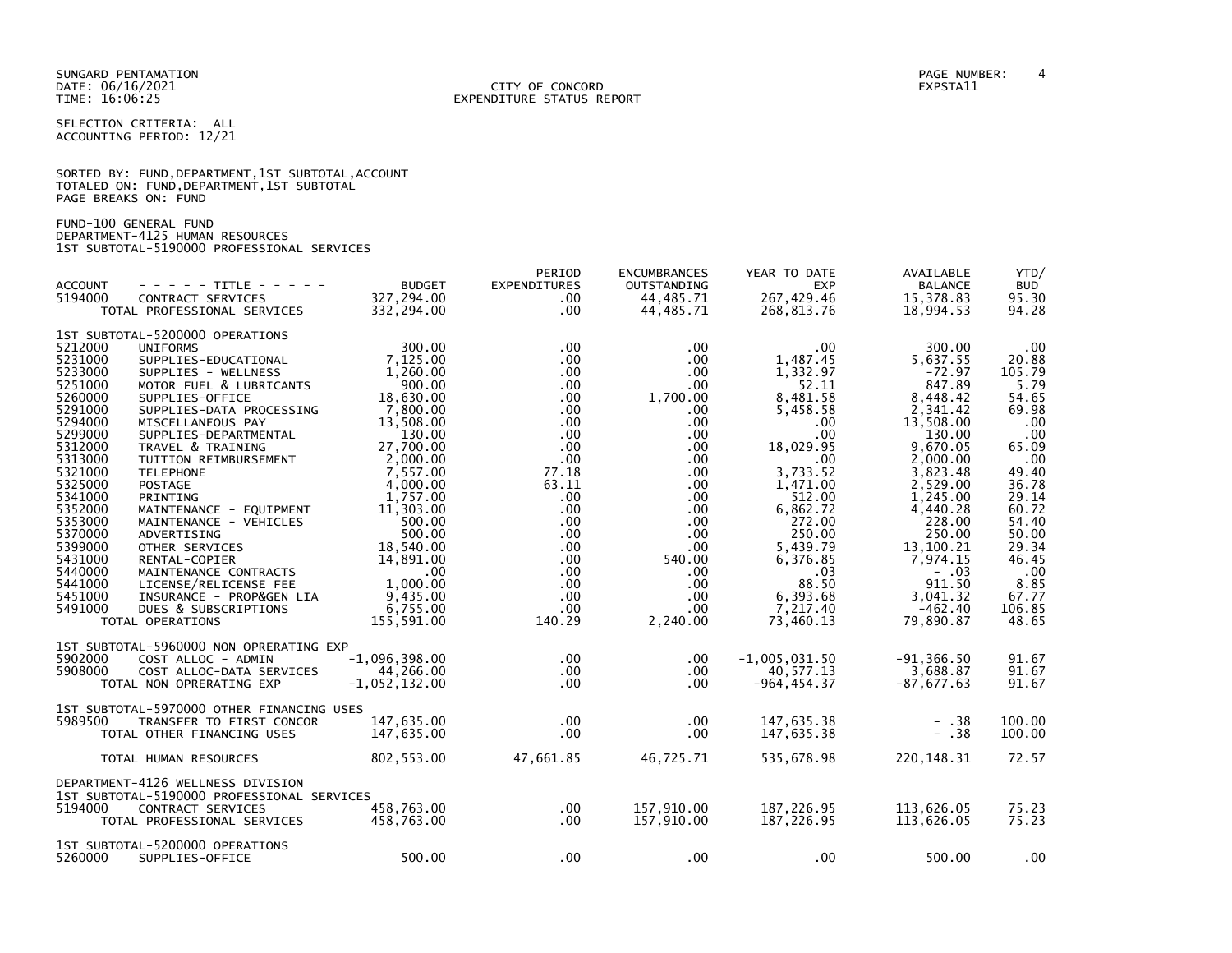### DATE: 06/16/2021 CITY OF CONCORD EXPSTA11 TIME: 16:06:25 EXPENDITURE STATUS REPORT

SELECTION CRITERIA: ALL ACCOUNTING PERIOD: 12/21

|                      |  |  | SORTED BY: FUND, DEPARTMENT, 1ST SUBTOTAL, ACCOUNT |  |
|----------------------|--|--|----------------------------------------------------|--|
|                      |  |  | TOTALED ON: FUND, DEPARTMENT, 1ST SUBTOTAL         |  |
| PAGE BREAKS ON: FUND |  |  |                                                    |  |

FUND-100 GENERAL FUND DEPARTMENT-4126 WELLNESS DIVISION 1ST SUBTOTAL-5200000 OPERATIONS

|                    |                                               |                         | PERIOD               | <b>ENCUMBRANCES</b>  | YEAR TO DATE           | AVAILABLE                | YTD/            |
|--------------------|-----------------------------------------------|-------------------------|----------------------|----------------------|------------------------|--------------------------|-----------------|
| <b>ACCOUNT</b>     | - - - - - TITLE - - - - -                     | <b>BUDGET</b>           | EXPENDITURES         | OUTSTANDING          | <b>EXP</b>             | <b>BALANCE</b>           | <b>BUD</b>      |
| 5299000<br>5321000 | SUPPLIES-DEPARTMENTAL<br><b>TELEPHONE</b>     | 4,650.00<br>4,220.00    | .00<br>180.61        | $.00 \,$<br>$.00 \,$ | 1,608.66<br>3,588.74   | 3,041.34<br>631.26       | 34.59<br>85.04  |
| 5331000            | UTILITIES                                     | 7,878.00                | $.00 \cdot$          | 45.00                | 5,132.89               | 2,700.11                 | 65.73           |
| 5352000            | MAINTENANCE - EQUIPMENT                       | 105.00                  | $.00 \,$             | $.00 \,$             | $.00 \,$               | 105.00                   | .00             |
| 5431000            | RENTAL-COPIER                                 | 2,962.00                | 32.29                | 15.00                | 1,857.14               | 1,089.86                 | 63.21           |
| 5440000            | MAINTENANCE CONTRACTS                         | 765.00                  | $.00 \,$             | $.00\,$              | 225.00                 | 540.00                   | 29.41           |
| 5451000            | INSURANCE - PROP&GEN LIA                      | 189.00                  | $.00 \,$             | $.00 \,$             | 174.67                 | 14.33                    | 92.42           |
|                    | TOTAL OPERATIONS                              | 21,269.00               | 212.90               | 60.00                | 12,587.10              | 8,621.90                 | 59.46           |
|                    | 1ST SUBTOTAL-5960000 NON OPRERATING EXP       |                         |                      |                      |                        |                          |                 |
| 5921000            | COST ALLOC-WELLNESS CTR                       | $-150, 126.00$          | $.00 \cdot$          | $.00 \,$             | $-137,615.50$          | $-12,510.50$             | 91.67           |
|                    | TOTAL NON OPRERATING EXP                      | $-150, 126.00$          | $.00 \,$             | .00.                 | $-137,615.50$          | $-12,510.50$             | 91.67           |
|                    | TOTAL WELLNESS DIVISION                       | 329,906.00              | 212.90               | 157,970.00           | 62,198.55              | 109,737.45               | 66.74           |
|                    | DEPARTMENT-4130 FINANCE                       |                         |                      |                      |                        |                          |                 |
|                    | 1ST SUBTOTAL-5100000 PERSONAL SERVICES        |                         |                      |                      |                        |                          |                 |
| 5121000            | <b>REGULAR</b>                                | 985,257.00              | 33, 199. 98          | .00.                 | 819, 210.73            | 166,046.27               | 83.15           |
| 5181000<br>5182000 | <b>FICA</b><br>RETIREMENT-GENERAL             | 75,368.00<br>100,007.00 | 2,428.57<br>3,386.40 | $.00 \,$<br>$.00 \,$ | 59,617.51<br>84,049.88 | 15,750.49<br>15,957.12   | 79.10<br>84.04  |
| 5183000            | GROUP INSURANCE                               | 142,321.00              | 5,350.05             | .00                  | 124,031.64             | 18,289.36                | 87.15           |
| 5187000            | 401K CONTRIBUTION                             | 34,483.00               | 1,162.01             | .00                  | 28,672.41              | 5,810.59                 | 83.15           |
| 5188000            | TRAVEL ALLOWANCE                              | 1,800.00                | $.00 \,$             | $.00 \,$             | 899.99                 | 900.01                   | 50.00           |
| 5189000            | GROUP INSURANCE-RETIREES                      | 21,551.00               | 1,703.80             | $.00 \,$             | 27,065.50              | $-5, 514.50$             | 125.59          |
|                    | TOTAL PERSONAL SERVICES                       | 1,360,787.00            | 47,230.81            | $.00 \,$             | 1, 143, 547.66         | 217,239.34               | 84.04           |
|                    | 1ST SUBTOTAL-5190000 PROFESSIONAL SERVICES    |                         |                      |                      |                        |                          |                 |
| 5191000            | ACCOUNTING/AUDIT                              | 18,551.00               | $.00 \cdot$          | .00                  | 18,551.00              | $.00 \,$                 | 100.00          |
| 5194000            | CONTRACT SERVICES                             | 29,123.00               | $.00 \,$             | 19,200.00            | 17,706.21              | $-7,783.21$              | 126.73          |
|                    | TOTAL PROFESSIONAL SERVICES                   | 47,674.00               | $.00 \cdot$          | 19,200.00            | 36,257.21              | $-7,783.21$              | 116.33          |
|                    | 1ST SUBTOTAL-5200000 OPERATIONS               |                         |                      |                      |                        |                          |                 |
| 5213000            | SUPPLIES-SAFETY                               | 100.00                  | $.00 \,$             | .00.                 | $.00 \,$               | 100.00                   | $.00 \,$        |
| 5251000            | MOTOR FUEL & LUBRICANTS                       | 400.00                  | $.00 \cdot$          | $.00 \,$             | 40.44                  | 359.56                   | 10.11           |
| 5260000<br>5291000 | SUPPLIES-OFFICE                               | 3,800.00                | $.00 \,$             | $.00 \,$             | 1,345.01<br>7,849.03   | 2,454.99                 | 35.40<br>134.02 |
| 5294000            | SUPPLIES-DATA PROCESSING<br>MISCELLANEOUS PAY | 14,200.00<br>14,777.00  | $.00 \,$<br>$.00 \,$ | 11, 181.72<br>.00.   | .00                    | $-4,830.75$<br>14,777.00 | .00             |
| 5299000            | SUPPLIES-DEPARTMENTAL                         | 620.00                  | $.00 \,$             | $.00 \,$             | 558.45                 | 61.55                    | 90.07           |
| 5312000            | TRAVEL & TRAINING                             | 26,800.00               | 350.00               | .00                  | 12,752.53              | 14,047.47                | 47.58           |
| 5313000            | TUITION REIMBURSEMENT                         | 4,000.00                | .00                  | $.00 \,$             | 3,398.97               | 601.03                   | 84.97           |
| 5321000            | <b>TELEPHONE</b>                              | 1,514.00                | 27.72                | $.00 \,$             | 1,307.46               | 206.54                   | 86.36           |
| 5325000            | <b>POSTAGE</b>                                | 2,000.00                | 107.21               | $.00 \,$             | 1,683.83               | 316.17                   | 84.19           |
| 5341000<br>5352000 | PRINTING<br>MAINTENANCE - EQUIPMENT           | 1,950.00<br>18,000.00   | $.00 \,$<br>$.00 \,$ | $.00 \,$<br>1,500.00 | 2,004.52<br>10,478.75  | $-54.52$<br>6,021.25     | 102.80<br>66.55 |
| 5353000            | MAINTENANCE - VEHICLES                        | 1,000.00                | $.00 \,$             | $.00 \,$             | 2,252.25               | $-1, 252.25$             | 225.23          |
| 5431000            | RENTAL-COPIER                                 | 3.630.00                | $.00 \,$             | 190.00               | 2,935.52               | 504.48                   | 86.10           |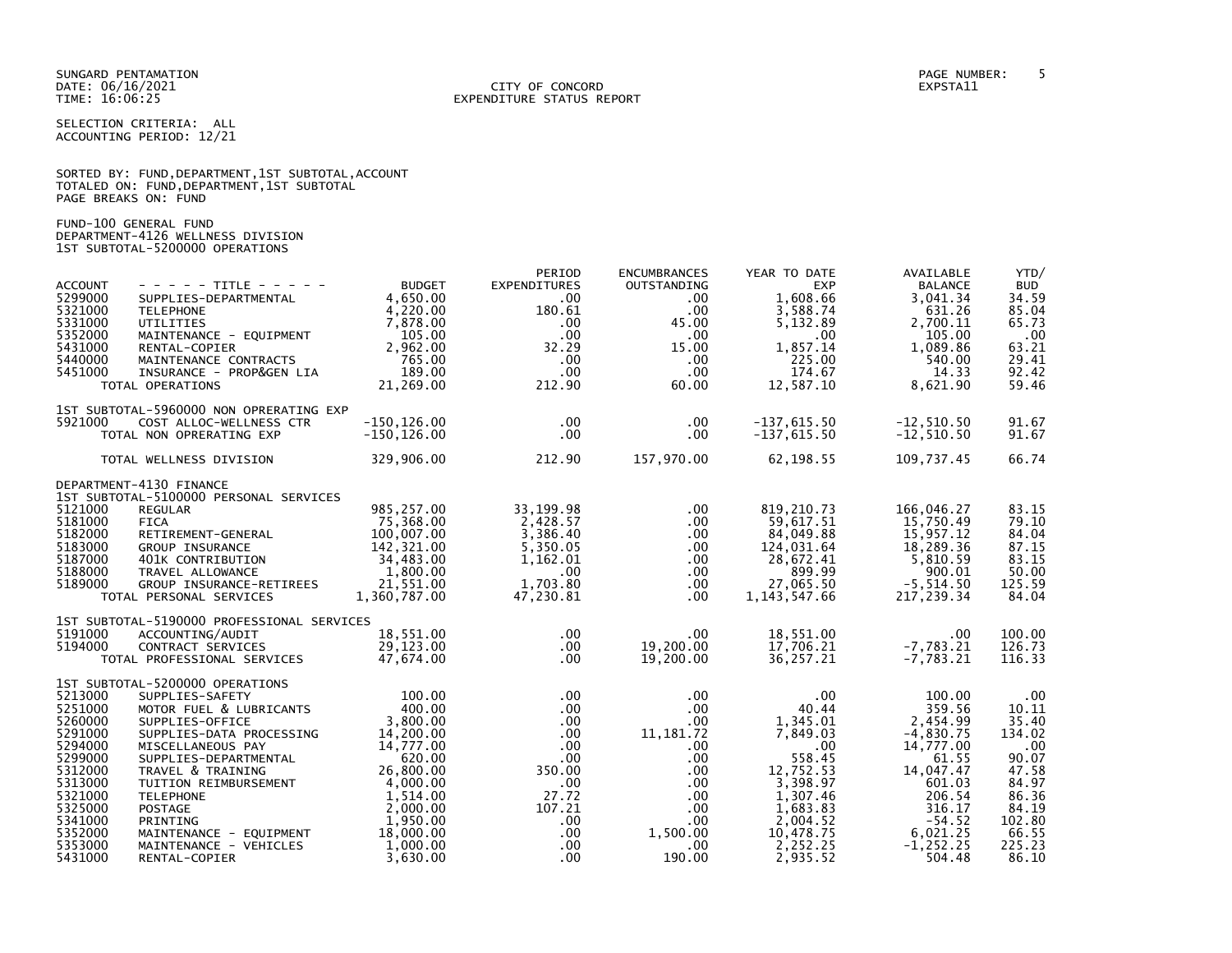SELECTION CRITERIA: ALL ACCOUNTING PERIOD: 12/21

|                      | SORTED BY: FUND, DEPARTMENT, 1ST SUBTOTAL, ACCOUNT |  |  |
|----------------------|----------------------------------------------------|--|--|
|                      | TOTALED ON: FUND, DEPARTMENT, 1ST SUBTOTAL         |  |  |
| PAGE BREAKS ON: FUND |                                                    |  |  |

FUND-100 GENERAL FUND DEPARTMENT-4130 FINANCE 1ST SUBTOTAL-5200000 OPERATIONS

| <b>ACCOUNT</b><br>5440000<br>5451000<br>5453000<br>5491000                                                                                  | $- - - - -$ TITLE - - - - -<br>MAINTENANCE CONTRACTS<br>INSURANCE - PROP&GEN LIA<br>INSURANCE - FIDELITY<br>DUES & SUBSCRIPTIONS<br>TOTAL OPERATIONS                                                                                                                                                                                                | <b>BUDGET</b><br>14,467.00<br>10,402.00<br>750.00<br>4,588.00<br>122,998.00                                                                                                  | PERIOD<br><b>EXPENDITURES</b><br>$.00 \,$<br>$.00 \ \,$<br>$.00 \,$<br>.00 <sub>1</sub><br>484.93                                                                | <b>ENCUMBRANCES</b><br>OUTSTANDING<br>.00.<br>.00.<br>.00<br>$.00 \,$<br>12,871.72                                                                       | YEAR TO DATE<br><b>EXP</b><br>10,500.31<br>7,355.04<br>750.00<br>4,159.90<br>69,372.01                                                                  | AVAILABLE<br><b>BALANCE</b><br>3,966.69<br>3,046.96<br>.00<br>428.10<br>40,754.27                                                                                 | YTD/<br><b>BUD</b><br>72.58<br>70.71<br>100.00<br>90.67<br>66.87                                                         |
|---------------------------------------------------------------------------------------------------------------------------------------------|-----------------------------------------------------------------------------------------------------------------------------------------------------------------------------------------------------------------------------------------------------------------------------------------------------------------------------------------------------|------------------------------------------------------------------------------------------------------------------------------------------------------------------------------|------------------------------------------------------------------------------------------------------------------------------------------------------------------|----------------------------------------------------------------------------------------------------------------------------------------------------------|---------------------------------------------------------------------------------------------------------------------------------------------------------|-------------------------------------------------------------------------------------------------------------------------------------------------------------------|--------------------------------------------------------------------------------------------------------------------------|
| 5540000<br>5902000<br>5908000                                                                                                               | 1ST SUBTOTAL-5960000 NON OPRERATING EXP<br>VEHICLES - CAPITAL<br>VERIALLOC - ADMIN<br>COST ALLOC - ADMIN -1,048,342.00<br>COST ALLOC-DATA SERVICES 51,077.00<br>NON OPRERATING EXP -969,265.00<br>TOTAL NON OPRERATING EXP                                                                                                                          | 28,000.00                                                                                                                                                                    | $.00 \,$<br>$.00 \,$<br>$.00 \,$<br>$.00 \ \,$                                                                                                                   | .00.<br>$.00 \,$<br>.00<br>$.00 \,$                                                                                                                      | 21,030.36<br>$-960, 980.13$<br>46,820.62<br>$-893, 129.15$                                                                                              | 6,969.64<br>$-87, 361.87$<br>4,256.38<br>$-76, 135.85$                                                                                                            | 75.11<br>91.67<br>91.67<br>92.14                                                                                         |
| 5989500                                                                                                                                     | 1ST SUBTOTAL-5970000 OTHER FINANCING USES<br>TRANSFER TO FIRST CONCOR<br>TOTAL OTHER FINANCING USES                                                                                                                                                                                                                                                 | 202,999.00<br>202,999.00                                                                                                                                                     | $.00 \,$<br>$.00 \ \,$                                                                                                                                           | $.00 \,$<br>$.00 \,$                                                                                                                                     | 202,998.64<br>202,998.64                                                                                                                                | .36<br>.36                                                                                                                                                        | 100.00<br>100.00                                                                                                         |
|                                                                                                                                             | TOTAL FINANCE                                                                                                                                                                                                                                                                                                                                       | 765,193.00                                                                                                                                                                   | 47,715.74                                                                                                                                                        | 32,071.72                                                                                                                                                | 559,046.37                                                                                                                                              | 174,074.91                                                                                                                                                        | 77.25                                                                                                                    |
| 5121000<br>5181000<br>5182000<br>5183000<br>5187000                                                                                         | DEPARTMENT-4140 TAX<br>1ST SUBTOTAL-5100000 PERSONAL SERVICES<br><b>REGULAR</b><br><b>FICA</b><br>RETIREMENT-GENERAL<br>GROUP INSURANCE<br>401K CONTRIBUTION<br>TOTAL PERSONAL SERVICES                                                                                                                                                             | 65,500.00<br>5,012.00<br>6,648.00<br>8,891.00<br>2,295.00<br>88,346.00                                                                                                       | 2,666.10<br>202.72<br>271.95<br>364.28<br>93.32<br>3,598.37                                                                                                      | .00<br>$.00 \,$<br>$.00 \,$<br>.00<br>$.00 \,$<br>$.00 \,$                                                                                               | 62,274.03<br>4,701.59<br>6,386.27<br>8,373.61<br>2,179.52<br>83,915.02                                                                                  | 3,225.97<br>310.41<br>261.73<br>517.39<br>115.48<br>4,430.98                                                                                                      | 95.07<br>93.81<br>96.06<br>94.18<br>94.97<br>94.98                                                                       |
| 5192000                                                                                                                                     | 1ST SUBTOTAL-5190000 PROFESSIONAL SERVICES<br>LEGAL EXPENSES<br>TOTAL PROFESSIONAL SERVICES                                                                                                                                                                                                                                                         | 800.00<br>800.00                                                                                                                                                             | $.00 \,$<br>.00 <sub>1</sub>                                                                                                                                     | $.00 \,$<br>.00.                                                                                                                                         | $.00 \,$<br>$.00 \,$                                                                                                                                    | 800.00<br>800.00                                                                                                                                                  | .00<br>.00                                                                                                               |
| 5260000<br>5291000<br>5294000<br>5312000<br>5321000<br>5325000<br>5341000<br>5352000<br>5440000<br>5451000<br>5453000<br>5491000<br>5494000 | 1ST SUBTOTAL-5200000 OPERATIONS<br>SUPPLIES-OFFICE<br>SUPPLIES-DATA PROCESSING<br>MISCELLANEOUS PAY<br>TRAVEL & TRAINING<br><b>TELEPHONE</b><br>POSTAGE<br>PRINTING<br>MAINTENANCE - EQUIPMENT<br>MAINTENANCE CONTRACTS<br>INSURANCE - PROP&GEN LIA<br>INSURANCE - FIDELITY<br>DUES & SUBSCRIPTIONS<br><b>COLLECTION CHARGE</b><br>TOTAL OPERATIONS | 350.00<br>15,057.50<br>984.00<br>1,300.00<br>505.00<br>500.00<br>300.00<br>$\overline{\phantom{0}}$ .00<br>160.00<br>1,530.00<br>800.00<br>50.00<br>262,000.00<br>283,536.50 | .00 <sub>1</sub><br>$.00 \times$<br>$.00 \,$<br>.00<br>7.92<br>56.98<br>$.00 \,$<br>$.00 \,$<br>$.00 \,$<br>$.00 \,$<br>$.00 \times$<br>$.00 \,$<br>.00<br>64.90 | .00.<br>$.00 \,$<br>.00.<br>1,000.00<br>$.00 \,$<br>$.00 \,$<br>$.00 \,$<br>$.00 \,$<br>$.00 \,$<br>$.00 \,$<br>$.00 \,$<br>$.00 \,$<br>.00.<br>1,000.00 | 131.01<br>15,222.55<br>$.00 \,$<br>1,005.17<br>395.35<br>774.50<br>248.50<br>320.00<br>289.25<br>465.63<br>.00<br>$.00 \,$<br>265,446.40<br>284, 298.36 | 218.99<br>$-165.05$<br>984.00<br>$-705.17$<br>109.65<br>$-274.50$<br>51.50<br>$-320.00$<br>$-129.25$<br>1,064.37<br>800.00<br>50.00<br>$-3,446.40$<br>$-1,761.86$ | 37.43<br>101.10<br>.00<br>154.24<br>78.29<br>154.90<br>82.83<br>.00<br>180.78<br>30.43<br>.00<br>.00<br>101.32<br>100.62 |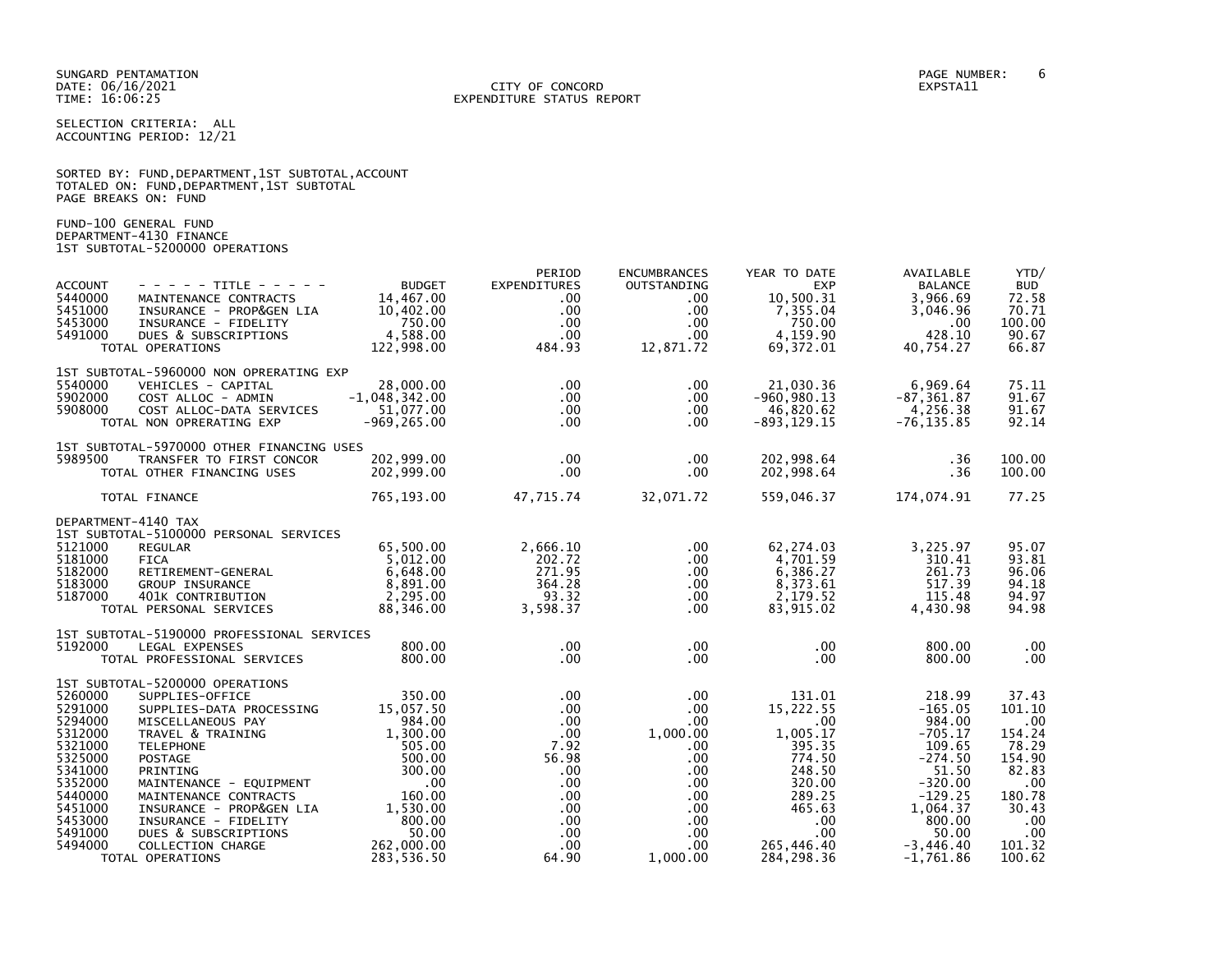### DATE: 06/16/2021 CITY OF CONCORD EXPSTA11 TIME: 16:06:25 EXPENDITURE STATUS REPORT

SELECTION CRITERIA: ALL ACCOUNTING PERIOD: 12/21

|                      |  |  | SORTED BY: FUND, DEPARTMENT, 1ST SUBTOTAL, ACCOUNT |  |
|----------------------|--|--|----------------------------------------------------|--|
|                      |  |  | TOTALED ON: FUND, DEPARTMENT, 1ST SUBTOTAL         |  |
| PAGE BREAKS ON: FUND |  |  |                                                    |  |

FUND-100 GENERAL FUND DEPARTMENT-4140 TAX 1ST SUBTOTAL-5200000 OPERATIONS

| <b>ACCOUNT</b><br>- - - - - TITLE - - - - -                                                                                                                                                                                                                                                                                                                                                                                                                          | <b>BUDGET</b>                                                                                                                                           | PERIOD<br><b>EXPENDITURES</b>                                                                                                             | <b>ENCUMBRANCES</b><br>OUTSTANDING                                                                                    | YEAR TO DATE<br><b>EXP</b>                                                                                                                        | AVAILABLE<br><b>BALANCE</b>                                                                                                                             | YTD/<br><b>BUD</b>                                                                                          |
|----------------------------------------------------------------------------------------------------------------------------------------------------------------------------------------------------------------------------------------------------------------------------------------------------------------------------------------------------------------------------------------------------------------------------------------------------------------------|---------------------------------------------------------------------------------------------------------------------------------------------------------|-------------------------------------------------------------------------------------------------------------------------------------------|-----------------------------------------------------------------------------------------------------------------------|---------------------------------------------------------------------------------------------------------------------------------------------------|---------------------------------------------------------------------------------------------------------------------------------------------------------|-------------------------------------------------------------------------------------------------------------|
| 1ST SUBTOTAL-5800000 CAPITAL PROJECTS<br>5811273<br>CEMETERY SOFTWARE<br>TOTAL CAPITAL PROJECTS                                                                                                                                                                                                                                                                                                                                                                      | 5,150.00<br>5,150.00                                                                                                                                    | $.00 \,$<br>$.00 \times$                                                                                                                  | $.00 \,$<br>.00.                                                                                                      | 3,450.00<br>3,450.00                                                                                                                              | 1,700.00<br>1,700.00                                                                                                                                    | 66.99<br>66.99                                                                                              |
| 1ST SUBTOTAL-5960000 NON OPRERATING EXP<br>5908000<br>COST ALLOC-DATA SERVICES<br>TOTAL NON OPRERATING EXP                                                                                                                                                                                                                                                                                                                                                           | 6.810.00<br>6,810.00                                                                                                                                    | $.00 \times$<br>$.00 \times$                                                                                                              | .00.<br>$.00 \,$                                                                                                      | 6,242.50<br>6,242.50                                                                                                                              | 567.50<br>567.50                                                                                                                                        | 91.67<br>91.67                                                                                              |
| 1ST SUBTOTAL-5970000 OTHER FINANCING USES<br>5989500<br>TRANSFER TO FIRST CONCOR<br>TOTAL OTHER FINANCING USES                                                                                                                                                                                                                                                                                                                                                       | 21,530.00<br>21,530.00                                                                                                                                  | $.00 \,$<br>$.00 \,$                                                                                                                      | .00.<br>.00                                                                                                           | 21,530.16<br>21,530.16                                                                                                                            | $-16$<br>$- .16$                                                                                                                                        | 100.00<br>100.00                                                                                            |
| TOTAL TAX                                                                                                                                                                                                                                                                                                                                                                                                                                                            | 406,172.50                                                                                                                                              | 3,663.27                                                                                                                                  | 1,000.00                                                                                                              | 399,436.04                                                                                                                                        | 5,736.46                                                                                                                                                | 98.59                                                                                                       |
| DEPARTMENT-4150 LEGAL<br>1ST SUBTOTAL-5100000 PERSONAL SERVICES<br>5121000<br><b>REGULAR</b><br>5181000<br><b>FICA</b><br>5182000<br>RETIREMENT-GENERAL<br>5183000<br><b>GROUP INSURANCE</b><br>5186000<br>WORKER'S COMPENSATION<br>5187000<br>401K CONTRIBUTION<br>5188000<br>TRAVEL ALLOWANCE<br>TOTAL PERSONAL SERVICES<br>1ST SUBTOTAL-5190000 PROFESSIONAL SERVICES<br>5192000<br>LEGAL EXPENSES<br>5194000<br>CONTRACT SERVICES<br>TOTAL PROFESSIONAL SERVICES | 529,920.00<br>38,225.00<br>53,787.00<br>44,264.00<br>$.00 \,$<br>18,547.00<br>4,800.00<br>689,543.00<br>64,000.00<br>11,000.00<br>75,000.00             | 22,543.10<br>1,708.10<br>2,299.39<br>1,929.17<br>.00<br>789.00<br>184.62<br>29,453.38<br>225.00<br>$.00 \,$<br>225.00                     | .00<br>.00<br>.00.<br>$.00 \,$<br>.00.<br>.00<br>$.00 \,$<br>$.00 \,$<br>.00<br>.00.<br>.00                           | 506,015.18<br>35,228.03<br>51,897.20<br>45,292.49<br>200.89<br>17,710.46<br>4,615.50<br>660.959.75<br>8,551.83<br>10, 152.53<br>18,704.36         | 23,904.82<br>2,996.97<br>1,889.80<br>$-1,028.49$<br>$-200.89$<br>836.54<br>184.50<br>28,583.25<br>55,448.17<br>847.47<br>56,295.64                      | 95.49<br>92.16<br>96.49<br>102.32<br>.00<br>95.49<br>96.16<br>95.85<br>13.36<br>92.30<br>24.94              |
| 1ST SUBTOTAL-5200000 OPERATIONS<br>5260000<br>SUPPLIES-OFFICE<br>5291000<br>SUPPLIES-DATA PROCESSING<br>5294000<br>MISCELLANEOUS PAY<br>5312000<br>TRAVEL & TRAINING<br>5321000<br><b>TELEPHONE</b><br>5325000<br>POSTAGE<br>5341000<br>PRINTING<br>5352000<br>MAINTENANCE - EQUIPMENT<br>5431000<br>RENTAL-COPIER<br>5440000<br>MAINTENANCE CONTRACTS<br>5454000<br>INSURANCE - PROF LIAB<br>5491000<br>DUES & SUBSCRIPTIONS<br>TOTAL OPERATIONS                    | 3,000.00<br>3,000.00<br>5,323.00<br>18,450.00<br>2,904.00<br>2,000.00<br>200.00<br>6,000.00<br>3,300.00<br>775.00<br>3,787.00<br>10.000.00<br>58.739.00 | $.00 \,$<br>$.00 \,$<br>$.00 \,$<br>.00<br>14.52<br>3.54<br>$.00 \,$<br>$.00 \,$<br>$.00 \,$<br>$.00 \,$<br>$.00 \,$<br>$.00 \,$<br>18.06 | .00<br>$.00 \,$<br>$.00 \,$<br>$.00 \,$<br>.00.<br>.00<br>.00.<br>$.00 \,$<br>125.00<br>.00<br>.00.<br>.00.<br>125.00 | 289.68<br>4,493.90<br>$.00 \cdot$<br>4,554.04<br>1,374.04<br>961.15<br>.00<br>880.00<br>2,578.24<br>$.00 \,$<br>2,793.80<br>4,333.45<br>22,258.30 | 2,710.32<br>$-1,493.90$<br>5,323.00<br>13,895.96<br>1,529.96<br>1,038.85<br>200.00<br>5,120.00<br>596.76<br>775.00<br>993.20<br>5,666.55<br>36, 355. 70 | 9.66<br>149.80<br>.00<br>24.68<br>47.32<br>48.06<br>.00<br>14.67<br>81.92<br>.00<br>73.77<br>43.33<br>38.11 |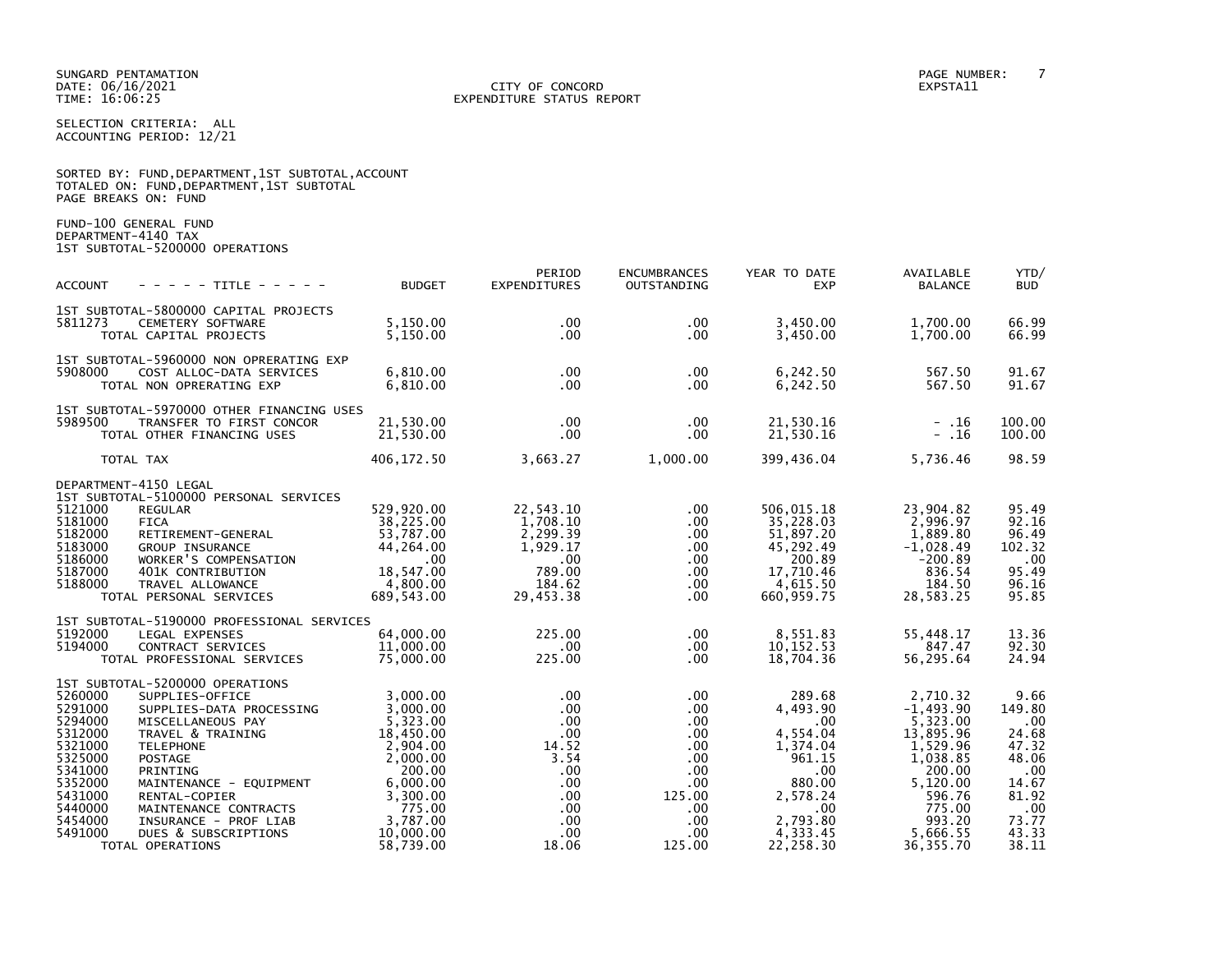SELECTION CRITERIA: ALL ACCOUNTING PERIOD: 12/21

|                      |  |  |                                          | SORTED BY: FUND, DEPARTMENT, 1ST SUBTOTAL, ACCOUNT |  |
|----------------------|--|--|------------------------------------------|----------------------------------------------------|--|
|                      |  |  | TOTALED ON: FUND,DEPARTMENT,1ST SUBTOTAL |                                                    |  |
| PAGE BREAKS ON: FUND |  |  |                                          |                                                    |  |

FUND-100 GENERAL FUND DEPARTMENT-4150 LEGAL 1ST SUBTOTAL-5960000 NON OPRERATING EXP

| $- - - - -$ TITLE - - - - -<br><b>ACCOUNT</b>                                                                                                                                                                                                                                                                                                                                                                                                                                                                                                                                                                                                                                                                                                                                                                       | <b>BUDGET</b>                                                                                                                                                                                                                                                                      | PERIOD<br><b>EXPENDITURES</b>                                                                                                                                                                                                                                           | <b>ENCUMBRANCES</b><br>OUTSTANDING                                                                                                                                                                                                | YEAR TO DATE<br><b>EXP</b>                                                                                                                                                                                                                                                         | AVAILABLE<br><b>BALANCE</b>                                                                                                                                                                                                                                                  | YTD/<br><b>BUD</b>                                                                                                                                                                                     |
|---------------------------------------------------------------------------------------------------------------------------------------------------------------------------------------------------------------------------------------------------------------------------------------------------------------------------------------------------------------------------------------------------------------------------------------------------------------------------------------------------------------------------------------------------------------------------------------------------------------------------------------------------------------------------------------------------------------------------------------------------------------------------------------------------------------------|------------------------------------------------------------------------------------------------------------------------------------------------------------------------------------------------------------------------------------------------------------------------------------|-------------------------------------------------------------------------------------------------------------------------------------------------------------------------------------------------------------------------------------------------------------------------|-----------------------------------------------------------------------------------------------------------------------------------------------------------------------------------------------------------------------------------|------------------------------------------------------------------------------------------------------------------------------------------------------------------------------------------------------------------------------------------------------------------------------------|------------------------------------------------------------------------------------------------------------------------------------------------------------------------------------------------------------------------------------------------------------------------------|--------------------------------------------------------------------------------------------------------------------------------------------------------------------------------------------------------|
| 1ST SUBTOTAL-5960000 NON OPRERATING EXP<br>5902000<br>COST ALLOC - ADMIN<br>5908000<br>COST ALLOC-DATA SERVICES<br>TOTAL NON OPRERATING EXP                                                                                                                                                                                                                                                                                                                                                                                                                                                                                                                                                                                                                                                                         | $-560, 741.00$<br>20,431.00<br>$-540, 310.00$                                                                                                                                                                                                                                      | $.00 \,$<br>$.00 \,$<br>$.00 \times$                                                                                                                                                                                                                                    | $.00 \,$<br>.00.<br>$.00 \,$                                                                                                                                                                                                      | $-514,012.62$<br>18,728.38<br>$-495, 284.24$                                                                                                                                                                                                                                       | $-46, 728.38$<br>1,702.62<br>$-45,025.76$                                                                                                                                                                                                                                    | 91.67<br>91.67<br>91.67                                                                                                                                                                                |
| 1ST SUBTOTAL-5970000 OTHER FINANCING USES<br>5989500<br>TRANSFER TO FIRST CONCOR                                                                                                                                                                                                                                                                                                                                                                                                                                                                                                                                                                                                                                                                                                                                    | 126,105,00<br>126,105.00                                                                                                                                                                                                                                                           | $.00 \,$<br>$.00 \,$                                                                                                                                                                                                                                                    | $.00 \,$<br>.00.                                                                                                                                                                                                                  | 126, 105.22<br>126, 105.22                                                                                                                                                                                                                                                         | $- .22$<br>$- .22$                                                                                                                                                                                                                                                           | 100.00<br>100.00                                                                                                                                                                                       |
| TOTAL OTHER FINANCING USES<br>TOTAL LEGAL                                                                                                                                                                                                                                                                                                                                                                                                                                                                                                                                                                                                                                                                                                                                                                           | 409,077.00                                                                                                                                                                                                                                                                         | 29,696.44                                                                                                                                                                                                                                                               | 125.00                                                                                                                                                                                                                            | 332,743.39                                                                                                                                                                                                                                                                         | 76,208.61                                                                                                                                                                                                                                                                    | 81.37                                                                                                                                                                                                  |
| DEPARTMENT-4190 NON-DEPARTMENTAL                                                                                                                                                                                                                                                                                                                                                                                                                                                                                                                                                                                                                                                                                                                                                                                    |                                                                                                                                                                                                                                                                                    |                                                                                                                                                                                                                                                                         |                                                                                                                                                                                                                                   |                                                                                                                                                                                                                                                                                    |                                                                                                                                                                                                                                                                              |                                                                                                                                                                                                        |
| 1ST SUBTOTAL-5100000 PERSONAL SERVICES<br>5183500<br>SELF INS FUND OFFSET<br>5185000<br>UNEMPLOYMENT TAX<br>5186000<br>WORKER'S COMPENSATION<br>TOTAL PERSONAL SERVICES                                                                                                                                                                                                                                                                                                                                                                                                                                                                                                                                                                                                                                             | $-343,990.00$<br>$.00 \,$<br>300,000.00<br>$-43,990.00$                                                                                                                                                                                                                            | $.00 \,$<br>$.00 \,$<br>$.00 \,$<br>$.00 \times$                                                                                                                                                                                                                        | .00<br>$.00 \,$<br>.00.<br>.00.                                                                                                                                                                                                   | $.00 \ \,$<br>32,935.92<br>$.00 \,$<br>32,935.92                                                                                                                                                                                                                                   | $-343,990.00$<br>$-32, 935.92$<br>300,000.00<br>$-76, 925.92$                                                                                                                                                                                                                | .00<br>$.00 \,$<br>$.00 \,$<br>$-74.87$                                                                                                                                                                |
| 1ST SUBTOTAL-5190000 PROFESSIONAL SERVICES<br>5194000<br>CONTRACT SERVICES<br>5198000<br><b>ENGINEER</b><br>TOTAL PROFESSIONAL SERVICES                                                                                                                                                                                                                                                                                                                                                                                                                                                                                                                                                                                                                                                                             | 96,417.00<br>7,000.00<br>103,417.00                                                                                                                                                                                                                                                | $.00 \,$<br>$.00 \times$<br>$.00 \ \,$                                                                                                                                                                                                                                  | 34,394.00<br>1,500.00<br>35,894.00                                                                                                                                                                                                | 49, 105.83<br>.00<br>49, 105.83                                                                                                                                                                                                                                                    | 12,917.17<br>5,500.00<br>18,417.17                                                                                                                                                                                                                                           | 86.60<br>21.43<br>82.19                                                                                                                                                                                |
| 1ST SUBTOTAL-5200000 OPERATIONS<br>5216000<br>DECLARED EMERGENCY EXP<br>5290000<br>SUPPLIES-MISC<br>5291000<br>SUPPLIES-DATA PROCESSING<br>5294000<br>MISCELLANEOUS PAY<br>5299000<br>SUPPLIES-DEPARTMENTAL<br>5299200<br>CLEARWATER STUDIO EXPENS<br>5299300<br>CUST SERV ADVANCEMNT TEA<br>5299500<br>66 UNION ST EXPENSES<br>5321000<br><b>TELEPHONE</b><br>5325000<br><b>POSTAGE</b><br>5331000<br>UTILITIES<br>5331500<br>UTILITIES-CLEARWTR STUDI<br>5331600<br>UTILITIES-ROTARY SQUARE<br>5339000<br>CITY STREET LIGHTING<br>5351000<br>MAINTENANCE - BUILDINGS<br>5352000<br>MAINTENANCE - EQUIPMENT<br>5393000<br>ARBOR DAY<br>5430000<br>EQUIPMENT RENTAL<br>5430051<br>RENTAL PARKING LOT<br>5440000<br>MAINTENANCE CONTRACTS<br>5441000<br>LICENSE/RELICENSE FEE<br>5451000<br>INSURANCE - PROP&GEN LIA | 950,736.00<br>16,239.00<br>22,431.00<br>568,743.00<br>20,174.00<br>30,718.00<br>18,700.00<br>20,000.00<br>67,190.00<br>.00<br>120.223.00<br>15,000.00<br>2,532.00<br>661,000.00<br>29,277.00<br>840.00<br>15,000.00<br>1,848.00<br>10,284.00<br>84,838.10<br>2,700.50<br>34,430.00 | $.00 \,$<br>$.00 \,$<br>$.00 \,$<br>$.00 \,$<br>$.00 \,$<br>1,708.69<br>$.00 \,$<br>$.00 \times$<br>612.89<br>$.00 \,$<br>$-504.27$<br>504.27<br>$.00 \,$<br>$.00 \,$<br>$.00 \,$<br>$.00 \,$<br>$.00 \,$<br>$.00 \,$<br>$.00 \ \,$<br>4,800.00<br>$.00 \,$<br>4,036.00 | $.00 \,$<br>9.615.29<br>14,289.60<br>$.00 \,$<br>1,500.00<br>6,845.00<br>$.00 \,$<br>.00<br>2,100.00<br>.00.<br>.00.<br>.00<br>.00.<br>$.00 \,$<br>29,750.00<br>.00<br>.00.<br>181.86<br>.00.<br>3,203.53<br>1,501.00<br>$.00 \,$ | 950,735.56<br>7,269.00<br>8,141.68<br>$.00 \,$<br>19,586.99<br>23,683.48<br>17,046.37<br>$.00 \,$<br>61, 191.25<br>2,949.00<br>124, 172. 15<br>13,492.81<br>975.35<br>697,445.98<br>5,655.30<br>840.00<br>14,700.00<br>1,818.60<br>10,164.00<br>70,863.75<br>$.00 \,$<br>35,802.71 | .44<br>$-645.29$<br>$- .28$<br>568,743.00<br>$-912.99$<br>189.52<br>1,653.63<br>20,000.00<br>3,898.75<br>$-2,949.00$<br>$-3,949.15$<br>1,507.19<br>1,556.65<br>$-36, 445.98$<br>$-6, 128.30$<br>.00<br>300.00<br>$-152.46$<br>120.00<br>10,770.82<br>1,199.50<br>$-1,372.71$ | 100.00<br>103.97<br>100.00<br>.00<br>104.53<br>99.38<br>91.16<br>.00<br>94.20<br>.00<br>103.28<br>89.95<br>38.52<br>105.51<br>120.93<br>100.00<br>98.00<br>108.25<br>98.83<br>87.30<br>55.58<br>103.99 |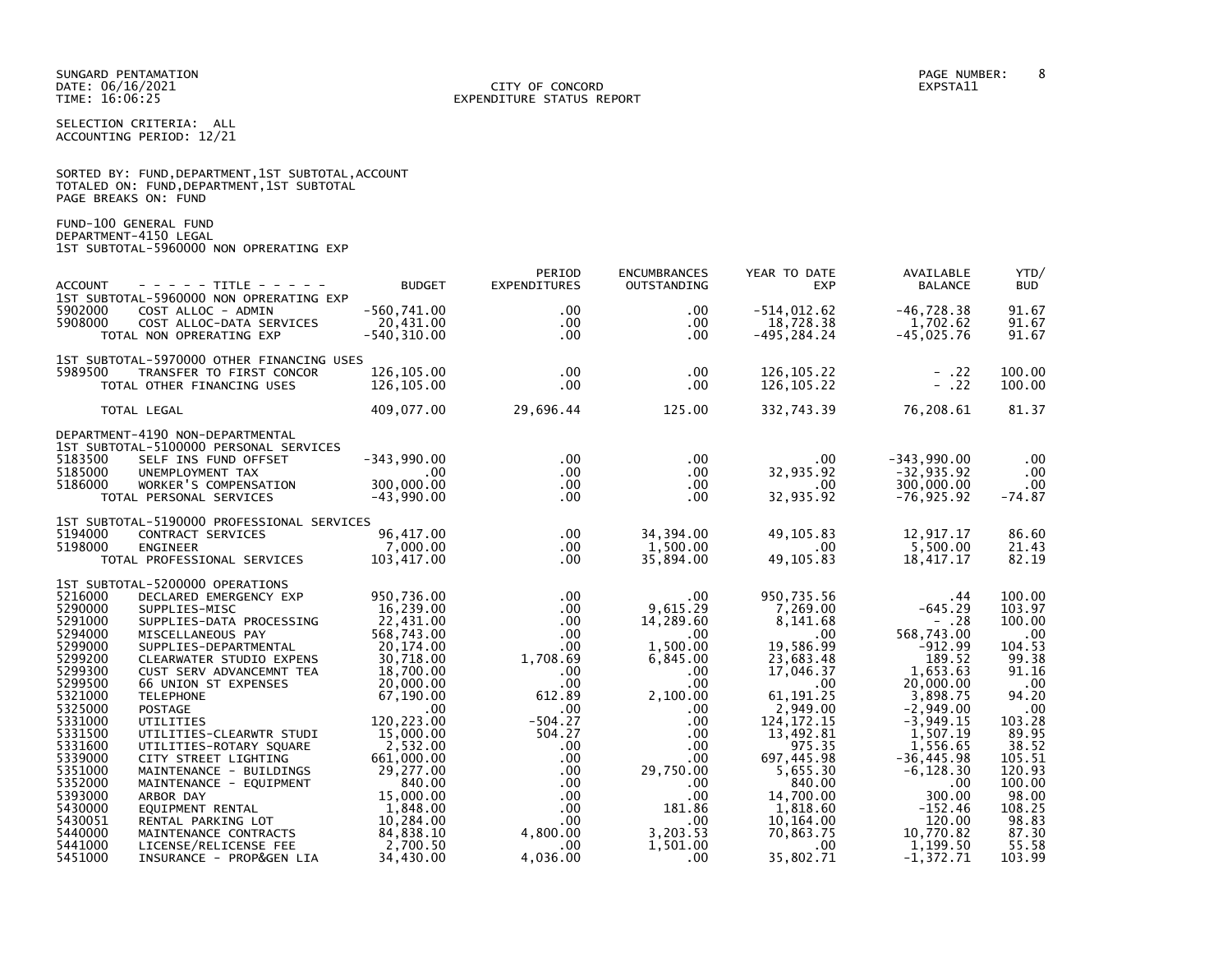DATE: 06/16/2021 CITY OF CONCORD EXPSTA11 TIME: 16:06:25 EXPENDITURE STATUS REPORT

SELECTION CRITERIA: ALL ACCOUNTING PERIOD: 12/21

|                      |  |  | SORTED BY: FUND, DEPARTMENT, 1ST SUBTOTAL, ACCOUNT |  |
|----------------------|--|--|----------------------------------------------------|--|
|                      |  |  | TOTALED ON: FUND, DEPARTMENT, 1ST SUBTOTAL         |  |
| PAGE BREAKS ON: FUND |  |  |                                                    |  |

FUND-100 GENERAL FUND

DEPARTMENT-4190 NON-DEPARTMENTAL 1ST SUBTOTAL-5200000 OPERATIONS

| <b>ACCOUNT</b><br>5470023                                                                       | - - - - - TITLE - - - - -<br>CABARRUS HEALTH ALLIANCE                                                                                                                                                                                                   | <b>BUDGET</b><br>12,000.00                                                                                                | PERIOD<br><b>EXPENDITURES</b><br>$.00 \,$                                                                        | <b>ENCUMBRANCES</b><br>OUTSTANDING<br>$.00 \cdot$                                          | YEAR TO DATE<br><b>EXP</b><br>12,000.00                                                                                             | AVAILABLE<br><b>BALANCE</b><br>.00                                                                                                 | YTD/<br><b>BUD</b><br>100.00                                                  |
|-------------------------------------------------------------------------------------------------|---------------------------------------------------------------------------------------------------------------------------------------------------------------------------------------------------------------------------------------------------------|---------------------------------------------------------------------------------------------------------------------------|------------------------------------------------------------------------------------------------------------------|--------------------------------------------------------------------------------------------|-------------------------------------------------------------------------------------------------------------------------------------|------------------------------------------------------------------------------------------------------------------------------------|-------------------------------------------------------------------------------|
| 5470043<br>5492000                                                                              | <b>GOLF TOURNAMENTS</b><br><b>BAD DEBT EXPENSE</b><br>TOTAL OPERATIONS                                                                                                                                                                                  | 5,850.00<br>$.00 \,$<br>2,710,753.60                                                                                      | 500.00<br>318.50<br>11,976.08                                                                                    | $.00 \,$<br>404.23<br>69,390.51                                                            | 500.00<br>6,861.12<br>2,085,895.10                                                                                                  | 5,350.00<br>$-7, 265.35$<br>555,467.99                                                                                             | 8.55<br>.00<br>79.51                                                          |
|                                                                                                 |                                                                                                                                                                                                                                                         |                                                                                                                           |                                                                                                                  |                                                                                            |                                                                                                                                     |                                                                                                                                    |                                                                               |
| 5558000<br>5800500<br>5907000<br>5908000<br>5912000<br>5916000<br>5921000<br>5992000            | 1ST SUBTOTAL-5960000 NON OPRERATING EXP<br>BLDGS & IMPRV - CAPITAL<br>FTA 5310 ENHNCD MOBILITY<br>COST ALLOC - ENGINEERING<br>COST ALLOC-DATA SERVICES<br>COST ALLOC - BUIL & GRND<br>COST ALLOC - PURCHASING<br>COST ALLOC-WELLNESS CTR<br>CONTINGENCY | 196,000.00<br>135,967.44<br>28,174.00<br>40,861.00<br>2,027,526.00<br>110,682.00<br>5,389.00<br>188,043.00                | $.00 \,$<br>$.00 \,$<br>$.00 \times$<br>$.00 \,$<br>$.00 \,$<br>$.00 \,$<br>$.00 \,$<br>$.00 \,$                 | 105,915.28<br>81,631.74<br>.00.<br>$.00 \,$<br>$.00 \,$<br>.00<br>.00.<br>$.00 \,$         | 48,900.00<br>81,502.41<br>26,356.63<br>37,455.88<br>1,896,695.13<br>103,756.75<br>4,939.88<br>$.00 \,$                              | 41, 184. 72<br>$-27, 166.71$<br>1,817.37<br>3,405.12<br>130,830.87<br>6,925.25<br>449.12<br>188,043.00                             | 78.99<br>119.98<br>93.55<br>91.67<br>93.55<br>93.74<br>91.67<br>.00           |
|                                                                                                 | TOTAL NON OPRERATING EXP                                                                                                                                                                                                                                | 2,732,642.44                                                                                                              | $.00 \times$                                                                                                     | 187,547.02                                                                                 | 2,199,606.68                                                                                                                        | 345,488.74                                                                                                                         | 87.36                                                                         |
|                                                                                                 | 1ST SUBTOTAL-5970000 OTHER FINANCING USES                                                                                                                                                                                                               |                                                                                                                           |                                                                                                                  |                                                                                            |                                                                                                                                     |                                                                                                                                    |                                                                               |
| 5981370<br>5981500<br>5982500<br>5986000<br>5987000                                             | TRANSFER TO AFFORD HOUSN<br>TRANSFER TO CAP RESERVE<br>TRANSFER TO TRANSIT FUND<br>TRANSFER TO AVIATION<br>TRANSFER TO PROJECT FUND                                                                                                                     | 1,351,664.00<br>7,000,000.00<br>267,520.00<br>816,046.00<br>625,847.00                                                    | $.00 \,$<br>7,000,000.00<br>$.00 \,$<br>$.00 \,$<br>$.00 \,$                                                     | .00.<br>$.00 \,$<br>.00<br>$.00 \,$<br>.00                                                 | 1,351,664.00<br>7,000,000.00<br>267,520.00<br>816,046.00<br>625,847.00                                                              | .00<br>$.00 \,$<br>.00<br>.00<br>.00                                                                                               | 100.00<br>100.00<br>100.00<br>100.00<br>100.00                                |
| 5989000<br>5989500                                                                              | TRANSFER TO GOLF COURSE<br>TRANSFER TO FIRST CONCOR                                                                                                                                                                                                     | 940, 163.00<br>193,336.00                                                                                                 | $.00 \,$<br>$.00 \,$                                                                                             | .00.<br>$.00 \,$                                                                           | $.00 \,$<br>193,336.00                                                                                                              | 940, 163.00<br>.00                                                                                                                 | .00<br>100.00                                                                 |
|                                                                                                 | TOTAL OTHER FINANCING USES                                                                                                                                                                                                                              | 11, 194, 576.00                                                                                                           | 7,000,000.00                                                                                                     | $.00 \,$                                                                                   | 10,254,413.00                                                                                                                       | 940, 163.00                                                                                                                        | 91.60                                                                         |
|                                                                                                 | TOTAL NON-DEPARTMENTAL                                                                                                                                                                                                                                  | 16,697,399.04                                                                                                             | 7,011,976.08                                                                                                     | 292,831.53                                                                                 | 14,621,956.53                                                                                                                       | 1,782,610.98                                                                                                                       | 89.32                                                                         |
|                                                                                                 | DEPARTMENT-4310 POLICE                                                                                                                                                                                                                                  |                                                                                                                           |                                                                                                                  |                                                                                            |                                                                                                                                     |                                                                                                                                    |                                                                               |
| 5121000<br>5122000<br>5125000<br>5127000<br>5181000<br>5182000<br>5183000<br>5184000<br>5186000 | 1ST SUBTOTAL-5100000 PERSONAL SERVICES<br><b>REGULAR</b><br>OVERTIME<br>PART-TIME - TEMPORARY<br>SUPPLEMENTAL RETIREMENT<br><b>FICA</b><br>RETIREMENT-GENERAL<br><b>GROUP INSURANCE</b><br>RETIREMENT-POLICE<br>WORKER'S COMPENSATION                   | 12,071,454.00<br>431,485.00<br>.00<br>560,000.00<br>921, 133.00<br>92,432.00<br>1,962,803.00<br>1,214,339.00<br>12,500.00 | 461, 929.89<br>24,671.19<br>2,806.01<br>20,682.45<br>37,723.85<br>4,627.49<br>81.948.82<br>47,867.12<br>$.00 \,$ | $.00 \,$<br>$.00 \,$<br>$.00 \,$<br>$.00 \,$<br>.00.<br>.00<br>$.00 \,$<br>$.00 \,$<br>.00 | 11,078,895.91<br>297, 214.65<br>33, 161.48<br>498,231.89<br>871,839.98<br>116,812.04<br>1,848,244.64<br>1, 112, 125.69<br>69,773.00 | 992,558.09<br>134,270.35<br>$-33, 161.48$<br>61,768.11<br>49,293.02<br>$-24, 380.04$<br>114,558.36<br>102, 213.31<br>$-57, 273.00$ | 91.78<br>68.88<br>.00<br>88.97<br>94.65<br>126.38<br>94.16<br>91.58<br>558.18 |
| 5187000                                                                                         | 401K CONTRIBUTION                                                                                                                                                                                                                                       | 588,900.00                                                                                                                | 23,760.85                                                                                                        | $.00 \,$                                                                                   | 561, 333.98                                                                                                                         | 27,566.02                                                                                                                          | 95.32                                                                         |
| 5189000                                                                                         | GROUP INSURANCE-RETIREES<br>TOTAL PERSONAL SERVICES                                                                                                                                                                                                     | 277,471.00<br>18, 132, 517.00                                                                                             | 15,570.94<br>721,588.61                                                                                          | $.00 \,$<br>$.00 \,$                                                                       | 299,012.56<br>16,786,645.82                                                                                                         | $-21,541.56$<br>1,345,871.18                                                                                                       | 107.76<br>92.58                                                               |
|                                                                                                 | 1ST SUBTOTAL-5190000 PROFESSIONAL SERVICES                                                                                                                                                                                                              |                                                                                                                           |                                                                                                                  |                                                                                            |                                                                                                                                     |                                                                                                                                    |                                                                               |
| 5192000<br>5193000                                                                              | LEGAL EXPENSES<br>MEDICAL                                                                                                                                                                                                                               | 40,870.00<br>13,500.00                                                                                                    | .00<br>$.00 \cdot$                                                                                               | .00.<br>2,578.85                                                                           | 20,870.00<br>12,470.00                                                                                                              | 20,000.00<br>$-1,548.85$                                                                                                           | 51.06<br>111.47                                                               |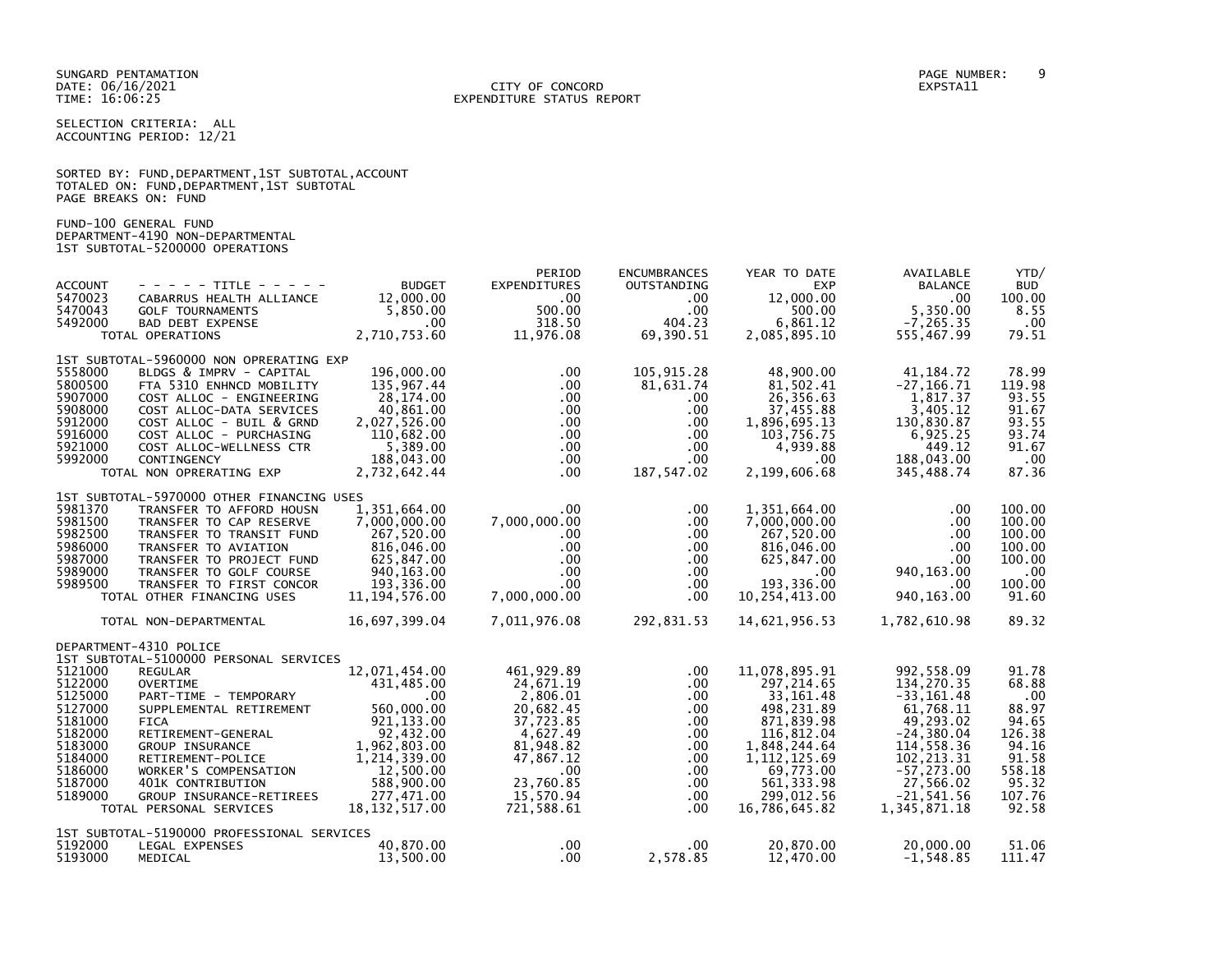SELECTION CRITERIA: ALL ACCOUNTING PERIOD: 12/21

|                      |  | SORTED BY: FUND, DEPARTMENT, 1ST SUBTOTAL, ACCOUNT |  |  |
|----------------------|--|----------------------------------------------------|--|--|
|                      |  | TOTALED ON: FUND, DEPARTMENT, 1ST SUBTOTAL         |  |  |
| PAGE BREAKS ON: FUND |  |                                                    |  |  |

| FUND-100 GENERAL FUND                      |  |
|--------------------------------------------|--|
| DEPARTMENT-4310 POLICE                     |  |
| 1ST SUBTOTAL-5190000 PROFESSIONAL SERVICES |  |

|                |                                         |               | PERIOD              | <b>ENCUMBRANCES</b> | YEAR TO DATE | AVAILABLE      | YTD/       |
|----------------|-----------------------------------------|---------------|---------------------|---------------------|--------------|----------------|------------|
| <b>ACCOUNT</b> | - - - - - TITLE - - - - -               | <b>BUDGET</b> | <b>EXPENDITURES</b> | OUTSTANDING         | <b>EXP</b>   | <b>BALANCE</b> | <b>BUD</b> |
| 5194000        | CONTRACT SERVICES                       | 258,572.00    | 2.481.22            | 8,721.24            | 238,230.39   | 11,620.37      | 95.51      |
|                | TOTAL PROFESSIONAL SERVICES             | 312,942.00    | 2,481.22            | 11,300.09           | 271,570.39   | 30,071.52      | 90.39      |
|                |                                         |               |                     |                     |              |                |            |
|                | 1ST SUBTOTAL-5200000 OPERATIONS         |               |                     |                     |              |                |            |
| 5212000        | <b>UNIFORMS</b>                         | 182, 193. 79  | 1,055.02            | 26,125.61           | 128, 178. 14 | 27,890.04      | 84.69      |
| 5213000        | SUPPLIES-SAFETY                         | 2,300.00      | $.00 \,$            | $.00 \,$            | 660.12       | 1,639.88       | 28.70      |
| 5231000        | SUPPLIES-EDUCATIONAL                    | 62,134.00     | $.00 \,$            | 538.85              | 43.515.40    | 18,079.75      | 70.90      |
| 5250000        | CONTROLLED SUBSTANCE TAX                | $.00 \,$      | $.00 \,$            | 79,880.86           | 11,485.00    | $-91, 365.86$  | .00        |
| 5251000        | MOTOR FUEL & LUBRICANTS                 | 382,000.00    | $.00 \,$            | .00.                | 284, 369.86  | 97,630.14      | 74.44      |
| 5252000        | FEDERAL - TREASURY DEPT                 | .00           | $.00 \,$            | .00                 | 21,049.47    | $-21,049.47$   | .00        |
| 5253000        | FEDERAL - JUSTICE DEPT                  | .00           | $.00 \,$            | $.00 \times$        | 4, 171.35    | $-4, 171.35$   | .00        |
| 5260000        | SUPPLIES-OFFICE                         | 21,000.00     | $.00 \,$            | $.00 \,$            | 17,708.93    | 3.291.07       | 84.33      |
| 5290000        | SUPPLIES-MISC                           | 759,964.75    | $.00 \,$            | 68,998.67           | 650,899.37   | 40,066.71      | 94.73      |
| 5291000        | SUPPLIES-DATA PROCESSING                | 87,770.00     | $.00 \,$            | .00.                | 64,084.45    | 23,685.55      | 73.01      |
| 5294000        | MISCELLANEOUS PAY                       | 210,758.00    | .00                 | $.00 \,$            | 20,000.00    | 190.758.00     | 9.49       |
| 5298000        | SUPPLIES-CANINE                         | 12,044.00     | $.00 \,$            | 1,670.35            | 5.029.23     | 5,344.42       | 55.63      |
| 5298100        | SWAT TEAM                               | 52, 134.51    | $.00 \,$            | 9,767.95            | 42,843.35    | $-476.79$      | 100.91     |
| 5298200        | CRIME SCENE/EVIDENCE                    | 26,127.00     | $.00 \,$            | 6,800.00            | 20,823.86    | $-1,496.86$    | 105.73     |
| 5298300        | MOBILE FIELD FORCE                      | 10,460.00     | $.00 \,$            | 1,965.00            | 4,783.10     | 3,711.90       | 64.51      |
| 5298400        | BICYCLE PATROL UNIT                     | 14,800.00     | 75.00               | $.00 \,$            | 4,937.62     | 9,862.38       | 33.36      |
| 5298500        | MOTORCYCLE UNIT                         | 6,000.00      | $.00 \,$            | $.00 \,$            | 3.764.11     | 2,235.89       | 62.74      |
| 5298600        | POLICE CADET PROGRAM                    | 9,000.00      | $.00 \,$            | 3,510.00            | 2,068.02     | 3,421.98       | 61.98      |
| 5299000        | SUPPLIES-DEPARTMENTAL                   | 53,104.00     | 18.47               | 5,346.76            | 22,706.96    | 25,050.28      | 52.83      |
| 5312000        | TRAVEL & TRAINING                       | 103,540.00    | 1,660.50            | 16,950.00           | 52.971.91    | 33,618.09      | 67.53      |
| 5313000        | TUITION REIMBURSEMENT                   | 15,000.00     | 393.14              | $.00 \,$            | 10,779.55    | 4,220.45       | 71.86      |
| 5321000        | <b>TELEPHONE</b>                        | 156,564.00    | 1,364.27            | $.00 \,$            | 111,754.05   | 44,809.95      | 71.38      |
| 5325000        | POSTAGE                                 | 5,500.00      | 253.81              | $.00 \,$            | 3,953.90     | 1,546.10       | 71.89      |
| 5331000        | UTILITIES                               | 154,077.00    | $.00 \ \,$          | .00                 | 143, 123. 16 | 10,953.84      | 92.89      |
| 5341000        | PRINTING                                | 18,000.00     | $.00 \,$            | $.00 \times$        | 14,570.79    | 3,429.21       | 80.95      |
| 5351000        | MAINTENANCE - BUILDINGS                 | 156,000.00    | $.00 \,$            | 33,485.00           | 86,866.64    | 35,648.36      | 77.15      |
| 5352000        | MAINTENANCE - EQUIPMENT                 | 16,200.00     | $.00 \times$        | $.00 \,$            | 1,722.00     | 14,478.00      | 10.63      |
| 5353000        | MAINTENANCE - VEHICLES                  | 420,000.00    | $.00 \,$            | $.00 \,$            | 376,256.69   | 43,743.31      | 89.58      |
| 5370000        | ADVERTISING                             | 4,000.00      | $.00 \,$            | $.00 \,$            | 507.80       | 3,492.20       | 12.70      |
| 5430000        | EQUIPMENT RENTAL                        | 1,000.00      | $.00 \,$            | $.00 \,$            | 293.45       | 706.55         | 29.35      |
| 5431000        | RENTAL-COPIER                           | 18,946.00     | $.00 \,$            | 250.00              | 12,779.73    | 5,916.27       | 68.77      |
| 5440000        | MAINTENANCE CONTRACTS                   | 249,862.10    | .00 <sub>1</sub>    | 6,910.38            | 231.114.61   | 11.837.11      | 95.26      |
| 5441000        | LICENSE/RELICENSE FEE                   | 407,338.00    | $.00 \,$            | 51,156.00           | 544,801.44   | $-188,619.44$  | 146.31     |
| 5451000        | INSURANCE - PROP&GEN LIA                | 363,244.00    | $.00 \,$            | .00                 | 327,072.42   | 36, 171.58     | 90.04      |
| 5470009        | <b>CVAN</b>                             | 10,000.00     | $.00 \cdot$         | .00.                | 10,000.00    | .00.           | 100.00     |
| 5470062        | CONFLICT RESOLUTION                     | 8,500.00      | $.00 \,$            | $.00 \,$            | 8,500.00     | $.00 \,$       | 100.00     |
| 5491000        | DUES & SUBSCRIPTIONS                    | 23,881.00     | $.00 \cdot$         | $.00 \,$            | 20,528.76    | 3,352.24       | 85.96      |
| 5493000        | CASH-OVER & UNDER                       | .00.          | $.00 \,$            | $.00 \,$            | $-5.32$      | 5.32           | .00        |
|                | TOTAL OPERATIONS                        | 4,023,442.15  | 4,820.21            | 313, 355.43         | 3,310,669.92 | 399,416.80     | 90.07      |
|                |                                         |               |                     |                     |              |                |            |
|                | 1ST SUBTOTAL-5960000 NON OPRERATING EXP |               |                     |                     |              |                |            |
| 5520000        | DATA PROCESS EQUIP-CAPT                 | 80,000.00     | $.00 \,$            | 4,395.62            | 63,988.31    | 11,616.07      | 85.48      |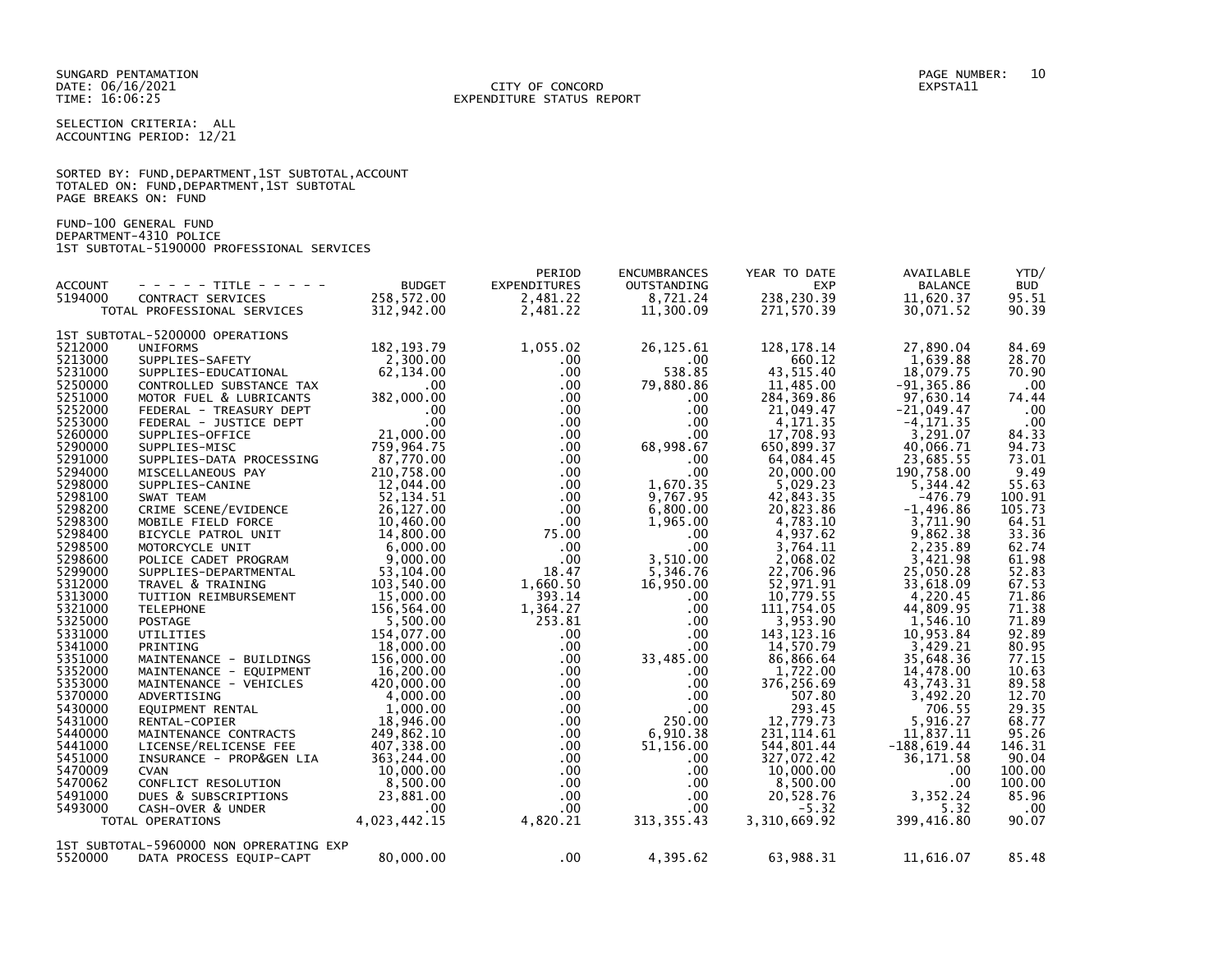SELECTION CRITERIA: ALL ACCOUNTING PERIOD: 12/21

SORTED BY: FUND,DEPARTMENT,1ST SUBTOTAL,ACCOUNT TOTALED ON: FUND,DEPARTMENT,1ST SUBTOTAL PAGE BREAKS ON: FUND

FUND-100 GENERAL FUND DEPARTMENT-4310 POLICE 1ST SUBTOTAL-5960000 NON OPRERATING EXP

|                |                                                                                                                                                                                                                                                          |                             | PERIOD              | <b>ENCUMBRANCES</b>   | YEAR TO DATE  | AVAILABLE      | YTD/       |
|----------------|----------------------------------------------------------------------------------------------------------------------------------------------------------------------------------------------------------------------------------------------------------|-----------------------------|---------------------|-----------------------|---------------|----------------|------------|
| <b>ACCOUNT</b> | - - - - - TITLE - - - - -                                                                                                                                                                                                                                | <b>BUDGET</b>               | <b>EXPENDITURES</b> | <b>OUTSTANDING</b>    | <b>EXP</b>    | <b>BALANCE</b> | <b>BUD</b> |
| 5521000        | SOFTWARE - CAPITAL                                                                                                                                                                                                                                       | 8,500.00                    | $.00 \,$            | $.00 \,$              | 7,931.00      | 569.00         | 93.31      |
| 5540000        | VEHICLES - CAPITAL                                                                                                                                                                                                                                       | 1,366,389.00                | $.00 \,$            | 68,266.00             | 1,322,631.61  | $-24,508.61$   | 101.79     |
| 5558000        | BLDGS & IMPRV - CAPITAL                                                                                                                                                                                                                                  | 68,500.00                   | $.00 \cdot$         | 249.50                | 63,674.00     | 4,576.50       | 93.32      |
| 5800100        | CARES ACT EXPENDITURE                                                                                                                                                                                                                                    | $.00\,$                     | 693.36              | 4,494.00              | 4,095.17      | $-8,589.17$    | .00        |
| 5908000        | COST ALLOC-DATA SERVICES                                                                                                                                                                                                                                 | 749,123.00                  | $.00 \,$            | $.00 \,$              | 686,696.12    | 62,426.88      | 91.67      |
| 5912000        | COST ALLOC - BUIL & GRND                                                                                                                                                                                                                                 | 366,463.00                  | .00                 | $.00 \,$              | 342,773.25    | 23,689.75      | 93.54      |
|                | TOTAL NON OPRERATING EXP                                                                                                                                                                                                                                 | 2,638,975.00                | 693.36              | 77,405.12             | 2,491,789.46  | 69,780.42      | 97.36      |
|                |                                                                                                                                                                                                                                                          |                             |                     |                       |               |                |            |
|                | 1ST SUBTOTAL-5970000 OTHER FINANCING USES                                                                                                                                                                                                                |                             |                     |                       |               |                |            |
| 5989500        | TRANSFER TO FIRST CONCOR                                                                                                                                                                                                                                 | 789,201.00                  | $.00 \,$            | .00                   | 789,200.34    | .66            | 100.00     |
|                | TOTAL OTHER FINANCING USES                                                                                                                                                                                                                               | 789,201.00                  | $.00 \,$            | $.00 \,$              | 789,200.34    | .66            | 100.00     |
|                |                                                                                                                                                                                                                                                          |                             |                     |                       |               |                |            |
|                | TOTAL POLICE                                                                                                                                                                                                                                             | 25,897,077.15               |                     | 729,583.40 402,060.64 | 23,649,875.93 | 1,845,140.58   | 92.88      |
|                |                                                                                                                                                                                                                                                          |                             |                     |                       |               |                |            |
|                | DEPARTMENT-4312 CODE ENFORCEMENT                                                                                                                                                                                                                         |                             |                     |                       |               |                |            |
|                | 1ST SUBTOTAL-5100000 PERSONAL SERVICES                                                                                                                                                                                                                   |                             |                     |                       |               |                |            |
| 5121000        | <b>REGULAR</b>                                                                                                                                                                                                                                           | 508,443.00                  | 19,846.66           | $.00 \,$              | 465,840.85    | 42,602.15      | 91.62      |
| 5122000        | OVERTIME                                                                                                                                                                                                                                                 | 53,000.00                   | 2,773.85            | .00                   | 43,713.73     | 9,286.27       | 82.48      |
| 5181000        | <b>FICA</b>                                                                                                                                                                                                                                              | 38,628.00                   | 1,678.02            | $.00 \,$              | 36,982.23     | 1,645.77       | 95.74      |
| 5182000        | RETIREMENT-GENERAL                                                                                                                                                                                                                                       | 51,256.00                   | 2,307.29            | $.00 \,$              | 52,224.65     | -968.65        | 101.89     |
| 5183000        | GROUP INSURANCE                                                                                                                                                                                                                                          | 79,293.00                   | 3,762.52            | $.00 \,$              | 82, 311.83    | $-3,018.83$    | 103.81     |
| 5187000        | <b>GRUUP INSURANCE<br/>401K CONTRIBUTION</b>                                                                                                                                                                                                             | 17,673.00                   | 796.09              | $.00 \,$              | 17,938.74     | $-265.74$      | 101.50     |
| 5189000        | GROUP INSURANCE-RETIREES                                                                                                                                                                                                                                 | 7,401.00                    | 666.78              | $.00 \,$              | 8,141.36      | $-740.36$      | 110.00     |
|                | TOTAL PERSONAL SERVICES                                                                                                                                                                                                                                  | 755,694.00                  | 31,831.21           | $.00 \,$              | 707, 153.39   | 48,540.61      | 93.58      |
|                |                                                                                                                                                                                                                                                          |                             |                     |                       |               |                |            |
|                | 1ST SUBTOTAL-5190000 PROFESSIONAL SERVICES                                                                                                                                                                                                               |                             |                     |                       |               |                |            |
| 5194000        | CONTRACT SERVICES                                                                                                                                                                                                                                        | 1,980.00                    | $.00 \cdot$         | .00                   | 1,964.00      | 16.00          | 99.19      |
|                | TOTAL PROFESSIONAL SERVICES                                                                                                                                                                                                                              | 1,980.00                    | $.00 \,$            | .00                   | 1,964.00      | 16.00          | 99.19      |
|                | 1ST SUBTOTAL-5200000 OPERATIONS                                                                                                                                                                                                                          |                             |                     |                       |               |                |            |
| 5212000        | <b>UNIFORMS</b>                                                                                                                                                                                                                                          | 6,190.08                    | $.00 \,$            | $.00 \,$              | 4,971.08      | 1,219.00       | 80.31      |
| 5251000        | MOTOR FUEL & LUBRICANTS                                                                                                                                                                                                                                  | 10,000.00                   | $.00 \,$            | $.00 \,$              | 7,906.66      | 2,093.34       | 79.07      |
| 5260000        |                                                                                                                                                                                                                                                          | 4,323.00                    | $.00 \cdot$         | $.00 \,$              | 2,740.96      | 1,582.04       | 63.40      |
| 5294000        | SUPPLIES-OFFICE                                                                                                                                                                                                                                          | 7,574.00                    | $.00 \cdot$         |                       | $.00 \,$      | 7,574.00       |            |
| 5299000        | MISCELLANEOUS PAY                                                                                                                                                                                                                                        |                             |                     | $.00 \,$              | 1,611.84      |                | .00        |
|                | SUPPLIES-DEPARTMENTAL<br>CODE ENFORCEMENT                                                                                                                                                                                                                | 4,810.00                    | $.00 \,$            | $.00 \,$              |               | 3,198.16       | 33.51      |
| 5303000        | CODE ENFORCEMENT                                                                                                                                                                                                                                         | 123,984.00                  | 10,020.00           | 35, 142.51            | 61,832.49     | 27,009.00      | 78.22      |
| 5312000        |                                                                                                                                                                                                                                                          |                             | $.00 \cdot$         | .00.                  | 1,675.70      | 8,609.30       | 16.29      |
| 5313000        |                                                                                                                                                                                                                                                          |                             | $.00 \,$            | $.00 \,$              | $.00 \,$      | 1,000.00       | .00        |
| 5321000        |                                                                                                                                                                                                                                                          |                             | 124.65              | $.00 \,$              | 5,372.38      | 1,971.62       | 73.15      |
| 5325000        |                                                                                                                                                                                                                                                          |                             | 2,596.56            | $.00 \,$              | 14,273.28     | 11,637.72      | 55.09      |
| 5341000        |                                                                                                                                                                                                                                                          |                             | $.00 \,$            | $.00 \,$              | 1,045.17      | 3,657.83       | 22.22      |
| 5352000        |                                                                                                                                                                                                                                                          |                             | $.00 \,$            | $.00 \,$              | 120.00        | $-120.00$      | .00        |
| 5353000        | CONFINITION<br>TRAVEL & TRAINING<br>TUITION REIMBURSEMENT<br>TELEPHONE<br>POSTAGE<br>POSTAGE<br>PRINTING<br>MAINTENANCE - EQUIPMENT<br>MAINTENANCE - EQUIPMENT<br>MAINTENANCE - VEHICLES<br>10,300.00<br>NAINTENANCE - VEHICLES<br>10,300.00<br>NAINTENA |                             | $.00 \,$            | $.00\,$               | 7,967.09      | 2,332.91       | 77.35      |
| 5370000        | ADVERTISING                                                                                                                                                                                                                                              |                             | $.00 \,$            | $.00 \,$              | $.00 \,$      | 4,080.00       | $.00 \,$   |
| 5431000        | RENTAL-COPIER                                                                                                                                                                                                                                            | $\frac{4,080.00}{3,300.00}$ | $.00 \,$            | 82.00                 | 2,716.40      | 501.60         | 84.80      |
| 5440000        | MAINTENANCE CONTRACTS                                                                                                                                                                                                                                    | 2,160.00                    | $.00 \,$            | .00                   | .00           | 2.160.00       | .00        |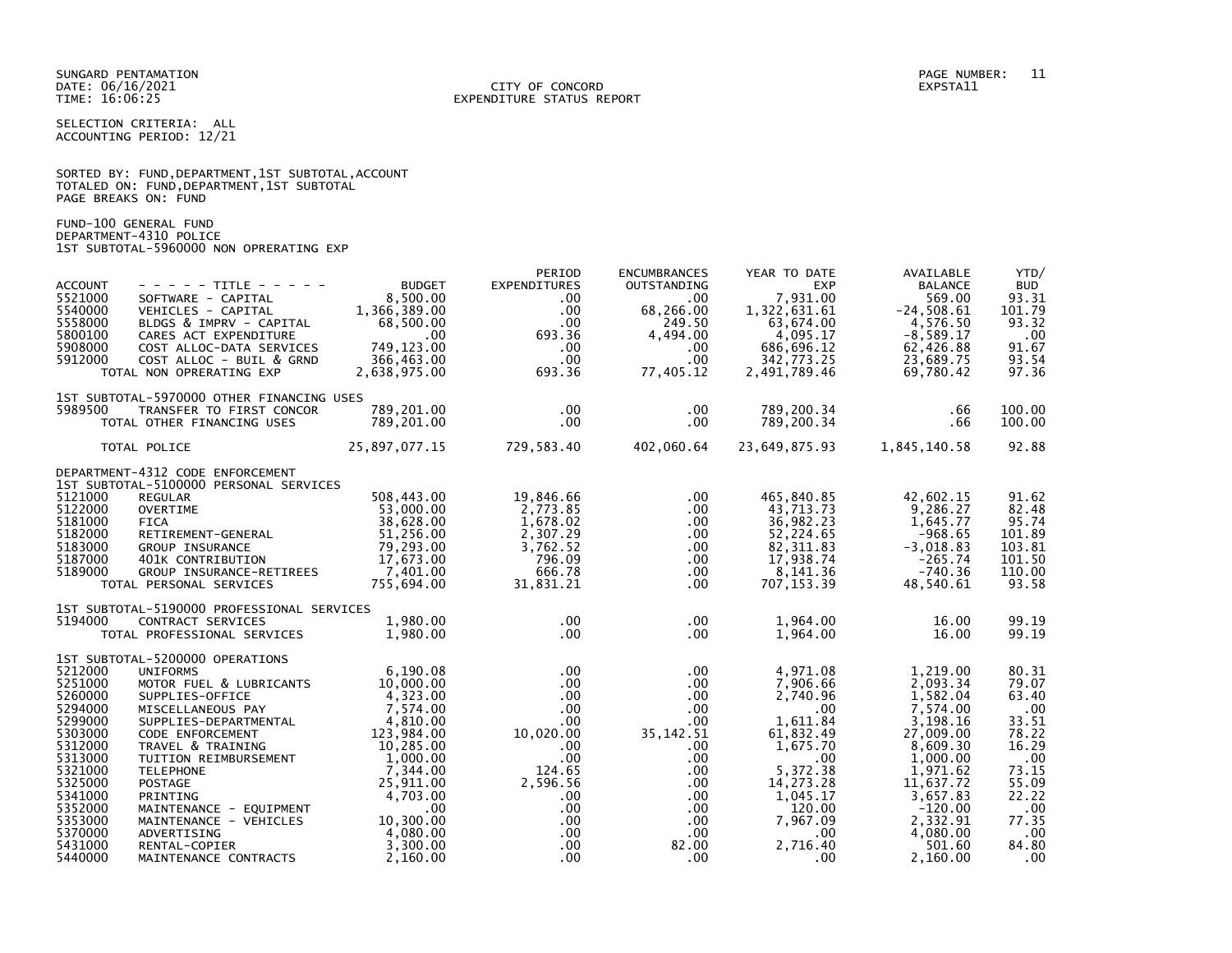SELECTION CRITERIA: ALL ACCOUNTING PERIOD: 12/21

|                      |  | SORTED BY: FUND, DEPARTMENT, 1ST SUBTOTAL, ACCOUNT |  |
|----------------------|--|----------------------------------------------------|--|
|                      |  | TOTALED ON: FUND, DEPARTMENT, 1ST SUBTOTAL         |  |
| PAGE BREAKS ON: FUND |  |                                                    |  |

FUND-100 GENERAL FUND DEPARTMENT-4312 CODE ENFORCEMENT 1ST SUBTOTAL-5200000 OPERATIONS

| <b>ACCOUNT</b><br>5441000<br>5451000<br>5491000                                                                                                                                                    | $- - - - -$ TITLE - - - - -<br>LICENSE/RELICENSE FEE<br>INSURANCE - PROP&GEN LIA<br>DUES & SUBSCRIPTIONS<br>TOTAL OPERATIONS                                                                                                                                                                                                                                                                                                                                         | <b>BUDGET</b><br>14,553.00<br>8,443.00<br>1,830.00<br>250,790.08                                                                                                                                                                   | PERIOD<br><b>EXPENDITURES</b><br>$.00 \ \,$<br>$.00 \,$<br>$.00 \,$<br>12,741.21                                                                                                                                   | <b>ENCUMBRANCES</b><br>OUTSTANDING<br>$.00 \,$<br>$.00 \,$<br>$.00 \,$<br>35,224.51                                                                                                                        | YEAR TO DATE<br><b>EXP</b><br>500.00<br>7,006.90<br>625.00<br>120,364.95                                                                                                                                         | AVAILABLE<br><b>BALANCE</b><br>14,053.00<br>1,436.10<br>1,205.00<br>95,200.62                                                                                                                        | YTD/<br><b>BUD</b><br>3.44<br>82.99<br>34.15<br>62.04                                                                                                          |
|----------------------------------------------------------------------------------------------------------------------------------------------------------------------------------------------------|----------------------------------------------------------------------------------------------------------------------------------------------------------------------------------------------------------------------------------------------------------------------------------------------------------------------------------------------------------------------------------------------------------------------------------------------------------------------|------------------------------------------------------------------------------------------------------------------------------------------------------------------------------------------------------------------------------------|--------------------------------------------------------------------------------------------------------------------------------------------------------------------------------------------------------------------|------------------------------------------------------------------------------------------------------------------------------------------------------------------------------------------------------------|------------------------------------------------------------------------------------------------------------------------------------------------------------------------------------------------------------------|------------------------------------------------------------------------------------------------------------------------------------------------------------------------------------------------------|----------------------------------------------------------------------------------------------------------------------------------------------------------------|
| 5540000<br>5907000                                                                                                                                                                                 | 1ST SUBTOTAL-5960000 NON OPRERATING EXP<br>VEHICLES - CAPITAL<br>COST ALLOC - ENGINEERING<br>TOTAL NON OPRERATING EXP                                                                                                                                                                                                                                                                                                                                                | 56,000,00<br>287.00<br>56,287.00                                                                                                                                                                                                   | $.00 \,$<br>$.00 \,$<br>$.00 \,$                                                                                                                                                                                   | $.00 \,$<br>.00.<br>$.00 \,$                                                                                                                                                                               | 49,855.76<br>263.12<br>50,118.88                                                                                                                                                                                 | 6,144.24<br>23.88<br>6,168.12                                                                                                                                                                        | 89.03<br>91.68<br>89.04                                                                                                                                        |
|                                                                                                                                                                                                    | TOTAL CODE ENFORCEMENT                                                                                                                                                                                                                                                                                                                                                                                                                                               | 1,064,751.08                                                                                                                                                                                                                       | 44,572.42                                                                                                                                                                                                          | 35,224.51                                                                                                                                                                                                  | 879,601.22                                                                                                                                                                                                       | 149,925.35                                                                                                                                                                                           | 85.92                                                                                                                                                          |
| 5121000<br>5122000<br>5126000<br>5181000<br>5182000<br>5183000<br>5187000                                                                                                                          | DEPARTMENT-4315 COMMUNICATIONS<br>1ST SUBTOTAL-5100000 PERSONAL SERVICES<br><b>REGULAR</b><br><b>OVERTIME</b><br>PART-TIME - REGULAR<br><b>FICA</b><br>RETIREMENT-GENERAL<br>GROUP INSURANCE<br>401K CONTRIBUTION<br>TOTAL PERSONAL SERVICES                                                                                                                                                                                                                         | 1,101,035.00<br>75,000.00<br>36,712.00<br>86,841.00<br>111,484.00<br>207,374.00<br>38,445.00<br>1,656,891.00                                                                                                                       | 39,860.19<br>3,871.89<br>1,376.74<br>3,312.83<br>4,460.68<br>8,589.81<br>1.552.30<br>63,024.44                                                                                                                     | .00.<br>.00<br>$.00 \,$<br>.00<br>$.00 \,$<br>$.00 \,$<br>$.00 \,$<br>.00                                                                                                                                  | 1,001,931.81<br>73,228.48<br>25,056.48<br>80,486.33<br>110,257.33<br>195,728.76<br>38,140.05<br>1,524,829.24                                                                                                     | 99, 103. 19<br>1,771.52<br>11,655.52<br>6,354.67<br>1,226.67<br>11,645.24<br>304.95<br>132,061.76                                                                                                    | 91.00<br>97.64<br>68.25<br>92.68<br>98.90<br>94.38<br>99.21<br>92.03                                                                                           |
| 5194000                                                                                                                                                                                            | 1ST SUBTOTAL-5190000 PROFESSIONAL SERVICES<br>CONTRACT SERVICES<br>TOTAL PROFESSIONAL SERVICES                                                                                                                                                                                                                                                                                                                                                                       | 7.740.00<br>7,740.00                                                                                                                                                                                                               | $.00 \,$<br>$.00 \,$                                                                                                                                                                                               | $.00 \,$<br>$.00 \,$                                                                                                                                                                                       | 7,128.59<br>7,128.59                                                                                                                                                                                             | 611.41<br>611.41                                                                                                                                                                                     | 92.10<br>92.10                                                                                                                                                 |
| 5211000<br>5251000<br>5260000<br>5291000<br>5294000<br>5299000<br>5312000<br>5313000<br>5321000<br>5325000<br>5351000<br>5352000<br>5353000<br>5430000<br>5431000<br>5440000<br>5451000<br>5491000 | 1ST SUBTOTAL-5200000 OPERATIONS<br>JANITORIAL SUPPLIES<br>MOTOR FUEL & LUBRICANTS<br>SUPPLIES-OFFICE<br>SUPPLIES-DATA PROCESSING<br>MISCELLANEOUS PAY<br>SUPPLIES-DEPARTMENTAL<br>TRAVEL & TRAINING<br>TUITION REIMBURSEMENT<br><b>TELEPHONE</b><br><b>POSTAGE</b><br>MAINTENANCE - BUILDINGS<br>MAINTENANCE - EQUIPMENT<br>MAINTENANCE - VEHICLES<br>EQUIPMENT RENTAL<br>RENTAL-COPIER<br>MAINTENANCE CONTRACTS<br>INSURANCE - PROP&GEN LIA<br>DUES & SUBSCRIPTIONS | 400.00<br>500.00<br>2,000.00<br>9,360.00<br>16,469.00<br>13,420.00<br>16,385.00<br>1,000.00<br>10,502.00<br>1,350.00<br>5,550.00<br>5,150.00<br>500.00<br>$3,900.00$<br>$1,390.00$<br>1,390.00<br>57,330.00<br>15,858.00<br>575.00 | $.00 \,$<br>$.00 \,$<br>$.00 \,$<br>$.00 \,$<br>$.00 \,$<br>$.00 \,$<br>$.00 \,$<br>$.00 \,$<br>374.42<br>268.38<br>$.00 \,$<br>250.00<br>$.00 \,$<br>$.00 \,$<br>$.00 \,$<br>1,950.00<br>$.00 \,$<br>$.00 \times$ | $.00 \,$<br>$.00 \,$<br>$.00 \,$<br>.00.<br>$.00 \,$<br>$.00 \,$<br>$.00 \,$<br>$.00 \,$<br>$.00 \,$<br>$.00 \,$<br>$.00 \,$<br>2,750.00<br>$.00 \,$<br>$.00 \,$<br>40.00<br>34.53<br>$.00 \,$<br>$.00 \,$ | 342.22<br>$.00 \times$<br>1,811.93<br>7,024.08<br>$.00 \,$<br>13,371.20<br>3,696.07<br>1,625.00<br>6,278.08<br>3,168.20<br>$.00 \,$<br>290.00<br>.00<br>3,900.00<br>1,312.10<br>55,027.28<br>12,223.00<br>293.00 | 57.78<br>500.00<br>188.07<br>2,335.92<br>16,469.00<br>48.80<br>12,688.93<br>$-625.00$<br>4,223.92<br>$-1,818.20$<br>5,550.00<br>2,110.00<br>500.00<br>.00<br>37.90<br>2,268.19<br>3,635.00<br>282.00 | 85.56<br>$.00 \,$<br>90.60<br>75.04<br>.00<br>99.64<br>22.56<br>162.50<br>59.78<br>234.68<br>.00<br>59.03<br>.00<br>100.00<br>97.27<br>96.04<br>77.08<br>50.96 |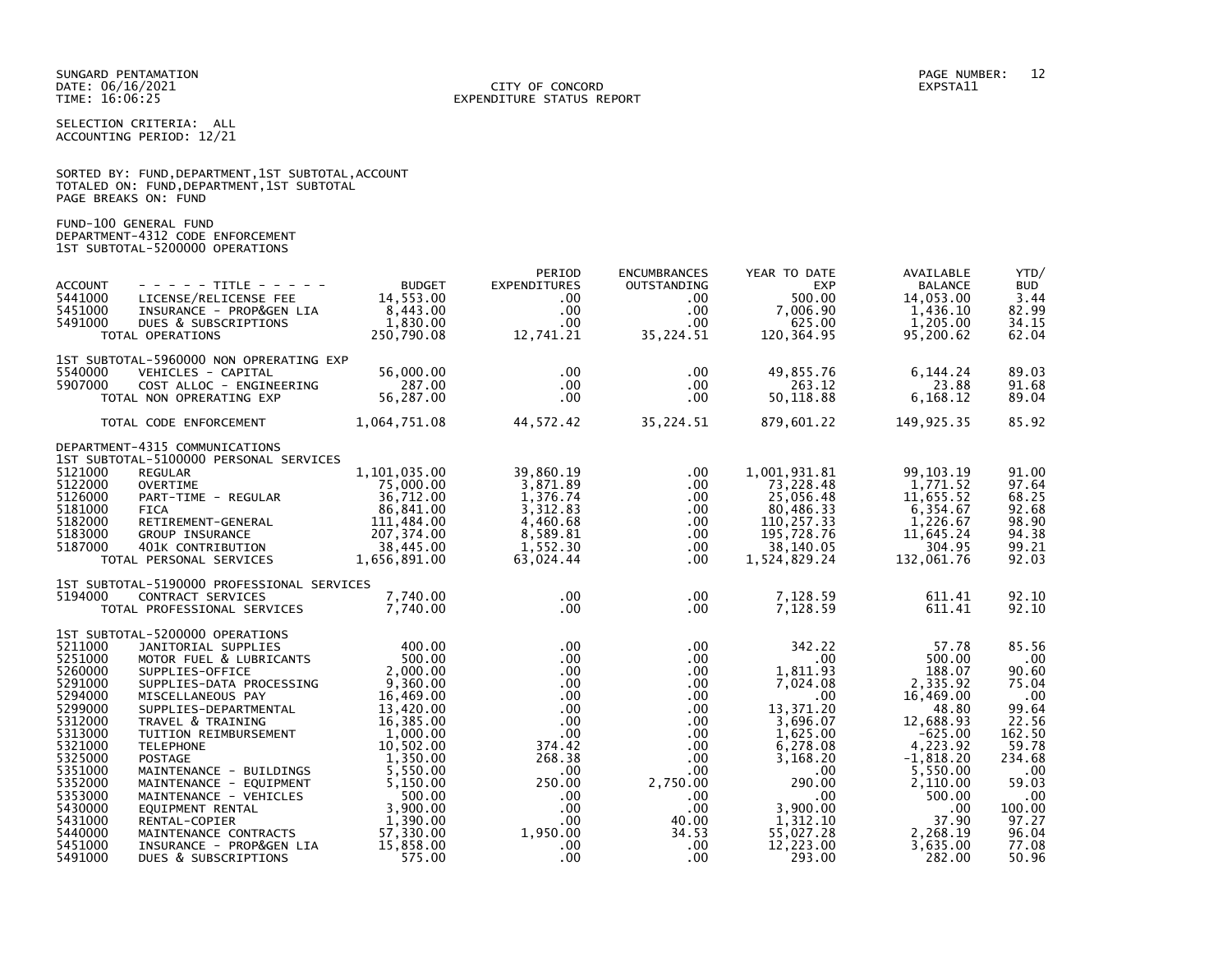### DATE: 06/16/2021 CITY OF CONCORD EXPSTA11 TIME: 16:06:25 EXPENDITURE STATUS REPORT

SELECTION CRITERIA: ALL ACCOUNTING PERIOD: 12/21

|                      |  |  |                                          | SORTED BY: FUND, DEPARTMENT, 1ST SUBTOTAL, ACCOUNT |  |
|----------------------|--|--|------------------------------------------|----------------------------------------------------|--|
|                      |  |  | TOTALED ON: FUND,DEPARTMENT,1ST SUBTOTAL |                                                    |  |
| PAGE BREAKS ON: FUND |  |  |                                          |                                                    |  |

FUND-100 GENERAL FUND DEPARTMENT-4315 COMMUNICATIONS 1ST SUBTOTAL-5200000 OPERATIONS

|                            | TOTAL OPERATIONS                                                                                                               | <b>BUDGET</b><br>161,639.00      | PERIOD<br>EXPENDITURES<br>2,842.80              | <b>ENCUMBRANCES</b><br>OUTSTANDING<br>2,824.53 | YEAR TO DATE<br><b>EXP</b><br>EXP<br>110,362.16                                              | AVAILABLE<br><b>BALANCE</b><br>48,452.31 | YTD/<br><b>BUD</b><br>70.02 |
|----------------------------|--------------------------------------------------------------------------------------------------------------------------------|----------------------------------|-------------------------------------------------|------------------------------------------------|----------------------------------------------------------------------------------------------|------------------------------------------|-----------------------------|
|                            | 1ST SUBTOTAL-5960000 NON OPRERATING EXP                                                                                        |                                  | $.00 \,$                                        |                                                |                                                                                              |                                          |                             |
| 5520000<br>5550000         | DATA PROCESS EQUIP-CAPT<br>EQUIPMENT - CAPITAL                                                                                 | 18,334.00                        |                                                 | $.00 \,$<br>.00                                | .00<br>18,334.00                                                                             | 18,334.00<br>$-18, 334.00$               | .00<br>.00                  |
| 5907000                    | COST ALLOC - ENGINEERING                                                                                                       | 8,895.00                         | $18,334.\stackrel{00}{00}$<br>.00<br>.00<br>.00 | $.00\,$                                        | 8, 153. 75                                                                                   | 741.25                                   | 91.67                       |
| 5908000                    | COST ALLOC-DATA SERVICES                                                                                                       | 108,963.00                       |                                                 | $.00 \,$                                       | 99,882.75                                                                                    | 9,080.25                                 | 91.67                       |
| 5912000                    | COST ALLOC - BUIL & GRND                                                                                                       | 108,963.00<br>57,798.00          |                                                 | $.00 \,$                                       | 54,061.63                                                                                    | 3,736.37                                 | 93.54                       |
|                            | TOTAL NON OPRERATING EXP                                                                                                       | 193,990.00                       | 18,334.00                                       | $.00 \,$                                       | 180,432.13                                                                                   | 13,557.87                                | 93.01                       |
|                            | TOTAL COMMUNICATIONS                                                                                                           | 2,020,260.00                     | 84, 201. 24 2, 824. 53                          |                                                | 1,822,752.12                                                                                 | 194,683.35                               | 90.36                       |
| DEPARTMENT-4330 RADIO SHOP | 1ST SUBTOTAL-5100000 PERSONAL SERVICES                                                                                         |                                  |                                                 |                                                |                                                                                              |                                          |                             |
| 5121000                    | <b>REGULAR</b>                                                                                                                 | 240,013.00                       | 9,625.83                                        | $.00 \,$                                       | 193,486.38                                                                                   | 46,526.62                                | 80.61                       |
| 5122000                    | NOVERTIME<br>PART-TIME - REGULAR<br>FICA                                                                                       | 3,435.00                         | .00                                             | $.00 \,$                                       | 5,022.22                                                                                     | $-1,587.22$                              | 146.21                      |
| 5126000                    |                                                                                                                                | $\sim$ 00                        | .00                                             | $.00 \,$                                       | 18,885.31                                                                                    | $-18,885.31$                             | .00                         |
| 5181000<br><b>FICA</b>     |                                                                                                                                | 18,366.00                        | 670.13                                          | $.00 \,$                                       | 15,549.40                                                                                    | 2,816.60                                 | 84.66                       |
| 5182000<br>5183000         | RETIREMENT-GENERAL<br>GROUP INSURANCE<br>401K CONTRIBUTION<br>PERSCULLE                                                        | 24,362.00<br>42,603.00           | 981.84<br>1,753.08                              | $.00 \,$                                       | 22,283.35<br>36,784.83                                                                       | 2,078.65<br>5,818.17                     | 91.47<br>86.34              |
| 5187000                    |                                                                                                                                | 8.402.00                         | 338.13                                          | $.00 \,$<br>$.00 \,$                           | 7,639.29                                                                                     | 762.71                                   | 90.92                       |
|                            | TOTAL PERSONAL SERVICES                                                                                                        | 337,181.00                       | 13,369.01                                       | $.00 \,$                                       | 299,650.78                                                                                   | 37,530.22                                | 88.87                       |
|                            | 1ST SUBTOTAL-5190000 PROFESSIONAL SERVICES                                                                                     |                                  |                                                 |                                                |                                                                                              |                                          |                             |
| 5194000                    | CONTRACT SERVICES                                                                                                              | 3,300.00<br>3,300.00<br>3,300.00 | $.00 \,$<br>$.00 \cdot$                         | $.00 \,$<br>$.00 \,$                           | 3,310.00<br>3,310.00                                                                         | $-10.00$<br>$-10.00$                     | 100.30<br>100.30            |
|                            | TOTAL PROFESSIONAL SERVICES                                                                                                    |                                  |                                                 |                                                |                                                                                              |                                          |                             |
|                            | 1ST SUBTOTAL-5200000 OPERATIONS                                                                                                |                                  |                                                 |                                                |                                                                                              |                                          |                             |
| 5211000                    | JANITORIAL SUPPLIES                                                                                                            | 150.00                           | $.00 \cdot$                                     | $.00 \,$                                       | .00                                                                                          | 150.00                                   | .00                         |
| 5212000<br>5251000         |                                                                                                                                |                                  | $.00 \,$<br>$.00 \,$                            | $.00\,$<br>$.00\,$                             | 1,035.81<br>1,657.79                                                                         | 964.19<br>2,342.21                       | 51.79<br>41.44              |
| 5260000                    | UNIFORMS<br>MOTOR FUEL & LUBRICANTS<br>SUPPLIES-OFFICE<br>PURCHASES FOR RESALE<br>2,500.00<br>PURCHASES FOR RESALE<br>2,500.00 |                                  | $.00 \cdot$                                     | $.00 \,$                                       | 201.86                                                                                       | 998.14                                   | 16.82                       |
| 5270000                    |                                                                                                                                |                                  | $.00 \cdot$                                     | .00                                            | 2.232.95                                                                                     | 267.05                                   | 89.32                       |
| 5291000                    | SUPPLIES-DATA PROCESSING 1,960.00                                                                                              |                                  | $.00 \cdot$                                     | $.00\,$                                        | 3,946.95                                                                                     | $-1,986.95$                              | 201.38                      |
| 5293000                    | SUPPLIES - SMALL TOOLS                                                                                                         | 3,585.00                         | $.00 \cdot$                                     | .00                                            | 1,814.80                                                                                     | 1,770.20                                 | 50.62                       |
| 5294000                    | MISCELLANEOUS PAY                                                                                                              | 3,601.00                         | $.00 \cdot$                                     | $.00 \,$                                       | $\sim$ .00                                                                                   | 3,601.00                                 | .00                         |
| 5299000<br>5312000         | SUPPLIES-DEPARTMENTAL<br>TRAVEL & TRAINING                                                                                     | 19,359.00<br>15,200.00           | $.00 \cdot$<br>$.00 \,$                         | $.00 \,$<br>$.00\,$                            | 17,214.84<br>5,937.74                                                                        | 2,144.16<br>9,262.26                     | 88.92<br>39.06              |
| 5321000                    | <b>TELEPHONE</b>                                                                                                               | 4,039.00                         | 47.57                                           | $.00 \,$                                       | 2,916.01                                                                                     | 1,122.99                                 | 72.20                       |
| 5325000                    | POSTAGE                                                                                                                        | 200.00                           | $.00 \,$                                        | .00                                            | 46.38                                                                                        | 153.62                                   | 23.19                       |
| 5331000                    |                                                                                                                                |                                  | $.00 \cdot$                                     |                                                | $\begin{array}{ccc} .00 & .00 & .00 \ .00 & .00 & .00 \ 2,400.00 & 159,505.17 \ \end{array}$ | 6,334.00                                 | .00                         |
| 5332000                    |                                                                                                                                |                                  | $.00 \,$                                        |                                                |                                                                                              | 700.00                                   | .00                         |
| 5351000                    |                                                                                                                                |                                  | $.00 \,$                                        |                                                |                                                                                              | 1,000.00                                 | .00                         |
| 5352000<br>5353000         | MAINTENANCE - VEHICLES                                                                                                         | 5,000.00                         | $.00 \,$<br>$.00 \cdot$                         | $.00 \,$                                       | 3,116.94                                                                                     | 15,273.21<br>1,883.06                    | 91.38<br>62.34              |
| 5430000                    | EQUIPMENT RENTAL                                                                                                               | 2,000,00                         | $.00 \,$                                        | .00.                                           | 562.06                                                                                       | 1,437.94                                 | 28.10                       |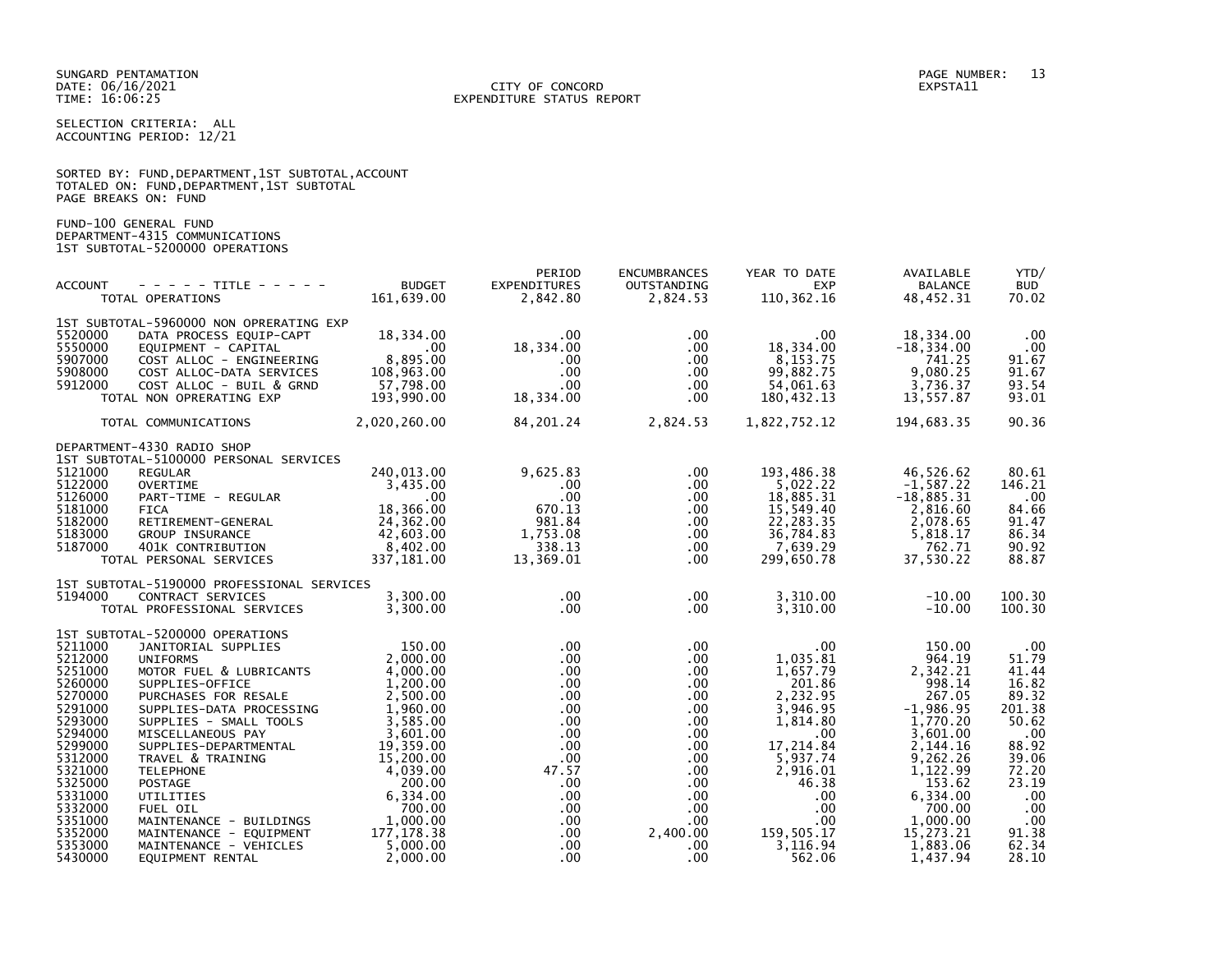SELECTION CRITERIA: ALL ACCOUNTING PERIOD: 12/21

|                      |  | SORTED BY: FUND, DEPARTMENT, 1ST SUBTOTAL, ACCOUNT |  |  |
|----------------------|--|----------------------------------------------------|--|--|
|                      |  | TOTALED ON: FUND,DEPARTMENT,1ST SUBTOTAL           |  |  |
| PAGE BREAKS ON: FUND |  |                                                    |  |  |

FUND-100 GENERAL FUND DEPARTMENT-4330 RADIO SHOP 1ST SUBTOTAL-5200000 OPERATIONS

| 2,400.00         | 238.00<br>216,320.08                                                                                                                                                                                                                       | $-65.01$<br>62.00<br>53,669.30                                                                                                                                                                                                                                                                       | 101.18<br>79.33<br>80.30                                                                                                                                                                                                                                                                                   |
|------------------|--------------------------------------------------------------------------------------------------------------------------------------------------------------------------------------------------------------------------------------------|------------------------------------------------------------------------------------------------------------------------------------------------------------------------------------------------------------------------------------------------------------------------------------------------------|------------------------------------------------------------------------------------------------------------------------------------------------------------------------------------------------------------------------------------------------------------------------------------------------------------|
|                  |                                                                                                                                                                                                                                            |                                                                                                                                                                                                                                                                                                      | 100.00                                                                                                                                                                                                                                                                                                     |
| .00.             | 53,962.42                                                                                                                                                                                                                                  | $-.42$                                                                                                                                                                                                                                                                                               | 100.00                                                                                                                                                                                                                                                                                                     |
| 2,400.00         | 573,243.28                                                                                                                                                                                                                                 | 91, 189. 10                                                                                                                                                                                                                                                                                          | 86.33                                                                                                                                                                                                                                                                                                      |
|                  |                                                                                                                                                                                                                                            |                                                                                                                                                                                                                                                                                                      |                                                                                                                                                                                                                                                                                                            |
|                  |                                                                                                                                                                                                                                            |                                                                                                                                                                                                                                                                                                      | 90.95                                                                                                                                                                                                                                                                                                      |
|                  |                                                                                                                                                                                                                                            |                                                                                                                                                                                                                                                                                                      | 97.70                                                                                                                                                                                                                                                                                                      |
| $.00 \,$         | 825,210.06                                                                                                                                                                                                                                 | 80,468.94                                                                                                                                                                                                                                                                                            | 91.12                                                                                                                                                                                                                                                                                                      |
| $.00 \,$         | 1, 152, 114. 18                                                                                                                                                                                                                            | 49,577.82                                                                                                                                                                                                                                                                                            | 95.87                                                                                                                                                                                                                                                                                                      |
| .00              |                                                                                                                                                                                                                                            | 110,977.49                                                                                                                                                                                                                                                                                           | 94.60                                                                                                                                                                                                                                                                                                      |
|                  |                                                                                                                                                                                                                                            |                                                                                                                                                                                                                                                                                                      | $.00 \,$                                                                                                                                                                                                                                                                                                   |
|                  |                                                                                                                                                                                                                                            |                                                                                                                                                                                                                                                                                                      | 95.00                                                                                                                                                                                                                                                                                                      |
| $.00 \cdot$      | 16,041,403.69                                                                                                                                                                                                                              | 1,253,567.31                                                                                                                                                                                                                                                                                         | 119.59<br>92.75                                                                                                                                                                                                                                                                                            |
|                  |                                                                                                                                                                                                                                            |                                                                                                                                                                                                                                                                                                      |                                                                                                                                                                                                                                                                                                            |
| .00              | 80,552.00                                                                                                                                                                                                                                  | $-3,948.00$                                                                                                                                                                                                                                                                                          | 105.15                                                                                                                                                                                                                                                                                                     |
|                  |                                                                                                                                                                                                                                            |                                                                                                                                                                                                                                                                                                      | 81.84                                                                                                                                                                                                                                                                                                      |
|                  |                                                                                                                                                                                                                                            |                                                                                                                                                                                                                                                                                                      | 88.66                                                                                                                                                                                                                                                                                                      |
|                  |                                                                                                                                                                                                                                            |                                                                                                                                                                                                                                                                                                      | 119.95                                                                                                                                                                                                                                                                                                     |
|                  |                                                                                                                                                                                                                                            |                                                                                                                                                                                                                                                                                                      | 71.34                                                                                                                                                                                                                                                                                                      |
|                  |                                                                                                                                                                                                                                            |                                                                                                                                                                                                                                                                                                      | 103.34                                                                                                                                                                                                                                                                                                     |
|                  |                                                                                                                                                                                                                                            |                                                                                                                                                                                                                                                                                                      | 62.86                                                                                                                                                                                                                                                                                                      |
| .00.             | 81,808.32                                                                                                                                                                                                                                  |                                                                                                                                                                                                                                                                                                      | 60.60                                                                                                                                                                                                                                                                                                      |
| .00.             | 9,784.00                                                                                                                                                                                                                                   | 2,716.00                                                                                                                                                                                                                                                                                             | 78.27                                                                                                                                                                                                                                                                                                      |
| 9,500.00         | 5,630.88                                                                                                                                                                                                                                   | 4,057.12                                                                                                                                                                                                                                                                                             | 78.86                                                                                                                                                                                                                                                                                                      |
|                  |                                                                                                                                                                                                                                            |                                                                                                                                                                                                                                                                                                      | 76.90                                                                                                                                                                                                                                                                                                      |
|                  |                                                                                                                                                                                                                                            |                                                                                                                                                                                                                                                                                                      | 90.86                                                                                                                                                                                                                                                                                                      |
|                  |                                                                                                                                                                                                                                            |                                                                                                                                                                                                                                                                                                      | .00                                                                                                                                                                                                                                                                                                        |
|                  |                                                                                                                                                                                                                                            |                                                                                                                                                                                                                                                                                                      | 67.20                                                                                                                                                                                                                                                                                                      |
|                  |                                                                                                                                                                                                                                            |                                                                                                                                                                                                                                                                                                      | 83.21                                                                                                                                                                                                                                                                                                      |
|                  |                                                                                                                                                                                                                                            |                                                                                                                                                                                                                                                                                                      | 153.00<br>83.82                                                                                                                                                                                                                                                                                            |
|                  |                                                                                                                                                                                                                                            |                                                                                                                                                                                                                                                                                                      | 32.43                                                                                                                                                                                                                                                                                                      |
|                  |                                                                                                                                                                                                                                            |                                                                                                                                                                                                                                                                                                      | 78.86                                                                                                                                                                                                                                                                                                      |
| $.00 \cdot$      | $.00 \cdot$                                                                                                                                                                                                                                | 3.500.00                                                                                                                                                                                                                                                                                             | $.00 \times$                                                                                                                                                                                                                                                                                               |
| .00<br>18,205.58 | .00<br>.00.<br>.00<br>$.00 \,$<br>.00<br>$.00 \,$<br>$.00 \,$<br>8,594.03<br>8,594.03<br>4,956.14<br>59,372.94<br>169, 113. 15<br>6,845.00<br>36.726.00<br>52,235.13<br>$.00 \,$<br>1.165.61<br>46,641.62<br>.00<br>.00<br>$.00 \,$<br>.00 | 53,962.42<br>10,811,194.16<br>422,994.46<br>1,945,541.51<br>16,258.97<br>393,660.15<br>474,430.20<br>142,852.23<br>223,404.23<br>33,427.49<br>80,055.13<br>319,535.78<br>4,266.34<br>86,509.63<br>51,288.21<br>$.00 \,$<br>29,076.29<br>224, 215.70<br>6,120.08<br>73,265.75<br>843.20<br>186,297.95 | $-.42$<br>1,075,860.84<br>9,959.54<br>$-16, 258.97$<br>20,711.85<br>$-77,730.20$<br>33,610.74<br>29,662.74<br>$-6, 383.63$<br>56,006.93<br>$-15,804.17$<br>6,563.66<br>53, 191.68<br>37.028.37<br>10,416.15<br>208,977.00<br>14,758.10<br>54,637.68<br>$-2,120.08$<br>14, 146. 25<br>1,756.80<br>49,940.05 |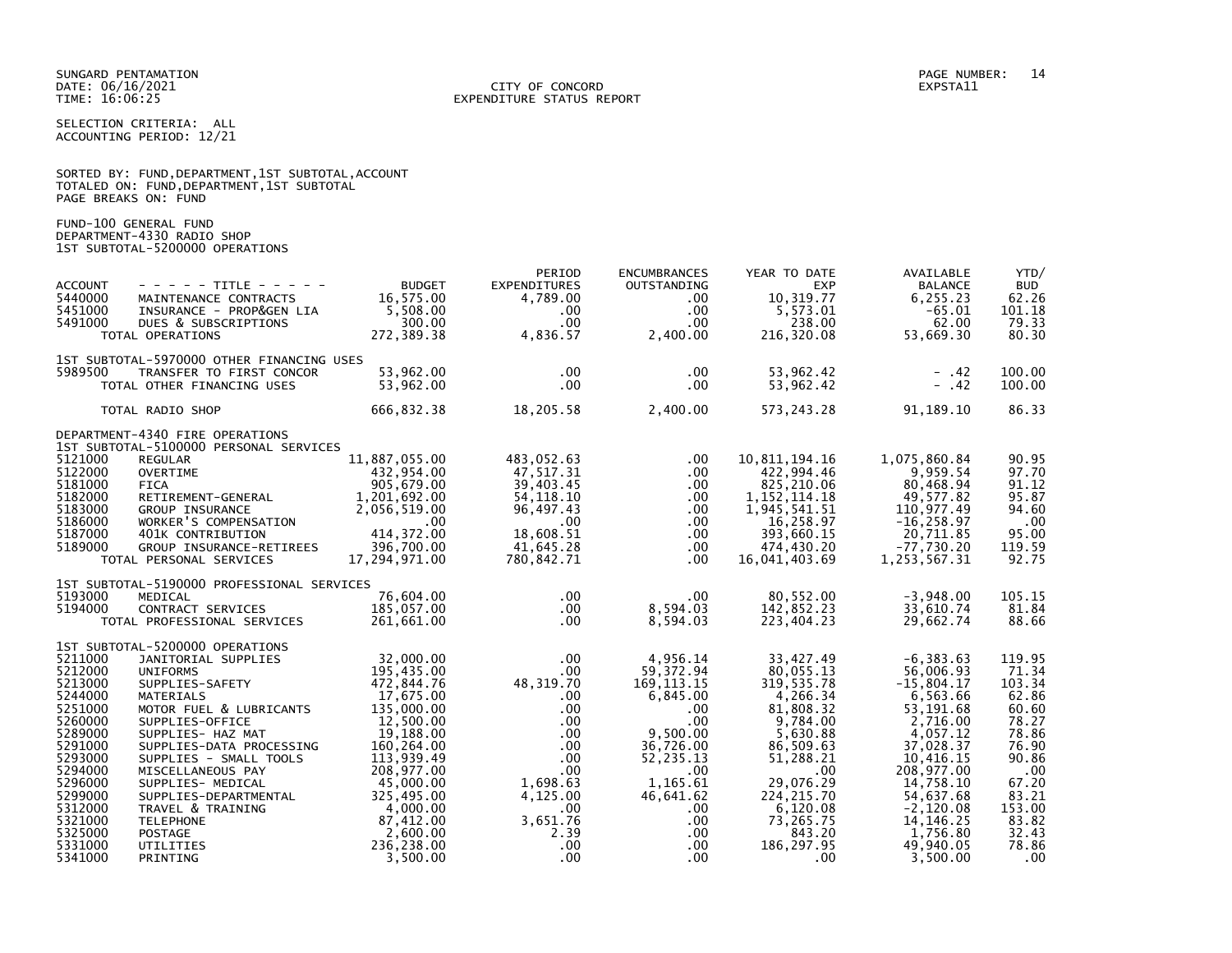### DATE: 06/16/2021 CITY OF CONCORD EXPSTA11 TIME: 16:06:25 EXPENDITURE STATUS REPORT

SELECTION CRITERIA: ALL ACCOUNTING PERIOD: 12/21

SORTED BY: FUND, DEPARTMENT, 1ST SUBTOTAL, ACCOUNT TOTALED ON: FUND,DEPARTMENT,1ST SUBTOTAL PAGE BREAKS ON: FUND

FUND-100 GENERAL FUND DEPARTMENT-4340 FIRE OPERATIONS 1ST SUBTOTAL-5200000 OPERATIONS

|                |                                           |                | PERIOD              | <b>ENCUMBRANCES</b> | YEAR TO DATE  | AVAILABLE      | YTD/       |
|----------------|-------------------------------------------|----------------|---------------------|---------------------|---------------|----------------|------------|
| <b>ACCOUNT</b> | - - - - - TITLE - - - - -                 | <b>BUDGET</b>  | <b>EXPENDITURES</b> | OUTSTANDING         | <b>EXP</b>    | <b>BALANCE</b> | <b>BUD</b> |
| 5351000        | MAINTENANCE - BUILDINGS                   | 239.638.00     | 21,252.60           | 104,551.01          | 132,926.26    | 2.160.73       | 99.10      |
| 5352000        | MAINTENANCE - EQUIPMENT                   | 32,205.00      | 6,475.00            | 4,168.77            | 39,175.20     | $-11, 138.97$  | 134.59     |
| 5353000        | MAINTENANCE - VEHICLES                    | 400,000.00     | $.00 \,$            | .00                 | 376,098.63    | 23,901.37      | 94.02      |
| 5392000        | LAUNDRY & DRY CLEANING                    | 1,000.00       | $.00 \,$            | .00                 | 678.55        | 321.45         | 67.86      |
| 5430000        | EQUIPMENT RENTAL                          | 5,500.00       | $.00 \cdot$         | $.00 \,$            | $.00 \,$      | 5,500.00       | .00        |
| 5430050        | BUILDING RENTAL                           | 25,875.00      | $.00 \,$            | $.00 \cdot$         | 25,875.00     | $.00 \,$       | 100.00     |
| 5431000        | RENTAL-COPIER                             | 8,966.00       | $.00 \,$            | 290.00              | 5.083.43      | 3.592.57       | 59.93      |
| 5440000        | MAINTENANCE CONTRACTS                     | 168,491.00     | 26,053.00           | 17,690.59           | 140, 144. 29  | 10,656.12      | 93.68      |
| 5441000        | LICENSE/RELICENSE FEE                     | 15,635.00      | .00 <sub>1</sub>    | .00.                | 4,547.41      | 11,087.59      | 29.08      |
| 5451000        | INSURANCE - PROP&GEN LIA                  | 327, 171.00    | .00 <sub>1</sub>    | .00.                | 342,420.51    | $-15, 249.51$  | 104.66     |
| 5491000        | DUES & SUBSCRIPTIONS                      | 14,896.00      | $.00 \,$            | .00                 | 15, 162. 45   | $-266.45$      | 101.79     |
|                | TOTAL OPERATIONS                          | 3, 311, 445.25 | 111,578.08          | 513,255.96          | 2,274,236.48  | 523,952.81     | 84.18      |
|                |                                           |                |                     |                     |               |                |            |
|                | 1ST SUBTOTAL-5960000 NON OPRERATING EXP   |                |                     |                     |               |                |            |
| 5520000        | DATA PROCESS EQUIP-CAPT                   | 91,844.00      | $.00 \,$            | .00.                | 77,387.95     | 14,456.05      | 84.26      |
| 5540000        | VEHICLES - CAPITAL                        | 1,710,000.00   | $.00 \times$        | 198,622.68          | 1,494,194.09  | 17, 183. 23    | 99.00      |
| 5550000        | EQUIPMENT - CAPITAL                       | 267,477.94     | 7,793.50            | 182,543.81          | 28,743.36     | 56,190.77      | 78.99      |
| 5558000        | BLDGS & IMPRV - CAPITAL                   | 234,385.00     | $.00 \,$            | 112,375.00          | 122,010.00    | .00            | 100.00     |
| 5750000        | CAPITAL LEASE                             | 324,921.00     | .00 <sub>1</sub>    | .00.                | 324,920.91    | .09            | 100.00     |
| 5907000        | COST ALLOC - ENGINEERING                  | 71,722.00      | $.00 \,$            | .00.                | 67,513.38     | 4,208.62       | 94.13      |
| 5908000        | COST ALLOC-DATA SERVICES                  | 755,933.00     | .00 <sub>1</sub>    | .00.                | 692,938.62    | 62,994.38      | 91.67      |
| 5912000        | COST ALLOC - BUIL & GRND                  | 589,662.00     | $.00 \cdot$         | .00                 | 551, 543.63   | 38, 118.37     | 93.54      |
|                | TOTAL NON OPRERATING EXP                  | 4,045,944.94   | 7,793.50            | 493,541.49          | 3,359,251.94  | 193, 151.51    | 95.23      |
|                |                                           |                |                     |                     |               |                |            |
|                | 1ST SUBTOTAL-5970000 OTHER FINANCING USES |                |                     |                     |               |                |            |
| 5989500        | TRANSFER TO FIRST CONCOR                  | 158,184.00     | $.00 \,$            | .00.                | 158,184.00    | .00            | 100.00     |
|                | TOTAL OTHER FINANCING USES                | 158,184.00     | $.00 \,$            | .00.                | 158,184.00    | $.00 \,$       | 100.00     |
|                |                                           |                |                     |                     |               |                |            |
|                | TOTAL FIRE OPERATIONS                     | 25,072,206.19  | 900,214.29          | 1,015,391.48        | 22,056,480.34 | 2,000,334.37   | 92.02      |
|                |                                           |                |                     |                     |               |                |            |
|                | DEPARTMENT-4341 FIRE PREVENTION           |                |                     |                     |               |                |            |
|                | 1ST SUBTOTAL-5100000 PERSONAL SERVICES    |                |                     |                     |               |                |            |
| 5121000        | <b>REGULAR</b>                            | 593,611.00     | 22,742.45           | .00.                | 540, 371.59   | 53,239.41      | 91.03      |
| 5122000        | OVERTIME                                  | 8.000.00       | 1,722.17            | $.00 \,$            | 3,784.30      | 4.215.70       | 47.30      |
| 5126000        | PART-TIME - REGULAR                       | 60,847.00      | 2,789.24            | $.00 \,$            | 61,201.21     | $-354.21$      | 100.58     |
| 5181000        | <b>FICA</b>                               | 49,527.00      | 1,989.85            | .00.                | 43, 347.55    | 6,179.45       | 87.52      |
| 5182000        | RETIREMENT-GENERAL                        | 65,719.00      | 2,602.49            | $.00 \,$            | 58,358.09     | 7,360.91       | 88.80      |
| 5183000        | GROUP INSURANCE                           | 88,586.00      | 3,924.34            | $.00 \,$            | 89,456.37     | $-870.37$      | 100.98     |
| 5187000        | 401K CONTRIBUTION                         | 22,663.00      | 898.18              | $.00 \,$            | 20,043.39     | 2,619.61       | 88.44      |
| 5189000        | <b>GROUP INSURANCE-RETIREES</b>           | 17,975.00      | 1,878.16            | $.00 \,$            | 18,308.68     | $-333.68$      | 101.86     |
|                | TOTAL PERSONAL SERVICES                   | 906,928.00     | 38,546.88           | .00.                | 834,871.18    | 72,056.82      | 92.05      |
|                | 1ST SUBTOTAL-5200000 OPERATIONS           |                |                     |                     |               |                |            |
| 5212000        | <b>UNIFORMS</b>                           | 6,600.00       | $.00 \,$            | 5,185.50            | 7,415.13      | $-6,000.63$    | 190.92     |
| 5213000        | SUPPLIES-SAFETY                           | 7,000.00       | $.00 \,$            | $.00 \,$            | 8,709.51      | $-1,709.51$    | 124.42     |
| 5260000        | SUPPLIES-OFFICE                           | 2,500.00       | $.00 \,$            | .00.                | 703.09        | 1,796.91       | 28.12      |
|                |                                           |                |                     |                     |               |                |            |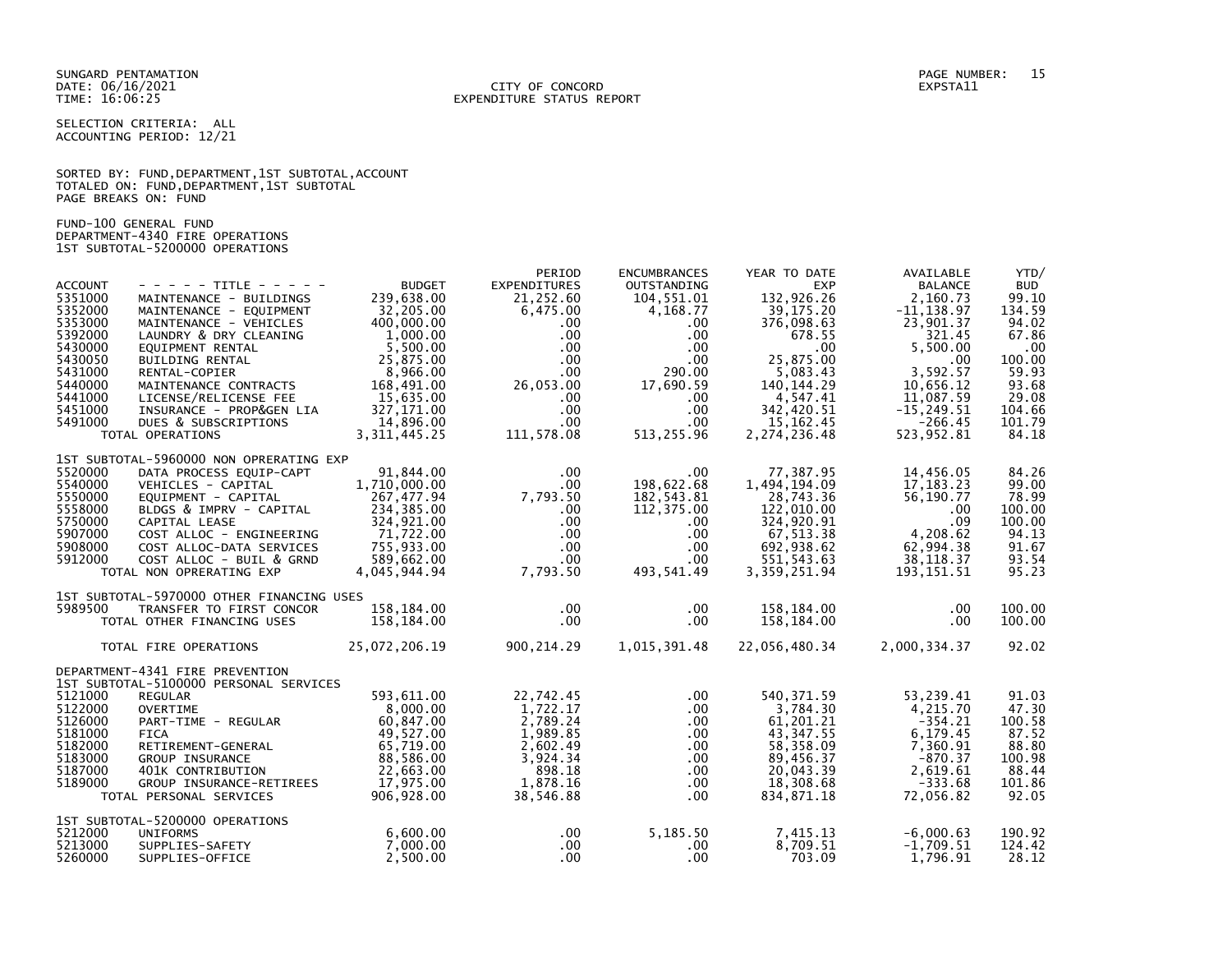SELECTION CRITERIA: ALL ACCOUNTING PERIOD: 12/21

|                      |  |  | SORTED BY: FUND, DEPARTMENT, 1ST SUBTOTAL, ACCOUNT |  |
|----------------------|--|--|----------------------------------------------------|--|
|                      |  |  | TOTALED ON: FUND, DEPARTMENT, 1ST SUBTOTAL         |  |
| PAGE BREAKS ON: FUND |  |  |                                                    |  |

FUND-100 GENERAL FUND DEPARTMENT-4341 FIRE PREVENTION 1ST SUBTOTAL-5200000 OPERATIONS

| <b>ACCOUNT</b>     | - - - - - TITLE - - - - -                                               | <b>BUDGET</b>          | PERIOD<br><b>EXPENDITURES</b> | <b>ENCUMBRANCES</b><br>OUTSTANDING | YEAR TO DATE<br><b>EXP</b> | AVAILABLE<br><b>BALANCE</b> | YTD/<br><b>BUD</b> |
|--------------------|-------------------------------------------------------------------------|------------------------|-------------------------------|------------------------------------|----------------------------|-----------------------------|--------------------|
| 5261000<br>5291000 | LIFE SAFETY EDUC SUPPLIE<br>SUPPLIES-DATA PROCESSING                    | 17,489.00<br>2,500.00  | $.00 \,$<br>$.00 \,$          | .00.<br>$.00 \,$                   | 17,208.58<br>2,084.00      | 280.42<br>416.00            | 98.40<br>83.36     |
| 5293000<br>5294000 | SUPPLIES - SMALL TOOLS<br>MISCELLANEOUS PAY                             | 2,500.00<br>17,420.00  | $.00 \,$<br>$.00 \,$          | $.00 \,$<br>$.00 \,$               | $.00 \,$<br>.00            | 2,500.00<br>17,420.00       | .00<br>.00         |
| 5299000            | SUPPLIES-DEPARTMENTAL                                                   | 3,600.00               | $.00 \cdot$                   | $.00 \,$                           | 2,748.66                   | 851.34                      | 76.35              |
| 5312000<br>5321000 | TRAVEL & TRAINING<br><b>TELEPHONE</b>                                   | 12,385.00<br>3,500.00  | 343.78<br>147.70              | $.00\,$<br>$.00 \,$                | 4,928.89<br>3,470.90       | 7,456.11<br>29.10           | 39.80<br>99.17     |
| 5325000<br>5341000 | <b>POSTAGE</b><br>PRINTING                                              | 500.00<br>1,250.00     | $.00 \,$<br>$.00 \,$          | $.00 \,$<br>$.00 \,$               | 55.65<br>720.00            | 444.35<br>530.00            | 11.13<br>57.60     |
| 5352000<br>5440000 | MAINTENANCE - EQUIPMENT                                                 | 2,000.00               | $.00 \cdot$<br>$.00 \,$       | $.00 \,$                           | 6.95                       | 1,993.05                    | .35                |
| 5491000            | MAINTENANCE CONTRACTS<br>DUES & SUBSCRIPTIONS                           | 16,200.00<br>1,235.00  | $.00 \cdot$                   | $.00 \,$<br>$.00 \,$               | 16,200.00<br>1,243.94      | .00<br>$-8.94$              | 100.00<br>100.72   |
|                    | TOTAL OPERATIONS                                                        | 96,679.00              | 491.48                        | 5,185.50                           | 65,495.30                  | 25,998.20                   | 73.11              |
| 5550000            | 1ST SUBTOTAL-5960000 NON OPRERATING EXP<br>EQUIPMENT - CAPITAL          | 12,956.00              | $.00 \,$                      | $.00 \,$                           | 12,956.00                  | $.00 \,$                    | 100.00             |
|                    | TOTAL NON OPRERATING EXP                                                | 12,956.00              | $.00 \cdot$                   | $.00 \,$                           | 12,956.00                  | $.00 \,$                    | 100.00             |
|                    | TOTAL FIRE PREVENTION 1,016,563.00                                      |                        | 39,038.36                     | 5,185.50                           | 913, 322.48                | 98,055.02                   | 90.35              |
|                    | DEPARTMENT-4342 FIRE TRAINING<br>1ST SUBTOTAL-5100000 PERSONAL SERVICES |                        |                               |                                    |                            |                             |                    |
| 5121000            | <b>REGULAR</b>                                                          | 308,795.00             | 12,089.22                     | $.00 \,$                           | 294,254.03                 | 14,540.97                   | 95.29              |
| 5122000<br>5181000 | <b>OVERTIME</b><br><b>FICA</b>                                          | 10,000.00<br>23,355.00 | 791.99<br>972.21              | $.00 \,$<br>$.00 \,$               | 12,615.37<br>23,061.86     | $-2,615.37$<br>293.14       | 126.15<br>98.74    |
| 5182000<br>5183000 | RETIREMENT-GENERAL<br>GROUP INSURANCE                                   | 30,989.00<br>34,586.00 | 1,313.89<br>1,422.76          | $.00 \,$<br>.00                    | 31,475.14<br>32,210.98     | $-486.14$<br>2,375.02       | 101.57<br>93.13    |
| 5187000<br>5189000 | 401K CONTRIBUTION<br>GROUP INSURANCE-RETIREES                           | 10,684.00<br>7,401.00  | 452.61<br>$.00 \cdot$         | $.00 \,$<br>$.00 \,$               | 10,784.92<br>$.00 \,$      | $-100.92$<br>7,401.00       | 100.94<br>.00      |
|                    | TOTAL PERSONAL SERVICES                                                 | 425.810.00             | 17,042.68                     | $.00 \,$                           | 404,402.30                 | 21,407.70                   | 94.97              |
|                    | 1ST SUBTOTAL-5200000 OPERATIONS                                         |                        |                               |                                    |                            |                             |                    |
| 5212000<br>5213000 | <b>UNIFORMS</b><br>SUPPLIES-SAFETY                                      | 1,200.00<br>3,800.00   | $.00 \,$<br>$.00 \cdot$       | $.00 \,$<br>$.00 \,$               | 1,754.25<br>3,418.01       | $-554.25$<br>381.99         | 146.19<br>89.95    |
| 5231000<br>5260000 | SUPPLIES-EDUCATIONAL<br>SUPPLIES-OFFICE                                 | 18,052.00<br>500.00    | $.00 \times$<br>$.00 \,$      | 8,225.00<br>$.00 \,$               | 17,039.83<br>319.85        | $-7, 212.83$<br>180.15      | 139.96<br>63.97    |
| 5294000<br>5299000 | MISCELLANEOUS PAY<br>SUPPLIES-DEPARTMENTAL                              | 13,199.00<br>6,500.00  | $.00 \cdot$<br>$.00 \cdot$    | $.00 \,$<br>$.00 \,$               | .00<br>2,950.31            | 13,199.00<br>3,549.69       | .00<br>45.39       |
| 5312000            | TRAVEL & TRAINING                                                       | 76,500.00              | 113.89                        | $.00 \,$                           | 26,863.40                  | 49,636.60                   | 35.12              |
| 5313000<br>5321000 | TUITION REIMBURSEMENT<br><b>TELEPHONE</b>                               | 20,000.00<br>1,200.00  | 372.60<br>50.78               | $.00 \,$<br>$.00 \,$               | 14,327.87<br>1,269.50      | 5,672.13<br>$-69.50$        | 71.64<br>105.79    |
| 5325000<br>5491000 | <b>POSTAGE</b><br>DUES & SUBSCRIPTIONS                                  | 300.00<br>19.845.00    | $.00 \,$<br>$.00 \,$          | $.00 \,$<br>$.00 \,$               | .00<br>22, 192. 10         | 300.00<br>$-2, 347.10$      | .00<br>111.83      |
|                    | TOTAL OPERATIONS                                                        | 161,096.00             | 537.27                        | 8,225.00                           | 90, 135. 12                | 62,735.88                   | 61.06              |
|                    | TOTAL FIRE TRAINING                                                     | 586,906.00             | 17,579.95                     | 8,225.00                           | 494,537.42                 | 84, 143. 58                 | 85.66              |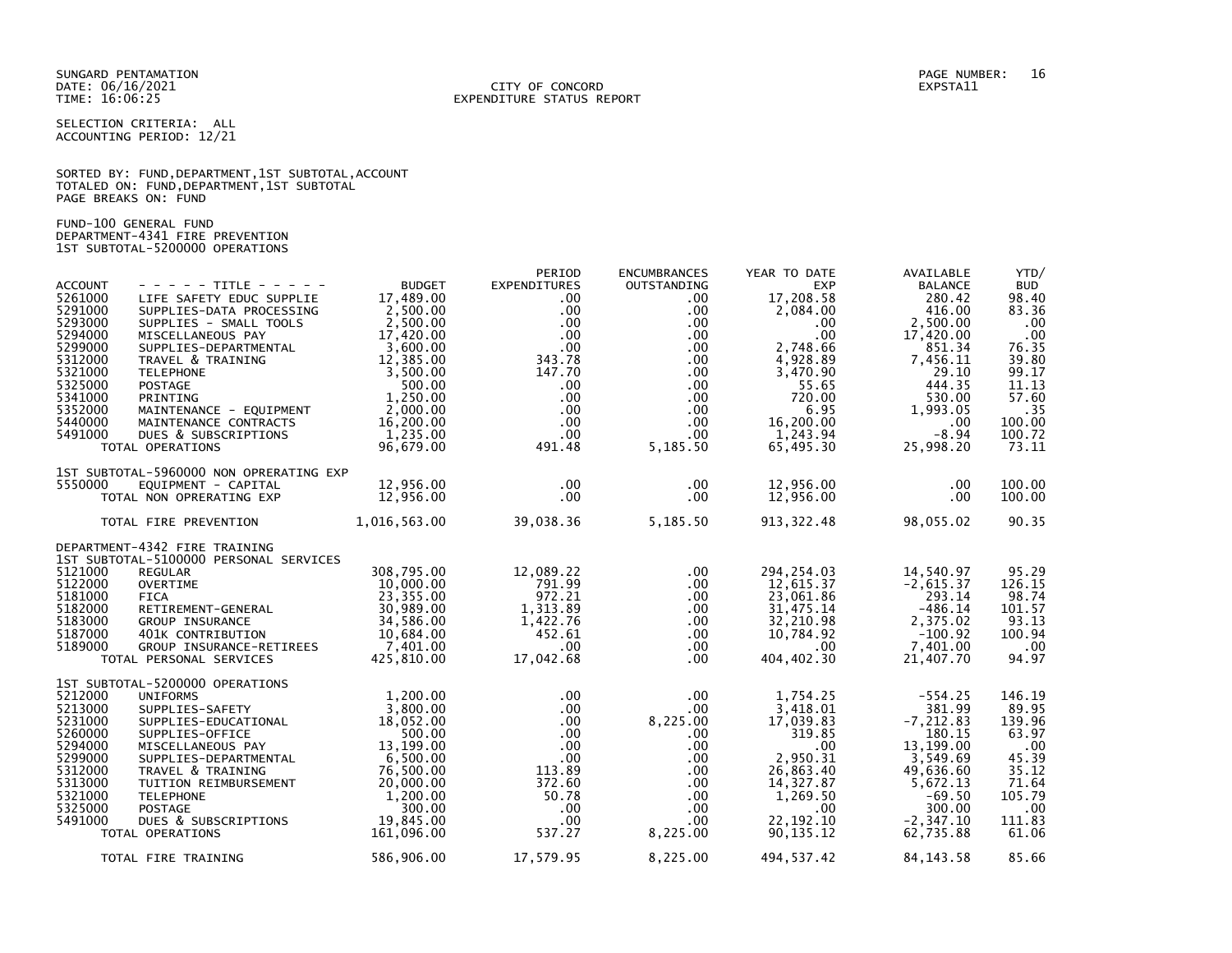### DATE: 06/16/2021 CITY OF CONCORD EXPSTA11 TIME: 16:06:25 EXPENDITURE STATUS REPORT

SELECTION CRITERIA: ALL ACCOUNTING PERIOD: 12/21

|                      |  |  | SORTED BY: FUND, DEPARTMENT, 1ST SUBTOTAL, ACCOUNT |  |
|----------------------|--|--|----------------------------------------------------|--|
|                      |  |  | TOTALED ON: FUND,DEPARTMENT,1ST SUBTOTAL           |  |
| PAGE BREAKS ON: FUND |  |  |                                                    |  |

FUND-100 GENERAL FUND DEPARTMENT-4342 FIRE TRAINING 1ST SUBTOTAL-5200000 OPERATIONS

| <b>ACCOUNT</b>                                                                                                                                                               | - - - - - TITLE - - - - -                                                                                                                                                                                                                                                                                                                                                                                                                 | <b>BUDGET</b>                                                                                                                                                                                      | PERIOD<br><b>EXPENDITURES</b>                                                                                                                                                                                    | <b>ENCUMBRANCES</b><br>OUTSTANDING                                                                                                                                                        | YEAR TO DATE<br><b>EXP</b>                                                                                                                                                               | AVAILABLE<br><b>BALANCE</b>                                                                                                                                                           | YTD/<br><b>BUD</b>                                                                                                                                   |
|------------------------------------------------------------------------------------------------------------------------------------------------------------------------------|-------------------------------------------------------------------------------------------------------------------------------------------------------------------------------------------------------------------------------------------------------------------------------------------------------------------------------------------------------------------------------------------------------------------------------------------|----------------------------------------------------------------------------------------------------------------------------------------------------------------------------------------------------|------------------------------------------------------------------------------------------------------------------------------------------------------------------------------------------------------------------|-------------------------------------------------------------------------------------------------------------------------------------------------------------------------------------------|------------------------------------------------------------------------------------------------------------------------------------------------------------------------------------------|---------------------------------------------------------------------------------------------------------------------------------------------------------------------------------------|------------------------------------------------------------------------------------------------------------------------------------------------------|
|                                                                                                                                                                              | DEPARTMENT-4343 EMERGENCY MANAGEMENT<br>1ST SUBTOTAL-5100000 PERSONAL SERVICES                                                                                                                                                                                                                                                                                                                                                            |                                                                                                                                                                                                    |                                                                                                                                                                                                                  |                                                                                                                                                                                           |                                                                                                                                                                                          |                                                                                                                                                                                       |                                                                                                                                                      |
| 5121000<br>5181000<br>5182000<br>5183000<br>5187000<br>5189000                                                                                                               | <b>REGULAR</b><br><b>FICA</b><br>RETIREMENT-GENERAL<br>GROUP INSURANCE<br>401K CONTRIBUTION<br>GROUP INSURANCE-RETIREES<br>TOTAL PERSONAL SERVICES                                                                                                                                                                                                                                                                                        | 76,742.00<br>5,870.00<br>7,790.00<br>14,629.00<br>2,686.00<br>7,401.00<br>115, 118.00                                                                                                              | 3,085.80<br>226.82<br>314.75<br>733.20<br>108.00<br>686.78<br>5, 155. 35                                                                                                                                         | .00<br>.00<br>$.00 \,$<br>$.00 \,$<br>$.00 \,$<br>$.00 \,$<br>$.00 \,$                                                                                                                    | 72,886.17<br>5,152.24<br>7,475.46<br>16,643.60<br>2,553.46<br>8,241.36<br>112,952.29                                                                                                     | 3,855.83<br>717.76<br>314.54<br>$-2,014.60$<br>132.54<br>$-840.36$<br>2,165.71                                                                                                        | 94.98<br>87.77<br>95.96<br>113.77<br>95.07<br>111.35<br>98.12                                                                                        |
| 5194000                                                                                                                                                                      | 1ST SUBTOTAL-5190000 PROFESSIONAL SERVICES<br>CONTRACT SERVICES<br>TOTAL PROFESSIONAL SERVICES                                                                                                                                                                                                                                                                                                                                            | 32.767.00<br>32,767.00                                                                                                                                                                             | $.00 \,$<br>$.00 \,$                                                                                                                                                                                             | $.00 \,$<br>$.00 \,$                                                                                                                                                                      | 29,956.00<br>29,956.00                                                                                                                                                                   | 2,811.00<br>2,811.00                                                                                                                                                                  | 91.42<br>91.42                                                                                                                                       |
| 5212000<br>5251000<br>5260000<br>5291000<br>5293000<br>5294000<br>5295000<br>5299000<br>5312000<br>5321000<br>5325000<br>5352000<br>5353000<br>5441000<br>5451000<br>5491000 | 1ST SUBTOTAL-5200000 OPERATIONS<br><b>UNIFORMS</b><br>MOTOR FUEL & LUBRICANTS<br>SUPPLIES-OFFICE<br>SUPPLIES-DATA PROCESSING<br>SUPPLIES - SMALL TOOLS<br>MISCELLANEOUS PAY<br>SUPPLIES-EMERGERCY MGMT<br>SUPPLIES-DEPARTMENTAL<br>TRAVEL & TRAINING<br><b>TELEPHONE</b><br>POSTAGE<br>MAINTENANCE - EQUIPMENT<br>MAINTENANCE - VEHICLES<br>LICENSE/RELICENSE FEE<br>INSURANCE - PROP&GEN LIA<br>DUES & SUBSCRIPTIONS<br>TOTAL OPERATIONS | 250.00<br>2,000.00<br>500.00<br>1.110.00<br>1,000.00<br>1.151.00<br>16,344.00<br>9,520.00<br>2,500.00<br>2,869.00<br>200.00<br>3,000.00<br>3,000.00<br>2,950.00<br>3,181.00<br>250.00<br>49.825.00 | $.00 \,$<br>$.00 \,$<br>$.00 \cdot$<br>$.00 \,$<br>11.99<br>$.00 \,$<br>$.00 \,$<br>$.00 \,$<br>$.00 \cdot$<br>13.20<br>$.00 \,$<br>$.00 \,$<br>$.00 \,$<br>.00 <sub>1</sub><br>$.00 \cdot$<br>$.00 \,$<br>25.19 | $.00 \,$<br>$.00 \,$<br>$.00 \,$<br>$.00 \,$<br>$.00 \,$<br>$.00 \,$<br>79.00<br>$.00 \,$<br>.00.<br>$.00 \,$<br>$.00 \,$<br>$.00 \,$<br>$.00 \,$<br>.00<br>$.00 \,$<br>$.00 \,$<br>79.00 | 190.04<br>530.40<br>220.30<br>1,110.00<br>868.52<br>.00.<br>11,753.21<br>9,368.96<br>1,299.00<br>696.84<br>198.58<br>280.00<br>1,596.25<br>2,597.04<br>12,441.41<br>165.00<br>43, 315.55 | 59.96<br>1.469.60<br>279.70<br>.00<br>131.48<br>1,151.00<br>4,511.79<br>151.04<br>1,201.00<br>2,172.16<br>1.42<br>2,720.00<br>1,403.75<br>352.96<br>$-9, 260.41$<br>85.00<br>6,430.45 | 76.02<br>26.52<br>44.06<br>100.00<br>86.85<br>.00<br>72.39<br>98.41<br>51.96<br>24.29<br>99.29<br>9.33<br>53.21<br>88.04<br>391.12<br>66.00<br>87.09 |
| 5908000                                                                                                                                                                      | 1ST SUBTOTAL-5960000 NON OPRERATING EXP<br>COST ALLOC-DATA SERVICES<br>TOTAL NON OPRERATING EXP                                                                                                                                                                                                                                                                                                                                           | 3.405.00<br>3,405.00                                                                                                                                                                               | $.00 \,$<br>$.00 \,$                                                                                                                                                                                             | $.00 \,$<br>.00                                                                                                                                                                           | 3,121.25<br>3,121.25                                                                                                                                                                     | 283.75<br>283.75                                                                                                                                                                      | 91.67<br>91.67                                                                                                                                       |
| 5989500                                                                                                                                                                      | 1ST SUBTOTAL-5970000 OTHER FINANCING USES<br>TRANSFER TO FIRST CONCOR<br>TOTAL OTHER FINANCING USES                                                                                                                                                                                                                                                                                                                                       | 6,151.00<br>6,151.00                                                                                                                                                                               | $.00 \,$<br>.00 <sub>1</sub>                                                                                                                                                                                     | $.00 \,$<br>$.00 \,$                                                                                                                                                                      | 6,151.48<br>6,151.48                                                                                                                                                                     | $- .48$<br>$- .48$                                                                                                                                                                    | 100.01<br>100.01                                                                                                                                     |
|                                                                                                                                                                              | TOTAL EMERGENCY MANAGEMENT                                                                                                                                                                                                                                                                                                                                                                                                                | 207,266.00                                                                                                                                                                                         | 5,180.54                                                                                                                                                                                                         | 79.00                                                                                                                                                                                     | 195,496.57                                                                                                                                                                               | 11.690.43                                                                                                                                                                             | 94.36                                                                                                                                                |

DEPARTMENT-4510 STREETS & TRAFFIC 1ST SUBTOTAL-5100000 PERSONAL SERVICES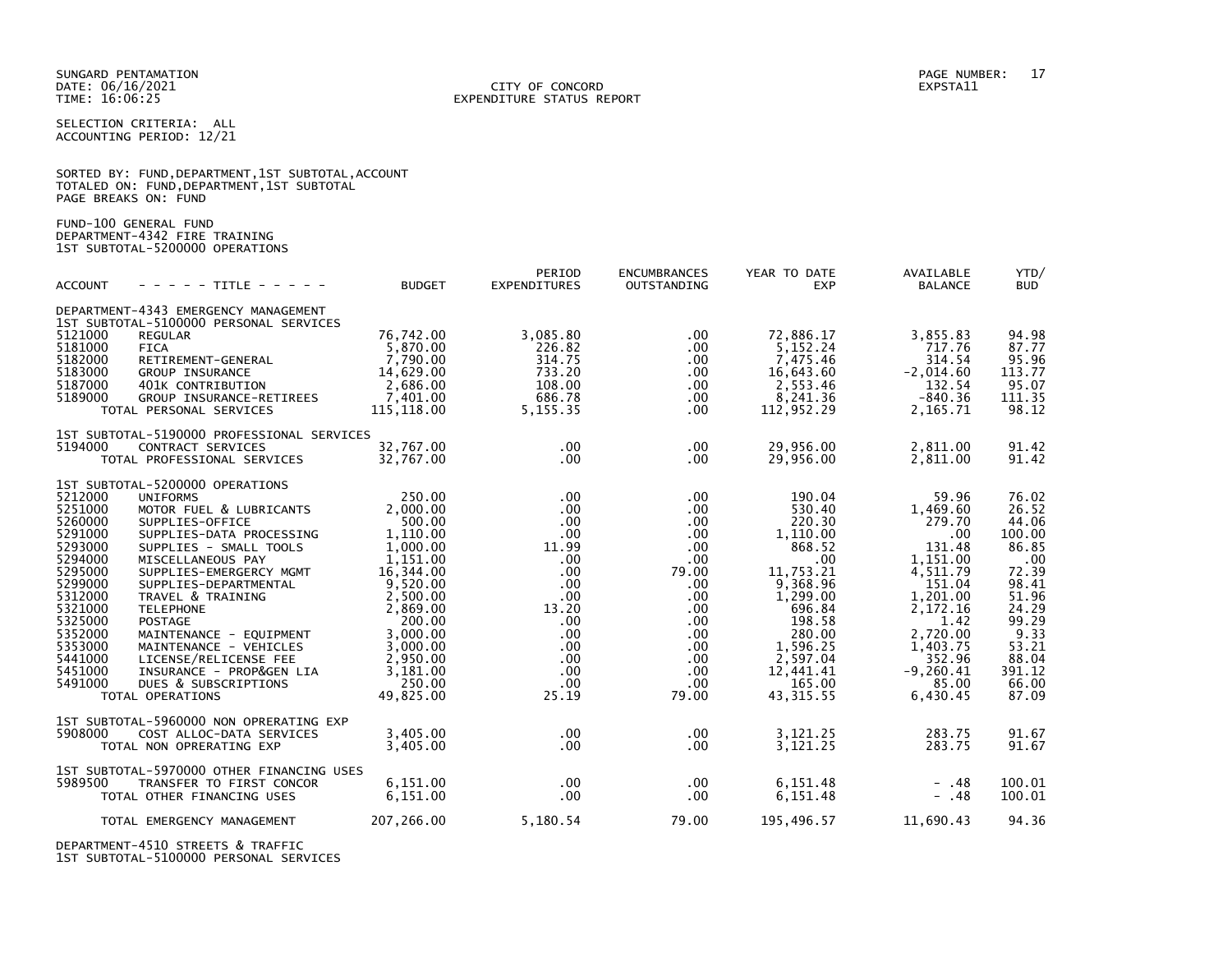SUNGARD PENTAMATION PAGE NUMBER: 18 DATE: 06/16/2021<br>TIME: 16:06:25

# EXPENDITURE STATUS REPORT

SELECTION CRITERIA: ALL ACCOUNTING PERIOD: 12/21

SORTED BY: FUND,DEPARTMENT,1ST SUBTOTAL,ACCOUNT TOTALED ON: FUND,DEPARTMENT,1ST SUBTOTAL PAGE BREAKS ON: FUND

FUND-100 GENERAL FUND DEPARTMENT-4510 STREETS & TRAFFIC 1ST SUBTOTAL-5100000 PERSONAL SERVICES

| <b>ACCOUNT</b><br>5121000<br>5122000<br>5181000<br>5182000<br>5183000<br>5186000<br>5187000<br>5189000 | $- - - - -$ TITLE - - - - -<br><b>REGULAR</b><br><b>OVERTIME</b><br><b>FICA</b><br>RETIREMENT-GENERAL<br>GROUP INSURANCE<br>WORKER'S COMPENSATION<br>401K CONTRIBUTION<br>GROUP INSURANCE-RETIREES<br>TOTAL PERSONAL SERVICES | <b>BUDGET</b><br>1,323,893.00<br>9,000.00<br>99,784.00<br>131,162.00<br>257,028.00<br>$.00 \,$<br>43,391.00<br>14,803.00<br>1,879,061.00 | PERIOD<br><b>EXPENDITURES</b><br>68,555.68<br>41.15<br>5.031.55<br>6,996.84<br>13,106.15<br>$.00 \,$<br>2,405.10<br>2,060.34<br>98,196.81 | <b>ENCUMBRANCES</b><br>OUTSTANDING<br>$.00 \,$<br>$.00 \,$<br>.00<br>.00<br>$.00 \,$<br>.00<br>$.00 \,$<br>.00<br>$.00 \,$ | YEAR TO DATE<br><b>EXP</b><br>1,218,598.67<br>2,630.88<br>89,599.43<br>125, 214.16<br>214,895.47<br>2,981.46<br>42,819.73<br>24,809.10<br>1,721,548.90 | AVAILABLE<br><b>BALANCE</b><br>105.294.33<br>6,369.12<br>10,184.57<br>5,947.84<br>42, 132.53<br>$-2,981.46$<br>571.27<br>$-10.006.10$<br>157,512.10 | YTD/<br><b>BUD</b><br>92.05<br>29.23<br>89.79<br>95.47<br>83.61<br>.00<br>98.68<br>167.60<br>91.62 |
|--------------------------------------------------------------------------------------------------------|-------------------------------------------------------------------------------------------------------------------------------------------------------------------------------------------------------------------------------|------------------------------------------------------------------------------------------------------------------------------------------|-------------------------------------------------------------------------------------------------------------------------------------------|----------------------------------------------------------------------------------------------------------------------------|--------------------------------------------------------------------------------------------------------------------------------------------------------|-----------------------------------------------------------------------------------------------------------------------------------------------------|----------------------------------------------------------------------------------------------------|
|                                                                                                        | 1ST SUBTOTAL-5190000 PROFESSIONAL SERVICES                                                                                                                                                                                    |                                                                                                                                          |                                                                                                                                           |                                                                                                                            |                                                                                                                                                        |                                                                                                                                                     |                                                                                                    |
| 5194000                                                                                                | CONTRACT SERVICES<br>TOTAL PROFESSIONAL SERVICES                                                                                                                                                                              | 33.075.08<br>33,075.08                                                                                                                   | $.00 \,$<br>$.00 \,$                                                                                                                      | 23,537.38<br>23,537.38                                                                                                     | 7,984.70<br>7,984.70                                                                                                                                   | 1,553.00<br>1,553.00                                                                                                                                | 95.30<br>95.30                                                                                     |
|                                                                                                        | 1ST SUBTOTAL-5200000 OPERATIONS                                                                                                                                                                                               |                                                                                                                                          |                                                                                                                                           |                                                                                                                            |                                                                                                                                                        |                                                                                                                                                     |                                                                                                    |
| 5212000                                                                                                | <b>UNIFORMS</b>                                                                                                                                                                                                               | 4,200.00                                                                                                                                 | $.00 \,$                                                                                                                                  | .00.                                                                                                                       | 2,619.96                                                                                                                                               | 1,580.04                                                                                                                                            | 62.38                                                                                              |
| 5213000                                                                                                | SUPPLIES-SAFETY                                                                                                                                                                                                               | 8,097.00                                                                                                                                 | 100.00                                                                                                                                    | $.00 \,$                                                                                                                   | 7,027.03                                                                                                                                               | 1,069.97                                                                                                                                            | 86.79                                                                                              |
| 5231000                                                                                                | SUPPLIES-EDUCATIONAL                                                                                                                                                                                                          | 1.000.00                                                                                                                                 | .00                                                                                                                                       | $.00 \,$                                                                                                                   | .00                                                                                                                                                    | 1.000.00                                                                                                                                            | .00                                                                                                |
| 5241000                                                                                                | RESURFACING                                                                                                                                                                                                                   | 3,745,000.00                                                                                                                             | $.00 \,$                                                                                                                                  | 3,330,124.60                                                                                                               | 304,875.40                                                                                                                                             | 110,000.00                                                                                                                                          | 97.06                                                                                              |
| 5244000                                                                                                | MATERIALS                                                                                                                                                                                                                     | 150.00                                                                                                                                   | $.00 \,$                                                                                                                                  | $.00 \,$                                                                                                                   | $.00 \,$                                                                                                                                               | 150.00                                                                                                                                              | .00                                                                                                |
| 5251000                                                                                                | MOTOR FUEL & LUBRICANTS                                                                                                                                                                                                       | 50,000.00                                                                                                                                | .00                                                                                                                                       | .00                                                                                                                        | 32,537.64                                                                                                                                              | 17,462.36                                                                                                                                           | 65.08                                                                                              |
| 5260000                                                                                                | SUPPLIES-OFFICE                                                                                                                                                                                                               | 3,000.00                                                                                                                                 | .00                                                                                                                                       | .00.                                                                                                                       | 1,214.29                                                                                                                                               | 1,785.71                                                                                                                                            | 40.48                                                                                              |
| 5291000<br>5293000                                                                                     | SUPPLIES-DATA PROCESSING                                                                                                                                                                                                      | 8,425.00<br>12,536.00                                                                                                                    | $.00 \,$                                                                                                                                  | $.00 \,$                                                                                                                   | 3,880.88<br>6,378.70                                                                                                                                   | 4,544.12<br>6,157.30                                                                                                                                | 46.06                                                                                              |
| 5294000                                                                                                | SUPPLIES - SMALL TOOLS<br>MISCELLANEOUS PAY                                                                                                                                                                                   | 26,282.00                                                                                                                                | $.00 \,$<br>$.00 \,$                                                                                                                      | $.00 \,$<br>$.00 \,$                                                                                                       | $.00 \,$                                                                                                                                               | 26,282.00                                                                                                                                           | 50.88<br>.00                                                                                       |
| 5296000                                                                                                | SUPPLIES- MEDICAL                                                                                                                                                                                                             | 100.00                                                                                                                                   | $.00 \,$                                                                                                                                  | $.00 \,$                                                                                                                   | .00                                                                                                                                                    | 100.00                                                                                                                                              | .00                                                                                                |
| 5299000                                                                                                | SUPPLIES-DEPARTMENTAL                                                                                                                                                                                                         | 55,011.00                                                                                                                                | .00                                                                                                                                       | $.00 \,$                                                                                                                   | 53,621.78                                                                                                                                              | 1,389.22                                                                                                                                            | 97.47                                                                                              |
| 5312000                                                                                                | TRAVEL & TRAINING                                                                                                                                                                                                             | 24,785.00                                                                                                                                | $.00 \,$                                                                                                                                  | 206.05                                                                                                                     | 11,274.91                                                                                                                                              | 13,304.04                                                                                                                                           | 46.32                                                                                              |
| 5321000                                                                                                | <b>TELEPHONE</b>                                                                                                                                                                                                              | 9,529.00                                                                                                                                 | 133.23                                                                                                                                    | $.00 \,$                                                                                                                   | 7,730.10                                                                                                                                               | 1,798.90                                                                                                                                            | 81.12                                                                                              |
| 5325000                                                                                                | <b>POSTAGE</b>                                                                                                                                                                                                                | 200.00                                                                                                                                   | 11.02                                                                                                                                     | $.00 \,$                                                                                                                   | 136.21                                                                                                                                                 | 63.79                                                                                                                                               | 68.11                                                                                              |
| 5332000                                                                                                | FUEL OIL                                                                                                                                                                                                                      | 2,500.00                                                                                                                                 | $.00 \,$                                                                                                                                  | $.00 \,$                                                                                                                   | 1,600.22                                                                                                                                               | 899.78                                                                                                                                              | 64.01                                                                                              |
| 5341000                                                                                                | PRINTING                                                                                                                                                                                                                      | 340.00                                                                                                                                   | $.00 \,$                                                                                                                                  | .00.                                                                                                                       | 320.00                                                                                                                                                 | 20.00                                                                                                                                               | 94.12                                                                                              |
| 5352000                                                                                                | MAINTENANCE - EQUIPMENT                                                                                                                                                                                                       | 6,540.00                                                                                                                                 | $.00 \,$                                                                                                                                  | $.00 \,$                                                                                                                   | 3.969.98                                                                                                                                               | 2,570.02                                                                                                                                            | 60.70                                                                                              |
| 5353000                                                                                                | MAINTENANCE - VEHICLES                                                                                                                                                                                                        | 140.000.00                                                                                                                               | $.00 \,$                                                                                                                                  | $.00 \,$                                                                                                                   | 144,519.63                                                                                                                                             | $-4,519.63$                                                                                                                                         | 103.23                                                                                             |
| 5358000                                                                                                | MAINTENANCE - STREETS                                                                                                                                                                                                         | 185,168.00                                                                                                                               | 27,903.59                                                                                                                                 | 77, 142. 28                                                                                                                | 149,996.40                                                                                                                                             | $-41,970.68$                                                                                                                                        | 122.67                                                                                             |
| 5370000                                                                                                | ADVERTISING                                                                                                                                                                                                                   | 150.00                                                                                                                                   | .00                                                                                                                                       | $.00 \,$                                                                                                                   | 30.99                                                                                                                                                  | 119.01                                                                                                                                              | 20.66                                                                                              |
| 5430000                                                                                                | EQUIPMENT RENTAL                                                                                                                                                                                                              | 250.00                                                                                                                                   | .00                                                                                                                                       | .00.                                                                                                                       | 155.44                                                                                                                                                 | 94.56                                                                                                                                               | 62.18                                                                                              |
| 5431000                                                                                                | RENTAL-COPIER                                                                                                                                                                                                                 | 813.00                                                                                                                                   | $.00 \,$                                                                                                                                  | 40.00                                                                                                                      | 464.64                                                                                                                                                 | 308.36                                                                                                                                              | 62.07                                                                                              |
| 5431050                                                                                                | RENTAL-UNIFORMS                                                                                                                                                                                                               | 8,620.00                                                                                                                                 | 254.42                                                                                                                                    | $.00 \,$                                                                                                                   | 7.133.64                                                                                                                                               | 1,486.36                                                                                                                                            | 82.76                                                                                              |
| 5440000                                                                                                | MAINTENANCE CONTRACTS                                                                                                                                                                                                         | 18,500.00                                                                                                                                | $.00 \,$                                                                                                                                  | 1,133.83                                                                                                                   | 4,063.06                                                                                                                                               | 13,303.11                                                                                                                                           | 28.09                                                                                              |
| 5441000                                                                                                | LICENSE/RELICENSE FEE                                                                                                                                                                                                         | 26,753.00                                                                                                                                | $.00 \,$                                                                                                                                  | .00.                                                                                                                       | 21,545.06                                                                                                                                              | 5,207.94                                                                                                                                            | 80.53                                                                                              |
| 5451000                                                                                                | INSURANCE - PROP&GEN LIA                                                                                                                                                                                                      | 49,092.00                                                                                                                                | $.00 \,$                                                                                                                                  | $.00 \,$                                                                                                                   | 42,698.03                                                                                                                                              | 6,393.97                                                                                                                                            | 86.98                                                                                              |
| 5491000                                                                                                | DUES & SUBSCRIPTIONS                                                                                                                                                                                                          | 5,024.00                                                                                                                                 | 107.50                                                                                                                                    | $.00 \,$                                                                                                                   | 3,063.75                                                                                                                                               | 1,960.25                                                                                                                                            | 60.98                                                                                              |
|                                                                                                        | TOTAL OPERATIONS                                                                                                                                                                                                              | 4,392,065.00                                                                                                                             | 28,509.76                                                                                                                                 | 3,408,646.76                                                                                                               | 810, 857.74                                                                                                                                            | 172,560.50                                                                                                                                          | 96.07                                                                                              |

1ST SUBTOTAL-5960000 NON OPRERATING EXP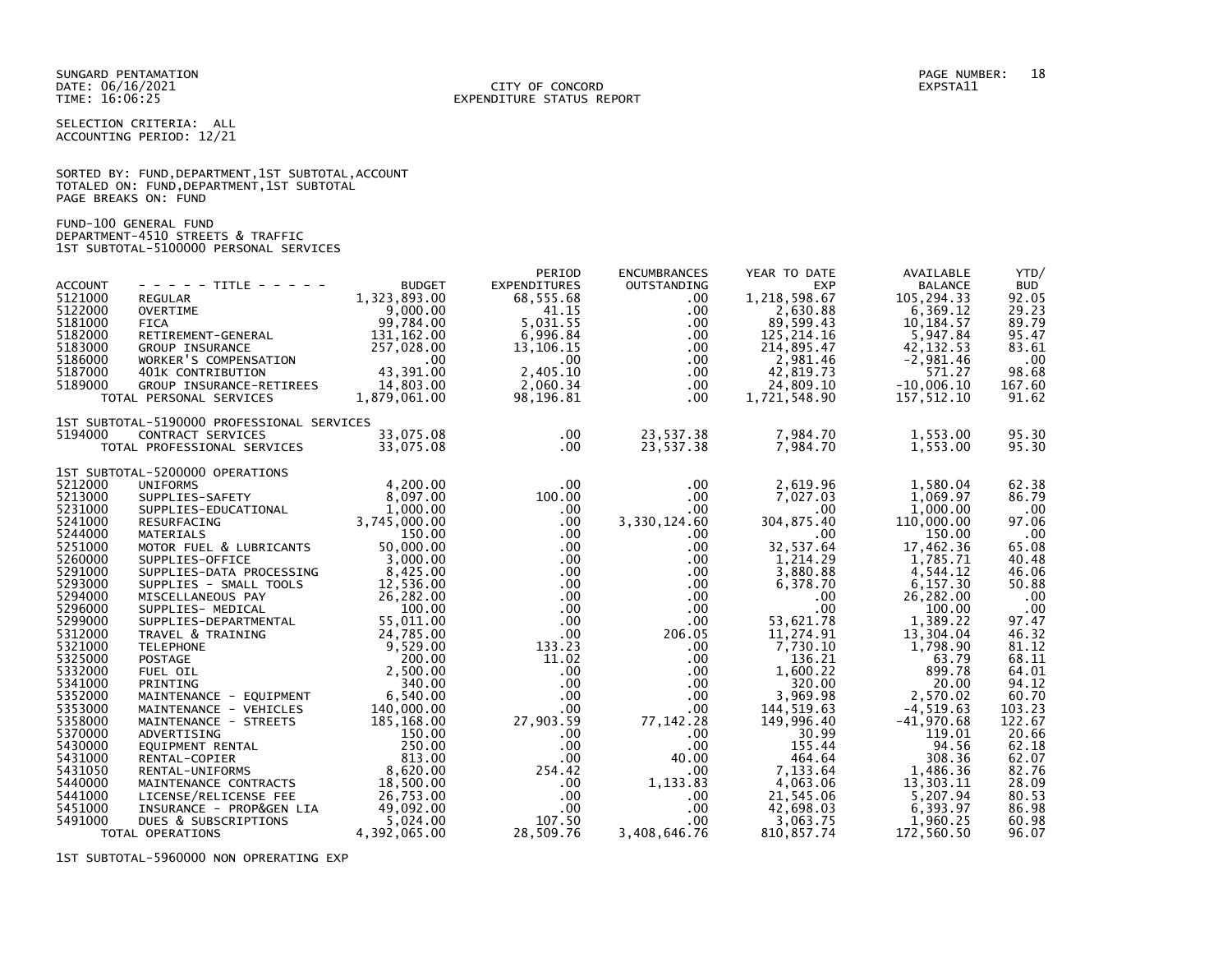SELECTION CRITERIA: ALL ACCOUNTING PERIOD: 12/21

|                      |  |  | SORTED BY: FUND, DEPARTMENT, 1ST SUBTOTAL, ACCOUNT |  |
|----------------------|--|--|----------------------------------------------------|--|
|                      |  |  | TOTALED ON: FUND, DEPARTMENT, 1ST SUBTOTAL         |  |
| PAGE BREAKS ON: FUND |  |  |                                                    |  |

FUND-100 GENERAL FUND DEPARTMENT-4510 STREETS & TRAFFIC 1ST SUBTOTAL-5960000 NON OPRERATING EXP

|               | PERIOD                                                                                                                                                                                                                                                                                                                                                                                                                                                                                                                                                                                                                                                                                                                                                                                                                                                                                                                                                                                                                                                                                                                                                                                                                                                                                                                               | <b>ENCUMBRANCES</b>                                                                                                                                                                                                                                                                                                                                                                                            | YEAR TO DATE                                                                                                                                                                                                                                                                                                                                                   | AVAILABLE                                                                                                                                                                                                                                                                                                                                                                                                                                      | YTD/                                                                                                                                                                                                                                                                                                                                                                                             |
|---------------|--------------------------------------------------------------------------------------------------------------------------------------------------------------------------------------------------------------------------------------------------------------------------------------------------------------------------------------------------------------------------------------------------------------------------------------------------------------------------------------------------------------------------------------------------------------------------------------------------------------------------------------------------------------------------------------------------------------------------------------------------------------------------------------------------------------------------------------------------------------------------------------------------------------------------------------------------------------------------------------------------------------------------------------------------------------------------------------------------------------------------------------------------------------------------------------------------------------------------------------------------------------------------------------------------------------------------------------|----------------------------------------------------------------------------------------------------------------------------------------------------------------------------------------------------------------------------------------------------------------------------------------------------------------------------------------------------------------------------------------------------------------|----------------------------------------------------------------------------------------------------------------------------------------------------------------------------------------------------------------------------------------------------------------------------------------------------------------------------------------------------------------|------------------------------------------------------------------------------------------------------------------------------------------------------------------------------------------------------------------------------------------------------------------------------------------------------------------------------------------------------------------------------------------------------------------------------------------------|--------------------------------------------------------------------------------------------------------------------------------------------------------------------------------------------------------------------------------------------------------------------------------------------------------------------------------------------------------------------------------------------------|
|               |                                                                                                                                                                                                                                                                                                                                                                                                                                                                                                                                                                                                                                                                                                                                                                                                                                                                                                                                                                                                                                                                                                                                                                                                                                                                                                                                      |                                                                                                                                                                                                                                                                                                                                                                                                                |                                                                                                                                                                                                                                                                                                                                                                |                                                                                                                                                                                                                                                                                                                                                                                                                                                | <b>BUD</b>                                                                                                                                                                                                                                                                                                                                                                                       |
|               |                                                                                                                                                                                                                                                                                                                                                                                                                                                                                                                                                                                                                                                                                                                                                                                                                                                                                                                                                                                                                                                                                                                                                                                                                                                                                                                                      |                                                                                                                                                                                                                                                                                                                                                                                                                |                                                                                                                                                                                                                                                                                                                                                                |                                                                                                                                                                                                                                                                                                                                                                                                                                                | 94.83                                                                                                                                                                                                                                                                                                                                                                                            |
|               |                                                                                                                                                                                                                                                                                                                                                                                                                                                                                                                                                                                                                                                                                                                                                                                                                                                                                                                                                                                                                                                                                                                                                                                                                                                                                                                                      |                                                                                                                                                                                                                                                                                                                                                                                                                |                                                                                                                                                                                                                                                                                                                                                                |                                                                                                                                                                                                                                                                                                                                                                                                                                                | 101.82<br>92.57                                                                                                                                                                                                                                                                                                                                                                                  |
|               |                                                                                                                                                                                                                                                                                                                                                                                                                                                                                                                                                                                                                                                                                                                                                                                                                                                                                                                                                                                                                                                                                                                                                                                                                                                                                                                                      |                                                                                                                                                                                                                                                                                                                                                                                                                |                                                                                                                                                                                                                                                                                                                                                                |                                                                                                                                                                                                                                                                                                                                                                                                                                                | 91.67                                                                                                                                                                                                                                                                                                                                                                                            |
|               |                                                                                                                                                                                                                                                                                                                                                                                                                                                                                                                                                                                                                                                                                                                                                                                                                                                                                                                                                                                                                                                                                                                                                                                                                                                                                                                                      |                                                                                                                                                                                                                                                                                                                                                                                                                |                                                                                                                                                                                                                                                                                                                                                                |                                                                                                                                                                                                                                                                                                                                                                                                                                                | 91.67                                                                                                                                                                                                                                                                                                                                                                                            |
|               |                                                                                                                                                                                                                                                                                                                                                                                                                                                                                                                                                                                                                                                                                                                                                                                                                                                                                                                                                                                                                                                                                                                                                                                                                                                                                                                                      |                                                                                                                                                                                                                                                                                                                                                                                                                |                                                                                                                                                                                                                                                                                                                                                                |                                                                                                                                                                                                                                                                                                                                                                                                                                                | 95.38                                                                                                                                                                                                                                                                                                                                                                                            |
|               |                                                                                                                                                                                                                                                                                                                                                                                                                                                                                                                                                                                                                                                                                                                                                                                                                                                                                                                                                                                                                                                                                                                                                                                                                                                                                                                                      |                                                                                                                                                                                                                                                                                                                                                                                                                |                                                                                                                                                                                                                                                                                                                                                                |                                                                                                                                                                                                                                                                                                                                                                                                                                                |                                                                                                                                                                                                                                                                                                                                                                                                  |
|               |                                                                                                                                                                                                                                                                                                                                                                                                                                                                                                                                                                                                                                                                                                                                                                                                                                                                                                                                                                                                                                                                                                                                                                                                                                                                                                                                      |                                                                                                                                                                                                                                                                                                                                                                                                                |                                                                                                                                                                                                                                                                                                                                                                |                                                                                                                                                                                                                                                                                                                                                                                                                                                |                                                                                                                                                                                                                                                                                                                                                                                                  |
|               |                                                                                                                                                                                                                                                                                                                                                                                                                                                                                                                                                                                                                                                                                                                                                                                                                                                                                                                                                                                                                                                                                                                                                                                                                                                                                                                                      |                                                                                                                                                                                                                                                                                                                                                                                                                |                                                                                                                                                                                                                                                                                                                                                                |                                                                                                                                                                                                                                                                                                                                                                                                                                                | 100.00                                                                                                                                                                                                                                                                                                                                                                                           |
|               |                                                                                                                                                                                                                                                                                                                                                                                                                                                                                                                                                                                                                                                                                                                                                                                                                                                                                                                                                                                                                                                                                                                                                                                                                                                                                                                                      |                                                                                                                                                                                                                                                                                                                                                                                                                |                                                                                                                                                                                                                                                                                                                                                                |                                                                                                                                                                                                                                                                                                                                                                                                                                                | 100.00<br>100.00                                                                                                                                                                                                                                                                                                                                                                                 |
|               |                                                                                                                                                                                                                                                                                                                                                                                                                                                                                                                                                                                                                                                                                                                                                                                                                                                                                                                                                                                                                                                                                                                                                                                                                                                                                                                                      |                                                                                                                                                                                                                                                                                                                                                                                                                |                                                                                                                                                                                                                                                                                                                                                                |                                                                                                                                                                                                                                                                                                                                                                                                                                                |                                                                                                                                                                                                                                                                                                                                                                                                  |
| 11,048,747.08 |                                                                                                                                                                                                                                                                                                                                                                                                                                                                                                                                                                                                                                                                                                                                                                                                                                                                                                                                                                                                                                                                                                                                                                                                                                                                                                                                      |                                                                                                                                                                                                                                                                                                                                                                                                                | 7,223,215.12                                                                                                                                                                                                                                                                                                                                                   | 387,427.82                                                                                                                                                                                                                                                                                                                                                                                                                                     | 96.49                                                                                                                                                                                                                                                                                                                                                                                            |
|               |                                                                                                                                                                                                                                                                                                                                                                                                                                                                                                                                                                                                                                                                                                                                                                                                                                                                                                                                                                                                                                                                                                                                                                                                                                                                                                                                      |                                                                                                                                                                                                                                                                                                                                                                                                                |                                                                                                                                                                                                                                                                                                                                                                |                                                                                                                                                                                                                                                                                                                                                                                                                                                |                                                                                                                                                                                                                                                                                                                                                                                                  |
|               |                                                                                                                                                                                                                                                                                                                                                                                                                                                                                                                                                                                                                                                                                                                                                                                                                                                                                                                                                                                                                                                                                                                                                                                                                                                                                                                                      |                                                                                                                                                                                                                                                                                                                                                                                                                |                                                                                                                                                                                                                                                                                                                                                                |                                                                                                                                                                                                                                                                                                                                                                                                                                                | 89.15                                                                                                                                                                                                                                                                                                                                                                                            |
|               |                                                                                                                                                                                                                                                                                                                                                                                                                                                                                                                                                                                                                                                                                                                                                                                                                                                                                                                                                                                                                                                                                                                                                                                                                                                                                                                                      |                                                                                                                                                                                                                                                                                                                                                                                                                |                                                                                                                                                                                                                                                                                                                                                                |                                                                                                                                                                                                                                                                                                                                                                                                                                                | 14.63                                                                                                                                                                                                                                                                                                                                                                                            |
|               |                                                                                                                                                                                                                                                                                                                                                                                                                                                                                                                                                                                                                                                                                                                                                                                                                                                                                                                                                                                                                                                                                                                                                                                                                                                                                                                                      |                                                                                                                                                                                                                                                                                                                                                                                                                |                                                                                                                                                                                                                                                                                                                                                                |                                                                                                                                                                                                                                                                                                                                                                                                                                                | 83.64                                                                                                                                                                                                                                                                                                                                                                                            |
|               |                                                                                                                                                                                                                                                                                                                                                                                                                                                                                                                                                                                                                                                                                                                                                                                                                                                                                                                                                                                                                                                                                                                                                                                                                                                                                                                                      |                                                                                                                                                                                                                                                                                                                                                                                                                |                                                                                                                                                                                                                                                                                                                                                                |                                                                                                                                                                                                                                                                                                                                                                                                                                                | 85.78                                                                                                                                                                                                                                                                                                                                                                                            |
|               |                                                                                                                                                                                                                                                                                                                                                                                                                                                                                                                                                                                                                                                                                                                                                                                                                                                                                                                                                                                                                                                                                                                                                                                                                                                                                                                                      |                                                                                                                                                                                                                                                                                                                                                                                                                |                                                                                                                                                                                                                                                                                                                                                                |                                                                                                                                                                                                                                                                                                                                                                                                                                                | 89.27                                                                                                                                                                                                                                                                                                                                                                                            |
|               | $.00 \,$                                                                                                                                                                                                                                                                                                                                                                                                                                                                                                                                                                                                                                                                                                                                                                                                                                                                                                                                                                                                                                                                                                                                                                                                                                                                                                                             |                                                                                                                                                                                                                                                                                                                                                                                                                |                                                                                                                                                                                                                                                                                                                                                                |                                                                                                                                                                                                                                                                                                                                                                                                                                                | 76.34                                                                                                                                                                                                                                                                                                                                                                                            |
| 618,641.00    | $.00 \cdot$                                                                                                                                                                                                                                                                                                                                                                                                                                                                                                                                                                                                                                                                                                                                                                                                                                                                                                                                                                                                                                                                                                                                                                                                                                                                                                                          | $.00 \cdot$                                                                                                                                                                                                                                                                                                                                                                                                    | 541,381.86                                                                                                                                                                                                                                                                                                                                                     | 77,259.14                                                                                                                                                                                                                                                                                                                                                                                                                                      | 87.51                                                                                                                                                                                                                                                                                                                                                                                            |
|               |                                                                                                                                                                                                                                                                                                                                                                                                                                                                                                                                                                                                                                                                                                                                                                                                                                                                                                                                                                                                                                                                                                                                                                                                                                                                                                                                      |                                                                                                                                                                                                                                                                                                                                                                                                                |                                                                                                                                                                                                                                                                                                                                                                |                                                                                                                                                                                                                                                                                                                                                                                                                                                |                                                                                                                                                                                                                                                                                                                                                                                                  |
|               |                                                                                                                                                                                                                                                                                                                                                                                                                                                                                                                                                                                                                                                                                                                                                                                                                                                                                                                                                                                                                                                                                                                                                                                                                                                                                                                                      |                                                                                                                                                                                                                                                                                                                                                                                                                |                                                                                                                                                                                                                                                                                                                                                                |                                                                                                                                                                                                                                                                                                                                                                                                                                                | .00                                                                                                                                                                                                                                                                                                                                                                                              |
|               |                                                                                                                                                                                                                                                                                                                                                                                                                                                                                                                                                                                                                                                                                                                                                                                                                                                                                                                                                                                                                                                                                                                                                                                                                                                                                                                                      |                                                                                                                                                                                                                                                                                                                                                                                                                |                                                                                                                                                                                                                                                                                                                                                                |                                                                                                                                                                                                                                                                                                                                                                                                                                                | $.00 \,$                                                                                                                                                                                                                                                                                                                                                                                         |
|               |                                                                                                                                                                                                                                                                                                                                                                                                                                                                                                                                                                                                                                                                                                                                                                                                                                                                                                                                                                                                                                                                                                                                                                                                                                                                                                                                      |                                                                                                                                                                                                                                                                                                                                                                                                                |                                                                                                                                                                                                                                                                                                                                                                |                                                                                                                                                                                                                                                                                                                                                                                                                                                | $.00 \,$                                                                                                                                                                                                                                                                                                                                                                                         |
|               |                                                                                                                                                                                                                                                                                                                                                                                                                                                                                                                                                                                                                                                                                                                                                                                                                                                                                                                                                                                                                                                                                                                                                                                                                                                                                                                                      |                                                                                                                                                                                                                                                                                                                                                                                                                |                                                                                                                                                                                                                                                                                                                                                                |                                                                                                                                                                                                                                                                                                                                                                                                                                                |                                                                                                                                                                                                                                                                                                                                                                                                  |
|               |                                                                                                                                                                                                                                                                                                                                                                                                                                                                                                                                                                                                                                                                                                                                                                                                                                                                                                                                                                                                                                                                                                                                                                                                                                                                                                                                      |                                                                                                                                                                                                                                                                                                                                                                                                                |                                                                                                                                                                                                                                                                                                                                                                |                                                                                                                                                                                                                                                                                                                                                                                                                                                | 101.43                                                                                                                                                                                                                                                                                                                                                                                           |
|               |                                                                                                                                                                                                                                                                                                                                                                                                                                                                                                                                                                                                                                                                                                                                                                                                                                                                                                                                                                                                                                                                                                                                                                                                                                                                                                                                      |                                                                                                                                                                                                                                                                                                                                                                                                                |                                                                                                                                                                                                                                                                                                                                                                |                                                                                                                                                                                                                                                                                                                                                                                                                                                | 75.30                                                                                                                                                                                                                                                                                                                                                                                            |
|               |                                                                                                                                                                                                                                                                                                                                                                                                                                                                                                                                                                                                                                                                                                                                                                                                                                                                                                                                                                                                                                                                                                                                                                                                                                                                                                                                      |                                                                                                                                                                                                                                                                                                                                                                                                                |                                                                                                                                                                                                                                                                                                                                                                |                                                                                                                                                                                                                                                                                                                                                                                                                                                | 42.01                                                                                                                                                                                                                                                                                                                                                                                            |
|               |                                                                                                                                                                                                                                                                                                                                                                                                                                                                                                                                                                                                                                                                                                                                                                                                                                                                                                                                                                                                                                                                                                                                                                                                                                                                                                                                      |                                                                                                                                                                                                                                                                                                                                                                                                                |                                                                                                                                                                                                                                                                                                                                                                |                                                                                                                                                                                                                                                                                                                                                                                                                                                | .00                                                                                                                                                                                                                                                                                                                                                                                              |
|               |                                                                                                                                                                                                                                                                                                                                                                                                                                                                                                                                                                                                                                                                                                                                                                                                                                                                                                                                                                                                                                                                                                                                                                                                                                                                                                                                      |                                                                                                                                                                                                                                                                                                                                                                                                                |                                                                                                                                                                                                                                                                                                                                                                |                                                                                                                                                                                                                                                                                                                                                                                                                                                | $.00 \times$                                                                                                                                                                                                                                                                                                                                                                                     |
|               |                                                                                                                                                                                                                                                                                                                                                                                                                                                                                                                                                                                                                                                                                                                                                                                                                                                                                                                                                                                                                                                                                                                                                                                                                                                                                                                                      |                                                                                                                                                                                                                                                                                                                                                                                                                |                                                                                                                                                                                                                                                                                                                                                                |                                                                                                                                                                                                                                                                                                                                                                                                                                                | 110.87<br>125.56                                                                                                                                                                                                                                                                                                                                                                                 |
|               |                                                                                                                                                                                                                                                                                                                                                                                                                                                                                                                                                                                                                                                                                                                                                                                                                                                                                                                                                                                                                                                                                                                                                                                                                                                                                                                                      |                                                                                                                                                                                                                                                                                                                                                                                                                |                                                                                                                                                                                                                                                                                                                                                                |                                                                                                                                                                                                                                                                                                                                                                                                                                                | .00                                                                                                                                                                                                                                                                                                                                                                                              |
|               |                                                                                                                                                                                                                                                                                                                                                                                                                                                                                                                                                                                                                                                                                                                                                                                                                                                                                                                                                                                                                                                                                                                                                                                                                                                                                                                                      |                                                                                                                                                                                                                                                                                                                                                                                                                |                                                                                                                                                                                                                                                                                                                                                                |                                                                                                                                                                                                                                                                                                                                                                                                                                                | 88.59                                                                                                                                                                                                                                                                                                                                                                                            |
|               |                                                                                                                                                                                                                                                                                                                                                                                                                                                                                                                                                                                                                                                                                                                                                                                                                                                                                                                                                                                                                                                                                                                                                                                                                                                                                                                                      |                                                                                                                                                                                                                                                                                                                                                                                                                |                                                                                                                                                                                                                                                                                                                                                                |                                                                                                                                                                                                                                                                                                                                                                                                                                                | .00                                                                                                                                                                                                                                                                                                                                                                                              |
| 6,290,855.00  | 1,970.45                                                                                                                                                                                                                                                                                                                                                                                                                                                                                                                                                                                                                                                                                                                                                                                                                                                                                                                                                                                                                                                                                                                                                                                                                                                                                                                             | 4,109,388.55                                                                                                                                                                                                                                                                                                                                                                                                   | 2,300,064.77                                                                                                                                                                                                                                                                                                                                                   | $-118,598.32$                                                                                                                                                                                                                                                                                                                                                                                                                                  | 101.89                                                                                                                                                                                                                                                                                                                                                                                           |
|               |                                                                                                                                                                                                                                                                                                                                                                                                                                                                                                                                                                                                                                                                                                                                                                                                                                                                                                                                                                                                                                                                                                                                                                                                                                                                                                                                      |                                                                                                                                                                                                                                                                                                                                                                                                                |                                                                                                                                                                                                                                                                                                                                                                |                                                                                                                                                                                                                                                                                                                                                                                                                                                |                                                                                                                                                                                                                                                                                                                                                                                                  |
|               |                                                                                                                                                                                                                                                                                                                                                                                                                                                                                                                                                                                                                                                                                                                                                                                                                                                                                                                                                                                                                                                                                                                                                                                                                                                                                                                                      |                                                                                                                                                                                                                                                                                                                                                                                                                |                                                                                                                                                                                                                                                                                                                                                                |                                                                                                                                                                                                                                                                                                                                                                                                                                                | 93.10                                                                                                                                                                                                                                                                                                                                                                                            |
|               |                                                                                                                                                                                                                                                                                                                                                                                                                                                                                                                                                                                                                                                                                                                                                                                                                                                                                                                                                                                                                                                                                                                                                                                                                                                                                                                                      |                                                                                                                                                                                                                                                                                                                                                                                                                |                                                                                                                                                                                                                                                                                                                                                                |                                                                                                                                                                                                                                                                                                                                                                                                                                                | 112.11                                                                                                                                                                                                                                                                                                                                                                                           |
| 210,800.00    | $.00 \times$                                                                                                                                                                                                                                                                                                                                                                                                                                                                                                                                                                                                                                                                                                                                                                                                                                                                                                                                                                                                                                                                                                                                                                                                                                                                                                                         | 1,975.00                                                                                                                                                                                                                                                                                                                                                                                                       | 225,561.89                                                                                                                                                                                                                                                                                                                                                     | $-16,736.89$                                                                                                                                                                                                                                                                                                                                                                                                                                   | 107.94                                                                                                                                                                                                                                                                                                                                                                                           |
|               | <b>BUDGET</b><br>- - - - - TITLE - - - - -<br>138.750.00<br>VEHICLES - CAPITAL<br>343,650.00<br>EQUIPMENT - CAPITAL<br>612,786.00<br>COST ALLOC - ENGINEERING<br>108,963.00<br>COST ALLOC-DATA SERVICES<br>3,051.00<br>COST ALLOC - CUST SERVIC<br>TOTAL NON OPRERATING EXP<br>1,207,200.00<br>1ST SUBTOTAL-5970000 OTHER FINANCING USES<br>3,379,162.00<br>TRANS-TRANSP IMPRV FUND<br>158,184.00<br>TRANSFER TO FIRST CONCOR<br>3,537,346.00<br>TOTAL OTHER FINANCING USES<br>TOTAL STREETS & TRAFFIC<br>1ST SUBTOTAL-5100000 PERSONAL SERVICES<br>437,140.00<br>6.000.00<br>34,263.00<br>46,702.00<br>RETIREMENT-GENERAL<br>76.596.00<br>17,940.00<br>401K CONTRIBUTION<br>TOTAL PERSONAL SERVICES<br>1ST SUBTOTAL-5190000 PROFESSIONAL SERVICES<br>600.00<br>CONTRACT SERVICES<br>10,000.00<br>10,600.00<br>TOTAL PROFESSIONAL SERVICES<br>1ST SUBTOTAL-5200000 OPERATIONS<br>5,962,830.00<br>MOTOR FUEL & LUBRICANTS<br>11,200.00<br>SUPPLIES-DEPARTMENTAL<br>500.00<br>2,250.00<br>MAINTENANCE - EQUIPMENT<br>55,000.00<br>MAINTENANCE - VEHICLES<br>169,325.00<br>MAINTENANCE - STREETS<br>250.00<br>74,500.00<br>MAINTENANCE CONTRACTS<br>$.00 \,$<br>INSURANCE - PROP&GEN LIA<br>1ST SUBTOTAL-5960000 NON OPRERATING EXP<br>46,250.00<br>VEHICLES - CAPITAL<br>164,550.00<br>EQUIPMENT - CAPITAL<br>TOTAL NON OPRERATING EXP | <b>EXPENDITURES</b><br>$.00 \,$<br>$.00 \,$<br>$.00 \,$<br>$.00 \,$<br>$.00 \,$<br>$.00 \,$<br>$.00 \,$<br>$.00 \,$<br>$.00 \,$<br>$.00 \,$<br>$.00 \,$<br>$.00 \,$<br>$.00 \,$<br>$.00 \,$<br>$.00 \,$<br>$.00 \cdot$<br>$.00 \,$<br>$.00 \,$<br>15,000.00<br>$.00 \,$<br>$.00 \cdot$<br>$.00 \cdot$<br>$.00 \,$<br>$.00 \,$<br>1,970.45<br>$.00 \cdot$<br>$.00 \cdot$<br>$.00 \,$<br>$.00 \,$<br>$.00 \cdot$ | OUTSTANDING<br>$.00 \,$<br>5,920.00<br>.00<br>.00<br>.00.<br>5,920.00<br>$.00 \,$<br>.00.<br>.00.<br>126,706.57<br>$.00 \,$<br>$.00 \,$<br>.00<br>$.00 \,$<br>.00<br>$.00 \,$<br>$.00 \,$<br>$.00 \,$<br>.00.<br>4,035,455.46<br>.00.<br>$.00 \,$<br>$.00 \,$<br>$.00 \,$<br>$.00 \,$<br>67,100.87<br>$.00 \,$<br>6,832.22<br>$.00 \,$<br>$.00 \,$<br>1,975.00 | <b>EXP</b><br>131, 573. 72<br>343,991.94<br>567,232.62<br>99,882.75<br>2,796.75<br>1, 145, 477. 78<br>3,379,162.00<br>158,184.00<br>3,537,346.00<br>3,438,104.14<br>389,711.99<br>877.58<br>28,657.29<br>40,059.99<br>68,379.81<br>13,695.20<br>$.00 \,$<br>$.00 \,$<br>$.00 \,$<br>2,012,374.02<br>11,294.45<br>4,705.14<br>$.00 \,$<br>$.00 \,$<br>60,979.97<br>145,504.19<br>$.00 \,$<br>59, 167. 78<br>6,039.22<br>43,061.00<br>182,500.89 | <b>BALANCE</b><br>7.176.28<br>$-6, 261.94$<br>45,553.38<br>9,080.25<br>254.25<br>55,802.22<br>.00<br>.00<br>$.00 \,$<br>47,428.01<br>5.122.42<br>5,605.71<br>6,642.01<br>8,216.19<br>4,244.80<br>600.00<br>10,000.00<br>10,600.00<br>$-84,999.48$<br>3.705.55<br>6,494.86<br>500.00<br>2,250.00<br>$-5,979.97$<br>$-43, 280.06$<br>250.00<br>8,500.00<br>$-6,039.22$<br>3,189.00<br>$-19,925.89$ |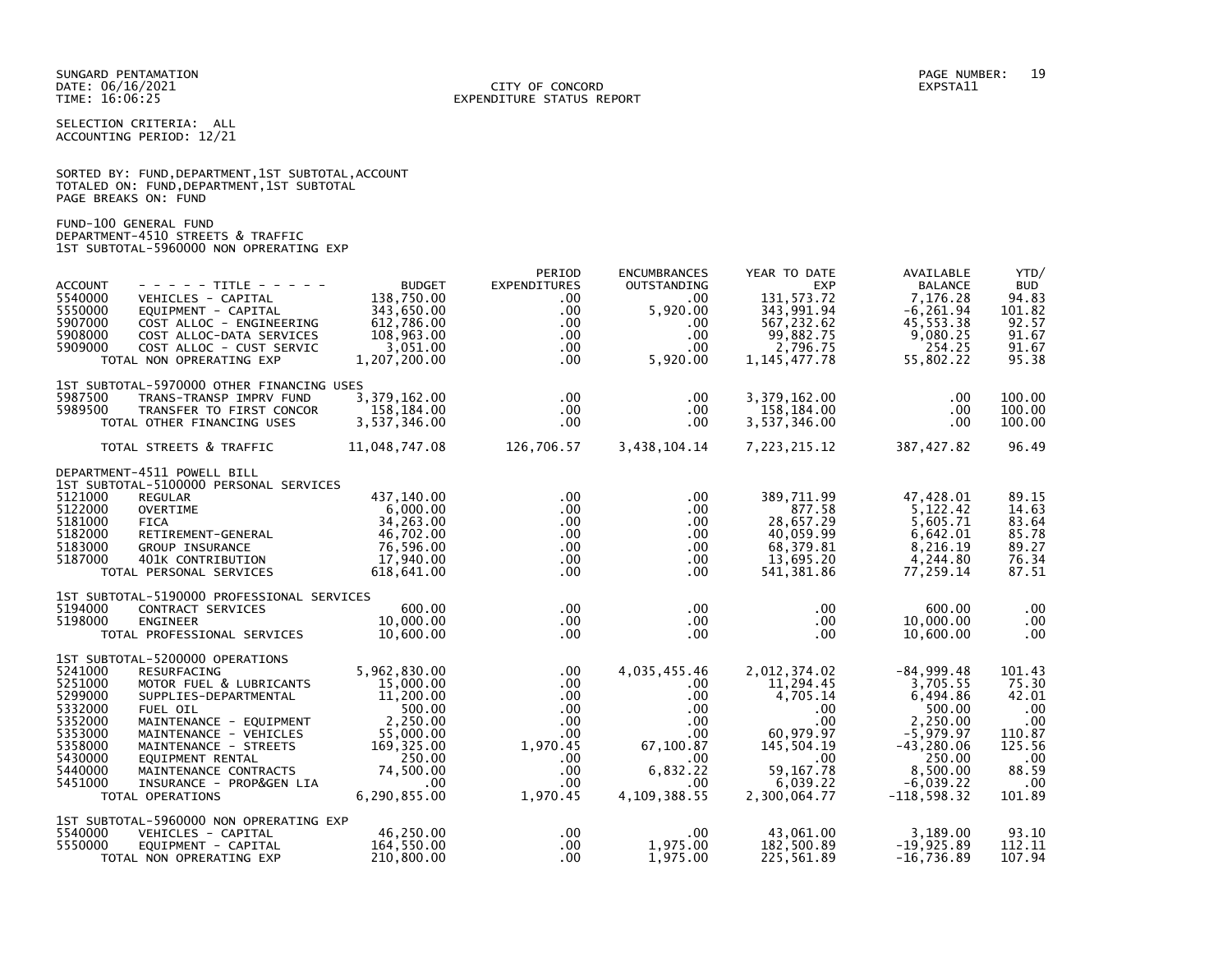### DATE: 06/16/2021 CITY OF CONCORD EXPSTA11 TIME: 16:06:25 EXPENDITURE STATUS REPORT

SELECTION CRITERIA: ALL ACCOUNTING PERIOD: 12/21

|                      |  |  | SORTED BY: FUND, DEPARTMENT, 1ST SUBTOTAL, ACCOUNT |  |
|----------------------|--|--|----------------------------------------------------|--|
|                      |  |  | TOTALED ON: FUND,DEPARTMENT,1ST SUBTOTAL           |  |
| PAGE BREAKS ON: FUND |  |  |                                                    |  |

FUND-100 GENERAL FUND DEPARTMENT-4511 POWELL BILL 1ST SUBTOTAL-5960000 NON OPRERATING EXP

| <b>ACCOUNT</b>     | - - - - - TITLE - - - - -                                                 | <b>BUDGET</b>           | PERIOD<br><b>EXPENDITURES</b> | <b>ENCUMBRANCES</b><br>OUTSTANDING | YEAR TO DATE<br><b>EXP</b> | AVAILABLE<br><b>BALANCE</b> | YTD/<br><b>BUD</b> |
|--------------------|---------------------------------------------------------------------------|-------------------------|-------------------------------|------------------------------------|----------------------------|-----------------------------|--------------------|
|                    | TOTAL POWELL BILL                                                         | 7,130,896.00            | 1,970.45                      | 4, 111, 363.55                     | 3,067,008.52               | $-47,476.07$                | 100.67             |
|                    | DEPARTMENT-4513 TRAFFIC SIGNALS<br>1ST SUBTOTAL-5100000 PERSONAL SERVICES |                         |                               |                                    |                            |                             |                    |
| 5121000            | <b>REGULAR</b>                                                            | 453,076.00              | 18,567.06                     | .00.                               | 422,039.60                 | 31,036.40                   | 93.15              |
| 5122000<br>5181000 | <b>OVERTIME</b><br><b>FICA</b>                                            | 10,000.00<br>34,662.00  | 1,021.45                      | $.00 \,$<br>$.00 \,$               | 6,756.87<br>31,707.70      | 3,243.13<br>2,954.30        | 67.57<br>91.48     |
| 5182000            | RETIREMENT-GENERAL                                                        | 45,989.00               | 1,467.27<br>1,998.03          | $.00 \,$                           | 43,962.56                  | 2,026.44                    | 95.59              |
| 5183000            | <b>GROUP INSURANCE</b>                                                    | 75,392.00               | 2,632.58                      | $.00 \,$                           | 60,763.45                  | 14,628.55                   | 80.60              |
| 5186000            | WORKER'S COMPENSATION                                                     | $.00 \,$                | $.00 \cdot$                   | $.00 \,$                           | 880.80                     | $-880.80$                   | .00                |
| 5187000            | 401K CONTRIBUTION                                                         | 15.857.00               | 689.81                        | .00                                | 15,093.57                  | 763.43                      | 95.19              |
|                    | TOTAL PERSONAL SERVICES                                                   | 634,976.00              | 26,376.20                     | .00.                               | 581,204.55                 | 53,771.45                   | 91.53              |
|                    | 1ST SUBTOTAL-5190000 PROFESSIONAL SERVICES                                |                         |                               |                                    |                            |                             |                    |
| 5194000            | CONTRACT SERVICES                                                         | 26,760.00               | $.00 \,$                      | 1,000.00                           | 26,917.11                  | $-1, 157.11$                | 104.32             |
| 5198000            | <b>ENGINEER</b><br>TOTAL PROFESSIONAL SERVICES                            | 5,000.00<br>31.760.00   | $.00 \,$<br>$.00 \,$          | $.00 \,$<br>1,000.00               | .00<br>26, 917. 11         | 5,000.00<br>3,842.89        | $.00 \,$<br>87.90  |
|                    |                                                                           |                         |                               |                                    |                            |                             |                    |
|                    | 1ST SUBTOTAL-5200000 OPERATIONS                                           |                         |                               |                                    |                            |                             |                    |
| 5212000            | <b>UNIFORMS</b>                                                           | 915.00                  | $.00 \,$                      | .00                                | 127.35                     | 787.65                      | 13.92              |
| 5213000<br>5231000 | SUPPLIES-SAFETY<br>SUPPLIES-EDUCATIONAL                                   | 3,294.00<br>1,250.00    | $.00 \,$<br>$.00 \,$          | $.00 \cdot$<br>$.00 \,$            | 2,030.59<br>.00            | 1,263.41<br>1,250.00        | 61.65<br>.00       |
| 5244000            | <b>MATERIALS</b>                                                          | 73,460.00               | $.00 \,$                      | 15,101.80                          | 93,950.97                  | $-35,592.77$                | 148.45             |
| 5251000            | MOTOR FUEL & LUBRICANTS                                                   | 8,000.00                | $.00 \,$                      | $.00 \,$                           | 7,700.02                   | 299.98                      | 96.25              |
| 5260000            | SUPPLIES-OFFICE                                                           | 12,120.00               | $.00 \,$                      | 11,872.26                          | 1,171.03                   | $-923.29$                   | 107.62             |
| 5291000<br>5293000 | SUPPLIES-DATA PROCESSING<br>SUPPLIES - SMALL TOOLS                        | 9,445.00<br>2,500.00    | 4,720.00<br>$.00 \,$          | .00.<br>$.00 \,$                   | 5,880.09<br>2,303.06       | 3,564.91<br>196.94          | 62.26<br>92.12     |
| 5294000            | MISCELLANEOUS PAY                                                         | 6,794.00                | $.00 \,$                      | $.00 \,$                           | $.00 \,$                   | 6,794.00                    | .00                |
| 5296000            | SUPPLIES- MEDICAL                                                         | 100.00                  | $.00 \,$                      | $.00 \,$                           | .00                        | 100.00                      | .00                |
| 5299000            | SUPPLIES-DEPARTMENTAL                                                     | 109,956.96              | $.00 \,$                      | 27,452.50                          | 57,872.64                  | 24,631.82                   | 77.60              |
| 5312000<br>5321000 | TRAVEL & TRAINING<br><b>TELEPHONE</b>                                     | 15,425.00<br>18,856.00  | $.00 \,$<br>322.38            | $.00 \,$<br>.00.                   | 907.35<br>13, 313.97       | 14, 517.65<br>5,542.03      | 5.88<br>70.61      |
| 5325000            | <b>POSTAGE</b>                                                            | 335.00                  | $.00 \,$                      | $.00 \,$                           | 16.95                      | 318.05                      | 5.06               |
| 5331000            | UTILITIES                                                                 | 14,365.00               | $.00 \,$                      | $.00 \,$                           | 33, 342.82                 | $-18,977.82$                | 232.11             |
| 5341000            | PRINTING                                                                  | 75.00                   | $.00 \,$                      | .00.                               | $.00 \,$                   | 75.00                       | .00                |
| 5352000<br>5353000 | MAINTENANCE - EQUIPMENT<br>MAINTENANCE - VEHICLES                         | 6,929.00<br>19,714.88   | $.00 \,$<br>$.00 \,$          | $.00 \,$<br>.00.                   | 2,230.24<br>18, 168. 44    | 4,698.76<br>1,546.44        | 32.19<br>92.16     |
| 5370000            | ADVERTISING                                                               | 100.00                  | $.00 \,$                      | .00                                | $.00 \,$                   | 100.00                      | .00                |
| 5430000            | EQUIPMENT RENTAL                                                          | 200.00                  | $.00 \,$                      | $.00 \,$                           | .00                        | 200.00                      | .00                |
| 5431050            | RENTAL-UNIFORMS                                                           | 1,700.00                | 54.90                         | $.00 \,$                           | 1,441.61                   | 258.39                      | 84.80              |
| 5440000<br>5441000 | MAINTENANCE CONTRACTS<br>LICENSE/RELICENSE FEE                            | 150,158.00<br>43,621.50 | $.00 \ \,$<br>$.00 \,$        | 73,498.25<br>6,715.00              | 79,507.75<br>20, 317.11    | $-2,848.00$<br>16,589.39    | 101.90<br>61.97    |
| 5451000            | INSURANCE - PROP&GEN LIA                                                  | 8,665.00                | $.00 \,$                      | .00.                               | 10,454.41                  | $-1,789.41$                 | 120.65             |
| 5491000            | DUES & SUBSCRIPTIONS                                                      | 2,375.00                | 371.24                        | .00.                               | 6,335.19                   | $-3,960.19$                 | 266.74             |
|                    | TOTAL OPERATIONS                                                          | 510, 354.34             | 5,468.52                      | 134,639.81                         | 357,071.59                 | 18,642.94                   | 96.35              |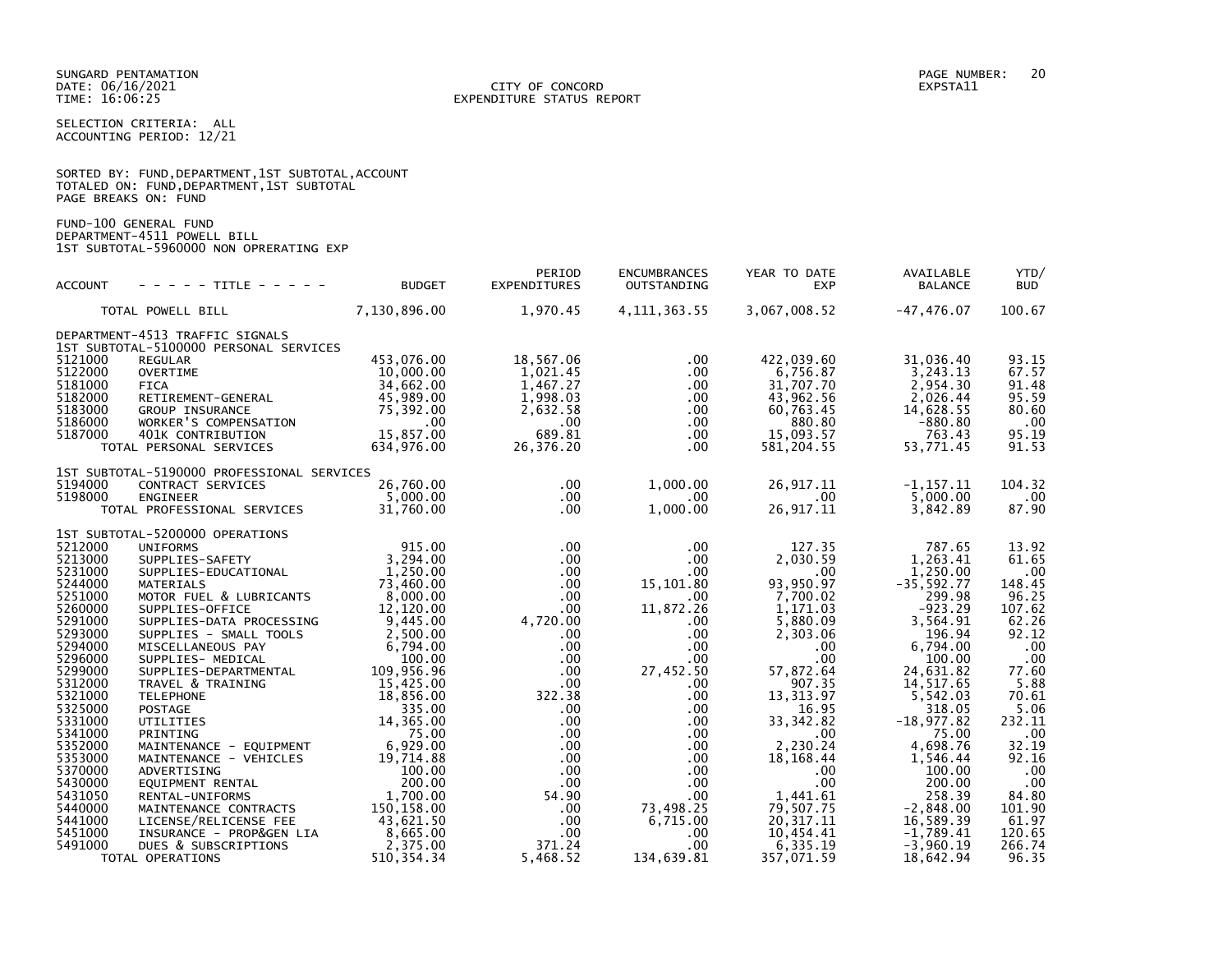SUNGARD PENTAMATION PAGE NUMBER: 21 DATE: 06/16/2021<br>TIME: 16:06:25

# EXPENDITURE STATUS REPORT

SELECTION CRITERIA: ALL ACCOUNTING PERIOD: 12/21

|                      |  |  | SORTED BY: FUND, DEPARTMENT, 1ST SUBTOTAL, ACCOUNT |  |
|----------------------|--|--|----------------------------------------------------|--|
|                      |  |  | TOTALED ON: FUND, DEPARTMENT, 1ST SUBTOTAL         |  |
| PAGE BREAKS ON: FUND |  |  |                                                    |  |

FUND-100 GENERAL FUND DEPARTMENT-4513 TRAFFIC SIGNALS 1ST SUBTOTAL-5200000 OPERATIONS

| <b>ACCOUNT</b>                                                                                                                                                                                                           | - - - - - TITLE - - - - -                                                                                                                                                                                                                                                                                                                                                                                                                                                         | <b>BUDGET</b>                                                                                                                                                                                                                               | PERIOD<br><b>EXPENDITURES</b>                                                                                                                                                                                                                                  | <b>ENCUMBRANCES</b><br>OUTSTANDING                                                                                                                                                       | YEAR TO DATE<br><b>EXP</b>                                                                                                                                                                                                                    | AVAILABLE<br><b>BALANCE</b>                                                                                                                                                                                                    | YTD/<br><b>BUD</b>                                                                                                                                                             |
|--------------------------------------------------------------------------------------------------------------------------------------------------------------------------------------------------------------------------|-----------------------------------------------------------------------------------------------------------------------------------------------------------------------------------------------------------------------------------------------------------------------------------------------------------------------------------------------------------------------------------------------------------------------------------------------------------------------------------|---------------------------------------------------------------------------------------------------------------------------------------------------------------------------------------------------------------------------------------------|----------------------------------------------------------------------------------------------------------------------------------------------------------------------------------------------------------------------------------------------------------------|------------------------------------------------------------------------------------------------------------------------------------------------------------------------------------------|-----------------------------------------------------------------------------------------------------------------------------------------------------------------------------------------------------------------------------------------------|--------------------------------------------------------------------------------------------------------------------------------------------------------------------------------------------------------------------------------|--------------------------------------------------------------------------------------------------------------------------------------------------------------------------------|
|                                                                                                                                                                                                                          |                                                                                                                                                                                                                                                                                                                                                                                                                                                                                   |                                                                                                                                                                                                                                             |                                                                                                                                                                                                                                                                |                                                                                                                                                                                          |                                                                                                                                                                                                                                               |                                                                                                                                                                                                                                |                                                                                                                                                                                |
| 5540000<br>5550000<br>5908000                                                                                                                                                                                            | 1ST SUBTOTAL-5960000 NON OPRERATING EXP<br>VEHICLES - CAPITAL<br>EQUIPMENT - CAPITAL<br>COST ALLOC-DATA SERVICES<br>TOTAL NON OPRERATING EXP                                                                                                                                                                                                                                                                                                                                      | 188,049.00<br>30,000.00<br>20,431.00<br>238,480.00                                                                                                                                                                                          | $.00 \times$<br>$.00 \times$<br>$.00 \,$<br>$.00 \times$                                                                                                                                                                                                       | $.00 \,$<br>.00<br>.00.<br>$.00 \,$                                                                                                                                                      | 195,009.72<br>29,199.56<br>18,728.38<br>242,937.66                                                                                                                                                                                            | $-6,960.72$<br>800.44<br>1,702.62<br>$-4, 457.66$                                                                                                                                                                              | 103.70<br>97.33<br>91.67<br>101.87                                                                                                                                             |
|                                                                                                                                                                                                                          | TOTAL TRAFFIC SIGNALS                                                                                                                                                                                                                                                                                                                                                                                                                                                             | 1,415,570.34                                                                                                                                                                                                                                | 31,844.72                                                                                                                                                                                                                                                      | 135,639.81                                                                                                                                                                               | 1,208,130.91                                                                                                                                                                                                                                  | 71,799.62                                                                                                                                                                                                                      | 94.93                                                                                                                                                                          |
|                                                                                                                                                                                                                          | DEPARTMENT-4514 TRAFFIC SERVICES<br>1ST SUBTOTAL-5100000 PERSONAL SERVICES                                                                                                                                                                                                                                                                                                                                                                                                        |                                                                                                                                                                                                                                             |                                                                                                                                                                                                                                                                |                                                                                                                                                                                          |                                                                                                                                                                                                                                               |                                                                                                                                                                                                                                |                                                                                                                                                                                |
| 5121000<br>5122000<br>5181000<br>5182000<br>5183000<br>5186000<br>5187000<br>5189000                                                                                                                                     | <b>REGULAR</b><br><b>OVERTIME</b><br><b>FICA</b><br>RETIREMENT-GENERAL<br>GROUP INSURANCE<br>WORKER'S COMPENSATION<br>401K CONTRIBUTION<br>GROUP INSURANCE-RETIREES<br>TOTAL PERSONAL SERVICES                                                                                                                                                                                                                                                                                    | 256,074.00<br>6,000.00<br>19,134.00<br>25,388.00<br>45,681.00<br>$.00 \,$<br>8,754.00<br>$.00 \,$<br>361,031.00                                                                                                                             | 10,168.28<br>83.73<br>752.24<br>1,045.70<br>1,969.90<br>$.00 \,$<br>360.75<br>911.20<br>15,291.80                                                                                                                                                              | .00.<br>.00<br>.00<br>.00.<br>.00<br>.00<br>.00<br>.00<br>.00.                                                                                                                           | 246, 371.44<br>1,566.57<br>17,930.41<br>25,427.83<br>45,719.60<br>10,048.45<br>8,726.24<br>10,934.40<br>366,724.94                                                                                                                            | 9,702.56<br>4,433.43<br>1,203.59<br>$-39.83$<br>$-38.60$<br>$-10,048.45$<br>27.76<br>$-10, 934.40$<br>$-5,693.94$                                                                                                              | 96.21<br>26.11<br>93.71<br>100.16<br>100.08<br>.00<br>99.68<br>.00<br>101.58                                                                                                   |
| 5194000                                                                                                                                                                                                                  | 1ST SUBTOTAL-5190000 PROFESSIONAL SERVICES<br>CONTRACT SERVICES<br>TOTAL PROFESSIONAL SERVICES                                                                                                                                                                                                                                                                                                                                                                                    | 4,880.00<br>4,880.00                                                                                                                                                                                                                        | $.00 \,$<br>$.00 \,$                                                                                                                                                                                                                                           | $.00 \,$<br>.00.                                                                                                                                                                         | 873.00<br>873.00                                                                                                                                                                                                                              | 4,007.00<br>4,007.00                                                                                                                                                                                                           | 17.89<br>17.89                                                                                                                                                                 |
| 5212000<br>5213000<br>5231000<br>5251000<br>5260000<br>5290000<br>5291000<br>5292000<br>5293000<br>5294000<br>5299000<br>5312000<br>5321000<br>5332000<br>5341000<br>5352000<br>5353000<br>5431050<br>5440000<br>5441000 | 1ST SUBTOTAL-5200000 OPERATIONS<br><b>UNIFORMS</b><br>SUPPLIES-SAFETY<br>SUPPLIES-EDUCATIONAL<br>MOTOR FUEL & LUBRICANTS<br>SUPPLIES-OFFICE<br>SUPPLIES-MISC<br>SUPPLIES-DATA PROCESSING<br>SUPPLIES-SIGN SHOP<br>SUPPLIES - SMALL TOOLS<br>MISCELLANEOUS PAY<br>SUPPLIES-DEPARTMENTAL<br>TRAVEL & TRAINING<br><b>TELEPHONE</b><br>FUEL OIL<br>PRINTING<br>MAINTENANCE - EQUIPMENT<br>MAINTENANCE - VEHICLES<br>RENTAL-UNIFORMS<br>MAINTENANCE CONTRACTS<br>LICENSE/RELICENSE FEE | 600.00<br>10,223.00<br>1,900.00<br>8,000.00<br>2,125.00<br>1,075.00<br>1,000.00<br>93,304.00<br>1,000.00<br>3,750.00<br>28,729.75<br>5,500.00<br>3,984.00<br>200.00<br>350.00<br>5,399.00<br>10,000.00<br>1,440.00<br>40,000.00<br>2,960.00 | $.00 \,$<br>$.00 \,$<br>$.00 \times$<br>$.00 \,$<br>$.00 \times$<br>$.00 \,$<br>$.00 \,$<br>$.00 \,$<br>$.00 \,$<br>.00 <sub>1</sub><br>2,820.00<br>$.00 \,$<br>62.00<br>$.00 \,$<br>$.00 \,$<br>$.00 \,$<br>$.00 \,$<br>42.76<br>.00 <sub>1</sub><br>$.00 \,$ | .00<br>$.00 \,$<br>1,619.00<br>.00<br>.00<br>.00.<br>$.00 \,$<br>55,793.71<br>.00<br>.00<br>8,736.75<br>3,248.55<br>.00<br>$.00 \,$<br>.00<br>.00<br>.00<br>.00<br>40,000.00<br>$.00 \,$ | 163.64<br>1,241.24<br>37.25<br>4,937.43<br>496.90<br>1,024.06<br>79.99<br>31, 196.49<br>756.99<br>.00 <sub>1</sub><br>17, 107.44<br>2,106.80<br>3,408.75<br>$.00 \cdot$<br>20.49<br>3,520.00<br>11,893.39<br>1,516.61<br>$.00 \,$<br>3,694.44 | 436.36<br>8,981.76<br>243.75<br>3,062.57<br>1,628.10<br>50.94<br>920.01<br>6, 313.80<br>243.01<br>3,750.00<br>2,885.56<br>144.65<br>575.25<br>200.00<br>329.51<br>1,879.00<br>$-1,893.39$<br>$-76.61$<br>$.00 \,$<br>$-734.44$ | 27.27<br>12.14<br>87.17<br>61.72<br>23.38<br>95.26<br>8.00<br>93.23<br>75.70<br>.00<br>89.96<br>97.37<br>85.56<br>.00<br>5.85<br>65.20<br>118.93<br>105.32<br>100.00<br>124.81 |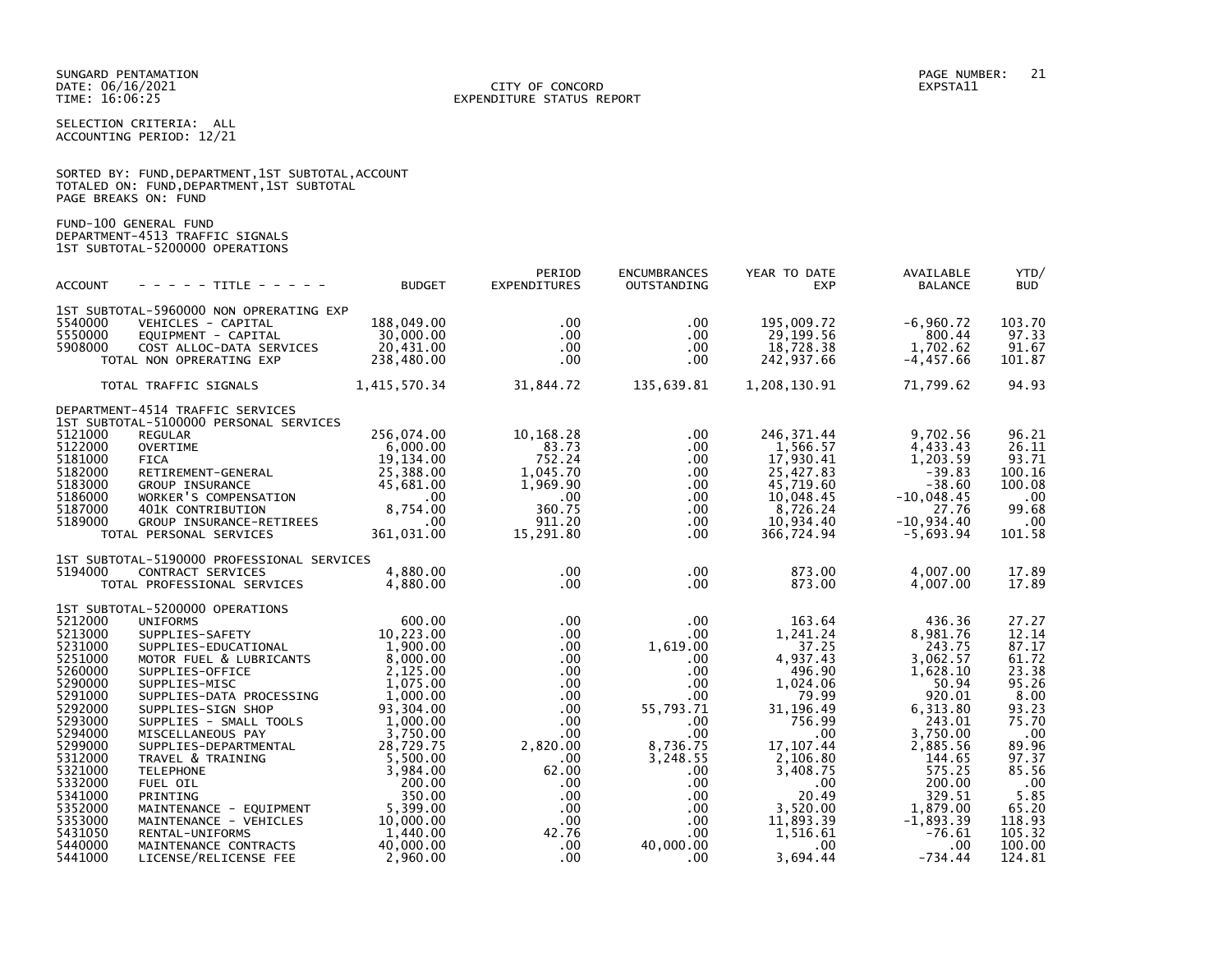SUNGARD PENTAMATION PAGE NUMBER: 22 DATE: 06/16/2021<br>TIME: 16:06:25

# EXPENDITURE STATUS REPORT

SELECTION CRITERIA: ALL ACCOUNTING PERIOD: 12/21

SORTED BY: FUND,DEPARTMENT,1ST SUBTOTAL,ACCOUNT

|                                                                           | TOTALED ON: FUND, DEPARTMENT, 1ST SUBTOTAL<br>PAGE BREAKS ON: FUND                                                                                               |                                                                                      |                                                                                      |                                                                                  |                                                                                 |                                                                                     |                                                            |
|---------------------------------------------------------------------------|------------------------------------------------------------------------------------------------------------------------------------------------------------------|--------------------------------------------------------------------------------------|--------------------------------------------------------------------------------------|----------------------------------------------------------------------------------|---------------------------------------------------------------------------------|-------------------------------------------------------------------------------------|------------------------------------------------------------|
|                                                                           | FUND-100 GENERAL FUND<br>DEPARTMENT-4514 TRAFFIC SERVICES<br>1ST SUBTOTAL-5200000 OPERATIONS                                                                     |                                                                                      |                                                                                      |                                                                                  |                                                                                 |                                                                                     |                                                            |
| <b>ACCOUNT</b><br>5451000<br>5491000                                      | - - - - - TITLE - - - - - -<br>INSURANCE - PROP&GEN LIA<br>DUES & SUBSCRIPTIONS<br>TOTAL OPERATIONS                                                              | <b>BUDGET</b><br>7,111.00<br>300.00<br>228,950.75                                    | PERIOD<br><b>EXPENDITURES</b><br>$.00 \,$<br>$.00 \cdot$<br>2,924.76                 | <b>ENCUMBRANCES</b><br>OUTSTANDING<br>$.00 \,$<br>$.00 \,$<br>109,398.01         | YEAR TO DATE<br><b>EXP</b><br>6,335.46<br>$.00 \,$<br>89,537.37                 | AVAILABLE<br><b>BALANCE</b><br>775.54<br>300.00<br>30,015.37                        | YTD/<br><b>BUD</b><br>89.09<br>.00.<br>86.89               |
| 5550000<br>5908000                                                        | 1ST SUBTOTAL-5960000 NON OPRERATING EXP<br>EQUIPMENT - CAPITAL<br>COST ALLOC-DATA SERVICES<br>TOTAL NON OPRERATING EXP                                           | 18,000.00<br>17,026.00<br>35,026.00                                                  | $.00 \,$<br>$.00 \,$<br>$.00 \cdot$                                                  | 18,000.00<br>$.00 \,$<br>18,000.00                                               | $.00 \,$<br>15,607.13<br>15,607.13                                              | $.00 \,$<br>1,418.87<br>1,418.87                                                    | 100.00<br>91.67<br>95.95                                   |
|                                                                           | TOTAL TRAFFIC SERVICES                                                                                                                                           | 629,887.75                                                                           | 18,216.56                                                                            | 127,398.01                                                                       | 472,742.44                                                                      | 29,747.30                                                                           | 95.28                                                      |
| 5121000                                                                   | DEPARTMENT-4520 SOLID WASTE & RECYCLING<br>1ST SUBTOTAL-5100000 PERSONAL SERVICES<br><b>REGULAR</b>                                                              | 1,721,797.00                                                                         | 61,480.89                                                                            | .00.                                                                             | 1,512,057.32                                                                    | 209,739.68                                                                          | 87.82                                                      |
| 5122000<br>5181000<br>5182000<br>5183000<br>5186000                       | <b>OVERTIME</b><br><b>FICA</b><br>RETIREMENT-GENERAL<br><b>GROUP INSURANCE</b><br>URUUP INSURANCE<br>WORKER'S COMPENSATION                                       | 40,000.00<br>131,252.00<br>174, 143.00<br>326,879.00<br>$.00 \,$                     | 1,003.33<br>4,594.75<br>6,373.36<br>13,832.73<br>$.00 \,$                            | .00<br>$.00 \,$<br>.00<br>.00<br>.00                                             | 24,946.62<br>112,166.80<br>157, 166.37<br>308,737.40<br>634.44                  | 15,053.38<br>19,085.20<br>16,976.63<br>18,141.60<br>$-634.44$                       | 62.37<br>85.46<br>90.25<br>94.45<br>.00                    |
| 5187000<br>5189000                                                        | 401K CONTRIBUTION<br>GROUP INSURANCE-RETIREES<br>TOTAL PERSONAL SERVICES                                                                                         | 60.044.00<br>46,044.00<br>2,500,159.00                                               | 2,189.20<br>3,957.04<br>93,431.30                                                    | .00<br>.00<br>$.00 \,$                                                           | 53,874.26<br>44,761.06<br>2, 214, 344.27                                        | 6,169.74<br>1,282.94<br>285, 814.73                                                 | 89.72<br>97.21<br>88.57                                    |
|                                                                           | 1ST SUBTOTAL-5190000 PROFESSIONAL SERVICES                                                                                                                       |                                                                                      |                                                                                      |                                                                                  |                                                                                 |                                                                                     |                                                            |
| 5194000                                                                   | CONTRACT SERVICES<br>TOTAL PROFESSIONAL SERVICES                                                                                                                 | 71,790.00<br>71.790.00                                                               | $.00 \,$<br>$.00 \,$                                                                 | $.00 \,$<br>.00                                                                  | 48,406.83<br>48,406.83                                                          | 23,383.17<br>23,383.17                                                              | 67.43<br>67.43                                             |
| 5212000                                                                   | 1ST SUBTOTAL-5200000 OPERATIONS<br><b>UNIFORMS</b>                                                                                                               | 4,094.00                                                                             | $.00 \,$                                                                             | $.00 \,$                                                                         | 885.61                                                                          | 3,208.39                                                                            | 21.63                                                      |
| 5213000<br>5231000<br>5251000<br>5260000<br>5291000<br>5293000<br>5294000 | SUPPLIES-SAFETY<br>SUPPLIES-EDUCATIONAL<br>MOTOR FUEL & LUBRICANTS<br>SUPPLIES-OFFICE<br>SUPPLIES-DATA PROCESSING<br>SUPPLIES - SMALL TOOLS<br>MISCELLANEOUS PAY | 5,700.00<br>7,000.00<br>130,000.00<br>4,200.00<br>10,100.00<br>3,500.00<br>25,731.00 | 100.00<br>975.00<br>$.00 \cdot$<br>$.00 \cdot$<br>$.00 \ \,$<br>$.00 \,$<br>$.00 \,$ | $.00 \,$<br>$.00 \,$<br>$.00 \,$<br>$.00 \,$<br>4,922.28<br>$.00 \,$<br>$.00 \,$ | 5,953.49<br>1,909.85<br>89, 378. 17<br>2,382.32<br>1,169.90<br>2,129.38<br>.00  | $-253.49$<br>5,090.15<br>40,621.83<br>1,817.68<br>4,007.82<br>1,370.62<br>25,731.00 | 104.45<br>27.28<br>68.75<br>56.72<br>60.32<br>60.84<br>.00 |
| 5299000<br>5301000<br>5302000<br>5305000<br>5305100<br>5305600            | SUPPLIES-DEPARTMENTAL<br>BFI-COMMERCIAL<br>BFI - RESIDENTIAL<br>RECYCLING<br>BFI RESIDENTIAL RECYCLIN<br>ELECTRONICS MGMT                                        | 227,008.00<br>79,283.00<br>2,625,202.00<br>960,001.00<br>935,752.00<br>7,000.00      | $.00 \,$<br>2,981.56<br>213, 359.68<br>46,864.15<br>77,900.95<br>$.00 \,$            | 38,064.00<br>4,607.98<br>218,766.00<br>20,500.00<br>77,980.00<br>$.00 \,$        | 211,752.35<br>50,287.88<br>2,252,339.27<br>686,174.42<br>848,976.95<br>$.00 \,$ | $-22,808.35$<br>24,387.14<br>154,096.73<br>253,326.58<br>8,795.05<br>7,000.00       | 110.05<br>69.24<br>94.13<br>73.61<br>99.06<br>.00          |
| 5306500<br>5306600<br>5312000<br>5321000                                  | LANDFILL - DISPOSAL TAX<br>YARD WASTE DISPOSAL<br>TRAVEL & TRAINING<br><b>TELEPHONE</b>                                                                          | 70,000.00<br>120,000.00<br>21,650.00<br>18,659.00                                    | .00<br>8,762.64<br>$.00 \,$<br>76.51                                                 | 5,850.00<br>8,273.95<br>600.00<br>$.00 \,$                                       | 61,969.78<br>111,914.55<br>5,088.04<br>14, 193. 82                              | 2,180.22<br>$-188.50$<br>15,961.96<br>4,465.18                                      | 96.89<br>100.16<br>26.27<br>76.07                          |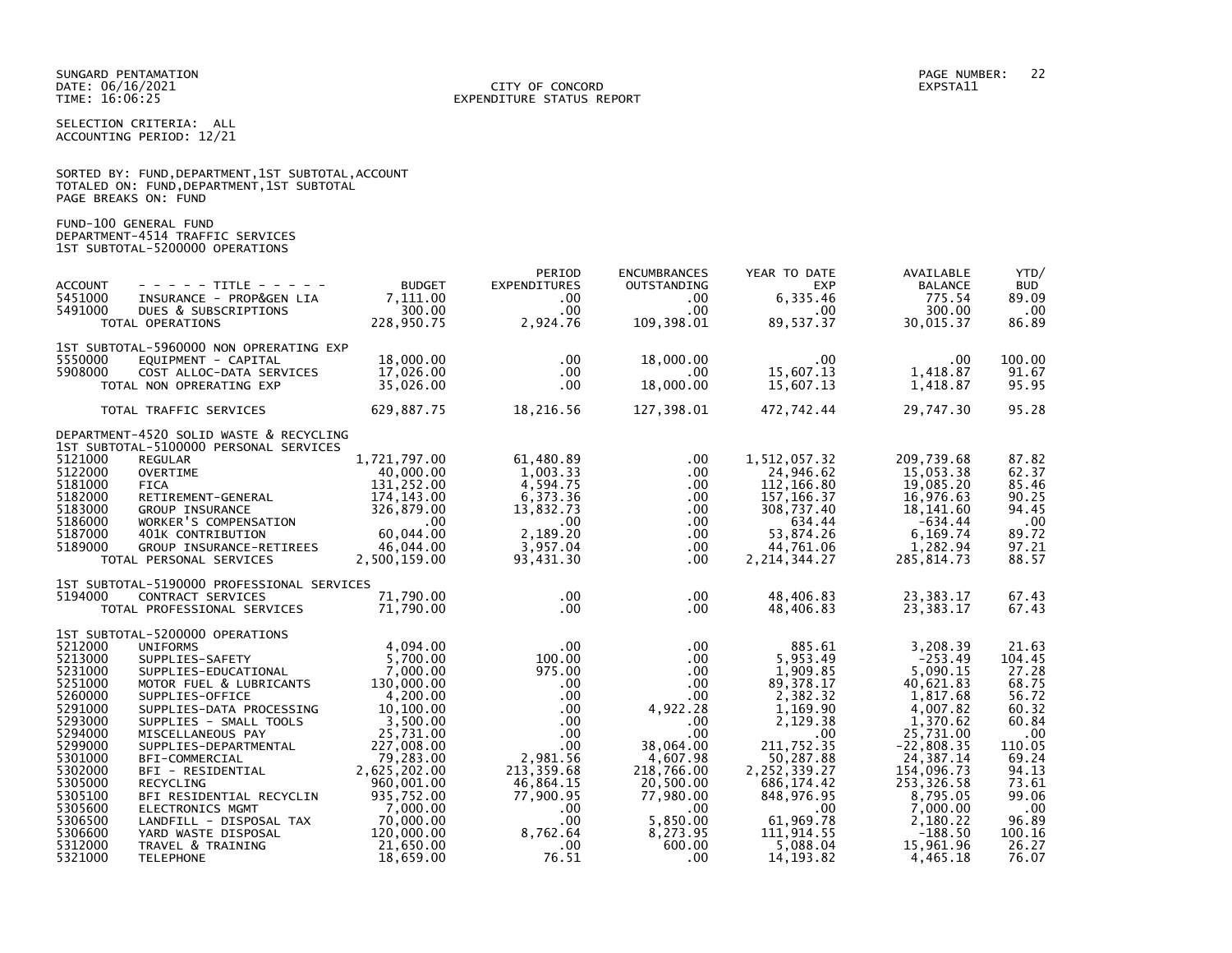SELECTION CRITERIA: ALL ACCOUNTING PERIOD: 12/21

|                      |  |  | SORTED BY: FUND, DEPARTMENT, 1ST SUBTOTAL, ACCOUNT |  |
|----------------------|--|--|----------------------------------------------------|--|
|                      |  |  | TOTALED ON: FUND, DEPARTMENT, 1ST SUBTOTAL         |  |
| PAGE BREAKS ON: FUND |  |  |                                                    |  |

FUND-100 GENERAL FUND DEPARTMENT-4520 SOLID WASTE & RECYCLING 1ST SUBTOTAL-5200000 OPERATIONS

|                    |                                                |                      | PERIOD               | <b>ENCUMBRANCES</b>  | YEAR TO DATE       | AVAILABLE             | YTD/            |
|--------------------|------------------------------------------------|----------------------|----------------------|----------------------|--------------------|-----------------------|-----------------|
| <b>ACCOUNT</b>     | - - - - - TITLE - - - - -                      | <b>BUDGET</b>        | <b>EXPENDITURES</b>  | OUTSTANDING          | <b>EXP</b>         | <b>BALANCE</b>        | <b>BUD</b>      |
| 5325000            | <b>POSTAGE</b>                                 | 500.00               | 4.52                 | $.00 \,$             | 43.70              | 456.30                | 8.74            |
| 5341000            | PRINTING                                       | 4,794.75             | $.00 \,$             | $.00 \,$             | 1,509.75           | 3,285.00              | 31.49           |
| 5352000            | MAINTENANCE - EQUIPMENT                        | 24,000.00            | $.00 \,$             | 2,000.00             | 16,301.53          | 5,698.47              | 76.26           |
| 5353000            | MAINTENANCE - VEHICLES                         | 260,000.00           | $.00 \,$             | $.00 \,$             | 236,045.18         | 23,954.82             | 90.79           |
| 5370000            | ADVERTISING                                    | 5,000.00             | $.00 \,$             | $.00 \,$             | $.00 \,$           | 5,000.00              | $.00 \,$        |
| 5430000            | EQUIPMENT RENTAL                               | 600.00               | $.00 \,$             | .00                  | $.00 \times$       | 600.00                | .00             |
| 5431000            | RENTAL-COPIER                                  | 1,580.00             | $.00 \,$             | 50.00                | 1,624.49           | $-94.49$              | 105.98          |
| 5431050<br>5440000 | RENTAL-UNIFORMS                                | 10,380.00            | 281.70               | $.00\,$              | 7,438.23<br>149.25 | 2,941.77              | 71.66           |
| 5441000            | MAINTENANCE CONTRACTS<br>LICENSE/RELICENSE FEE | 150.00<br>34,078.00  | $.00 \,$<br>$.00 \,$ | $.00 \,$             | 35,397.95          | .75<br>$-1, 319.95$   | 99.50<br>103.87 |
| 5451000            | INSURANCE - PROP&GEN LIA                       | 62,479.00            | $.00 \,$             | $.00 \,$<br>$.00 \,$ | 65,534.47          | $-3,055.47$           | 104.89          |
| 5491000            | DUES & SUBSCRIPTIONS                           | 2,218.00             | $.00 \,$             | $.00 \,$             | 2,439.00           | $-221.00$             | 109.96          |
|                    | TOTAL OPERATIONS                               | 5,660,659.75         | 351, 306.71          | 381,614.21           | 4,712,989.33       | 566,056.21            | 90.00           |
|                    |                                                |                      |                      |                      |                    |                       |                 |
|                    | 1ST SUBTOTAL-5960000 NON OPRERATING EXP        |                      |                      |                      |                    |                       |                 |
| 5540000            | VEHICLES - CAPITAL                             | 558,000.00           | $.00 \,$             | 448,448.00           | 225, 196. 92       | $-115,644.92$         | 120.72          |
| 5907000            | COST ALLOC - ENGINEERING                       | 2,009.00             | $.00 \,$             | $.00 \,$             | 1,841.62           | 167.38                | 91.67           |
| 5908000            | COST ALLOC-DATA SERVICES                       | 122,584.00           | $.00 \,$             | $.00 \,$             | 112,368.63         | 10,215.37             | 91.67           |
| 5909000            | COST ALLOC - CUST SERVIC                       | 100,541.00           | $.00 \,$             | .00                  | 94,533.62          | 6,007.38              | 94.02           |
|                    | TOTAL NON OPRERATING EXP                       | 783,134.00           | $.00 \,$             | 448,448.00           | 433,940.79         | $-99, 254.79$         | 112.67          |
|                    | TOTAL SOLID WASTE & RECYCLING                  | 9,015,742.75         | 444,738.01           | 830,062.21           | 7,409,681.22       | 775,999.32            | 91.39           |
|                    | DEPARTMENT-4540 CEMETERIES                     |                      |                      |                      |                    |                       |                 |
|                    | 1ST SUBTOTAL-5100000 PERSONAL SERVICES         |                      |                      |                      |                    |                       |                 |
| 5121000            | <b>REGULAR</b>                                 | 347,086.00           | 10,380.36            | $.00 \,$             | 249, 975.49        | 97, 110.51            | 72.02           |
| 5122000            | <b>OVERTIME</b>                                | 11,000.00            | 359.20               | .00                  | 7,243.98           | 3,756.02              | 65.85           |
| 5181000            | <b>FICA</b>                                    | 26,551.00            | 755.95               | $.00 \,$             | 18,520.80          | 8,030.20              | 69.76           |
| 5182000            | RETIREMENT-GENERAL                             | 35,231.00            | 1,095.44             | .00                  | 26,420.89          | 8,810.11              | 74.99           |
| 5183000            | <b>GROUP INSURANCE</b>                         | 76,299.00            | 2,640.44             | .00                  | 54,644.06          | 21,654.94             | 71.62           |
| 5187000            | 401K CONTRIBUTION                              | 12,147.00            | 376.37               | $.00 \,$             | 9,014.95           | 3,132.05              | 74.22           |
| 5189000            | GROUP INSURANCE-RETIREES                       | 8,149.00             | 616.78               | $.00 \,$             | 8,052.12           | 96.88                 | 98.81           |
|                    | TOTAL PERSONAL SERVICES                        | 516,463.00           | 16,224.54            | $.00 \,$             | 373,872.29         | 142,590.71            | 72.39           |
|                    | 1ST SUBTOTAL-5190000 PROFESSIONAL SERVICES     |                      |                      |                      |                    |                       |                 |
| 5194000            | CONTRACT SERVICES                              | 55,706.00            | 17,555.00            | 20,090.62            | 36, 372. 70        | $-757.32$             | 101.36          |
|                    | TOTAL PROFESSIONAL SERVICES                    | 55,706.00            | 17,555.00            | 20,090.62            | 36, 372. 70        | $-757.32$             | 101.36          |
|                    |                                                |                      |                      |                      |                    |                       |                 |
|                    | 1ST SUBTOTAL-5200000 OPERATIONS                |                      |                      |                      |                    |                       |                 |
| 5211000            | JANITORIAL SUPPLIES                            | 1,000.00             | $.00 \ \,$           | .00                  | .00                | 1,000.00              | .00             |
| 5212000            | <b>UNIFORMS</b>                                | 2,344.00             | $.00 \,$             | $.00 \,$             | 459.97             | 1,884.03              | 19.62           |
| 5213000<br>5251000 | SUPPLIES-SAFETY                                | 1,000.00<br>9,000.00 | $.00 \,$<br>$.00 \,$ | $.00\,$<br>$.00 \,$  | 190.65             | 809.35                | 19.07           |
| 5260000            | MOTOR FUEL & LUBRICANTS<br>SUPPLIES-OFFICE     | 250.00               | $.00 \,$             | $.00 \,$             | 6,481.83<br>402.58 | 2,518.17<br>$-152.58$ | 72.02<br>161.03 |
| 5291000            | SUPPLIES-DATA PROCESSING                       | 2,721.00             | $.00 \,$             | $.00 \,$             | 214.97             | 2,506.03              | 7.90            |
| 5293000            | SUPPLIES - SMALL TOOLS                         | 9,199.00             | $.00 \,$             | 2,499.00             | 2,367.56           | 4,332.44              | 52.90           |
|                    |                                                |                      |                      |                      |                    |                       |                 |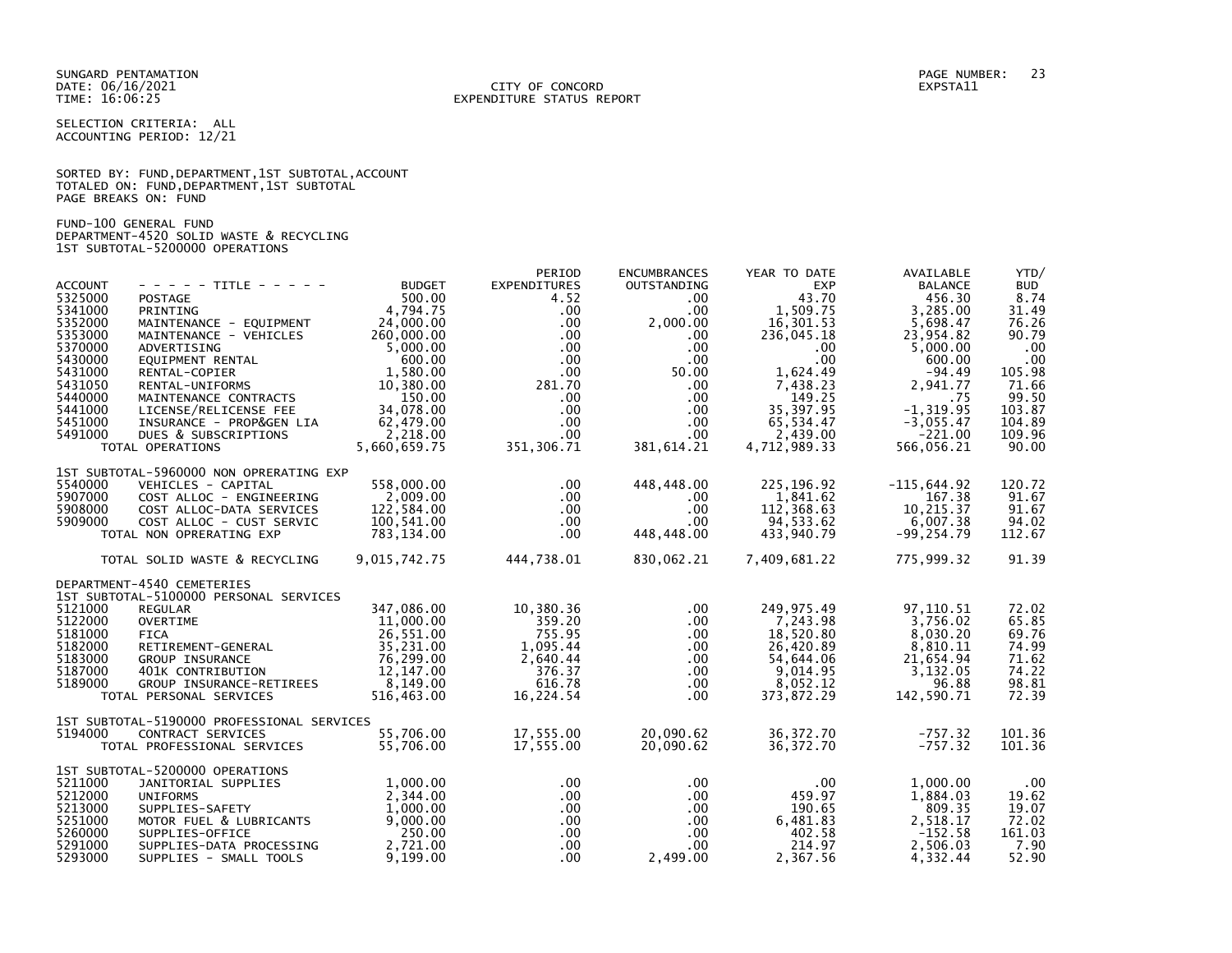SELECTION CRITERIA: ALL ACCOUNTING PERIOD: 12/21

SORTED BY: FUND,DEPARTMENT,1ST SUBTOTAL,ACCOUNT TOTALED ON: FUND,DEPARTMENT,1ST SUBTOTAL PAGE BREAKS ON: FUND

FUND-100 GENERAL FUND DEPARTMENT-4540 CEMETERIES 1ST SUBTOTAL-5200000 OPERATIONS

|                |                                            |               | PERIOD              | <b>ENCUMBRANCES</b> | YEAR TO DATE | AVAILABLE      | YTD/             |
|----------------|--------------------------------------------|---------------|---------------------|---------------------|--------------|----------------|------------------|
| <b>ACCOUNT</b> | - - - - - TITLE - - - - -                  | <b>BUDGET</b> | <b>EXPENDITURES</b> | OUTSTANDING         | <b>EXP</b>   | <b>BALANCE</b> | <b>BUD</b>       |
| 5294000        | MISCELLANEOUS PAY                          | 5.205.00      | $.00 \ \,$          | $.00 \,$            | .00          | 5,205.00       | .00              |
| 5299000        | SUPPLIES-DEPARTMENTAL                      | 8,730.00      | $.00 \,$            | $.00 \,$            | 6,816.90     | 1,913.10       | 78.09            |
| 5312000        | TRAVEL & TRAINING                          | 880.00        | $.00 \,$            | $.00 \,$            | .00          | 880.00         | .00              |
| 5321000        | <b>TELEPHONE</b>                           | 5,631.00      | 223.46              | $.00 \,$            | 3.487.75     | 2,143.25       | 61.94            |
| 5325000        | POSTAGE                                    | 30.00         | $.00 \,$            | $.00 \,$            | 26.35        | 3.65           | 87.83            |
| 5331000        | <b>UTILITIES</b>                           | 9,192.00      | $.00 \,$            | $.00 \,$            | 13,449.56    | $-4, 257.56$   | 146.32           |
| 5341000        | PRINTING                                   | 150.00        | $.00 \,$            | $.00 \,$            | $.00 \cdot$  | 150.00         | .00 <sub>1</sub> |
| 5351000        | MAINTENANCE - BUILDINGS                    | 67,834.00     | 8,150.00            | 24,541.50           | 49,656.20    | $-6, 363.70$   | 109.38           |
| 5352000        | MAINTENANCE - EQUIPMENT                    | 87.00         | $.00 \times$        | $.00 \,$            | 300.00       | $-213.00$      | 344.83           |
| 5353000        | MAINTENANCE - VEHICLES                     | 17,000.00     | $.00 \,$            | $.00 \,$            | 19,283.03    | $-2, 283.03$   | 113.43           |
| 5370000        | ADVERTISING                                | 150.00        | .00                 | $.00 \,$            | $.00 \,$     | 150.00         | .00              |
| 5430000        | EQUIPMENT RENTAL                           | 1,000.00      | $.00 \,$            | $.00 \,$            | $.00 \times$ | 1,000.00       | .00              |
| 5431050        | RENTAL-UNIFORMS                            | 2,291.00      | 71.48               | $.00 \,$            | 1,791.65     | 499.35         | 78.20            |
| 5440000        | MAINTENANCE CONTRACTS                      | 17,827.00     | .00                 | 205.51              | 17,281.49    | 340.00         | 98.09            |
| 5441000        | LICENSE/RELICENSE FEE                      | 200.00        | $.00 \,$            | $.00 \,$            | $.00 \,$     | 200.00         | .00              |
| 5451000        | INSURANCE - PROP&GEN LIA                   | 7,346.00      | $.00 \,$            | $.00 \,$            | 7,336.02     | 9.98           | 99.86            |
| 5491000        | DUES & SUBSCRIPTIONS                       | 200.00        | $.00 \,$            | $.00 \,$            | .00          | 200.00         | .00              |
|                | TOTAL OPERATIONS                           | 169,267.00    | 8,444.94            | 27,246.01           | 129,546.51   | 12,474.48      | 92.63            |
|                | 1ST SUBTOTAL-5960000 NON OPRERATING EXP    |               |                     |                     |              |                |                  |
| 5550000        | EQUIPMENT - CAPITAL                        | 38,008.20     | $.00 \,$            | 7,809.75            | 32,298.22    | $-2,099.77$    | 105.52           |
| 5908000        | COST ALLOC-DATA SERVICES                   | 23,836.00     | $.00 \,$            | $.00 \,$            | 21,849.63    | 1,986.37       | 91.67            |
|                | TOTAL NON OPRERATING EXP                   | 61,844.20     | $.00 \,$            | 7,809.75            | 54, 147.85   | $-113.40$      | 100.18           |
|                | TOTAL CEMETERIES                           | 803,280.20    | 42,224.48           | 55,146.38           | 593,939.35   | 154, 194. 47   | 80.80            |
|                | DEPARTMENT-4550 FLEET SERVICES             |               |                     |                     |              |                |                  |
|                | 1ST SUBTOTAL-5100000 PERSONAL SERVICES     |               |                     |                     |              |                |                  |
| 5121000        | <b>REGULAR</b>                             | 805,434.00    | 32, 111.59          | $.00 \,$            | 757,280.67   | 48, 153. 33    | 94.02            |
| 5122000        | <b>OVERTIME</b>                            | 1,000.00      | 22.18               | $.00 \,$            | 409.40       | 590.60         | 40.94            |
| 5181000        | <b>FICA</b>                                | 61,616.00     | 2,411.29            | $.00 \,$            | 56,498.49    | 5, 117.51      | 91.69            |
| 5182000        | RETIREMENT-GENERAL                         | 81,757.00     | 3,277.65            | $.00 \,$            | 78,216.49    | 3,540.51       | 95.67            |
| 5183000        | GROUP INSURANCE                            | 130,889.00    | 5,486.68            | $.00 \,$            | 126, 393. 15 | 4,495.85       | 96.57            |
| 5186000        | WORKER'S COMPENSATION                      | $.00 \times$  | $.00 \cdot$         | $.00 \,$            | 3,127.62     | $-3, 127.62$   | .00              |
| 5187000        | 401K CONTRIBUTION                          | 28,194.00     | 1,125.66            | $.00 \,$            | 26,718.57    | 1,475.43       | 94.77            |
| 5188000        | TRAVEL ALLOWANCE                           | 1,800.00      | 69.23               | $.00 \,$            | 1,730.75     | 69.25          | 96.15            |
| 5189000        | GROUP INSURANCE-RETIREES                   | 11,094.00     | 1,461.90            | $.00 \,$            | 18,016.31    | $-6,922.31$    | 162.40           |
|                | TOTAL PERSONAL SERVICES                    | 1,121,784.00  | 45,966.18           | $.00 \,$            | 1,068,391.45 | 53, 392.55     | 95.24            |
|                | 1ST SUBTOTAL-5190000 PROFESSIONAL SERVICES |               |                     |                     |              |                |                  |
| 5194000        | CONTRACT SERVICES                          | 440.00        | $.00 \,$            | $.00\,$             | 436.00       | 4.00           | 99.09            |
|                | TOTAL PROFESSIONAL SERVICES                | 440.00        | $.00 \,$            | $.00 \,$            | 436.00       | 4.00           | 99.09            |
|                |                                            |               |                     |                     |              |                |                  |
|                | 1ST SUBTOTAL-5200000 OPERATIONS            |               |                     |                     |              |                |                  |
| 5212000        | <b>UNIFORMS</b>                            | 1,200.00      | 196.29              | $.00 \,$            | 2,112.24     | $-912.24$      | 176.02           |
| 5213000        | SUPPLIES-SAFETY                            | 200.00        | .00 <sub>1</sub>    | $.00 \,$            | 808.95       | $-608.95$      | 404.48           |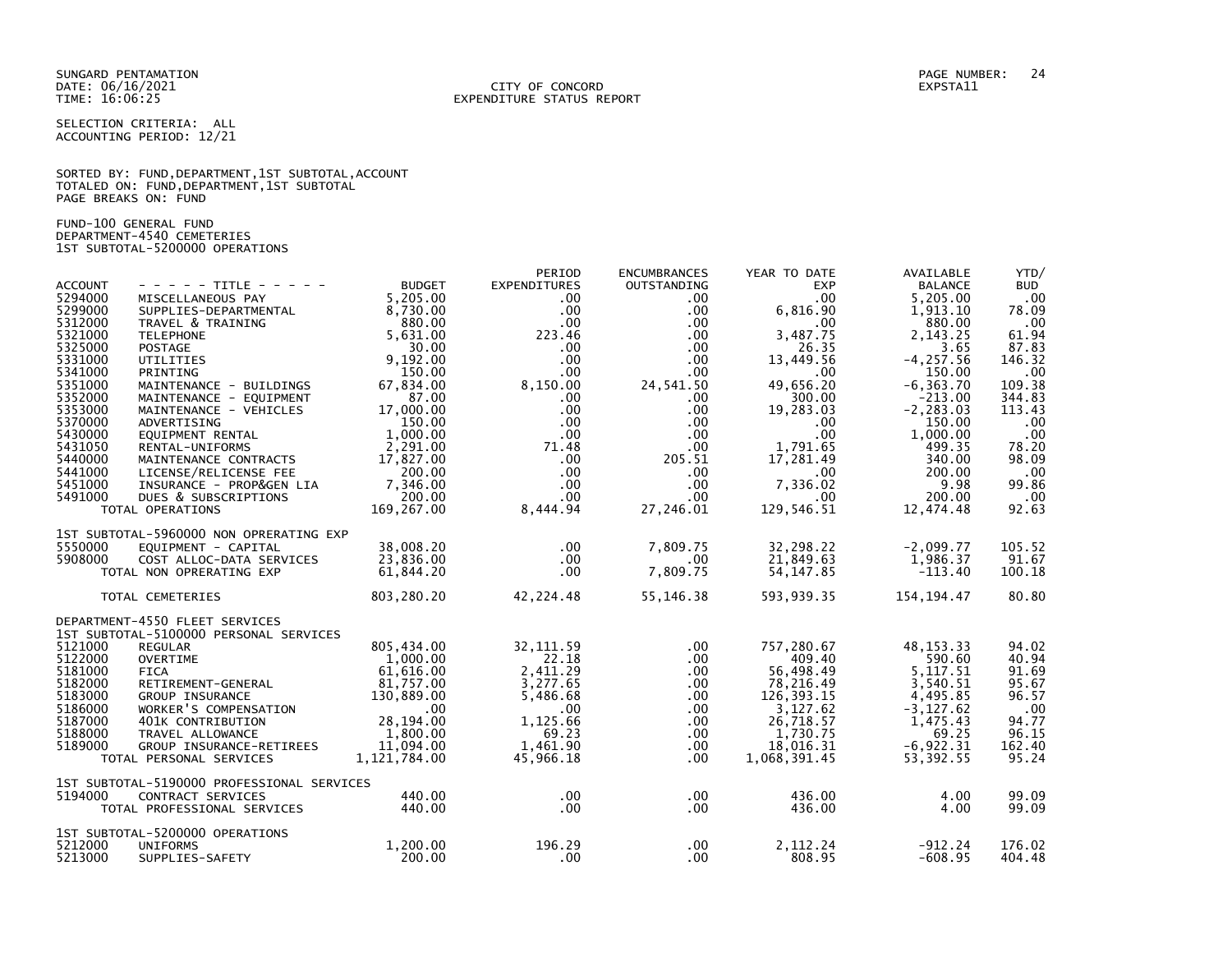SUNGARD PENTAMATION PAGE NUMBER: 25 DATE: 06/16/2021<br>TIME: 16:06:25

# EXPENDITURE STATUS REPORT

SELECTION CRITERIA: ALL ACCOUNTING PERIOD: 12/21

SORTED BY: FUND, DEPARTMENT, 1ST SUBTOTAL, ACCOUNT TOTALED ON: FUND,DEPARTMENT,1ST SUBTOTAL PAGE BREAKS ON: FUND

FUND-100 GENERAL FUND DEPARTMENT-4550 FLEET SERVICES 1ST SUBTOTAL-5200000 OPERATIONS

| <b>ACCOUNT</b><br>5251000     | - - - - - TITLE - - - - -<br>MOTOR FUEL & LUBRICANTS 1,343,000.00                                                                                                                                                                                        | <b>BUDGET</b>                                   | PERIOD<br><b>EXPENDITURES</b><br>91, 318.96                                                                                                                                                 | <b>ENCUMBRANCES</b><br>OUTSTANDING<br>321,902.59 | YEAR TO DATE<br><b>EXP</b><br>986, 324.34                                                                                                                                                                                                                                                              | AVAILABLE<br><b>BALANCE</b><br>34,773.07                                                                                                                                                  | YTD/<br><b>BUD</b><br>97.41 |
|-------------------------------|----------------------------------------------------------------------------------------------------------------------------------------------------------------------------------------------------------------------------------------------------------|-------------------------------------------------|---------------------------------------------------------------------------------------------------------------------------------------------------------------------------------------------|--------------------------------------------------|--------------------------------------------------------------------------------------------------------------------------------------------------------------------------------------------------------------------------------------------------------------------------------------------------------|-------------------------------------------------------------------------------------------------------------------------------------------------------------------------------------------|-----------------------------|
| 5260000<br>5293000<br>5294000 | MOTOR PUEL & LUBRICANTS<br>SUPPLIES - DETICE<br>SUPPLIES - SMALL TOOLS<br>MISCELLANEOUS PAY<br>12,080.00<br>SUPPLIES - DEPARTMENTAL<br>TRAVEL & TRAINING<br>TELEPHONE<br>TELEPHONE<br>POSTAGE<br>PRINTING<br>POSTAGE<br>PRINTING<br>MATHENANCE - BUILDIN |                                                 |                                                                                                                                                                                             |                                                  | $293.55$<br>$00$<br>$00$<br>$00$<br>$00$<br>$00$<br>$00$<br>$00$<br>$00$<br>$00$<br>$00$<br>$00$<br>$00$<br>$00$<br>$00$<br>$00$<br>$00$<br>$00$<br>$00$<br>$00$<br>$00$<br>$00$<br>$00$<br>$00$<br>$00$<br>$00$<br>$00$<br>$00$<br>$00$<br>$00$<br>$00$<br>$00$<br>$00$<br>$00$<br>$00$<br>$0,00$<br> | 1,537.79<br>-645.36<br>12,080.00                                                                                                                                                          | 23.11<br>105.33<br>.00      |
| 5299000<br>5312000<br>5321000 |                                                                                                                                                                                                                                                          |                                                 |                                                                                                                                                                                             |                                                  |                                                                                                                                                                                                                                                                                                        | 8,534.51<br>2,661.05<br>73.34                                                                                                                                                             | 51.23<br>48.63<br>98.26     |
| 5325000<br>5341000            |                                                                                                                                                                                                                                                          |                                                 |                                                                                                                                                                                             |                                                  |                                                                                                                                                                                                                                                                                                        | 51.05<br>$-926.00$                                                                                                                                                                        | 48.95<br>126.46             |
| 5351000<br>5352000<br>5353000 |                                                                                                                                                                                                                                                          |                                                 |                                                                                                                                                                                             |                                                  |                                                                                                                                                                                                                                                                                                        | $-1, 108.09$<br>$-7,760.37$<br>12,019.02                                                                                                                                                  | 115.83<br>177.60<br>96.73   |
| 5361000<br>5362000<br>5431000 |                                                                                                                                                                                                                                                          |                                                 |                                                                                                                                                                                             |                                                  | $35,517.57$<br>35,517.57<br>.00<br>45.00<br>45.00<br>1,589.79                                                                                                                                                                                                                                          |                                                                                                                                                                                           | 101.47<br>.00<br>62.88      |
| 5431050<br>5440000            | MAINTENANCE - BOLLUNGS<br>MAINTENANCE - EQUIPMENT<br>MAINTENANCE - VEHICLES<br>368,000.00<br>FLEET - PARTS<br>619,000.00<br>ACCIDENT REPAIRS<br>46,914.00<br>RENTAL-UNIFORMS<br>MAINTENANCE CONTRACTS<br>7,600.00<br>RENTAL-UNIFORMS<br>MAINTENANCE CO   |                                                 |                                                                                                                                                                                             |                                                  |                                                                                                                                                                                                                                                                                                        |                                                                                                                                                                                           | 98.63<br>92.45              |
| 5451000<br>5491000            | INSURANCE - PROP&GEN LIA 16,415.00<br>DUES & SUBSCRIPTIONS<br>TOTAL OPERATIONS                                                                                                                                                                           | 1,500.00<br>2,501,510.00                        | $\begin{array}{cccc} .00 & & & 0.0 & & & & \ 00 & & & 0.0 & & & \ 220.92 & & & .00 & & & \ 00 & & & 5,118.28 & & \ 00 & & & 00 & & & 0.0 & \ 92,029.72 & & & 414,894.09 & & 1, \end{array}$ |                                                  | 1,985,042.51                                                                                                                                                                                                                                                                                           | 308,096.33<br>592,595.87 - 9,113.44<br>592,595.87 - 9,113.44<br>1,589.79 - 965.21<br>5,424.78 - 75.22<br>16,606.72<br>13,827.41 - 2,587.59<br>2,899.00 -1,399.00<br>985,042.51 101,573.40 | 84.24<br>193.27<br>95.94    |
|                               | 1ST SUBTOTAL-5960000 NON OPRERATING EXP                                                                                                                                                                                                                  |                                                 |                                                                                                                                                                                             |                                                  |                                                                                                                                                                                                                                                                                                        |                                                                                                                                                                                           |                             |
| 5540000<br>5908000            |                                                                                                                                                                                                                                                          |                                                 | $.00 \,$<br>$.00 \,$                                                                                                                                                                        | 24,093.00<br>$.00 \,$                            | $2,000$<br>43,698.38<br>12,127.40                                                                                                                                                                                                                                                                      |                                                                                                                                                                                           | 93.21<br>91.67              |
| 5950000                       | VEHICLES - CAPITAL 28,000.00<br>COST ALLOC-DATA SERVICES 47,671.00<br>FLEET DIRECT BILL 3,652,491.00<br>NON OPRERATING EXP -3,576,820.00<br>TOTAL NON OPRERATING EXP                                                                                     |                                                 | $.00 \,$<br>$.00 \cdot$                                                                                                                                                                     | $.00 \,$<br>24,093.00                            | $-2,806,127.40$<br>$-2,760,423.02$                                                                                                                                                                                                                                                                     | 2,006.00<br>43,698.38 3,972.62<br>806.127.40 -846,363.60<br>840,489.98 -840,489.98                                                                                                        | 76.83<br>76.50              |
|                               | TOTAL FLEET SERVICES                                                                                                                                                                                                                                     | 46, 914.00                                      | 137,995.90                                                                                                                                                                                  |                                                  | 438,987.09 293,446.94                                                                                                                                                                                                                                                                                  | $-685,520.03$                                                                                                                                                                             | 1561.23                     |
|                               | DEPARTMENT-4910 PLANNING & NBHD DEVLPMNT<br>1ST SUBTOTAL-5100000 PERSONAL SERVICES                                                                                                                                                                       |                                                 |                                                                                                                                                                                             |                                                  |                                                                                                                                                                                                                                                                                                        |                                                                                                                                                                                           |                             |
| 5121000<br>5171000            | REGULAR                                                                                                                                                                                                                                                  | 1,271,152.00                                    | 52,423.65<br>$\sim$ 00                                                                                                                                                                      | $.00 \,$                                         | 1,178,082.17<br>.00                                                                                                                                                                                                                                                                                    | 93,069.83<br>4,800.00                                                                                                                                                                     | 92.68                       |
| 5181000                       | BOARD MEMBER COMPENSATIO $4,800.00$<br>FICA 96,447.00                                                                                                                                                                                                    |                                                 | $52, 423.65$<br>$.00$<br>$3, 871.03$<br>$5, 314.61$<br>$8, 095.45$<br>$1, 825.91$<br>$69.23$<br>$1, 373.56$<br>$72, 373.54$<br>3,871.03                                                     | .00<br>.00                                       | 00 .<br>86 ,216 .56                                                                                                                                                                                                                                                                                    | 10,230.44                                                                                                                                                                                 | $.00 \,$<br>89.39           |
| 5182000<br>5183000            | RETIREMENT-GENERAL                                                                                                                                                                                                                                       | 127,966.00                                      | $\overline{5}$ , 314.61<br>8.095.45                                                                                                                                                         | $.00 \,$<br>.00                                  | 120, 393.78<br>177, 165.04                                                                                                                                                                                                                                                                             | 7,572.22<br>14,688.96                                                                                                                                                                     | 94.08<br>92.34              |
| 5187000<br>5188000            |                                                                                                                                                                                                                                                          |                                                 |                                                                                                                                                                                             | .00<br>.00                                       | 41, 142.57<br>1,730.75                                                                                                                                                                                                                                                                                 | $\begin{array}{r} 2,983.43 \\ 69.25 \\ -4,961.04 \end{array}$                                                                                                                             | 93.24<br>96.15              |
| 5189000                       | A TETIREMENT-GENERAL<br>GROUP INSURANCE<br>401K CONTRIBUTION<br>TRAVEL ALLOWANCE<br>TRAVEL ALLOWANCE-RETIREES<br>3800.00<br>GROUP INSURANCE-RETIREES<br>1,745,546.00<br>CROUP INSURANCE-RETIREES<br>1,745,546.00<br>TOTAL PERSONAL SERVICES              |                                                 | 1,373.56<br>72,973.44                                                                                                                                                                       | .00<br>$.00 \,$                                  | 12,362.04<br>1,617,092.91                                                                                                                                                                                                                                                                              | 128,453.09                                                                                                                                                                                | 167.03<br>92.64             |
| 5192000                       | 1ST SUBTOTAL-5190000 PROFESSIONAL SERVICES                                                                                                                                                                                                               |                                                 | 4,440.00 156.00                                                                                                                                                                             |                                                  |                                                                                                                                                                                                                                                                                                        |                                                                                                                                                                                           |                             |
| 5194000                       | LEGAL EXPENSES<br>CONTRACT SERVICES<br>TOTAL PROFESSIONAL SERVICES                                                                                                                                                                                       | $4,440.00$<br>S<br>$130,298.37$<br>$134 738.37$ | 8,926.00<br>9,082.00                                                                                                                                                                        | .00<br>23,926.40<br>23,926.40                    | 1,942.00<br>96, 373.42<br>98, 315.42                                                                                                                                                                                                                                                                   | 2,498.00<br>9,998.55<br>12,496.55                                                                                                                                                         | 43.74<br>92.33<br>90.73     |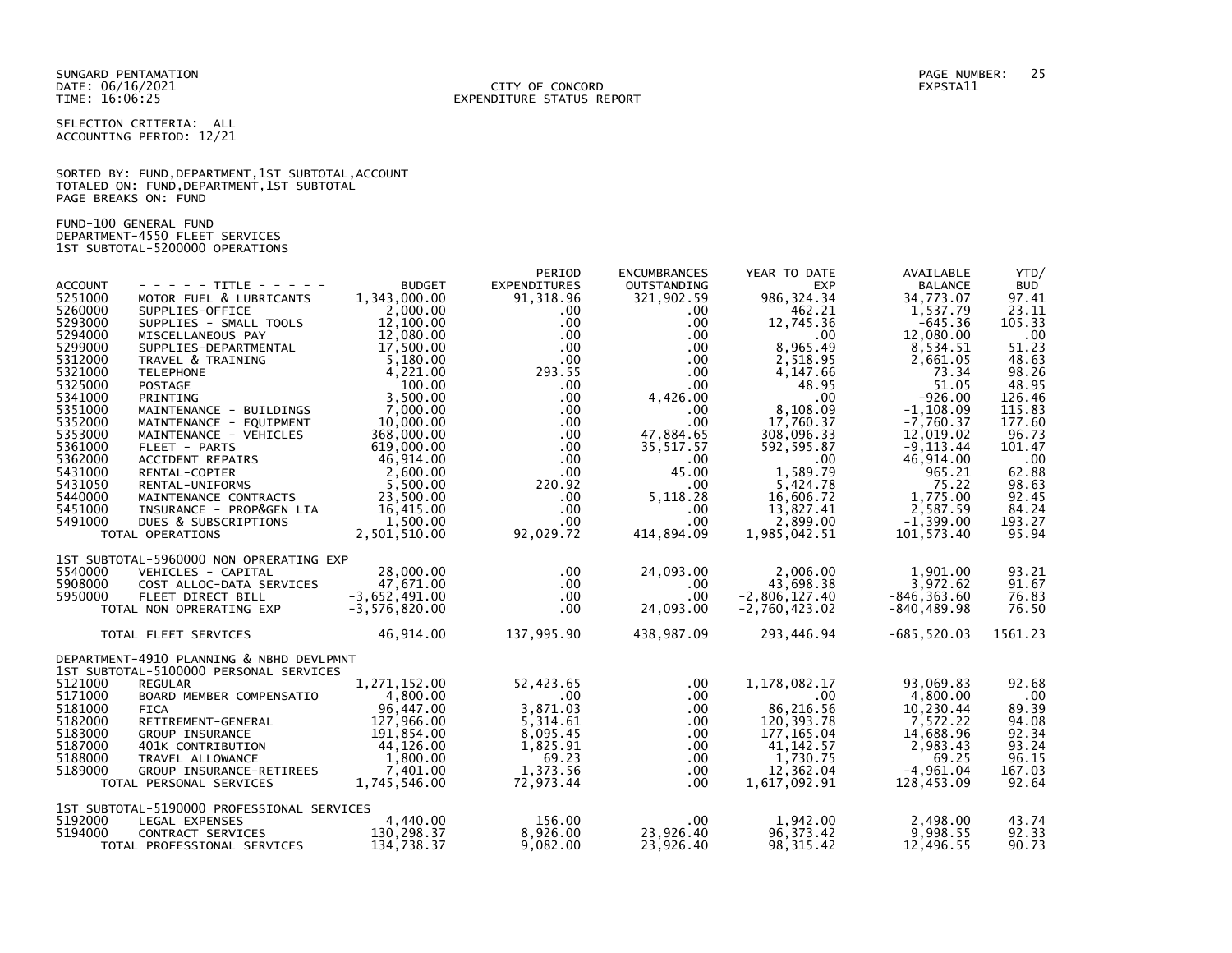SELECTION CRITERIA: ALL ACCOUNTING PERIOD: 12/21

SORTED BY: FUND, DEPARTMENT, 1ST SUBTOTAL, ACCOUNT TOTALED ON: FUND,DEPARTMENT,1ST SUBTOTAL PAGE BREAKS ON: FUND

FUND-100 GENERAL FUND DEPARTMENT-4910 PLANNING & NBHD DEVLPMNT 1ST SUBTOTAL-5200000 OPERATIONS

|                |                                            |                            | PERIOD              | <b>ENCUMBRANCES</b> | YEAR TO DATE             | AVAILABLE      | YTD/         |
|----------------|--------------------------------------------|----------------------------|---------------------|---------------------|--------------------------|----------------|--------------|
| <b>ACCOUNT</b> | - - - - - TITLE - - - - -                  | <b>BUDGET</b>              | <b>EXPENDITURES</b> | OUTSTANDING         | <b>EXP</b>               | <b>BALANCE</b> | <b>BUD</b>   |
|                | 1ST SUBTOTAL-5200000 OPERATIONS            |                            |                     |                     |                          |                |              |
| 5251000        | MOTOR FUEL & LUBRICANTS                    | 2,000.00                   | $.00 \,$            | $.00 \,$            | 341.36                   | 1,658.64       | 17.07        |
| 5260000        | SUPPLIES-OFFICE                            | 8,580.00                   | $.00 \,$            | $.00 \,$            | 4,295.70                 | 4,284.30       | 50.07        |
| 5291000        | SUPPLIES-DATA PROCESSING                   | 32,267.00                  | $.00 \,$            | 4,279.35            | 27,826.25                | 161.40         | 99.50        |
| 5294000        | MISCELLANEOUS PAY                          | 19,073.00                  | $.00 \,$            | $.00 \,$            | $.00 \,$                 | 19,073.00      | .00          |
| 5299000        | SUPPLIES-DEPARTMENTAL                      | 8.080.00                   | $.00 \,$            | $.00 \times$        | 3.132.97                 | 4,947.03       | 38.77        |
| 5312000        | TRAVEL & TRAINING                          | 19,555.00                  | $.00 \,$            | $.00 \,$            | 4,062.97                 | 15,492.03      | 20.78        |
| 5313000        | TUITION REIMBURSEMENT                      | 4,000.00                   | 520.58              | $.00 \,$            | 2,000.00                 | 2,000.00       | 50.00        |
| 5321000        | <b>TELEPHONE</b>                           | 7,148.00                   | 106.87              | $.00 \,$            | 5,582.30                 | 1,565.70       | 78.10        |
| 5325000        | <b>POSTAGE</b>                             | 2,200.00                   | 162.82              | $.00 \,$            | 1.726.58                 | 473.42         | 78.48        |
| 5331000        | <b>UTILITIES</b>                           | 2,200.00                   | $.00 \cdot$         | $.00 \,$            | 371.40                   | 1,828.60       | 16.88        |
| 5341000        | PRINTING                                   | 8,125.00                   | $.00 \,$            | $.00 \,$            | 1.319.00                 | 6,806.00       | 16.23        |
| 5352000        | MAINTENANCE - EQUIPMENT                    | 16,000.00                  | $.00 \,$            | 1,000.00            | 9,110.00                 | 5,890.00       | 63.19        |
| 5353000        | MAINTENANCE - VEHICLES                     | 3,000.00                   | $.00 \,$            | $.00 \,$            | 1,701.57                 | 1,298.43       | 56.72        |
| 5370000        | ADVERTISING                                | 15,800.00                  | $.00 \,$            | $.00 \,$            | 21,623.02                | $-5,823.02$    | 136.85       |
| 5431000        | RENTAL-COPIER                              | 12,000.00                  | $.00 \,$            | 450.00              | 8,598.58                 | 2,951.42       | 75.40        |
| 5441000        | LICENSE/RELICENSE FEE                      | 29,032.00                  | $.00 \,$            | $.00 \,$            | 15,503.00                | 13,529.00      | 53.40        |
| 5451000        |                                            |                            |                     |                     |                          |                | 73.42        |
|                | INSURANCE - PROP&GEN LIA                   | 14,948.00                  | $.00 \,$            | $.00 \ \,$          | 10,975.01                | 3,972.99       |              |
| 5470049        | HABITAT FOR HUMANITY                       | 12,000.00                  | $.00 \,$            | $.00 \,$            | 15,960.00                | $-3,960.00$    | 133.00       |
| 5491000        | DUES & SUBSCRIPTIONS                       | 7,466.00                   | $.00 \,$            | $.00 \,$            | 5,275.62                 | 2,190.38       | 70.66        |
|                | TOTAL OPERATIONS                           | 223,474.00                 | 790.27              | 5,729.35            | 139,405.33               | 78,339.32      | 64.94        |
|                | 1ST SUBTOTAL-5960000 NON OPRERATING EXP    |                            |                     |                     |                          |                |              |
| 5475000        |                                            |                            | $.00 \,$            | $.00 \times$        |                          |                |              |
| 5907000        | AFFORDABLE HOUSING CONST                   | 243,601.00<br>1,323,818.00 | $.00 \,$            | $.00 \,$            | 1,950.00<br>1,233,548.13 | 241,651.00     | .80<br>93.18 |
| 5908000        | COST ALLOC - ENGINEERING                   |                            | $.00 \,$            |                     | 96,758.75                | 90,269.87      |              |
|                | COST ALLOC-DATA SERVICES                   | 105,555.00                 |                     | $.00 \,$            |                          | 8,796.25       | 91.67        |
| 5909000        | COST ALLOC - CUST SERVIC                   | 3,421.00                   | $.00 \,$            | $.00 \,$            | 3,135.88                 | 285.12         | 91.67        |
|                | TOTAL NON OPRERATING EXP                   | 1,676,395.00               | $.00 \,$            | $.00 \,$            | 1,335,392.76             | 341,002.24     | 79.66        |
|                | 1ST SUBTOTAL-5970000 OTHER FINANCING USES  |                            |                     |                     |                          |                |              |
| 5982000        | TRANSFER TO HOME FUND                      | 400.00                     | $.00 \,$            | $.00 \,$            | 400.00                   | .00            | 100.00       |
| 5987000        | TRANSFER TO PROJECT FUND                   | 295, 142.00                | $.00 \,$            | $.00 \ \,$          | 295, 141.80              | .20            | 100.00       |
| 5989500        |                                            |                            |                     |                     | 272, 202.72              | .28            | 100.00       |
|                | TRANSFER TO FIRST CONCOR                   | 272,203.00                 | $.00 \,$            | .00.                |                          |                |              |
|                | TOTAL OTHER FINANCING USES                 | 567,745.00                 | $.00 \,$            | $.00 \,$            | 567,744.52               | .48            | 100.00       |
|                | TOTAL PLANNING & NBHD DEVLPMN              | 4, 347, 898. 37            | 82,845.71           | 29,655.75           | 3,757,950.94             | 560,291.68     | 87.11        |
|                |                                            |                            |                     |                     |                          |                |              |
|                | DEPARTMENT-4915 TRANSPORTATION PLANNING    |                            |                     |                     |                          |                |              |
|                | 1ST SUBTOTAL-5190000 PROFESSIONAL SERVICES |                            |                     |                     |                          |                |              |
| 5194000        | CONTRACT SERVICES                          | 375, 174.89                | 2,614.94            | 49,750.86           | 283,597.25               | 41,826.78      | 88.85        |
|                | TOTAL PROFESSIONAL SERVICES                | 375,174.89                 | 2,614.94            | 49,750.86           | 283,597.25               | 41,826.78      | 88.85        |
|                |                                            |                            |                     |                     |                          |                |              |
|                | TOTAL TRANSPORTATION PLANNING              | 375,174.89                 | 2,614.94            | 49,750.86           | 283,597.25               | 41,826.78      | 88.85        |
|                |                                            |                            |                     |                     |                          |                |              |
|                |                                            |                            |                     |                     |                          |                |              |

DEPARTMENT-4920 ECONOMIC DEVELOPMENT 1ST SUBTOTAL-5100000 PERSONAL SERVICES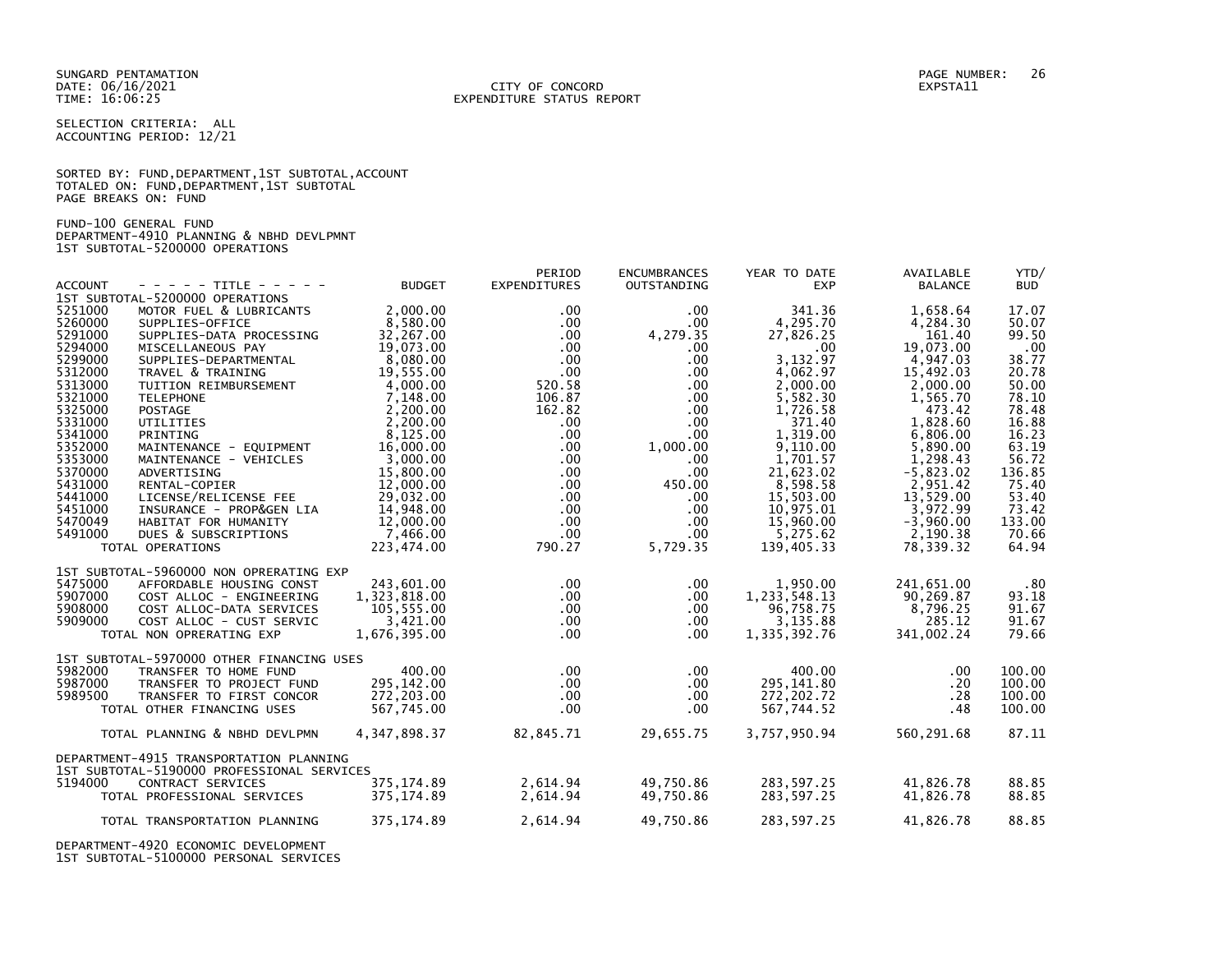SELECTION CRITERIA: ALL ACCOUNTING PERIOD: 12/21

|                      | SORTED BY: FUND, DEPARTMENT, 1ST SUBTOTAL, ACCOUNT |  |  |
|----------------------|----------------------------------------------------|--|--|
|                      | TOTALED ON: FUND, DEPARTMENT, 1ST SUBTOTAL         |  |  |
| PAGE BREAKS ON: FUND |                                                    |  |  |

FUND-100 GENERAL FUND DEPARTMENT-4920 ECONOMIC DEVELOPMENT 1ST SUBTOTAL-5100000 PERSONAL SERVICES

| <b>ACCOUNT</b><br>5121000<br>5181000<br>5182000<br>5183000<br>5187000                                                                                             | $- - - - -$ TITLE - - - - -<br><b>REGULAR</b><br><b>FICA</b><br>RETIREMENT-GENERAL<br>GROUP INSURANCE<br>401K CONTRIBUTION<br>TOTAL PERSONAL SERVICES                                                                                                                                                                                                                                                        | <b>BUDGET</b><br>70,979.00<br>5,430.00<br>7,205.00<br>8,690.00<br>2,485.00<br>94,789.00                                                                                                        | PERIOD<br><b>EXPENDITURES</b><br>2,854.03<br>217.57<br>291.11<br>360.89<br>100.38<br>3,823.98                                                                                                     | <b>ENCUMBRANCES</b><br><b>OUTSTANDING</b><br>$.00 \,$<br>$.00 \,$<br>$.00 \,$<br>$.00 \,$<br>$.00 \,$<br>.00.                                                                       | YEAR TO DATE<br><b>EXP</b><br>66,276.59<br>5,044.49<br>6,797.03<br>8,286.61<br>2,331.78<br>88,736.50                                                                                        | AVAILABLE<br><b>BALANCE</b><br>4,702.41<br>385.51<br>407.97<br>403.39<br>153.22<br>6,052.50                                                                                     | YTD/<br><b>BUD</b><br>93.37<br>92.90<br>94.34<br>95.36<br>93.83<br>93.61                                                                 |
|-------------------------------------------------------------------------------------------------------------------------------------------------------------------|--------------------------------------------------------------------------------------------------------------------------------------------------------------------------------------------------------------------------------------------------------------------------------------------------------------------------------------------------------------------------------------------------------------|------------------------------------------------------------------------------------------------------------------------------------------------------------------------------------------------|---------------------------------------------------------------------------------------------------------------------------------------------------------------------------------------------------|-------------------------------------------------------------------------------------------------------------------------------------------------------------------------------------|---------------------------------------------------------------------------------------------------------------------------------------------------------------------------------------------|---------------------------------------------------------------------------------------------------------------------------------------------------------------------------------|------------------------------------------------------------------------------------------------------------------------------------------|
| 5194000                                                                                                                                                           | 1ST SUBTOTAL-5190000 PROFESSIONAL SERVICES<br>CONTRACT SERVICES<br>TOTAL PROFESSIONAL SERVICES                                                                                                                                                                                                                                                                                                               | 10,775.95<br>10,775.95                                                                                                                                                                         | $.00 \,$<br>$.00 \,$                                                                                                                                                                              | 5,775.95<br>5,775.95                                                                                                                                                                | .00<br>$.00 \times$                                                                                                                                                                         | 5,000.00<br>5,000.00                                                                                                                                                            | 53.60<br>53.60                                                                                                                           |
| 5291000<br>5294000<br>5299000<br>5312000<br>5321000<br>5341000<br>5352000<br>5370000<br>5399000<br>5451000<br>5470002<br>5470006<br>5470013<br>5470054<br>5491000 | 1ST SUBTOTAL-5200000 OPERATIONS<br>SUPPLIES-DATA PROCESSING<br>MISCELLANEOUS PAY<br>SUPPLIES-DEPARTMENTAL<br>TRAVEL & TRAINING<br><b>TELEPHONE</b><br>PRINTING<br>MAINTENANCE - EQUIPMENT<br>ADVERTISING<br>OTHER SERVICES<br>INSURANCE - PROP&GEN LIA<br>CONCORD DOWNTOWN DEV COR<br>HISTORIC CABARRUS, INC<br>STREETSCAPE MAINTENANCE<br>CABARRUS EVENTS ASSOC<br>DUES & SUBSCRIPTIONS<br>TOTAL OPERATIONS | 2,000.00<br>1,064.00<br>2,000.00<br>5,120.00<br>360.00<br>22,322.00<br>400.00<br>25,000.00<br>95,000.00<br>912.00<br>6,000.00<br>10,500.00<br>32,031.76<br>6,000.00<br>1,610.00<br>210, 319.76 | $.00 \cdot$<br>$.00 \,$<br>$.00 \,$<br>$.00 \,$<br>13.85<br>$.00 \times$<br>$.00 \,$<br>.00<br>$.00 \,$<br>$.00 \,$<br>$.00 \,$<br>$.00 \,$<br>$.00 \cdot$<br>$.00 \cdot$<br>$.00 \cdot$<br>13.85 | $.00 \,$<br>$.00 \,$<br>$.00 \,$<br>$.00 \,$<br>$.00 \,$<br>13,443.20<br>$.00 \,$<br>14,930.00<br>$.00 \,$<br>.00<br>563.22<br>$.00 \,$<br>2,357.76<br>$.00 \,$<br>.00<br>31,294.18 | .00<br>$.00 \cdot$<br>923.80<br>1,409.00<br>346.25<br>5.842.00<br>$.00 \,$<br>10,070.00<br>75,000.00<br>465.63<br>13,861.98<br>10,500.00<br>$.00 \,$<br>1,540.73<br>1,167.20<br>121, 126.59 | 2,000.00<br>1,064.00<br>1,076.20<br>3,711.00<br>13.75<br>3,036.80<br>400.00<br>.00<br>20,000.00<br>446.37<br>$-8,425.20$<br>.00<br>29,674.00<br>4,459.27<br>442.80<br>57,898.99 | .00<br>.00<br>46.19<br>27.52<br>96.18<br>86.40<br>.00<br>100.00<br>78.95<br>51.06<br>240.42<br>100.00<br>7.36<br>25.68<br>72.50<br>72.47 |
| 5470024                                                                                                                                                           | 1ST SUBTOTAL-5960000 NON OPRERATING EXP<br>INCENTIVE GRANTS<br>TOTAL NON OPRERATING EXP                                                                                                                                                                                                                                                                                                                      | 1,045,976.00<br>1,045,976.00                                                                                                                                                                   | $.00 \,$<br>$.00 \,$                                                                                                                                                                              | .00.<br>$.00 \,$                                                                                                                                                                    | 459,759.00<br>459,759.00                                                                                                                                                                    | 586,217.00<br>586,217.00                                                                                                                                                        | 43.96<br>43.96                                                                                                                           |
| 5982100                                                                                                                                                           | 1ST SUBTOTAL-5970000 OTHER FINANCING USES<br>TRANSFER TO MUNI SERV DI<br>TOTAL OTHER FINANCING USES                                                                                                                                                                                                                                                                                                          | 69,000,00<br>69,000.00                                                                                                                                                                         | $.00 \,$<br>$.00 \,$                                                                                                                                                                              | $.00 \,$<br>$.00 \,$                                                                                                                                                                | 69,000,00<br>69,000.00                                                                                                                                                                      | .00<br>$.00 \,$                                                                                                                                                                 | 100.00<br>100.00                                                                                                                         |
|                                                                                                                                                                   | TOTAL ECONOMIC DEVELOPMENT                                                                                                                                                                                                                                                                                                                                                                                   | 1,430,860.71                                                                                                                                                                                   | 3,837.83                                                                                                                                                                                          | 37,070.13                                                                                                                                                                           | 738,622.09                                                                                                                                                                                  | 655,168.49                                                                                                                                                                      | 54.21                                                                                                                                    |
| 5121000<br>5122000<br>5125000<br>5126000<br>5181000                                                                                                               | DEPARTMENT-6120 PARKS & RECREATION<br>1ST SUBTOTAL-5100000 PERSONAL SERVICES<br><b>REGULAR</b><br><b>OVERTIME</b><br>PART-TIME - TEMPORARY<br>PART-TIME - REGULAR<br><b>FICA</b>                                                                                                                                                                                                                             | 1,197,464.00<br>2,479.00<br>143,250.00<br>429,587.00<br>135,136.00                                                                                                                             | 44,282.27<br>85.23<br>$.00 \,$<br>6,894.59<br>3,802.79                                                                                                                                            | .00<br>$.00 \,$<br>$.00 \,$<br>$.00 \,$<br>.00 <sub>1</sub>                                                                                                                         | 1,017,921.69<br>642.52<br>6,829.99<br>103, 213.51<br>82,206.75                                                                                                                              | 179,542.31<br>1,836.48<br>136,420.01<br>326, 373.49<br>52,929.25                                                                                                                | 85.01<br>25.92<br>4.77<br>24.03<br>60.83                                                                                                 |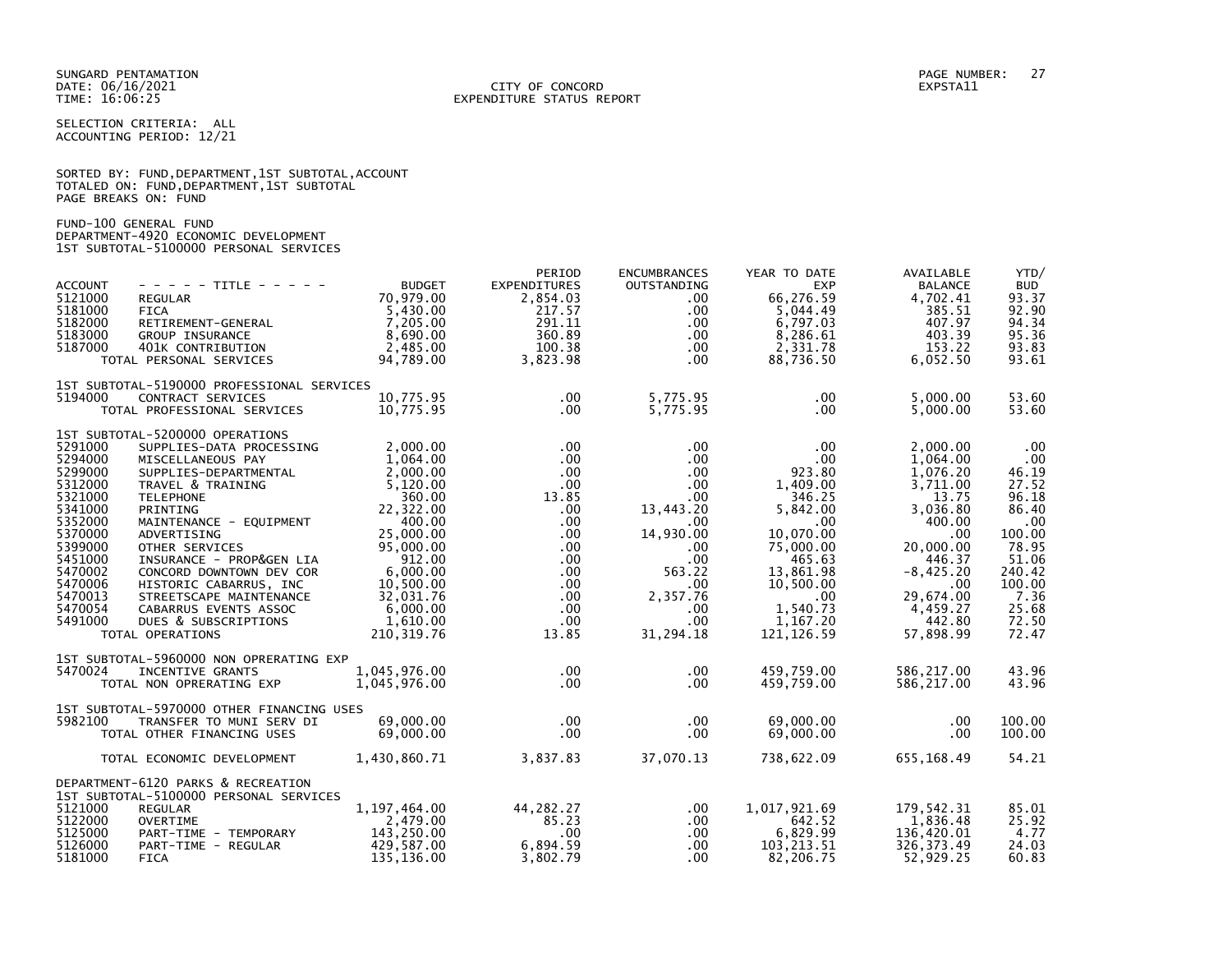SELECTION CRITERIA: ALL ACCOUNTING PERIOD: 12/21

|                      |  |  | SORTED BY: FUND, DEPARTMENT, 1ST SUBTOTAL, ACCOUNT |  |
|----------------------|--|--|----------------------------------------------------|--|
|                      |  |  | TOTALED ON: FUND, DEPARTMENT, 1ST SUBTOTAL         |  |
| PAGE BREAKS ON: FUND |  |  |                                                    |  |

FUND-100 GENERAL FUND DEPARTMENT-6120 PARKS & RECREATION 1ST SUBTOTAL-5100000 PERSONAL SERVICES

|                |                                            |               | PERIOD              | <b>ENCUMBRANCES</b> | YEAR TO DATE | AVAILABLE      | YTD/       |
|----------------|--------------------------------------------|---------------|---------------------|---------------------|--------------|----------------|------------|
| <b>ACCOUNT</b> | - - - - - TITLE - - - - -                  | <b>BUDGET</b> | <b>EXPENDITURES</b> | OUTSTANDING         | <b>EXP</b>   | <b>BALANCE</b> | <b>BUD</b> |
| 5182000        | RETIREMENT-GENERAL                         | 118,281.00    | 4,305.87            | $.00 \cdot$         | 100, 141.42  | 18, 139.58     | 84.66      |
| 5183000        | GROUP INSURANCE                            | 195,434.00    | 8,520.08            | $.00 \,$            | 189,987.27   | 5,446.73       | 97.21      |
| 5186000        | WORKER'S COMPENSATION                      | $.00 \,$      | $.00 \,$            | $.00 \,$            | 5,099.33     | $-5,099.33$    | .00        |
| 5187000        | 401K CONTRIBUTION                          | 40,788.00     | 1.481.44            | $.00 \,$            | 34, 245. 27  | 6,542.73       | 83.96      |
| 5188000        | TRAVEL ALLOWANCE                           | 1,800.00      | 69.23               | $.00 \,$            | 1,730.75     | 69.25          | 96.15      |
| 5189000        | GROUP INSURANCE-RETIREES                   | 16,926.00     | 666.78              | $.00 \,$            | 8,824.92     | 8,101.08       | 52.14      |
|                | TOTAL PERSONAL SERVICES                    | 2,281,145.00  | 70,108.28           | $.00 \,$            | 1,550,843.42 | 730, 301.58    | 67.99      |
|                | 1ST SUBTOTAL-5190000 PROFESSIONAL SERVICES |               |                     |                     |              |                |            |
| 5194000        | CONTRACT SERVICES                          | 311,809.00    | 1.664.75            | 128,943.89          | 78,225.32    | 104.639.79     | 66.44      |
| 5197000        | ATHLETIC SERVICES                          | 383,789.00    | 7,694.38            | 82,796.52           | 111,933.60   | 189,058.88     | 50.74      |
|                | TOTAL PROFESSIONAL SERVICES                | 695,598.00    | 9,359.13            | 211,740.41          | 190,158.92   | 293,698.67     | 57.78      |
|                | 1ST SUBTOTAL-5200000 OPERATIONS            |               |                     |                     |              |                |            |
| 5211000        | JANITORIAL SUPPLIES                        | 1,600.00      | $.00 \,$            | $.00 \,$            | 314.23       | 1,285.77       | 19.64      |
| 5212000        | <b>UNIFORMS</b>                            | 9.155.00      | $.00 \,$            | $.00 \,$            | 6,982.25     | 2,172.75       | 76.27      |
| 5213000        | SUPPLIES-SAFETY                            | 4,375.00      | $.00 \,$            | $.00 \,$            | 1,252.00     | 3,123.00       | 28.62      |
| 5214000        | UNIFORMS-ATHLETIC                          | 152,679.00    | $.00 \times$        | 24,790.00           | 16,555.50    | 111, 333.50    | 27.08      |
| 5216000        | DECLARED EMERGENCY EXP                     | 4,929.00      | $.00 \,$            | $.00 \,$            | .00          | 4,929.00       | .00        |
| 5234000        | SUPPLIES-ATHLETIC                          | 102,103.00    | $.00 \,$            | 43,255.36           | 48,009.49    | 10,838.15      | 89.39      |
| 5251000        | MOTOR FUEL & LUBRICANTS                    | 6.000.00      | $.00 \,$            | $.00 \,$            | 1,910.72     | 4,089.28       | 31.85      |
| 5260000        | SUPPLIES-OFFICE                            | 10,500.00     | $.00 \,$            | $.00 \,$            | 4,026.94     | 6,473.06       | 38.35      |
| 5291000        | SUPPLIES-DATA PROCESSING                   | 31,262.97     | $.00 \,$            | $.00 \,$            | 25,990.17    | 5,272.80       | 83.13      |
| 5293000        | SUPPLIES - SMALL TOOLS                     | 1,000.00      | $.00 \,$            | $.00 \,$            | 42.96        | 957.04         | 4.30       |
| 5294000        | MISCELLANEOUS PAY                          | 17,479.00     | $.00 \times$        | $.00 \,$            | $.00 \,$     | 17,479.00      | .00        |
| 5299000        | SUPPLIES-DEPARTMENTAL                      | 140,467.23    | $.00 \,$            | 15,446.00           | 109,852.76   | 15, 168.47     | 89.20      |
| 5304000        | <b>GROUP TOURS</b>                         | 18,596.00     | .00                 | $.00 \,$            | 49.00        | 18,547.00      | .26        |
| 5310000        | SUMMER PLAYGROUND PROGRA                   | 65,271.26     | $.00 \,$            | 36,004.17           | 3,740.91     | 25,526.18      | 60.89      |
| 5312000        | TRAVEL & TRAINING                          | 20,880.00     | $.00 \ \,$          | $.00 \,$            | 5,653.92     | 15,226.08      | 27.08      |
| 5321000        | <b>TELEPHONE</b>                           | 30,188.00     | 1,168.70            | $.00 \,$            | 18,885.23    | 11,302.77      | 62.56      |
| 5325000        | <b>POSTAGE</b>                             | 6,322.00      | 82.55               | $.00 \,$            | 1,555.15     | 4,766.85       | 24.60      |
| 5331000        | UTILITIES                                  | 268,789.00    | .00 <sub>1</sub>    | $.00 \,$            | 165,380.31   | 103,408.69     | 61.53      |
| 5341000        | PRINTING                                   | 91,458.50     | $.00 \times$        | 26.227.50           | 29,385.50    | 35.845.50      | 60.81      |
| 5351000        | MAINTENANCE - BUILDINGS                    | 1,204,561.51  | 3,578.00            | 584,483.80          | 640,091.51   | $-20,013.80$   | 101.66     |
| 5352000        | MAINTENANCE - EQUIPMENT                    | 30,804.00     | 417.01              | 11,326.36           | 16,873.76    | 2,603.88       | 91.55      |
| 5353000        | MAINTENANCE - VEHICLES                     | 8,000.00      | $.00 \,$            | $.00 \,$            | 5,483.70     | 2,516.30       | 68.55      |
| 5370000        | ADVERTISING                                | 65,920.50     | $.00 \,$            | 35,128.00           | 310.00       | 30,482.50      | 53.76      |
| 5392000        | LAUNDRY & DRY CLEANING                     | 300.00        | $.00 \ \,$          | $.00 \,$            | $.00 \,$     | 300.00         | .00        |
| 5430000        | EQUIPMENT RENTAL                           | 46,390.00     | $.00 \,$            | $.00 \,$            | 5,496.36     | 40,893.64      | 11.85      |
| 5431000        | RENTAL-COPIER                              | 17,881.00     | $.00 \,$            | 545.00              | 14,740.08    | 2,595.92       | 85.48      |
| 5440000        | MAINTENANCE CONTRACTS                      | 172,506.50    | 286.50              | 10,131.05           | 34,484.56    | 127,890.89     | 25.86      |
| 5441000        | LICENSE/RELICENSE FEE                      | 495.00        | $.00 \,$            | $.00 \,$            | 131.36       | 363.64         | 26.54      |
| 5451000        | INSURANCE - PROP&GEN LIA                   | 37,418.00     | $.00 \,$            | $.00 \,$            | 37,274.31    | 143.69         | 99.62      |
| 5470003        | CABARRUS ARTS COUNCIL                      | 37,000.00     | $.00 \,$            | $.00 \,$            | 37,000.00    | .00            | 100.00     |
| 5470026        | SPECIAL OLYMPICS                           | 2,500.00      | $.00 \,$            | $.00 \,$            | 2,500.00     | .00            | 100.00     |
| 5470035        | BIG BROTHERS BIG SISTERS                   | 5,500.00      | .00 <sub>1</sub>    | $.00 \,$            | 5,500.00     | .00.           | 100.00     |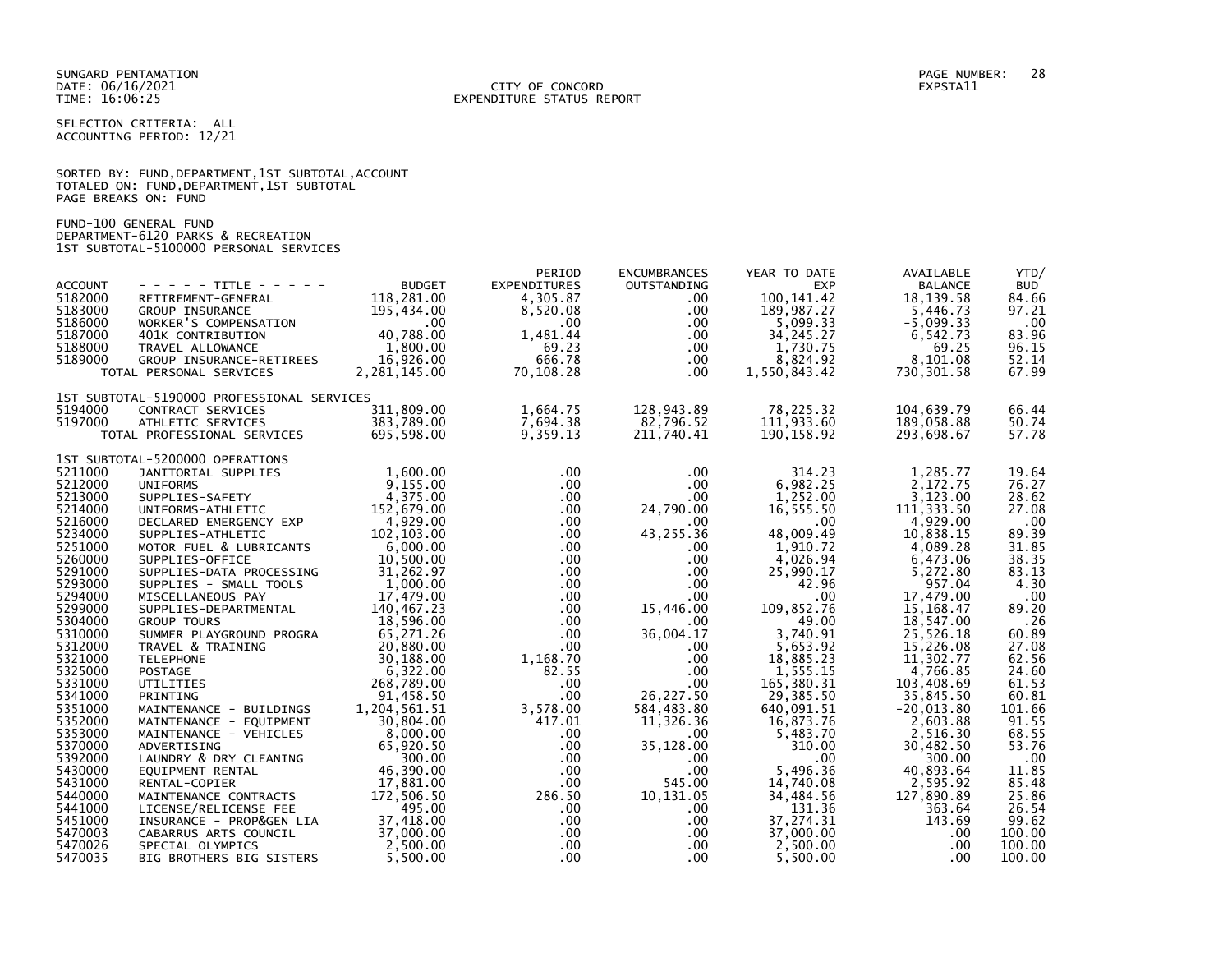SELECTION CRITERIA: ALL ACCOUNTING PERIOD: 12/21

|                      |  |  | SORTED BY: FUND, DEPARTMENT, 1ST SUBTOTAL, ACCOUNT |  |
|----------------------|--|--|----------------------------------------------------|--|
|                      |  |  | TOTALED ON: FUND, DEPARTMENT, 1ST SUBTOTAL         |  |
| PAGE BREAKS ON: FUND |  |  |                                                    |  |

FUND-100 GENERAL FUND DEPARTMENT-6120 PARKS & RECREATION 1ST SUBTOTAL-5200000 OPERATIONS

| <b>ACCOUNT</b><br>5470039<br>5470042<br>5483018<br>5491000                                                                                             | - - - - - TITLE - - - - -<br>CAB BOYS & GIRLS CLUB<br>YOUTH COUNCIL<br>EL PUENTE HISPANIO<br>DUES & SUBSCRIPTIONS<br>TOTAL OPERATIONS                                                                                                                                                                                                                   | <b>BUDGET</b><br>9,000.00<br>8,528.40<br>2.000.00<br>7,271.00<br>2,639,130.87                                                                                | PERIOD<br><b>EXPENDITURES</b><br>.00<br>$.00 \,$<br>$.00 \,$<br>$.00 \,$<br>5,532.76                                                                            | <b>ENCUMBRANCES</b><br>OUTSTANDING<br>$.00 \,$<br>1,380.30<br>.00<br>$.00 \,$<br>788,717.54                                               | YEAR TO DATE<br><b>EXP</b><br>9.000.00<br>4,330.78<br>2,000.00<br>2,859.17<br>1,257,662.63                                                          | AVAILABLE<br><b>BALANCE</b><br>.00<br>2,817.32<br>.00<br>4,411.83<br>592,750.70                                                                         | YTD/<br><b>BUD</b><br>100.00<br>66.97<br>100.00<br>39.32<br>77.54                                                 |
|--------------------------------------------------------------------------------------------------------------------------------------------------------|---------------------------------------------------------------------------------------------------------------------------------------------------------------------------------------------------------------------------------------------------------------------------------------------------------------------------------------------------------|--------------------------------------------------------------------------------------------------------------------------------------------------------------|-----------------------------------------------------------------------------------------------------------------------------------------------------------------|-------------------------------------------------------------------------------------------------------------------------------------------|-----------------------------------------------------------------------------------------------------------------------------------------------------|---------------------------------------------------------------------------------------------------------------------------------------------------------|-------------------------------------------------------------------------------------------------------------------|
| 5550000<br>5558000<br>5907000<br>5908000<br>5912000                                                                                                    | 1ST SUBTOTAL-5960000 NON OPRERATING EXP<br>EQUIPMENT - CAPITAL<br>BLDGS & IMPRV - CAPITAL<br>COST ALLOC - ENGINEERING<br>COST ALLOC-DATA SERVICES<br>COST ALLOC - BUIL & GRND<br>TOTAL NON OPRERATING EXP                                                                                                                                               | 13,791.50<br>94,117.50<br>320,216.00<br>149,825.00<br>2,705,434.00<br>3,283,384.00                                                                           | $.00 \,$<br>$.00 \,$<br>$.00 \,$<br>$.00 \,$<br>.00 <sub>1</sub><br>$.00 \,$                                                                                    | .00<br>$.00 \,$<br>.00.<br>.00.<br>.00<br>.00.                                                                                            | 14,041.50<br>111, 156.50<br>299, 244.63<br>137, 339.62<br>2,530,543.00<br>3,092,325.25                                                              | $-250.00$<br>$-17,039.00$<br>20,971.37<br>12,485.38<br>174,891.00<br>191,058.75                                                                         | 101.81<br>118.10<br>93.45<br>91.67<br>93.54<br>94.18                                                              |
| 5981500<br>5989500                                                                                                                                     | 1ST SUBTOTAL-5970000 OTHER FINANCING USES<br>TRANSFER TO CAP RESERVE<br>TRANSFER TO FIRST CONCOR<br>TOTAL OTHER FINANCING USES<br>TOTAL PARKS & RECREATION                                                                                                                                                                                              | 1,351,664.00<br>175,760.00<br>1,527,424.00<br>10,426,681.87                                                                                                  | $.00 \,$<br>$.00 \,$<br>.00<br>85,000.17                                                                                                                        | $.00 \,$<br>.00<br>.00<br>1,000,457.95                                                                                                    | 1,351,664.00<br>175,760.00<br>1,527,424.00<br>7,618,414.22                                                                                          | $.00 \,$<br>$.00 \,$<br>$.00 \,$<br>1,807,809.70                                                                                                        | 100.00<br>100.00<br>100.00<br>82.66                                                                               |
| 5125000<br>5181000                                                                                                                                     | DEPARTMENT-6121 PARKS & REC AQUATICS<br>1ST SUBTOTAL-5100000 PERSONAL SERVICES<br>PART-TIME - TEMPORARY<br><b>FICA</b><br>TOTAL PERSONAL SERVICES                                                                                                                                                                                                       | 92,460.00<br>6,935.00<br>99,395.00                                                                                                                           | 1,438.64<br>110.05<br>1,548.69                                                                                                                                  | .00<br>.00.<br>.00                                                                                                                        | 32,288.72<br>2,287.73<br>34,576.45                                                                                                                  | 60,171.28<br>4,647.27<br>64,818.55                                                                                                                      | 34.92<br>32.99<br>34.79                                                                                           |
| 5194000                                                                                                                                                | 1ST SUBTOTAL-5190000 PROFESSIONAL SERVICES<br>CONTRACT SERVICES<br>TOTAL PROFESSIONAL SERVICES                                                                                                                                                                                                                                                          | 1,710.00<br>1.710.00                                                                                                                                         | $.00 \,$<br>.00 <sub>1</sub>                                                                                                                                    | $.00 \,$<br>$.00 \,$                                                                                                                      | $.00 \,$<br>$.00 \times$                                                                                                                            | 1,710.00<br>1.710.00                                                                                                                                    | .00<br>.00                                                                                                        |
| 5211000<br>5212000<br>5213000<br>5270000<br>5293000<br>5299000<br>5312000<br>5321000<br>5331000<br>5341000<br>5351000<br>5352000<br>5440000<br>5491000 | 1ST SUBTOTAL-5200000 OPERATIONS<br>JANITORIAL SUPPLIES<br><b>UNIFORMS</b><br>SUPPLIES-SAFETY<br>PURCHASES FOR RESALE<br>SUPPLIES - SMALL TOOLS<br>SUPPLIES-DEPARTMENTAL<br>TRAVEL & TRAINING<br><b>TELEPHONE</b><br><b>UTILITIES</b><br>PRINTING<br>MAINTENANCE - BUILDINGS<br>MAINTENANCE - EQUIPMENT<br>MAINTENANCE CONTRACTS<br>DUES & SUBSCRIPTIONS | 1,100.00<br>2,178.00<br>5,795.00<br>7.500.00<br>100.00<br>3,503.00<br>2.005.00<br>648.00<br>6,847.00<br>230.00<br>19,718.00<br>575.00<br>21,118.00<br>357.00 | $.00 \,$<br>$.00 \,$<br>$.00 \,$<br>.00<br>$.00 \,$<br>$.00 \,$<br>.00 <sub>1</sub><br>56.44<br>$.00 \,$<br>$.00 \,$<br>4.601.40<br>$.00 \,$<br>8,616.83<br>.00 | .00<br>$.00 \,$<br>.00<br>3,489.52<br>$.00 \,$<br>$.00 \,$<br>$.00 \,$<br>.00.<br>$.00 \,$<br>$.00 \,$<br>.00<br>.00<br>18.75<br>$.00 \,$ | .00<br>41.95<br>3,323.80<br>1,515.30<br>.00<br>905.18<br>1.030.00<br>598.15<br>4.986.58<br>$.00 \,$<br>16,849.92<br>$.00 \,$<br>18,886.46<br>250.00 | 1,100.00<br>2,136.05<br>2,471.20<br>2,495.18<br>100.00<br>2,597.82<br>975.00<br>49.85<br>1,860.42<br>230.00<br>2,868.08<br>575.00<br>2,212.79<br>107.00 | .00<br>1.93<br>57.36<br>66.73<br>.00<br>25.84<br>51.37<br>92.31<br>72.83<br>.00<br>85.45<br>.00<br>89.52<br>70.03 |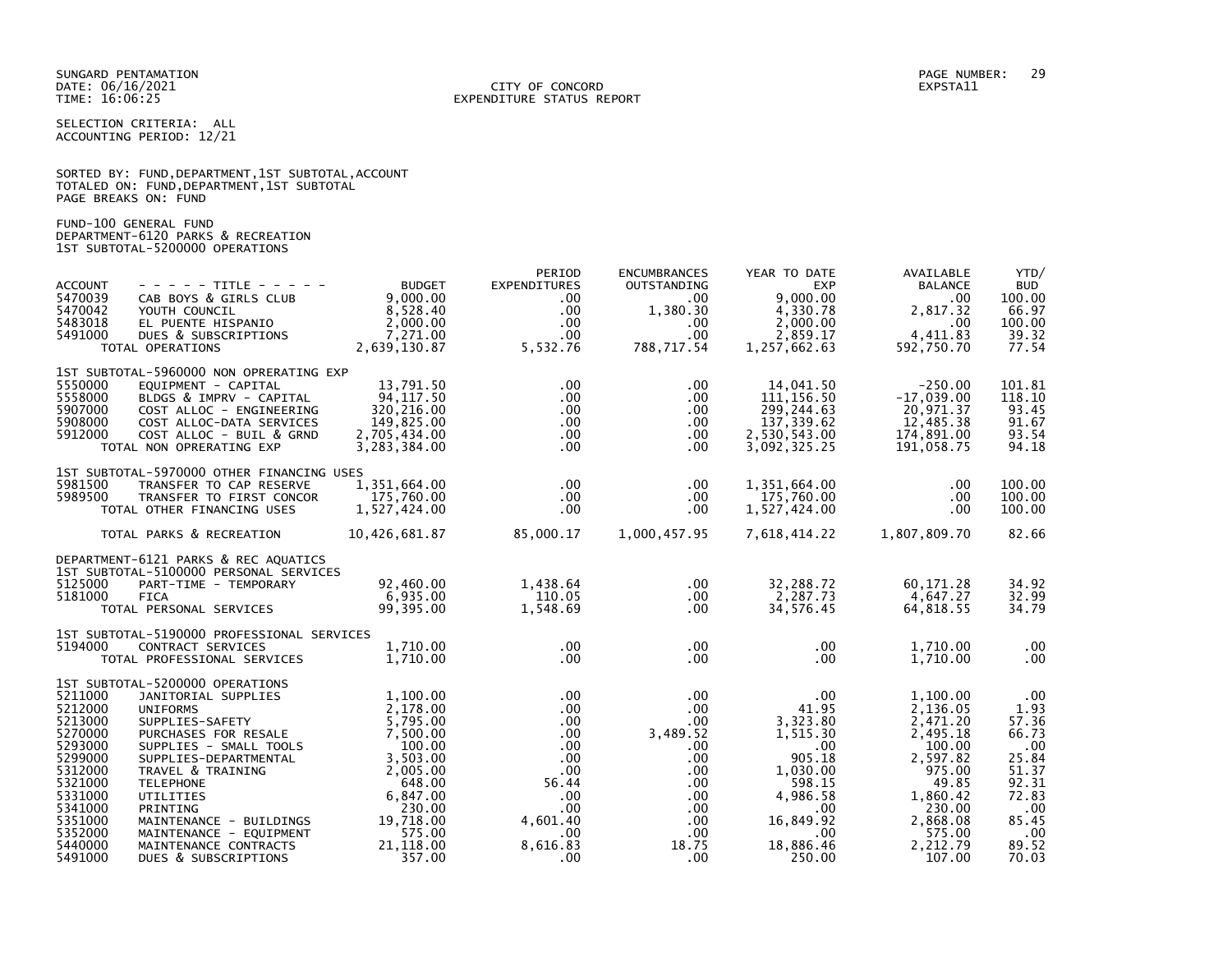SELECTION CRITERIA: ALL ACCOUNTING PERIOD: 12/21

SORTED BY: FUND, DEPARTMENT, 1ST SUBTOTAL, ACCOUNT TOTALED ON: FUND,DEPARTMENT,1ST SUBTOTAL PAGE BREAKS ON: FUND

FUND-100 GENERAL FUND DEPARTMENT-6121 PARKS & REC AQUATICS 1ST SUBTOTAL-5200000 OPERATIONS

| ACCOUNT<br>TOTAL OPERATIONS                                                                               | <b>BUDGET</b><br>71,674.00 | PERIOD<br>EXPENDITURES<br>13,274.67 | <b>ENCUMBRANCES</b><br>OUTSTANDING<br>3.508.27 | YEAR TO DATE<br><b>EXP</b><br>48.387.34 | AVAILABLE<br><b>BALANCE</b><br>19,778.39 | YTD/<br><b>BUD</b><br>72.41 |
|-----------------------------------------------------------------------------------------------------------|----------------------------|-------------------------------------|------------------------------------------------|-----------------------------------------|------------------------------------------|-----------------------------|
| 1ST SUBTOTAL-5960000 NON OPRERATING EXP<br>5558000<br>BLDGS & IMPRV - CAPITAL<br>TOTAL NON OPRERATING EXP | 12,660.00<br>12,660.00     | .00<br>.00                          | .00<br>.00                                     | 12,660.00<br>12,660.00                  | .00<br>.00                               | 100.00<br>100.00            |
| TOTAL PARKS & REC AQUATICS                                                                                | 185.439.00                 | 14.823.36                           | 3.508.27                                       | 95.623.79                               | 86.306.94                                | 53.46                       |
| TOTAL GENERAL FUND                                                                                        | 124, 335, 080. 53          | 10,053,194.45                       | 12.494.931.06                                  | 100.952.086.93                          | 10,888,062.54                            | 91.24                       |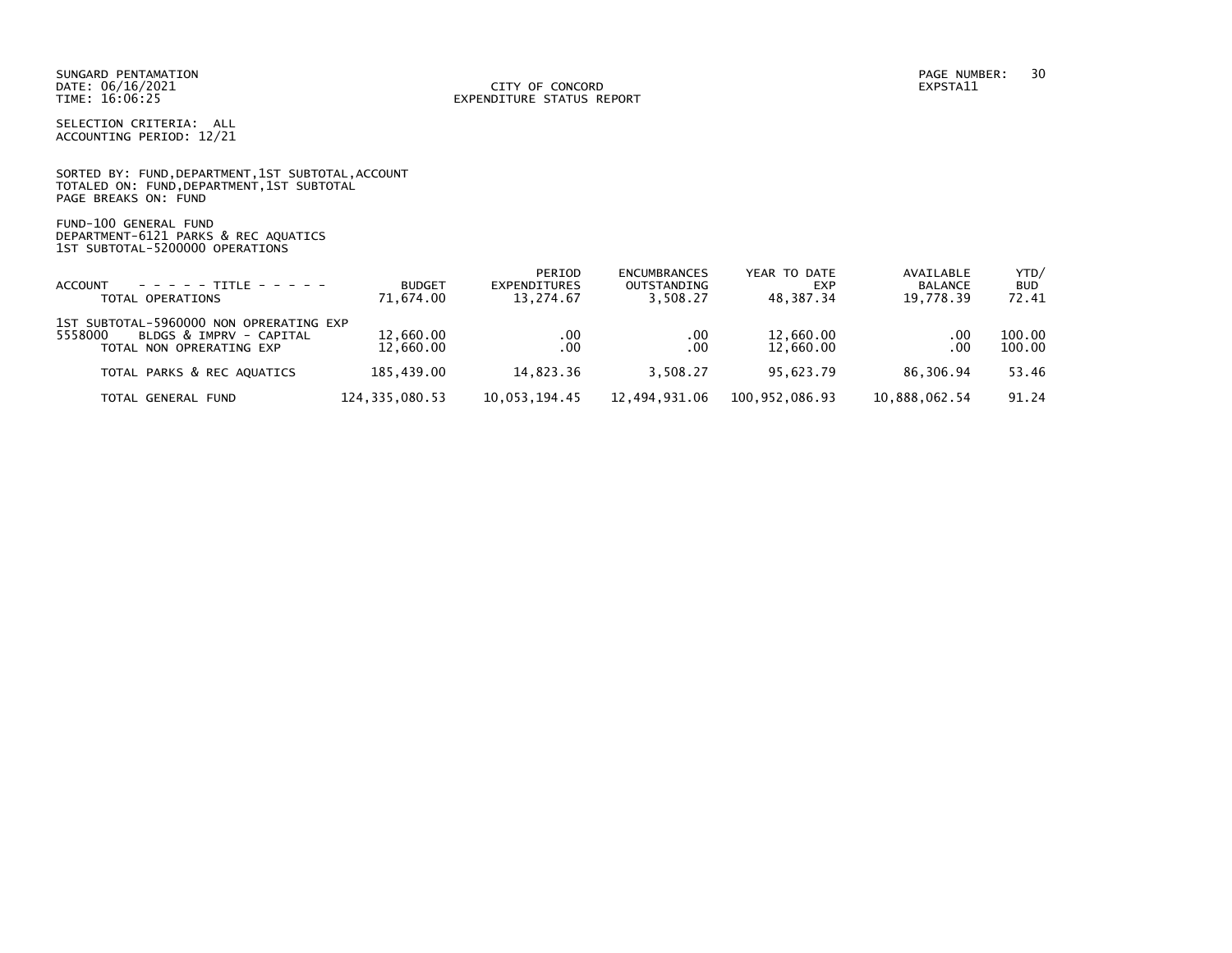SELECTION CRITERIA: ALL ACCOUNTING PERIOD: 12/21

|                      |  | SORTED BY: FUND, DEPARTMENT, 1ST SUBTOTAL, ACCOUNT |  |
|----------------------|--|----------------------------------------------------|--|
|                      |  | TOTALED ON: FUND, DEPARTMENT, 1ST SUBTOTAL         |  |
| PAGE BREAKS ON: FUND |  |                                                    |  |

### FUND-201 MUNICIPAL SERVICE DIST DEPARTMENT-5000 CONCORD DOWNTOWN DEV CORP 1ST SUBTOTAL-5100000 PERSONAL SERVICES

| - - - - - TITLE - - - - -<br><b>ACCOUNT</b><br>5121000<br><b>REGULAR</b><br>5181000<br><b>FICA</b><br>5182000<br>RETIREMENT-GENERAL<br>5183000<br><b>GROUP INSURANCE</b><br>5187000<br>401K CONTRIBUTION<br>TOTAL PERSONAL SERVICES                                                                                                                                  | <b>BUDGET</b><br>58,790.00<br>4,240.00<br>5,626.00<br>8,630.00<br>1,971.00<br>79,257.00                    | PERIOD<br><b>EXPENDITURES</b><br>4,402.59<br>332.77<br>449.06<br>696.77<br>154.09<br>6,035.28 | <b>ENCUMBRANCES</b><br>OUTSTANDING<br>$.00 \,$<br>.00.<br>$.00 \,$<br>$.00 \,$<br>.00<br>.00           | YEAR TO DATE<br><b>EXP</b><br>38,675.28<br>2,925.61<br>3,944.86<br>6,269.09<br>1,353.61<br>53,168.45      | AVAILABLE<br><b>BALANCE</b><br>20, 114, 72<br>1,314.39<br>1,681.14<br>2,360.91<br>617.39<br>26,088.55                     | YTD/<br><b>BUD</b><br>65.79<br>69.00<br>70.12<br>72.64<br>68.68<br>67.08      |
|----------------------------------------------------------------------------------------------------------------------------------------------------------------------------------------------------------------------------------------------------------------------------------------------------------------------------------------------------------------------|------------------------------------------------------------------------------------------------------------|-----------------------------------------------------------------------------------------------|--------------------------------------------------------------------------------------------------------|-----------------------------------------------------------------------------------------------------------|---------------------------------------------------------------------------------------------------------------------------|-------------------------------------------------------------------------------|
| 1ST SUBTOTAL-5190000 PROFESSIONAL SERVICES<br>5194000<br>CONTRACT SERVICES<br>TOTAL PROFESSIONAL SERVICES                                                                                                                                                                                                                                                            | 11,000.00<br>11,000.00                                                                                     | $.00 \,$<br>$.00 \,$                                                                          | $.00 \,$<br>.00.                                                                                       | 10,700.00<br>10,700.00                                                                                    | 300.00<br>300.00                                                                                                          | 97.27<br>97.27                                                                |
| 1ST SUBTOTAL-5200000 OPERATIONS<br>5285000<br>SPECIAL EVENTS<br>5291000<br>SUPPLIES-DATA PROCESSING<br>5299000<br>SUPPLIES-DEPARTMENTAL<br>5312000<br>TRAVEL & TRAINING<br>5321000<br><b>TELEPHONE</b><br>5352000<br>MAINTENANCE - EQUIPMENT<br>5370000<br>ADVERTISING<br>5470002<br>CONCORD DOWNTOWN DEV COR<br>5491000<br>DUES & SUBSCRIPTIONS<br>TOTAL OPERATIONS | 25,000.00<br>.00<br>6,743.00<br>4,000.00<br>.00.<br>.00<br>3.000.00<br>64,707.00<br>1,000.00<br>104,450.00 | $.00 \,$<br>$.00 \,$<br>.00<br>.00<br>$.00 \,$<br>.00<br>.00.<br>$.00 \,$<br>$.00 \,$<br>.00  | $.00 \,$<br>$.00 \,$<br>$.00 \,$<br>$.00 \,$<br>.00.<br>$.00 \,$<br>$.00 \,$<br>$.00 \,$<br>.00<br>.00 | 987.86<br>7,824.30<br>239.79<br>25.00<br>263.79<br>240.00<br>1,630.49<br>64,749.17<br>849.98<br>76,810.38 | 24,012.14<br>$-7,824.30$<br>6,503.21<br>3,975.00<br>$-263.79$<br>$-240.00$<br>1,369.51<br>$-42.17$<br>150.02<br>27,639.62 | 3.95<br>.00<br>3.56<br>.63<br>.00<br>.00<br>54.35<br>100.07<br>85.00<br>73.54 |
| TOTAL CONCORD DOWNTOWN DEV CO                                                                                                                                                                                                                                                                                                                                        | 194,707.00                                                                                                 | 6,035.28                                                                                      | .00                                                                                                    | 140,678.83                                                                                                | 54,028.17                                                                                                                 | 72.25                                                                         |
| TOTAL MUNICIPAL SERVICE DIST                                                                                                                                                                                                                                                                                                                                         | 194,707.00                                                                                                 | 6,035.28                                                                                      | .00                                                                                                    | 140,678.83                                                                                                | 54,028.17                                                                                                                 | 72.25                                                                         |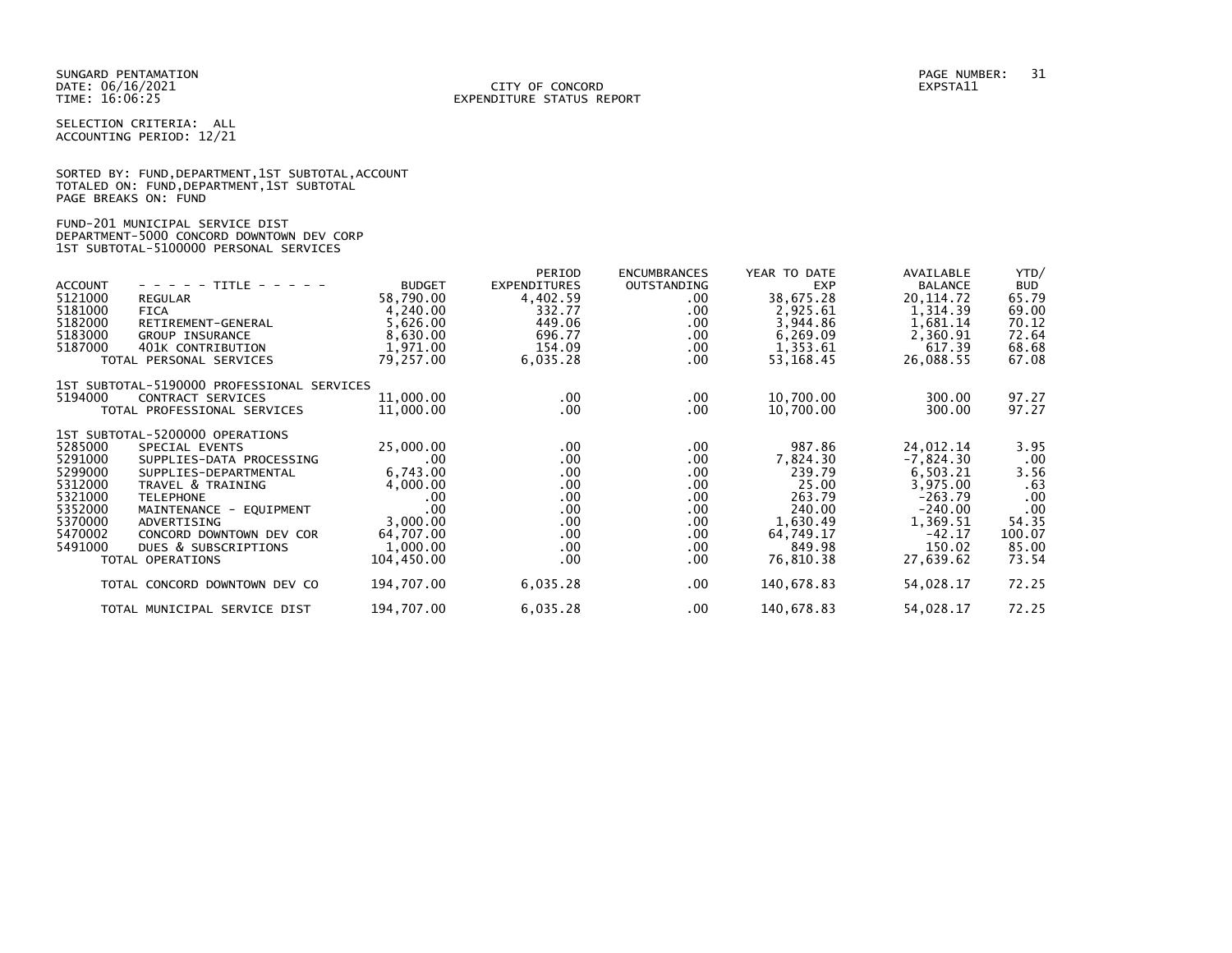SELECTION CRITERIA: ALL ACCOUNTING PERIOD: 12/21

|                      | SORTED BY: FUND, DEPARTMENT, 1ST SUBTOTAL, ACCOUNT |  |  |
|----------------------|----------------------------------------------------|--|--|
|                      | TOTALED ON: FUND, DEPARTMENT, 1ST SUBTOTAL         |  |  |
| PAGE BREAKS ON: FUND |                                                    |  |  |

FUND-210 VOUCHER PROGRAM (HSG) DEPARTMENT-1500 HCV ADMIN 1ST SUBTOTAL-5100000 PERSONAL SERVICES

| <b>ACCOUNT</b><br>5122000<br>5181000<br>5182000<br>5183000<br>5183500<br>5187000                                                            | $- - - - -$ TITLE - - - - -<br><b>OVERTIME</b><br><b>FICA</b><br>RETIREMENT-GENERAL<br>GROUP INSURANCE<br>SELF INS FUND OFFSET<br>401K CONTRIBUTION<br>TOTAL PERSONAL SERVICES                                                                                                                                                                                                | <b>BUDGET</b><br>1,500.00<br>15,011.00<br>19,916.00<br>23,190.00<br>-824.00<br>6,867.00<br>65,660.00 | PERIOD<br><b>EXPENDITURES</b><br>.00<br>569.84<br>802.27<br>1.655.34<br>$.00 \,$<br>275.70<br>3,303.15                                                         | <b>ENCUMBRANCES</b><br>OUTSTANDING<br>.00<br>.00.<br>$.00 \,$<br>$.00 \,$<br>.00<br>$.00 \,$<br>.00.                                      | YEAR TO DATE<br><b>EXP</b><br>621.52<br>14,240.19<br>19,807.99<br>30,633.04<br>.00.<br>6.765.26<br>72,068.00                                                               | AVAILABLE<br><b>BALANCE</b><br>878.48<br>770.81<br>108.01<br>$-7,443.04$<br>$-824.00$<br>101.74<br>$-6,408.00$                                                                | YTD/<br><b>BUD</b><br>41.43<br>94.87<br>99.46<br>132.10<br>$.00 \,$<br>98.52<br>109.76                                     |
|---------------------------------------------------------------------------------------------------------------------------------------------|-------------------------------------------------------------------------------------------------------------------------------------------------------------------------------------------------------------------------------------------------------------------------------------------------------------------------------------------------------------------------------|------------------------------------------------------------------------------------------------------|----------------------------------------------------------------------------------------------------------------------------------------------------------------|-------------------------------------------------------------------------------------------------------------------------------------------|----------------------------------------------------------------------------------------------------------------------------------------------------------------------------|-------------------------------------------------------------------------------------------------------------------------------------------------------------------------------|----------------------------------------------------------------------------------------------------------------------------|
| 5191000                                                                                                                                     | 1ST SUBTOTAL-5190000 PROFESSIONAL SERVICES<br>ACCOUNTING/AUDIT<br>TOTAL PROFESSIONAL SERVICES                                                                                                                                                                                                                                                                                 | 2,422.00<br>2,422.00                                                                                 | $.00 \cdot$<br>$.00 \,$                                                                                                                                        | $.00 \,$<br>$.00 \,$                                                                                                                      | 972.00<br>972.00                                                                                                                                                           | 1,450.00<br>1,450.00                                                                                                                                                          | 40.13<br>40.13                                                                                                             |
| 5294000<br>5451000                                                                                                                          | 1ST SUBTOTAL-5200000 OPERATIONS<br>MISCELLANEOUS PAY<br>INSURANCE - PROP&GEN LIA<br>TOTAL OPERATIONS                                                                                                                                                                                                                                                                          | 5,842.00<br>2,824.00<br>8.666.00                                                                     | $.00 \cdot$<br>$.00 \cdot$<br>$.00 \,$                                                                                                                         | .00<br>$.00 \,$<br>$.00 \,$                                                                                                               | $.00 \,$<br>2,731.72<br>2,731.72                                                                                                                                           | 5,842.00<br>92.28<br>5,934.28                                                                                                                                                 | $.00 \,$<br>96.73<br>31.52                                                                                                 |
| 5411000<br>5414000<br>5415000<br>5419010<br>5419020<br>5419040<br>5419050<br>5419060<br>5440010<br>5441001<br>5443500<br>5459010<br>5471510 | 1ST SUBTOTAL-5400001 OPERATING EXPENSE-CONTROL<br>DMINISTRAIL<br>STAFF TRAINING<br>TRAVEL<br>SUNDRY- PUBLICATIONS<br>CHANGE COMPARE SUPPLIES<br>CHANGE SUPPLIES<br>THE SUPPLIES<br>5,844.00<br>5,844.00<br>6,849.00<br>EQUIPMENT MAINTENANCE<br>LABOR (SALARY-MAINTENANC<br>CONTRACT COST - OFFICE<br>ADMIN EXPENSE-PORTABLE<br>HAP PORTABLE<br>TOTAL OPERATING EXPENSE-CONTR | 169,938.00<br>6,409.00<br>.00<br>26, 263.00<br>7,338.00<br>7,200.00<br>714,000.00<br>949,130.00      | 6,795.40<br>$.00 \,$<br>34.61<br>$.00 \times$<br>$.00 \,$<br>190.03<br>24.73<br>$.00 \,$<br>$.00 \,$<br>1.070.05<br>$.00 \,$<br>$.00 \,$<br>852.00<br>8,966.82 | .00<br>$.00 \,$<br>$.00 \,$<br>$.00 \,$<br>$.00\,$<br>.00<br>$.00 \,$<br>750.00<br>70.00<br>$.00\,$<br>3,607.50<br>.00<br>.00<br>4,427.50 | 167,951.31<br>1,242.93<br>865.25<br>$.00 \,$<br>1,150.46<br>8,097.60<br>5,286.60<br>6,748.37<br>$.00 \,$<br>24,431.51<br>9,292.97<br>9.142.59<br>662, 214.00<br>896,423.59 | 1,986.69<br>1,057.07<br>1,519.75<br>521.00<br>649.54<br>$-2,965.60$<br>557.40<br>$-1,089.37$<br>$-70.00$<br>1,831.49<br>$-5, 562.47$<br>$-1.942.59$<br>51,786.00<br>48,278.91 | 98.83<br>54.04<br>36.28<br>.00<br>63.91<br>157.79<br>90.46<br>117.00<br>.00<br>93.03<br>175.80<br>126.98<br>92.75<br>94.91 |
| 5540000<br>5800100<br>5990001                                                                                                               | 1ST SUBTOTAL-5960000 NON OPRERATING EXP<br>VEHICLES - CAPITAL<br>CARES ACT EXPENDITURE<br>APPROP TO RET EARNINGS<br>TOTAL NON OPRERATING EXP                                                                                                                                                                                                                                  | 17,000.00<br>132.576.00<br>27,991.00<br>177,567.00                                                   | $.00 \,$<br>$.00 \,$<br>$.00 \,$<br>$.00 \,$                                                                                                                   | .00<br>.00<br>.00<br>.00.                                                                                                                 | 11,312.00<br>111,008.56<br>$.00 \,$<br>122,320.56                                                                                                                          | 5,688.00<br>21,567.44<br>27,991.00<br>55,246.44                                                                                                                               | 66.54<br>83.73<br>.00<br>68.89                                                                                             |
| 5471500<br>5471501<br>5471502                                                                                                               | TOTAL HCV ADMIN<br>DEPARTMENT-1501 HCV HAP<br>1ST SUBTOTAL-5400001 OPERATING EXPENSE-CONTROL<br>HOUSING ASSISTANCE PAYMN<br>HAP FAM UNIFICATION VOUC<br>PROJECT BASED VOUCHER-HA                                                                                                                                                                                              | 1,203,445.00<br>3,197,846.00<br>134,000.00<br>237,324.00                                             | 12,269.97<br>2.760.00<br>$.00 \,$<br>$.00 \,$                                                                                                                  | 4,427.50<br>$.00 \,$<br>$.00 \,$<br>.00.                                                                                                  | 1,094,515.87<br>2,938,131.00<br>121,116.00<br>216,723.00                                                                                                                   | 104,501.63<br>259,715.00<br>12,884.00<br>20,601.00                                                                                                                            | 91.32<br>91.88<br>90.39<br>91.32                                                                                           |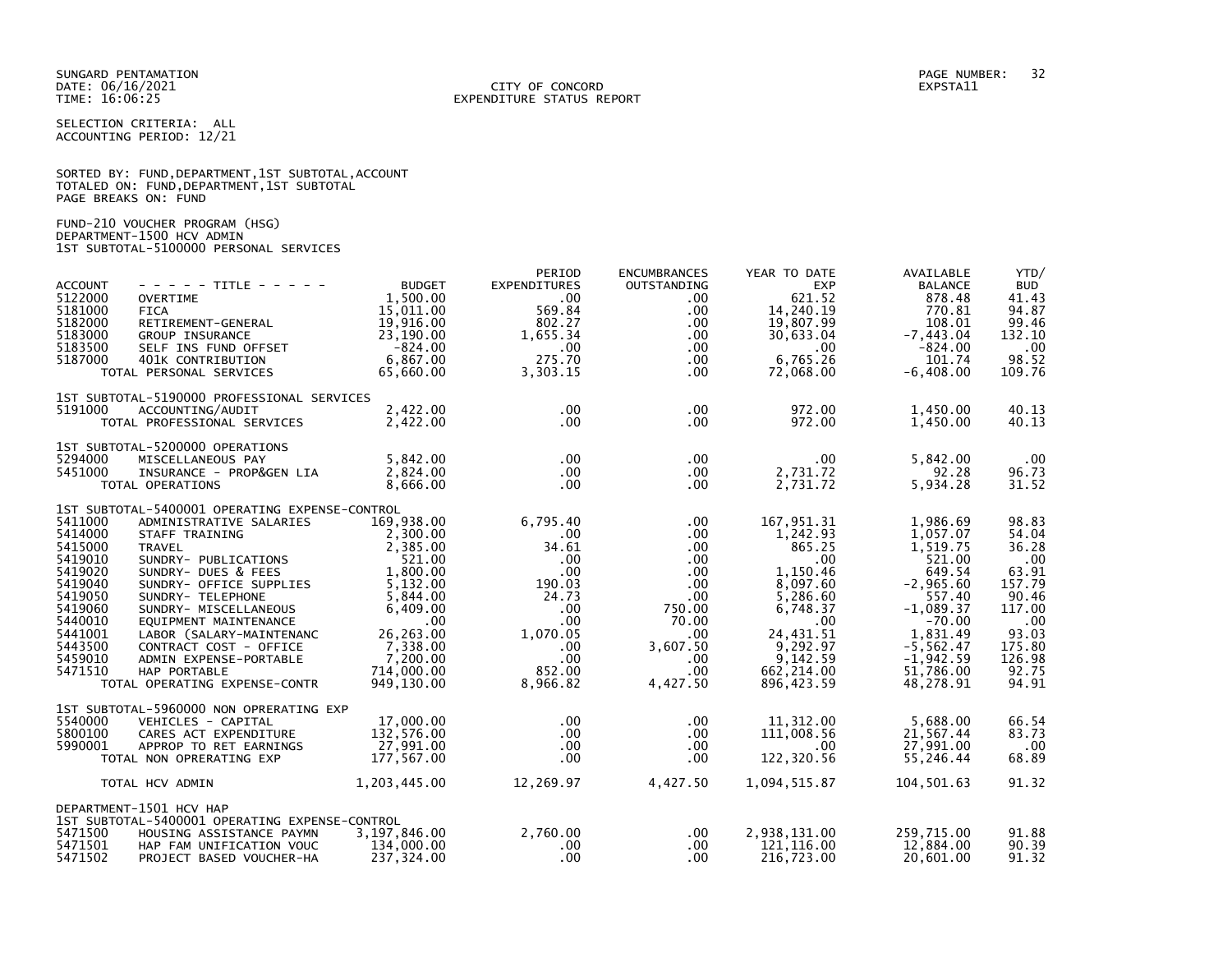SELECTION CRITERIA: ALL ACCOUNTING PERIOD: 12/21

SORTED BY: FUND,DEPARTMENT,1ST SUBTOTAL,ACCOUNT TOTALED ON: FUND,DEPARTMENT,1ST SUBTOTAL PAGE BREAKS ON: FUND

FUND-210 VOUCHER PROGRAM (HSG) DEPARTMENT-1501 HCV HAP 1ST SUBTOTAL-5400001 OPERATING EXPENSE-CONTROL

|                |                               |               | PERIOD       | <b>ENCUMBRANCES</b> | YEAR TO DATE | AVAILABLE      | YTD/       |
|----------------|-------------------------------|---------------|--------------|---------------------|--------------|----------------|------------|
| <b>ACCOUNT</b> | $- - - - - + + +$             | <b>BUDGET</b> | EXPENDITURES | OUTSTANDING         | <b>EXP</b>   | <b>BALANCE</b> | <b>BUD</b> |
| 5471503        | TENANT PROTECTION VOUCHE      | 37.452.00     | .00          | .00                 | 33.915.00    | 3.537.00       | 90.56      |
| 5471505        | VOUCHERS - VASH               | 93.367.00     | .00          | .00                 | 14.396.00    | 78.971.00      | 15.42      |
| 5471511        | HAP PORTABLE (PORT OUT)       | 220,360.00    | .00          | $.00 \,$            | 208.102.48   | 12.257.52      | 94.44      |
| 5471900        | HAP/FSS ESCROW - VOUCHER      | 105,206.00    | .00          | .00                 | 95.186.00    | 10.020.00      | 90.48      |
|                | TOTAL OPERATING EXPENSE-CONTR | 4.025.555.00  | 2.760.00     | .00                 | 3.627.569.48 | 397.985.52     | 90.11      |
|                | TOTAL HCV HAP                 | 4,025,555.00  | 2.760.00     | $.00 \,$            | 3.627.569.48 | 397.985.52     | 90.11      |
|                | TOTAL VOUCHER PROGRAM (HSG)   | 5,229,000.00  | 15,029.97    | 4.427.50            |              | 502,487.15     | 90.39      |
|                |                               |               |              |                     | 4,722,085.35 |                |            |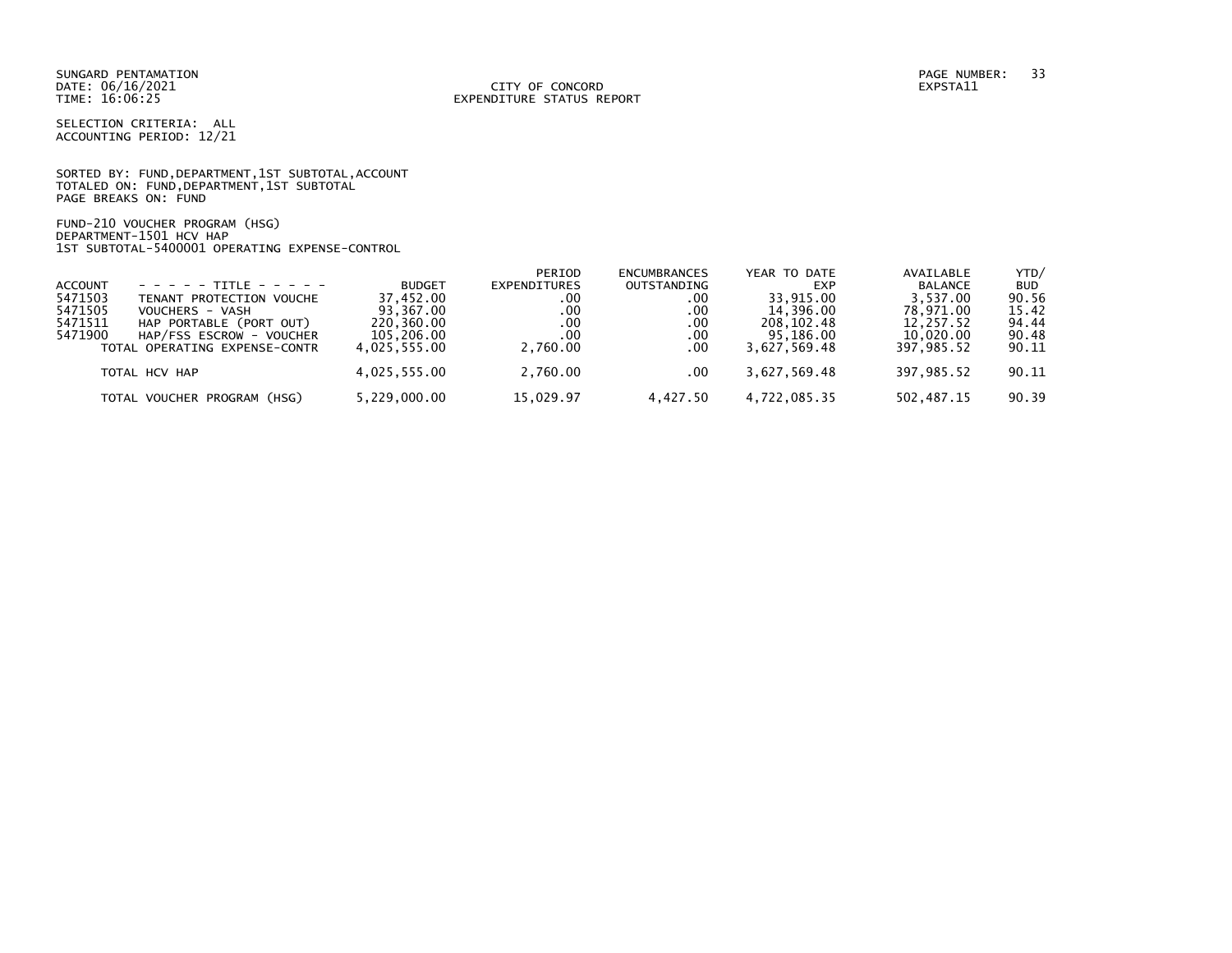### DATE: 06/16/2021 CITY OF CONCORD EXPSTA11 TIME: 16:06:25 EXPENDITURE STATUS REPORT

SELECTION CRITERIA: ALL ACCOUNTING PERIOD: 12/21

|                      |  |  | SORTED BY: FUND, DEPARTMENT, 1ST SUBTOTAL, ACCOUNT |  |
|----------------------|--|--|----------------------------------------------------|--|
|                      |  |  | TOTALED ON: FUND, DEPARTMENT, 1ST SUBTOTAL         |  |
| PAGE BREAKS ON: FUND |  |  |                                                    |  |

FUND-230 SECTION 108 LOAN/BEDI GRN DEPARTMENT-2300 CAROLINA COURTS 1ST SUBTOTAL-5200000 OPERATIONS

|                |                                           |                   | PERIOD              | <b>ENCUMBRANCES</b> | YEAR TO DATE      | AVAILABLE      | YTD/       |
|----------------|-------------------------------------------|-------------------|---------------------|---------------------|-------------------|----------------|------------|
| <b>ACCOUNT</b> | - - - - - TITLE - - - - -                 | <b>BUDGET</b>     | <b>EXPENDITURES</b> | <b>OUTSTANDING</b>  | EXP               | <b>BALANCE</b> | <b>BUD</b> |
| 5483100        | CONSTRUCTION                              | $-2, 280, 272.00$ | $.00 \,$            | .00                 | $-2, 280, 271.41$ | $- .59$        | 100.00     |
| 5483110        | SITE PREPARATION                          | $-387.737.00$     | .00                 | .00                 | $-387,736.90$     | $-10$          | 100.00     |
|                | TOTAL OPERATIONS                          | $-2.668.009.00$   | .00                 | .00                 | $-2,668,008.31$   | $-0.69$        | 100.00     |
|                | 1ST SUBTOTAL-5960000 NON OPRERATING EXP   |                   |                     |                     |                   |                |            |
| 5710000        | BOND/DEBT PRINCIPAL                       | $-1,974,000.00$   | .00                 | .00                 | $-1,974,000.00$   | .00            | 100.00     |
| 5720000        | BOND/DEBT INTEREST                        | $-905.103.00$     | .00                 | .00                 | $-905.102.64$     | $- .36$        | 100.00     |
| 5800701        | COST OF ISSUANCE                          | $-8.871.00$       | .00                 | .00                 | $-8,871.00$       | .00            | 100.00     |
|                | TOTAL NON OPRERATING EXP                  | $-2.887.974.00$   | .00                 | .00                 | $-2.887.973.64$   | $- .36$        | 100.00     |
|                |                                           |                   |                     |                     |                   |                |            |
|                | 1ST SUBTOTAL-5970000 OTHER FINANCING USES |                   |                     |                     |                   |                |            |
| 5983000        | TRANSFER TO GENERAL FUND                  | $-249.596.00$     | $.00 \,$            | .00                 | $-249,596.10$     | .10            | 100.00     |
|                | TOTAL OTHER FINANCING USES                | $-249.596.00$     | .00                 | .00                 | $-249.596.10$     | . 10           | 100.00     |
|                |                                           |                   |                     |                     |                   |                |            |
|                | TOTAL CAROLINA COURTS                     | $-5,805,579.00$   | $.00 \,$            | .00                 | $-5,805,578.05$   | $- .95$        | 100.00     |
|                | TOTAL SECTION 108 LOAN/BEDI G             | $-5,805,579.00$   | .00                 | .00                 | $-5,805,578.05$   | $- .95$        | 100.00     |
|                |                                           |                   |                     |                     |                   |                |            |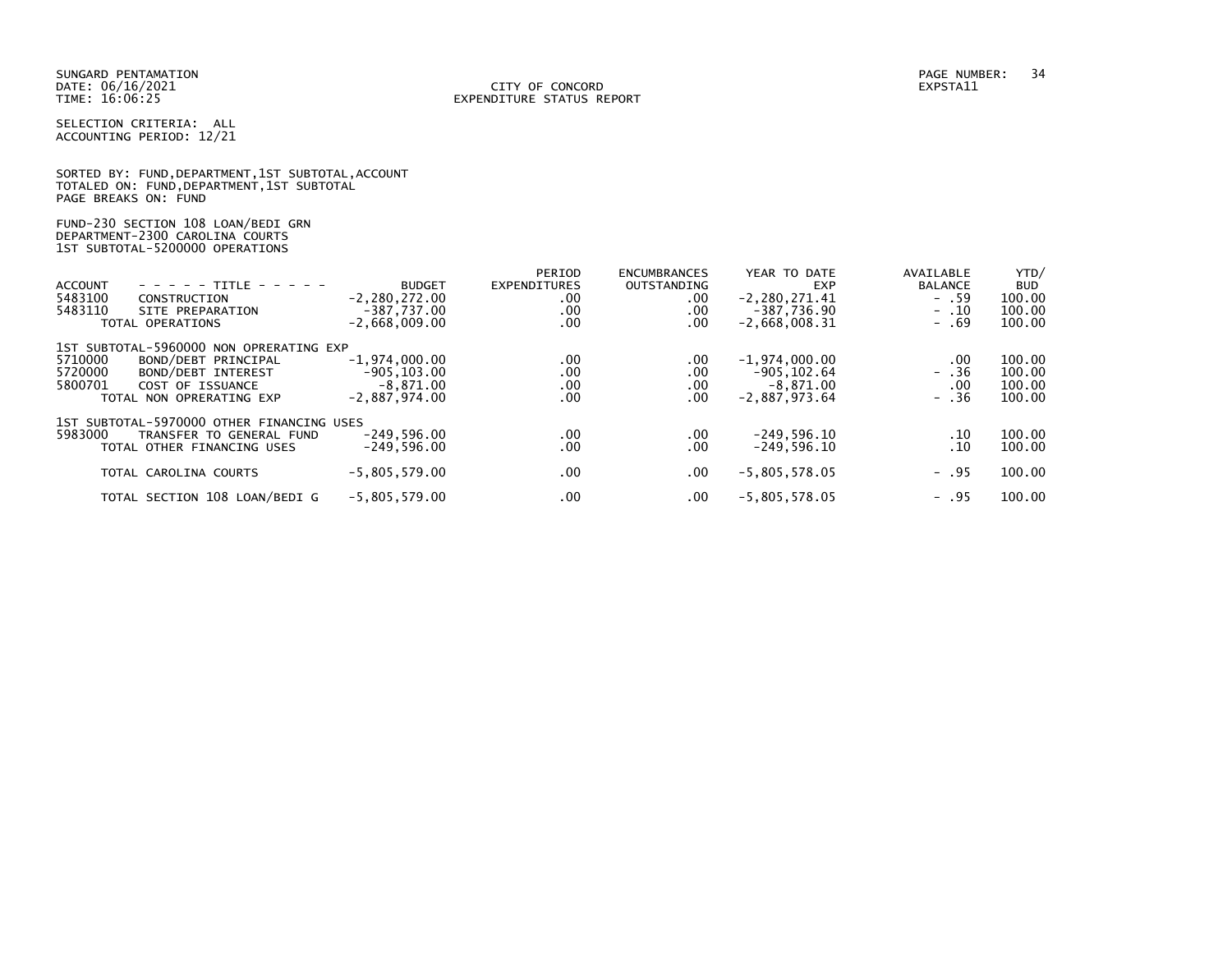### DATE: 06/16/2021 CITY OF CONCORD EXPSTA11 TIME: 16:06:25 EXPENDITURE STATUS REPORT

SELECTION CRITERIA: ALL ACCOUNTING PERIOD: 12/21

SORTED BY: FUND, DEPARTMENT, 1ST SUBTOTAL, ACCOUNT TOTALED ON: FUND,DEPARTMENT,1ST SUBTOTAL PAGE BREAKS ON: FUND

FUND-280 CAPITAL RESERVE-P&R DEPARTMENT-8100 CAPITAL RESERVE-P&R 1ST SUBTOTAL-5800000 CAPITAL PROJECTS

|                                                                                  |               | PERIOD       | <b>ENCUMBRANCES</b> | YEAR TO DATE | AVAILABLE      | YTD/       |
|----------------------------------------------------------------------------------|---------------|--------------|---------------------|--------------|----------------|------------|
| <b>ACCOUNT</b><br>$- - - - - + +$ TTTI F - - - - -                               | <b>BUDGET</b> | EXPENDITURES | <b>OUTSTANDING</b>  | <b>EXP</b>   | <b>BALANCE</b> | <b>BUD</b> |
| 5811082<br><b>FUTURE PROJECTS</b>                                                | 1,071,694.00  | $.00 \,$     | .00                 | .00          | 1,071,694.00   | .00        |
| TOTAL CAPITAL PROJECTS                                                           | 1,071,694.00  | .00          | .00                 | .00          | 1,071,694.00   | $.00 \,$   |
| 1ST SUBTOTAL-5970000 OTHER FINANCING USES<br>5987000<br>TRANSFER TO PROJECT FUND | 279.970.00    | 189,745.00   | $.00 \,$            | 279.970.00   | $.00 \,$       | 100.00     |
| TOTAL OTHER FINANCING USES                                                       | 279.970.00    | 189.745.00   | .00                 | 279.970.00   | $.00 \,$       | 100.00     |
|                                                                                  |               |              |                     |              |                |            |
| TOTAL CAPITAL RESERVE-P&R                                                        | 1,351,664.00  | 189.745.00   | .00                 | 279.970.00   | 1.071.694.00   | 20.71      |
| TOTAL CAPITAL RESERVE-P&R                                                        | 1,351,664.00  | 189.745.00   | .00                 | 279.970.00   | 1.071.694.00   | 20.71      |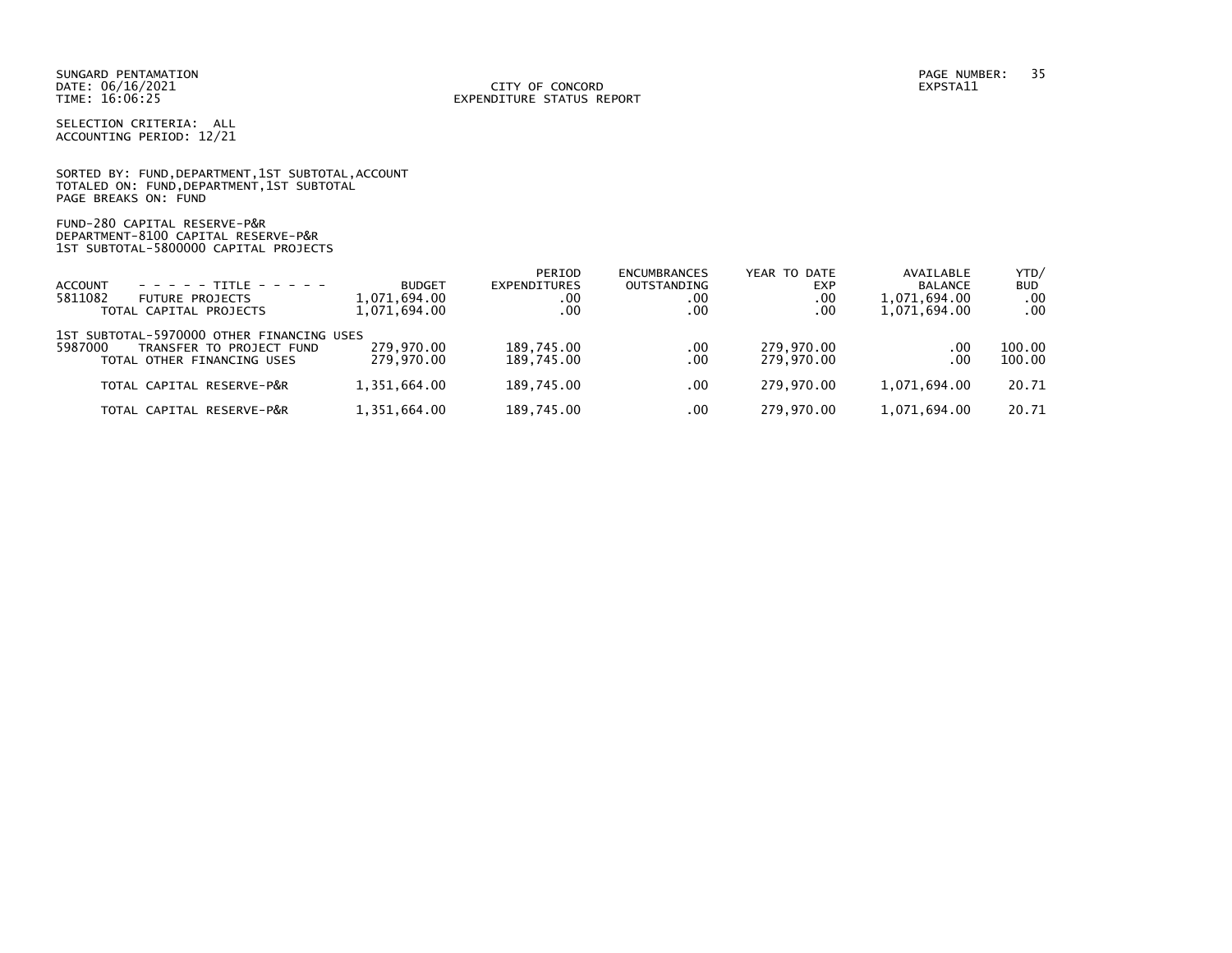### DATE: 06/16/2021 CITY OF CONCORD EXPSTA11 TIME: 16:06:25 EXPENDITURE STATUS REPORT

SELECTION CRITERIA: ALL ACCOUNTING PERIOD: 12/21

SORTED BY: FUND, DEPARTMENT, 1ST SUBTOTAL, ACCOUNT TOTALED ON: FUND,DEPARTMENT,1ST SUBTOTAL PAGE BREAKS ON: FUND

FUND-282 UTILITY CAPITAL RESERVE DEPARTMENT-8120 UTILITY CAPITAL RESERVE 1ST SUBTOTAL-5800000 CAPITAL PROJECTS

|                                           |                               |                   | PERIOD       | <b>ENCUMBRANCES</b> | YEAR TO DATE | AVAILABLE       | YTD/       |  |  |  |  |
|-------------------------------------------|-------------------------------|-------------------|--------------|---------------------|--------------|-----------------|------------|--|--|--|--|
| ACCOUNT                                   | $- - - - - -$ TITLE - - - - - | <b>BUDGET</b>     | EXPENDITURES | OUTSTANDING         | <b>EXP</b>   | <b>BALANCE</b>  | <b>BUD</b> |  |  |  |  |
| 5811081                                   | FUTURE ELECTRIC PROJECTS      | $-4.000.000.00$   | .00          | .00                 | .00          | $-4,000,000.00$ | .00        |  |  |  |  |
| 5811088                                   | FUTURE WATER PROJECTS         | 1,090,220.00      | .00          | .00                 | .00          | 1,090,220.00    | .00        |  |  |  |  |
| 5811089                                   | FUTURE SEWER PROJECTS         | 392,000,00        | $.00 \,$     | .00                 | .00          | 392,000.00      | .00        |  |  |  |  |
|                                           | TOTAL CAPITAL PROJECTS        | $-2, 517, 780.00$ | .00          | .00                 | .00          | $-2.517.780.00$ | .00        |  |  |  |  |
| 1ST SUBTOTAL-5970000 OTHER FINANCING USES |                               |                   |              |                     |              |                 |            |  |  |  |  |
| 5987000                                   | TRANSFER TO PROJECT FUND      | 583.275.00        | .00          | .00                 | 583,275.00   | .00             | 100.00     |  |  |  |  |
|                                           | TOTAL OTHER FINANCING USES    | 583.275.00        | .00.         | .00                 | 583,275.00   | .00             | 100.00     |  |  |  |  |
|                                           | TOTAL UTILITY CAPITAL RESERVE | $-1,934,505.00$   | .00          | .00                 | 583.275.00   | $-2.517.780.00$ | $-30.15$   |  |  |  |  |
|                                           | TOTAL UTILITY CAPITAL RESERVE | $-1,934,505.00$   | .00          | $.00 \,$            | 583.275.00   | $-2.517.780.00$ | $-30.15$   |  |  |  |  |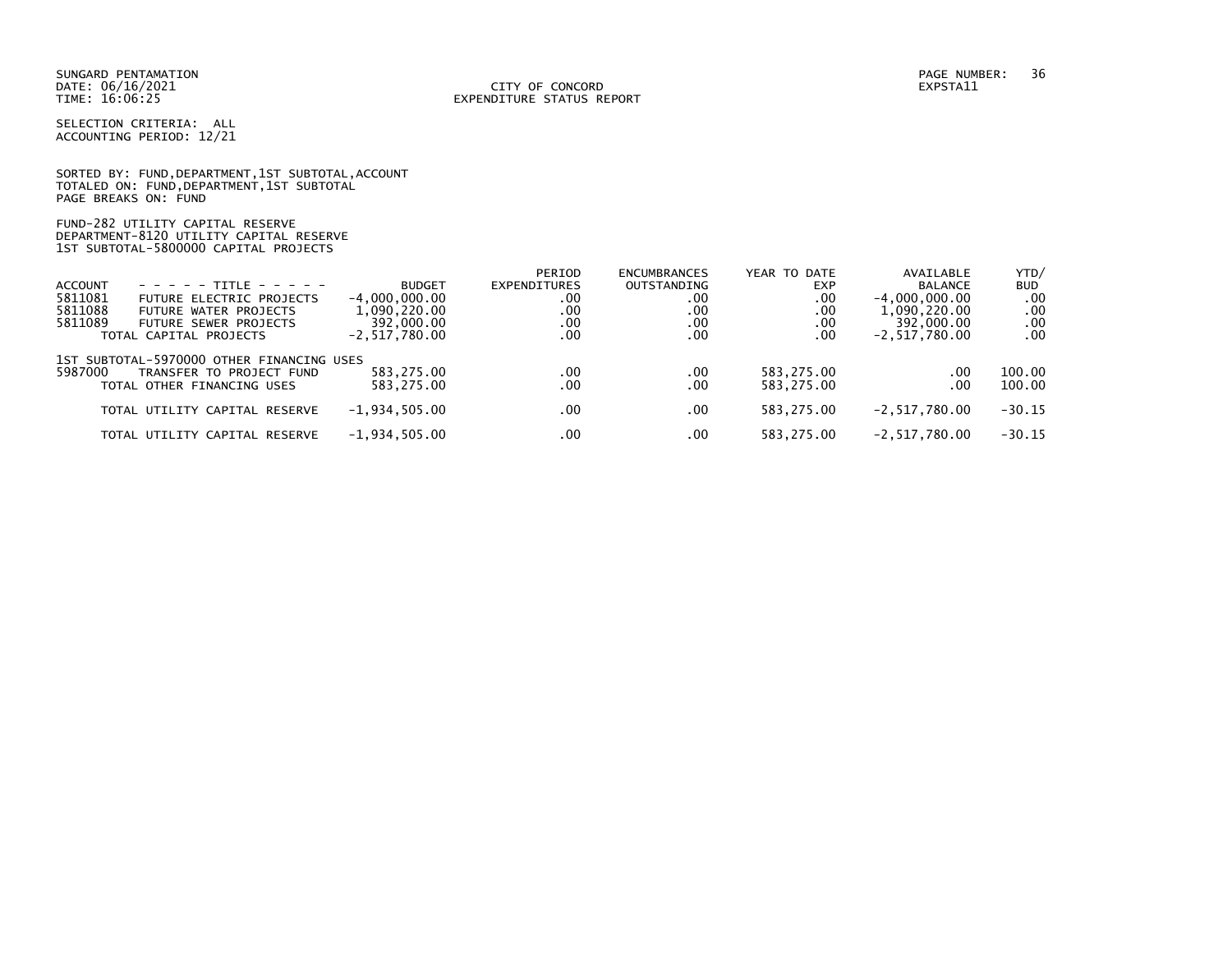#### DATE: 06/16/2021 CITY OF CONCORD EXPSTA11 TIME: 16:06:25 EXPENDITURE STATUS REPORT

SELECTION CRITERIA: ALL ACCOUNTING PERIOD: 12/21

|                      | SORTED BY: FUND, DEPARTMENT, 1ST SUBTOTAL, ACCOUNT |  |  |
|----------------------|----------------------------------------------------|--|--|
|                      | TOTALED ON: FUND, DEPARTMENT, 1ST SUBTOTAL         |  |  |
| PAGE BREAKS ON: FUND |                                                    |  |  |

## FUND-285 GENERAL CAPITAL RESERVE DEPARTMENT-8150 GENERAL CAPITAL RESERVE 1ST SUBTOTAL-5800000 CAPITAL PROJECTS

| <b>ACCOUNT</b><br>- - - - - TITLE - - - - -<br>5811082<br><b>FUTURE PROJECTS</b><br>TOTAL CAPITAL PROJECTS | <b>BUDGET</b><br>$-3,809,635.00$<br>$-3,809,635.00$ | PERIOD<br>EXPENDITURES<br>.00<br>.00 | <b>ENCUMBRANCES</b><br>OUTSTANDING<br>.00<br>.00 | YEAR TO DATE<br><b>EXP</b><br>.00<br>.00 | AVAILABLE<br>BALANCE<br>$-3,809,635.00$<br>$-3,809,635.00$ | YTD/<br><b>BUD</b><br>.00<br>.00 |
|------------------------------------------------------------------------------------------------------------|-----------------------------------------------------|--------------------------------------|--------------------------------------------------|------------------------------------------|------------------------------------------------------------|----------------------------------|
| 1ST SUBTOTAL-5970000 OTHER FINANCING USES                                                                  |                                                     |                                      |                                                  |                                          |                                                            |                                  |
| 5983000<br>TRANSFER TO GENERAL FUND                                                                        | 4,241,893.00                                        | .00                                  | .00                                              | 4,241,893.00                             | .00                                                        | 100.00                           |
| 5987000<br>TRANSFER TO PROJECT FUND                                                                        | 2,783,298.00                                        | .00                                  | $.00 \,$                                         | 2,783,298.00                             | .00                                                        | 100.00                           |
| 5989000<br>TRANSFER TO GOLF COURSE                                                                         | $-35, 200.00$                                       | .00                                  | .00                                              | $-35.200.00$                             | .00                                                        | 100.00                           |
| TOTAL OTHER FINANCING USES                                                                                 | 6.989.991.00                                        | .00                                  | $.00 \,$                                         | 6.989.991.00                             | .00                                                        | 100.00                           |
| TOTAL GENERAL CAPITAL RESERVE                                                                              | 3,180,356.00                                        | .00                                  | .00                                              | 6,989,991.00                             | $-3.809.635.00$                                            | 219.79                           |
| TOTAL GENERAL CAPITAL RESERVE                                                                              | 3.180.356.00                                        | .00                                  | .00                                              | 6,989,991.00                             | $-3.809.635.00$                                            | 219.79                           |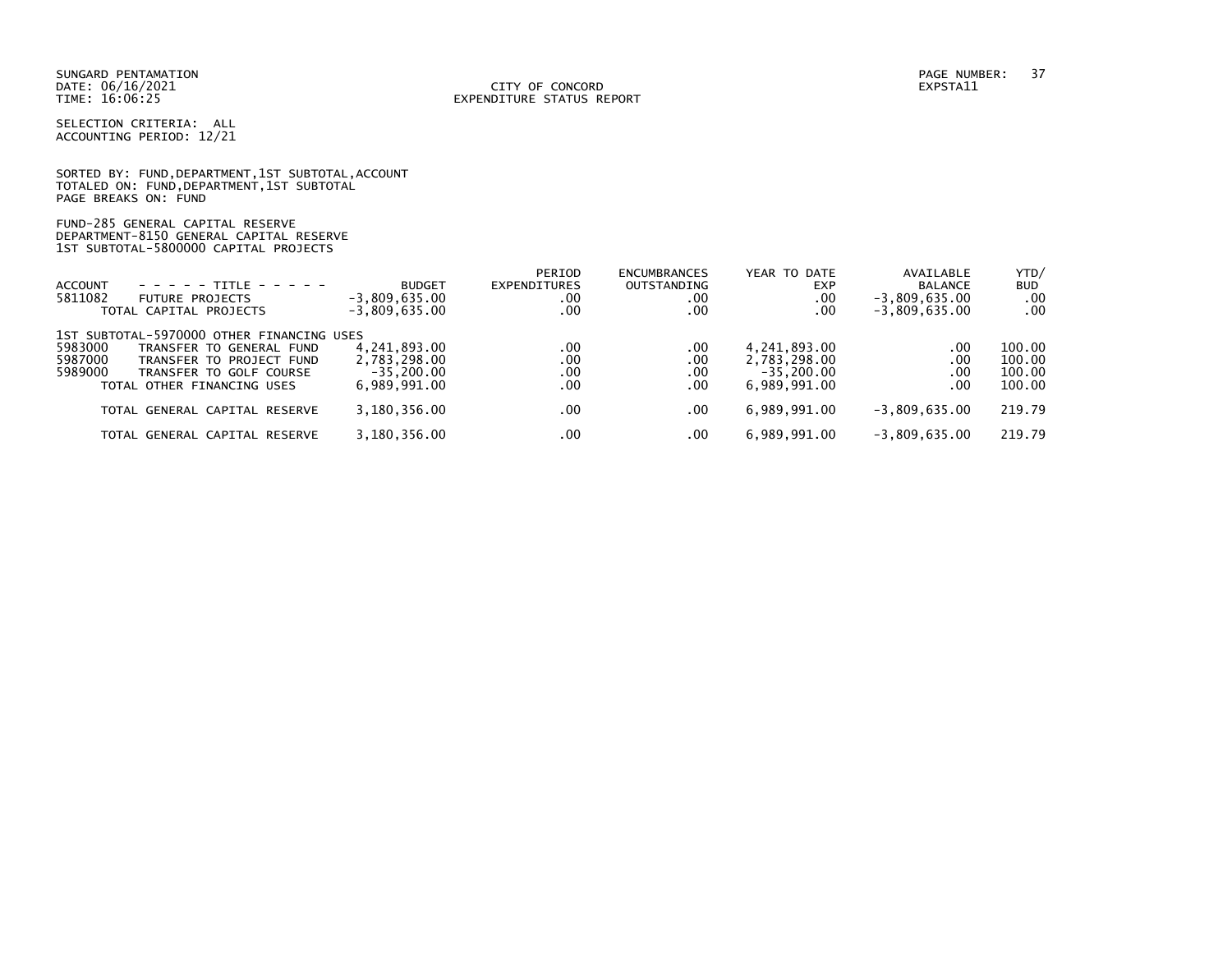SELECTION CRITERIA: ALL ACCOUNTING PERIOD: 12/21

SORTED BY: FUND, DEPARTMENT, 1ST SUBTOTAL, ACCOUNT TOTALED ON: FUND,DEPARTMENT,1ST SUBTOTAL PAGE BREAKS ON: FUND

FUND-292 ADDTL \$5 VEHICLE TAX DEPARTMENT-8200 ADDTL \$5 VEHICLE TAX 1ST SUBTOTAL-5970000 OTHER FINANCING USES

|                                     |               | PERIOD       | ENCUMBRANCES | YEAR TO DATE | AVAILABLE      | YTD/       |
|-------------------------------------|---------------|--------------|--------------|--------------|----------------|------------|
| $- - - - - + + +$<br><b>ACCOUNT</b> | <b>BUDGET</b> | EXPENDITURES | OUTSTANDING  | <b>EXP</b>   | <b>BALANCE</b> | <b>BUD</b> |
| 5982500<br>TRANSFER TO TRANSIT FUND | 440.000.00    | . 00         | .00          | 179.429.95   | 260.570.05     | 40.78      |
| TOTAL OTHER FINANCING USES          | 440.000.00    | . 00         | .00          | 179.429.95   | 260.570.05     | 40.78      |
|                                     |               |              |              |              |                |            |
| TOTAL ADDTL \$5 VEHICLE TAX         | 440.000.00    | .00          | .00          | 179.429.95   | 260.570.05     | 40.78      |
|                                     |               |              |              |              |                |            |
| TOTAL ADDTL \$5 VEHICLE TAX         | 440,000.00    | .00          | .00          | 179.429.95   | 260.570.05     | 40.78      |
|                                     |               |              |              |              |                |            |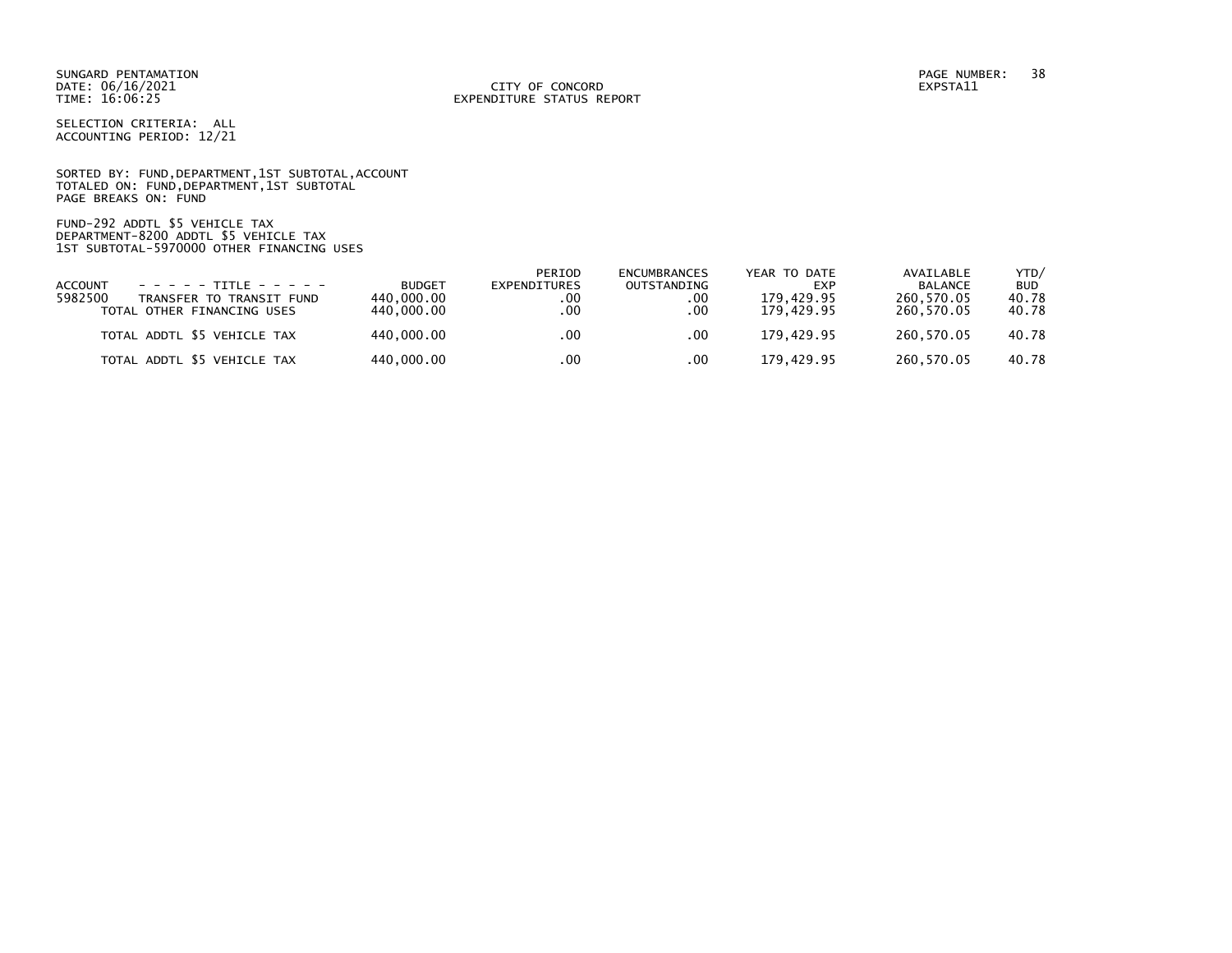#### DATE: 06/16/2021 CITY OF CONCORD EXPSTA11 TIME: 16:06:25 EXPENDITURE STATUS REPORT

SELECTION CRITERIA: ALL ACCOUNTING PERIOD: 12/21

| SORTED BY: FUND, DEPARTMENT, 1ST SUBTOTAL, ACCOUNT |  |
|----------------------------------------------------|--|
| TOTALED ON: FUND,DEPARTMENT,1ST SUBTOTAL           |  |
| PAGE BREAKS ON: FUND                               |  |

FUND-310 CDBG

DEPARTMENT-3104 CDBG PROJECTS 2015 1ST SUBTOTAL-5200000 OPERATIONS

| <b>ACCOUNT</b><br>- - - - - TITLE - - - - -<br>5480001<br>SUBSTANTIAL REHAB<br>TOTAL OPERATIONS                                                                                                                                                                | <b>BUDGET</b><br>$.00 \,$<br>.00                                            | PERIOD<br>EXPENDITURES<br>.00<br>.00      | <b>ENCUMBRANCES</b><br>OUTSTANDING<br>.00.<br>$.00 \,$   | YEAR TO DATE<br><b>EXP</b><br>500.46<br>500.46                 | AVAILABLE<br><b>BALANCE</b><br>$-500.46$<br>$-500.46$                                  | YTD/<br><b>BUD</b><br>.00<br>.00                 |
|----------------------------------------------------------------------------------------------------------------------------------------------------------------------------------------------------------------------------------------------------------------|-----------------------------------------------------------------------------|-------------------------------------------|----------------------------------------------------------|----------------------------------------------------------------|----------------------------------------------------------------------------------------|--------------------------------------------------|
| TOTAL CDBG PROJECTS 2015                                                                                                                                                                                                                                       | .00                                                                         | .00                                       | .00                                                      | 500.46                                                         | $-500.46$                                                                              | .00                                              |
| DEPARTMENT-3106 CDBG PROJECTS 2016<br>1ST SUBTOTAL-5200000 OPERATIONS<br>5480001<br>SUBSTANTIAL REHAB<br>5480002<br>EMERGENCY REPAIR<br>TOTAL OPERATIONS                                                                                                       | $-1,540.00$<br>1,540.00<br>.00                                              | $.00 \,$<br>276.00<br>276.00              | .00.<br>50.00<br>50.00                                   | $.00 \,$<br>9,768.24<br>9,768.24                               | $-1,540.00$<br>$-8, 278.24$<br>$-9,818.24$                                             | .00<br>637.55<br>.00                             |
| TOTAL CDBG PROJECTS 2016                                                                                                                                                                                                                                       | .00                                                                         | 276.00                                    | 50.00                                                    | 9,768.24                                                       | $-9,818.24$                                                                            | .00                                              |
| DEPARTMENT-3108 CDBG PROJECTS 2017<br>1ST SUBTOTAL-5200000 OPERATIONS<br>5480001<br>SUBSTANTIAL REHAB<br>5480002<br>EMERGENCY REPAIR<br>5483200<br>CLEARWATER ARTIST STUDIO<br>TOTAL OPERATIONS                                                                | 222.94<br>2,335.00<br>$-1,609.00$<br>948.94                                 | $.00 \,$<br>.00<br>$-613.71$<br>$-613.71$ | .00<br>.00<br>24,796.34<br>24,796.34                     | 22,607.48<br>$.00 \,$<br>2,127.35<br>24,734.83                 | $-22, 384.54$<br>2,335.00<br>$-28, 532.69$<br>$-48,582.23$                             | 10140.61<br>.00<br>$-1673.32$<br>5219.63         |
| TOTAL CDBG PROJECTS 2017                                                                                                                                                                                                                                       | 948.94                                                                      | $-613.71$                                 | 24,796.34                                                | 24,734.83                                                      | $-48, 582.23$                                                                          | 5219.63                                          |
| DEPARTMENT-3109 CDBG ADMIN 2018<br>1ST SUBTOTAL-5100000 PERSONAL SERVICES<br>5121000<br><b>REGULAR</b><br>5181000<br><b>FICA</b><br>5182000<br>RETIREMENT-GENERAL<br>5187000<br>401K CONTRIBUTION<br>TOTAL PERSONAL SERVICES                                   | 2,256.00<br>173.00<br>176.00<br>79.00<br>2,684.00                           | $.00 \,$<br>.00<br>.00<br>.00<br>.00      | .00<br>$.00 \,$<br>$.00 \,$<br>.00.<br>.00.              | 2,255.99<br>172.58<br>175.97<br>78.96<br>2,683.50              | .01<br>.42<br>.03<br>.04<br>.50                                                        | 100.00<br>99.76<br>99.98<br>99.95<br>99.98       |
| TOTAL CDBG ADMIN 2018                                                                                                                                                                                                                                          | 2,684.00                                                                    | .00                                       | $.00 \,$                                                 | 2,683.50                                                       | .50                                                                                    | 99.98                                            |
| DEPARTMENT-3110 CDBG PROJECTS 2018<br>1ST SUBTOTAL-5200000 OPERATIONS<br>5480001<br>SUBSTANTIAL REHAB<br>5480012<br>MATCH/PI EXP<br>5481002<br>ACQUISITION OF PROPERTY<br>5482001<br>INFRASTRUCTURE<br>5483200<br>CLEARWATER ARTIST STUDIO<br>TOTAL OPERATIONS | 117,055.06<br>1,609.00<br>$-77, 483.00$<br>$-22,430.00$<br>.00<br>18,751.06 | .00<br>.00<br>.00<br>.00<br>.00<br>.00    | $.00 \,$<br>.00<br>.00<br>.00.<br>52,686.99<br>52,686.99 | 174,737.92<br>1,608.97<br>.00.<br>.00<br>$-0.03$<br>176,346.86 | $-57,682.86$<br>.03<br>$-77, 483.00$<br>$-22,430.00$<br>$-52,686.96$<br>$-210, 282.79$ | 149.28<br>100.00<br>.00<br>.00<br>.00<br>1221.44 |
| TOTAL CDBG PROJECTS 2018                                                                                                                                                                                                                                       | 18,751.06                                                                   | .00                                       | 52,686.99                                                | 176,346.86                                                     | $-210, 282.79$                                                                         | 1221.44                                          |
| DEPARTMENT-3111 CDBG ADMIN 2019<br>1ST SUBTOTAL-5100000 PERSONAL SERVICES<br>5121000<br><b>REGULAR</b>                                                                                                                                                         | $-21, 109.00$                                                               | .00                                       | $.00 \,$                                                 | $-2, 255.99$                                                   | $-18,853.01$                                                                           | 10.69                                            |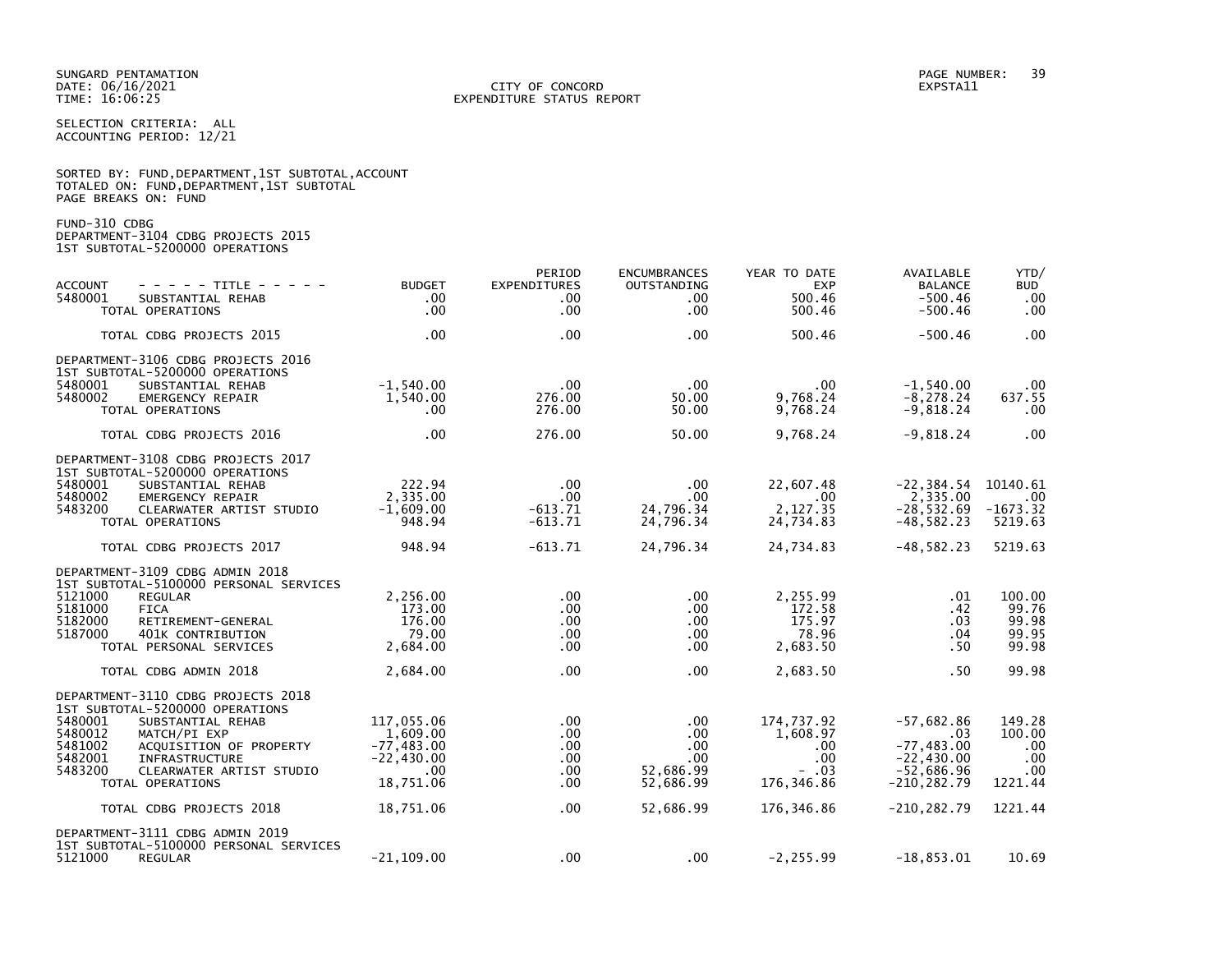SELECTION CRITERIA: ALL ACCOUNTING PERIOD: 12/21

|                      | SORTED BY: FUND, DEPARTMENT, 1ST SUBTOTAL, ACCOUNT |  |  |
|----------------------|----------------------------------------------------|--|--|
|                      | TOTALED ON: FUND, DEPARTMENT, 1ST SUBTOTAL         |  |  |
| PAGE BREAKS ON: FUND |                                                    |  |  |

FUND-310 CDBG DEPARTMENT-3111 CDBG ADMIN 2019 1ST SUBTOTAL-5100000 PERSONAL SERVICES

| <b>ACCOUNT</b><br>5181000<br>5182000<br>5183000<br>5187000                                                 | - - - - - TITLE - - - - -<br><b>FICA</b><br>RETIREMENT-GENERAL<br>GROUP INSURANCE<br>401K CONTRIBUTION<br>TOTAL PERSONAL SERVICES                                                                                                                                                                                                   | <b>BUDGET</b><br>$-1.548.00$<br>$-1,726.00$<br>$-3,822.00$<br>$-685.00$<br>$-28,890.00$                                                        | PERIOD<br>EXPENDITURES<br>$.00 \,$<br>$.00 \,$<br>$.00 \,$<br>.00 <sub>1</sub><br>.00 <sub>1</sub>                                                     | <b>ENCUMBRANCES</b><br><b>OUTSTANDING</b><br>$.00 \,$<br>$.00 \,$<br>$.00 \,$<br>$.00 \,$<br>$.00 \,$               | YEAR TO DATE<br><b>EXP</b><br>$-172.58$<br>$-175.97$<br>.00<br>$-78.96$<br>$-2,683.50$                                                      | AVAILABLE<br><b>BALANCE</b><br>$-1, 375.42$<br>$-1,550.03$<br>$-3,822.00$<br>$-606.04$<br>$-26, 206.50$                                     | YTD/<br><b>BUD</b><br>11.15<br>10.20<br>.00<br>11.53<br>9.29                         |
|------------------------------------------------------------------------------------------------------------|-------------------------------------------------------------------------------------------------------------------------------------------------------------------------------------------------------------------------------------------------------------------------------------------------------------------------------------|------------------------------------------------------------------------------------------------------------------------------------------------|--------------------------------------------------------------------------------------------------------------------------------------------------------|---------------------------------------------------------------------------------------------------------------------|---------------------------------------------------------------------------------------------------------------------------------------------|---------------------------------------------------------------------------------------------------------------------------------------------|--------------------------------------------------------------------------------------|
| 5194000                                                                                                    | 1ST SUBTOTAL-5190000 PROFESSIONAL SERVICES<br>CONTRACT SERVICES<br>TOTAL PROFESSIONAL SERVICES                                                                                                                                                                                                                                      | $-2.224.00$<br>$-2,224.00$                                                                                                                     | $.00 \,$<br>.00 <sub>1</sub>                                                                                                                           | .00.<br>$.00 \,$                                                                                                    | $.00 \,$<br>$.00 \times$                                                                                                                    | $-2,224.00$<br>$-2, 224.00$                                                                                                                 | $.00 \,$<br>.00                                                                      |
| 5294000<br>5299000<br>5312000<br>5321000<br>5370000<br>5491000                                             | 1ST SUBTOTAL-5200000 OPERATIONS<br>MISCELLANEOUS PAY<br>SUPPLIES-DEPARTMENTAL<br>TRAVEL & TRAINING<br><b>TELEPHONE</b><br>ADVERTISING<br>DUES & SUBSCRIPTIONS<br>TOTAL OPERATIONS                                                                                                                                                   | $-4,078.00$<br>-492.00<br>$-4,418.00$<br>191.00<br>$-3,000.00$<br>$-1,757.00$<br>$-13,554.00$                                                  | $.00 \,$<br>$.00 \,$<br>.00 <sub>1</sub><br>.00<br>$.00 \,$<br>$.00 \,$<br>.00 <sub>1</sub>                                                            | $.00 \,$<br>$.00 \,$<br>$.00 \,$<br>$.00 \,$<br>$.00 \,$<br>$.00 \,$<br>$.00 \,$                                    | $.00 \times$<br>$.00 \,$<br>$.00 \,$<br>$.00 \,$<br>.00<br>.00<br>$.00 \times$                                                              | $-4,078.00$<br>$-492.00$<br>$-4,418.00$<br>191.00<br>$-3,000.00$<br>$-1,757.00$<br>$-13,554.00$                                             | .00<br>.00<br>.00<br>.00<br>.00<br>.00<br>.00                                        |
|                                                                                                            | TOTAL CDBG ADMIN 2019                                                                                                                                                                                                                                                                                                               | $-44,668.00$                                                                                                                                   | .00 <sub>1</sub>                                                                                                                                       | $.00 \,$                                                                                                            | $-2,683.50$                                                                                                                                 | $-41,984.50$                                                                                                                                | 6.01                                                                                 |
| 5299000<br>5470036<br>5480001<br>5480002<br>5480012<br>5481002<br>5482001<br>5483003<br>5483015<br>5483200 | DEPARTMENT-3112 CDBG PROJECTS 2019<br>1ST SUBTOTAL-5200000 OPERATIONS<br>SUPPLIES-DEPARTMENTAL<br>ACADEMIC LEARNING CENTER<br>SUBSTANTIAL REHAB<br><b>EMERGENCY REPAIR</b><br>MATCH/PI EXP<br>ACQUISITION OF PROPERTY<br><b>INFRASTRUCTURE</b><br>HOPE HAVEN<br>CAB MEALS ON WHEELS<br>CLEARWATER ARTIST STUDIO<br>TOTAL OPERATIONS | $-56.00$<br>$-372.00$<br>60,000.00<br>20,984.00<br>31, 172.00<br>$-90,000.00$<br>30,000.00<br>$-336.00$<br>$-767.00$<br>22,475.00<br>73,100.00 | $.00 \,$<br>.00 <sub>1</sub><br>7,595.45<br>.00<br>$.00 \,$<br>$.00 \,$<br>.00 <sub>1</sub><br>$.00 \,$<br>$.00 \cdot$<br>.00 <sub>1</sub><br>7,595.45 | $.00 \,$<br>$.00 \,$<br>.00<br>$.00 \,$<br>.00.<br>$.00 \,$<br>$.00 \,$<br>$.00 \,$<br>$.00 \,$<br>.00.<br>$.00 \,$ | $.00 \,$<br>$.00 \times$<br>52,065.00<br>15,046.22<br>$.00 \,$<br>$.00 \,$<br>.00 <sub>1</sub><br>$.00 \,$<br>$.00 \,$<br>.36<br>67, 111.58 | $-56.00$<br>$-372.00$<br>7,935.00<br>5,937.78<br>31, 172.00<br>$-90,000.00$<br>30,000.00<br>$-336.00$<br>$-767.00$<br>22,474.64<br>5,988.42 | .00<br>$.00 \,$<br>86.78<br>71.70<br>.00<br>.00<br>.00<br>.00<br>.00<br>.00<br>91.81 |
|                                                                                                            | TOTAL CDBG PROJECTS 2019                                                                                                                                                                                                                                                                                                            | 73,100.00                                                                                                                                      | 7,595.45                                                                                                                                               | .00.                                                                                                                | 67, 111.58                                                                                                                                  | 5,988.42                                                                                                                                    | 91.81                                                                                |
| 5121000<br>5181000<br>5182000<br>5183000<br>5183500<br>5187000                                             | DEPARTMENT-3113 CDBG ADMIN 2020<br>1ST SUBTOTAL-5100000 PERSONAL SERVICES<br><b>REGULAR</b><br><b>FICA</b><br>RETIREMENT-GENERAL<br>GROUP INSURANCE<br>SELF INS FUND OFFSET<br>401K CONTRIBUTION<br>TOTAL PERSONAL SERVICES                                                                                                         | 53.110.00<br>4,063.00<br>5,391.00<br>8,620.00<br>$-376.00$<br>1,859.00<br>72,667.00                                                            | 2,135.51<br>161.35<br>217.82<br>315.15<br>$.00 \ \,$<br>75.23<br>2,905.06                                                                              | $.00 \,$<br>$.00 \,$<br>$.00 \,$<br>.00<br>.00.<br>$.00 \,$<br>.00.                                                 | 50.340.43<br>3,807.67<br>5,162.25<br>7,962.35<br>$.00 \,$<br>1,773.98<br>69,046.68                                                          | 2,769.57<br>255.33<br>228.75<br>657.65<br>$-376.00$<br>85.02<br>3,620.32                                                                    | 94.79<br>93.72<br>95.76<br>92.37<br>.00<br>95.43<br>95.02                            |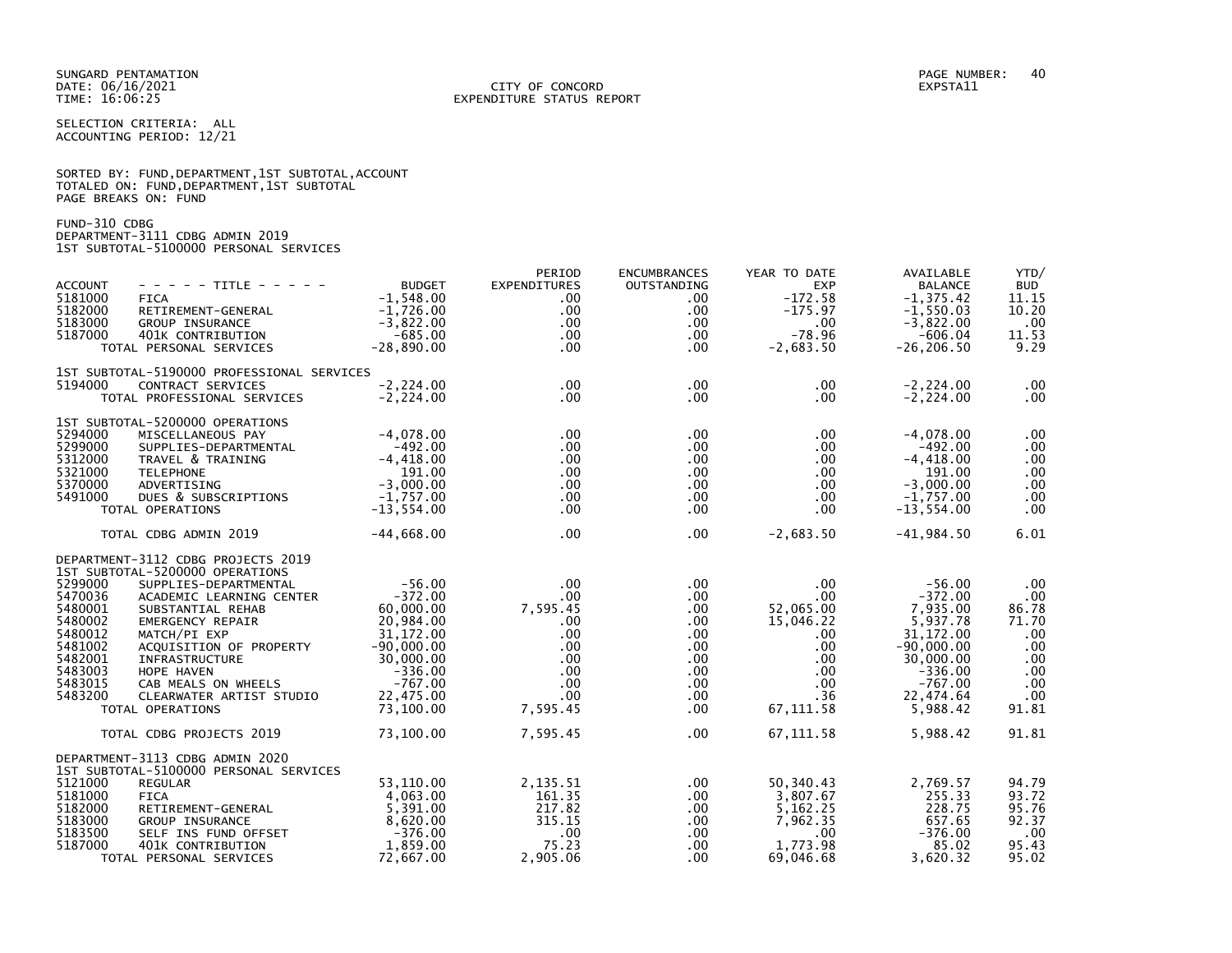SELECTION CRITERIA: ALL ACCOUNTING PERIOD: 12/21

|                      |  |  | SORTED BY: FUND, DEPARTMENT, 1ST SUBTOTAL, ACCOUNT |  |
|----------------------|--|--|----------------------------------------------------|--|
|                      |  |  | TOTALED ON: FUND,DEPARTMENT,1ST SUBTOTAL           |  |
| PAGE BREAKS ON: FUND |  |  |                                                    |  |

FUND-310 CDBG DEPARTMENT-3113 CDBG ADMIN 2020 1ST SUBTOTAL-5100000 PERSONAL SERVICES

| <b>ACCOUNT</b>     | - - - - - TITLE - - - - -                     | <b>BUDGET</b>          | PERIOD<br><b>EXPENDITURES</b> | <b>ENCUMBRANCES</b><br>OUTSTANDING | YEAR TO DATE<br><b>EXP</b> | AVAILABLE<br><b>BALANCE</b> | YTD/<br><b>BUD</b> |
|--------------------|-----------------------------------------------|------------------------|-------------------------------|------------------------------------|----------------------------|-----------------------------|--------------------|
|                    | 1ST SUBTOTAL-5190000 PROFESSIONAL SERVICES    |                        |                               |                                    |                            |                             |                    |
| 5191000            | ACCOUNTING/AUDIT                              | 125.00                 | $.00 \,$                      | $.00 \,$                           | 125.00                     | $.00 \,$                    | 100.00             |
| 5194000            | CONTRACT SERVICES                             | 42,000,00              | $.00 \,$                      | 4,575.00                           | 5,250.00                   | 32.175.00                   | 23.39              |
|                    | TOTAL PROFESSIONAL SERVICES                   | 42,125.00              | $.00 \,$                      | 4,575.00                           | 5,375.00                   | 32, 175.00                  | 23.62              |
|                    | 1ST SUBTOTAL-5200000 OPERATIONS               |                        |                               |                                    |                            |                             |                    |
| 5294000            | MISCELLANEOUS PAY                             | 1,582.00               | $.00 \,$                      | $.00 \,$                           | $.00 \,$                   | 1,582.00                    | .00                |
| 5299000            | SUPPLIES-DEPARTMENTAL                         | 11,196.00              | $.00 \,$                      | $.00 \,$                           | 697.65                     | 10,498.35                   | 6.23               |
| 5312000            | TRAVEL & TRAINING                             | 6,073.00               | $.00 \,$                      | $.00 \,$                           | 1, 173.52                  | 4,899.48                    | 19.32              |
| 5321000            | <b>TELEPHONE</b>                              | 365.00                 | 13.85                         | .00.                               | 346.25                     | 18.75                       | 94.86              |
| 5370000            | ADVERTISING                                   | 2.000.00               | $.00 \,$                      | .00.                               | 943.75                     | 1,056.25                    | 47.19              |
| 5491000            | DUES & SUBSCRIPTIONS                          | 500.00                 | $.00 \,$                      | $.00 \,$                           | 225.00                     | 275.00                      | 45.00              |
|                    | TOTAL OPERATIONS                              | 21,716.00              | 13.85                         | $.00 \,$                           | 3,386.17                   | 18,329.83                   | 15.59              |
|                    | TOTAL CDBG ADMIN 2020                         | 136,508.00             | 2,918.91                      | 4,575.00                           | 77,807.85                  | 54, 125. 15                 | 60.35              |
|                    | DEPARTMENT-3114 CDBG PROJECTS 2020            |                        |                               |                                    |                            |                             |                    |
|                    | 1ST SUBTOTAL-5200000 OPERATIONS               |                        |                               |                                    |                            |                             |                    |
| 5470036            | ACADEMIC LEARNING CENTER                      | 4,000.00               | $.00 \,$                      | $.00 \,$                           | .00.                       | 4,000.00                    | $.00 \,$           |
| 5470049            | HABITAT FOR HUMANITY                          | 6,000.00               | $.00 \,$                      | $.00 \,$                           | 6,000.00                   | .00                         | 100.00             |
| 5470060            | MULTICULTURL STUDNT UNIO                      | 6,500.00               | 1,705.00                      | $.00 \,$                           | 3,292.33                   | 3,207.67                    | 50.65              |
| 5470062            | CONFLICT RESOLUTION                           | 5,000.00               | $.00 \,$                      | $.00 \,$                           | $.00 \,$                   | 5,000.00                    | .00                |
| 5480001<br>5480002 | SUBSTANTIAL REHAB                             | 43,000.00<br>25,000.00 | .00<br>$.00 \,$               | $.00 \,$                           | .00                        | 43,000.00<br>25,000.00      | .00<br>.00         |
| 5480009            | <b>EMERGENCY REPAIR</b><br>NEIGHBORHOOD GRANT | 6,000.00               | $.00 \cdot$                   | $.00 \,$<br>$.00 \,$               | $.00 \,$<br>.00            | 6,000.00                    | .00                |
| 5480012            | MATCH/PI EXP                                  | 2.000.00               | 613.71                        | $.00 \,$                           | 6,815.03                   | $-4,815.03$                 | 340.75             |
| 5480013            | HISTORIC STUDY                                | 40,000.00              | $.00 \,$                      | $.00 \,$                           | $.00 \,$                   | 40,000.00                   | $.00 \,$           |
| 5481002            | ACQUISITION OF PROPERTY                       | 35,435.00              | $.00 \,$                      | $.00 \,$                           | .00                        | 35,435.00                   | .00                |
| 5482001            | INFRASTRUCTURE                                | 12,517.00              | $.00 \,$                      | $.00 \,$                           | $.00 \,$                   | 12,517.00                   | .00                |
| 5483006            | L.I.F.E. CENTER                               | 6,500.00               | .00                           | .00.                               | .00                        | 6,500.00                    | .00                |
| 5483018            | EL PUENTE HISPANIO                            | 10,500.00              | 4,877.08                      | $.00 \,$                           | 8,482.81                   | 2,017.19                    | 80.79              |
| 5483200            | CLEARWATER ARTIST STUDIO                      | 343.532.00             | $.00 \,$                      | $.00 \,$                           | $- .36$                    | 343, 532.36                 | .00                |
|                    | TOTAL OPERATIONS                              | 545,984.00             | 7,195.79                      | .00.                               | 24,589.81                  | 521, 394.19                 | 4.50               |
|                    | TOTAL CDBG PROJECTS 2020                      | 545,984.00             | 7,195.79                      | $.00 \,$                           | 24,589.81                  | 521, 394.19                 | 4.50               |
|                    | DEPARTMENT-3117 CARES ACT CDBG                |                        |                               |                                    |                            |                             |                    |
|                    | 1ST SUBTOTAL-5960000 NON OPRERATING EXP       |                        |                               |                                    |                            |                             |                    |
| 5800100            | CARES ACT EXPENDITURE                         | 609,071.50             | 10,484.80                     | 3,097.78                           | 695,207.65                 | $-89, 233.93$               | 114.65             |
|                    | TOTAL NON OPRERATING EXP                      | 609,071.50             | 10,484.80                     | 3,097.78                           | 695,207.65                 | $-89, 233.93$               | 114.65             |
|                    | TOTAL CARES ACT CDBG                          | 609,071.50             | 10,484.80                     | 3,097.78                           | 695,207.65                 | $-89, 233.93$               | 114.65             |
|                    |                                               |                        |                               |                                    |                            |                             |                    |
|                    | TOTAL CDBG                                    | 1,342,379.50           | 27,857.24                     | 85,206.11                          | 1,076,067.28               | 181, 106. 11                | 86.51              |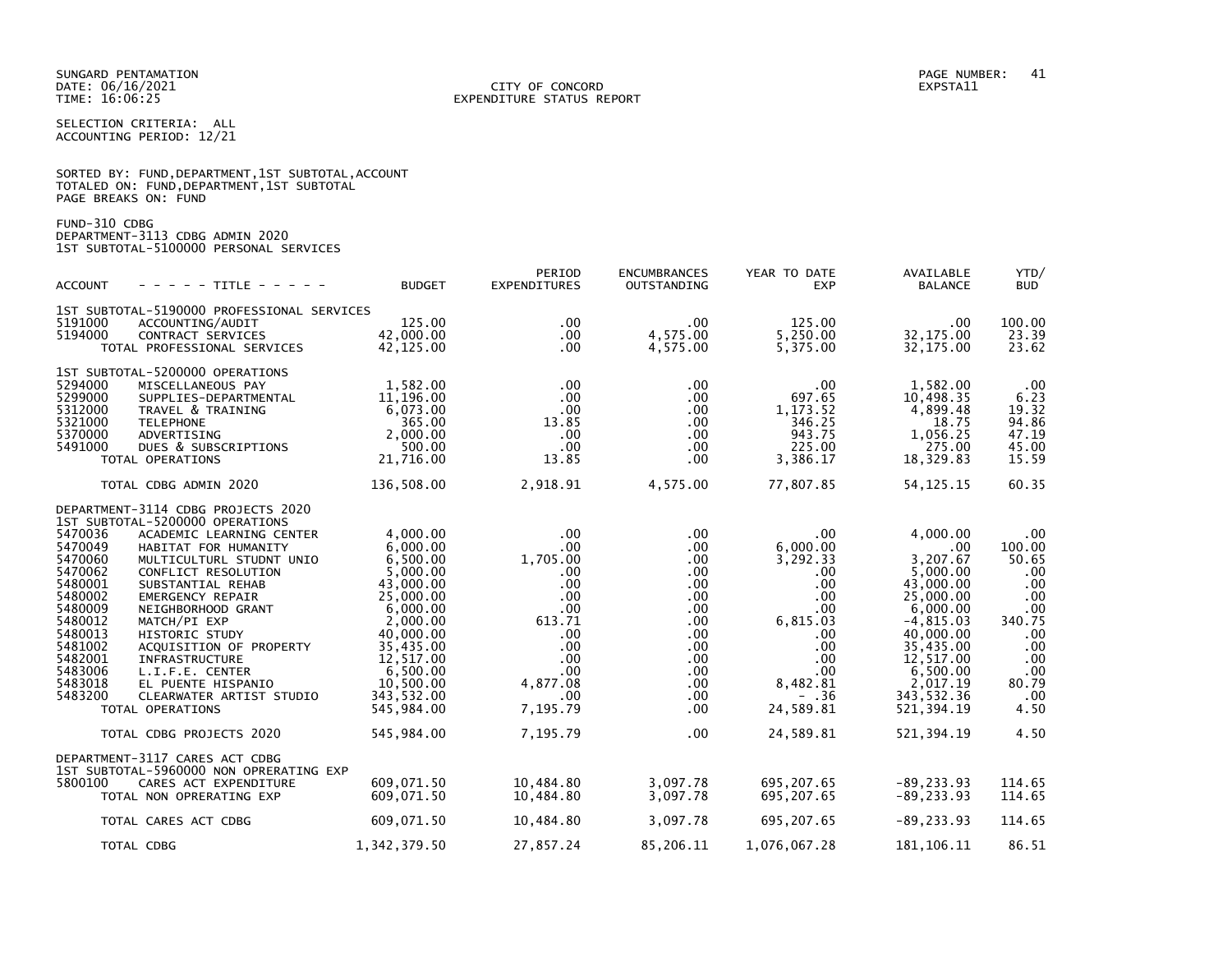### DATE: 06/16/2021 CITY OF CONCORD EXPSTA11 TIME: 16:06:25 EXPENDITURE STATUS REPORT

SELECTION CRITERIA: ALL ACCOUNTING PERIOD: 12/21

SORTED BY: FUND, DEPARTMENT, 1ST SUBTOTAL, ACCOUNT

| TOTALED ON: FUND, DEPARTMENT, 1ST SUBTOTAL<br>PAGE BREAKS ON: FUND                                                                                                                                                   |                                      |                                   |                                                 |                                                             |                                                                            |                                 |
|----------------------------------------------------------------------------------------------------------------------------------------------------------------------------------------------------------------------|--------------------------------------|-----------------------------------|-------------------------------------------------|-------------------------------------------------------------|----------------------------------------------------------------------------|---------------------------------|
| FUND-320 HOME CONSORTIUM<br>DEPARTMENT-3202 HOME PROJECTS 2015<br>1ST SUBTOTAL-5200000 OPERATIONS                                                                                                                    |                                      |                                   |                                                 |                                                             |                                                                            |                                 |
| <b>ACCOUNT</b><br>- - - - - TITLE - - - - -<br>FUND-320 HOME CONSORTIUM                                                                                                                                              | <b>BUDGET</b>                        | PERIOD<br>EXPENDITURES            | <b>ENCUMBRANCES</b><br>OUTSTANDING              | YEAR TO DATE<br><b>EXP</b>                                  | AVAILABLE<br><b>BALANCE</b>                                                | YTD/<br>BUD                     |
| 5484200<br>CONSORTIUM PROJECT EXP<br>TOTAL OPERATIONS                                                                                                                                                                | $.00 \times$<br>.00.                 | 238.00<br>238.00                  | .00.<br>.00.                                    | 45,240.85<br>45,240.85                                      | $-45, 240.85$<br>$-45, 240.85$                                             | .00<br>.00                      |
| TOTAL HOME PROJECTS 2015                                                                                                                                                                                             | .00                                  | 238.00                            | .00.                                            | 45,240.85                                                   | $-45, 240.85$                                                              | .00                             |
| DEPARTMENT-3204 HOME PROJECTS 2016<br>1ST SUBTOTAL-5200000 OPERATIONS<br>5484200<br>CONSORTIUM PROJECT EXP<br>TOTAL OPERATIONS                                                                                       | .00<br>$.00 \,$                      | 5,647.00<br>5,647.00              | .00<br>.00.                                     | 5,647.00<br>5,647.00                                        | $-5,647.00$<br>$-5,647.00$                                                 | .00<br>.00                      |
| TOTAL HOME PROJECTS 2016                                                                                                                                                                                             | $.00 \times$                         | 5,647.00                          | .00                                             | 5,647.00                                                    | $-5,647.00$                                                                | .00                             |
| DEPARTMENT-3205 HOME ADMIN 2017<br>1ST SUBTOTAL-5200000 OPERATIONS<br>5484100<br>CONSORTIUM ADMIN EXP<br>TOTAL OPERATIONS                                                                                            | .00<br>$.00 \times$                  | .00<br>.00                        | .00<br>.00                                      | 594.52<br>594.52                                            | $-594.52$<br>$-594.52$                                                     | .00<br>.00                      |
| TOTAL HOME ADMIN 2017                                                                                                                                                                                                | .00                                  | .00                               | .00.                                            | 594.52                                                      | $-594.52$                                                                  | .00                             |
| DEPARTMENT-3206 HOME PROJECTS 2017<br>1ST SUBTOTAL-5200000 OPERATIONS<br>5480011<br>NEW CONSTRUCTION<br>5480012<br>MATCH/PI EXP<br>5484200<br>CONSORTIUM PROJECT EXP<br>TOTAL OPERATIONS<br>TOTAL HOME PROJECTS 2017 | .00<br>.00<br>$.00 \,$<br>.00<br>.00 | .00.<br>.00.<br>.00<br>.00<br>.00 | 7,392.50<br>.00.<br>.00<br>7,392.50<br>7,392.50 | 1,202.50<br>1,350.00<br>17,472.09<br>20,024.59<br>20,024.59 | $-8,595.00$<br>$-1,350.00$<br>$-17,472.09$<br>$-27,417.09$<br>$-27,417.09$ | .00<br>.00<br>.00<br>.00<br>.00 |
| DEPARTMENT-3207 HOME ADMIN 2018<br>1ST SUBTOTAL-5100000 PERSONAL SERVICES<br>5183000<br><b>GROUP INSURANCE</b><br>TOTAL PERSONAL SERVICES                                                                            | $-135.00$<br>$-135.00$               | .00<br>.00                        | .00<br>.00                                      | $.00 \,$<br>.00                                             | $-135.00$<br>$-135.00$                                                     | .00<br>.00                      |
| 1ST SUBTOTAL-5190000 PROFESSIONAL SERVICES<br>5194000<br><b>CONTRACT SERVICES</b><br>TOTAL PROFESSIONAL SERVICES                                                                                                     | 674.00<br>674.00                     | .00<br>.00                        | .00<br>.00                                      | .00 <sub>1</sub><br>.00                                     | 674.00<br>674.00                                                           | .00<br>$.00 \,$                 |
| 1ST SUBTOTAL-5200000 OPERATIONS<br>5299000<br>SUPPLIES-DEPARTMENTAL<br>5484100<br>CONSORTIUM ADMIN EXP<br>TOTAL OPERATIONS                                                                                           | $-539.00$<br>.00<br>$-539.00$        | .00.<br>.00<br>.00                | .00<br>.00<br>.00                               | $.00 \,$<br>15,355.50<br>15,355.50                          | $-539.00$<br>$-15, 355.50$<br>$-15,894.50$                                 | .00<br>.00<br>-2848.89          |
| TOTAL HOME ADMIN 2018                                                                                                                                                                                                | .00                                  | .00                               | .00                                             | 15,355.50                                                   | $-15, 355.50$                                                              | .00                             |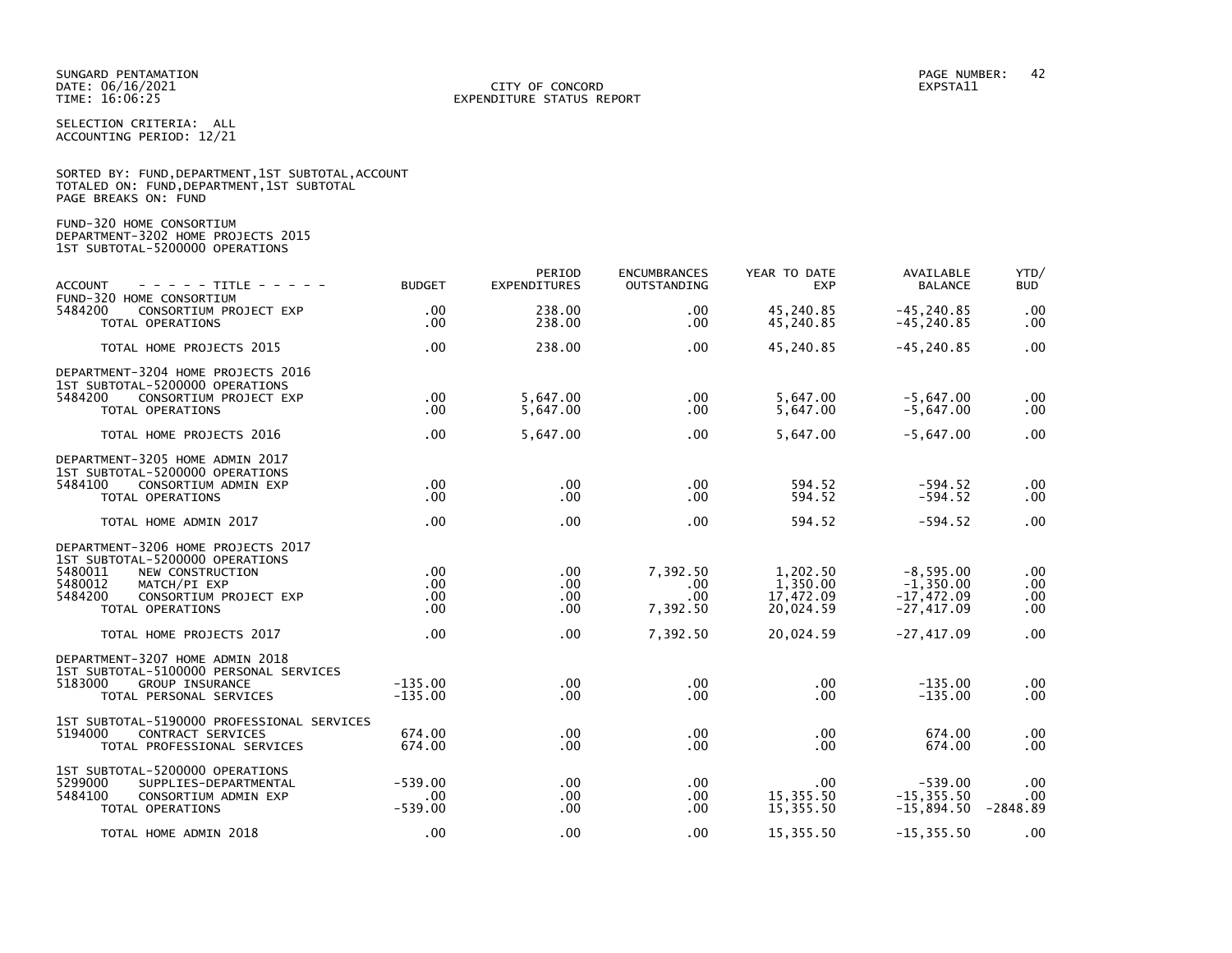#### DATE: 06/16/2021 CITY OF CONCORD EXPSTA11 TIME: 16:06:25 EXPENDITURE STATUS REPORT

SELECTION CRITERIA: ALL ACCOUNTING PERIOD: 12/21

|                      |                                            | SORTED BY: FUND, DEPARTMENT, 1ST SUBTOTAL, ACCOUNT |
|----------------------|--------------------------------------------|----------------------------------------------------|
|                      | TOTALED ON: FUND, DEPARTMENT, 1ST SUBTOTAL |                                                    |
| PAGE BREAKS ON: FUND |                                            |                                                    |

FUND-320 HOME CONSORTIUM DEPARTMENT-3208 HOME PROJECTS 2018 1ST SUBTOTAL-5200000 OPERATIONS

| - - - - - TITLE - - - - -<br><b>ACCOUNT</b>                                                                                                                                                                                                                       | <b>BUDGET</b>                                                                       | PERIOD<br><b>EXPENDITURES</b>                                           | <b>ENCUMBRANCES</b><br>OUTSTANDING                                 | YEAR TO DATE<br><b>EXP</b>                                                         | AVAILABLE<br><b>BALANCE</b>                                                               | YTD/<br><b>BUD</b>                                                |
|-------------------------------------------------------------------------------------------------------------------------------------------------------------------------------------------------------------------------------------------------------------------|-------------------------------------------------------------------------------------|-------------------------------------------------------------------------|--------------------------------------------------------------------|------------------------------------------------------------------------------------|-------------------------------------------------------------------------------------------|-------------------------------------------------------------------|
| DEPARTMENT-3208 HOME PROJECTS 2018<br>5480007<br>DOWN PAYMENT ASSISTANCE<br>5480012<br>MATCH/PI EXP                                                                                                                                                               | $.00 \,$<br>$-138, 361.00$                                                          | .00<br>$.00 \,$                                                         | $.00 \,$<br>$.00 \,$                                               | 7.500.00<br>$.00 \,$                                                               | $-7.500.00$<br>$-138, 361.00$                                                             | .00<br>.00                                                        |
| 5484200<br>CONSORTIUM PROJECT EXP<br>TOTAL OPERATIONS                                                                                                                                                                                                             | $.00 \,$<br>$-138, 361.00$                                                          | $.00 \,$<br>$.00 \,$                                                    | .00<br>.00.                                                        | 52,238.05<br>59,738.05                                                             | $-52, 238.05$<br>$-198,099.05$                                                            | $.00 \,$<br>$-43.18$                                              |
| TOTAL HOME PROJECTS 2018                                                                                                                                                                                                                                          | $-138, 361.00$                                                                      | $.00 \,$                                                                | .00                                                                | 59,738.05                                                                          | $-198,099.05$                                                                             | $-43.18$                                                          |
| DEPARTMENT-3209 HOME ADMIN 2019<br>1ST SUBTOTAL-5100000 PERSONAL SERVICES<br>5121000<br><b>REGULAR</b><br>5181000<br><b>FICA</b><br>5182000<br>RETIREMENT-GENERAL<br>5183000<br><b>GROUP INSURANCE</b><br>5187000<br>401K CONTRIBUTION<br>TOTAL PERSONAL SERVICES | $-6, 301.00$<br>$.00 \,$<br>.00<br>$.00 \,$<br>$.00 \,$<br>$-6, 301.00$             | $.00 \,$<br>$.00 \,$<br>$.00 \,$<br>$.00 \,$<br>$.00 \,$<br>$.00 \,$    | $.00 \,$<br>.00<br>$.00 \,$<br>$.00 \,$<br>$.00 \,$<br>.00.        | 25,130.51<br>2,140.69<br>2,085.37<br>3,580.17<br>1,072.14<br>34,008.88             | $-31,431.51$<br>$-2,140.69$<br>$-2,085.37$<br>$-3,580.17$<br>$-1,072.14$<br>$-40, 309.88$ | $-398.83$<br>$.00 \,$<br>.00<br>$.00 \,$<br>$.00 \,$<br>$-539.74$ |
| 1ST SUBTOTAL-5190000 PROFESSIONAL SERVICES<br>5194000<br>CONTRACT SERVICES<br>TOTAL PROFESSIONAL SERVICES                                                                                                                                                         | 6.301.00<br>6,301.00                                                                | $.00 \,$<br>$.00 \,$                                                    | $.00 \,$<br>.00.                                                   | 6,979.62<br>6,979.62                                                               | $-678.62$<br>$-678.62$                                                                    | 110.77<br>110.77                                                  |
| 1ST SUBTOTAL-5200000 OPERATIONS<br>5480012<br>MATCH/PI EXP<br>5484100<br>CONSORTIUM ADMIN EXP<br>TOTAL OPERATIONS                                                                                                                                                 | 24,500.00<br>.00<br>24,500.00                                                       | $.00 \,$<br>.00<br>$.00 \,$                                             | 11,300.60<br>$.00 \,$<br>11,300.60                                 | 6,205.40<br>22,308.42<br>28,513.82                                                 | 6,994.00<br>$-22, 308.42$<br>$-15, 314.42$                                                | 71.45<br>.00<br>162.51                                            |
| TOTAL HOME ADMIN 2019                                                                                                                                                                                                                                             | 24,500.00                                                                           | .00                                                                     | 11,300.60                                                          | 69,502.32                                                                          | $-56, 302.92$                                                                             | 329.81                                                            |
| DEPARTMENT-3210 HOME PROJECTS 2019<br>1ST SUBTOTAL-5200000 OPERATIONS<br>MATCH/PI EXP<br>5480012<br>TOTAL OPERATIONS                                                                                                                                              | $-55, 310.00$<br>$-55,310.00$                                                       | $.00 \,$<br>$.00 \,$                                                    | 19.240.00<br>19,240.00                                             | 25,215.00<br>25,215.00                                                             | $-99,765.00$<br>$-99,765.00$                                                              | $-80.37$<br>$-80.37$                                              |
| TOTAL HOME PROJECTS 2019                                                                                                                                                                                                                                          | $-55, 310.00$                                                                       | $.00 \,$                                                                | 19,240.00                                                          | 25,215.00                                                                          | $-99,765.00$                                                                              | $-80.37$                                                          |
| DEPARTMENT-3211 HOME ADMIN 2020<br>1ST SUBTOTAL-5100000 PERSONAL SERVICES                                                                                                                                                                                         |                                                                                     |                                                                         |                                                                    |                                                                                    |                                                                                           |                                                                   |
| 5121000<br><b>REGULAR</b><br>5181000<br><b>FICA</b><br>5182000<br>RETIREMENT-GENERAL<br>5183000<br><b>GROUP INSURANCE</b><br>5183500<br>SELF INS FUND OFFSET<br>5187000<br>401K CONTRIBUTION<br>TOTAL PERSONAL SERVICES                                           | 38,723.00<br>2,963.00<br>3,930.00<br>4,447.00<br>$-412.00$<br>1,355.00<br>51,006.00 | 2,831.15<br>214.11<br>288.78<br>325.82<br>$.00 \,$<br>99.09<br>3.758.95 | $.00 \,$<br>.00<br>$.00 \,$<br>$.00 \,$<br>$.00 \,$<br>.00.<br>.00 | 35,818.17<br>2.697.72<br>4.165.03<br>3,905.99<br>$.00 \,$<br>1,253.66<br>47,840.57 | 2,904.83<br>265.28<br>$-235.03$<br>541.01<br>$-412.00$<br>101.34<br>3.165.43              | 92.50<br>91.05<br>105.98<br>87.83<br>$.00 \,$<br>92.52<br>93.79   |

1ST SUBTOTAL-5190000 PROFESSIONAL SERVICES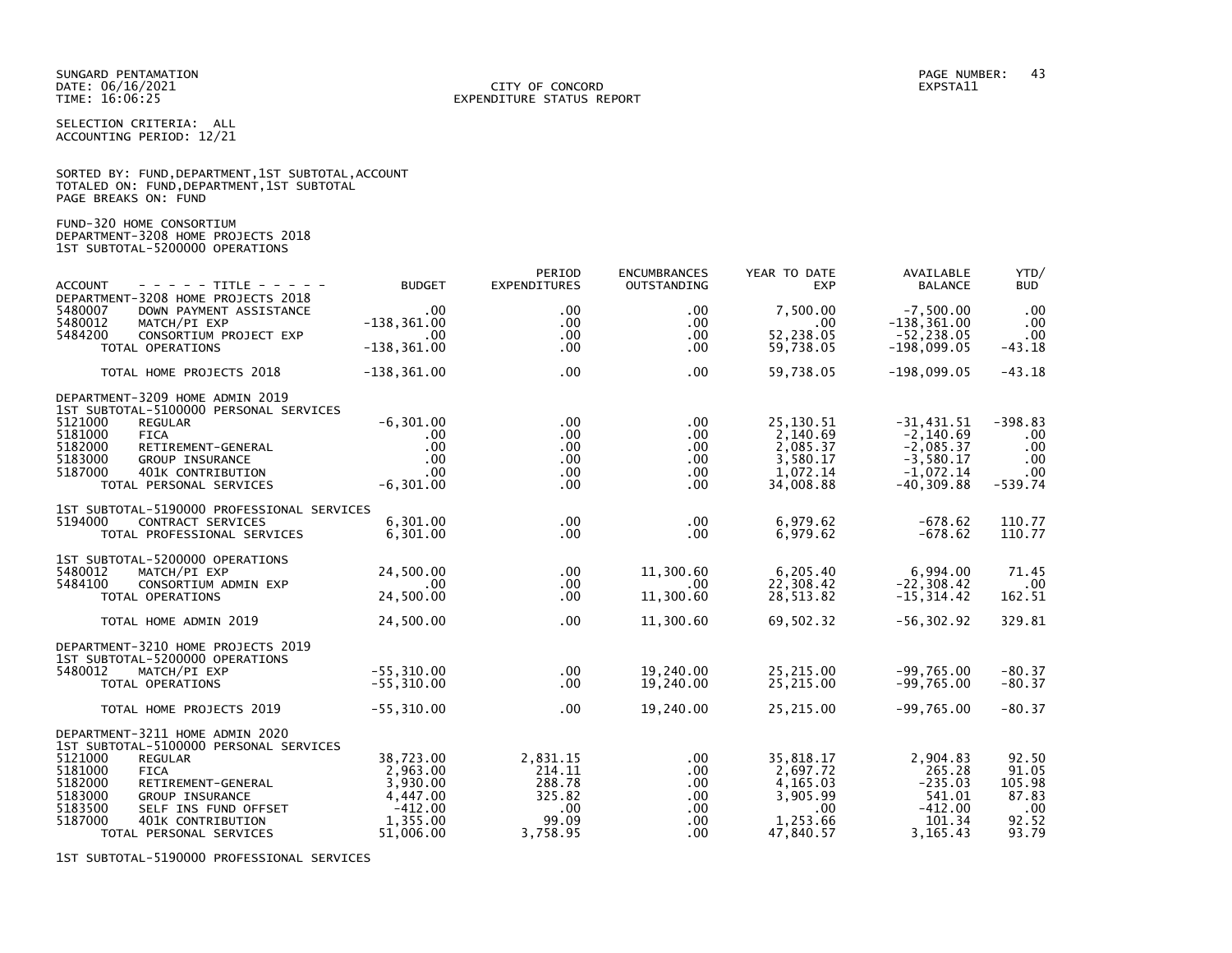SELECTION CRITERIA: ALL ACCOUNTING PERIOD: 12/21

|                      |  | SORTED BY: FUND, DEPARTMENT, 1ST SUBTOTAL, ACCOUNT |  |  |
|----------------------|--|----------------------------------------------------|--|--|
|                      |  | TOTALED ON: FUND, DEPARTMENT, 1ST SUBTOTAL         |  |  |
| PAGE BREAKS ON: FUND |  |                                                    |  |  |

FUND-320 HOME CONSORTIUM DEPARTMENT-3211 HOME ADMIN 2020 1ST SUBTOTAL-5190000 PROFESSIONAL SERVICES

| <b>ACCOUNT</b><br>- - - - - TITLE - - - - -<br>5191000<br>ACCOUNTING/AUDIT<br>5194000<br>CONTRACT SERVICES<br>TOTAL PROFESSIONAL SERVICES                                                                                                                      | <b>BUDGET</b><br>270.00<br>14,811.00<br>15,081.00                               | PERIOD<br><b>EXPENDITURES</b><br>$.00 \,$<br>$.00 \,$<br>$.00 \,$ | <b>ENCUMBRANCES</b><br>OUTSTANDING<br>$.00 \,$<br>6,075.00<br>6,075.00 | YEAR TO DATE<br><b>EXP</b><br>270.00<br>4,823.75<br>5,093.75 | AVAILABLE<br><b>BALANCE</b><br>$.00 \,$<br>3,912.25<br>3,912.25                | YTD/<br><b>BUD</b><br>100.00<br>73.59<br>74.06      |
|----------------------------------------------------------------------------------------------------------------------------------------------------------------------------------------------------------------------------------------------------------------|---------------------------------------------------------------------------------|-------------------------------------------------------------------|------------------------------------------------------------------------|--------------------------------------------------------------|--------------------------------------------------------------------------------|-----------------------------------------------------|
| 1ST SUBTOTAL-5200000 OPERATIONS<br>5294000<br>MISCELLANEOUS PAY<br>5299000<br>SUPPLIES-DEPARTMENTAL<br>5312000<br>TRAVEL & TRAINING<br>5370000<br>ADVERTISING<br>5484100<br>CONSORTIUM ADMIN EXP<br>TOTAL OPERATIONS                                           | 834.00<br>10,000.00<br>5,000.00<br>500.00<br>48,049.00<br>64,383.00             | $.00 \,$<br>.00<br>$.00 \,$<br>.00<br>$.00 \,$<br>$.00 \,$        | .00<br>.00<br>.00.<br>.00.<br>.00.<br>.00                              | .00<br>50.30<br>.00<br>.00<br>5,178.68<br>5,228.98           | 834.00<br>9,949.70<br>5,000.00<br>500.00<br>42,870.32<br>59, 154, 02           | .00<br>.50<br>.00<br>.00<br>10.78<br>8.12           |
| TOTAL HOME ADMIN 2020                                                                                                                                                                                                                                          | 130,470.00                                                                      | 3,758.95                                                          | 6,075.00                                                               | 58, 163. 30                                                  | 66,231.70                                                                      | 49.24                                               |
| DEPARTMENT-3212 HOME PROJECTS 2020<br>1ST SUBTOTAL-5200000 OPERATIONS<br>5480001<br>SUBSTANTIAL REHAB<br>5480007<br>DOWN PAYMENT ASSISTANCE<br>5480011<br>NEW CONSTRUCTION<br>5480012<br>MATCH/PI EXP<br>5484200<br>CONSORTIUM PROJECT EXP<br>TOTAL OPERATIONS | 58,700.00<br>50,000,00<br>69,010.00<br>131,006.00<br>996,525.00<br>1,305,241.00 | $.00 \,$<br>.00<br>.00<br>740.00<br>$.00 \,$<br>740.00            | .00.<br>.00.<br>.00<br>84,665.00<br>.00.<br>84,665.00                  | .00<br>.00<br>.00<br>1,480.00<br>.00<br>1,480.00             | 58,700.00<br>50,000.00<br>69,010.00<br>44,861.00<br>996,525.00<br>1,219,096.00 | $.00 \,$<br>.00<br>.00<br>65.76<br>$.00 \,$<br>6.60 |
| TOTAL HOME PROJECTS 2020                                                                                                                                                                                                                                       | 1,305,241.00                                                                    | 740.00                                                            | 84,665.00                                                              | 1,480.00                                                     | 1,219,096.00                                                                   | 6.60                                                |
| TOTAL HOME CONSORTIUM                                                                                                                                                                                                                                          | 1,266,540.00                                                                    | 10,383.95                                                         | 128,673.10                                                             | 300,961.13                                                   | 836,905.77                                                                     | 33.92                                               |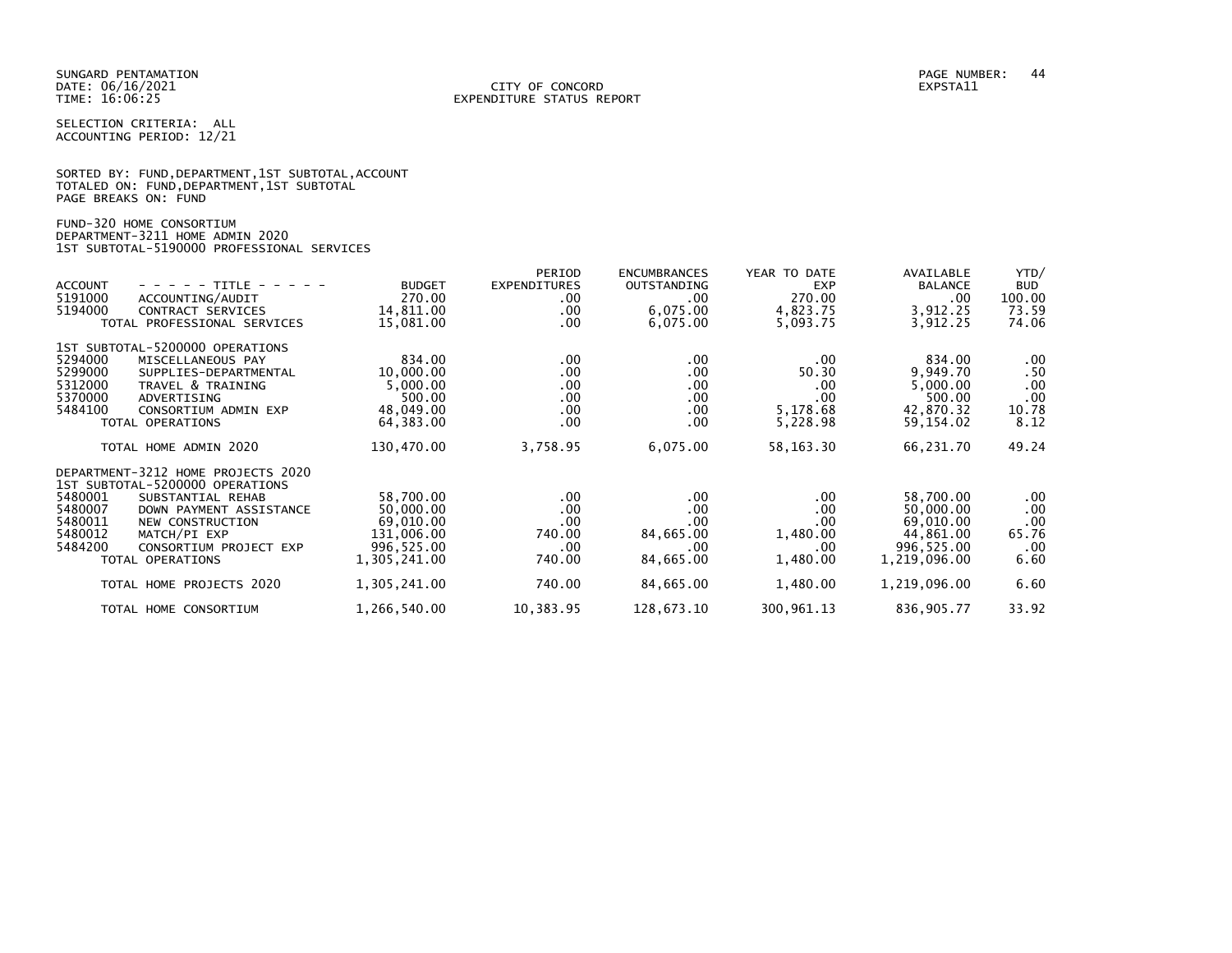DATE: 06/16/2021 CITY OF CONCORD EXPSTA11 TIME: 16:06:25 EXPENDITURE STATUS REPORT

SELECTION CRITERIA: ALL ACCOUNTING PERIOD: 12/21

SORTED BY: FUND, DEPARTMENT, 1ST SUBTOTAL, ACCOUNT TOTALED ON: FUND,DEPARTMENT,1ST SUBTOTAL PAGE BREAKS ON: FUND

FUND-330 AMERICAN RESCUE PLAN FUND DEPARTMENT-3300 AMERICAN RESCUE PLAN 1ST SUBTOTAL-5800000 CAPITAL PROJECTS

|                |                                   |               | PERIOD       | <b>ENCUMBRANCES</b> | YEAR TO DATE | AVAILABLE      | YTD/             |
|----------------|-----------------------------------|---------------|--------------|---------------------|--------------|----------------|------------------|
| <b>ACCOUNT</b> | $- - - - - + + + + + - - - - - -$ | <b>BUDGET</b> | EXPENDITURES | OUTSTANDING         | <b>EXP</b>   | <b>BALANCE</b> | <b>BUD</b>       |
| 5811082        | FUTURE PROJECTS                   | 16.255.872.00 | .00          | .00                 | .00          | 16.255.872.00  | $.00 \ \,$       |
|                | TOTAL CAPITAL PROJECTS            | 16,255,872.00 | . 00         | .00                 | .00          | 16.255.872.00  | $.00 \,$         |
|                |                                   |               |              |                     |              |                |                  |
|                | TOTAL AMERICAN RESCUE PLAN        | 16,255,872.00 | .00          | $.00 \,$            | . 00         | 16.255.872.00  | .00 <sub>1</sub> |
|                | TOTAL AMERICAN RESCUE PLAN FU     | 16.255.872.00 | .00          | .00                 | .00          | 16,255,872.00  | $.00 \,$         |
|                |                                   |               |              |                     |              |                |                  |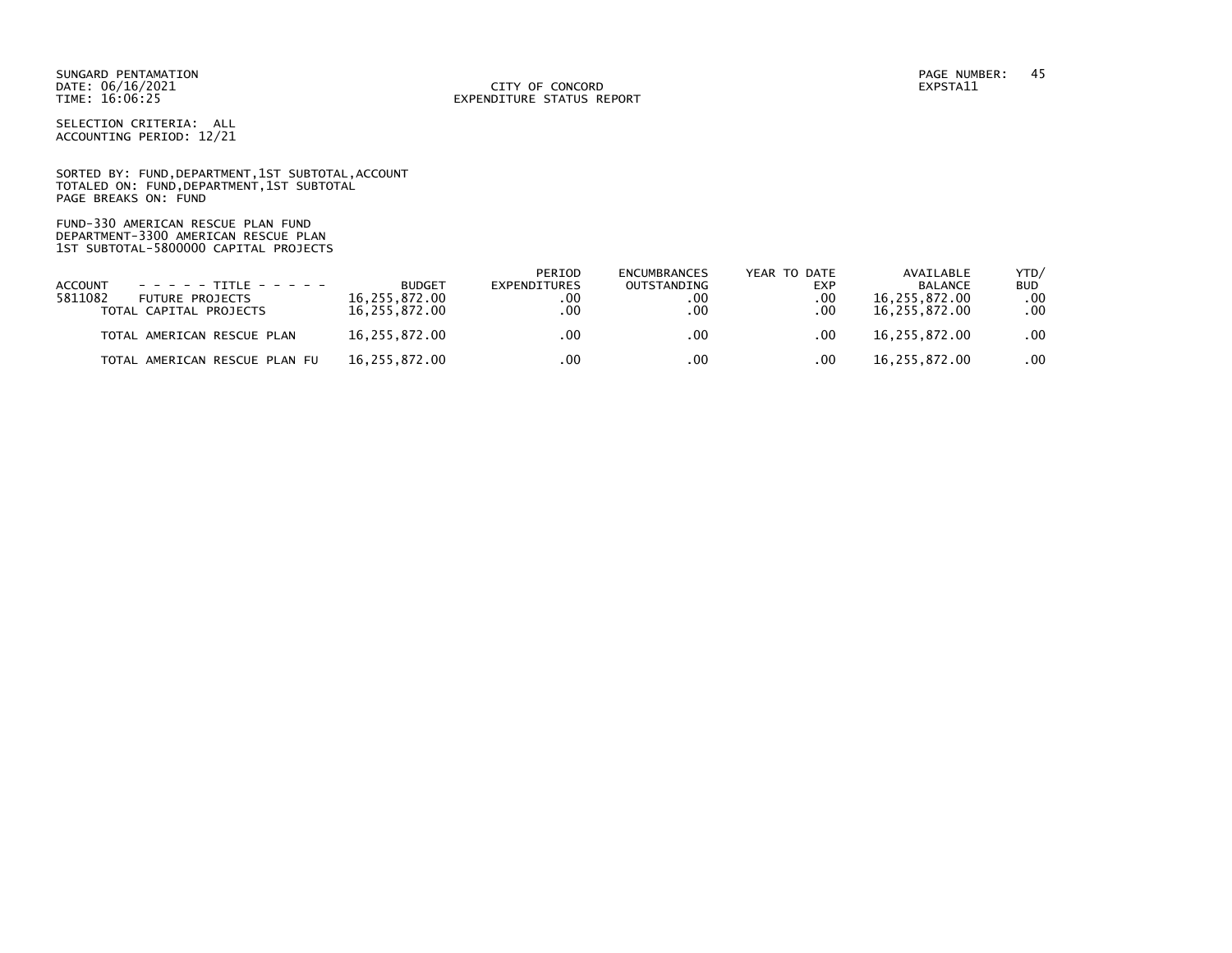SELECTION CRITERIA: ALL ACCOUNTING PERIOD: 12/21

SORTED BY: FUND, DEPARTMENT, 1ST SUBTOTAL, ACCOUNT TOTALED ON: FUND,DEPARTMENT,1ST SUBTOTAL PAGE BREAKS ON: FUND

FUND-350 MARKET RATE UNITS FUND DEPARTMENT-3500 MARKET RATE UNITS 1ST SUBTOTAL-5400001 OPERATING EXPENSE-CONTROL

|                                                                                                                                                                                                                                                                                         | PERIOD                                                                                                   |                                                              |                                           |                                                                  | YTD/                                                                              |
|-----------------------------------------------------------------------------------------------------------------------------------------------------------------------------------------------------------------------------------------------------------------------------------------|----------------------------------------------------------------------------------------------------------|--------------------------------------------------------------|-------------------------------------------|------------------------------------------------------------------|-----------------------------------------------------------------------------------|
|                                                                                                                                                                                                                                                                                         |                                                                                                          |                                                              | <b>EXP</b>                                | <b>BALANCE</b>                                                   | <b>BUD</b>                                                                        |
|                                                                                                                                                                                                                                                                                         | .00                                                                                                      | .00                                                          | 619.00                                    |                                                                  | 3.23                                                                              |
|                                                                                                                                                                                                                                                                                         | .00                                                                                                      | .00                                                          | 310.00                                    |                                                                  | 1.99                                                                              |
|                                                                                                                                                                                                                                                                                         | .00                                                                                                      | .00 <sub>1</sub>                                             | 929.00                                    |                                                                  | 2.67                                                                              |
|                                                                                                                                                                                                                                                                                         |                                                                                                          |                                                              |                                           |                                                                  |                                                                                   |
|                                                                                                                                                                                                                                                                                         |                                                                                                          | $.00 \,$                                                     |                                           | .28                                                              | 100.00                                                                            |
|                                                                                                                                                                                                                                                                                         |                                                                                                          |                                                              |                                           |                                                                  | 100.00                                                                            |
|                                                                                                                                                                                                                                                                                         |                                                                                                          | $.00 \,$                                                     |                                           |                                                                  | 48.55                                                                             |
|                                                                                                                                                                                                                                                                                         |                                                                                                          | $.00 \,$                                                     |                                           |                                                                  | 48.55                                                                             |
| $- - - - - + +$ TTTI F - - - - -<br>MATERIALS & MAINT OTHER<br>CONTRACT COST - MAINT<br>TOTAL OPERATING EXPENSE-CONTR<br>1ST SUBTOTAL-5970000 OTHER FINANCING USES<br>TRANSFER TO PROJECT FUND<br>TOTAL OTHER FINANCING USES<br>TOTAL MARKET RATE UNITS<br>TOTAL MARKET RATE UNITS FUND | <b>BUDGET</b><br>19.155.00<br>15.610.00<br>34,765.00<br>31,006.00<br>31,006.00<br>65.771.00<br>65.771.00 | EXPENDITURES<br>7.751.43<br>7.751.43<br>7.751.43<br>7.751.43 | <b>ENCUMBRANCES</b><br>OUTSTANDING<br>.00 | YEAR TO DATE<br>31,005.72<br>31,005.72<br>31.934.72<br>31.934.72 | AVAILABLE<br>18,536.00<br>15,300.00<br>33.836.00<br>.28<br>33.836.28<br>33.836.28 |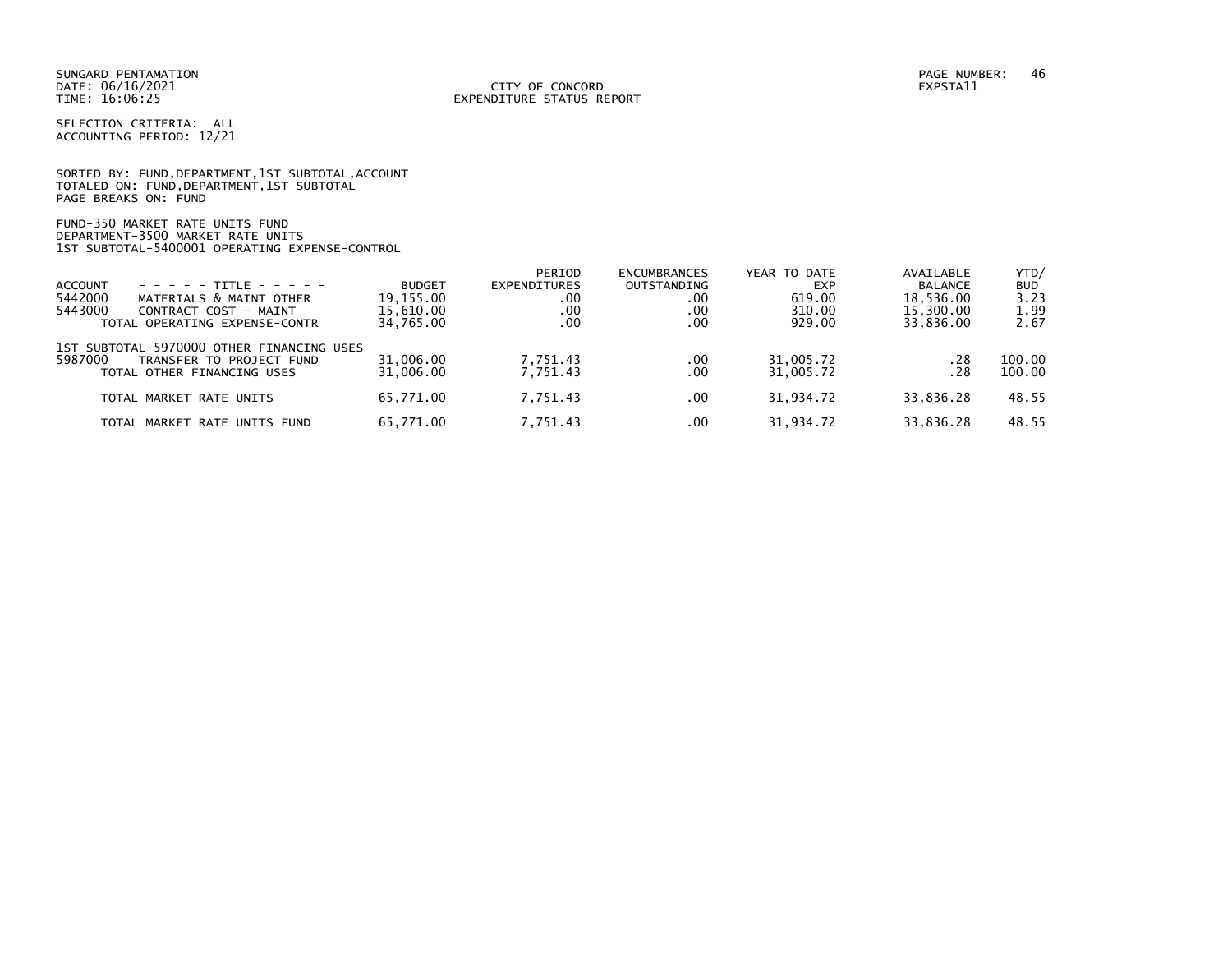#### DATE: 06/16/2021 CITY OF CONCORD EXPSTA11 TIME: 16:06:25 EXPENDITURE STATUS REPORT

SELECTION CRITERIA: ALL ACCOUNTING PERIOD: 12/21

|                      | SORTED BY: FUND, DEPARTMENT, 1ST SUBTOTAL, ACCOUNT |  |  |
|----------------------|----------------------------------------------------|--|--|
|                      | TOTALED ON: FUND, DEPARTMENT, 1ST SUBTOTAL         |  |  |
| PAGE BREAKS ON: FUND |                                                    |  |  |

FUND-370 AFFORDABLE HOUSING FUND DEPARTMENT-3700 AFFORDABLE HOUSING 1ST SUBTOTAL-5800000 CAPITAL PROJECTS

| <b>ACCOUNT</b><br>$- - - - - + + +$<br>5811082<br><b>FUTURE PROJECTS</b><br>TOTAL CAPITAL PROJECTS                                                                             | <b>BUDGET</b><br>375,832.00<br>375,832.00          | PERIOD<br>EXPENDITURES<br>.00<br>.00 | <b>ENCUMBRANCES</b><br><b>OUTSTANDING</b><br>.00<br>.00 | YEAR TO DATE<br><b>EXP</b><br>.00<br>.00            | AVAILABLE<br><b>BALANCE</b><br>375,832.00<br>375,832.00 | YTD/<br><b>BUD</b><br>.00<br>$.00 \,$ |
|--------------------------------------------------------------------------------------------------------------------------------------------------------------------------------|----------------------------------------------------|--------------------------------------|---------------------------------------------------------|-----------------------------------------------------|---------------------------------------------------------|---------------------------------------|
| 1ST SUBTOTAL-5960000 NON OPRERATING EXP<br>5475000<br>AFFORDABLE HOUSING CONST<br>5475100<br>CONCORD FAMILY ENRICHMNT<br>5570000<br>LAND - CAPITAL<br>TOTAL NON OPRERATING EXP | 1,282,574.00<br>300,000.00<br>. 00<br>1.582.574.00 | .00<br>.00<br>.00<br>.00             | 213,874.01<br>.00<br>.00<br>213.874.01                  | 545,249.76<br>300,000.00<br>15,200,00<br>860,449.76 | 523,450.23<br>$.00 \,$<br>$-15.200.00$<br>508,250.23    | 59.19<br>100.00<br>$.00 \,$<br>67.88  |
| TOTAL AFFORDABLE HOUSING                                                                                                                                                       | 1,958,406.00                                       | .00                                  | 213.874.01                                              | 860.449.76                                          | 884,082.23                                              | 54.86                                 |
| TOTAL AFFORDABLE HOUSING FUND                                                                                                                                                  | 1,958,406.00                                       | .00                                  | 213.874.01                                              | 860.449.76                                          | 884,082.23                                              | 54.86                                 |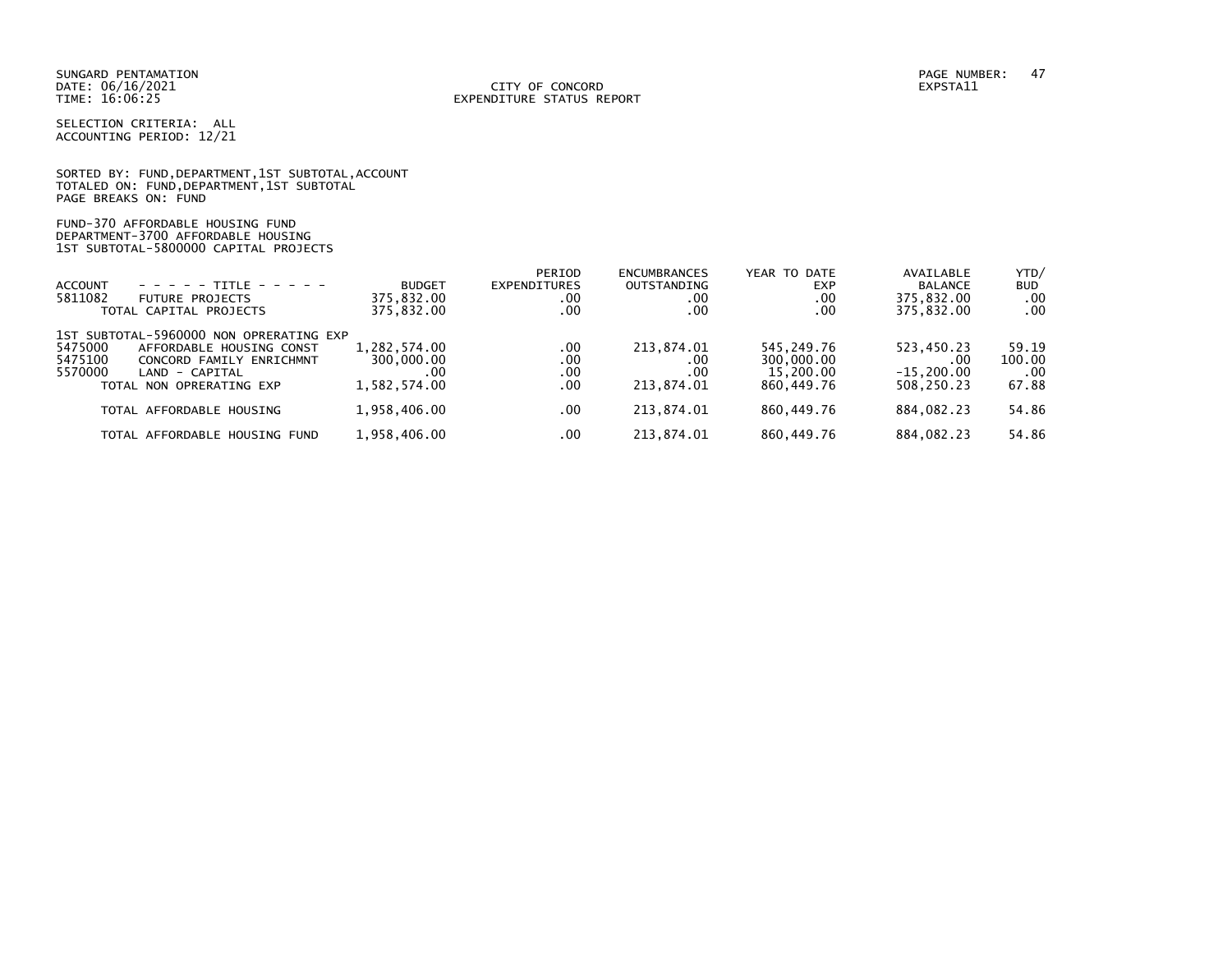SELECTION CRITERIA: ALL ACCOUNTING PERIOD: 12/21

SORTED BY: FUND, DEPARTMENT, 1ST SUBTOTAL, ACCOUNT TOTALED ON: FUND,DEPARTMENT,1ST SUBTOTAL PAGE BREAKS ON: FUND

FUND-420 PARKS AND REC PROJECT DEPARTMENT-8300 P&R-CAPITAL PROJECTS 1ST SUBTOTAL-5800000 CAPITAL PROJECTS

|                |                                          |                 | PERIOD              | <b>ENCUMBRANCES</b> | YEAR TO DATE  | AVAILABLE      | YTD/       |
|----------------|------------------------------------------|-----------------|---------------------|---------------------|---------------|----------------|------------|
| <b>ACCOUNT</b> | - - - - - TITLE - - - - -                | <b>BUDGET</b>   | <b>EXPENDITURES</b> | <b>OUTSTANDING</b>  | <b>EXP</b>    | <b>BALANCE</b> | <b>BUD</b> |
| 5811002        | CALDWELL PARK                            | 500,000.00      | 1,785.00            | 10,448.50           | 40,401.50     | 449,150.00     | 10.17      |
| 5811013        | NORTHWEST PARK                           | 867,502.00      | $.00 \,$            | 73,050.43           | 111,836.80    | 682, 614.77    | 21.31      |
| 5811018        | MCEACHRN-HOSPITAL PHASE                  | 472.930.00      | 2,500.00            | 41,860.00           | 117,757.29    | 313, 312.71    | 33.75      |
| 5811019        | HECTOR HENRY-CANNON CRSN                 | 204,620.00      | .00                 | 59,250.00           | 10,493.69     | 134,876.31     | 34.08      |
| 5811053        | DORTON PARK IMPROVEMENTS                 | 521,640.00      | .00                 | .00                 | 130.00        | 521,510.00     | .02        |
| 5811054        | MOUNTAIN BIKE TRAIL PRKG                 | 195,000.00      | .00                 | 144,753.40          | .00           | 50,246.60      | 74.23      |
| 5811056        | ACADEMY REC CNTR COMPLEX                 | 47,000.00       | .00                 | 22,599.00           | 17,501.00     | 6,900.00       | 85.32      |
| 5811057        | HARTSELL PARK IMPROVMNTS                 | 85,000.00       | 1,600.00            | 2,300.00            | 3,550.00      | 79,150.00      | 6.88       |
| 5811092        | STREAM RESTRATN-MCGEE PR                 | 37,478.39       | $.00 \,$            | .00                 | 23.838.15     | 13,640.24      | 63.61      |
| 5811093        | CODDLE CRK GREENWAY                      | $.00 \,$        | $.00 \,$            | 16,600.00           | 3,360.00      | $-19,960.00$   | .00        |
| 5811095        | OPEN AIR LEARNING CENTER                 | $-128,787.00$   | $.00 \,$            | .00                 | $-128,787.00$ | .00.           | 100.00     |
| 5811096        | HHH-MILLS AT ROCKY RIVER                 | 61,460.00       | $.00 \,$            | 10,600.00           | 63.016.76     | $-12, 156.76$  | 119.78     |
| 5811097        | HVAC GYMNASIUMS                          | 131,878.72      | $.00 \,$            | .00                 | 58,961.22     | 72,917.50      | 44.71      |
| 5811098        | P&R CONNECTIVITY PLAN                    | 6,945.00        | $.00 \,$            | 108,795.00          | 1,500.00      | $-103, 350.00$ | 1588.12    |
| 5811099        | PRKG IMPV LOGAN MULTI CT                 | 242,000.00      | $.00 \,$            | .00                 | .00           | 242,000.00     | $.00 \,$   |
|                | TOTAL CAPITAL PROJECTS                   | 3,244,667.11    | 5,885.00            | 490,256.33          | 323,559.41    | 2,430,851.37   | 25.08      |
|                | TOTAL P&R-CAPITAL PROJECTS               | 3, 244, 667. 11 | 5,885.00            | 490,256.33          | 323,559.41    | 2,430,851.37   | 25.08      |
|                | DEPARTMENT-8311 HECTOR HENRY, HHH GRNWAY |                 |                     |                     |               |                |            |
|                | 1ST SUBTOTAL-5800000 CAPITAL PROJECTS    |                 |                     |                     |               |                |            |
| 5811010        | HECTOR HENRY-RIVERWALK                   | 1, 175, 805. 27 | $.00 \,$            | .00.                | 666,995.52    | 508,809.75     | 56.73      |
|                | TOTAL CAPITAL PROJECTS                   | 1, 175, 805. 27 | $.00 \,$            | .00                 | 666,995.52    | 508,809.75     | 56.73      |
|                | TOTAL HECTOR HENRY, HHH GRNWA            | 1, 175, 805. 27 | $.00 \,$            | $.00 \,$            | 666,995.52    | 508,809.75     | 56.73      |
|                | DEPARTMENT-8312 MCEACHERN GREENWAY       |                 |                     |                     |               |                |            |
|                | 1ST SUBTOTAL-5800000 CAPITAL PROJECTS    |                 |                     |                     |               |                |            |
| 5811012        | MCEACHERN: CABARRUS-FINK                 | 21,752.45       | 9,572.00            | 25,042.45           | 37,090.00     | $-40, 380.00$  | 285.63     |
|                | TOTAL CAPITAL PROJECTS                   | 21,752.45       | 9,572.00            | 25,042.45           | 37,090.00     | $-40,380.00$   | 285.63     |
|                | TOTAL MCEACHERN GREENWAY                 | 21,752.45       | 9,572.00            | 25,042.45           | 37,090.00     | $-40, 380.00$  | 285.63     |
|                |                                          |                 |                     |                     |               |                |            |
|                | TOTAL PARKS AND REC PROJECT              | 4,442,224.83    | 15,457.00           | 515,298.78          | 1,027,644.93  | 2,899,281.12   | 34.73      |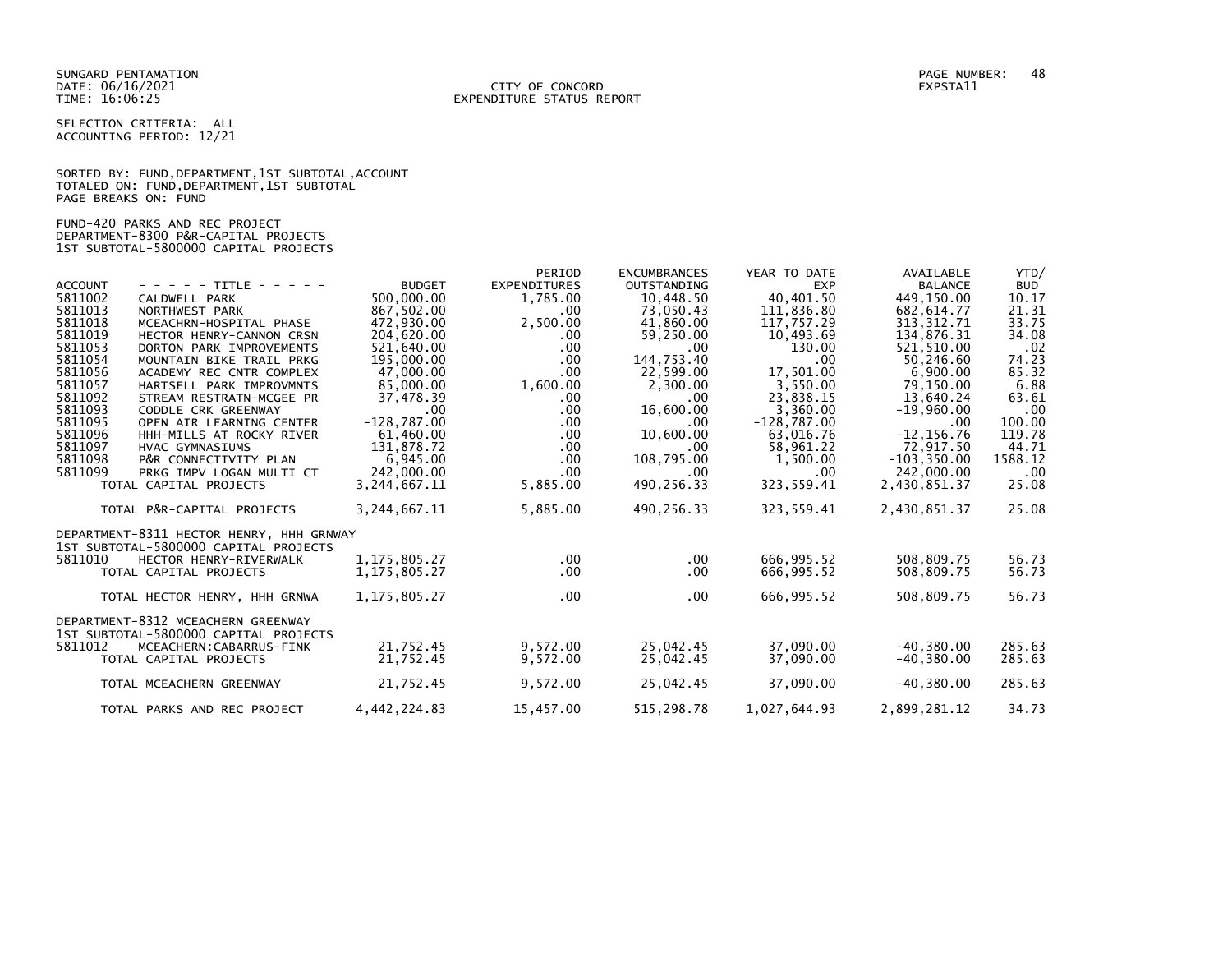SELECTION CRITERIA: ALL ACCOUNTING PERIOD: 12/21

SORTED BY: FUND, DEPARTMENT, 1ST SUBTOTAL, ACCOUNT TOTALED ON: FUND,DEPARTMENT,1ST SUBTOTAL PAGE BREAKS ON: FUND

FUND-421 WASTEWATER PROJECTS DEPARTMENT-8402 WASTEWATER PROJECTS 1ST SUBTOTAL-5800000 CAPITAL PROJECTS

|                |                                         |                 | PERIOD              | <b>ENCUMBRANCES</b> | YEAR TO DATE | AVAILABLE       | YTD/   |
|----------------|-----------------------------------------|-----------------|---------------------|---------------------|--------------|-----------------|--------|
| <b>ACCOUNT</b> | - - - - - TITLE - - - - -               | <b>BUDGET</b>   | <b>EXPENDITURES</b> | OUTSTANDING         | <b>EXP</b>   | <b>BALANCE</b>  | BUD    |
| 5801150        | HAVENCREST OUTFALL PH 2                 | $-542, 400.00$  | .00                 | .00                 | $.00 \,$     | $-542, 400.00$  | .00    |
| 5801161        | WILSHIRE AVE OUTFALL                    | $-285,000.00$   | .00                 | .00                 | .00.         | $-285,000.00$   | .00    |
| 5801162        | LINCOLN ST OUTFALL                      | $-1,713,000.00$ | $.00 \,$            | .00                 | .00.         | $-1,713,000.00$ | .00    |
| 5801163        | IRISH BUFF/CENTRAL OUTFL                | $-100.000.00$   | .00                 | .00                 | .00.         | $-100,000.00$   | .00    |
| 5801164        | IRISH BUFF/AARON PL OUTF                | $-155,000.00$   | .00                 | .00                 | .00.         | $-155,000.00$   | .00    |
| 5801175        | SWR LINING/MANHOLE REHAB                | 1,000,000.00    | $.00 \,$            | 865,178.58          | .00          | 134,821.42      | 86.52  |
| 5801176        | POPLR TNT SWR EXT-COBBLS                | 360,000.00      | $.00 \,$            | 212,318.00          | 15,745.00    | 131,937.00      | 63.35  |
| 5801177        | COLDWTR CRK OUTFALL TO 4                | 1,783,000.00    | .00                 | .00                 | 21,000.00    | 1,762,000.00    | 1.18   |
| 5801178        | CODDLE CR OUTFL TO SUNBR                | 798,000,00      | .00                 | .00                 | .00          | 798,000.00      | .00    |
| 5801179        | THE GROUNDS SWR EXT PH1                 | 5,649.90        | 9,575.00            | 1,761.06            | 25,299.90    | $-21,411.06$    | 478.96 |
| 5801180        | THE GROUNDS SWR EXT<br>PH <sub>2</sub>  | 142,507.60      | .00                 | 136,638.81          | 19,082.73    | $-13, 213.94$   | 109.27 |
| 5811082        | <b>FUTURE PROJECTS</b>                  | 2,167,900.00    | $.00 \,$            | .00                 | .00          | 2,167,900.00    | .00    |
| 5811272        | <b>STREETSCAPE</b>                      | 234,000.00      | .00                 | .00                 | .00          | 234,000.00      | .00    |
|                | TOTAL CAPITAL PROJECTS                  | 3,695,657.50    | 9,575.00            | 1,215,896.45        | 81, 127.63   | 2,398,633.42    | 35.10  |
|                | 1ST SUBTOTAL-5960000 NON OPRERATING EXP |                 |                     |                     |              |                 |        |
| 5801088        | QUAILHAVEN                              | .00             | $.00 \,$            | .00                 | 32,045.00    | $-32,045.00$    | .00    |
|                | TOTAL NON OPRERATING EXP                | $.00 \,$        | $.00 \,$            | .00.                | 32,045.00    | $-32,045.00$    | .00    |
|                |                                         |                 |                     |                     |              |                 |        |
|                | TOTAL WASTEWATER PROJECTS               | 3,695,657.50    | 9,575.00            | 1,215,896.45        | 113, 172.63  | 2,366,588.42    | 35.96  |
|                |                                         |                 |                     |                     |              |                 |        |
|                | TOTAL WASTEWATER PROJECTS               | 3,695,657.50    | 9,575.00            | 1,215,896.45        | 113, 172.63  | 2,366,588.42    | 35.96  |
|                |                                         |                 |                     |                     |              |                 |        |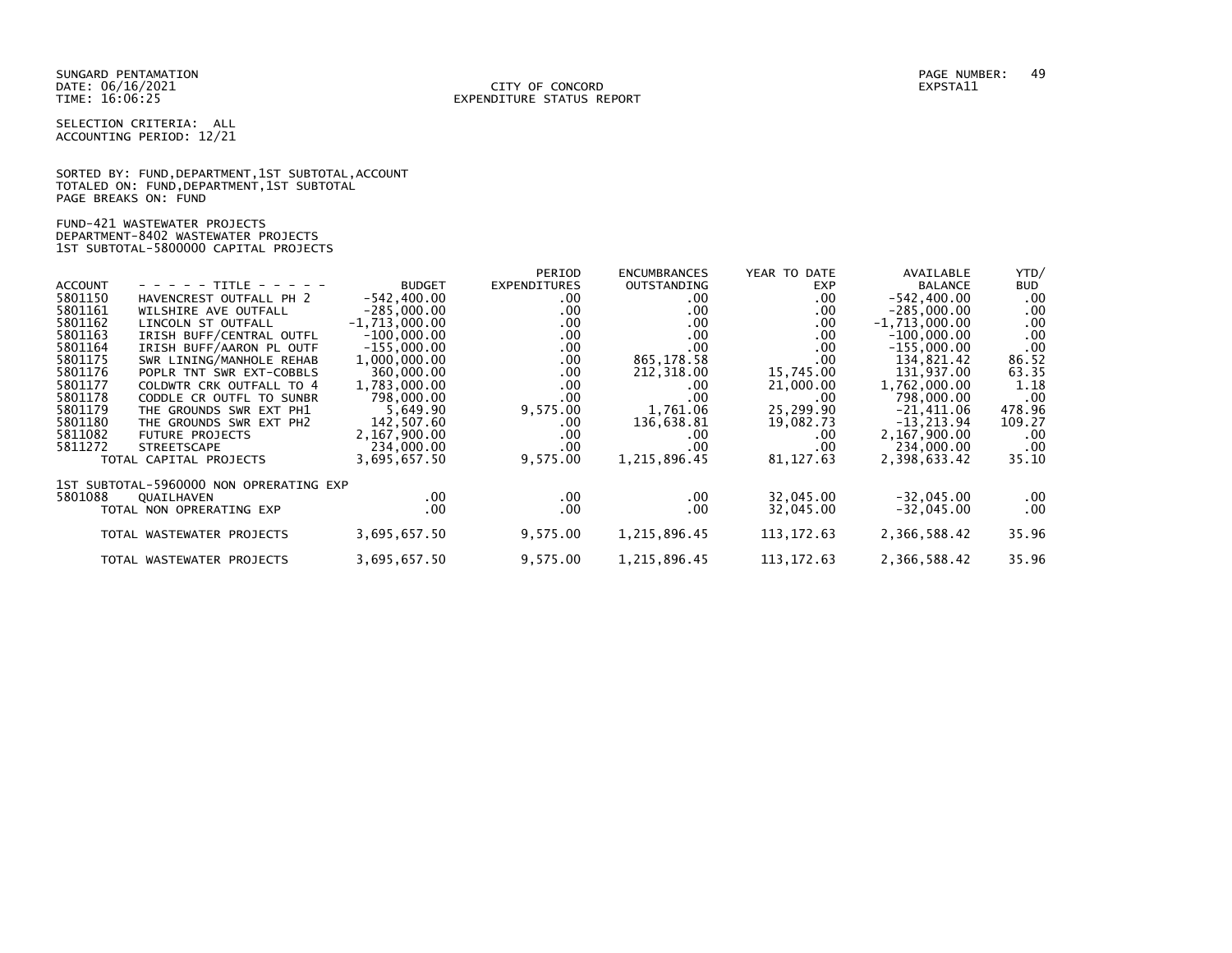SELECTION CRITERIA: ALL ACCOUNTING PERIOD: 12/21

SORTED BY: FUND, DEPARTMENT, 1ST SUBTOTAL, ACCOUNT TOTALED ON: FUND,DEPARTMENT,1ST SUBTOTAL PAGE BREAKS ON: FUND

FUND-423 TRANSPORTATION PROJECTS DEPARTMENT-8600 STREET PROJECTS 1ST SUBTOTAL-5800000 CAPITAL PROJECTS

|                |                                         |                 | PERIOD              | <b>ENCUMBRANCES</b> | YEAR TO DATE      | AVAILABLE      | YTD/       |
|----------------|-----------------------------------------|-----------------|---------------------|---------------------|-------------------|----------------|------------|
| <b>ACCOUNT</b> | - - - - - TITLE - - - - -               | <b>BUDGET</b>   | <b>EXPENDITURES</b> | <b>OUTSTANDING</b>  | <b>EXP</b>        | <b>BALANCE</b> | <b>BUD</b> |
| 5811071        | POPLAR TENT/HWY 29 CMAQ                 | $-3,715,234.00$ | $.00 \,$            | $.00 \cdot$         | $-3,033,250.81$   | $-681,983.19$  | 81.64      |
| 5811072        | HWY 601/HWY 3 CMAQ                      | 219,622.00      | $.00 \,$            | 219,622.00          | $.00 \,$          | .00            | 100.00     |
| 5811073        | FUTURE IMPROVEMENTS-STR                 | 556,602.00      | $.00 \,$            | $.00 \cdot$         | $.00 \,$          | 556,602.00     | .00        |
| 5811205        | <b>DERITA RD</b>                        | 4,002,919.04    | $.00 \,$            | 4,002,919.04        | 585.11            | -585.11        | 100.01     |
| 5811228        | TRAFFIC MGMT CENTER                     | 346,939.64      | .00                 | 4,935.00            | 17,716.26         | 324,288.38     | 6.53       |
| 5811229        | NE SUBSET SIDEWALK EXTEN                | 14,887.57       | $.00 \,$            | .00.                | 58,638.27         | -43,750.70     | 393.87     |
| 5811231        | VIRGINIA ST SE SEGMNT IM                | 457,229.06      | $.00 \,$            | 3,707.89            | 410,535.67        | 42,985.50      | 90.60      |
| 5811232        | BROOKWOOD PHASE DESIGN                  | 210,993.53      | $.00 \,$            | 210,993.53          | .00               | .00            | 100.00     |
| 5811242        | ITS EXPANSION                           | 411,847.27      | .00                 | 217,888.81          | 193,958.46        | .00            | 100.00     |
| 5811245        | US29/CPPRFLD SW&BIKE PRO                | 81.476.00       | .00                 | 81,476.00           | 2,953.92          | $-2,953.92$    | 103.63     |
| 5811250        | CONCRD MILLS BLVD FLYOVE                | 1,980,000.00    | .00                 | 1,980,000.00        | .00               | .00            | 100.00     |
| 5811256        | SPRING/CHSTNT/BROAD IMPR                | 118,318.00      | .00                 | 581,629.19          | 236,742.06        | $-700, 053.25$ | 691.67     |
| 5811257        | US601/FLOWES STORE IMPRV                | .00             | .00                 | 498,652.25          | 12.990.00         | $-511,642.25$  | .00        |
| 5811258        | UNION ST S SIDEWLK EXTNS                | 917,815.22      | $.00 \,$            | 189,295.51          | 728,519.71        | .00.           | 100.00     |
| 5811259        | DWNTN PDSTRN SIGNAL UPGR                | 211,990.58      | $.00 \,$            | 211, 156. 28        | 834.30            | $.00 \,$       | 100.00     |
| 5811265        | RH CHURCH/POPLAR TENT                   | $-250.000.00$   | $.00 \,$            | .00                 | $-250,000.00$     | $.00 \,$       | 100.00     |
| 5811270        | DOWNTOWN SIGNAL REPLCMT                 | 323,239.41      | 66,401.04           | 206, 674. 15        | 153,177.89        | $-36,612.63$   | 111.33     |
| 5811271        | I-85 BRANDING                           | 200,000.00      | $.00 \,$            | $.00 \cdot$         | .00               | 200,000.00     | .00        |
| 5811278        | BROWN CENTER RD EXPANSN                 | 800,000.00      | $.00 \,$            | 565,276.74          | 94,062.36         | 140,660.90     | 82.42      |
| 5811279        | UPFIT CAB CO FACILITY                   | 1, 167, 232.00  | $.00 \,$            | .00.                | .00.              | 1, 167, 232.00 | .00        |
| 5811280        | CONCRETE ST RECONSTRUCTN                | 558,214.00      | $.00 \,$            | $.00 \,$            | .00               | 558,214.00     | .00        |
| 5811284        | POPLAR TENT/HARRIS                      | 275,000.00      | .00                 | $.00 \cdot$         | .00               | 275,000.00     | .00        |
|                | TOTAL CAPITAL PROJECTS                  | 8,889,091.32    | 66,401.04           | 8,974,226.39        | $-1, 372, 536.80$ | 1,287,401.73   | 85.52      |
|                | 1ST SUBTOTAL-5960000 NON OPRERATING EXP |                 |                     |                     |                   |                |            |
| 5585000        | PIP INFRASTRUCTURE                      | 506,254.63      | 3,187.50            | 62,106.58           | 94,148.05         | 350,000.00     | 30.86      |
|                | TOTAL NON OPRERATING EXP                | 506,254.63      | 3,187.50            | 62,106.58           | 94,148.05         | 350,000.00     | 30.86      |
|                |                                         |                 |                     |                     |                   |                |            |
|                | TOTAL STREET PROJECTS                   | 9, 395, 345.95  | 69,588.54           | 9,036,332.97        | $-1, 278, 388.75$ | 1,637,401.73   | 82.57      |
|                |                                         |                 |                     |                     |                   |                |            |
|                | TOTAL TRANSPORTATION PROJECTS           | 9,395,345.95    | 69,588.54           | 9,036,332.97        | $-1, 278, 388.75$ | 1,637,401.73   | 82.57      |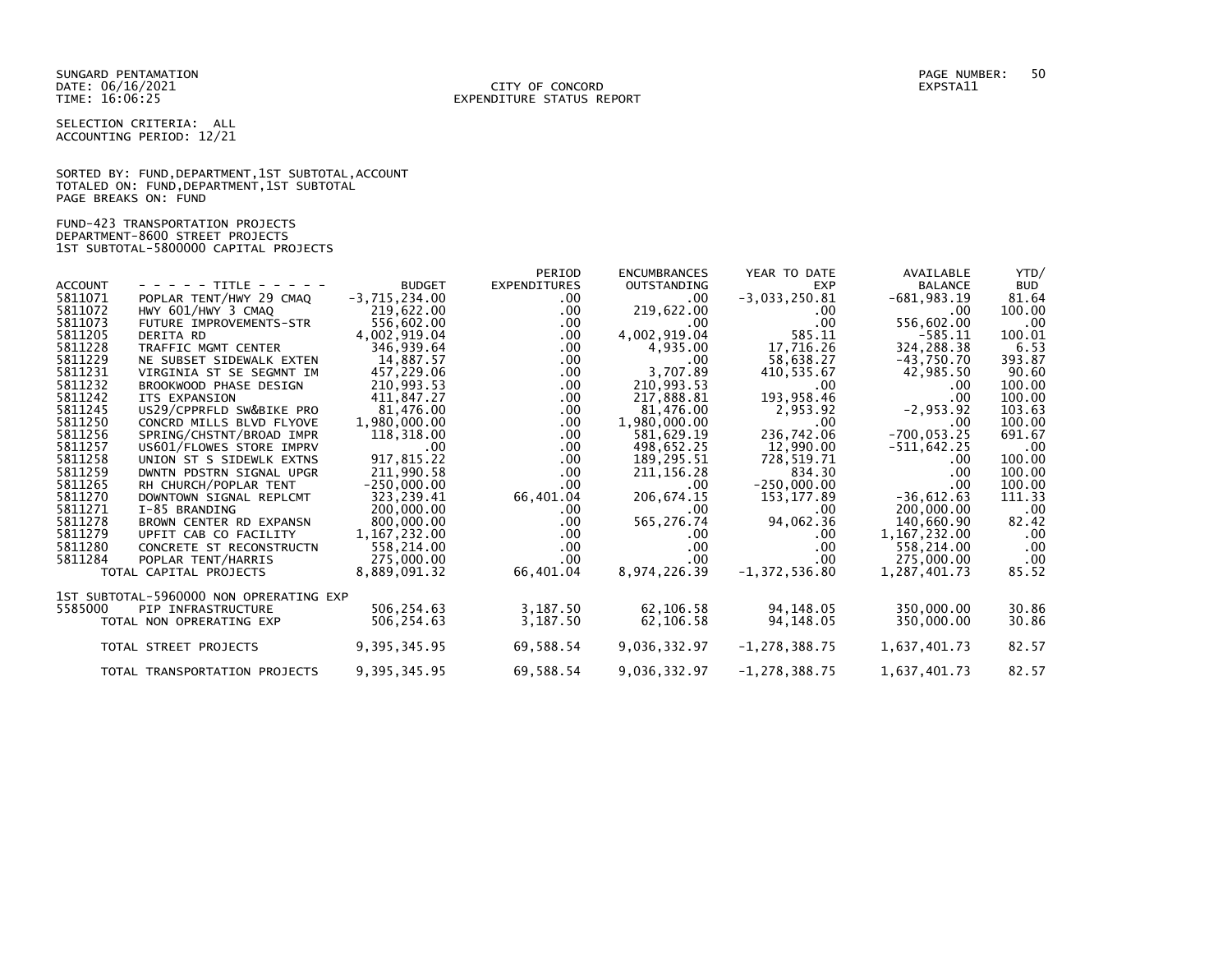SELECTION CRITERIA: ALL ACCOUNTING PERIOD: 12/21

|                      |  |                                            | SORTED BY: FUND, DEPARTMENT, 1ST SUBTOTAL, ACCOUNT |
|----------------------|--|--------------------------------------------|----------------------------------------------------|
|                      |  | TOTALED ON: FUND, DEPARTMENT, 1ST SUBTOTAL |                                                    |
| PAGE BREAKS ON: FUND |  |                                            |                                                    |

### FUND-426 FIRE STATION PROJECTS DEPARTMENT-8670 FIRE STATION PROJECTS 1ST SUBTOTAL-5800000 CAPITAL PROJECTS

| <b>BUD</b><br>115.79<br>98.72<br>103.26 |
|-----------------------------------------|
|                                         |
|                                         |
|                                         |
|                                         |
|                                         |
| 100.00                                  |
| 100.00                                  |
|                                         |
|                                         |
| 100.00                                  |
| 100.00                                  |
|                                         |
| 103.13                                  |
| 103.13                                  |
|                                         |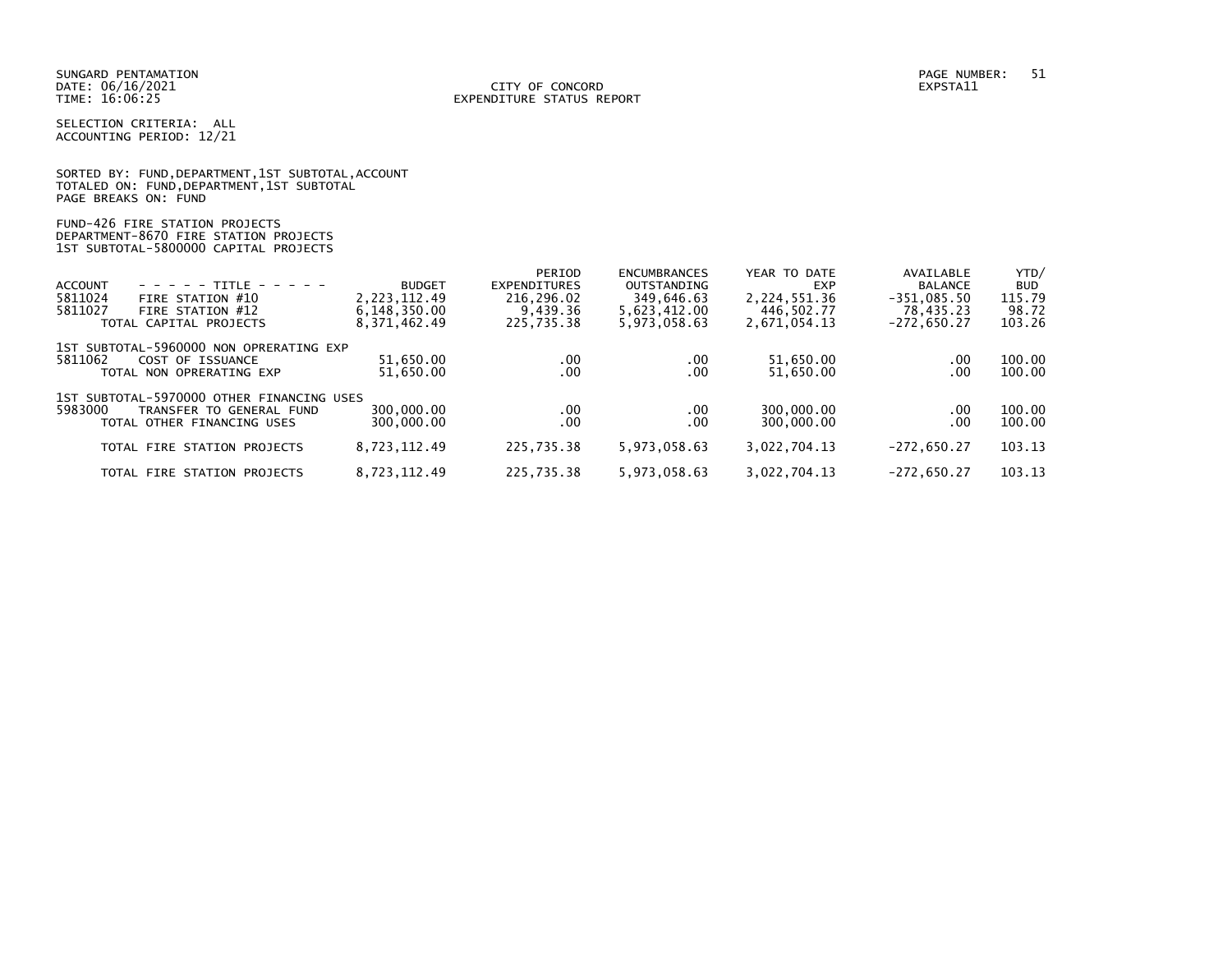SUNGARD PENTAMATION PAGE NUMBER: 52 DATE: 06/16/2021<br>TIME: 16:06:25

SELECTION CRITERIA: ALL ACCOUNTING PERIOD: 12/21

SORTED BY: FUND, DEPARTMENT, 1ST SUBTOTAL, ACCOUNT TOTALED ON: FUND,DEPARTMENT,1ST SUBTOTAL PAGE BREAKS ON: FUND

FUND-429 WATER PROJECTS DEPARTMENT-8700 WATER PROJECTS 1ST SUBTOTAL-5800000 CAPITAL PROJECTS

| <b>ACCOUNT</b><br>5801126<br>5801134<br>5811082<br>5811205<br>5811272<br>5811309<br>5811315<br>5811316<br>5811317<br>5811320<br>5811321<br>5811322<br>5811323<br>5811324 | - - - - - TITLE - - - - -<br>GEORGE LILES EXT PH III<br>SMART GRID<br><b>FUTURE PROJECTS</b><br><b>DERITA RD</b><br><b>STREETSCAPE</b><br>DISINFECTN BYPRODCT NEED<br>US29 RR BRIDGE LINE RELO<br>SPEEDWAY BRIDGE RELOCATE<br>CODDLE CRK STTLNG BASIN<br>RAW WTRLN/FLOWMETER-CCWT<br>US HWY 29 WATER TANK<br>POPLAR TENT 24" WTRLN EX<br>PITTS SCHL 24" WTRLN EXT<br>NC HWY 49 30" WTRNLN EXT | <b>BUDGET</b><br>$-2,047,621.00$<br>1,464,494.81<br>$-171, 103.00$<br>930,000.00<br>878,000.00<br>4,600.00<br>41,028.00<br>293,252.00<br>590,402.17<br>3,670,579.00<br>2,532,422.15<br>245,536.02<br>$-1,326,000.00$<br>457,685.39 | PERIOD<br><b>EXPENDITURES</b><br>.00<br>121,344.78<br>.00.<br>.00.<br>$.00 \,$<br>$.00 \,$<br>$.00 \,$<br>$.00 \,$<br>$.00 \,$<br>2,265.44<br>15,079.54<br>.00.<br>$.00 \,$<br>$.00 \,$ | <b>ENCUMBRANCES</b><br><b>OUTSTANDING</b><br>.00.<br>362,450.19<br>$.00 \cdot$<br>930,000.00<br>$.00 \cdot$<br>4,600.00<br>41,028.00<br>.00.<br>.00<br>44,930.92<br>338,651.92<br>822,931.16<br>.00<br>.00 | YEAR TO DATE<br><b>EXP</b><br>$-1,876,529.47$<br>906,056.62<br>.00.<br>.00<br>.00<br>$.00 \times$<br>.00 <sub>1</sub><br>353,252.00<br>389,806.59<br>25,648.08<br>1,941,012.94<br>2,048,731.81<br>$-459, 942.81$<br>88,310.10 | AVAILABLE<br><b>BALANCE</b><br>$-171,091.53$<br>195,988.00<br>$-171, 103.00$<br>$.00 \,$<br>878,000.00<br>$.00 \,$<br>.00<br>$-60,000.00$<br>200,595.58<br>3,600,000.00<br>252,757.29<br>$-2,626,126.95$<br>$-866, 057.19$<br>369, 375.29 | YTD/<br><b>BUD</b><br>91.64<br>86.62<br>.00<br>100.00<br>.00<br>100.00<br>100.00<br>120.46<br>66.02<br>1.92<br>90.02<br>1169.55<br>34.69<br>19.29 |
|--------------------------------------------------------------------------------------------------------------------------------------------------------------------------|-----------------------------------------------------------------------------------------------------------------------------------------------------------------------------------------------------------------------------------------------------------------------------------------------------------------------------------------------------------------------------------------------|------------------------------------------------------------------------------------------------------------------------------------------------------------------------------------------------------------------------------------|-----------------------------------------------------------------------------------------------------------------------------------------------------------------------------------------|------------------------------------------------------------------------------------------------------------------------------------------------------------------------------------------------------------|-------------------------------------------------------------------------------------------------------------------------------------------------------------------------------------------------------------------------------|-------------------------------------------------------------------------------------------------------------------------------------------------------------------------------------------------------------------------------------------|---------------------------------------------------------------------------------------------------------------------------------------------------|
| 5811325<br>5811327                                                                                                                                                       | CORBAN AVE PUMP STN REHA<br>ROBERTA RD LINE                                                                                                                                                                                                                                                                                                                                                   | 43,844.75<br>$-35,000.00$                                                                                                                                                                                                          | $.00 \,$<br>.00.                                                                                                                                                                        | 43,844.75<br>.00.                                                                                                                                                                                          | .00.<br>.00                                                                                                                                                                                                                   | .00.<br>$-35,000.00$                                                                                                                                                                                                                      | 100.00<br>.00                                                                                                                                     |
| 5811328                                                                                                                                                                  | TRS MIDLND/MT PLSNT TANK                                                                                                                                                                                                                                                                                                                                                                      | 81,610.00                                                                                                                                                                                                                          | $.00 \,$                                                                                                                                                                                | $.00 \,$                                                                                                                                                                                                   | 81,610.00                                                                                                                                                                                                                     | $.00 \,$                                                                                                                                                                                                                                  | 100.00                                                                                                                                            |
| 5811329                                                                                                                                                                  | CODDLE CREEK SWITCHGEAR                                                                                                                                                                                                                                                                                                                                                                       | .00                                                                                                                                                                                                                                | 18,930.22                                                                                                                                                                               | 127,389.30                                                                                                                                                                                                 | 1,351,195.10                                                                                                                                                                                                                  | $-1,478,584.40$                                                                                                                                                                                                                           | .00                                                                                                                                               |
| 5811333                                                                                                                                                                  | VIRGINIA ST WATERLINE                                                                                                                                                                                                                                                                                                                                                                         | 25, 131.57                                                                                                                                                                                                                         | .00.                                                                                                                                                                                    | 9,947.96                                                                                                                                                                                                   | 3.757.09                                                                                                                                                                                                                      | 11,426.52                                                                                                                                                                                                                                 | 54.53                                                                                                                                             |
| 5811336<br>5811337                                                                                                                                                       | SPRING/CHESTNUT/BROAD LN<br>HWY 49 LINE EXT                                                                                                                                                                                                                                                                                                                                                   | .00<br>.00                                                                                                                                                                                                                         | $.00 \,$<br>$.00 \,$                                                                                                                                                                    | 45,582.34<br>217,578.00                                                                                                                                                                                    | 185,560.11<br>$.00 \times$                                                                                                                                                                                                    | $-231, 142.45$<br>$-217,578.00$                                                                                                                                                                                                           | .00<br>.00                                                                                                                                        |
| 5811340                                                                                                                                                                  | SPRING ST LINE RPLCMNT 8                                                                                                                                                                                                                                                                                                                                                                      | 950,000.00                                                                                                                                                                                                                         | $.00 \,$                                                                                                                                                                                | 338,247.93                                                                                                                                                                                                 | 552, 131. 17                                                                                                                                                                                                                  | 59,620.90                                                                                                                                                                                                                                 | 93.72                                                                                                                                             |
| 5811341                                                                                                                                                                  | HWY 601 PUMP STATN REHAB                                                                                                                                                                                                                                                                                                                                                                      | 250,000.00                                                                                                                                                                                                                         | $.00 \,$                                                                                                                                                                                | .00.                                                                                                                                                                                                       | .00.                                                                                                                                                                                                                          | 250,000.00                                                                                                                                                                                                                                | .00                                                                                                                                               |
| 5811342                                                                                                                                                                  | NC73 WTR CNNCTN TO CLT                                                                                                                                                                                                                                                                                                                                                                        | 750,000.00                                                                                                                                                                                                                         | .00                                                                                                                                                                                     | .00.                                                                                                                                                                                                       | 13,000.00                                                                                                                                                                                                                     | 737,000.00                                                                                                                                                                                                                                | 1.73                                                                                                                                              |
| 5811343                                                                                                                                                                  | GNRL SRV DR PARALLEL LN                                                                                                                                                                                                                                                                                                                                                                       | 64,000.00                                                                                                                                                                                                                          | $.00 \,$                                                                                                                                                                                | $.00 \,$                                                                                                                                                                                                   | .00.                                                                                                                                                                                                                          | 64,000.00                                                                                                                                                                                                                                 | .00                                                                                                                                               |
| 5811344                                                                                                                                                                  | ZION CH PARALLEL LINE 12                                                                                                                                                                                                                                                                                                                                                                      | 100,000.00                                                                                                                                                                                                                         | $.00 \,$                                                                                                                                                                                | $.00 \,$                                                                                                                                                                                                   | .00                                                                                                                                                                                                                           | 100,000.00                                                                                                                                                                                                                                | .00                                                                                                                                               |
| 5811345                                                                                                                                                                  | HWY 73 WDNG POPLR TNT-29                                                                                                                                                                                                                                                                                                                                                                      | 400,000.00                                                                                                                                                                                                                         | $.00 \,$                                                                                                                                                                                | .00.                                                                                                                                                                                                       | $.00 \times$                                                                                                                                                                                                                  | 400,000.00                                                                                                                                                                                                                                | .00                                                                                                                                               |
| 5811346                                                                                                                                                                  | POPLR TNT-85/GEORGE LILE                                                                                                                                                                                                                                                                                                                                                                      | 200,000.00                                                                                                                                                                                                                         | $.00 \,$                                                                                                                                                                                | .00.                                                                                                                                                                                                       | 2,095.00                                                                                                                                                                                                                      | 197,905.00                                                                                                                                                                                                                                | 1.05                                                                                                                                              |
| 5811347                                                                                                                                                                  | CODDLE CREEK DEWATERING                                                                                                                                                                                                                                                                                                                                                                       | 100,000.00                                                                                                                                                                                                                         | $.00 \,$                                                                                                                                                                                | $.00 \,$                                                                                                                                                                                                   | .00 <sub>1</sub>                                                                                                                                                                                                              | 100,000.00                                                                                                                                                                                                                                | .00                                                                                                                                               |
|                                                                                                                                                                          | TOTAL CAPITAL PROJECTS                                                                                                                                                                                                                                                                                                                                                                        | 10,492,861.86                                                                                                                                                                                                                      | 157,619.98                                                                                                                                                                              | 3, 327, 182.47                                                                                                                                                                                             | 5,605,694.33                                                                                                                                                                                                                  | 1,559,985.06                                                                                                                                                                                                                              | 85.13                                                                                                                                             |
|                                                                                                                                                                          | TOTAL WATER PROJECTS                                                                                                                                                                                                                                                                                                                                                                          | 10,492,861.86                                                                                                                                                                                                                      | 157,619.98                                                                                                                                                                              | 3, 327, 182, 47                                                                                                                                                                                            | 5,605,694.33                                                                                                                                                                                                                  | 1,559,985.06                                                                                                                                                                                                                              | 85.13                                                                                                                                             |
|                                                                                                                                                                          | TOTAL WATER PROJECTS                                                                                                                                                                                                                                                                                                                                                                          | 10,492,861.86                                                                                                                                                                                                                      | 157,619.98                                                                                                                                                                              | 3, 327, 182.47                                                                                                                                                                                             | 5,605,694.33                                                                                                                                                                                                                  | 1,559,985.06                                                                                                                                                                                                                              | 85.13                                                                                                                                             |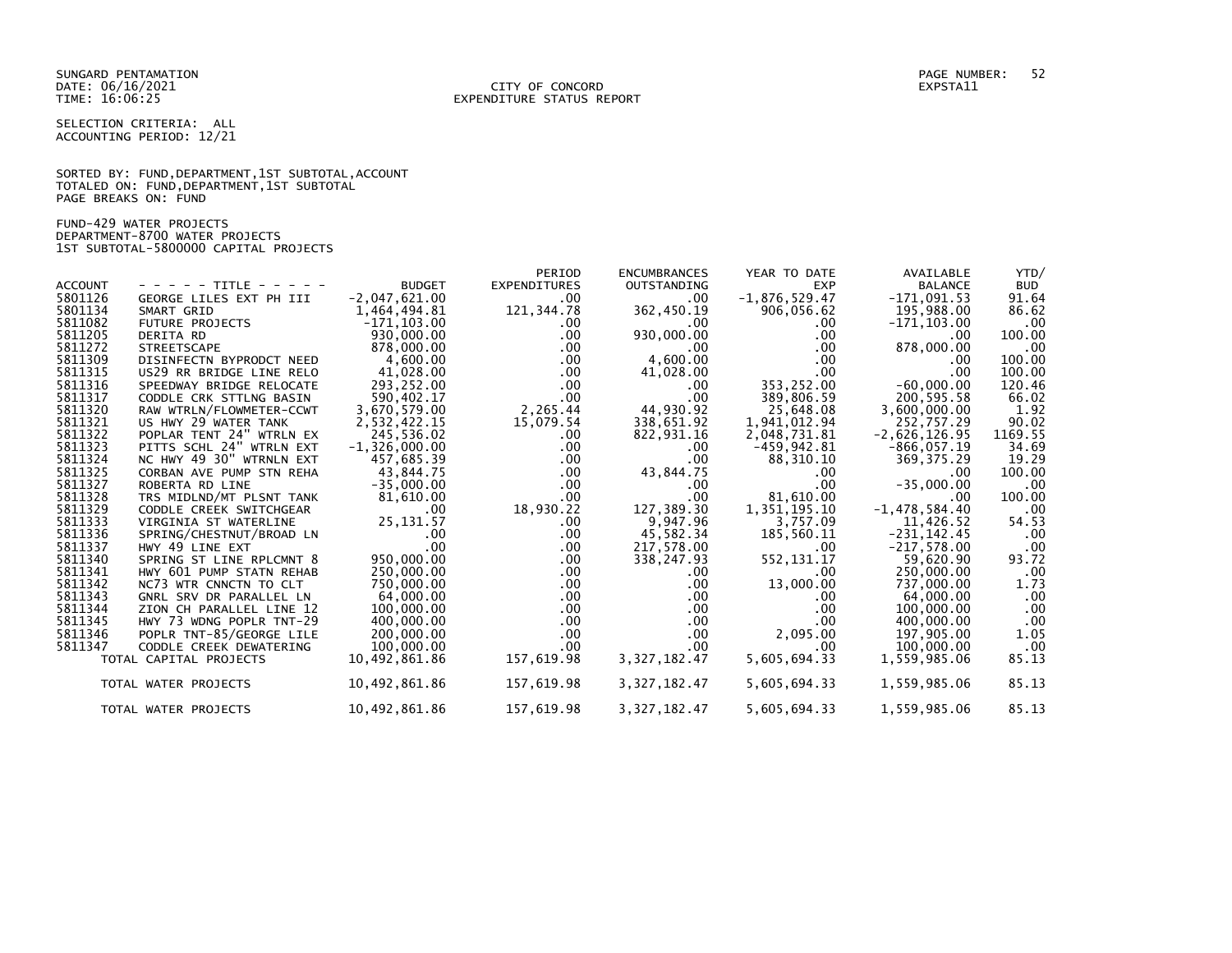SELECTION CRITERIA: ALL ACCOUNTING PERIOD: 12/21

|                      | SORTED BY: FUND, DEPARTMENT, 1ST SUBTOTAL, ACCOUNT |  |  |
|----------------------|----------------------------------------------------|--|--|
|                      | TOTALED ON: FUND, DEPARTMENT, 1ST SUBTOTAL         |  |  |
| PAGE BREAKS ON: FUND |                                                    |  |  |

FUND-430 GF CAPT PROJECT FUND DEPARTMENT-8800 BOC ADMIN PROJECTS 1ST SUBTOTAL-5800000 CAPITAL PROJECTS

|                |                                           |                | PERIOD       | <b>ENCUMBRANCES</b> | YEAR TO DATE | AVAILABLE      | YTD/       |
|----------------|-------------------------------------------|----------------|--------------|---------------------|--------------|----------------|------------|
| <b>ACCOUNT</b> | - - - - - TITLE - - - - -                 | <b>BUDGET</b>  | EXPENDITURES | <b>OUTSTANDING</b>  | <b>EXP</b>   | <b>BALANCE</b> | <b>BUD</b> |
| 5811260        | TRAFFIC CLMNG-GEN SRVC D                  | 171,460.00     | $.00 \,$     | 271,460.00          | .00          | $-100,000.00$  | 158.32     |
| 5811274        | GROUNDS SHED EXPANSION                    | 174,094.02     | .00          | 12,043.57           | 466,535.52   | $-304, 485.07$ | 274.90     |
| 5811275        | BOC PARKING & ACCESS RD                   | $.00 \cdot$    | .00          | .00.                | 130,511.83   | $-130, 511.83$ | .00        |
|                | TOTAL CAPITAL PROJECTS                    | 345,554.02     | $.00 \,$     | 283, 503.57         | 597,047.35   | -534,996.90    | 254.82     |
|                |                                           |                |              |                     |              |                |            |
|                | TOTAL BOC ADMIN PROJECTS                  | 345,554.02     | .00          | 283,503.57          | 597,047.35   | $-534,996.90$  | 254.82     |
|                | DEPARTMENT-8804 GENERAL PROJECTS          |                |              |                     |              |                |            |
|                | 1ST SUBTOTAL-5800000 CAPITAL PROJECTS     |                |              |                     |              |                |            |
| 5811001        | LES MYERS PARK                            | 53, 527. 10    | $.00 \,$     | 24, 173.54          | 42,241.81    | $-12,888.25$   | 124.08     |
| 5811082        | <b>FUTURE PROJECTS</b>                    | $-286,460.00$  | .00          | .00.                | $.00 \times$ | $-286, 460.00$ | .00        |
| 5811235        | <b>FIBER NETWORK</b>                      | 158,710.36     | $.00 \,$     | 44,740.20           | 242,995.25   | $-129,025.09$  | 181.30     |
| 5811246        | CELL TOWER RELOCATION                     | $-30,995.00$   | .00          | .00.                | 54,875.47    | $-85,870.47$   | $-177.05$  |
| 5811266        | RUTHERFORD EXPANSION                      | 78,640.00      | $.00 \,$     | .00.                | 82,371.42    | $-3,731.42$    | 104.74     |
| 5811268        | OAKWOOD IMPROVEMENTS                      | $-15,000.00$   | .00          | .00.                | $.00 \,$     | $-15,000.00$   | .00        |
| 5811272        | <b>STREETSCAPE</b>                        | 5, 174, 773.00 | .00          | 28,822.79           | 469,643.21   | 4,676,307.00   | 9.63       |
| 5811273        | CEMETERY SOFTWARE                         | 21,680.00      | .00          | 3,680.00            | 5,428.80     | 12,571.20      | 42.01      |
| 5811277        | JOINT COMM FACILITY                       | 125,000.00     | $.00 \,$     | .00.                | $.00 \,$     | 125,000.00     | .00        |
| 5811283        | AIRPORT SIGNAGE                           | $-89,914.00$   | $.00 \,$     | .00.                | .00.         | $-89,914.00$   | .00        |
|                | TOTAL CAPITAL PROJECTS                    | 5,189,961.46   | $.00 \,$     | 101,416.53          | 897,555.96   | 4,190,988.97   | 19.25      |
|                | 1ST SUBTOTAL-5970000 OTHER FINANCING USES |                |              |                     |              |                |            |
| 5983000        | TRANSFER TO GENERAL FUND                  | 85,000.00      | $.00 \,$     | $.00 \,$            | 85,000.00    | $.00 \,$       | 100.00     |
|                | TOTAL OTHER FINANCING USES                | 85,000.00      | $.00 \,$     | .00.                | 85,000.00    | .00            | 100.00     |
|                | TOTAL GENERAL PROJECTS                    | 5,274,961.46   | $.00 \,$     | 101,416.53          | 982,555.96   | 4,190,988.97   | 20.55      |
|                | TOTAL GF CAPT PROJECT FUND                | 5,620,515.48   | .00          | 384,920.10          | 1,579,603.31 | 3,655,992.07   | 34.95      |
|                |                                           |                |              |                     |              |                |            |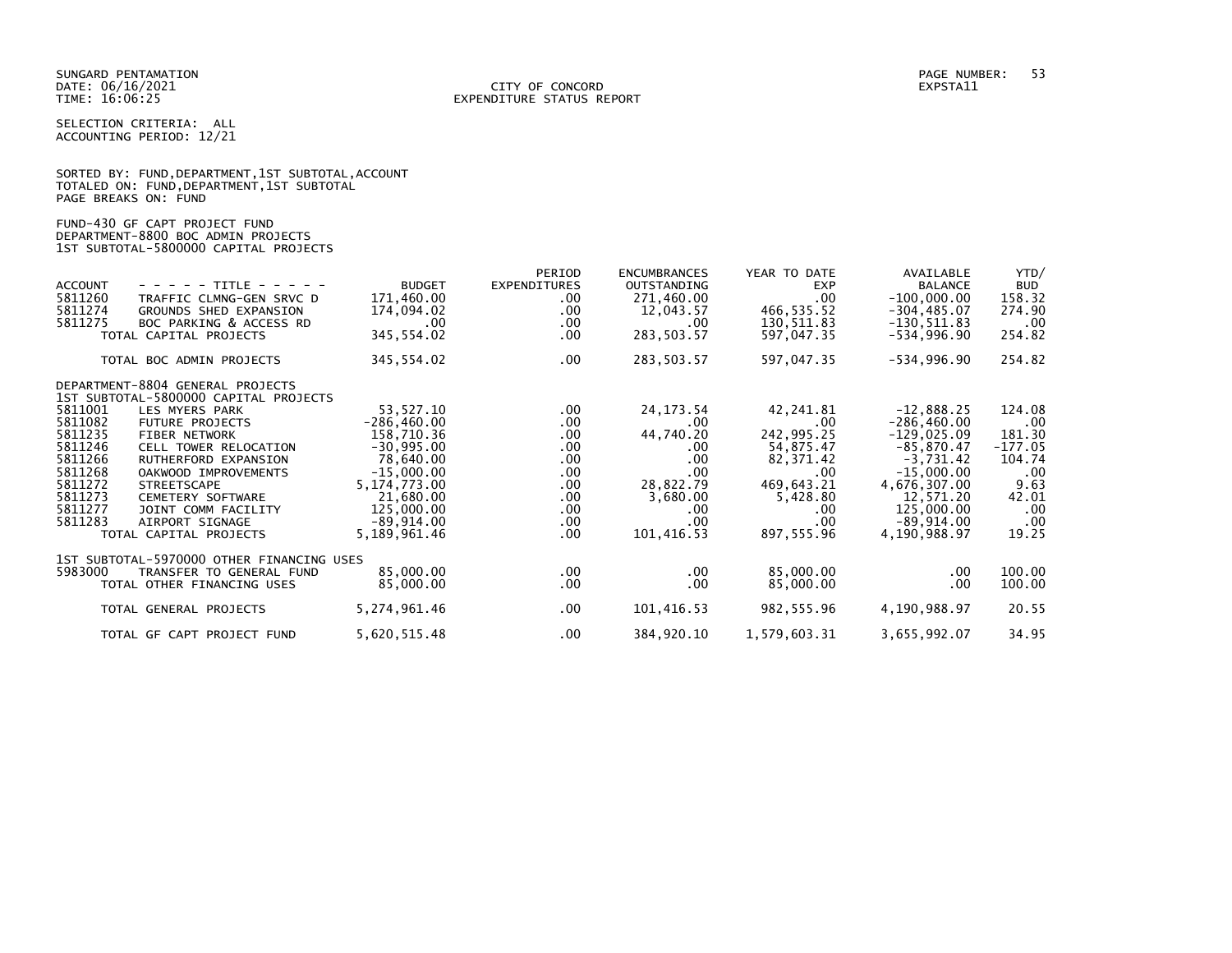SELECTION CRITERIA: ALL ACCOUNTING PERIOD: 12/21

SORTED BY: FUND, DEPARTMENT, 1ST SUBTOTAL, ACCOUNT TOTALED ON: FUND,DEPARTMENT,1ST SUBTOTAL PAGE BREAKS ON: FUND

FUND-451 AIRPORT PROJECTS DEPARTMENT-6300 AIRPORT PROJECTS 1ST SUBTOTAL-5800400 AIRPORT GRANT EXPENDITURE

| <b>ACCOUNT</b><br>5800440<br>5800441<br>5800442<br>5800443 | - - - - - TITLE - - - - -<br>APRON STRENGTHENING<br>NORTH APRON EXPANSION<br>HANGAR TAXILANE REHAB<br>SOUTH APRON EXPANSION<br>TOTAL AIRPORT GRANT EXPENDITU                            | <b>BUDGET</b><br>4,732,687.06<br>376,118.00<br>201,916.00<br>758,700.00<br>6,069,421.06 | PERIOD<br><b>EXPENDITURES</b><br>$.00 \,$<br>.00<br>.00<br>.00<br>.00. | <b>ENCUMBRANCES</b><br><b>OUTSTANDING</b><br>.00.<br>.00<br>127,786.45<br>.00<br>127,786.45 | YEAR TO DATE<br><b>EXP</b><br>3,104,651.00<br>.00<br>67,096.55<br>$.00 \,$<br>3, 171, 747.55 | AVAILABLE<br><b>BALANCE</b><br>1,628,036.06<br>376,118.00<br>7,033.00<br>758,700.00<br>2,769,887.06 | YTD/<br><b>BUD</b><br>65.60<br>.00<br>96.52<br>.00<br>54.36 |
|------------------------------------------------------------|-----------------------------------------------------------------------------------------------------------------------------------------------------------------------------------------|-----------------------------------------------------------------------------------------|------------------------------------------------------------------------|---------------------------------------------------------------------------------------------|----------------------------------------------------------------------------------------------|-----------------------------------------------------------------------------------------------------|-------------------------------------------------------------|
|                                                            | TOTAL AIRPORT PROJECTS                                                                                                                                                                  | 6,069,421.06                                                                            | .00.                                                                   | 127,786.45                                                                                  | 3, 171, 747. 55                                                                              | 2,769,887.06                                                                                        | 54.36                                                       |
| 5800448                                                    | DEPARTMENT-6301 FAA AIP ALLOCATION FY21<br>1ST SUBTOTAL-5800400 AIRPORT GRANT EXPENDITURE<br>EA S APRON & TERM EXPANS<br>TOTAL AIRPORT GRANT EXPENDITU<br>TOTAL FAA AIP ALLOCATION FY21 | 254,577.00<br>254,577.00<br>254,577.00                                                  | $.00 \,$<br>.00.<br>$.00 \,$                                           | 254,577.00<br>254,577.00<br>254,577.00                                                      | $.00 \,$<br>$.00 \,$<br>$.00 \,$                                                             | .00.<br>.00<br>$.00 \,$                                                                             | 100.00<br>100.00<br>100.00                                  |
| 5194000                                                    | DEPARTMENT-6303 ACRGP 3-37-0015-010-2021<br>1ST SUBTOTAL-5190000 PROFESSIONAL SERVICES<br>CONTRACT SERVICES<br>TOTAL PROFESSIONAL SERVICES                                              | .00.<br>$.00 \,$                                                                        | .00<br>.00.                                                            | 21,328.00<br>21,328.00                                                                      | $.00 \,$<br>$.00 \,$                                                                         | $-21,328.00$<br>$-21,328.00$                                                                        | .00<br>.00                                                  |
|                                                            | TOTAL ACRGP 3-37-0015-010-202                                                                                                                                                           | $.00 \,$                                                                                | .00                                                                    | 21,328.00                                                                                   | $.00 \,$                                                                                     | $-21,328.00$                                                                                        | .00                                                         |
|                                                            | TOTAL AIRPORT PROJECTS                                                                                                                                                                  | 6,323,998.06                                                                            | .00.                                                                   | 403,691.45                                                                                  | 3, 171, 747. 55                                                                              | 2,748,559.06                                                                                        | 56.54                                                       |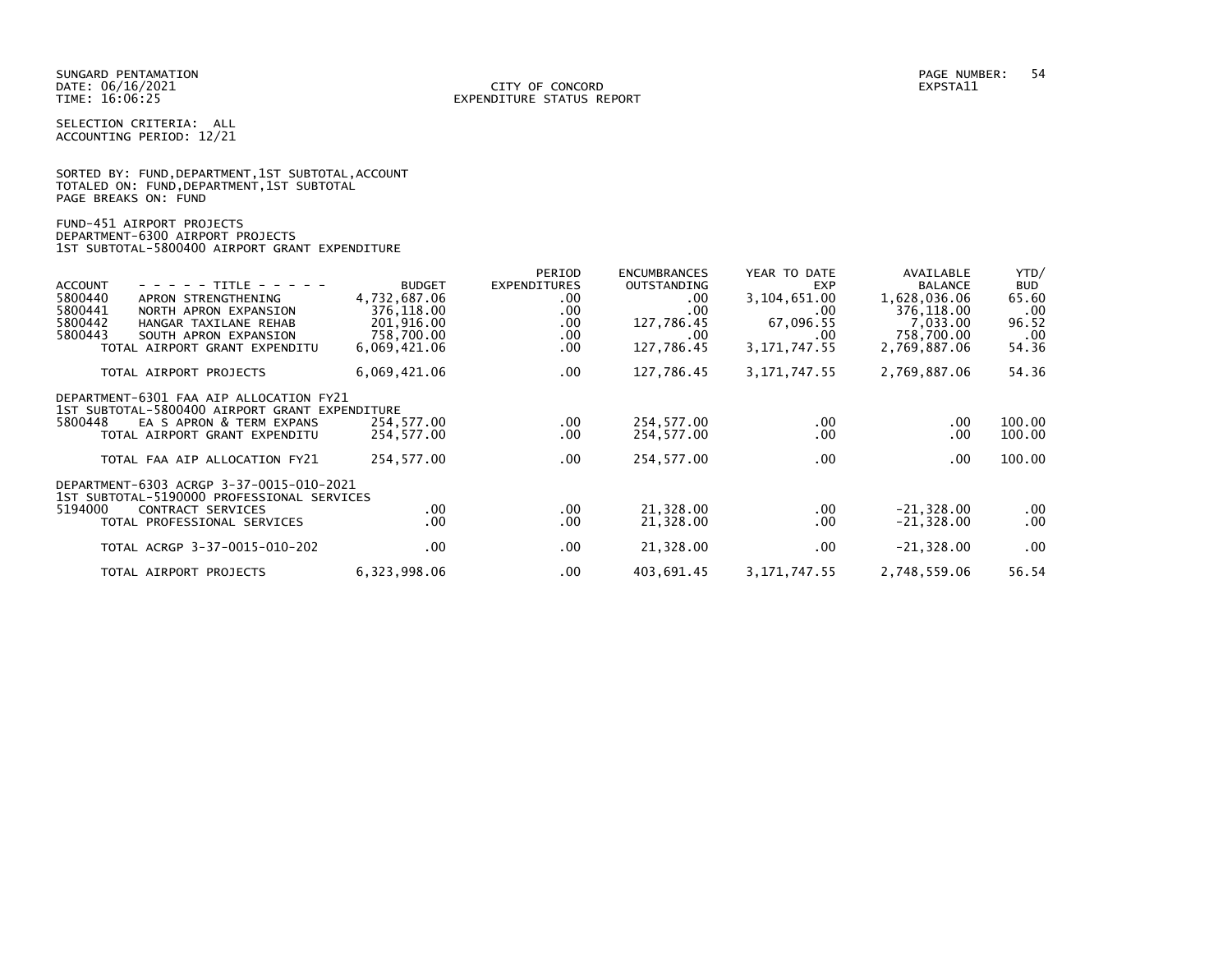#### DATE: 06/16/2021 CITY OF CONCORD EXPSTA11 TIME: 16:06:25 EXPENDITURE STATUS REPORT

SELECTION CRITERIA: ALL ACCOUNTING PERIOD: 12/21

SORTED BY: FUND, DEPARTMENT, 1ST SUBTOTAL, ACCOUNT TOTALED ON: FUND,DEPARTMENT,1ST SUBTOTAL PAGE BREAKS ON: FUND

FUND-473 ELECTRIC PROJECTS DEPARTMENT-6949 ELECTRIC PROJECTS 1ST SUBTOTAL-5800000 CAPITAL PROJECTS

|                |                                 |                   | PERIOD       | <b>ENCUMBRANCES</b> | YEAR TO DATE    | AVAILABLE         | YTD/       |
|----------------|---------------------------------|-------------------|--------------|---------------------|-----------------|-------------------|------------|
| <b>ACCOUNT</b> | - - - - - TITLE - - - - -       | <b>BUDGET</b>     | EXPENDITURES | OUTSTANDING         | <b>EXP</b>      | <b>BALANCE</b>    | <b>BUD</b> |
| 5801068        | SUBSTATION O                    | 111,835.00        | $.00 \,$     | $.00 \,$            | 31.10           | 111,803.90        | .03        |
| 5801134        | SMART GRID                      | 71,749.02         | 8,599.50     | 18,959.89           | 264,569.36      | $-211,780.23$     | 395.17     |
| 5801145        | DEL #6 SUB P HWY49/601          | 2, 167, 170. 78   | 13,431.76    | 244,024.78          | 3,227,834.04    | $-1, 304, 688.04$ | 160.20     |
| 5801151        | DEL 3 SOLID ST RELAY CON        | $-83,540.80$      | $.00 \cdot$  | $.00 \cdot$         | 36,413.04       | $-119, 953.84$    | -43.59     |
| 5801152        | DELVRY #4 & 100 KV - PH         | 9,266,246.25      | 17,220.26    | 5, 241, 202.69      | 174,438.47      | 3,850,605.09      | 58.44      |
| 5801153        | LARGE TRUCK/EQUIP SHED          | $-1,069,885.78$   | $.00 \,$     | 89,534.22           | 10,080.00       | $-1, 169, 500.00$ | -9.31      |
| 5801154        | DOT LINE RELOCATION             | $.00 \,$          | $.00 \,$     | .00.                | 843.85          | -843.85           | .00.       |
| 5801157        | DELIVERY 1                      | 309,533.68        | $.00 \,$     | .00                 | .00             | 309,533.68        | .00        |
| 5801159        | COPPERFIELD BLVD SUB N          | .00               | $.00 \,$     | 180,048.00          | 826,821.10      | $-1,006,869.10$   | .00        |
| 5801160        | DELIVERY #4 SUBSTATION          | $-4, 195, 254.00$ | $.00 \,$     | .00.                | $.00 \cdot$     | $-4, 195, 254.00$ | .00        |
| 5801168        | POPLAR TENT SUB R               | 500,000.00        | $.00 \,$     | .00                 | $.00 \times$    | 500,000.00        | .00        |
| 5801169        | US601 S SUB S                   | -459,124.00       | $.00 \,$     | 29,562.50           | 2,937.50        | $-491,624.00$     | $-7.08$    |
| 5801170        | DEL #4/SUB E INTERCONNEC        | 1,000,000.00      | $.00 \,$     | .00                 | .00             | 1,000,000.00      | .00        |
| 5801171        | SUB T CONCORD PKWY              | 6,273,757.00      | 23,682.00    | 185,794.68          | 1,971,838.10    | 4, 116, 124. 22   | 34.39      |
| 5801172        | SUB U CABARRUS ARENA            | 1,000,000.00      | $.00 \,$     | .00.                | .00             | 1,000,000.00      | .00        |
| 5801173        | SUB V WEDDINGTON RD             | 1,000,000.00      | $.00 \,$     | 21,211.50           | 1,166,951.54    | $-188, 163.04$    | 118.82     |
| 5801174        | ELECTRIC OPERATIONS CNTR        | 1,500,000.00      | 253,153.00   | 1,737,893.00        | 502,715.00      | $-740,608.00$     | 149.37     |
| 5811081        | <b>FUTURE ELECTRIC PROJECTS</b> | $-87,000.00$      | .00          | $.00 \,$            | .00             | $-87,000.00$      | .00        |
| 5811272        | <b>STREETSCAPE</b>              | 1,108,220.00      | $.00 \cdot$  | .00                 | .00             | 1,108,220.00      | .00        |
|                | TOTAL CAPITAL PROJECTS          | 18,413,707.15     | 316,086.52   | 7,748,231.26        | 8,185,473.10    | 2,480,002.79      | 86.53      |
|                | TOTAL ELECTRIC PROJECTS         | 18, 413, 707. 15  | 316,086.52   | 7,748,231.26        | 8, 185, 473. 10 | 2,480,002.79      | 86.53      |
|                | TOTAL ELECTRIC PROJECTS         | 18, 413, 707. 15  | 316,086.52   | 7,748,231.26        | 8, 185, 473. 10 | 2,480,002.79      | 86.53      |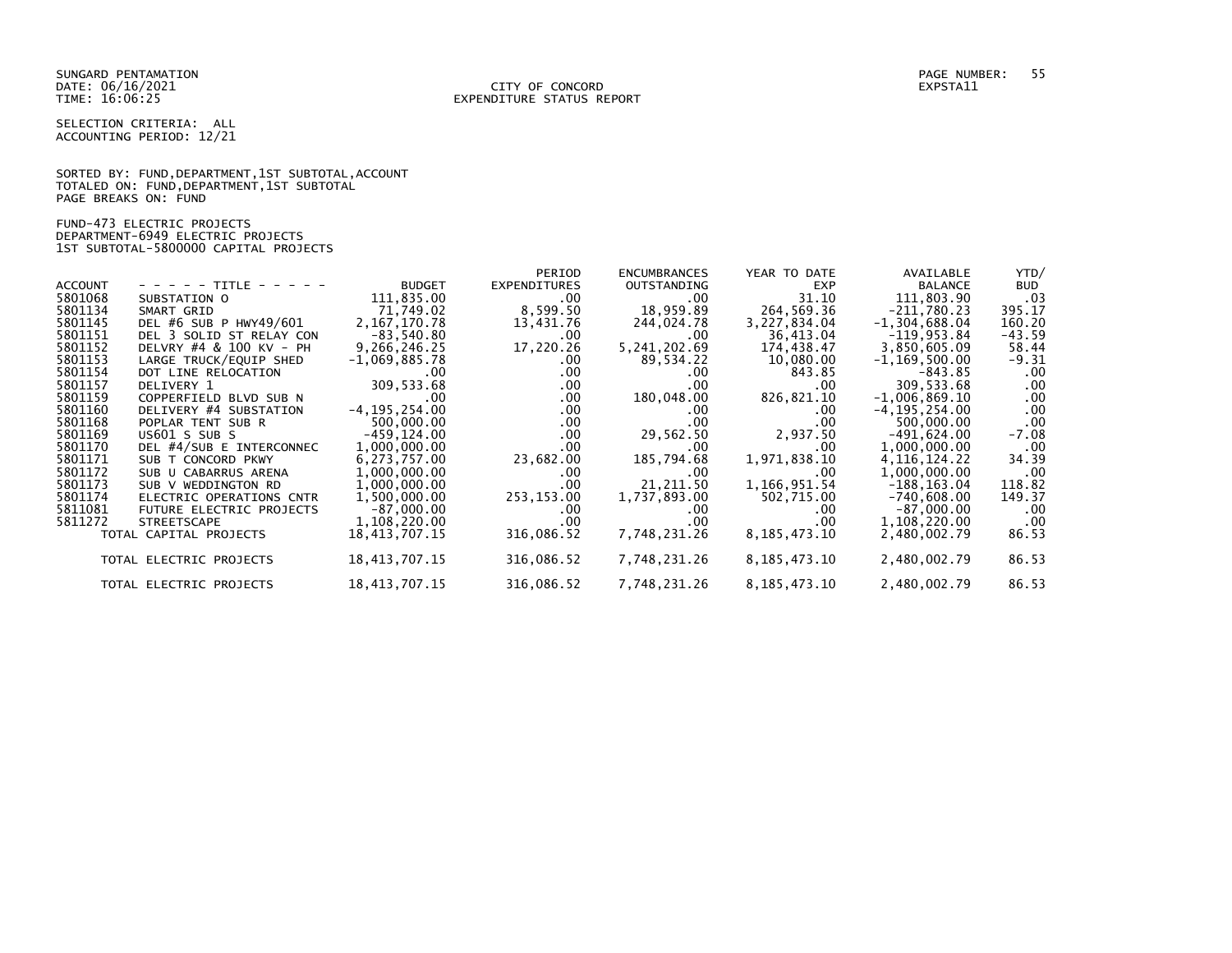#### DATE: 06/16/2021 CITY OF CONCORD EXPSTA11 TIME: 16:06:25 EXPENDITURE STATUS REPORT

SELECTION CRITERIA: ALL ACCOUNTING PERIOD: 12/21

| SORTED BY: FUND, DEPARTMENT, 1ST SUBTOTAL, ACCOUNT |
|----------------------------------------------------|
| TOTALED ON: FUND, DEPARTMENT, 1ST SUBTOTAL         |
| PAGE BREAKS ON: FUND                               |
|                                                    |

## FUND-474 STORMWATER PROJECTS DEPARTMENT-7102 STORMWATER STREAM RESTR 1ST SUBTOTAL-5800000 CAPITAL PROJECTS

|                |                                       |                   | PERIOD              | <b>ENCUMBRANCES</b> | YEAR TO DATE   | AVAILABLE      | YTD/       |
|----------------|---------------------------------------|-------------------|---------------------|---------------------|----------------|----------------|------------|
| <b>ACCOUNT</b> | - - - - - TITLE - - - - -             | <b>BUDGET</b>     | <b>EXPENDITURES</b> | OUTSTANDING         | <b>EXP</b>     | <b>BALANCE</b> | <b>BUD</b> |
| 5811201        | STORMWATER STREAM RESTR               | 45,000.00         | .00.                | 45,000.00           | .00            | .00.           | 100.00     |
|                | TOTAL CAPITAL PROJECTS                | 45,000.00         | .00                 | 45,000.00           | .00.           | .00            | 100.00     |
|                | TOTAL STORMWATER STREAM RESTR         | 45,000.00         | .00                 | 45,000.00           | .00.           | .00.           | 100.00     |
|                | DEPARTMENT-7103 STORMWATER PROJECTS   |                   |                     |                     |                |                |            |
|                | 1ST SUBTOTAL-5800000 CAPITAL PROJECTS |                   |                     |                     |                |                |            |
| 5811238        | CHADBOURNE CULVERT                    | 541, 387. 11      | .00.                | .00.                | 371, 517.84    | 169,869.27     | 68.62      |
| 5811239        | CHELWOOD CULVERT                      | 541,387.12        | .00.                | .00                 | 381,493.82     | 159,893.30     | 70.47      |
| 5811251        | HANOVER CIR CULVERT RPLC              | $-726.032.00$     | .00                 | .00                 | $-524, 836.46$ | $-201.195.54$  | 72.29      |
| 5811262        | HAVENCREST CULVERT RPLCM              | $-1, 123, 000.00$ | .00                 | .00                 | $-988,987.98$  | $-134,012.02$  | 88.07      |
| 5811264        | GLEN EAGLES LN CULVRT RP              | .00               | .00.                | 761, 105.75         | 16,743.75      | $-777,849.50$  | .00        |
| 5811272        | <b>STREETSCAPE</b>                    | 436,000,00        | .00                 | .00                 | $.00 \times$   | 436,000.00     | .00        |
| 5811281        | DUVAL STREET CULVERT                  | 1,112,000.00      | .00.                | .00                 | 4, 185. 11     | 1,107,814.89   | .38        |
| 5811282        | DYLAN PLACE CULVERT                   | 130,000.00        | .00.                | .00                 | $.00 \times$   | 130,000.00     | .00        |
|                | TOTAL CAPITAL PROJECTS                | 911,742.23        | .00                 | 761, 105.75         | $-739.883.92$  | 890.520.40     | 2.33       |
|                | TOTAL STORMWATER PROJECTS             | 911,742.23        | .00.                | 761, 105.75         | $-739,883.92$  | 890,520.40     | 2.33       |
|                | TOTAL STORMWATER PROJECTS             | 956,742.23        | .00                 | 806, 105.75         | $-739,883.92$  | 890,520.40     | 6.92       |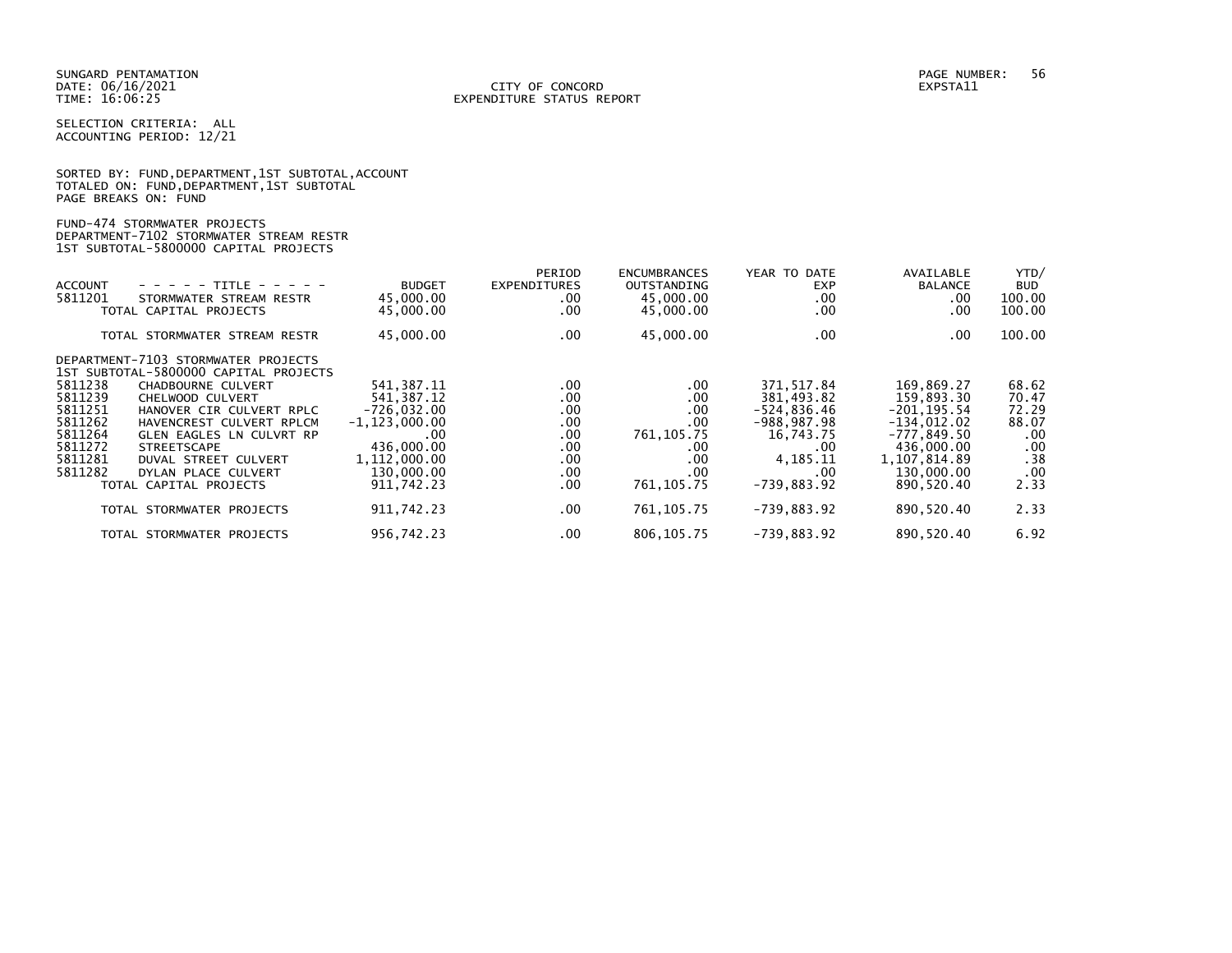SELECTION CRITERIA: ALL ACCOUNTING PERIOD: 12/21

SORTED BY: FUND, DEPARTMENT, 1ST SUBTOTAL, ACCOUNT TOTALED ON: FUND,DEPARTMENT,1ST SUBTOTAL PAGE BREAKS ON: FUND

FUND-475 GOLF PROJECTS DEPARTMENT-7550 GOLF PROJECTS 1ST SUBTOTAL-5800000 CAPITAL PROJECTS

|                |                                  |               | PERIOD              | <b>ENCUMBRANCES</b> | YEAR TO DATE  | AVAILABLE      | YTD/       |
|----------------|----------------------------------|---------------|---------------------|---------------------|---------------|----------------|------------|
| <b>ACCOUNT</b> | $- - - - - + +$ TTTI F - - - - - | <b>BUDGET</b> | <b>EXPENDITURES</b> | OUTSTANDING         | <b>EXP</b>    | <b>BALANCE</b> | <b>BUD</b> |
| 5811402        | BUNKER RESTOR/IRRGTN RPR         | -443.740.00   | .00                 | .00                 | $-443.290.61$ | $-449.39$      | 99.90      |
| 5811403        | <b>GOLF COURSE BRIDGES</b>       | $-82.700.00$  | .00                 | .00.                | $-82,681.88$  | $-18.12$       | 99.98      |
| 5811404        | RANGE NETTING                    | 100,000,00    | .00                 | 23.511.00           | 68.373.83     | 8.115.17       | 91.88      |
|                | TOTAL CAPITAL PROJECTS           | -426.440.00   | .00                 | 23.511.00           | $-457.598.66$ | 7.647.66       | 101.79     |
|                | TOTAL GOLF PROJECTS              | -426.440.00   | .00                 | 23,511.00           | $-457,598.66$ | 7.647.66       | 101.79     |
|                | TOTAL GOLF PROJECTS              | -426,440.00   | .00                 | 23.511.00           | -457,598.66   | 7.647.66       | 101.79     |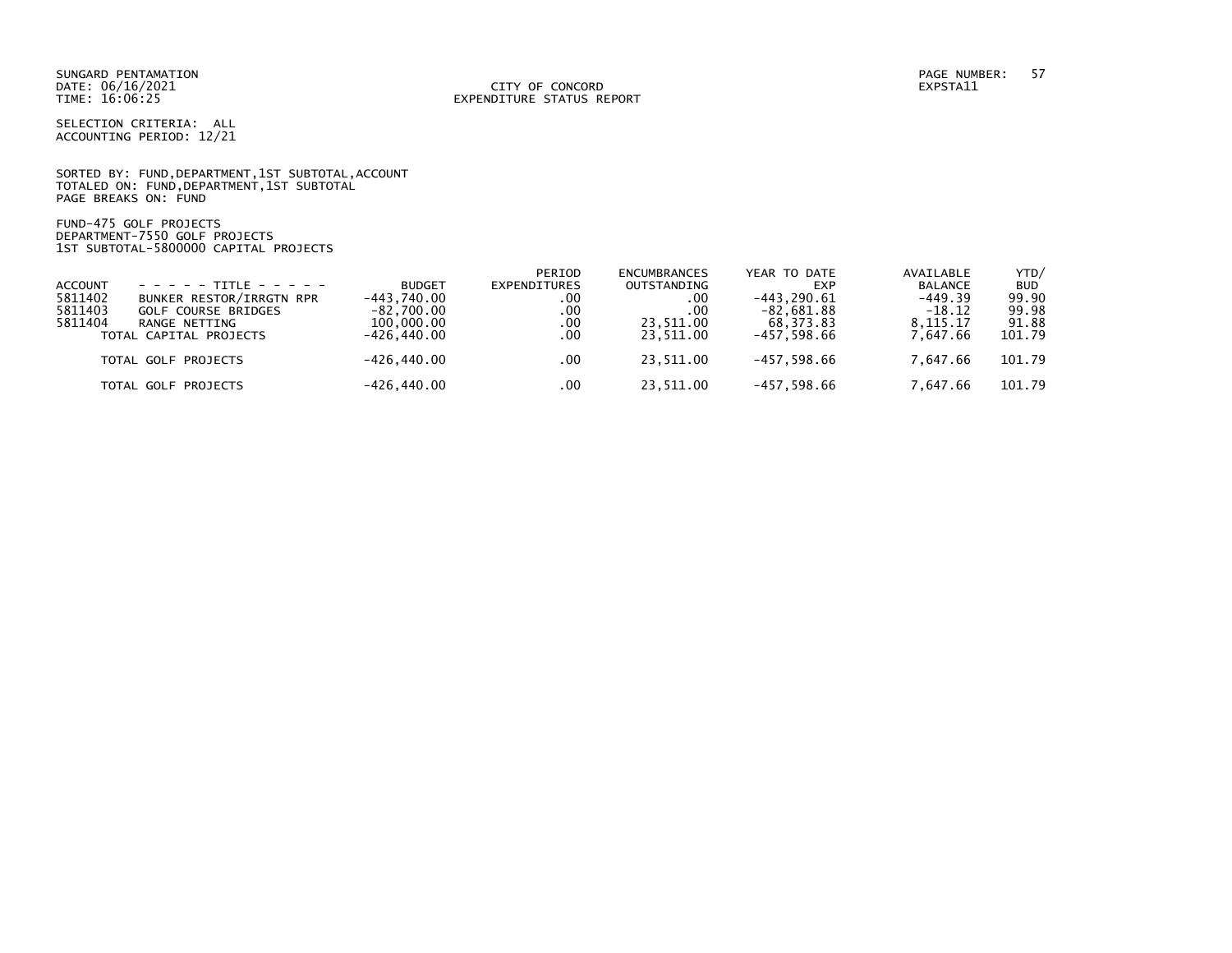DATE: 06/16/2021 CITY OF CONCORD EXPSTA11 TIME: 16:06:25 EXPENDITURE STATUS REPORT

SELECTION CRITERIA: ALL ACCOUNTING PERIOD: 12/21

SORTED BY: FUND, DEPARTMENT, 1ST SUBTOTAL, ACCOUNT TOTALED ON: FUND,DEPARTMENT,1ST SUBTOTAL PAGE BREAKS ON: FUND

FUND-550 2010 LOBS - FIRST CONCORD DEPARTMENT-7020 2010 LOBS DEBT SERVICE 1ST SUBTOTAL-5960000 NON OPRERATING EXP

|                                |               | PERIOD       | <b>ENCUMBRANCES</b> | YEAR TO DATE | AVAILABLE      | YTD/       |
|--------------------------------|---------------|--------------|---------------------|--------------|----------------|------------|
| <b>ACCOUNT</b>                 | <b>BUDGET</b> | EXPENDITURES | OUTSTANDING         | <b>EXP</b>   | <b>BALANCE</b> | <b>BUD</b> |
| 5710000<br>BOND/DEBT PRINCIPAL | 845.000.00    | .00          | .00                 | 845,000,00   | .00            | 100.00     |
| 5720000<br>BOND/DEBT INTEREST  | 33,800,00     | .00          | .00                 | 30.983.33    | 2.816.67       | 91.67      |
| TOTAL NON OPRERATING EXP       | 878,800,00    | .00          | .00                 | 875.983.33   | 2.816.67       | 99.68      |
| TOTAL 2010 LOBS DEBT SERVICE   | 878.800.00    | .00          | .00                 | 875.983.33   | 2.816.67       | 99.68      |
| TOTAL 2010 LOBS - FIRST CONCO  | 878,800.00    | .00          | .00                 | 875,983.33   | 2.816.67       | 99.68      |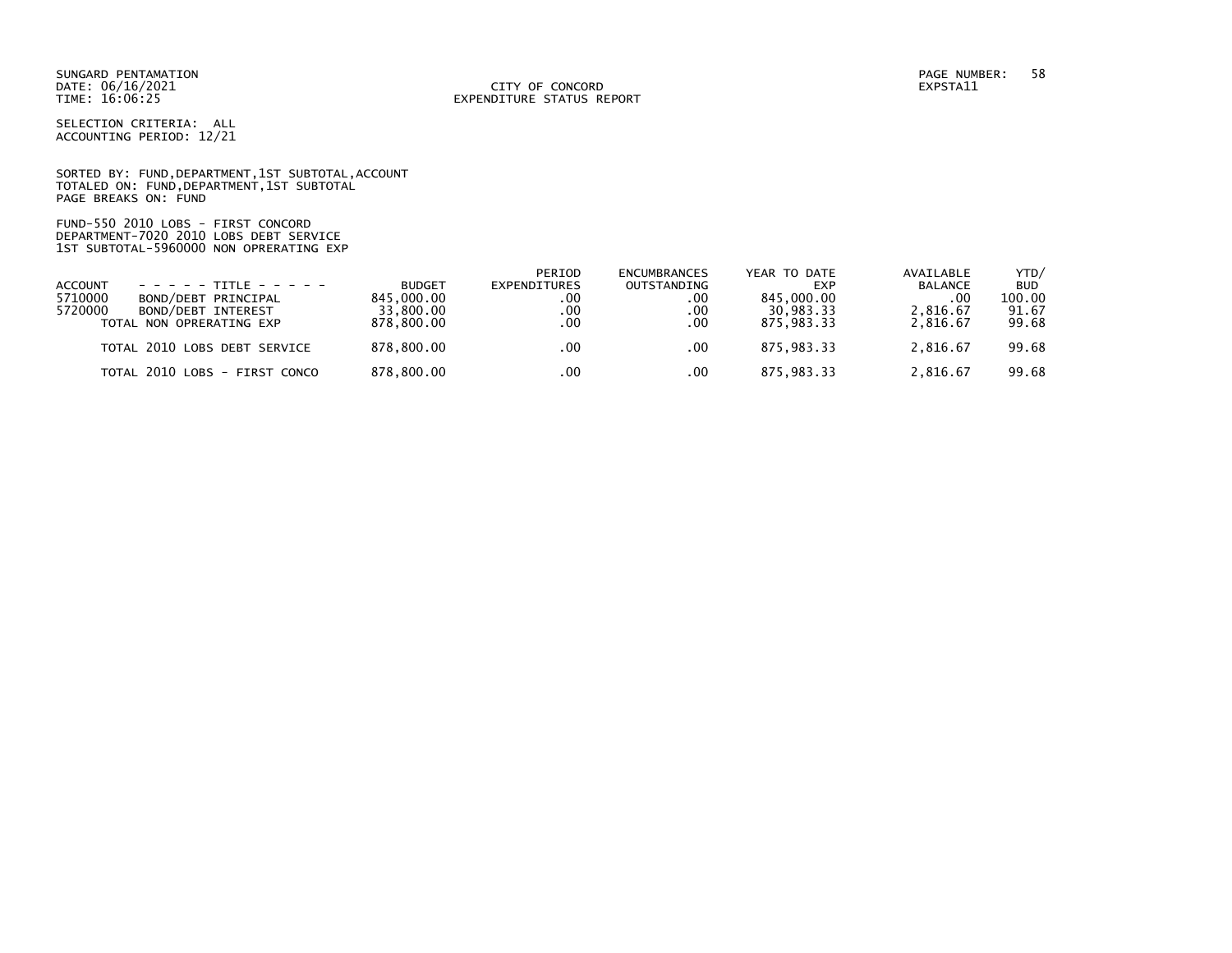SELECTION CRITERIA: ALL ACCOUNTING PERIOD: 12/21

|                      |  |  | SORTED BY: FUND, DEPARTMENT, 1ST SUBTOTAL, ACCOUNT |  |
|----------------------|--|--|----------------------------------------------------|--|
|                      |  |  | TOTALED ON: FUND, DEPARTMENT, 1ST SUBTOTAL         |  |
| PAGE BREAKS ON: FUND |  |  |                                                    |  |

| FUND-552 2014 LOBS - FIRST CONCORD        |  |
|-------------------------------------------|--|
| DEPARTMENT-6990 2014 LOBS - FIRST CONCORD |  |
| 1ST SUBTOTAL-5800000 CAPITAL PROJECTS     |  |

|                                           |               | PERIOD       | <b>ENCUMBRANCES</b> | YEAR TO DATE | AVAILABLE       | YTD/       |
|-------------------------------------------|---------------|--------------|---------------------|--------------|-----------------|------------|
| $- - - - - + + + +$<br><b>ACCOUNT</b>     | <b>BUDGET</b> | EXPENDITURES | OUTSTANDING         | EXP          | <b>BALANCE</b>  | <b>BUD</b> |
| 5811249<br>MARKET ST LOT REDVLPMNT        | $-230,000.00$ | .00          | 371.874.75          | 476.058.32   | $-1,077,933.07$ | $-368.67$  |
| 5811276<br><b>GENERATOR RELOCATION</b>    | 109,000.00    | 11.104.29    | 785.055.25          | 84,962.24    | $-761.017.49$   | 798.18     |
| TOTAL CAPITAL PROJECTS                    | $-121.000.00$ | 11, 104, 29  | 1,156,930.00        | 561,020.56   | $-1,838,950.56$ | $-1419.79$ |
| 1ST SUBTOTAL-5960000 NON OPRERATING EXP   |               |              |                     |              |                 |            |
| 5710000<br>BOND/DEBT PRINCIPAL            | 2,360,000.00  | $.00 \,$     | .00                 | 2,360,000.00 | $.00 \,$        | 100.00     |
| 5720000<br>BOND/DEBT INTEREST             | 961,194.00    | .00          | .00                 | 881.094.28   | 80,099.72       | 91.67      |
| TOTAL NON OPRERATING EXP                  | 3,321,194.00  | .00          | .00                 | 3.241.094.28 | 80,099.72       | 97.59      |
| 1ST SUBTOTAL-5970000 OTHER FINANCING USES |               |              |                     |              |                 |            |
| 5987000<br>TRANSFER TO PROJECT FUND       | 700,000.00    | $.00 \,$     | .00                 | 700,000.00   | $.00 \,$        | 100.00     |
| TOTAL OTHER FINANCING USES                | 700,000,00    | .00          | .00                 | 700,000.00   | $.00 \,$        | 100.00     |
| TOTAL 2014 LOBS - FIRST CONCO             | 3,900,194.00  | 11, 104. 29  | 1,156,930.00        | 4,502,114.84 | $-1,758,850.84$ | 145.10     |
|                                           |               |              |                     |              |                 |            |
| TOTAL 2014 LOBS - FIRST CONCO             | 3,900,194.00  | 11.104.29    | 1,156,930.00        | 4,502,114.84 | $-1.758.850.84$ | 145.10     |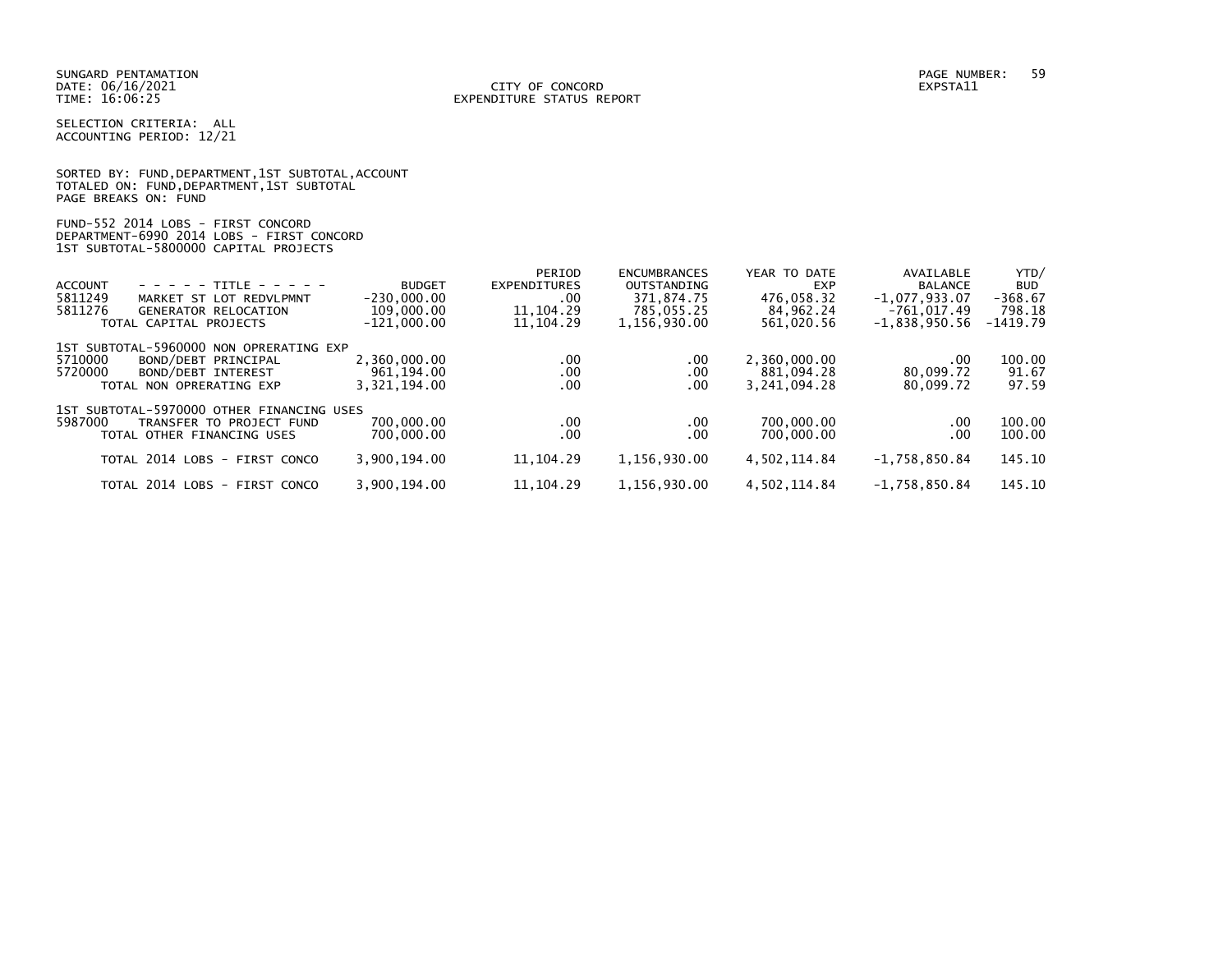#### DATE: 06/16/2021 CITY OF CONCORD EXPSTA11 TIME: 16:06:25 EXPENDITURE STATUS REPORT

SELECTION CRITERIA: ALL ACCOUNTING PERIOD: 12/21

SORTED BY: FUND, DEPARTMENT, 1ST SUBTOTAL, ACCOUNT TOTALED ON: FUND,DEPARTMENT,1ST SUBTOTAL PAGE BREAKS ON: FUND

FUND-600 STORMWATER DEPARTMENT-7100 STORMWATER OPER & MAINT 1ST SUBTOTAL-5100000 PERSONAL SERVICES

| - - - - - TITLE - - - - -<br><b>REGULAR</b><br>OVERTIME<br><b>FICA</b><br>RETIREMENT-GENERAL<br>OPEB CONTRIBUTIONS<br>GROUP INSURANCE<br>SELF INS FUND OFFSET<br>401K CONTRIBUTION<br>GROUP INSURANCE-RETIREES<br>TOTAL PERSONAL SERVICES                                                                                                                                                                                                                                                                                                                                                                                      | <b>BUDGET</b><br>1,104,822.00<br>12,000.00<br>83,978.00<br>111,427.00<br>357,995.00<br>192,375.00<br>$-9,265.00$<br>38,426.00<br>14,803,00<br>1,906,561.00                                                                                                                                                                        | <b>EXPENDITURES</b><br>44,279.35<br>82.04<br>3,319.40<br>4.524.85<br>$.00 \cdot$<br>7,848.60<br>$.00 \,$<br>1,556.00<br>686.78<br>62,297.02                                                                                                                                                                                                | OUTSTANDING<br>$.00 \,$<br>$.00 \,$<br>.00<br>.00.<br>$.00 \,$<br>.00<br>.00<br>$.00 \,$<br>$.00 \,$<br>$.00 \,$                                                                                                                                                                                   | <b>EXP</b><br>1,049,461.39<br>1,617.01<br>77,662.97<br>107,588.82<br>357,995.00<br>177,105.02<br>.00<br>36,870.52<br>8,241.36<br>1,816,542.09                                                                                                                                                                          | <b>BALANCE</b><br>55,360.61<br>10,382.99<br>6,315.03<br>3,838.18<br>.00<br>15,269.98<br>$-9, 265.00$<br>1,555.48<br>6,561.64<br>90,018.91                                                                                                                                                                               | YTD/<br><b>BUD</b><br>94.99<br>13.48<br>92.48<br>96.56<br>100.00<br>92.06<br>.00<br>95.95<br>55.67<br>95.28                                                                                                                       |
|--------------------------------------------------------------------------------------------------------------------------------------------------------------------------------------------------------------------------------------------------------------------------------------------------------------------------------------------------------------------------------------------------------------------------------------------------------------------------------------------------------------------------------------------------------------------------------------------------------------------------------|-----------------------------------------------------------------------------------------------------------------------------------------------------------------------------------------------------------------------------------------------------------------------------------------------------------------------------------|--------------------------------------------------------------------------------------------------------------------------------------------------------------------------------------------------------------------------------------------------------------------------------------------------------------------------------------------|----------------------------------------------------------------------------------------------------------------------------------------------------------------------------------------------------------------------------------------------------------------------------------------------------|------------------------------------------------------------------------------------------------------------------------------------------------------------------------------------------------------------------------------------------------------------------------------------------------------------------------|-------------------------------------------------------------------------------------------------------------------------------------------------------------------------------------------------------------------------------------------------------------------------------------------------------------------------|-----------------------------------------------------------------------------------------------------------------------------------------------------------------------------------------------------------------------------------|
| ACCOUNTING/AUDIT<br>CONTRACT SERVICES<br>TOTAL PROFESSIONAL SERVICES                                                                                                                                                                                                                                                                                                                                                                                                                                                                                                                                                           | 1.029.00<br>38,035.00<br>39.064.00                                                                                                                                                                                                                                                                                                | $.00 \,$<br>$.00 \,$<br>$.00 \,$                                                                                                                                                                                                                                                                                                           | $.00 \,$<br>68.20<br>68.20                                                                                                                                                                                                                                                                         | 1,029.00<br>5,607.00<br>6,636.00                                                                                                                                                                                                                                                                                       | .00<br>32, 359.80<br>32,359.80                                                                                                                                                                                                                                                                                          | 100.00<br>14.92<br>17.16                                                                                                                                                                                                          |
| 1ST SUBTOTAL-5200000 OPERATIONS<br><b>UNIFORMS</b><br>SUPPLIES-SAFETY<br>SUPPLIES-EDUCATIONAL<br><b>MATERIALS</b><br>MOTOR FUEL & LUBRICANTS<br>SUPPLIES-OFFICE<br>SUPPLIES-DATA PROCESSING<br>SUPPLIES - SMALL TOOLS<br>MISCELLANEOUS PAY<br>SUPPLIES-DEPARTMENTAL<br>TRAVEL & TRAINING<br><b>TELEPHONE</b><br><b>POSTAGE</b><br>PRINTING<br>MAINTENANCE - EQUIPMENT<br>MAINTENANCE - VEHICLES<br>MAINTENANCE - SYSTEM (IN<br>ADVERTISING<br>EQUIPMENT RENTAL<br>RENTAL-COPIER<br>RENTAL-UNIFORMS<br>LICENSE/RELICENSE FEE<br>INSURANCE - PROP&GEN LIA<br>DUES & SUBSCRIPTIONS<br><b>BAD DEBT EXPENSE</b><br>TOTAL OPERATIONS | 3.400.00<br>12,400.00<br>5,000.00<br>25,000.00<br>55,000.00<br>2,500.00<br>5,200.00<br>13,500.00<br>32,684.00<br>18,600,00<br>14,290.00<br>8,572.00<br>1,000.00<br>500.00<br>24,800.00<br>120,000.00<br>280,000.00<br>150.00<br>2,000.00<br>1,000.00<br>5.100.00<br>10,184.00<br>39,985.00<br>4,267.00<br>26,000,00<br>711,132.00 | $.00 \,$<br>$.00 \,$<br>$.00 \,$<br>$.00 \,$<br>$.00 \,$<br>$.00 \cdot$<br>$.00 \,$<br>$.00 \cdot$<br>$.00 \cdot$<br>.00 <sub>1</sub><br>215.00<br>102.86<br>$.00 \,$<br>$.00 \,$<br>$.00 \,$<br>.00 <sub>1</sub><br>4,536.45<br>$.00 \,$<br>$.00 \,$<br>$.00 \cdot$<br>189.18<br>$.00 \,$<br>$.00 \,$<br>$.00 \,$<br>1,409.73<br>6,453.22 | $.00 \,$<br>.00<br>4,000.00<br>.00.<br>$.00 \,$<br>.00<br>719.98<br>$.00 \,$<br>$.00 \,$<br>3,995.00<br>$.00 \,$<br>$.00 \,$<br>$.00 \,$<br>$.00 \,$<br>6,771.95<br>.00<br>19,106.90<br>$.00 \,$<br>.00 <sub>1</sub><br>40.00<br>$.00 \,$<br>.00.<br>$.00 \,$<br>$.00 \,$<br>3,495.90<br>38,129.73 | 467.80<br>3,249.20<br>7.99<br>15,458.67<br>39,735.75<br>1,217.55<br>1,984.11<br>3,544.16<br>$.00 \,$<br>15,063.98<br>1,690.45<br>6, 293.38<br>333.93<br>$.00 \times$<br>5,850.38<br>89,023.15<br>80,793.97<br>$.00 \,$<br>121.56<br>464.65<br>4,604.51<br>6,232.40<br>38,550.95<br>2,115.00<br>26,747.48<br>343,551.02 | 2,932.20<br>9,150.80<br>992.01<br>9,541.33<br>15,264.25<br>1,282.45<br>2,495.91<br>9,955.84<br>32,684.00<br>$-458.98$<br>12,599.55<br>2,278.62<br>666.07<br>500.00<br>12, 177.67<br>30,976.85<br>180,099.13<br>150.00<br>1,878.44<br>495.35<br>495.49<br>3,951.60<br>1,434.05<br>2,152.00<br>$-4, 243.38$<br>329,451.25 | 13.76<br>26.20<br>80.16<br>61.83<br>72.25<br>48.70<br>52.00<br>26.25<br>.00<br>102.47<br>11.83<br>73.42<br>33.39<br>.00<br>50.90<br>74.19<br>35.68<br>.00<br>6.08<br>50.47<br>90.28<br>61.20<br>96.41<br>49.57<br>116.32<br>53.67 |
| DATA PROCESS EQUIP-CAPT                                                                                                                                                                                                                                                                                                                                                                                                                                                                                                                                                                                                        | 20,000.00                                                                                                                                                                                                                                                                                                                         | $.00 \,$                                                                                                                                                                                                                                                                                                                                   | 20,000.00                                                                                                                                                                                                                                                                                          | $.00 \,$                                                                                                                                                                                                                                                                                                               | .00                                                                                                                                                                                                                                                                                                                     | 100.00                                                                                                                                                                                                                            |
|                                                                                                                                                                                                                                                                                                                                                                                                                                                                                                                                                                                                                                |                                                                                                                                                                                                                                                                                                                                   | 1ST SUBTOTAL-5190000 PROFESSIONAL SERVICES<br>1ST SUBTOTAL-5960000 NON OPRERATING EXP                                                                                                                                                                                                                                                      | PERIOD                                                                                                                                                                                                                                                                                             | <b>ENCUMBRANCES</b>                                                                                                                                                                                                                                                                                                    | YEAR TO DATE                                                                                                                                                                                                                                                                                                            | AVAILABLE                                                                                                                                                                                                                         |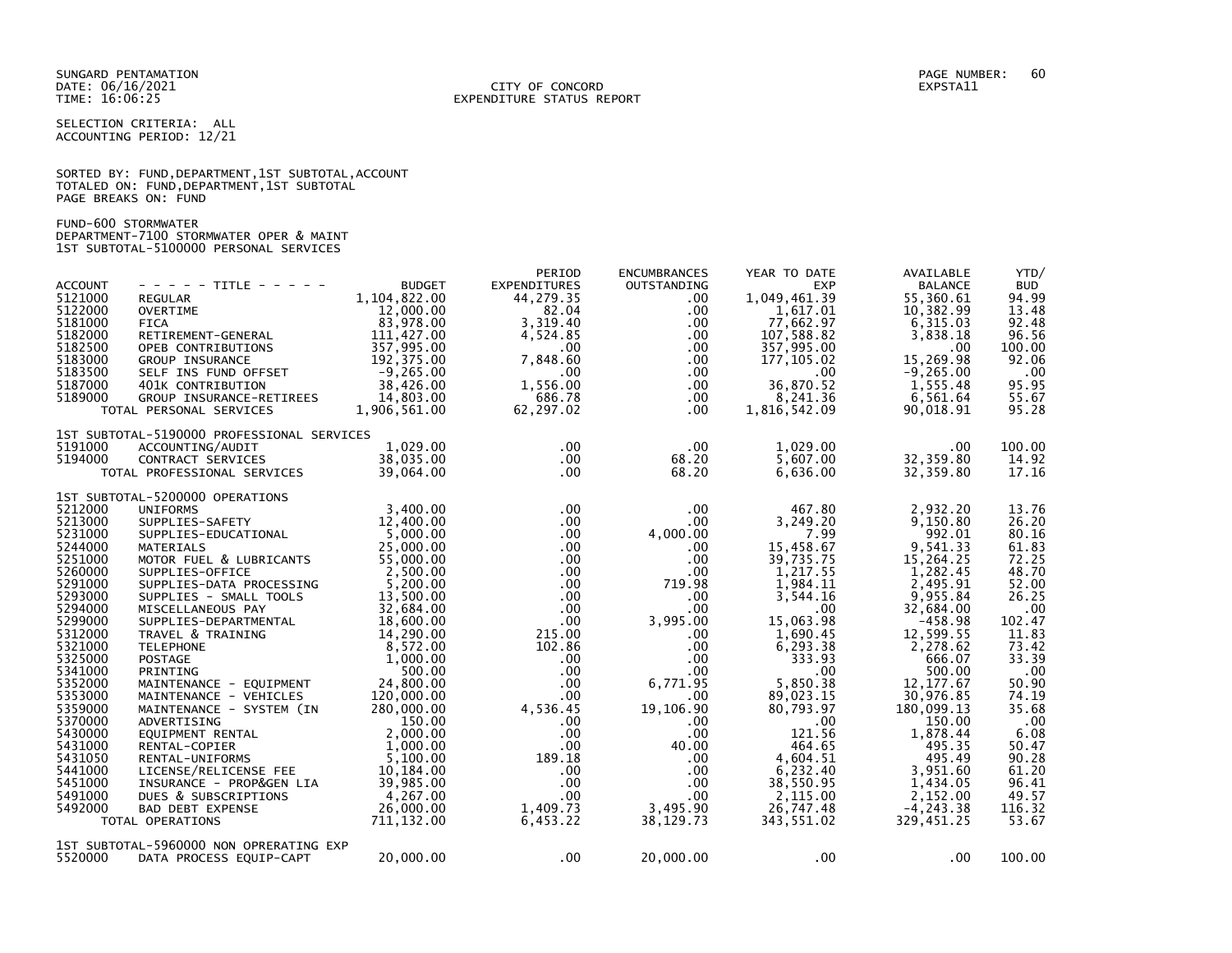SELECTION CRITERIA: ALL ACCOUNTING PERIOD: 12/21

SORTED BY: FUND, DEPARTMENT, 1ST SUBTOTAL, ACCOUNT TOTALED ON: FUND,DEPARTMENT,1ST SUBTOTAL PAGE BREAKS ON: FUND

FUND-600 STORMWATER DEPARTMENT-7100 STORMWATER OPER & MAINT 1ST SUBTOTAL-5960000 NON OPRERATING EXP

|                |                                           |               | PERIOD              | <b>ENCUMBRANCES</b> | YEAR TO DATE | AVAILABLE      | YTD/       |
|----------------|-------------------------------------------|---------------|---------------------|---------------------|--------------|----------------|------------|
| <b>ACCOUNT</b> | - - - - - TITLE - - - - -                 | <b>BUDGET</b> | <b>EXPENDITURES</b> | OUTSTANDING         | <b>EXP</b>   | <b>BALANCE</b> | <b>BUD</b> |
| 5540000        | VEHICLES - CAPITAL                        | 240,500.00    | .00                 | .00                 | 278,231.00   | $-37,731.00$   | 115.69     |
| 5902000        | COST ALLOC - ADMIN                        | 153,006.00    | .00.                | .00.                | 140,255.61   | 12,750.39      | 91.67      |
| 5906000        | COST ALLOC - COLLECTIONS                  | 52.489.00     | .00.                | .00                 | 45,892.88    | 6,596.12       | 87.43      |
| 5907000        | COST ALLOC - ENGINEERING                  | 224.682.00    | .00.                | .00                 | 205,958.39   | 18,723.61      | 91.67      |
| 5908000        | COST ALLOC-DATA SERVICES                  | 78,317.00     | .00.                | .00.                | 71,790.95    | 6,526.05       | 91.67      |
| 5909000        | COST ALLOC - CUST SERVIC                  | 59.975.00     | .00.                | .00.                | 54,976.90    | 4.998.10       | 91.67      |
| 5911000        | COST ALLOC - BILLING                      | 182,949.00    | .00.                | .00                 | 167,703.36   | 15,245.64      | 91.67      |
| 5912000        | COST ALLOC - BUIL & GRND                  | 5,724.00      | .00.                | .00.                | 5,247.00     | 477.00         | 91.67      |
| 5916000        | COST ALLOC - PURCHASING                   | 11.872.00     | .00.                | .00                 | 10,882.63    | 989.37         | 91.67      |
| 5917000        | COST ALLOC- PUBLIC SERVI                  | 22,272.00     | .00.                | .00.                | 20,416.00    | 1,856.00       | 91.67      |
| 5921000        | COST ALLOC-WELLNESS CTR                   | 8,469.00      | $.00 \,$            | .00.                | 7,763.25     | 705.75         | 91.67      |
|                | TOTAL NON OPRERATING EXP                  | 1,060,255.00  | .00.                | 20,000.00           | 1,009,117.97 | 31, 137.03     | 97.06      |
|                | 1ST SUBTOTAL-5970000 OTHER FINANCING USES |               |                     |                     |              |                |            |
| 5987000        | TRANSFER TO PROJECT FUND                  | 1,678,000.00  | $.00 \,$            | $.00 \,$            | 1,678,000.00 | .00            | 100.00     |
|                | TOTAL OTHER FINANCING USES                | 1,678,000.00  | .00.                | .00                 | 1,678,000.00 | .00            | 100.00     |
|                |                                           |               |                     |                     |              |                |            |
|                | TOTAL STORMWATER OPER & MAINT             | 5,395,012.00  | 68,750.24           | 58,197.93           | 4,853,847.08 | 482,966.99     | 91.05      |
|                |                                           |               |                     |                     |              |                |            |
|                | TOTAL STORMWATER                          | 5,395,012.00  | 68,750.24           | 58,197.93           | 4,853,847.08 | 482,966.99     | 91.05      |
|                |                                           |               |                     |                     |              |                |            |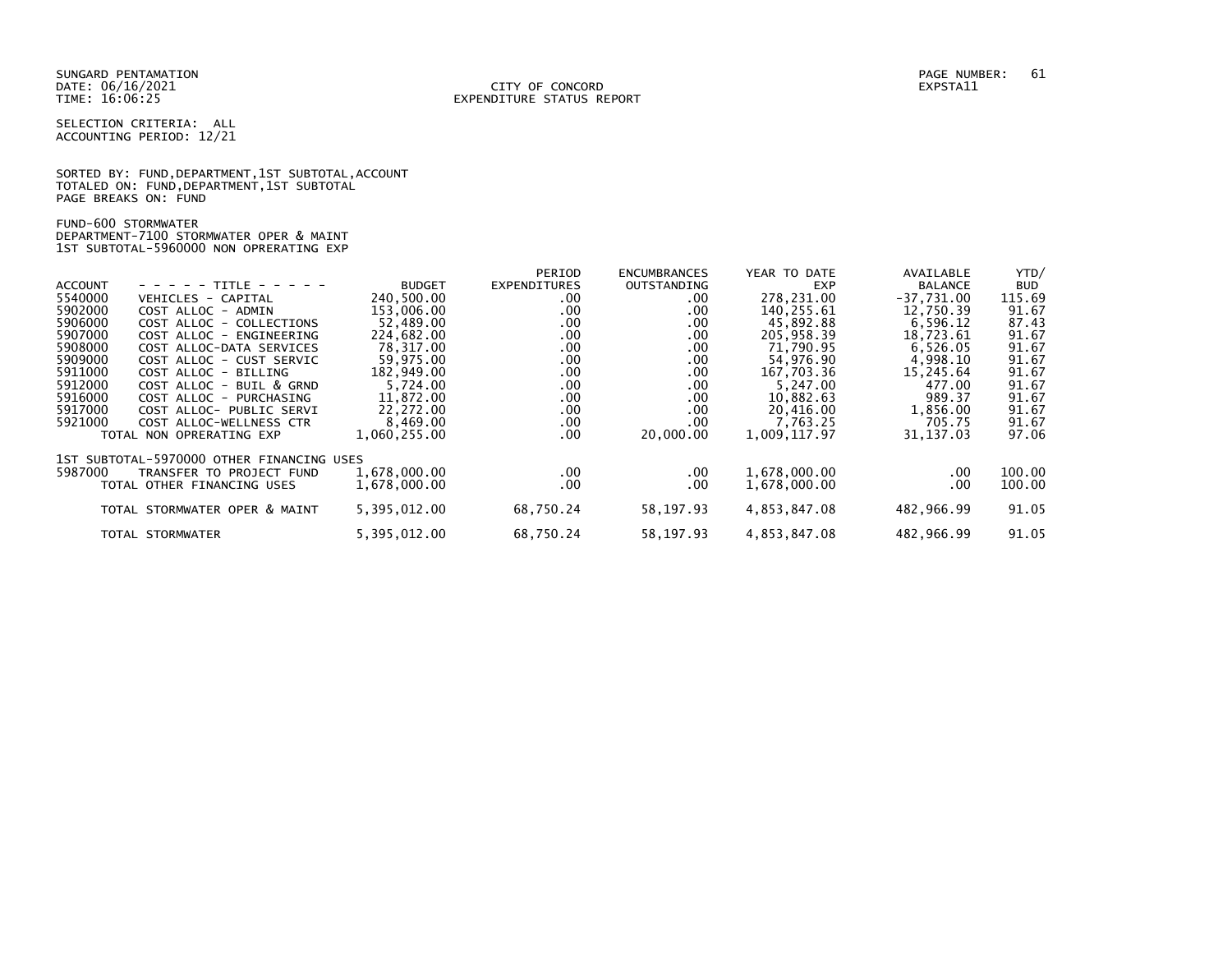#### DATE: 06/16/2021 CITY OF CONCORD EXPSTA11 TIME: 16:06:25 EXPENDITURE STATUS REPORT

SELECTION CRITERIA: ALL ACCOUNTING PERIOD: 12/21

|                      |  |  | SORTED BY: FUND, DEPARTMENT, 1ST SUBTOTAL, ACCOUNT |  |
|----------------------|--|--|----------------------------------------------------|--|
|                      |  |  | TOTALED ON: FUND, DEPARTMENT, 1ST SUBTOTAL         |  |
| PAGE BREAKS ON: FUND |  |  |                                                    |  |

FUND-610 ELECTRIC DEPARTMENT-7200 ADMINISTRATION-ELECTRIC 1ST SUBTOTAL-5100000 PERSONAL SERVICES

| <b>ACCOUNT</b><br>5121000<br>5181000<br>5182000<br>5182100<br>5182500<br>5183000<br>5183500<br>5187000<br>5189000                                                                                  | $- - - - -$ TITLE - - - - -<br><b>REGULAR</b><br><b>FICA</b><br>RETIREMENT-GENERAL<br>RETIREMENT-EXCESS PMTS<br>OPEB CONTRIBUTIONS<br>GROUP INSURANCE $32,370.00$<br>SELF INS FUND OFFSET -35,708.00<br>401K CONTRIBUTION 10,898.00<br>GROUP INSURANCE-RETIREES .00<br>GROUP INSURANCE-RETIREES<br>TOTAL PERSONAL SERVICES                                                                                                                                                                      | <b>BUDGET</b><br>419,488.00<br>23,712.00<br>31,607.00<br>28,597.00<br>95,810.00<br>606,774.00                                                                                                                                          | PERIOD<br><b>EXPENDITURES</b><br>11,783.03<br>886.17<br>1,201.87<br>$.00 \,$<br>$.00 \,$<br>1,214.29<br>$\sim 0.00$<br>412.40<br>666.78<br>16, 164. 54                                                            | <b>ENCUMBRANCES</b><br>OUTSTANDING<br>.00.<br>$.00 \,$<br>$.00 \,$<br>$.00 \,$<br>$.00 \,$<br>$.00 \,$<br>.00<br>$.00 \,$<br>$.00 \,$<br>.00                                                                | YEAR TO DATE<br><b>EXP</b><br>339,490.03<br>24,574.82<br>34,791.88<br>28,597.18<br>95,810.00<br>26,037.93<br>.00<br>11,899.04<br>2,000.34<br>563, 201.22                                                                                  | AVAILABLE<br><b>BALANCE</b><br>79,997.97<br>$-862.82$<br>$-3, 184.88$<br>- .18<br>.00<br>6,332.07<br>$-35,708.00$<br>$-1,001.04$<br>$-2,000.34$<br>43,572.78                                                             | YTD/<br><b>BUD</b><br>80.93<br>103.64<br>110.08<br>100.00<br>100.00<br>80.44<br>.00<br>109.19<br>.00<br>92.82                                                 |
|----------------------------------------------------------------------------------------------------------------------------------------------------------------------------------------------------|-------------------------------------------------------------------------------------------------------------------------------------------------------------------------------------------------------------------------------------------------------------------------------------------------------------------------------------------------------------------------------------------------------------------------------------------------------------------------------------------------|----------------------------------------------------------------------------------------------------------------------------------------------------------------------------------------------------------------------------------------|-------------------------------------------------------------------------------------------------------------------------------------------------------------------------------------------------------------------|-------------------------------------------------------------------------------------------------------------------------------------------------------------------------------------------------------------|-------------------------------------------------------------------------------------------------------------------------------------------------------------------------------------------------------------------------------------------|--------------------------------------------------------------------------------------------------------------------------------------------------------------------------------------------------------------------------|---------------------------------------------------------------------------------------------------------------------------------------------------------------|
| 5191000<br>5192000<br>5194000<br>5198000                                                                                                                                                           | 1ST SUBTOTAL-5190000 PROFESSIONAL SERVICES<br>ACCOUNTING/AUDIT<br>LEGAL EXPENSES<br>CONTRACT SERVICES<br>ENGINEER<br>TOTAL PROFESSIONAL SERVICES                                                                                                                                                                                                                                                                                                                                                | 16,933.00<br>$\frac{18}{2}, \frac{333}{24}$ . 14<br>7,211.00<br>110,000.00<br>152,878.14                                                                                                                                               | $.00 \cdot$<br>$.00 \,$<br>$.00 \,$<br>1,946.16<br>1,946.16                                                                                                                                                       | $.00 \,$<br>$.00 \,$<br>198.00<br>26,063.60<br>26,261.60                                                                                                                                                    | 16,933.00<br>$\sim$ 00<br>5,878.00<br>64,038.96<br>86,849.96                                                                                                                                                                              | $.00 \,$<br>18,734.14<br>1,135.00<br>19,897.44<br>39,766.58                                                                                                                                                              | 100.00<br>$.00 \,$<br>84.26<br>81.91<br>73.99                                                                                                                 |
| 5251000<br>5260000<br>5291000<br>5294000<br>5299000<br>5312000<br>5321000<br>5325000<br>5341000<br>5352000<br>5353000<br>5370000<br>5390000<br>5431000<br>5441000<br>5451000<br>5483002<br>5491000 | 1ST SUBTOTAL-5200000 OPERATIONS<br>MOTOR FUEL & LUBRICANTS<br>SUPPLIES-OFFICE<br>SUPPLIES-DATA PROCESSING<br>MISCELLANEOUS PAY<br>SUPPLIES-DEPARTMENTAL<br>TRAVEL & TRAINING<br><b>TELEPHONE</b><br>POSTAGE<br>PRINTING<br>MAINTENANCE - EQUIPMENT 2,000.00<br>MAINTENANCE - VEHICLES 1,800.00<br>ADVERTISING 1,500.00<br>ENERGY EFF REBATE PROGRA<br>RENTAL-COPIER<br>LICENSE/RELICENSE FEE<br>INSURANCE - PROP&GEN LIA<br>COOP CHRISTIAN MINISTRY<br>DUES & SUBSCRIPTIONS<br>TOTAL OPERATIONS | 1,000.00<br>1,000.00<br>$\frac{1}{4}$ ,000.00<br>81,862.00<br>THENTAL<br>TRENTAL<br>14,000.00<br>2,257.00<br>1,000.00<br>1,000.00<br>3,000.00<br>30,000.00<br>4,000.00<br>9,702.00<br>3,320.00<br>9,000.00<br>117,629.00<br>289,070.00 | $.00 \,$<br>$.00 \times$<br>$.00 \,$<br>$.00 \,$<br>.00<br>$.00 \,$<br>6.60<br>.00<br>$.00 \,$<br>$.00 \,$<br>$.00 \,$<br>$.00 \,$<br>400.00<br>$.00 \times$<br>.00<br>$.00 \,$<br>$.00 \,$<br>$.00 \,$<br>406.60 | $.00 \,$<br>$.00 \,$<br>$.00 \,$<br>$.00 \,$<br>.00<br>$.00\,$<br>$.00 \,$<br>$.00\,$<br>.00<br>.00<br>$.00 \,$<br>$.00 \,$<br>$.00 \,$<br>115.00<br>$.00 \,$<br>$.00 \,$<br>$.00 \,$<br>$.00 \,$<br>115.00 | 248.71<br>857.65<br>395.82<br>$\overline{\phantom{0}}$ .00<br>982.05<br>2,702.59<br>1,545.52<br>76.42<br>$.00 \times$<br>160.00<br>628.25<br>.00<br>13,200.00<br>2,868.59<br>$.00 \,$<br>2,294.20<br>9,000.00<br>113,060.29<br>148,020.09 | 751.29<br>142.35<br>3,604.18<br>81,862.00<br>3,017.95<br>11,297.41<br>711.48<br>923.58<br>1,000.00<br>1,840.00<br>1,171.75<br>1,500.00<br>16,800.00<br>1,016.41<br>9,702.00<br>1,025.80<br>.00<br>4,568.71<br>140,934.91 | 24.87<br>85.77<br>9.90<br>.00<br>24.55<br>19.30<br>68.48<br>7.64<br>.00<br>8.00<br>34.90<br>.00<br>44.00<br>74.59<br>.00<br>69.10<br>100.00<br>96.12<br>51.25 |
| 5902000<br>5908000<br>5917000<br>5921000<br>5961000                                                                                                                                                | 1ST SUBTOTAL-5960000 NON OPRERATING EXP<br>COST ALLOC - ADMIN<br>COST ALLOC-DATA SERVICES<br>COST ALLOC- PUBLIC SERVI<br>COST ALLOC-WELLNESS CTR<br>PAYMENT IN LIEU OF TAXES<br>TOTAL NON OPRERATING EXP                                                                                                                                                                                                                                                                                        | 1,993,876.00<br>10,215.00<br>326,024.00<br>1,155.00<br>618,035.00<br>2,949,305.00                                                                                                                                                      | $.00 \,$<br>$.00 \,$<br>$.00 \,$<br>$.00 \,$<br>$.00 \,$<br>$.00 \,$                                                                                                                                              | $.00 \,$<br>$.00 \,$<br>$.00 \,$<br>$.00 \,$<br>$.00 \,$<br>$.00 \,$                                                                                                                                        | 1,827,719.63<br>9,363.75<br>298,855.37<br>1,058.75<br>618,035.00<br>2,755,032.50                                                                                                                                                          | 166, 156. 37<br>851.25<br>27,168.63<br>96.25<br>.00<br>194, 272.50                                                                                                                                                       | 91.67<br>91.67<br>91.67<br>91.67<br>100.00<br>93.41                                                                                                           |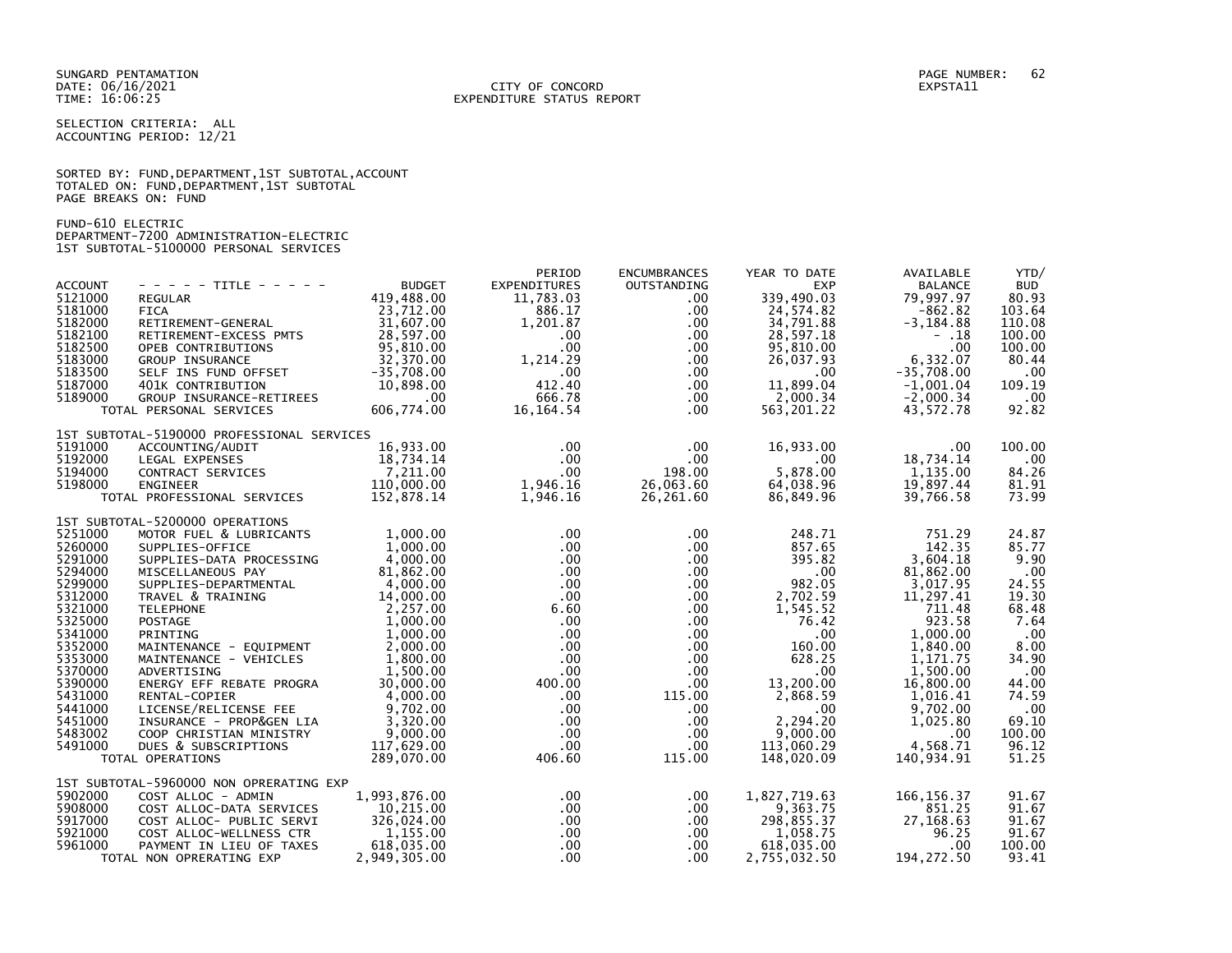SELECTION CRITERIA: ALL ACCOUNTING PERIOD: 12/21

SORTED BY: FUND, DEPARTMENT, 1ST SUBTOTAL, ACCOUNT

|                                                                                                                       | TOTALED ON: FUND, DEPARTMENT, 1ST SUBTOTAL<br>PAGE BREAKS ON: FUND                                                                                                                                                                                                                                                        |                                                                                                                                           |                                                                                                                               |                                                                                                                                 |                                                                                                                              |                                                                                                                                  |                                                                                             |
|-----------------------------------------------------------------------------------------------------------------------|---------------------------------------------------------------------------------------------------------------------------------------------------------------------------------------------------------------------------------------------------------------------------------------------------------------------------|-------------------------------------------------------------------------------------------------------------------------------------------|-------------------------------------------------------------------------------------------------------------------------------|---------------------------------------------------------------------------------------------------------------------------------|------------------------------------------------------------------------------------------------------------------------------|----------------------------------------------------------------------------------------------------------------------------------|---------------------------------------------------------------------------------------------|
| FUND-610 ELECTRIC                                                                                                     | DEPARTMENT-7200 ADMINISTRATION-ELECTRIC<br>1ST SUBTOTAL-5960000 NON OPRERATING EXP                                                                                                                                                                                                                                        |                                                                                                                                           |                                                                                                                               |                                                                                                                                 |                                                                                                                              |                                                                                                                                  |                                                                                             |
| ACCOUNT                                                                                                               | - - - - - TITLE - - - - - -                                                                                                                                                                                                                                                                                               | <b>BUDGET</b>                                                                                                                             | PERIOD<br><b>EXPENDITURES</b>                                                                                                 | <b>ENCUMBRANCES</b><br>OUTSTANDING                                                                                              | YEAR TO DATE<br><b>EXP</b>                                                                                                   | AVAILABLE<br><b>BALANCE</b>                                                                                                      | YTD/<br><b>BUD</b>                                                                          |
| 5987000                                                                                                               | 1ST SUBTOTAL-5970000 OTHER FINANCING USES<br>TRANSFER TO PROJECT FUND<br>TOTAL OTHER FINANCING USES                                                                                                                                                                                                                       | 1,500,000.00<br>1,500,000.00                                                                                                              | 1,500,000.00<br>1,500,000.00                                                                                                  | $.00 \,$<br>$.00 \,$                                                                                                            | 1,500,000.00<br>1,500,000.00                                                                                                 | .00<br>$.00 \,$                                                                                                                  | 100.00<br>100.00                                                                            |
|                                                                                                                       | TOTAL ADMINISTRATION-ELECTRIC                                                                                                                                                                                                                                                                                             | 5,498,027.14                                                                                                                              | 1,518,517.30                                                                                                                  | 26,376.60                                                                                                                       | 5,053,103.77                                                                                                                 | 418,546.77                                                                                                                       | 92.39                                                                                       |
| 5338100<br>5338200<br>5338500<br>5338600<br>5338900                                                                   | DEPARTMENT-7210 PURCHASED POWER<br>1ST SUBTOTAL-5200000 OPERATIONS<br>PRODUCTION PURCHASE POWE<br>SEPA PURCHASE POWER<br>DUKE POWER - NITSA<br>RENEWABLE POWER<br>PEAK PREPAY NATURAL GAS<br>TOTAL OPERATIONS                                                                                                             | 30,734,359.00<br>824,679.00<br>3,789,104.00<br>120,000.00<br>13,802,906.00<br>49,271,048.00                                               | .00<br>$.00 \,$<br>$.00\,$<br>1,480.39<br>$.00 \,$<br>1,480.39                                                                | $.00 \,$<br>$.00 \,$<br>.00<br>.00.<br>$.00 \,$<br>$.00 \,$                                                                     | 25, 543, 327.96<br>548,834.70<br>2,821,818.92<br>11,245.24<br>7,918,608.76<br>36,843,835.58                                  | 5,191,031.04<br>275,844.30<br>967,285.08<br>108,754.76<br>5,884,297.24<br>12, 427, 212.42                                        | 83.11<br>66.55<br>74.47<br>9.37<br>57.37<br>74.78                                           |
|                                                                                                                       | TOTAL PURCHASED POWER                                                                                                                                                                                                                                                                                                     | 49,271,048.00                                                                                                                             | 1,480.39                                                                                                                      | .00                                                                                                                             | 36,843,835.58                                                                                                                | 12,427,212.42                                                                                                                    | 74.78                                                                                       |
| 5121000<br>5122000<br>5181000<br>5182000<br>5183000<br>5186000<br>5187000<br>5189000                                  | DEPARTMENT-7220 MAINTENANCE POWERLINES<br>1ST SUBTOTAL-5100000 PERSONAL SERVICES<br><b>REGULAR</b><br>OVERTIME<br><b>FICA</b><br>RETIREMENT-GENERAL<br>GROUP INSURANCE<br>WORKER'S COMPENSATION<br>401K CONTRIBUTION<br>GROUP INSURANCE-RETIREES<br>TOTAL PERSONAL SERVICES<br>1ST SUBTOTAL-5190000 PROFESSIONAL SERVICES | 1,103,576.00<br>35,000.00<br>83,381.00<br>110,629.00<br>168,933.00<br>$\sim 00$<br>38,148.00<br>14,803.00<br>1,554,470.00                 | 43, 354. 35<br>1,472.54<br>3,327.81<br>4,572.33<br>7,101.59<br>$.00 \,$<br>1,570.88<br>1,237.54<br>62,637.04                  | $.00 \cdot$<br>$.00 \,$<br>$.00 \,$<br>.00<br>.00<br>.00<br>$.00 \,$<br>$.00 \,$<br>$.00 \,$                                    | 1,035,972.46<br>30,013.79<br>78,849.74<br>109,309.52<br>155, 148.65<br>739.87<br>37, 355.05<br>16,346.70<br>1,463,735.78     | 67,603.54<br>4,986.21<br>4,531.26<br>1,319.48<br>13,784.35<br>$-739.87$<br>792.95<br>$-1, 543.70$<br>90,734.22                   | 93.87<br>85.75<br>94.57<br>98.81<br>91.84<br>.00<br>97.92<br>110.43<br>94.16                |
| 5194000                                                                                                               | CONTRACT SERVICES<br>TOTAL PROFESSIONAL SERVICES                                                                                                                                                                                                                                                                          | 119,180.00<br>119,180.00                                                                                                                  | 10,115.00<br>10,115.00                                                                                                        | 75,500.00<br>75,500.00                                                                                                          | 43, 136. 21<br>43,136.21                                                                                                     | 543.79<br>543.79                                                                                                                 | 99.54<br>99.54                                                                              |
| 5242000<br>5251000<br>5260000<br>5291000<br>5293000<br>5294000<br>5299000<br>5312000<br>5313000<br>5321000<br>5331000 | 1ST SUBTOTAL-5200000 OPERATIONS<br>MATERIALS-REPLACEMENT<br>MOTOR FUEL & LUBRICANTS<br>SUPPLIES-OFFICE<br>SUPPLIES-DATA PROCESSING<br>SUPPLIES - SMALL TOOLS<br>MISCELLANEOUS PAY<br>SUPPLIES-DEPARTMENTAL<br>TRAVEL & TRAINING<br>TUITION REIMBURSEMENT<br><b>TELEPHONE</b><br>UTILITIES                                 | 144,000.00<br>20,000.00<br>1,000.00<br>11,500.00<br>15,500.00<br>16,349.00<br>24,500.00<br>57,300.00<br>1,000.00<br>17,933.00<br>2,000.00 | 2,092.50<br>$.00 \,$<br>$.00 \cdot$<br>$.00 \,$<br>$.00 \cdot$<br>$.00 \,$<br>$.00 \,$<br>800.00<br>$.00 \,$<br>130.72<br>.00 | 40,659.04<br>$.00 \,$<br>$.00 \cdot$<br>5,440.00<br>$.00 \,$<br>.00<br>2,326.00<br>$.00 \,$<br>$.00 \,$<br>$.00 \,$<br>$.00 \,$ | 43,666.68<br>13,658.71<br>809.05<br>2,348.74<br>4,895.92<br>.00<br>15,189.06<br>6,051.24<br>$.00 \,$<br>8,937.59<br>1,064.86 | 59,674.28<br>6,341.29<br>190.95<br>3,711.26<br>10,604.08<br>16,349.00<br>6,984.94<br>51,248.76<br>1,000.00<br>8,995.41<br>935.14 | 58.56<br>68.29<br>80.91<br>67.73<br>31.59<br>.00<br>71.49<br>10.56<br>.00<br>49.84<br>53.24 |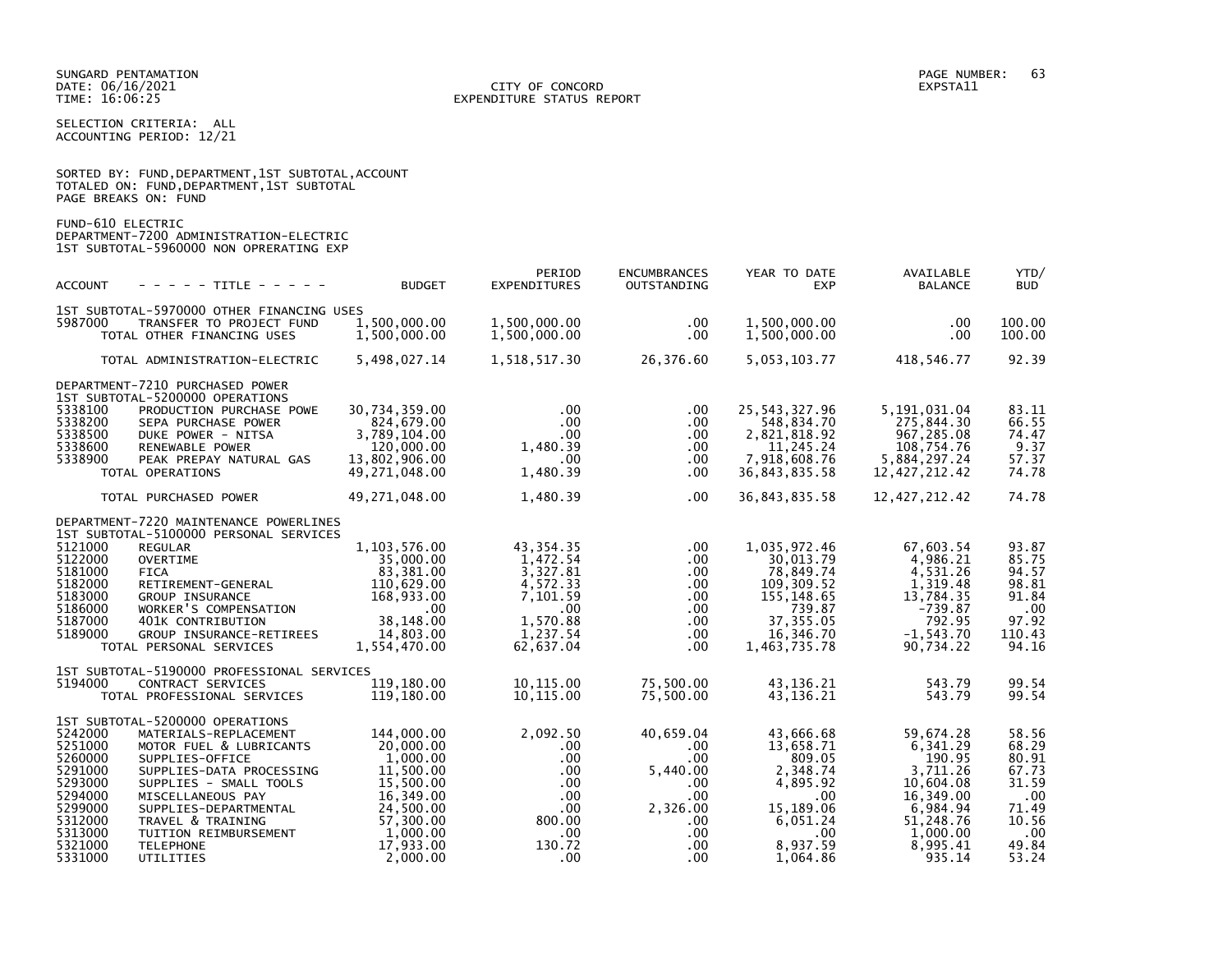SELECTION CRITERIA: ALL ACCOUNTING PERIOD: 12/21

|                      | SORTED BY: FUND, DEPARTMENT, 1ST SUBTOTAL, ACCOUNT |  |  |
|----------------------|----------------------------------------------------|--|--|
|                      | TOTALED ON: FUND, DEPARTMENT, 1ST SUBTOTAL         |  |  |
| PAGE BREAKS ON: FUND |                                                    |  |  |

FUND-610 ELECTRIC DEPARTMENT-7220 MAINTENANCE POWERLINES 1ST SUBTOTAL-5200000 OPERATIONS

| <b>ACCOUNT</b><br>5341000<br>5352000<br>5353000<br>5430000<br>5431000<br>5441000<br>5451000<br>5491000 | - - - - - TITLE - - - - -<br>PRINTING<br>MAINTENANCE - EQUIPMENT<br>MAINTENANCE - VEHICLES<br>EQUIPMENT RENTAL<br>RENTAL-COPIER<br>LICENSE/RELICENSE FEE<br>INSURANCE - PROP&GEN LIA<br>DUES & SUBSCRIPTIONS<br>TOTAL OPERATIONS                                                                          | <b>BUDGET</b><br>400.00<br>148,600.00<br>20,000.00<br>96,000.00<br>800.00<br>74,800.00<br>20,263.00<br>510.00<br>672,455.00       | PERIOD<br><b>EXPENDITURES</b><br>$.00 \times$<br>170.00<br>$.00 \,$<br>$.00 \,$<br>$.00 \,$<br>$.00 \,$<br>$.00 \,$<br>$.00 \,$<br>3, 193. 22 | <b>ENCUMBRANCES</b><br>OUTSTANDING<br>.00<br>26,592.60<br>.00.<br>1,580.00<br>5.00<br>$.00 \,$<br>$.00 \,$<br>$.00 \,$<br>76,602.64 | YEAR TO DATE<br><b>EXP</b><br>81.00<br>36,062.79<br>19,434.04<br>80,445.00<br>317.16<br>61,011.68<br>17,180.29<br>215.00<br>311, 368.81 | AVAILABLE<br><b>BALANCE</b><br>319.00<br>85,944.61<br>565.96<br>13,975.00<br>477.84<br>13,788.32<br>3,082.71<br>295.00<br>284, 483.55 | YTD/<br><b>BUD</b><br>20.25<br>42.16<br>97.17<br>85.44<br>40.27<br>81.57<br>84.79<br>42.16<br>57.69 |
|--------------------------------------------------------------------------------------------------------|-----------------------------------------------------------------------------------------------------------------------------------------------------------------------------------------------------------------------------------------------------------------------------------------------------------|-----------------------------------------------------------------------------------------------------------------------------------|-----------------------------------------------------------------------------------------------------------------------------------------------|-------------------------------------------------------------------------------------------------------------------------------------|-----------------------------------------------------------------------------------------------------------------------------------------|---------------------------------------------------------------------------------------------------------------------------------------|-----------------------------------------------------------------------------------------------------|
| 5540000<br>5550000<br>5908000<br>5921000                                                               | 1ST SUBTOTAL-5960000 NON OPRERATING EXP<br>VEHICLES - CAPITAL<br>EQUIPMENT - CAPITAL<br>COST ALLOC-DATA SERVICES<br>COST ALLOC-WELLNESS CTR<br>TOTAL NON OPRERATING EXP                                                                                                                                   | 71,365.23<br>1,179,500.00<br>54,482.00<br>6,929.00<br>1,312,276.23                                                                | $.00 \,$<br>$.00 \,$<br>$.00 \,$<br>$.00 \,$<br>$.00 \,$                                                                                      | $.00 \,$<br>$.00 \,$<br>$.00 \,$<br>$.00 \,$<br>$.00 \cdot$                                                                         | 60,442.28<br>692,671.00<br>49,941.87<br>6,351.62<br>809,406.77                                                                          | 10,922.95<br>486,829.00<br>4,540.13<br>577.38<br>502,869.46                                                                           | 84.69<br>58.73<br>91.67<br>91.67<br>61.68                                                           |
| 5987000                                                                                                | 1ST SUBTOTAL-5970000 OTHER FINANCING USES<br>TRANSFER TO PROJECT FUND<br>TOTAL OTHER FINANCING USES                                                                                                                                                                                                       | 4,223,000.00<br>4,223,000.00                                                                                                      | $.00 \,$<br>$.00 \,$                                                                                                                          | $.00 \,$<br>$.00 \cdot$                                                                                                             | 4,223,000.00<br>4,223,000.00                                                                                                            | .00<br>.00.                                                                                                                           | 100.00<br>100.00                                                                                    |
| 5121000<br>5122000<br>5181000<br>5182000<br>5183000<br>5186000<br>5187000<br>5189000                   | TOTAL MAINTENANCE POWERLINES<br>DEPARTMENT-7230 TREE TRIMMING<br>1ST SUBTOTAL-5100000 PERSONAL SERVICES<br><b>REGULAR</b><br><b>OVERTIME</b><br><b>FICA</b><br>RETIREMENT-GENERAL<br>GROUP INSURANCE<br>WORKER'S COMPENSATION<br>401K CONTRIBUTION<br>GROUP INSURANCE-RETIREES<br>TOTAL PERSONAL SERVICES | 7,881,381.23<br>508,498.00<br>15,000.00<br>38,900.00<br>51,614.00<br>91,348.00<br>$.00 \,$<br>17,798.00<br>7,401.00<br>730,559.00 | 75,945.26<br>14,905.22<br>$.00 \,$<br>1,098.73<br>1,520.33<br>2,892.18<br>$.00 \,$<br>521.69<br>1,323.56<br>22,261.71                         | 152,102.64<br>$.00 \,$<br>$.00 \,$<br>$.00 \,$<br>$.00 \,$<br>$.00 \,$<br>$.00 \,$<br>$.00 \,$<br>$.00 \,$<br>$.00 \cdot$           | 6,850,647.57<br>378,295.06<br>1,785.18<br>28, 243. 12<br>38,987.24<br>68,510.89<br>3,516.07<br>13,302.67<br>10.251.70<br>542,891.93     | 878,631.02<br>130, 202.94<br>13,214.82<br>10,656.88<br>12,626.76<br>22,837.11<br>$-3,516.07$<br>4,495.33<br>$-2.850.70$<br>187,667.07 | 88.85<br>74.39<br>11.90<br>72.60<br>75.54<br>75.00<br>.00<br>74.74<br>138.52<br>74.31               |
| 5194000                                                                                                | 1ST SUBTOTAL-5190000 PROFESSIONAL SERVICES<br>CONTRACT SERVICES<br>TOTAL PROFESSIONAL SERVICES                                                                                                                                                                                                            | 222,200.00<br>222,200.00                                                                                                          | $.00 \,$<br>$.00 \,$                                                                                                                          | 45,420.08<br>45,420.08                                                                                                              | 196,761.92<br>196.761.92                                                                                                                | $-19,982.00$<br>$-19.982.00$                                                                                                          | 108.99<br>108.99                                                                                    |
| 5244000<br>5248000<br>5251000<br>5291000<br>5293000<br>5294000                                         | 1ST SUBTOTAL-5200000 OPERATIONS<br>MATERIALS<br>SUPPLIES-CHEMICALS<br>MOTOR FUEL & LUBRICANTS<br>SUPPLIES-DATA PROCESSING<br>SUPPLIES - SMALL TOOLS<br>MISCELLANEOUS PAY                                                                                                                                  | 3,000.00<br>8,500.00<br>18,000.00<br>2,000.00<br>22,000.00<br>7,626.00                                                            | $.00 \,$<br>7,466.25<br>$.00 \,$<br>$.00 \,$<br>$.00 \,$<br>$.00 \times$                                                                      | $.00 \,$<br>$.00 \,$<br>$.00 \,$<br>$.00 \,$<br>$.00 \,$<br>$.00 \,$                                                                | $.00 \,$<br>7,466.25<br>11,233.61<br>$.00 \,$<br>2,662.15<br>$.00 \,$                                                                   | 3,000.00<br>1,033.75<br>6,766.39<br>2,000.00<br>19,337.85<br>7,626.00                                                                 | .00<br>87.84<br>62.41<br>.00<br>12.10<br>$.00 \,$                                                   |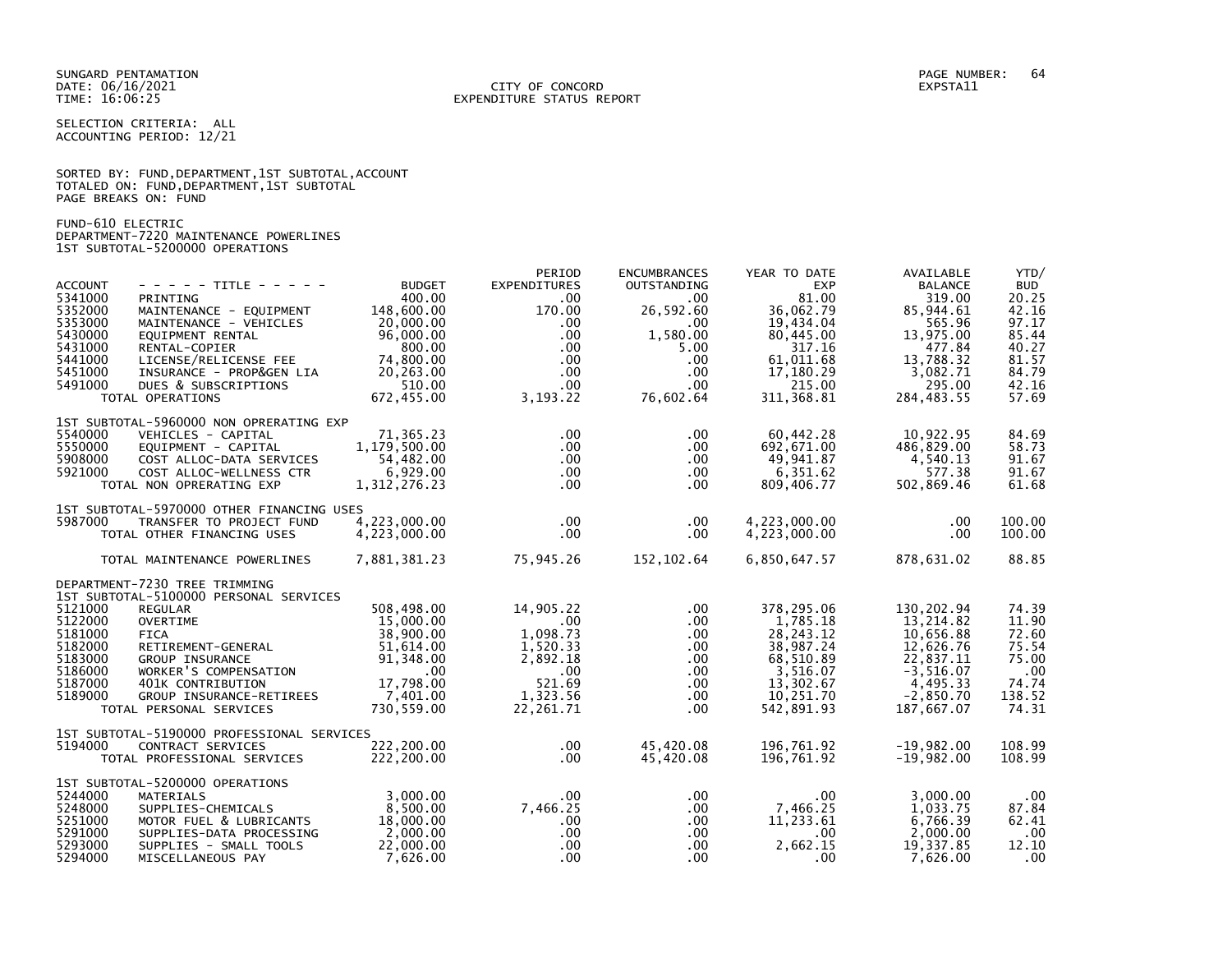SUNGARD PENTAMATION PAGE NUMBER: 65 DATE: 06/16/2021<br>TIME: 16:06:25

SELECTION CRITERIA: ALL ACCOUNTING PERIOD: 12/21

|                      |  |  | SORTED BY: FUND, DEPARTMENT, 1ST SUBTOTAL, ACCOUNT |  |
|----------------------|--|--|----------------------------------------------------|--|
|                      |  |  | TOTALED ON: FUND, DEPARTMENT, 1ST SUBTOTAL         |  |
| PAGE BREAKS ON: FUND |  |  |                                                    |  |

FUND-610 ELECTRIC DEPARTMENT-7230 TREE TRIMMING 1ST SUBTOTAL-5200000 OPERATIONS

| <b>ACCOUNT</b><br>5299000<br>5312000<br>5321000<br>5341000<br>5352000<br>5353000<br>5451000<br>5491000     | - - - - - TITLE - - - - -<br>SUPPLIES-DEPARTMENTAL<br>TRAVEL & TRAINING<br><b>TELEPHONE</b><br>PRINTING<br>MAINTENANCE - EQUIPMENT<br>MAINTENANCE - VEHICLES<br>INSURANCE - PROP&GEN LIA<br>DUES & SUBSCRIPTIONS                                                                  | <b>BUDGET</b><br>4,000.00<br>5,000.00<br>512.00<br>400.00<br>4,000.00<br>60,000.00<br>12,895.00<br>470.00                         | PERIOD<br>EXPENDITURES<br>$.00 \,$<br>$.00 \,$<br>2.64<br>$.00 \,$<br>$.00 \,$<br>$.00 \,$<br>$.00 \,$<br>215.00          | <b>ENCUMBRANCES</b><br>OUTSTANDING<br>$.00 \,$<br>$.00 \,$<br>$.00 \,$<br>$.00 \,$<br>$.00 \,$<br>$.00 \,$<br>$.00 \,$<br>$.00 \,$ | YEAR TO DATE<br><b>EXP</b><br>687.88<br>.00<br>533.29<br>311.14<br>$.00 \,$<br>24, 224. 13<br>13,766.81<br>494.75           | AVAILABLE<br><b>BALANCE</b><br>3.312.12<br>5,000.00<br>$-21.29$<br>88.86<br>4,000.00<br>35.775.87<br>$-871.81$<br>$-24.75$       | YTD/<br><b>BUD</b><br>17.20<br>.00<br>104.16<br>77.79<br>$.00 \times$<br>40.37<br>106.76<br>105.27 |
|------------------------------------------------------------------------------------------------------------|-----------------------------------------------------------------------------------------------------------------------------------------------------------------------------------------------------------------------------------------------------------------------------------|-----------------------------------------------------------------------------------------------------------------------------------|---------------------------------------------------------------------------------------------------------------------------|------------------------------------------------------------------------------------------------------------------------------------|-----------------------------------------------------------------------------------------------------------------------------|----------------------------------------------------------------------------------------------------------------------------------|----------------------------------------------------------------------------------------------------|
| 5540000<br>5550000                                                                                         | TOTAL OPERATIONS<br>1ST SUBTOTAL-5960000 NON OPRERATING EXP<br>VEHICLES - CAPITAL<br>EOUIPMENT - CAPITAL                                                                                                                                                                          | 148,403.00<br>290,000.00<br>70.000.00                                                                                             | 7,683.89<br>$.00 \,$<br>$.00 \,$                                                                                          | $.00 \,$<br>218,163.00<br>71,849.60                                                                                                | 61,380.01<br>43,061.51<br>$.00 \,$                                                                                          | 87,022.99<br>28,775.49<br>$-1,849.60$                                                                                            | 41.36<br>90.08<br>102.64                                                                           |
| 5908000<br>5921000                                                                                         | COST ALLOC-DATA SERVICES<br>COST ALLOC-WELLNESS CTR<br>TOTAL NON OPRERATING EXP                                                                                                                                                                                                   | 23,836.00<br>3,079.00<br>386,915.00                                                                                               | $.00 \cdot$<br>$.00 \,$<br>$.00 \,$                                                                                       | $.00 \,$<br>$.00 \,$<br>290,012.60                                                                                                 | 21,849.63<br>2,822.38<br>67,733.52                                                                                          | 1,986.37<br>256.62<br>29,168.88                                                                                                  | 91.67<br>91.67<br>92.46                                                                            |
|                                                                                                            | TOTAL TREE TRIMMING                                                                                                                                                                                                                                                               | 1,488,077.00                                                                                                                      | 29,945.60                                                                                                                 | 335,432.68                                                                                                                         | 868,767.38                                                                                                                  | 283,876.94                                                                                                                       | 80.92                                                                                              |
| 5121000<br>5122000<br>5181000<br>5182000<br>5183000<br>5186000<br>5187000<br>5189000                       | DEPARTMENT-7240 ELECTRIC CONSTRUCTION<br>1ST SUBTOTAL-5100000 PERSONAL SERVICES<br><b>REGULAR</b><br><b>OVERTIME</b><br><b>FICA</b><br>RETIREMENT-GENERAL<br>GROUP INSURANCE<br>WORKER'S COMPENSATION<br>401K CONTRIBUTION<br>GROUP INSURANCE-RETIREES<br>TOTAL PERSONAL SERVICES | 2,498,576.00<br>300,000,00<br>189,534.00<br>251,476.00<br>337,633.00<br>27,359.00<br>86,713.00<br>22,205.00<br>3,713,496.00       | 95,294.05<br>10.643.66<br>7,960.99<br>10,805.65<br>14,653.85<br>$.00 \,$<br>3.711.07<br>1.910.34<br>144,979.61            | $.00 \,$<br>$.00 \,$<br>.00<br>$.00 \,$<br>$.00 \,$<br>$.00 \,$<br>$.00 \,$<br>$.00 \,$<br>$.00 \,$                                | 2,303,828.75<br>194.938.72<br>187,068.01<br>255,839.57<br>314,681.22<br>28,220.19<br>87,519.01<br>23,804.08<br>3,395,899.55 | 194,747.25<br>105.061.28<br>2,465.99<br>$-4, 363.57$<br>22,951.78<br>$-861.19$<br>$-806.01$<br>$-1,599.08$<br>317,596.45         | 92.21<br>64.98<br>98.70<br>101.74<br>93.20<br>103.15<br>100.93<br>107.20<br>91.45                  |
| 5194000                                                                                                    | 1ST SUBTOTAL-5190000 PROFESSIONAL SERVICES<br>CONTRACT SERVICES<br>TOTAL PROFESSIONAL SERVICES                                                                                                                                                                                    | 2.156.600.00<br>2,156,600.00                                                                                                      | 118.056.83<br>118,056.83                                                                                                  | 400,703.54<br>400,703.54                                                                                                           | 1,549,245.96<br>1,549,245.96                                                                                                | 206.650.50<br>206,650.50                                                                                                         | 90.42<br>90.42                                                                                     |
| 5212000<br>5213000<br>5231000<br>5244000<br>5251000<br>5291000<br>5293000<br>5294000<br>5299000<br>5312000 | 1ST SUBTOTAL-5200000 OPERATIONS<br>UNIFORMS<br>SUPPLIES-SAFETY<br>SUPPLIES-EDUCATIONAL<br><b>MATERIALS</b><br>MOTOR FUEL & LUBRICANTS<br>SUPPLIES-DATA PROCESSING<br>SUPPLIES - SMALL TOOLS<br>MISCELLANEOUS PAY<br>SUPPLIES-DEPARTMENTAL<br>TRAVEL & TRAINING                    | 50,600.00<br>137,500.00<br>5,000.00<br>4,873,185.48<br>110,000.00<br>4,000.00<br>49,000.00<br>37,162.00<br>64.630.59<br>50,800.00 | 300.00<br>$.00 \,$<br>$.00 \,$<br>$-5.64$<br>$.00 \,$<br>$.00 \,$<br>$.00 \,$<br>$.00 \,$<br>.00 <sub>1</sub><br>$.00 \,$ | 5,726.54<br>$.00 \,$<br>400.00<br>334, 324. 31<br>$.00 \,$<br>$.00 \,$<br>5,000,00<br>$.00 \,$<br>6.000.00<br>$.00 \,$             | 28,592.05<br>69,428.15<br>16.30<br>2,443,041.24<br>70,508.00<br>347.95<br>24, 189. 19<br>$.00 \,$<br>34,439.50<br>8,225.15  | 16,281.41<br>68,071.85<br>4,583.70<br>2,095,819.93<br>39,492.00<br>3,652.05<br>19,810.81<br>37,162.00<br>24, 191.09<br>42,574.85 | 67.82<br>50.49<br>8.33<br>56.99<br>64.10<br>8.70<br>59.57<br>.00<br>62.57<br>16.19                 |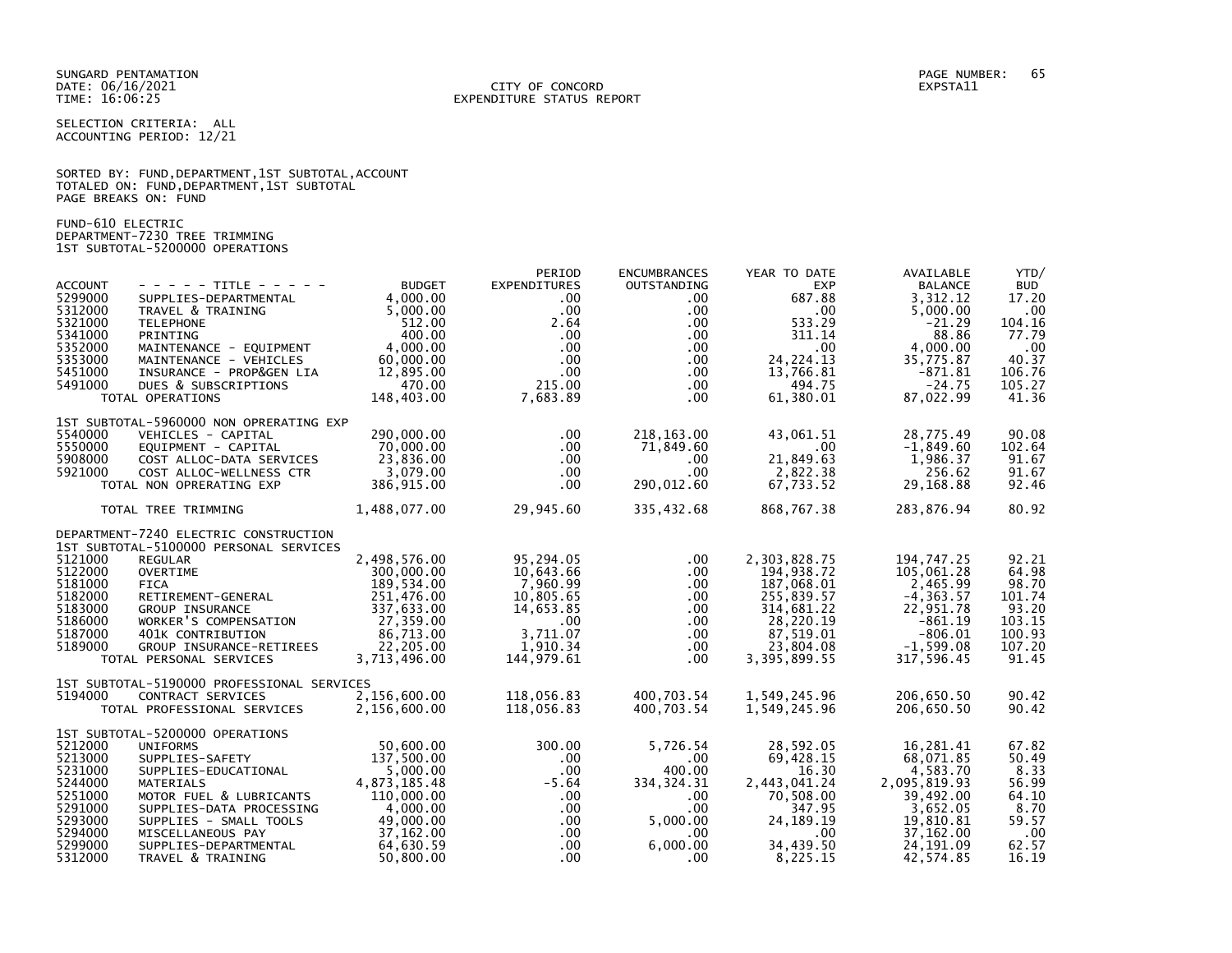#### DATE: 06/16/2021 CITY OF CONCORD EXPSTA11 TIME: 16:06:25 EXPENDITURE STATUS REPORT

SELECTION CRITERIA: ALL ACCOUNTING PERIOD: 12/21

|                      |  |  | SORTED BY: FUND, DEPARTMENT, 1ST SUBTOTAL, ACCOUNT |  |
|----------------------|--|--|----------------------------------------------------|--|
|                      |  |  | TOTALED ON: FUND, DEPARTMENT, 1ST SUBTOTAL         |  |
| PAGE BREAKS ON: FUND |  |  |                                                    |  |

FUND-610 ELECTRIC DEPARTMENT-7240 ELECTRIC CONSTRUCTION 1ST SUBTOTAL-5200000 OPERATIONS

|                |                                           |               | PERIOD           | <b>ENCUMBRANCES</b> | YEAR TO DATE    | AVAILABLE      | YTD/       |
|----------------|-------------------------------------------|---------------|------------------|---------------------|-----------------|----------------|------------|
| <b>ACCOUNT</b> | - - - - - TITLE - - - - -                 | <b>BUDGET</b> | EXPENDITURES     | OUTSTANDING         | <b>EXP</b>      | <b>BALANCE</b> | <b>BUD</b> |
| 5321000        | <b>TELEPHONE</b>                          | 6,563.00      | 101.57           | $.00 \,$            | 5,995.41        | 567.59         | 91.35      |
| 5341000        | PRINTING                                  | 2,000.00      | $.00 \,$         | $.00 \,$            | 39.99           | 1,960.01       | 2.00       |
| 5352000        | MAINTENANCE - EQUIPMENT                   | 46,000.00     | $.00 \times$     | 13,000.00           | 5,962.17        | 27,037.83      | 41.22      |
| 5353000        | MAINTENANCE - VEHICLES                    | 170,000.00    | $.00 \,$         | .00.                | 131, 233.35     | 38,766.65      | 77.20      |
| 5430000        | EOUIPMENT RENTAL                          | 19,500.00     | $.00 \,$         | 9,000.00            | 3,553.80        | 6,946.20       | 64.38      |
| 5451000        | INSURANCE - PROP&GEN LIA                  | 85,113.00     | $.00 \times$     | $.00 \,$            | 93.880.47       | $-8.767.47$    | 110.30     |
| 5491000        | DUES & SUBSCRIPTIONS                      | 1,000.00      | .00              | .00                 | 924.75          | 75.25          | 92.48      |
| 5492000        | <b>BAD DEBT EXPENSE</b>                   | 230,000.00    | 891.46           | 12,357.27           | 204, 274.86     | 13,367.87      | 94.19      |
|                | TOTAL OPERATIONS                          | 5,942,054.07  | 1,287.39         | 385,808.12          | 3, 124, 652. 33 | 2,431,593.62   | 59.08      |
|                | 1ST SUBTOTAL-5960000 NON OPRERATING EXP   |               |                  |                     |                 |                |            |
| 5540000        | VEHICLES - CAPITAL                        | 757,674.00    | $.00 \,$         | 523,411.00          | 181.578.73      | 52,684.27      | 93.05      |
| 5550000        | EOUIPMENT - CAPITAL                       | 288,000.00    | $.00 \,$         | 6,778.00            | 248,654.42      | 32,567.58      | 88.69      |
| 5710000        | BOND/DEBT PRINCIPAL                       | 1,038,637.00  | $.00 \,$         | $.00 \,$            | 1,038,637.20    | $- .20$        | 100.00     |
| 5720000        | BOND/DEBT INTEREST                        | 425,059.00    | $.00 \,$         | .00                 | 388, 337.00     | 36,722.00      | 91.36      |
| 5906000        | COST ALLOC - COLLECTIONS                  | 157,470.00    | $.00 \,$         | .00                 | 137,678.75      | 19,791.25      | 87.43      |
| 5907000        | COST ALLOC - ENGINEERING                  | 26,113.00     | $.00 \,$         | $.00 \,$            | 23,936.88       | 2,176.12       | 91.67      |
| 5908000        | COST ALLOC-DATA SERVICES                  | 122,584.00    | $.00 \,$         | .00.                | 112,368.63      | 10,215.37      | 91.67      |
| 5909000        | COST ALLOC - CUST SERVIC                  | 705,105.00    | .00 <sub>1</sub> | .00                 | 646, 346.25     | 58,758.75      | 91.67      |
| 5911000        | COST ALLOC - BILLING                      | 548,848.00    | $.00 \times$     | $.00 \,$            | 503,110.63      | 45,737.37      | 91.67      |
| 5912000        | COST ALLOC - BUIL & GRND                  | 63,918.00     | $.00 \times$     | .00.                | 58,591.50       | 5,326.50       | 91.67      |
| 5916000        | COST ALLOC - PURCHASING                   | 379,901.00    | $.00 \times$     | .00                 | 348,242.62      | 31,658.38      | 91.67      |
| 5921000        | COST ALLOC-WELLNESS CTR                   | 14,243.00     | $.00 \,$         | $.00 \,$            | 13,056.12       | 1,186.88       | 91.67      |
|                | TOTAL NON OPRERATING EXP                  | 4,527,552.00  | $.00 \,$         | 530,189.00          | 3,700,538.73    | 296,824.27     | 93.44      |
|                | 1ST SUBTOTAL-5970000 OTHER FINANCING USES |               |                  |                     |                 |                |            |
| 5987000        | TRANSFER TO PROJECT FUND                  | 6,108,220.00  | $.00 \,$         | .00                 | 6,108,220.00    | $.00 \,$       | 100.00     |
|                | TOTAL OTHER FINANCING USES                | 6,108,220.00  | $.00 \,$         | $.00 \,$            | 6,108,220.00    | $.00 \,$       | 100.00     |
|                | TOTAL ELECTRIC CONSTRUCTION               | 22,447,922.07 | 264, 323.83      | 1,316,700.66        | 17,878,556.57   | 3,252,664.84   | 85.51      |
|                | DEPARTMENT-7241 PEAK SHAVING              |               |                  |                     |                 |                |            |
|                | 1ST SUBTOTAL-5200000 OPERATIONS           |               |                  |                     |                 |                |            |
| 5211000        | JANITORIAL SUPPLIES                       | 100.00        | $.00 \,$         | $.00 \,$            | .00             | 100.00         | .00        |
| 5244000        | MATERIALS                                 | 1,000.00      | $.00 \,$         | $.00 \,$            | .00             | 1.000.00       | .00        |
| 5331000        | UTILITIES                                 | 3,000,00      | $.00 \times$     | $.00 \,$            | 1,057.36        | 1,942.64       | 35.25      |
| 5332000        | FUEL OIL                                  | 50,000.00     | $.00 \,$         | $.00 \,$            | 1,719.40        | 48,280.60      | 3.44       |
| 5351000        | MAINTENANCE - BUILDINGS                   | 1,000.00      | $.00 \,$         | .00.                | .00             | 1,000.00       | .00        |
| 5352000        | MAINTENANCE - EQUIPMENT                   | 50,000.00     | $.00 \,$         | $.00 \,$            | 1,950.00        | 48,050.00      | 3.90       |
| 5451000        | INSURANCE - PROP&GEN LIA                  | 10,335.00     | $.00 \,$         | .00.                | 10,654.69       | $-319.69$      | 103.09     |
|                | TOTAL OPERATIONS                          | 115,435.00    | $.00 \,$         | .00                 | 15,381.45       | 100,053.55     | 13.32      |
|                | TOTAL PEAK SHAVING                        | 115,435.00    | $.00 \,$         | $.00 \,$            | 15,381.45       | 100,053.55     | 13.32      |
|                |                                           |               |                  |                     |                 |                |            |

DEPARTMENT-7250 ELECTRIC ENGINEERING SER 1ST SUBTOTAL-5100000 PERSONAL SERVICES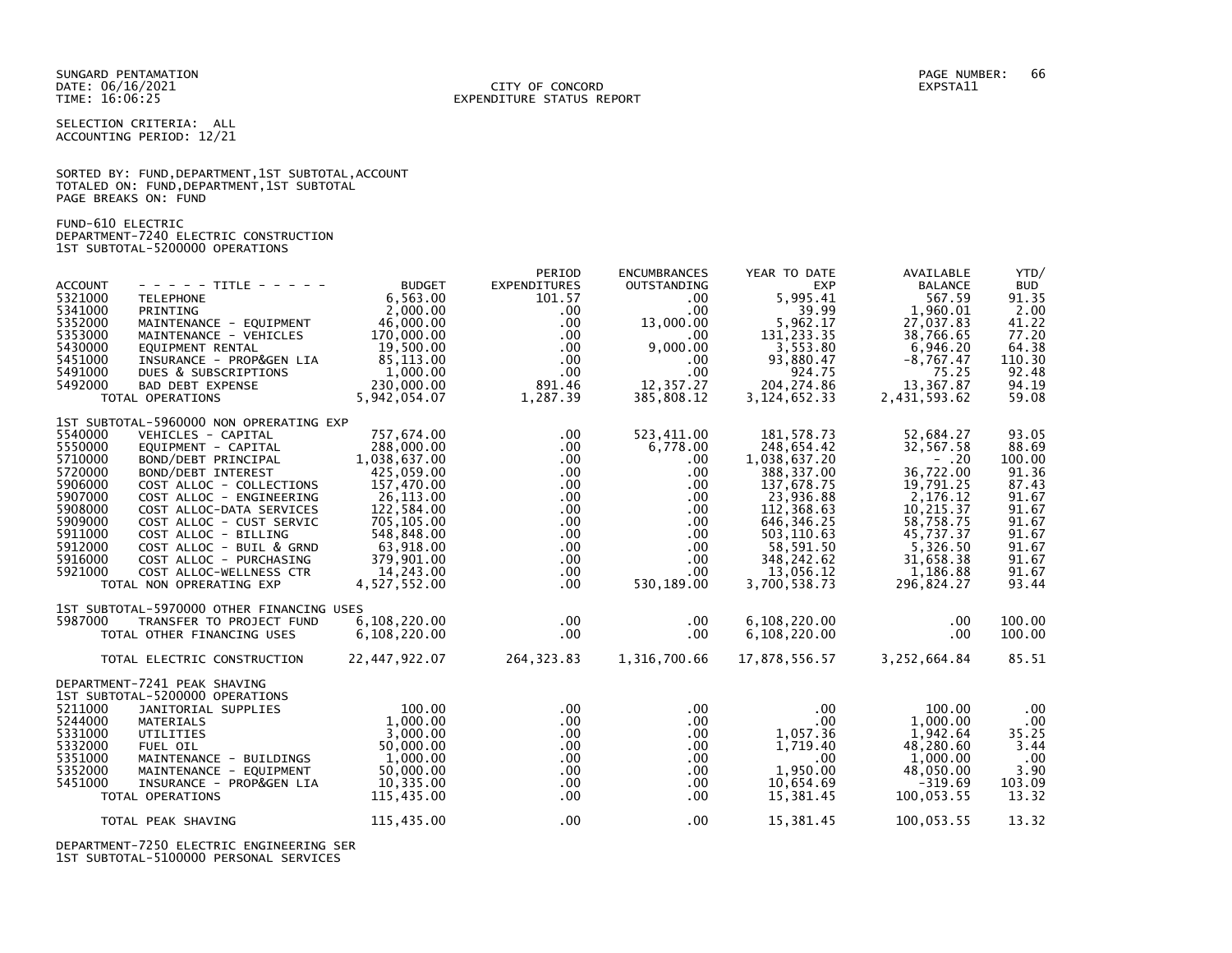#### DATE: 06/16/2021 CITY OF CONCORD EXPSTA11 TIME: 16:06:25 EXPENDITURE STATUS REPORT

SELECTION CRITERIA: ALL ACCOUNTING PERIOD: 12/21

|                      |  | SORTED BY: FUND, DEPARTMENT, 1ST SUBTOTAL, ACCOUNT |  |  |
|----------------------|--|----------------------------------------------------|--|--|
|                      |  | TOTALED ON: FUND, DEPARTMENT, 1ST SUBTOTAL         |  |  |
| PAGE BREAKS ON: FUND |  |                                                    |  |  |

FUND-610 ELECTRIC DEPARTMENT-7250 ELECTRIC ENGINEERING SER 1ST SUBTOTAL-5100000 PERSONAL SERVICES

|                |                                            |               | PERIOD       | <b>ENCUMBRANCES</b> | YEAR TO DATE | AVAILABLE      | YTD/       |
|----------------|--------------------------------------------|---------------|--------------|---------------------|--------------|----------------|------------|
| <b>ACCOUNT</b> | - - - - - TITLE - - - - -                  | <b>BUDGET</b> | EXPENDITURES | OUTSTANDING         | <b>EXP</b>   | <b>BALANCE</b> | <b>BUD</b> |
| 5121000        | REGULAR                                    | 573,232.00    | 20,207.67    | $.00 \,$            | 533,066.25   | 40, 165. 75    | 92.99      |
| 5122000        | <b>OVERTIME</b>                            | 2,000.00      | $.00 \,$     | .00.                | 242.51       | 1,757.49       | 12.13      |
| 5181000        | <b>FICA</b>                                | 43,586.00     | 1.494.34     | .00                 | 38,965.66    | 4,620.34       | 89.40      |
| 5182000        | RETIREMENT-GENERAL                         | 57,828.00     | 2,061.19     | .00.                | 54,695.11    | 3,132.89       | 94.58      |
| 5183000        | GROUP INSURANCE                            | 78,206.00     | 2,885.52     | $.00 \,$            | 75,059.74    | 3,146.26       | 95.98      |
| 5187000        | 401K CONTRIBUTION                          | 19,938.00     | 709.54       | $.00 \,$            | 18,722.41    | 1,215.59       | 93.90      |
|                | TOTAL PERSONAL SERVICES                    | 774,790.00    | 27,358.26    | $.00 \,$            | 720,751.68   | 54,038.32      | 93.03      |
|                | 1ST SUBTOTAL-5190000 PROFESSIONAL SERVICES |               |              |                     |              |                |            |
| 5194000        | CONTRACT SERVICES                          | 145,000.00    | $.00 \,$     | 6,000.00            | $.00 \,$     | 139,000,00     | 4.14       |
| 5198000        | <b>ENGINEER</b>                            | 40,000.00     | $.00 \,$     | .00                 | $.00 \,$     | 40,000.00      | $.00 \,$   |
|                | TOTAL PROFESSIONAL SERVICES                | 185,000.00    | $.00 \,$     | 6,000.00            | $.00 \times$ | 179,000.00     | 3.24       |
|                | 1ST SUBTOTAL-5200000 OPERATIONS            |               |              |                     |              |                |            |
| 5251000        | MOTOR FUEL & LUBRICANTS                    | 4.000.00      | $.00 \,$     | $.00 \,$            | 1,383.99     | 2,616.01       | 34.60      |
| 5291000        | SUPPLIES-DATA PROCESSING                   | 8,150.00      | $.00 \,$     | .00                 | 6,795.74     | 1,354.26       | 83.38      |
| 5293000        | SUPPLIES - SMALL TOOLS                     | 2,000.00      | $.00 \,$     | $.00 \,$            | 133.43       | 1,866.57       | 6.67       |
| 5294000        | MISCELLANEOUS PAY                          | 8,546.00      | $.00 \,$     | $.00 \,$            | .00          | 8,546.00       | .00        |
| 5299000        | SUPPLIES-DEPARTMENTAL                      | 15,500.00     | $.00 \,$     | $.00 \,$            | 1,197.38     | 14,302.62      | 7.73       |
| 5312000        | TRAVEL & TRAINING                          | 39,350.00     | $.00 \,$     | $.00 \,$            | 3,889.00     | 35,461.00      | 9.88       |
| 5321000        | <b>TELEPHONE</b>                           | 2,737.00      | 75.19        | $.00 \,$            | 2,421.20     | 315.80         | 88.46      |
| 5341000        | PRINTING                                   | 1.600.00      | .00          | $.00 \,$            | $.00 \,$     | 1,600.00       | .00        |
| 5352000        | MAINTENANCE - EQUIPMENT                    | 10,200.00     | $.00 \,$     | 1,000.00            | 9,895.95     | $-695.95$      | 106.82     |
| 5353000        | MAINTENANCE - VEHICLES                     | 6,000.00      | $.00 \,$     | $.00 \,$            | 3,241.23     | 2,758.77       | 54.02      |
| 5441000        | LICENSE/RELICENSE FEE                      | 76,181.00     | $.00 \,$     | $.00 \,$            | 46,489.56    | 29,691.44      | 61.03      |
| 5451000        | INSURANCE - PROP&GEN LIA                   | 6,324.00      | $.00 \,$     | .00.                | 5,280.62     | 1,043.38       | 83.50      |
| 5491000        | DUES & SUBSCRIPTIONS                       | 250.00        | $.00 \,$     | .00                 | 362.50       | $-112.50$      | 145.00     |
|                | TOTAL OPERATIONS                           | 180,838.00    | 75.19        | 1,000.00            | 81,090.60    | 98,747.40      | 45.39      |
|                | 1ST SUBTOTAL-5960000 NON OPRERATING EXP    |               |              |                     |              |                |            |
| 5540000        | VEHICLES - CAPITAL                         | 40.000.00     | $.00 \,$     | .00.                | 33,448.04    | 6,551.96       | 83.62      |
| 5908000        | COST ALLOC-DATA SERVICES                   | 23,836.00     | $.00 \,$     | $.00 \,$            | 21,849.63    | 1,986.37       | 91.67      |
| 5921000        | COST ALLOC-WELLNESS CTR                    | 3,079.00      | $.00 \,$     | $.00 \,$            | 2,822.38     | 256.62         | 91.67      |
|                | TOTAL NON OPRERATING EXP                   | 66,915.00     | $.00 \,$     | $.00 \,$            | 58,120.05    | 8,794.95       | 86.86      |
|                | TOTAL ELECTRIC ENGINEERING SE              | 1,207,543.00  | 27,433.45    | 7,000.00            | 859,962.33   | 340,580.67     | 71.80      |
|                | DEPARTMENT-7260 UTILITY LOCATOR SERVICE    |               |              |                     |              |                |            |
|                | 1ST SUBTOTAL-5100000 PERSONAL SERVICES     |               |              |                     |              |                |            |
| 5121000        | <b>REGULAR</b>                             | 270,388.00    | 10,203.20    | .00.                | 240,837.66   | 29,550.34      | 89.07      |
| 5122000        | <b>OVERTIME</b>                            | 35,000.00     | 978.85       | $.00 \,$            | 30,486.11    | 4,513.89       | 87.10      |
| 5181000        | <b>FICA</b>                                | 20,451.00     | 807.62       | $.00 \,$            | 19,403.61    | 1,047.39       | 94.88      |
| 5182000        | RETIREMENT-GENERAL                         | 27,136.00     | 1,140.57     | $.00 \,$            | 27,829.33    | $-693.33$      | 102.56     |
| 5183000        | GROUP INSURANCE                            | 51,636.00     | 1,993.62     | $.00 \,$            | 45,190.34    | 6,445.66       | 87.52      |
| 5187000        | 401K CONTRIBUTION                          | 9,355.00      | 393.31       | .00.                | 9,540.89     | $-185.89$      | 101.99     |
| 5189000        | GROUP INSURANCE-RETIREES                   | 10,574.00     | 967.02       | .00.                | 12, 154. 24  | $-1,580.24$    | 114.94     |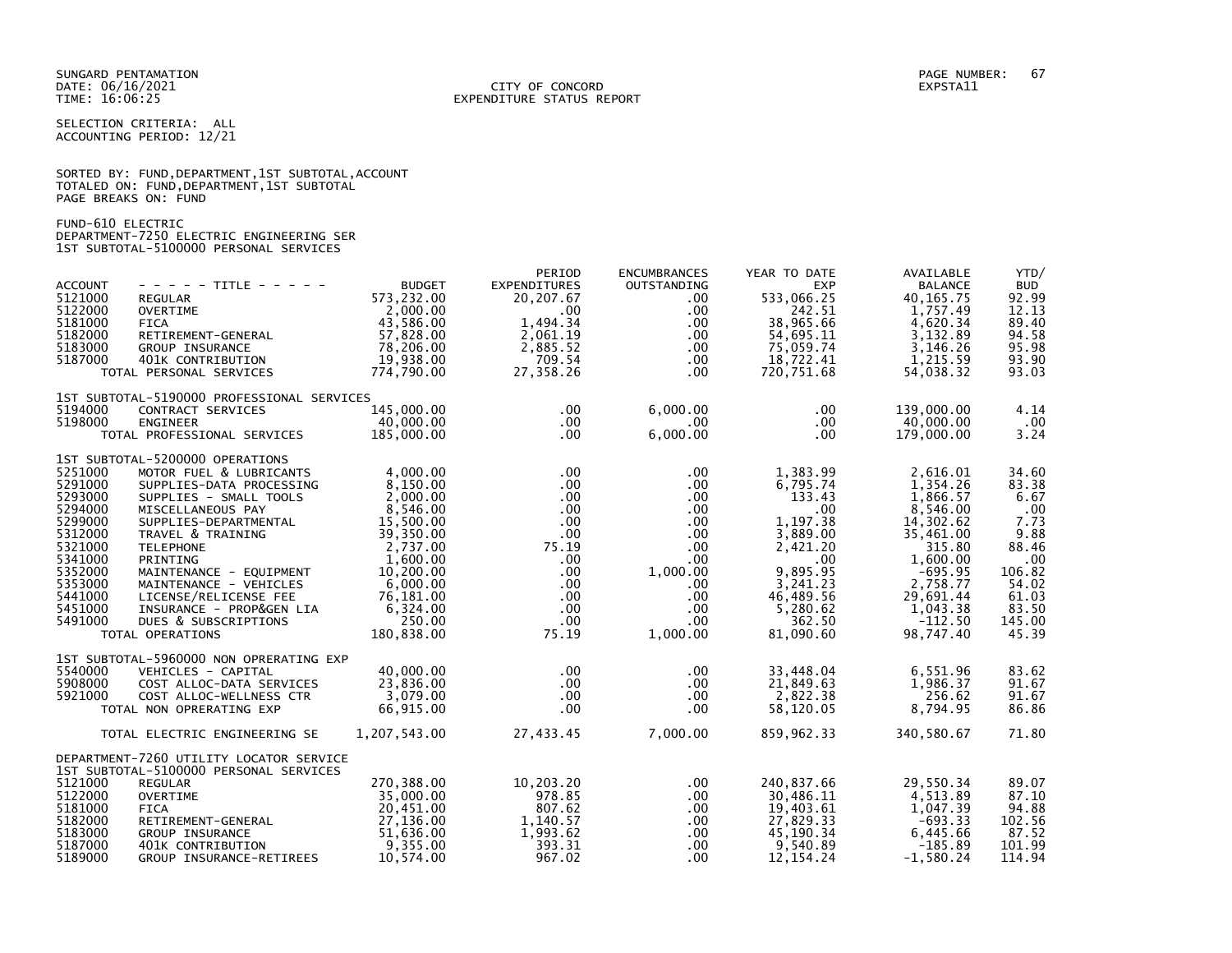SELECTION CRITERIA: ALL ACCOUNTING PERIOD: 12/21

|                      | SORTED BY: FUND, DEPARTMENT, 1ST SUBTOTAL, ACCOUNT |  |
|----------------------|----------------------------------------------------|--|
|                      | TOTALED ON: FUND,DEPARTMENT,1ST SUBTOTAL           |  |
| PAGE BREAKS ON: FUND |                                                    |  |

FUND-610 ELECTRIC

DEPARTMENT-7260 UTILITY LOCATOR SERVICE 1ST SUBTOTAL-5100000 PERSONAL SERVICES

| <b>ACCOUNT</b><br>- - - - - TITLE - - - - -<br>TOTAL PERSONAL SERVICES                                                                                                                                                                                                                                                                                                                                                                                                                                      | <b>BUDGET</b><br>424,540.00                                                                                                                                           | PERIOD<br><b>EXPENDITURES</b><br>16,484.19                                                                    | <b>ENCUMBRANCES</b><br>OUTSTANDING<br>$.00 \,$                                                                                | YEAR TO DATE<br><b>EXP</b><br>385, 442. 18                                                                                                                      | AVAILABLE<br><b>BALANCE</b><br>39,097.82                                                                                                                 | YTD/<br><b>BUD</b><br>90.79                                                                                        |
|-------------------------------------------------------------------------------------------------------------------------------------------------------------------------------------------------------------------------------------------------------------------------------------------------------------------------------------------------------------------------------------------------------------------------------------------------------------------------------------------------------------|-----------------------------------------------------------------------------------------------------------------------------------------------------------------------|---------------------------------------------------------------------------------------------------------------|-------------------------------------------------------------------------------------------------------------------------------|-----------------------------------------------------------------------------------------------------------------------------------------------------------------|----------------------------------------------------------------------------------------------------------------------------------------------------------|--------------------------------------------------------------------------------------------------------------------|
| 1ST SUBTOTAL-5190000 PROFESSIONAL SERVICES<br>5194000<br>CONTRACT SERVICES<br>TOTAL PROFESSIONAL SERVICES                                                                                                                                                                                                                                                                                                                                                                                                   | 321.660.00<br>321,660.00                                                                                                                                              | $.00 \,$<br>.00                                                                                               | 58,873.00<br>58,873.00                                                                                                        | 162.782.00<br>162,782.00                                                                                                                                        | 100.005.00<br>100,005.00                                                                                                                                 | 68.91<br>68.91                                                                                                     |
| 1ST SUBTOTAL-5200000 OPERATIONS<br>5242000<br>MATERIALS-REPLACEMENT<br>5251000<br>MOTOR FUEL & LUBRICANTS<br>5260000<br>SUPPLIES-OFFICE<br>5293000<br>SUPPLIES - SMALL TOOLS<br>5294000<br>MISCELLANEOUS PAY<br>5299000<br>SUPPLIES-DEPARTMENTAL<br>5312000<br>TRAVEL & TRAINING<br>5321000<br><b>TELEPHONE</b><br>5341000<br>PRINTING<br>5352000<br>MAINTENANCE - EQUIPMENT<br>5353000<br>MAINTENANCE - VEHICLES<br>5430000<br>EQUIPMENT RENTAL<br>5451000<br>INSURANCE - PROP&GEN LIA<br>TOTAL OPERATIONS | 500.00<br>15,000,00<br>400.00<br>15,000.00<br>4.011.00<br>23,000.00<br>4,000.00<br>26,692.00<br>100.00<br>3,000.00<br>12,000.00<br>1,000.00<br>5,038.00<br>109.741.00 | $.00 \,$<br>.00<br>.00<br>.00<br>.00<br>.00<br>.00<br>1,455.63<br>.00<br>.00<br>.00<br>.00<br>.00<br>1,455.63 | .00<br>$.00 \,$<br>.00<br>.00<br>.00<br>.00<br>.00.<br>5,121.64<br>$.00 \,$<br>.00<br>.00<br>$.00 \,$<br>$.00 \,$<br>5,121.64 | .00<br>9.642.09<br>2.65<br>12,960.85<br>$.00 \times$<br>9,672.18<br>1,265.27<br>20,801.17<br>97.99<br>2,398.21<br>8,998.09<br>$.00 \,$<br>4,072.33<br>69.910.83 | 500.00<br>5.357.91<br>397.35<br>2.039.15<br>4,011.00<br>13,327.82<br>2,734.73<br>769.19<br>2.01<br>601.79<br>3,001.91<br>1,000.00<br>965.67<br>34,708.53 | .00<br>64.28<br>.66<br>86.41<br>.00<br>42.05<br>31.63<br>97.12<br>97.99<br>79.94<br>74.98<br>.00<br>80.83<br>68.37 |
| 1ST SUBTOTAL-5960000 NON OPRERATING EXP<br>5540000<br>VEHICLES - CAPITAL<br>5550000<br>EOUIPMENT - CAPITAL<br>5908000<br>COST ALLOC-DATA SERVICES<br>5921000<br>COST ALLOC-WELLNESS CTR<br>5931234<br>COST ALLOC-UTIL LOCATOR<br>TOTAL NON OPRERATING EXP<br>TOTAL UTILITY LOCATOR SERVICE                                                                                                                                                                                                                  | 40,000.00<br>27,000.00<br>17,026.00<br>1,925.00<br>$-561, 260.00$<br>$-475, 309.00$<br>380,632.00                                                                     | $.00 \,$<br>.00<br>.00<br>.00<br>.00<br>.00<br>17,939.82                                                      | .00.<br>.00<br>.00<br>.00<br>.00.<br>.00.<br>63,994.64                                                                        | 29,546.23<br>12,367.20<br>15,607.13<br>1,764.62<br>$-514, 488.26$<br>$-455.203.08$<br>162,931.93                                                                | 10,453.77<br>14,632.80<br>1,418.87<br>160.38<br>$-46.771.74$<br>$-20, 105.92$<br>153,705.43                                                              | 73.87<br>45.80<br>91.67<br>91.67<br>91.67<br>95.77<br>59.62                                                        |
| TOTAL ELECTRIC                                                                                                                                                                                                                                                                                                                                                                                                                                                                                              | 88,290,065.44                                                                                                                                                         | 1,935,585.65                                                                                                  | 1,901,607.22                                                                                                                  | 68, 533, 186. 58                                                                                                                                                | 17,855,271.64                                                                                                                                            | 79.78                                                                                                              |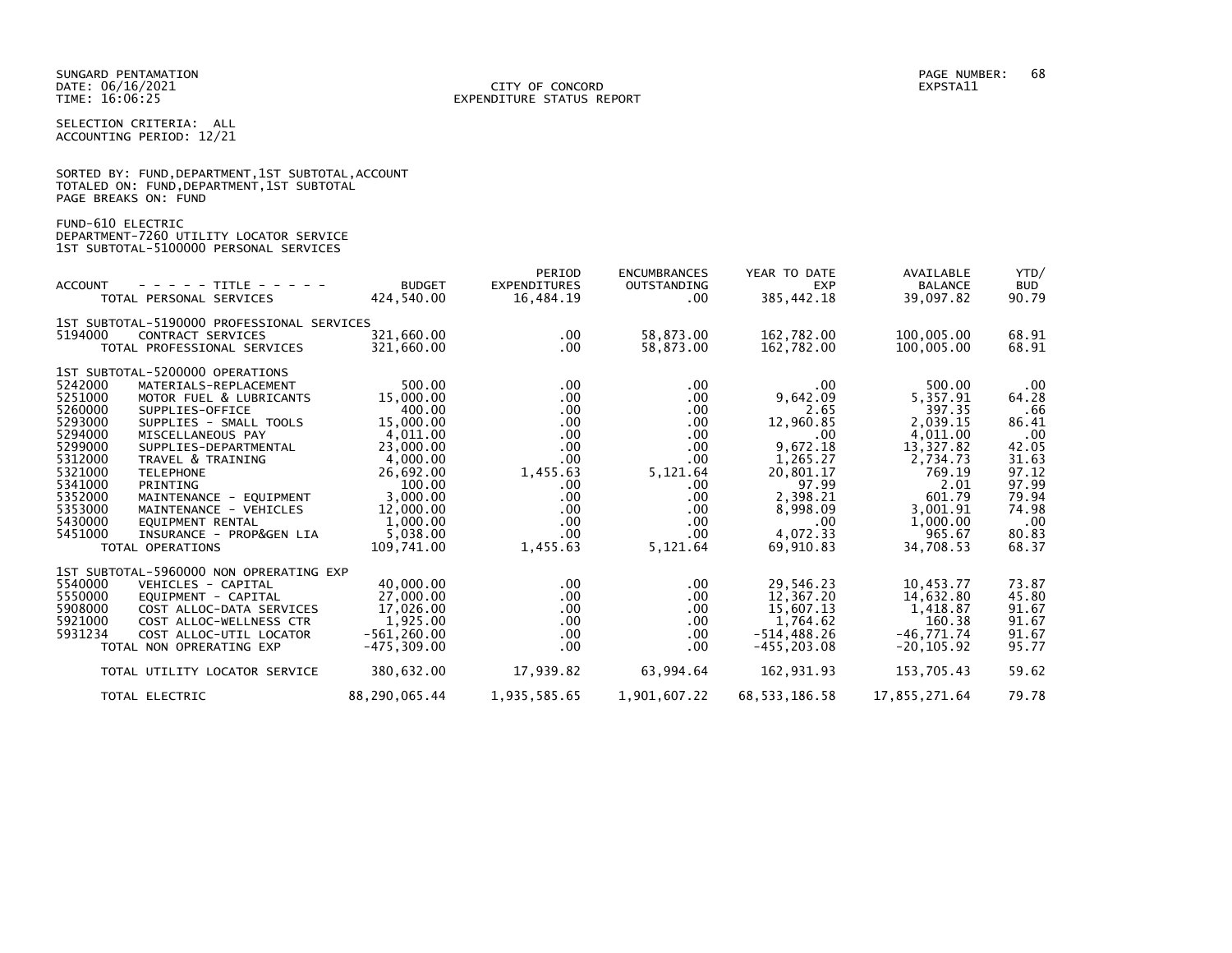SELECTION CRITERIA: ALL ACCOUNTING PERIOD: 12/21

|                      |  |  | SORTED BY: FUND, DEPARTMENT, 1ST SUBTOTAL, ACCOUNT |  |
|----------------------|--|--|----------------------------------------------------|--|
|                      |  |  | TOTALED ON: FUND, DEPARTMENT, 1ST SUBTOTAL         |  |
| PAGE BREAKS ON: FUND |  |  |                                                    |  |

FUND-620 WATER

DEPARTMENT-7330 HILLGROVE WATER PLANT 1ST SUBTOTAL-5100000 PERSONAL SERVICES

|                |                                                                                                                                                                                                                                                        |                                                     | PERIOD                                           | <b>ENCUMBRANCES</b>          | YEAR TO DATE                                                                             | AVAILABLE      | YTD/       |
|----------------|--------------------------------------------------------------------------------------------------------------------------------------------------------------------------------------------------------------------------------------------------------|-----------------------------------------------------|--------------------------------------------------|------------------------------|------------------------------------------------------------------------------------------|----------------|------------|
| <b>ACCOUNT</b> | - - - - - TITLE - - - - -                                                                                                                                                                                                                              | <b>BUDGET</b>                                       | <b>EXPENDITURES</b>                              | OUTSTANDING                  | <b>EXP</b>                                                                               | <b>BALANCE</b> | <b>BUD</b> |
| 5121000        | REGULAR                                                                                                                                                                                                                                                | 722,889.00                                          | 27,168.99                                        | $.00 \,$                     | 660,416.36                                                                               | 62,472.64      | 91.36      |
| 5122000        | <b>CUSETIME<br/>FICA<br/>RETIREMENT-GENERAL<br/>RETIREMENT-GENERAL</b>                                                                                                                                                                                 | 19,500.00                                           | 1,350.17                                         | $.00 \,$                     | 21,600.82                                                                                | $-2,100.82$    | 110.77     |
| 5181000        |                                                                                                                                                                                                                                                        | 54,648.00                                           | 2,117.68                                         | $.00 \,$                     | 50,582.92                                                                                | 4,065.08       | 92.56      |
| 5182000        |                                                                                                                                                                                                                                                        | 72,502.00                                           | 2,908.97                                         | $.00 \,$                     | 69,913.58                                                                                | 2,588.42       | 96.43      |
| 5183000        |                                                                                                                                                                                                                                                        | 125,393.00                                          | 4,795.09                                         | $.00 \,$                     | 114,681.88                                                                               | 10,711.12      | 91.46      |
| 5187000        | GROUP INSURANCE<br>401K CONTRIBUTION                                                                                                                                                                                                                   | 24,997.00                                           | 999.56                                           | $.00 \,$                     | 23,846.05                                                                                | 1,150.95       | 95.40      |
| 5189000        |                                                                                                                                                                                                                                                        | 29,605.00                                           | $.00\,$                                          | $.00 \,$                     | $.00 \,$                                                                                 | 29,605.00      | .00        |
|                | GROUP INSURANCE-RETIREES<br>TOTAL PERSONAL SERVICES                                                                                                                                                                                                    | 1,049,534.00                                        | 39,340.46                                        | $.00 \,$                     | 941,041.61                                                                               | 108,492.39     | 89.66      |
|                |                                                                                                                                                                                                                                                        |                                                     |                                                  |                              |                                                                                          |                |            |
|                | 1ST SUBTOTAL-5190000 PROFESSIONAL SERVICES                                                                                                                                                                                                             |                                                     |                                                  |                              |                                                                                          |                |            |
| 5194000        | CONTRACT SERVICES                                                                                                                                                                                                                                      | 63,880.00                                           | $.00 \,$                                         | 10,119.97                    | 27,538.59                                                                                | 26,221.44      | 58.95      |
| 5198000        | <b>ENGINEER</b>                                                                                                                                                                                                                                        | 50,000.00                                           | $.00 \,$                                         | .00                          | $\sim$ 00                                                                                | 50,000.00      | .00        |
|                | TOTAL PROFESSIONAL SERVICES                                                                                                                                                                                                                            | 113,880.00                                          | $.00 \,$                                         | 10,119.97                    | 27,538.59                                                                                | 76,221.44      | 33.07      |
|                | 1ST SUBTOTAL-5200000 OPERATIONS                                                                                                                                                                                                                        |                                                     |                                                  |                              | 1,734.97<br>.00<br>453.48<br>79.98<br>.09<br>44<br>68,9<br>72<br>.00<br>44<br>72<br>68,9 |                |            |
| 5211000        |                                                                                                                                                                                                                                                        |                                                     | $.00 \,$                                         | $.00 \,$                     |                                                                                          | 1,765.03       | 49.57      |
| 5212000        | JANITORIAL SUPPLIES                                                                                                                                                                                                                                    | 3,500.00<br>1,110.00                                |                                                  |                              |                                                                                          |                |            |
|                | <b>UNIFORMS</b>                                                                                                                                                                                                                                        |                                                     | $.00 \,$                                         | $.00 \,$                     |                                                                                          | 1,110.00       | .00        |
| 5213000        | SUPPLIES-SAFETY                                                                                                                                                                                                                                        | $\begin{array}{r} 4,800.00 \\ 2,000.00 \end{array}$ | $.00 \,$                                         | $.00 \,$                     |                                                                                          | 3,346.52       | 30.28      |
| 5231000        | SUPPLIES-EDUCATIONAL                                                                                                                                                                                                                                   |                                                     | $.00 \,$                                         | $.00 \,$                     |                                                                                          | 1,270.02       | 36.50      |
| 5244000        | 37,186.67<br>SUPPLIES-LAB & EQUIPMENT 37,186.67<br>SUPPLIES-CHEMICALS 39,582.41<br>MOTOR FUEL 8 (1999.951.00                                                                                                                                           |                                                     | $.00 \,$                                         | 73,737.91                    |                                                                                          | $-59,460.33$   | 259.90     |
| 5245000        |                                                                                                                                                                                                                                                        |                                                     | $.00 \,$                                         | $.00 \,$                     |                                                                                          | 68,942.97      | 23.04      |
| 5248000        |                                                                                                                                                                                                                                                        |                                                     | 35,496.21                                        | 403,412.33                   | 619, 117.12                                                                              | $-22, 578.45$  | 102.26     |
| 5251000        | MOTOR FUEL & LUBRICANTS                                                                                                                                                                                                                                | $6,000$<br>$1,500.00$<br>$0,00$                     | $.00 \,$                                         | $.00 \,$                     | 2,181.53                                                                                 | 3,818.47       | 36.36      |
| 5260000        | SUPPLIES-OFFICE                                                                                                                                                                                                                                        |                                                     | $.00 \,$                                         | $.00 \,$                     | 782.33                                                                                   | 717.67         | 52.16      |
| 5291000        |                                                                                                                                                                                                                                                        |                                                     | $.00 \,$                                         | .00                          | 1,295.98                                                                                 | 904.02         | 58.91      |
| 5293000        |                                                                                                                                                                                                                                                        |                                                     | $.00 \,$                                         | .00                          | 425.45                                                                                   | 4,074.55       | 9.45       |
| 5294000        | SUPPLIES-DATA PROCESSING<br>SUPPLIES-DATA PROCESSING<br>SUPPLIES - SMALL TOOLS<br>MISCELLANEOUS PAY<br>10,711.00<br>SUPPLIES - MEDICAL<br>SUPPLIES - MEDICAL<br>450.00<br>SUPPLIES - MEDICAL<br>450.00<br>SUPPLIES - MEDICAL<br>450.00<br>SUPPLIES - M |                                                     | $.00 \,$                                         | $\frac{00}{00}$              | $.00 \,$                                                                                 | 10,711.00      | .00        |
| 5296000        |                                                                                                                                                                                                                                                        |                                                     | .00 <sub>1</sub>                                 |                              | $.00 \,$                                                                                 | 450.00         | .00        |
| 5299000        |                                                                                                                                                                                                                                                        |                                                     | $.00 \,$                                         |                              | $\begin{array}{c} 0.00 \ 0.00 \end{array}$<br>2,077.45                                   | 18,722.55      | 9.99       |
| 5312000        |                                                                                                                                                                                                                                                        |                                                     | $.00\,$                                          | $.00 \,$                     | 1,708.68                                                                                 | 5,396.32       | 24.05      |
| 5321000        |                                                                                                                                                                                                                                                        |                                                     | 262.53                                           | $.00 \,$                     | 4,058.96                                                                                 | 83.04          | 98.00      |
| 5325000        |                                                                                                                                                                                                                                                        |                                                     | $.00 \,$                                         | $.00 \,$                     | 182.51                                                                                   | 817.49         | 18.25      |
| 5331000        |                                                                                                                                                                                                                                                        |                                                     | 51,186.03                                        | 00 .<br>00 .<br>8 , 900 . 00 | 579,058.86                                                                               | 91,378.14      | 86.37      |
| 5332000        | FUEL OIL                                                                                                                                                                                                                                               | 45,100.00                                           | $.00 \,$                                         |                              | .00                                                                                      | 36,200.00      | 19.73      |
| 5341000        | PRINTING                                                                                                                                                                                                                                               | 1,500.00                                            | $.00 \cdot$                                      | $.00 \,$                     | 520.00                                                                                   | 980.00         | 34.67      |
| 5351000        | MAINTENANCE - BUILDINGS<br>MAINTENANCE - EQUIPMENT<br>MAINTENANCE - VEHICLES<br>EQUIPMENT RENTAL<br>EQUIPMENT RENTAL<br>RENTAL-COPIER<br>1,400.00                                                                                                      |                                                     | $.00 \cdot$                                      | 7,852.91                     | 21,922.17                                                                                | 55,924.92      | 34.74      |
| 5352000        |                                                                                                                                                                                                                                                        |                                                     | 25,150.00                                        | 50,257.37                    | 41,912.87                                                                                | 132,436.76     | 41.04      |
| 5353000        |                                                                                                                                                                                                                                                        |                                                     | $.00 \,$                                         | $.00 \,$                     | 5,553.28                                                                                 | $-1,553.28$    | 138.83     |
| 5430000        |                                                                                                                                                                                                                                                        |                                                     | .00                                              | $.00 \,$                     | $.00 \,$                                                                                 | 18,234.72      | .00        |
| 5431000        |                                                                                                                                                                                                                                                        | 1,400.00                                            | .00                                              | 35.00                        | 1,332.16                                                                                 | 32.84          | 97.65      |
| 5431050        |                                                                                                                                                                                                                                                        |                                                     |                                                  |                              | 6,452.94                                                                                 |                |            |
| 5440000        | RENTAL-COPIER<br>RENTAL-UNIFORMS<br>MAINTENANCE CONTRACTS 327,000.00<br>LICENSE/RELICENSE FEE 935.00<br>INSURANCE - PROP&GEN LIA 18,935.00<br>DUES & SUBSCRIPTIONS 2.603.261.80                                                                        |                                                     | $272.92$<br>.00                                  | $.00\,$                      |                                                                                          | 1,097.06       | 85.47      |
|                |                                                                                                                                                                                                                                                        |                                                     |                                                  | 18.75                        | 238, 154.84                                                                              | 88,826.41      | 72.84      |
| 5441000        |                                                                                                                                                                                                                                                        |                                                     | $\begin{array}{r} .00\ 00\ 00\ .69\ \end{array}$ | $.00 \,$                     | 934.20                                                                                   | .80            | 99.91      |
| 5451000        |                                                                                                                                                                                                                                                        |                                                     |                                                  | $.00 \,$                     | 16,411.21                                                                                | 2,523.79       | 86.67      |
| 5491000        |                                                                                                                                                                                                                                                        |                                                     |                                                  | $.00 \,$                     | 1,073.58                                                                                 | 251.42         | 81.02      |
|                | TOTAL OPERATIONS                                                                                                                                                                                                                                       | 2,603,261.80                                        | 112,367.69                                       | 544, 214. 27                 | 1,592,623.08                                                                             | 466, 424.45    | 82.08      |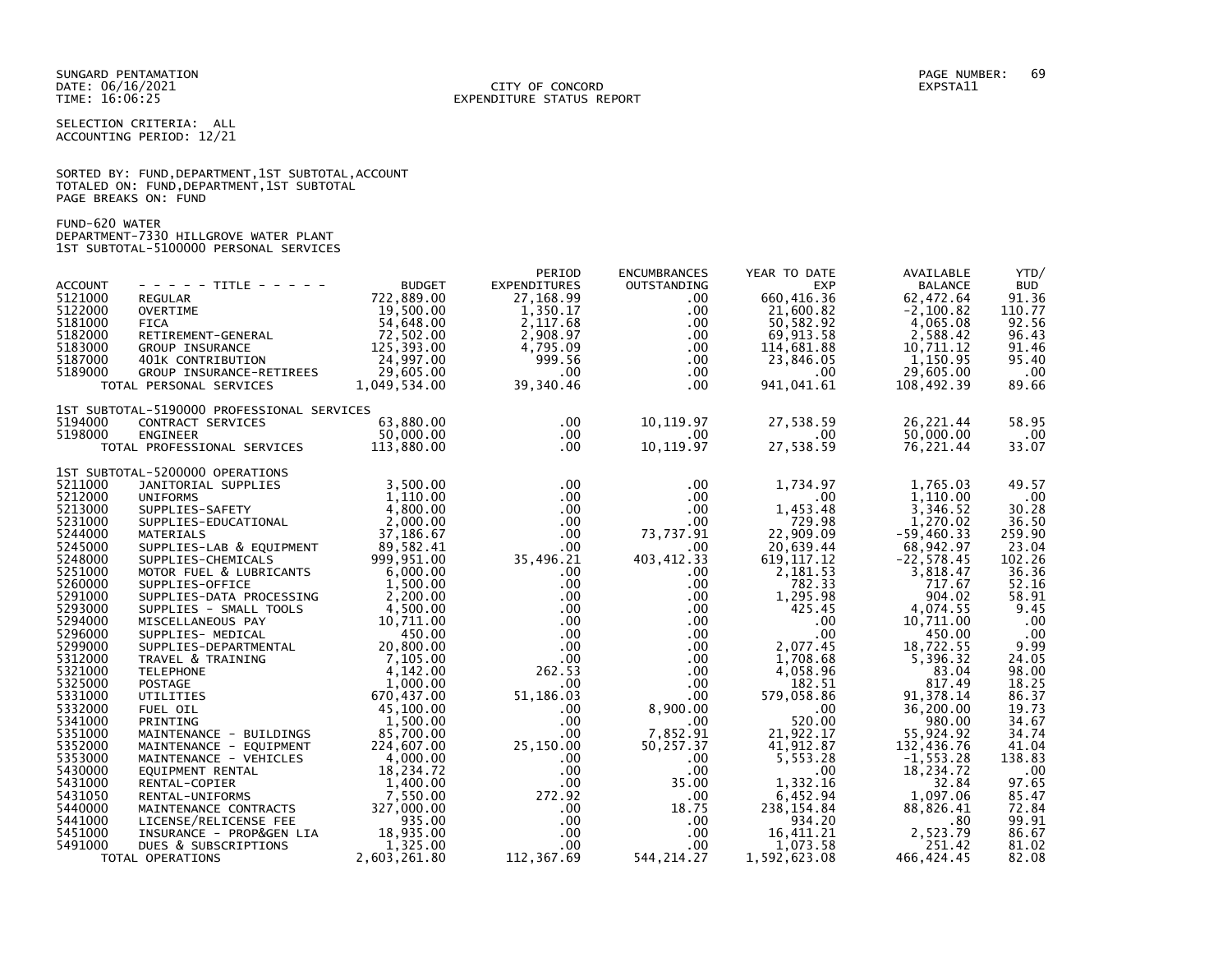#### DATE: 06/16/2021 CITY OF CONCORD EXPSTA11 TIME: 16:06:25 EXPENDITURE STATUS REPORT

SELECTION CRITERIA: ALL ACCOUNTING PERIOD: 12/21

|                      | SORTED BY: FUND, DEPARTMENT, 1ST SUBTOTAL, ACCOUNT |  |  |
|----------------------|----------------------------------------------------|--|--|
|                      | TOTALED ON: FUND,DEPARTMENT,1ST SUBTOTAL           |  |  |
| PAGE BREAKS ON: FUND |                                                    |  |  |

FUND-620 WATER DEPARTMENT-7330 HILLGROVE WATER PLANT

1ST SUBTOTAL-5200000 OPERATIONS

| <b>ACCOUNT</b>     | - - - - - TITLE - - - - -                                | <b>BUDGET</b>        | PERIOD<br><b>EXPENDITURES</b>    | <b>ENCUMBRANCES</b><br>OUTSTANDING | YEAR TO DATE<br><b>EXP</b> | AVAILABLE<br><b>BALANCE</b> | YTD/<br><b>BUD</b> |
|--------------------|----------------------------------------------------------|----------------------|----------------------------------|------------------------------------|----------------------------|-----------------------------|--------------------|
|                    | 1ST SUBTOTAL-5960000 NON OPRERATING EXP                  |                      |                                  |                                    |                            |                             |                    |
| 5540000            | VEHICLES - CAPITAL                                       | 45,000.00            | $.00 \,$                         | $.00 \,$                           | 37,911.57                  | 7,088.43                    | 84.25              |
| 5550000            | EOUIPMENT - CAPITAL                                      | 24,500.00            | $.00 \,$                         | 8,427.74                           | 4,233.13                   | 11,839.13                   | 51.68              |
| 5558000            | BLDGS & IMPRV - CAPITAL                                  | 45,000.00            | $.00 \,$                         | 14,570.00                          | $.00 \,$                   | 30,430.00                   | 32.38              |
| 5908000            | COST ALLOC-DATA SERVICES                                 | 47,671.00            | $.00 \,$                         | $.00 \,$                           | 43,698.38                  | 3,972.62                    | 91.67              |
| 5921000            | COST ALLOC-WELLNESS CTR                                  | 5,774.00             | .00 <sub>1</sub>                 | $.00 \,$                           | 5,292.87                   | 481.13                      | 91.67              |
|                    | TOTAL NON OPRERATING EXP                                 | 167,945.00           | .00 <sub>1</sub>                 | 22,997.74                          | 91, 135.95                 | 53,811.31                   | 67.96              |
|                    | TOTAL HILLGROVE WATER PLANT                              | 3,934,620.80         | 151,708.15                       | 577,331.98                         | 2,652,339.23               | 704,949.59                  | 82.08              |
|                    | DEPARTMENT-7331 CODDLE CREEK WATER PLANT                 |                      |                                  |                                    |                            |                             |                    |
| 5121000            | 1ST SUBTOTAL-5100000 PERSONAL SERVICES<br><b>REGULAR</b> | 888,845.00           | 29,892.14                        | $.00 \,$                           | 763,809.48                 | 125,035.52                  | 85.93              |
| 5122000            | OVERTIME                                                 | 11,000.00            | 973.02                           | $.00 \,$                           | 11, 192. 75                | $-192.75$                   | 101.75             |
| 5181000            | FICA                                                     | 67,482.00            | 2,315.45                         | $.00 \,$                           | 56,754.22                  | 10,727.78                   | 84.10              |
| 5182000            | RETIREMENT-GENERAL                                       | 89,541.00            | 3,148.23                         | $.00 \,$                           | 79,508.04                  | 10,032.96                   | 88.80              |
| 5183000            | GROUP INSURANCE                                          | 150,102.00           | 5,418.72                         | $.00 \,$                           | 130, 294.84                | 19,807.16                   | 86.80              |
| 5187000            | 401K CONTRIBUTION                                        | 30.876.00            | 1,081.56                         | $.00 \,$                           | 27, 153.97                 | 3,722.03                    | 87.95              |
| 5189000            | GROUP INSURANCE-RETIREES                                 | .00                  | 3,824.66                         | $.00 \,$                           | 43,439.39                  | $-43, 439.39$               | .00                |
|                    | TOTAL PERSONAL SERVICES                                  | 1,237,846.00         | 46,653.78                        | $.00 \,$                           | 1, 112, 152.69             | 125,693.31                  | 89.85              |
|                    | 1ST SUBTOTAL-5190000 PROFESSIONAL SERVICES               |                      |                                  |                                    |                            |                             |                    |
| 5194000            | CONTRACT SERVICES                                        | 93,440.00            | 41.00                            | 18,932.75                          | 111.471.34                 | $-36, 964.09$               | 139.56             |
| 5198000            | ENGINEER                                                 | 78,623.18            | 2,600.00                         | 28,700.00                          | 36,384.00                  | 13,539.18                   | 82.78              |
|                    | TOTAL PROFESSIONAL SERVICES                              | 172,063.18           | 2,641.00                         | 47,632.75                          | 147,855.34                 | $-23,424.91$                | 113.61             |
|                    | 1ST SUBTOTAL-5200000 OPERATIONS                          |                      |                                  |                                    |                            |                             |                    |
| 5211000            | JANITORIAL SUPPLIES                                      | 3,500.00             | $.00 \,$                         | $.00 \,$                           | 2,720.01                   | 779.99                      | 77.71              |
| 5212000            | <b>UNIFORMS</b>                                          | 1,325.00             | $.00 \times$                     | $.00 \,$                           | 562.73                     | 762.27                      | 42.47              |
| 5213000            | SUPPLIES-SAFETY                                          | 3,700.00             | 100.00                           | $.00 \,$                           | 3,333.45                   | 366.55                      | 90.09              |
| 5231000<br>5244000 | SUPPLIES-EDUCATIONAL<br><b>MATERIALS</b>                 | 500.00<br>10,000.00  | $.00 \times$<br>.00 <sub>1</sub> | $.00 \,$<br>.00                    | 968.75<br>20,409.88        | $-468.75$<br>$-10.409.88$   | 193.75<br>204.10   |
| 5245000            | SUPPLIES-LAB & EQUIPMENT                                 | 82,500.00            | $.00 \,$                         | 8,890.91                           | 96,729.90                  | $-23, 120.81$               | 128.03             |
| 5248000            | SUPPLIES-CHEMICALS                                       | 888,696.00           | 7,151.64                         | 371,058.02                         | 625,077.75                 | $-107, 439.77$              | 112.09             |
| 5251000            | MOTOR FUEL & LUBRICANTS                                  | 7,000.00             | $.00 \,$                         | $.00 \,$                           | 2,465.41                   | 4,534.59                    | 35.22              |
| 5260000            | SUPPLIES-OFFICE                                          | 1,750.00             | $.00 \,$                         | $.00 \,$                           | 2.131.80                   | $-381.80$                   | 121.82             |
| 5276000            | PURCHASE-RAW WATER                                       | 377,856.00           | 18,798.58                        | $.00 \,$                           | 206,784.38                 | 171,071.62                  | 54.73              |
| 5277000            | PURCHASE-FINISH WATER                                    | 3,098,314.00         | $.00 \times$                     | .00                                | 2,942,757.96               | 155,556.04                  | 94.98              |
| 5291000<br>5293000 | SUPPLIES-DATA PROCESSING                                 | 6,399.95<br>3,500.00 | $.00 \,$<br>$.00 \ \,$           | 1,799.95                           | 14,329.91<br>3,961.79      | $-9,729.91$<br>$-461.79$    | 252.03<br>113.19   |
| 5294000            | SUPPLIES - SMALL TOOLS<br>MISCELLANEOUS PAY              | 13,231.00            | $.00 \,$                         | $.00 \,$<br>$.00 \,$               | $.00 \,$                   | 13,231.00                   | .00                |
| 5299000            | SUPPLIES-DEPARTMENTAL                                    | 10,080.00            | $.00 \,$                         | $.00 \,$                           | 8,676.39                   | 1,403.61                    | 86.08              |
| 5312000            | TRAVEL & TRAINING                                        | 10,630.00            | $.00 \,$                         | $.00 \,$                           | 3,382.86                   | 7,247.14                    | 31.82              |
| 5321000            | <b>TELEPHONE</b>                                         | 14,605.00            | 699.57                           | $.00 \,$                           | 12,253.28                  | 2,351.72                    | 83.90              |
| 5325000            | <b>POSTAGE</b>                                           | 1,500.00             | 12.06                            | $.00 \cdot$                        | 2,359.43                   | $-859.43$                   | 157.30             |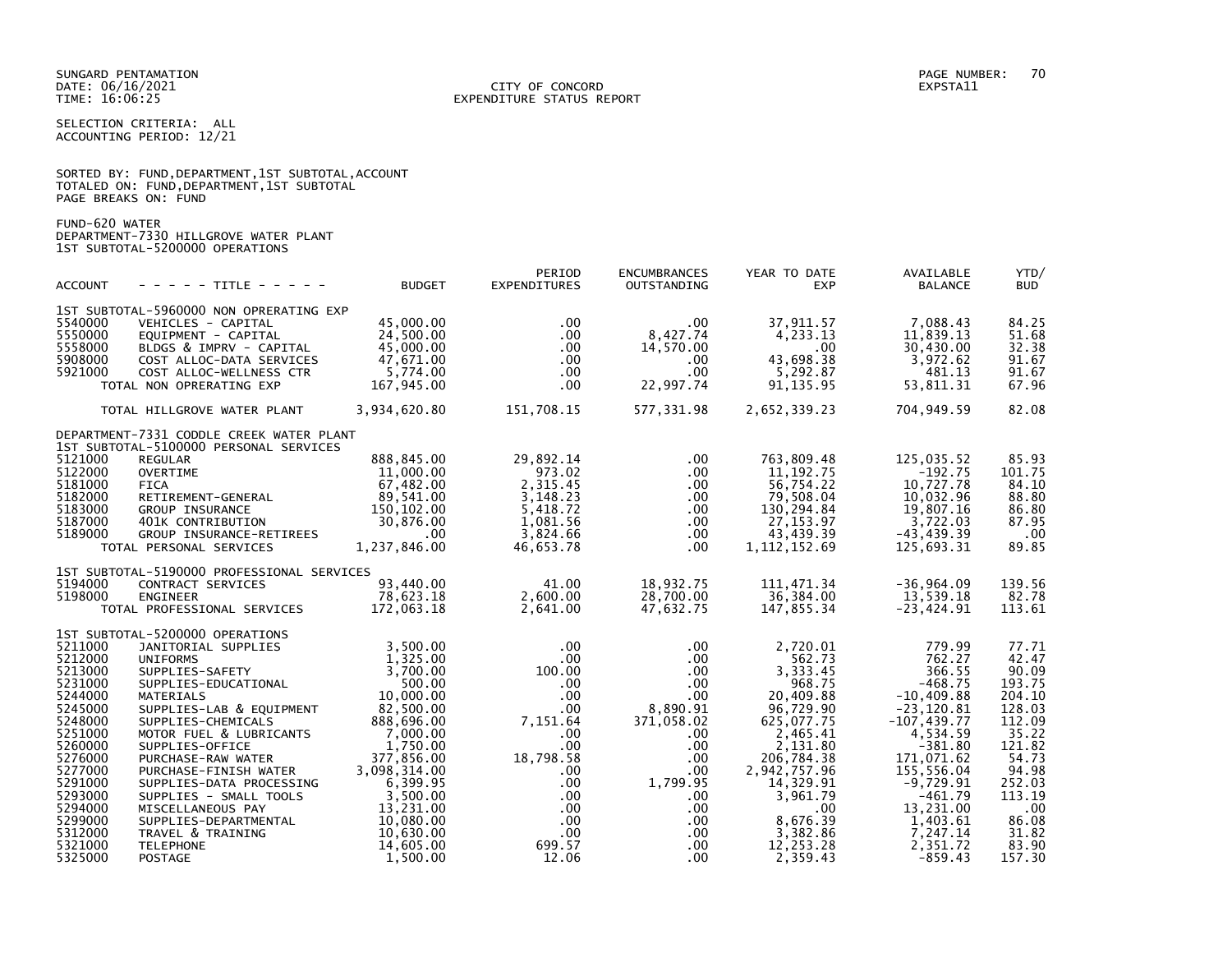SUNGARD PENTAMATION PAGE NUMBER: 71 DATE: 06/16/2021<br>TIME: 16:06:25

# EXPENDITURE STATUS REPORT

SELECTION CRITERIA: ALL ACCOUNTING PERIOD: 12/21

SORTED BY: FUND, DEPARTMENT, 1ST SUBTOTAL, ACCOUNT TOTALED ON: FUND,DEPARTMENT,1ST SUBTOTAL PAGE BREAKS ON: FUND

FUND-620 WATER DEPARTMENT-7331 CODDLE CREEK WATER PLANT 1ST SUBTOTAL-5200000 OPERATIONS

| <b>ACCOUNT</b><br>5331000<br>5332000<br>5341000                                                            | - - - - - TITLE - - - - -<br>UTILITIES<br>FUEL OIL<br>PRINTING                                                                                                                                                           | <b>BUDGET</b><br>400,000,00<br>9,000.00<br>5,763.00                                                                                | PERIOD<br><b>EXPENDITURES</b><br>.00.<br>$.00 \,$<br>.00 <sub>1</sub>                                                  | <b>ENCUMBRANCES</b><br><b>OUTSTANDING</b><br>$.00 \cdot$<br>5,843.79<br>.00                                             | YEAR TO DATE<br><b>EXP</b><br>329.414.07<br>6,217.56<br>5,306.00                                                                   | AVAILABLE<br><b>BALANCE</b><br>70,585.93<br>$-3,061.35$<br>457.00                                                                     | YTD/<br><b>BUD</b><br>82.35<br>134.02<br>92.07                                        |
|------------------------------------------------------------------------------------------------------------|--------------------------------------------------------------------------------------------------------------------------------------------------------------------------------------------------------------------------|------------------------------------------------------------------------------------------------------------------------------------|------------------------------------------------------------------------------------------------------------------------|-------------------------------------------------------------------------------------------------------------------------|------------------------------------------------------------------------------------------------------------------------------------|---------------------------------------------------------------------------------------------------------------------------------------|---------------------------------------------------------------------------------------|
| 5351000<br>5352000<br>5353000<br>5359000<br>5430000                                                        | MAINTENANCE - BUILDINGS<br>MAINTENANCE - EQUIPMENT<br>MAINTENANCE - VEHICLES<br>MAINTENANCE - SYSTEM (IN<br>EQUIPMENT RENTAL                                                                                             | 101,500.00<br>150, 125. 16<br>7.500.00<br>744, 103. 71<br>9.300.00                                                                 | 3,454.01<br>450.00<br>$.00 \times$<br>.00<br>$.00 \,$                                                                  | 19,546.11<br>37,592.94<br>.00 <sub>1</sub><br>567, 344.01<br>$.00 \,$                                                   | 22.786.84<br>132,647.22<br>5.977.53<br>175, 353.05<br>27,020.83                                                                    | 59.167.05<br>$-20, 115.00$<br>1.522.47<br>1,406.65<br>$-17,720.83$                                                                    | 41.71<br>113.40<br>79.70<br>99.81<br>290.55                                           |
| 5431000<br>5431050<br>5440000<br>5441000<br>5451000                                                        | RENTAL-COPIER<br>RENTAL-UNIFORMS<br>MAINTENANCE CONTRACTS<br>LICENSE/RELICENSE FEE<br>INSURANCE - PROP&GEN LIA                                                                                                           | 1,350.00<br>4.923.00<br>6,500.00<br>14.865.00<br>20,926.00                                                                         | $.00 \,$<br>182.58<br>8,385.00<br>$.00 \,$<br>$.00 \,$                                                                 | 40.00<br>$.00 \,$<br>30.00<br>$.00 \,$<br>$.00 \,$                                                                      | 1,478.19<br>4.606.37<br>17,692.00<br>2.802.60<br>18.139.28                                                                         | $-168.19$<br>316.63<br>$-11,222.00$<br>12.062.40<br>2.786.72                                                                          | 112.46<br>93.57<br>272.65<br>18.85<br>86.68                                           |
| 5491000                                                                                                    | DUES & SUBSCRIPTIONS<br>TOTAL OPERATIONS                                                                                                                                                                                 | 10.000.00<br>6,020,942.82                                                                                                          | $.00 \,$<br>39,233.44                                                                                                  | $.00 \,$<br>1,012,145.73                                                                                                | 6,988.44<br>4,705,335.66                                                                                                           | 3,011.56<br>303,461.43                                                                                                                | 69.88<br>94.96                                                                        |
| 5540000<br>5550000<br>5558000<br>5908000<br>5921000                                                        | 1ST SUBTOTAL-5960000 NON OPRERATING EXP<br>VEHICLES - CAPITAL<br>EQUIPMENT - CAPITAL<br>BLDGS & IMPRV - CAPITAL<br>COST ALLOC-DATA SERVICES<br>COST ALLOC-WELLNESS CTR<br>TOTAL NON OPRERATING EXP                       | 110,000.00<br>10,500.00<br>1,990,000.00<br>51,077.00<br>6,159.00<br>2, 167, 736.00                                                 | $.00 \,$<br>$.00 \,$<br>$.00 \,$<br>$.00 \,$<br>$.00 \,$<br>.00                                                        | .00<br>.00 <sub>1</sub><br>58,270.00<br>$.00 \,$<br>$.00 \,$<br>58,270.00                                               | 109,778.25<br>.00<br>$.00 \times$<br>46,820.62<br>5,645.75<br>162,244.62                                                           | 221.75<br>10,500.00<br>1,931,730.00<br>4.256.38<br>513.25<br>1,947,221.38                                                             | 99.80<br>.00<br>2.93<br>91.67<br>91.67<br>10.17                                       |
| 5987000                                                                                                    | 1ST SUBTOTAL-5970000 OTHER FINANCING USES<br>TRANSFER TO PROJECT FUND<br>TOTAL OTHER FINANCING USES                                                                                                                      | 10,000,00<br>10,000.00                                                                                                             | $.00 \,$<br>$.00 \,$                                                                                                   | $.00 \,$<br>$.00 \,$                                                                                                    | 10,000.00<br>10,000.00                                                                                                             | .00<br>.00                                                                                                                            | 100.00<br>100.00                                                                      |
|                                                                                                            | TOTAL CODDLE CREEK WATER PLAN                                                                                                                                                                                            | 9,608,588.00                                                                                                                       | 88,528.22                                                                                                              | 1,118,048.48                                                                                                            | 6,137,588.31                                                                                                                       | 2,352,951.21                                                                                                                          | 75.51                                                                                 |
|                                                                                                            | DEPARTMENT-7340 WATERLINES OPER & MAINT<br>1ST SUBTOTAL-5100000 PERSONAL SERVICES                                                                                                                                        |                                                                                                                                    |                                                                                                                        |                                                                                                                         |                                                                                                                                    |                                                                                                                                       |                                                                                       |
| 5121000<br>5122000<br>5181000<br>5182000<br>5182500<br>5183000<br>5183500<br>5186000<br>5187000<br>5189000 | <b>REGULAR</b><br><b>OVERTIME</b><br><b>FICA</b><br>RETIREMENT-GENERAL<br>OPEB CONTRIBUTIONS<br>GROUP INSURANCE<br>SELF INS FUND OFFSET<br>WORKER'S COMPENSATION<br>401K CONTRIBUTION<br><b>GROUP INSURANCE-RETIREES</b> | 1,963,530.00<br>70,000,00<br>152,742.00<br>198,036.00<br>80,116.00<br>348,381.00<br>$-30, 164.00$<br>.00<br>68,286.00<br>23.033.00 | 66.189.48<br>10.338.61<br>5,692.60<br>7.805.87<br>.00<br>12.859.98<br>$.00 \,$<br>$.00 \times$<br>2,683.54<br>3.462.30 | $.00 \,$<br>$.00 \cdot$<br>$.00 \,$<br>$.00 \,$<br>$.00 \,$<br>$.00 \,$<br>$.00 \,$<br>$.00 \,$<br>$.00 \,$<br>$.00 \,$ | 1.588.146.07<br>81.513.18<br>123,654.78<br>171,005.57<br>80,116.00<br>287, 225.74<br>$.00 \,$<br>839.74<br>58, 557.43<br>47.616.86 | 375, 383.93<br>$-11, 513.18$<br>29,087.22<br>27,030.43<br>.00<br>61, 155.26<br>$-30, 164.00$<br>$-839.74$<br>9,728.57<br>$-24.583.86$ | 80.88<br>116.45<br>80.96<br>86.35<br>100.00<br>82.45<br>.00<br>.00<br>85.75<br>206.73 |
|                                                                                                            | TOTAL PERSONAL SERVICES<br>1ST SUBTOTAL-5190000 PROFESSIONAL SERVICES                                                                                                                                                    | 2,873,960.00                                                                                                                       | 109,032.38                                                                                                             | $.00 \,$                                                                                                                | 2,438,675.37                                                                                                                       | 435,284.63                                                                                                                            | 84.85                                                                                 |
| 5191000                                                                                                    | ACCOUNTING/AUDIT                                                                                                                                                                                                         | 4,891.00                                                                                                                           | $.00 \times$                                                                                                           | $.00 \,$                                                                                                                | 4,891.00                                                                                                                           | .00                                                                                                                                   | 100.00                                                                                |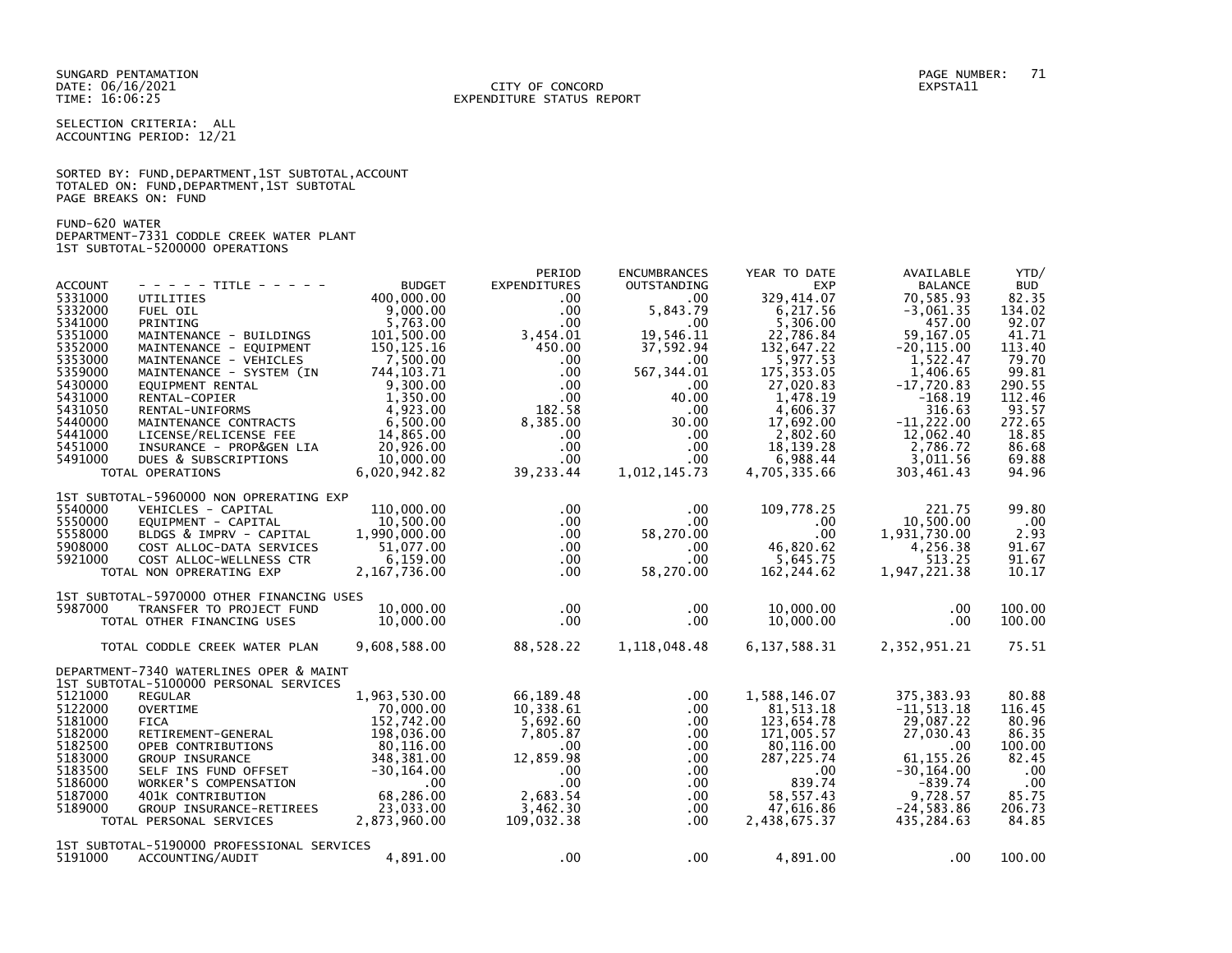SELECTION CRITERIA: ALL ACCOUNTING PERIOD: 12/21

|                      |  |  | SORTED BY: FUND, DEPARTMENT, 1ST SUBTOTAL, ACCOUNT |  |
|----------------------|--|--|----------------------------------------------------|--|
|                      |  |  | TOTALED ON: FUND, DEPARTMENT, 1ST SUBTOTAL         |  |
| PAGE BREAKS ON: FUND |  |  |                                                    |  |

FUND-620 WATER DEPARTMENT-7340 WATERLINES OPER & MAINT 1ST SUBTOTAL-5190000 PROFESSIONAL SERVICES

|                    |                                                |                          | PERIOD               | <b>ENCUMBRANCES</b>  | YEAR TO DATE             | AVAILABLE              | YTD/           |
|--------------------|------------------------------------------------|--------------------------|----------------------|----------------------|--------------------------|------------------------|----------------|
| <b>ACCOUNT</b>     | - - - - - TITLE - - - - -                      | <b>BUDGET</b>            | <b>EXPENDITURES</b>  | OUTSTANDING          | <b>EXP</b>               | <b>BALANCE</b>         | <b>BUD</b>     |
| 5192000            | LEGAL EXPENSES                                 | 50,000.00                | 420.00               | $.00 \,$             | 17,101.97                | 32,898.03              | 34.20          |
| 5194000            | CONTRACT SERVICES                              | 529,858.00               | .00                  | 340, 316.81          | 68,282.70                | 121,258.49             | 77.11          |
| 5198000            | <b>ENGINEER</b>                                | 98,580.00                | $.00 \times$         | 20,000.00            | 8,745.00                 | 69,835.00              | 29.16          |
|                    | TOTAL PROFESSIONAL SERVICES                    | 683,329.00               | 420.00               | 360, 316.81          | 99,020.67                | 223,991.52             | 67.22          |
|                    | 1ST SUBTOTAL-5200000 OPERATIONS                |                          |                      |                      |                          |                        |                |
| 5212000            | <b>UNIFORMS</b>                                | 3.055.00                 | $.00 \,$             | $.00 \,$             | 1,602.35                 | 1,452.65               | 52.45          |
| 5213000            | SUPPLIES-SAFETY                                | 19,200.00                | 100.00               | $.00 \,$             | 10,589.24                | 8,610.76               | 55.15          |
| 5231000            | SUPPLIES-EDUCATIONAL                           | 2.000.00                 | $.00 \,$             | 2,000.00             | $.00 \ \,$               | .00                    | 100.00         |
| 5244000            | MATERIALS                                      | 832,761.00               | $.00 \,$             | 15,626.00            | 1,713,353.87             | $-896, 218.87$         | 207.62         |
| 5251000            | MOTOR FUEL & LUBRICANTS                        | 70,000.00                | $.00 \,$             | $.00 \,$             | 47,639.94                | 22,360.06              | 68.06          |
| 5260000            | SUPPLIES-OFFICE                                | 4.000.00                 | $.00 \cdot$          | $.00 \,$             | 3,384.90                 | 615.10                 | 84.62          |
| 5275000            | PURCHASE-ROW                                   | 10,000.00                | $.00 \ \,$           | $.00 \,$<br>359.99   | $.00 \,$                 | 10,000.00              | .00            |
| 5291000<br>5293000 | SUPPLIES-DATA PROCESSING                       | 5,200.00                 | $.00 \,$             |                      | 3,589.41                 | 1,250.60               | 75.95          |
| 5294000            | SUPPLIES - SMALL TOOLS<br>MISCELLANEOUS PAY    | 22,400.00<br>81,674.00   | $-4,013.82$          | 4,013.82<br>$.00 \,$ | 2,711.16<br>$.00 \,$     | 15,675.02<br>81,674.00 | 30.02<br>.00   |
| 5299000            | SUPPLIES-DEPARTMENTAL                          | 59,496.20                | $.00 \,$<br>$.00 \,$ | 10,648.38            | 47,659.62                | 1,188.20               | 98.00          |
| 5312000            | TRAVEL & TRAINING                              | 28,790.00                | $.00 \,$             | 1,000.00             | 8,389.70                 | 19,400.30              | 32.61          |
| 5321000            | <b>TELEPHONE</b>                               | 19,835.00                | 333.17               | $.00 \,$             | 12,967.97                | 6,867.03               | 65.38          |
| 5325000            | <b>POSTAGE</b>                                 | 6,000.00                 | 241.15               | $.00 \,$             | 2,017.72                 | 3,982.28               | 33.63          |
| 5341000            | PRINTING                                       | 3,000.00                 | $.00 \cdot$          | $.00 \,$             | 674.00                   | 2,326.00               | 22.47          |
| 5352000            | MAINTENANCE - EQUIPMENT                        | 42,600.00                | $.00 \cdot$          | 2,200.00             | 14,854.73                | 25,545.27              | 40.03          |
| 5353000            | MAINTENANCE - VEHICLES                         | 95,000.00                | $.00 \cdot$          | $.00 \,$             | 83,961.32                | 11,038.68              | 88.38          |
| 5359000            | MAINTENANCE - SYSTEM (IN                       | 100,000.00               | 4,071.91             | 11,398.25            | 91,073.78                | $-2,472.03$            | 102.47         |
| 5370000            | ADVERTISING                                    | 1.000.00                 | $.00 \cdot$          | .00                  | .00                      | 1.000.00               | .00            |
| 5430000            | EQUIPMENT RENTAL                               | 4,000.00                 | $.00 \cdot$          | $.00 \,$             | .00                      | 4,000.00               | .00            |
| 5431000            | RENTAL-COPIER                                  | 1.000.00                 | .00 <sub>1</sub>     | 40.00                | 464.66                   | 495.34                 | 50.47          |
| 5431050            | RENTAL-UNIFORMS                                | 7,000.00                 | 254.39               | $.00 \,$             | 5,843.52                 | 1,156.48               | 83.48          |
| 5441000            | LICENSE/RELICENSE FEE                          | 10,058.00                | $.00 \,$             | $.00 \,$             | 4,246.94                 | 5,811.06               | 42.22          |
| 5451000            | INSURANCE - PROP&GEN LIA                       | 50,285.00                | $.00 \,$             | $.00 \,$             | 45,608.72                | 4,676.28               | 90.70          |
| 5483002            | COOP CHRISTIAN MINISTRY                        | 7,000.00                 | $.00 \,$             | $.00 \,$             | 7,000.00                 | .00                    | 100.00         |
| 5491000            | DUES & SUBSCRIPTIONS                           | 25,532.00                | $.00 \,$             | $.00 \,$             | 20,057.89                | 5,474.11               | 78.56          |
| 5492000            | BAD DEBT EXPENSE                               | 55,000,00                | 371.73               | 2,004.61             | 47,991.05                | 5,004.34               | 90.90          |
|                    | TOTAL OPERATIONS                               | 1,565,886.20             | 1,358.53             | 49,291.05            | 2,175,682.49             | $-659,087.34$          | 142.09         |
|                    | 1ST SUBTOTAL-5960000 NON OPRERATING EXP        |                          |                      |                      |                          |                        |                |
| 5520000            | DATA PROCESS EQUIP-CAPT                        | 20,000.00                | $.00 \,$             | 20,000.00            | .00                      | .00.                   | 100.00         |
| 5540000            | VEHICLES - CAPITAL                             | 150,000.00               | $.00 \,$             | $.00 \,$             | 144,587.00               | 5,413.00               | 96.39          |
| 5550000            | EQUIPMENT - CAPITAL                            | 70,000.00                | $.00 \cdot$          | $.00 \,$             | 73,383.80                | $-3,383.80$            | 104.83         |
| 5586000            | INFRASTRUCTURE                                 | 281,000.00               | $.00 \ \,$           | .00.                 | .00                      | 281,000.00             | .00            |
| 5595000            | SYSTEM IMPRV (IN) - CAPT                       | 364,421.05               | $.00 \cdot$          | $.00 \,$             | 124,421.05               | 240,000.00             | 34.14          |
| 5710000            | BOND/DEBT PRINCIPAL                            | 1,667,276.00             | $.00 \ \,$           | $.00 \,$             | 1,667,275.20             | .80                    | 100.00         |
| 5720000<br>5902000 | BOND/DEBT INTEREST                             | 734,620.00<br>777,381.00 | $.00 \,$             | $.00 \,$             | 670,781.53<br>712,599.25 | 63,838.47<br>64,781.75 | 91.31<br>91.67 |
| 5906000            | COST ALLOC - ADMIN<br>COST ALLOC - COLLECTIONS | 157,470.00               | .00<br>$.00 \cdot$   | $.00 \,$<br>$.00 \,$ | 137,678.75               | 19,791.25              | 87.43          |
| 5907000            | COST ALLOC - ENGINEERING                       | 548,076.00               | $.00 \,$             | $.00 \,$             | 502,403.00               | 45,673.00              | 91.67          |
|                    |                                                |                          |                      |                      |                          |                        |                |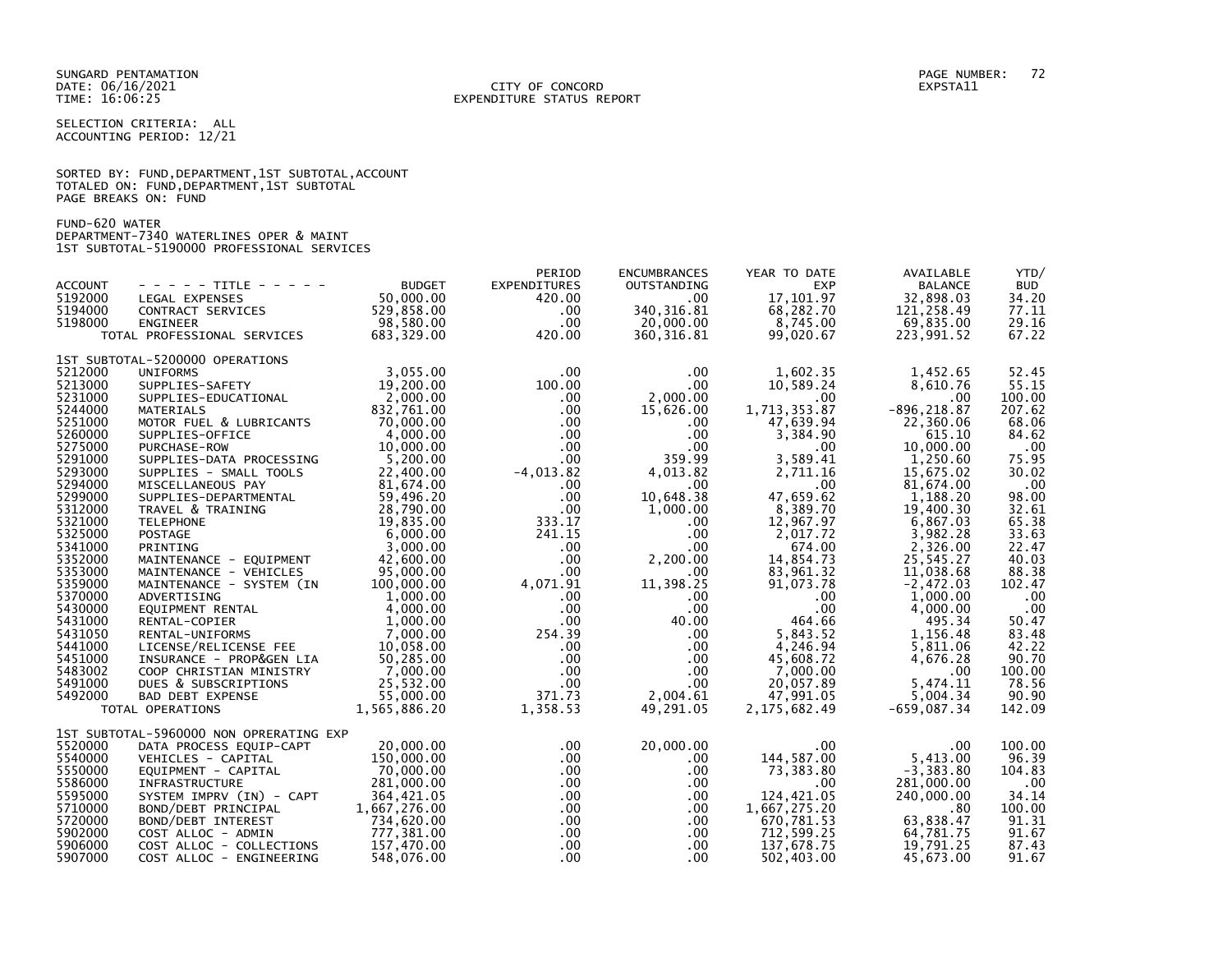SELECTION CRITERIA: ALL ACCOUNTING PERIOD: 12/21

SORTED BY: FUND, DEPARTMENT, 1ST SUBTOTAL, ACCOUNT TOTALED ON: FUND,DEPARTMENT,1ST SUBTOTAL PAGE BREAKS ON: FUND

FUND-620 WATER DEPARTMENT-7340 WATERLINES OPER & MAINT 1ST SUBTOTAL-5960000 NON OPRERATING EXP

|                |                                           |                  | PERIOD              | <b>ENCUMBRANCES</b> | YEAR TO DATE  | AVAILABLE       | YTD/       |
|----------------|-------------------------------------------|------------------|---------------------|---------------------|---------------|-----------------|------------|
| <b>ACCOUNT</b> | - - - - - TITLE - - - - -                 | <b>BUDGET</b>    | <b>EXPENDITURES</b> | OUTSTANDING         | <b>EXP</b>    | <b>BALANCE</b>  | <b>BUD</b> |
| 5908000        | COST ALLOC-DATA SERVICES                  | 105,558.00       | .00                 | .00                 | 96,761.50     | 8,796.50        | 91.67      |
| 5909000        | COST ALLOC - CUST SERVIC                  | 710,048.00       | .00                 | .00.                | 650,877.37    | 59,170.63       | 91.67      |
| 5911000        | COST ALLOC - BILLING                      | 548.848.00       | .00                 | .00.                | 503.110.63    | 45.737.37       | 91.67      |
| 5912000        | COST ALLOC - BUIL & GRND                  | 131,168.00       | .00                 | .00.                | 120,237.37    | 10,930.63       | 91.67      |
| 5916000        | COST ALLOC - PURCHASING                   | 83,103.00        | .00                 | .00.                | 76,177.75     | 6,925.25        | 91.67      |
| 5917000        | COST ALLOC- PUBLIC SERVI                  | 113.914.00       | .00                 | .00.                | 104.421.13    | 9.492.87        | 91.67      |
| 5921000        | COST ALLOC-WELLNESS CTR                   | 14,243.00        | .00                 | .00.                | 13,056.12     | 1.186.88        | 91.67      |
| 5931234        | COST ALLOC-UTIL LOCATOR                   | 280,630.00       | .00                 | .00.                | 257, 244. 13  | 23,385.87       | 91.67      |
|                | TOTAL NON OPRERATING EXP                  | 6,757,756.05     | .00                 | 20,000,00           | 5,855,015.58  | 882.740.47      | 86.94      |
|                | 1ST SUBTOTAL-5970000 OTHER FINANCING USES |                  |                     |                     |               |                 |            |
| 5981500        | TRANSFER TO CAP RESERVE                   | 1,090,220.00     | $.00 \,$            | .00.                | 856,347.00    | 233.873.00      | 78.55      |
| 5987000        | TRANSFER TO PROJECT FUND                  | 5,428,000.00     | .00                 | .00                 | 5,428,000.00  | .00             | 100.00     |
|                | TOTAL OTHER FINANCING USES                | 6,518,220.00     | .00                 | .00                 | 6.284.347.00  | 233.873.00      | 96.41      |
|                | TOTAL WATERLINES OPER & MAINT             | 18, 399, 151. 25 | 110,810.91          | 429,607.86          | 16,852,741.11 | 1, 116, 802. 28 | 93.93      |
|                |                                           |                  |                     |                     |               |                 |            |
|                | TOTAL WATER                               | 31,942,360.05    | 351,047.28          | 2, 124, 988. 32     | 25,642,668.65 | 4, 174, 703.08  | 86.93      |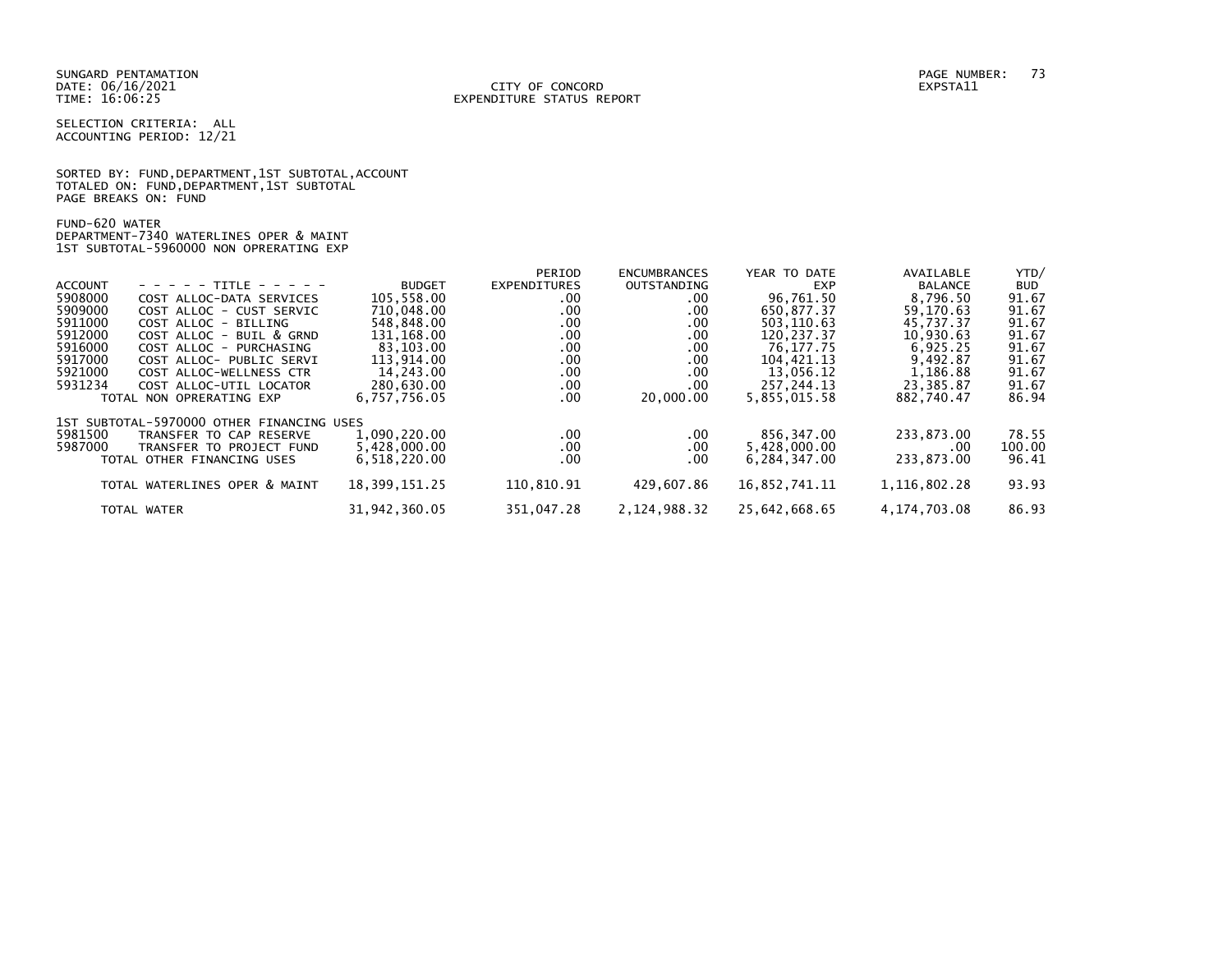SELECTION CRITERIA: ALL ACCOUNTING PERIOD: 12/21

|                      | SORTED BY: FUND, DEPARTMENT, 1ST SUBTOTAL, ACCOUNT |  |
|----------------------|----------------------------------------------------|--|
|                      | TOTALED ON: FUND,DEPARTMENT,1ST SUBTOTAL           |  |
| PAGE BREAKS ON: FUND |                                                    |  |

FUND-630 TRANSIT DEPARTMENT-7616 TRANSIT FY20 1ST SUBTOTAL-5190000 PROFESSIONAL SERVICES

| <b>ACCOUNT</b><br>5194000                                                                                                                                                               | $- - - - -$ TITLE - - - - -<br>CONTRACT SERVICES<br>TOTAL PROFESSIONAL SERVICES                                                                                                                                                                                                                                                                                                                                           | <b>BUDGET</b><br>527,727.78<br>527,727.78                                                                                                                                                                                     | PERIOD<br><b>EXPENDITURES</b><br>.00<br>$.00 \,$                                                                                                                                                                   | <b>ENCUMBRANCES</b><br><b>OUTSTANDING</b><br>.00<br>$.00 \,$                                                                                                                    | YEAR TO DATE<br><b>EXP</b><br>$.00 \,$<br>$.00 \,$                                                                                                                                                                | AVAILABLE<br><b>BALANCE</b><br>527,727.78<br>527,727.78                                                                                                                                                                        | YTD/<br><b>BUD</b><br>$.00 \,$<br>.00                                                                                                                           |
|-----------------------------------------------------------------------------------------------------------------------------------------------------------------------------------------|---------------------------------------------------------------------------------------------------------------------------------------------------------------------------------------------------------------------------------------------------------------------------------------------------------------------------------------------------------------------------------------------------------------------------|-------------------------------------------------------------------------------------------------------------------------------------------------------------------------------------------------------------------------------|--------------------------------------------------------------------------------------------------------------------------------------------------------------------------------------------------------------------|---------------------------------------------------------------------------------------------------------------------------------------------------------------------------------|-------------------------------------------------------------------------------------------------------------------------------------------------------------------------------------------------------------------|--------------------------------------------------------------------------------------------------------------------------------------------------------------------------------------------------------------------------------|-----------------------------------------------------------------------------------------------------------------------------------------------------------------|
| 5540000                                                                                                                                                                                 | 1ST SUBTOTAL-5960000 NON OPRERATING EXP<br>VEHICLES - CAPITAL<br>TOTAL NON OPRERATING EXP                                                                                                                                                                                                                                                                                                                                 | 75,091.97<br>75,091.97                                                                                                                                                                                                        | $.00 \,$<br>$.00 \,$                                                                                                                                                                                               | $.00 \,$<br>$.00 \,$                                                                                                                                                            | $.00 \,$<br>$.00 \times$                                                                                                                                                                                          | 75,091.97<br>75,091.97                                                                                                                                                                                                         | .00<br>.00                                                                                                                                                      |
|                                                                                                                                                                                         | TOTAL TRANSIT FY20                                                                                                                                                                                                                                                                                                                                                                                                        | 602,819.75                                                                                                                                                                                                                    | $.00 \,$                                                                                                                                                                                                           | .00                                                                                                                                                                             | $.00 \times$                                                                                                                                                                                                      | 602,819.75                                                                                                                                                                                                                     | .00                                                                                                                                                             |
| 5121000<br>5181000                                                                                                                                                                      | DEPARTMENT-7650 TRANSIT FAREBOX/LOCAL EXP<br>1ST SUBTOTAL-5100000 PERSONAL SERVICES<br><b>REGULAR</b><br><b>FICA</b>                                                                                                                                                                                                                                                                                                      | 385,704.00<br>29.507.00                                                                                                                                                                                                       | 15,094.87<br>1,090.16                                                                                                                                                                                              | $.00 \,$<br>$.00 \,$                                                                                                                                                            | 361,047.83<br>25,872.59                                                                                                                                                                                           | 24,656.17<br>3,634.41                                                                                                                                                                                                          | 93.61<br>87.68                                                                                                                                                  |
| 5182000<br>5182500<br>5183000<br>5183500<br>5187000                                                                                                                                     | RETIREMENT-GENERAL<br>OPEB CONTRIBUTIONS<br><b>GROUP INSURANCE</b><br>SELF INS FUND OFFSET<br>401K CONTRIBUTION                                                                                                                                                                                                                                                                                                           | 39,147.00<br>22,492.00<br>56,692.00<br>$-2,427.00$<br>13,501.00                                                                                                                                                               | 1,539.68<br>$.00 \,$<br>2.308.24<br>$.00 \,$<br>530.52                                                                                                                                                             | $.00 \,$<br>$.00 \,$<br>$.00 \,$<br>$.00 \,$<br>$.00 \,$                                                                                                                        | 37,033.85<br>22,492.00<br>54,403.60<br>$.00 \,$<br>12,691.69                                                                                                                                                      | 2, 113. 15<br>$.00 \,$<br>2,288.40<br>$-2,427.00$<br>809.31                                                                                                                                                                    | 94.60<br>100.00<br>95.96<br>.00<br>94.01                                                                                                                        |
|                                                                                                                                                                                         | TOTAL PERSONAL SERVICES                                                                                                                                                                                                                                                                                                                                                                                                   | 544,616.00                                                                                                                                                                                                                    | 20,563.47                                                                                                                                                                                                          | $.00 \,$                                                                                                                                                                        | 513, 541.56                                                                                                                                                                                                       | 31,074.44                                                                                                                                                                                                                      | 94.29                                                                                                                                                           |
| 5191000<br>5194000                                                                                                                                                                      | 1ST SUBTOTAL-5190000 PROFESSIONAL SERVICES<br>ACCOUNTING/AUDIT<br>CONTRACT SERVICES<br>TOTAL PROFESSIONAL SERVICES                                                                                                                                                                                                                                                                                                        | 926.00<br>197,556.00<br>198,482.00                                                                                                                                                                                            | $.00 \,$<br>10,321.25<br>10,321.25                                                                                                                                                                                 | $.00 \,$<br>85,824.23<br>85,824.23                                                                                                                                              | 926.00<br>22,551.42<br>23,477.42                                                                                                                                                                                  | .00<br>89,180.35<br>89,180.35                                                                                                                                                                                                  | 100.00<br>54.86<br>55.07                                                                                                                                        |
| 5251000<br>5260000<br>5294000<br>5299000<br>5312000<br>5321000<br>5325000<br>5331000<br>5341000<br>5351000<br>5352000<br>5353000<br>5370000<br>5431000<br>5440000<br>5451000<br>5491000 | 1ST SUBTOTAL-5200000 OPERATIONS<br>MOTOR FUEL & LUBRICANTS<br>SUPPLIES-OFFICE<br>MISCELLANEOUS PAY<br>SUPPLIES-DEPARTMENTAL<br>TRAVEL & TRAINING<br><b>TELEPHONE</b><br>POSTAGE<br>UTILITIES<br>PRINTING<br>MAINTENANCE - BUILDINGS<br>MAINTENANCE - EQUIPMENT<br>MAINTENANCE - VEHICLES<br>ADVERTISING<br>RENTAL-COPIER<br>MAINTENANCE CONTRACTS<br>INSURANCE - PROP&GEN LIA<br>DUES & SUBSCRIPTIONS<br>TOTAL OPERATIONS | 400,000.00<br>3.000.00<br>11,485.00<br>11,000.00<br>22,000.00<br>20,792.00<br>850.00<br>15,600.00<br>10,000.00<br>12,500.00<br>6,200.00<br>1,500.00<br>1,000.00<br>2,194.00<br>6,119.00<br>5,500.00<br>3,200.00<br>532,940.00 | 11,042.57<br>$.00 \cdot$<br>$.00 \,$<br>358.45<br>$.00 \,$<br>300.49<br>41.64<br>$.00 \,$<br>$.00 \,$<br>$.00 \,$<br>$.00 \,$<br>$.00 \,$<br>$.00 \,$<br>$.00 \,$<br>$.00 \,$<br>$.00 \,$<br>$.00 \,$<br>11,743.15 | 229, 375.75<br>.00<br>$.00 \,$<br>11,968.00<br>.00.<br>.00.<br>.00<br>$.00 \,$<br>.00.<br>1,335.00<br>.00.<br>.00<br>$.00 \,$<br>85.00<br>1,170.75<br>.00.<br>.00<br>243,934.50 | 219, 116.93<br>999.54<br>.00<br>8,476.24<br>2,623.10<br>20,772.49<br>387.38<br>10,861.02<br>2,751.64<br>26,811.44<br>870.00<br>1.365.45<br>$.00 \,$<br>1,820.57<br>3,421.50<br>5,811.14<br>1,911.83<br>308,000.27 | $-48, 492.68$<br>2.000.46<br>11,485.00<br>$-9,444.24$<br>19,376.90<br>19.51<br>462.62<br>4,738.98<br>7,248.36<br>$-15,646.44$<br>5,330.00<br>134.55<br>1,000.00<br>288.43<br>1,526.75<br>$-311.14$<br>1,288.17<br>$-18,994.77$ | 112.12<br>33.32<br>.00<br>185.86<br>11.92<br>99.91<br>45.57<br>69.62<br>27.52<br>225.17<br>14.03<br>91.03<br>.00<br>86.85<br>75.05<br>105.66<br>59.74<br>103.56 |

1ST SUBTOTAL-5960000 NON OPRERATING EXP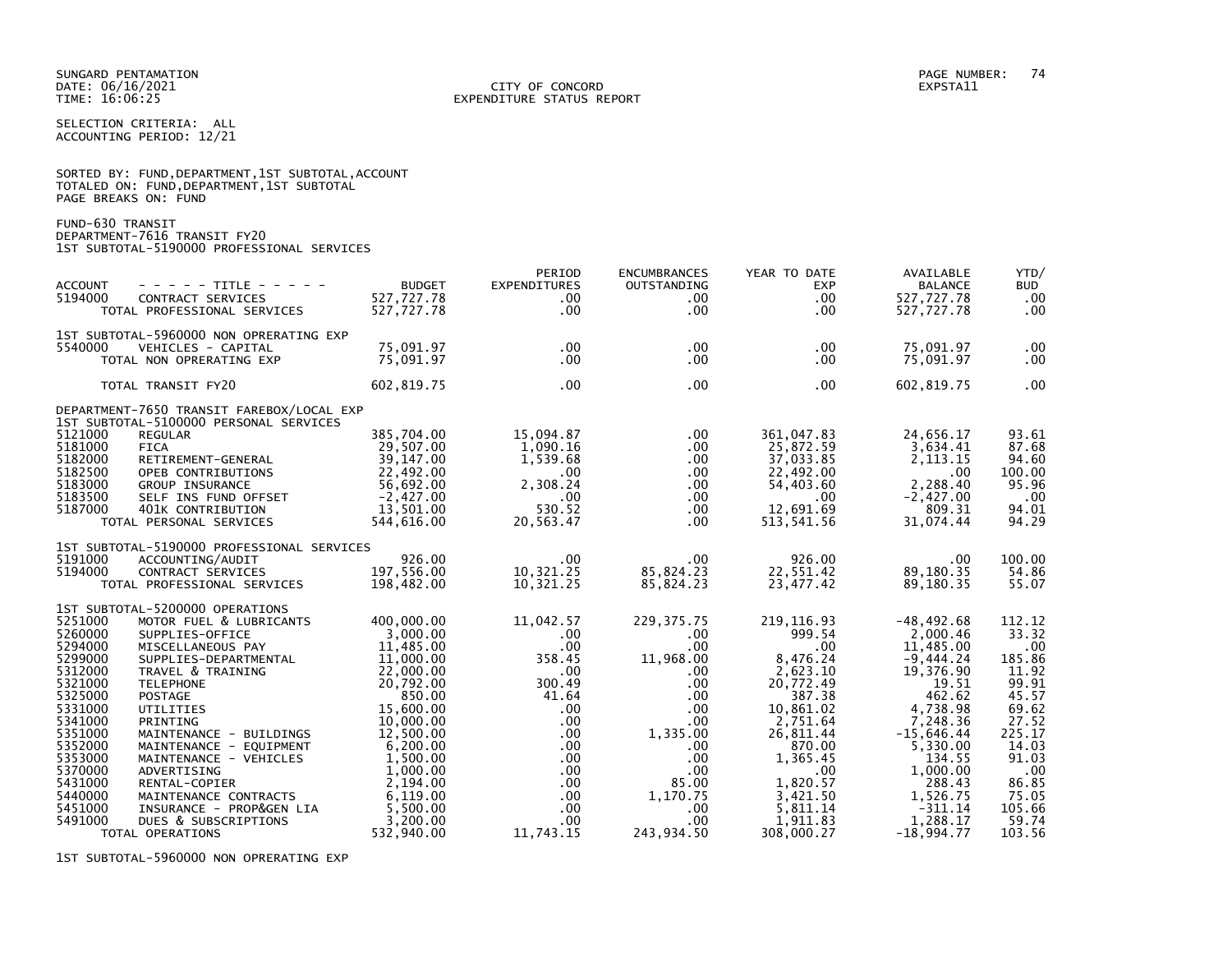SELECTION CRITERIA: ALL ACCOUNTING PERIOD: 12/21

|                      | SORTED BY: FUND, DEPARTMENT, 1ST SUBTOTAL, ACCOUNT |  |  |
|----------------------|----------------------------------------------------|--|--|
|                      | TOTALED ON: FUND, DEPARTMENT, 1ST SUBTOTAL         |  |  |
| PAGE BREAKS ON: FUND |                                                    |  |  |

FUND-630 TRANSIT DEPARTMENT-7650 TRANSIT FAREBOX/LOCAL EXP 1ST SUBTOTAL-5960000 NON OPRERATING EXP

| <b>ACCOUNT</b><br>- - - - - TITLE - - - - -<br>5800429<br><b>GRANT EXPENDITURES</b><br>5907000<br>COST ALLOC - ENGINEERING<br>5908000<br>COST ALLOC-DATA SERVICES<br>5912000<br>COST ALLOC - BUIL & GRND<br>5921000<br>COST ALLOC-WELLNESS CTR<br>TOTAL NON OPRERATING EXP | <b>BUDGET</b><br>18,328.00<br>8,035.00<br>20,431.00<br>22,418.00<br>2,310.00<br>71,522.00 | PERIOD<br><b>EXPENDITURES</b><br>$.00 \,$<br>.00<br>.00<br>.00.<br>.00<br>.00 | <b>ENCUMBRANCES</b><br>OUTSTANDING<br>.00.<br>.00.<br>.00.<br>.00.<br>.00.<br>.00 | YEAR TO DATE<br><b>EXP</b><br>.00<br>7,365.38<br>18,728.38<br>20,549.87<br>2,117.50<br>48,761.13 | AVAILABLE<br><b>BALANCE</b><br>18,328.00<br>669.62<br>1,702.62<br>1,868.13<br>192.50<br>22,760.87 | YTD/<br><b>BUD</b><br>.00<br>91.67<br>91.67<br>91.67<br>91.67<br>68.18 |
|----------------------------------------------------------------------------------------------------------------------------------------------------------------------------------------------------------------------------------------------------------------------------|-------------------------------------------------------------------------------------------|-------------------------------------------------------------------------------|-----------------------------------------------------------------------------------|--------------------------------------------------------------------------------------------------|---------------------------------------------------------------------------------------------------|------------------------------------------------------------------------|
| TOTAL TRANSIT FAREBOX/LOCAL E                                                                                                                                                                                                                                              | 1,347,560.00                                                                              | 42,627.87                                                                     | 329,758.73                                                                        | 893,780.38                                                                                       | 124,020.89                                                                                        | 90.80                                                                  |
| DEPARTMENT-7690 TRANSIT GRANT EXP<br>1ST SUBTOTAL-5190000 PROFESSIONAL SERVICES<br>5194000<br>CONTRACT SERVICES<br>TOTAL PROFESSIONAL SERVICES                                                                                                                             | 3,407,188.00<br>3,407,188.00                                                              | 283,478.41<br>283,478.41                                                      | 886,304.93<br>886,304.93                                                          | 3,576,950.40<br>3,576,950.40                                                                     | $-1,056,067.33$<br>$-1,056,067.33$                                                                | 131.00<br>131.00                                                       |
| 1ST SUBTOTAL-5200000 OPERATIONS<br>5299000<br>SUPPLIES-DEPARTMENTAL<br>5312000<br>TRAVEL & TRAINING<br>TOTAL OPERATIONS                                                                                                                                                    | .00.<br>.00<br>.00                                                                        | $.00 \,$<br>$.00 \,$<br>.00                                                   | $.00 \,$<br>$.00 \,$<br>.00                                                       | 2,147.39<br>958.00<br>3,105.39                                                                   | $-2, 147.39$<br>$-958.00$<br>$-3, 105.39$                                                         | $.00 \,$<br>$.00 \,$<br>$.00 \,$                                       |
| 1ST SUBTOTAL-5960000 NON OPRERATING EXP<br>5540000<br>VEHICLES - CAPITAL<br>5800429<br><b>GRANT EXPENDITURES</b><br>TOTAL NON OPRERATING EXP                                                                                                                               | $.00 \,$<br>211,985.00<br>211,985.00                                                      | $.00 \,$<br>.00<br>.00.                                                       | 725,670.00<br>.00<br>725,670.00                                                   | 77,356.73<br>82,855.04<br>160, 211, 77                                                           | $-803,026.73$<br>129,129.96<br>$-673,896.77$                                                      | $.00 \,$<br>39.09<br>417.90                                            |
| TOTAL TRANSIT GRANT EXP                                                                                                                                                                                                                                                    | 3,619,173.00                                                                              | 283,478.41                                                                    | 1,611,974.93                                                                      | 3,740,267.56                                                                                     | $-1,733,069.49$                                                                                   | 147.89                                                                 |
| TOTAL TRANSIT                                                                                                                                                                                                                                                              | 5,569,552.75                                                                              | 326,106.28                                                                    | 1,941,733.66                                                                      | 4,634,047.94                                                                                     | $-1,006,228.85$                                                                                   | 118.07                                                                 |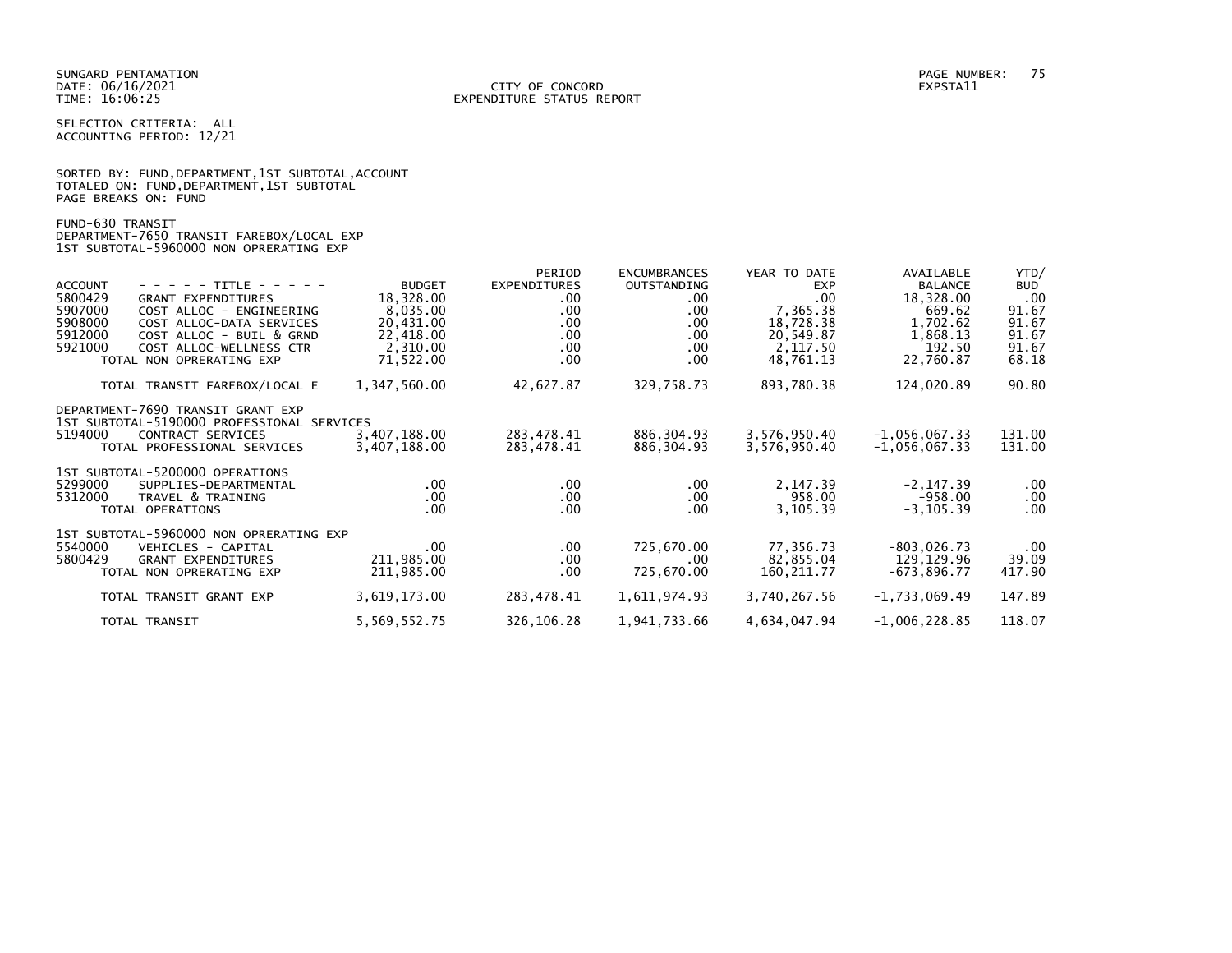SELECTION CRITERIA: ALL ACCOUNTING PERIOD: 12/21

SORTED BY: FUND, DEPARTMENT, 1ST SUBTOTAL, ACCOUNT TOTALED ON: FUND,DEPARTMENT,1ST SUBTOTAL PAGE BREAKS ON: FUND

FUND-640 WASTEWATER DEPARTMENT-7420 SEWERLINES OPER & MAINT 1ST SUBTOTAL-5100000 PERSONAL SERVICES

|                |                                                  |                                                                                             | PERIOD              | <b>ENCUMBRANCES</b> | YEAR TO DATE   | AVAILABLE      | YTD/       |
|----------------|--------------------------------------------------|---------------------------------------------------------------------------------------------|---------------------|---------------------|----------------|----------------|------------|
| <b>ACCOUNT</b> | - - - - - TITLE - - - - -                        | <b>BUDGET</b>                                                                               | <b>EXPENDITURES</b> | OUTSTANDING         | <b>EXP</b>     | <b>BALANCE</b> | <b>BUD</b> |
| 5121000        | REGULAR                                          | 1,683,022.00                                                                                | 66, 371.97          | $.00 \,$            | 1,559,545.98   | 123,476.02     | 92.66      |
| 5122000        | OVERTIME                                         | 17,500.00                                                                                   | 674.51              | .00.                | 11,886.88      | 5,613.12       | 67.93      |
| 5181000        | <b>FICA</b>                                      | 159,576.00                                                                                  | 4,963.08            | $.00 \,$            | 115,417.90     | 44, 158. 10    | 72.33      |
| 5182000        | RETIREMENT-GENERAL                               | 169,804.00                                                                                  | 6,838.74            | .00.                | 161,085.84     | 8,718.16       | 94.87      |
| 5182500        | OPEB CONTRIBUTIONS                               | 1, 147, 609.00                                                                              | $.00 \,$            | $.00 \,$            | 1,147,609.00   | .00            | 100.00     |
| 5183000        | <b>GROUP INSURANCE</b>                           | 298,904.00                                                                                  | 12,208.82           | $.00 \,$            | 278,376.50     | 20,527.50      | 93.13      |
| 5183500        |                                                  | $-12,760.00$                                                                                | $.00 \,$            | .00                 | $.00 \,$       | $-12,760.00$   | .00        |
| 5186000        | SELF INS FUND OFFSET<br>WORKER'S COMPENSATION    | 37,545.00                                                                                   | $.00 \,$            | .00                 | 37,545.37      | $- .37$        | 100.00     |
| 5187000        | 401K CONTRIBUTION                                |                                                                                             | 2,350.24            | $.00 \,$            | 55,083.18      | 3,473.82       | 94.07      |
| 5189000        |                                                  | TREES<br>TREES 58,557.00<br>3,574,560.00                                                    | 1.273.56            | $.00 \,$            | 15,062.72      | $-259.72$      | 101.75     |
|                | GROUP INSURANCE-RETIREES                         |                                                                                             |                     |                     |                |                |            |
|                | TOTAL PERSONAL SERVICES                          |                                                                                             | 94,680.92           | $.00 \,$            | 3, 381, 613.37 | 192,946.63     | 94.60      |
|                | 1ST SUBTOTAL-5190000 PROFESSIONAL SERVICES       |                                                                                             |                     |                     |                |                |            |
| 5191000        | ACCOUNTING/AUDIT                                 | 3,499.00                                                                                    | $.00 \,$            | $.00 \,$            | 3,499.00       | .00            | 100.00     |
| 5192000        | LEGAL EXPENSES                                   | 20,000.00                                                                                   | 280.00              | $.00 \,$            | 11,237.98      | 8,762.02       | 56.19      |
| 5194000        |                                                  | 48,409.00                                                                                   | $.00 \,$            | 4,660.80            | 14,707.60      | 29,040.60      | 40.01      |
| 5198000        | CONTRACT SERVICES<br>ENGINEER<br><b>ENGINEER</b> | 10,000.00                                                                                   | $.00 \,$            | $.00 \,$            | .00            | 10,000.00      | .00        |
|                | TOTAL PROFESSIONAL SERVICES                      | 81,908.00                                                                                   | 280.00              | 4,660.80            | 29,444.58      | 47,802.62      | 41.64      |
|                |                                                  |                                                                                             |                     |                     |                |                |            |
|                | 1ST SUBTOTAL-5200000 OPERATIONS                  |                                                                                             |                     |                     |                |                |            |
| 5212000        | <b>UNIFORMS</b>                                  | 2,370.00                                                                                    | $.00 \,$            | $.00 \,$            | 1.139.11       | 1.230.89       | 48.06      |
| 5213000        | SUPPLIES-SAFETY                                  | 12,050.00                                                                                   | $.00 \,$            | .00                 | 5,260.89       | 6,789.11       | 43.66      |
| 5244000        | MATERIALS                                        | 190,000.00                                                                                  | $.00 \,$            | 13,211.21           | 132, 125.56    | 44,663.23      | 76.49      |
| 5251000        | MOTOR FUEL & LUBRICANTS                          | 70.000.00                                                                                   | $.00 \,$            | $.00 \,$            | 40,078.35      | 29,921.65      | 57.25      |
| 5260000        | SUPPLIES-OFFICE                                  | 2,500.00                                                                                    | $.00 \,$            | $.00 \,$            | 1,123.67       | 1,376.33       | 44.95      |
| 5275000        | PURCHASE-ROW                                     | 15,000.00                                                                                   | $.00 \,$            | $.00 \,$            | .00            | 15,000.00      | .00        |
| 5291000        | SUPPLIES-DATA PROCESSING                         | 5,200.00                                                                                    | $.00 \,$            | 719.98              | 1,487.33       | 2,992.69       | 42.45      |
| 5293000        | SUPPLIES - SMALL TOOLS                           | 11,445.00                                                                                   | $.00\,$             | $.00 \,$            | 5,522.47       | 5,922.53       | 48.25      |
| 5294000        | MISCELLANEOUS PAY                                | 49,813.00                                                                                   | $.00 \cdot$         | $.00 \,$            | $.00 \times$   | 49,813.00      | .00        |
| 5299000        | SUPPLIES-DEPARTMENTAL                            | 17,840.00                                                                                   | $.00 \,$            | $.00 \,$            | 17,879.05      | $-39.05$       | 100.22     |
| 5312000        |                                                  | ARTMENTAL 17,840.00<br>INING 22,515.00<br>13,486.00<br>2,875.00<br>7,703,714.00<br>2.000.00 |                     |                     | 4,513.30       | 18,001.70      | 20.05      |
| 5321000        | TRAVEL & TRAINING<br><b>TELEPHONE</b>            |                                                                                             | .00<br>112.06       | .00                 | 13,505.37      | $-19.37$       | 100.14     |
|                |                                                  |                                                                                             |                     | $.00 \,$            |                |                |            |
| 5325000        | <b>POSTAGE</b>                                   |                                                                                             | $.00 \cdot$         | $.00 \,$            | 171.43         | 2,703.57       | 5.96       |
| 5331000        | UTILITIES                                        |                                                                                             | 580, 159. 10        | $.00 \,$            | 6,751,780.85   | 951, 933.15    | 87.64      |
| 5332000        | FUEL OIL                                         | 2,000.00                                                                                    | $.00 \,$            | $.00 \,$            | 166.35         | 1,833.65       | 8.32       |
| 5341000        | PRINTING                                         | 1,000.00                                                                                    | $.00 \,$            | .00.                | $.00 \,$       | 1,000.00       | .00        |
| 5352000        | MAINTENANCE - EQUIPMENT                          | 82,350.00                                                                                   | $.00 \cdot$         | 2,200.00            | 45, 125. 38    | 35,024.62      | 57.47      |
| 5353000        | MAINTENANCE - VEHICLES                           | 110,000.00                                                                                  | $.00 \,$            | .00.                | 109,708.66     | 291.34         | 99.74      |
| 5359000        | MAINTENANCE - SYSTEM (IN                         | 327, 152.39                                                                                 | 70.00               | 1,215.00            | 223,384.36     | 102,553.03     | 68.65      |
| 5370000        | ADVERTISING                                      | 750.00                                                                                      | $.00 \,$            | $.00 \,$            | $.00 \,$       | 750.00         | .00        |
| 5430000        | EQUIPMENT RENTAL                                 | 20,140.00                                                                                   | $.00 \,$            | $.00 \,$            | 583.90         | 19,556.10      | 2.90       |
| 5431000        | RENTAL-COPIER                                    | 1,000.00                                                                                    | $.00 \,$            | 40.00               | 464.61         | 495.39         | 50.46      |
| 5431050        | RENTAL-UNIFORMS                                  | 9,978.00                                                                                    | 259.24              | $.00 \,$            | 6,192.84       | 3,785.16       | 62.06      |
| 5441000        | LICENSE/RELICENSE FEE                            | 12,505.00                                                                                   | $.00 \,$            | $.00 \,$            | 8,404.96       | 4,100.04       | 67.21      |
| 5451000        | INSURANCE - PROP&GEN LIA                         | 50,851.00                                                                                   | $.00 \,$            | $.00 \,$            | 50,291.63      | 559.37         | 98.90      |
| 5483002        | COOP CHRISTIAN MINISTRY                          | 9.000.00                                                                                    | $.00 \cdot$         | $.00 \times$        | 9,000.00       | .00            | 100.00     |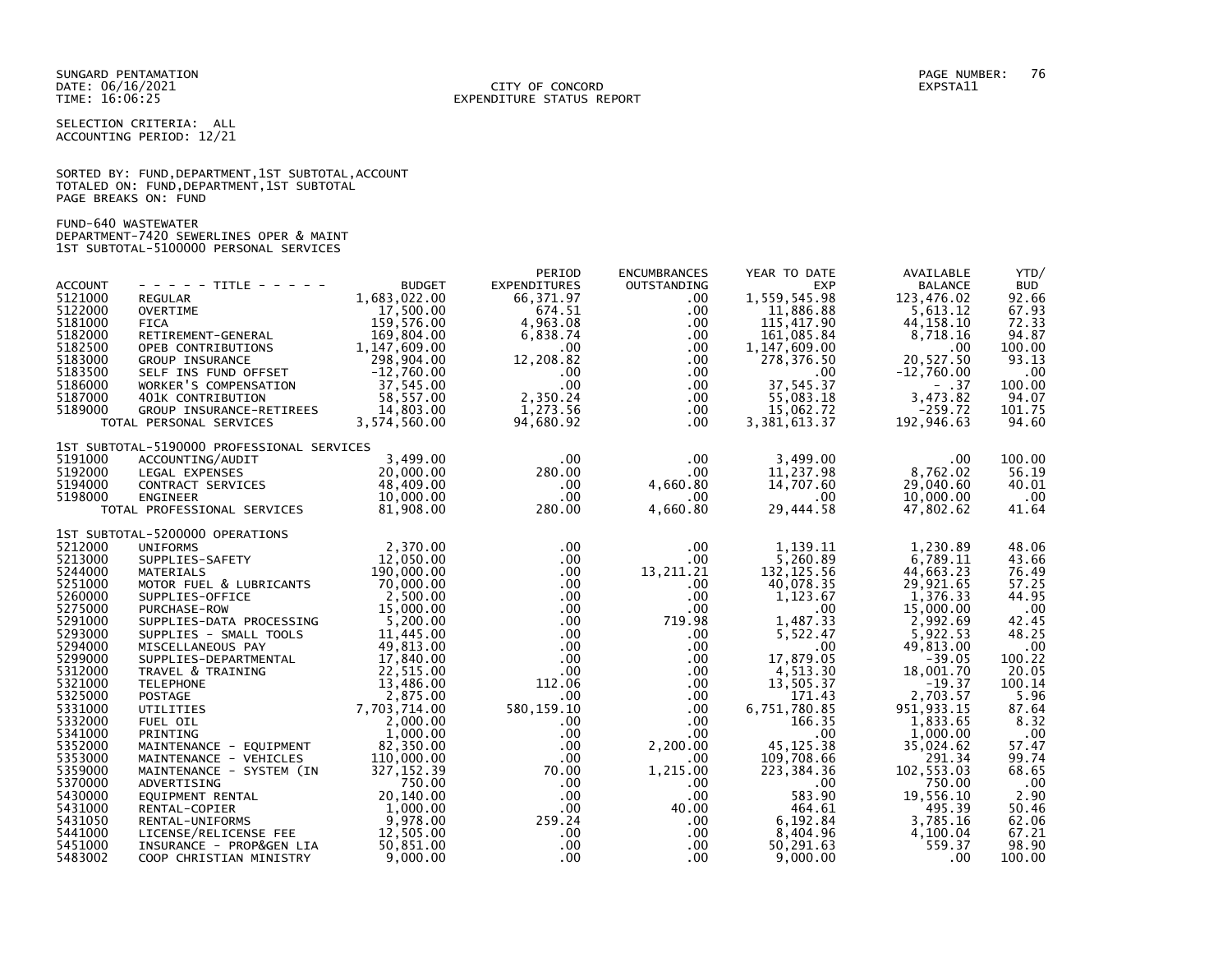SELECTION CRITERIA: ALL ACCOUNTING PERIOD: 12/21

|                      | SORTED BY: FUND, DEPARTMENT, 1ST SUBTOTAL, ACCOUNT |  |  |
|----------------------|----------------------------------------------------|--|--|
|                      | TOTALED ON: FUND, DEPARTMENT, 1ST SUBTOTAL         |  |  |
| PAGE BREAKS ON: FUND |                                                    |  |  |

FUND-640 WASTEWATER

DEPARTMENT-7420 SEWERLINES OPER & MAINT 1ST SUBTOTAL-5200000 OPERATIONS

|                |                                           |               | PERIOD              | <b>ENCUMBRANCES</b> | YEAR TO DATE  | AVAILABLE      | YTD/       |
|----------------|-------------------------------------------|---------------|---------------------|---------------------|---------------|----------------|------------|
| <b>ACCOUNT</b> | - - - - - TITLE - - - - -                 | <b>BUDGET</b> | <b>EXPENDITURES</b> | <b>OUTSTANDING</b>  | <b>EXP</b>    | <b>BALANCE</b> | <b>BUD</b> |
| 5491000        | DUES & SUBSCRIPTIONS                      | 3,612.00      | $.00 \,$            | .00.                | 1,653.75      | 1,958.25       | 45.78      |
| 5492000        | <b>BAD DEBT EXPENSE</b>                   | 45,000.00     | 754.89              | 2,907.98            | 39,366.90     | 2,725.12       | 93.94      |
|                | TOTAL OPERATIONS                          | 8,794,146.39  | 581, 355.29         | 20,294.17           | 7,468,930.72  | 1,304,921.50   | 85.16      |
|                |                                           |               |                     |                     |               |                |            |
|                | 1ST SUBTOTAL-5960000 NON OPRERATING EXP   |               |                     |                     |               |                |            |
| 5520000        | DATA PROCESS EQUIP-CAPT                   | 20,000,00     | $.00 \,$            | 19,607.38           | .00           | 392.62         | 98.04      |
| 5550000        | EOUIPMENT - CAPITAL                       | 220,000,00    | .00                 | .00                 | 195,721.17    | 24,278.83      | 88.96      |
| 5585000        | PIP INFRASTRUCTURE                        | 764,054.05    | $.00 \,$            | 103,511.16          | 566,203.44    | 94, 339.45     | 87.65      |
| 5586000        | <b>INFRASTRUCTURE</b>                     | 200,000.00    | .00.                | .00                 | $.00 \times$  | 200,000.00     | .00        |
| 5710000        | BOND/DEBT PRINCIPAL                       | 1,089,847.00  | $.00 \,$            | .00.                | 1,089,846.60  | .40            | 100.00     |
| 5720000        | BOND/DEBT INTEREST                        | 168,166.00    | .00.                | .00                 | 153,280.08    | 14,885.92      | 91.15      |
| 5902000        | COST ALLOC - ADMIN                        | 570,329.00    | .00                 | .00                 | 522,801.62    | 47,527.38      | 91.67      |
| 5906000        | COST ALLOC - COLLECTIONS                  | 157.470.00    | .00.                | .00                 | 137,678.75    | 19,791.25      | 87.43      |
| 5907000        | COST ALLOC - ENGINEERING                  | 65,999.00     | .00.                | .00                 | 60,499.12     | 5,499.88       | 91.67      |
| 5908000        | COST ALLOC-DATA SERVICES                  | 91,938.00     | $.00 \,$            | $.00 \,$            | 84,276.50     | 7,661.50       | 91.67      |
| 5909000        | COST ALLOC - CUST SERVIC                  | 486,326.00    | .00.                | .00.                | 445,798.87    | 40,527.13      | 91.67      |
| 5911000        | COST ALLOC - BILLING                      | 548.848.00    | .00                 | $.00 \,$            | 503,110.63    | 45.737.37      | 91.67      |
| 5912000        | COST ALLOC - BUIL & GRND                  | 52.944.00     | .00                 | .00                 | 48,532.00     | 4,412.00       | 91.67      |
| 5916000        | COST ALLOC - PURCHASING                   | 35,616.00     | .00.                | .00.                | 32,648.00     | 2,968.00       | 91.67      |
| 5917000        | COST ALLOC- PUBLIC SERVI                  | 98,246.00     | $.00 \,$            | .00.                | 90,058.87     | 8,187.13       | 91.67      |
| 5921000        | COST ALLOC-WELLNESS CTR                   | 11, 163.00    | $.00 \,$            | $.00 \,$            | 10,232.75     | 930.25         | 91.67      |
| 5931234        | COST ALLOC-UTIL LOCATOR                   | 280,630.00    | .00                 | .00                 | 257.244.13    | 23,385.87      | 91.67      |
|                | TOTAL NON OPRERATING EXP                  | 4,861,576.05  | $.00 \,$            | 123,118.54          | 4,197,932.53  | 540,524.98     | 88.88      |
|                |                                           |               |                     |                     |               |                |            |
|                | 1ST SUBTOTAL-5970000 OTHER FINANCING USES |               |                     |                     |               |                |            |
| 5981500        | TRANSFER TO CAP RESERVE                   | 392,000.00    | $.00 \,$            | .00.                | 327,915.00    | 64,085.00      | 83.65      |
| 5987000        | TRANSFER TO PROJECT FUND                  | 404,500.00    | $.00 \,$            | .00.                | 404,500.00    | $.00 \,$       | 100.00     |
|                | TOTAL OTHER FINANCING USES                | 796,500.00    | .00                 | .00                 | 732,415.00    | 64,085.00      | 91.95      |
|                |                                           |               |                     |                     |               |                |            |
|                | TOTAL SEWERLINES OPER & MAINT             | 18,108,690.44 | 676,316.21          | 148,073.51          | 15,810,336.20 | 2,150,280.73   | 88.13      |
|                |                                           |               |                     |                     |               |                |            |
|                | TOTAL WASTEWATER                          | 18,108,690.44 | 676, 316.21         | 148,073.51          | 15,810,336.20 | 2,150,280.73   | 88.13      |
|                |                                           |               |                     |                     |               |                |            |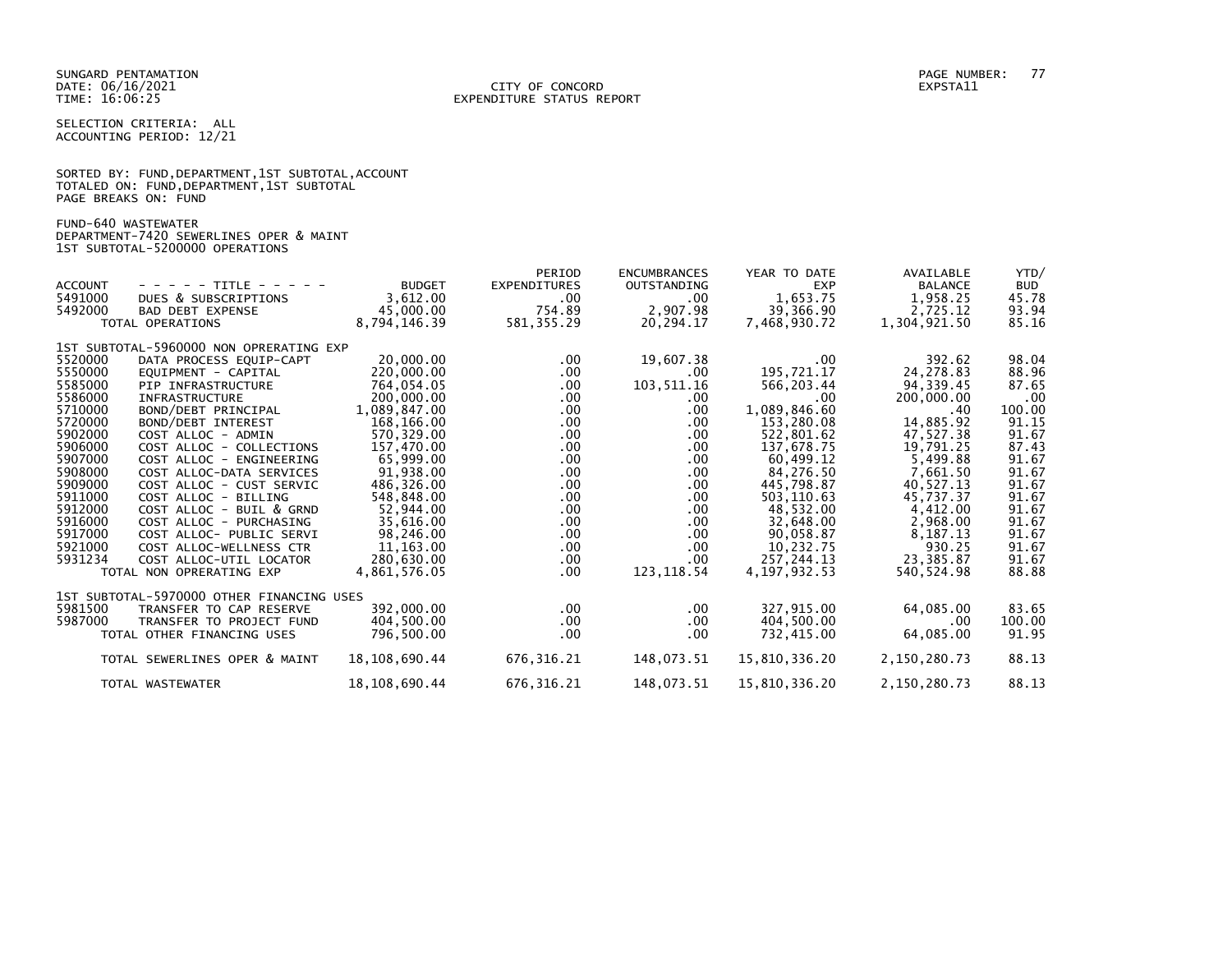SELECTION CRITERIA: ALL ACCOUNTING PERIOD: 12/21

SORTED BY: FUND, DEPARTMENT, 1ST SUBTOTAL, ACCOUNT TOTALED ON: FUND,DEPARTMENT,1ST SUBTOTAL PAGE BREAKS ON: FUND

FUND-650 GOLF DEPARTMENT-7501 GOLF COURSE-JQH 1ST SUBTOTAL-5190000 PROFESSIONAL SERVICES

| - - - - - TITLE - - - - -<br><b>ACCOUNT</b><br>5191000<br>ACCOUNTING/AUDIT<br>5194000<br>CONTRACT SERVICES<br>5194100<br>RRGC-CONTRACT SVCS<br>TOTAL PROFESSIONAL SERVICES | <b>BUDGET</b><br>537.00<br>25,277.00<br>1,055,308.00<br>1,081,122.00 | PERIOD<br><b>EXPENDITURES</b><br>.00<br>.00<br>.00<br>.00 | <b>ENCUMBRANCES</b><br><b>OUTSTANDING</b><br>$.00 \,$<br>$.00 \,$<br>$.00 \,$<br>$.00 \,$ | YEAR TO DATE<br><b>EXP</b><br>537.00<br>26,721.00<br>699,798.92<br>727,056.92 | AVAILABLE<br><b>BALANCE</b><br>.00<br>$-1,444.00$<br>355,509.08<br>354,065.08 | YTD/<br><b>BUD</b><br>100.00<br>105.71<br>66.31<br>67.25 |
|----------------------------------------------------------------------------------------------------------------------------------------------------------------------------|----------------------------------------------------------------------|-----------------------------------------------------------|-------------------------------------------------------------------------------------------|-------------------------------------------------------------------------------|-------------------------------------------------------------------------------|----------------------------------------------------------|
| 1ST SUBTOTAL-5200000 OPERATIONS<br>5210010<br>RRGC OPERATING EXP<br>5451000<br>INSURANCE - PROP&GEN LIA<br>TOTAL OPERATIONS                                                | 994.886.00<br>68,113.00<br>1,062,999.00                              | .00<br>.00<br>.00.                                        | $.00 \,$<br>$.00 \,$<br>$.00 \,$                                                          | 652.785.03<br>48,293.71<br>701,078.74                                         | 342.100.97<br>19,819.29<br>361,920.26                                         | 65.61<br>70.90<br>65.95                                  |
| 1ST SUBTOTAL-5960000 NON OPRERATING EXP<br>5550000<br>EOUIPMENT - CAPITAL<br>5990001<br>APPROP TO RET EARNINGS<br>TOTAL NON OPRERATING EXP                                 | 25,000,00<br>20,297.00<br>45,297.00                                  | .00<br>.00<br>.00                                         | 24,160.91<br>.00.<br>24,160.91                                                            | $.00 \,$<br>$.00 \,$<br>$.00 \,$                                              | 839.09<br>20,297.00<br>21,136.09                                              | 96.64<br>$.00 \,$<br>53.34                               |
| 1ST SUBTOTAL-5970000 OTHER FINANCING USES<br>5989500<br>TRANSFER TO FIRST CONCOR<br>TOTAL OTHER FINANCING USES                                                             | 940, 163.00<br>940,163.00                                            | $.00 \,$<br>.00                                           | $.00 \,$<br>$.00 \,$                                                                      | 940, 162.50<br>940, 162. 50                                                   | .50<br>. 50                                                                   | 100.00<br>100.00                                         |
| TOTAL GOLF COURSE-JOH                                                                                                                                                      | 3,129,581.00                                                         | .00                                                       | 24,160.91                                                                                 | 2,368,298.16                                                                  | 737, 121.93                                                                   | 76.45                                                    |
| TOTAL GOLF                                                                                                                                                                 | 3,129,581.00                                                         | .00                                                       | 24,160.91                                                                                 | 2,368,298.16                                                                  | 737, 121.93                                                                   | 76.45                                                    |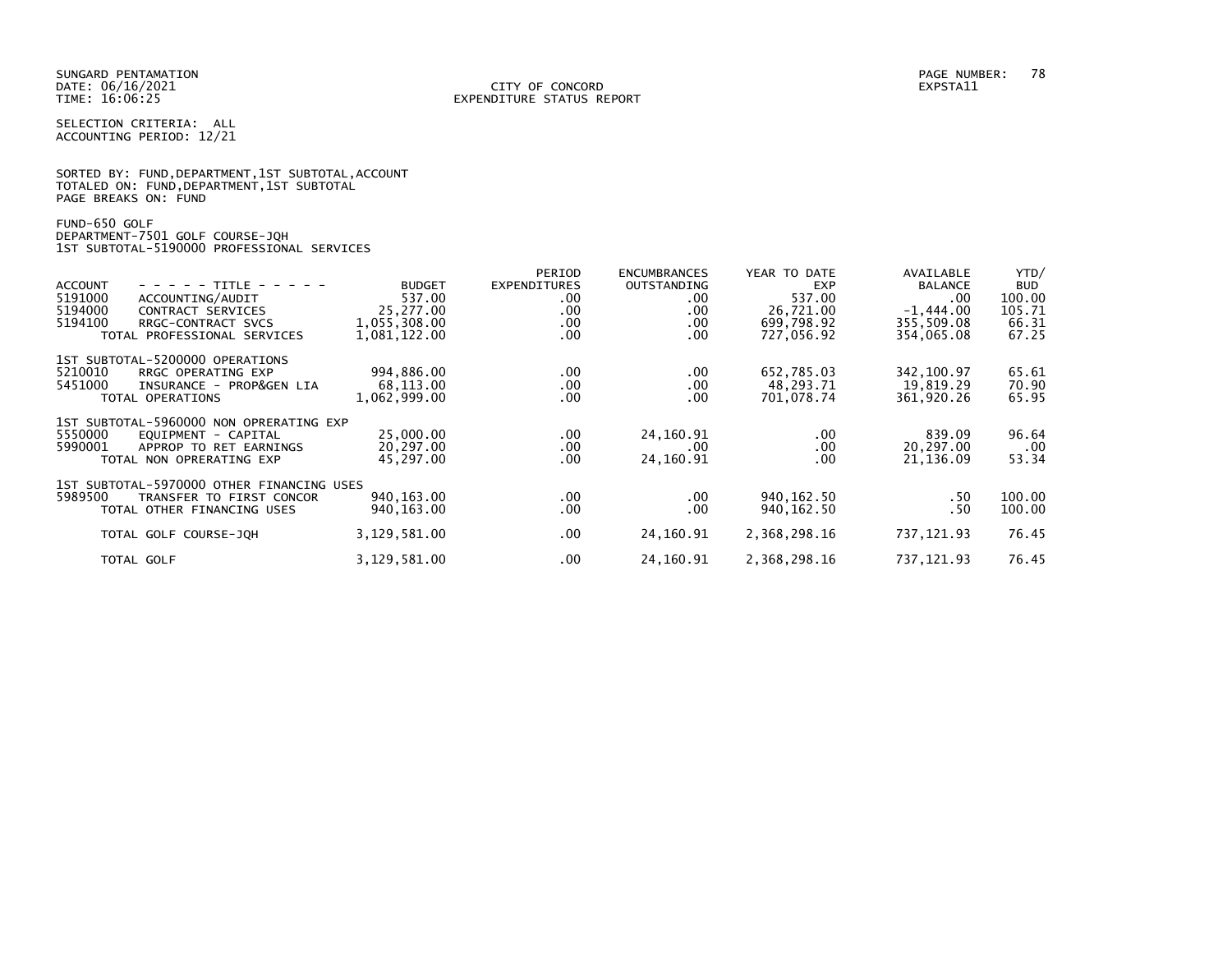## DATE: 06/16/2021 CITY OF CONCORD EXPSTA11 TIME: 16:06:25 EXPENDITURE STATUS REPORT

SELECTION CRITERIA: ALL ACCOUNTING PERIOD: 12/21

SORTED BY: FUND, DEPARTMENT, 1ST SUBTOTAL, ACCOUNT TOTALED ON: FUND,DEPARTMENT,1ST SUBTOTAL PAGE BREAKS ON: FUND

FUND-680 AVIATION DEPARTMENT-4530 AVIATION OPERATIONS 1ST SUBTOTAL-5100000 PERSONAL SERVICES

|                |                                            |               | PERIOD                          | <b>ENCUMBRANCES</b> | YEAR TO DATE    | AVAILABLE      | YTD/       |
|----------------|--------------------------------------------|---------------|---------------------------------|---------------------|-----------------|----------------|------------|
| <b>ACCOUNT</b> | - - - - - TITLE - - - - -                  | <b>BUDGET</b> | <b>EXPENDITURES</b>             | OUTSTANDING         | <b>EXP</b>      | <b>BALANCE</b> | <b>BUD</b> |
| 5121000        | <b>REGULAR</b>                             | 2.009.517.00  | 75,604.71                       | .00                 | 1,799,722.77    | 209.794.23     | 89.56      |
| 5122000        | OVERTIME                                   | 130,000.00    | 7,169.20                        | .00.                | 104, 214.34     | 25,785.66      | 80.16      |
| 5181000        | <b>FICA</b>                                | 153,459.00    | 6,134.22                        | .00.                | 139,082.77      | 14,376.23      | 90.63      |
| 5182000        | RETIREMENT-GENERAL                         | 203,612.00    | 8,442.93                        | .00.                | 195, 211.48     | 8,400.52       | 95.87      |
| 5182500        | OPEB CONTRIBUTIONS                         | 169,698.00    | $.00 \,$                        | $.00 \,$            | 169,698.00      | .00            | 100.00     |
| 5183000        | <b>GROUP INSURANCE</b>                     | 393,026.00    | 16,957.81                       | $.00 \,$            | 373, 332.18     | 19,693.82      | 94.99      |
| 5186000        | WORKER'S COMPENSATION                      | 8,950.00      | $.00 \,$                        | $.00 \,$            | 9,501.89        | $-551.89$      | 106.17     |
| 5187000        | 401K CONTRIBUTION                          | 108,211.00    | 2,903.48                        | $.00 \,$            | 66,797.30       | 41, 413.70     | 61.73      |
| 5188000        | TRAVEL ALLOWANCE                           | 1,800.00      | 69.23                           | $.00 \,$            | 1,730.75        | 69.25          | 96.15      |
| 5189000        | GROUP INSURANCE-RETIREES                   | 7,401.00      | 630.76                          | $.00 \,$            | 7,789.12        | $-388.12$      | 105.24     |
|                | TOTAL PERSONAL SERVICES                    | 3,185,674.00  | 117,912.34                      | $.00 \,$            | 2,867,080.60    | 318,593.40     | 90.00      |
|                | 1ST SUBTOTAL-5190000 PROFESSIONAL SERVICES |               |                                 |                     |                 |                |            |
| 5191000        | ACCOUNTING/AUDIT                           | 2,424.00      | $.00 \,$                        | $.00 \,$            | 2,424.00        | .00            | 100.00     |
| 5192000        | LEGAL EXPENSES                             | 30,000.00     | 4,000.00                        | 1,325.00            | 25,700.00       | 2,975.00       | 90.08      |
| 5194000        | CONTRACT SERVICES                          | 466,088.22    | 11,650.00                       | 281,837.50          | 313,599.82      | $-129, 349.10$ | 127.75     |
|                | TOTAL PROFESSIONAL SERVICES                | 498,512.22    | 15,650.00                       | 283, 162.50         | 341,723.82      | $-126, 374.10$ | 125.35     |
|                | 1ST SUBTOTAL-5200000 OPERATIONS            |               |                                 |                     |                 |                |            |
| 5211000        | JANITORIAL SUPPLIES                        | 26,000.00     | $.00 \,$                        | 8,664.71            | 10,086.32       | 7,248.97       | 72.12      |
| 5212000        | <b>UNIFORMS</b>                            | 33,000.00     | 485.60                          | 22,998.83           | 13, 114.62      | $-3, 113.45$   | 109.43     |
| 5213000        | SUPPLIES-SAFETY                            | 65,093.00     | $.00 \cdot$                     | $.00 \,$            | 54,779.16       | 10,313.84      | 84.16      |
| 5231000        | SUPPLIES-EDUCATIONAL                       | 2,000.00      | $.00 \,$                        | $.00 \,$            | 968.75          | 1,031.25       | 48.44      |
| 5251000        | MOTOR FUEL & LUBRICANTS                    | 35,000.00     | $.00 \,$                        | $.00 \,$            | 23, 181.45      | 11,818.55      | 66.23      |
| 5255000        | PROPANE FUEL PICKUP TRUC                   | 1,000.00      | $.00 \cdot$                     | $.00 \,$            | $.00 \,$        | 1,000.00       | .00        |
| 5260000        | SUPPLIES-OFFICE                            | 5,000.00      | $.00 \cdot$                     | $.00 \,$            | 913.27          | 4,086.73       | 18.27      |
| 5270000        | PURCHASES FOR RESALE                       | 7,500.00      | $.00 \cdot$                     | $.00 \,$            | 4,239.42        | 3,260.58       | 56.53      |
| 5271000        | PURCHASES-FUEL/AVGAS                       | 922,205.00    | 25,779.28                       | $.00 \,$            | 731,288.24      | 190,916.76     | 79.30      |
| 5272000        | PURCHASES-FUEL/JETA                        | 2,328,188.00  | 151,717.44                      | $.00 \,$            | 2, 194, 492. 19 | 133,695.81     | 94.26      |
| 5273000        | PURCHASES/RESALE OIL&LUB                   | 7,500.00      | $.00 \,$                        | $.00 \,$            | 395.00          | 7,105.00       | 5.27       |
| 5274000        | CATERING                                   | 2,500.00      | $.00 \,$                        | $.00 \,$            | 667.77          | 1,832.23       | 26.71      |
| 5274500        | SECURITY SUPPLIES                          | 4,000.00      | $.00 \,$                        | $.00 \,$            | 6,475.75        | $-2,475.75$    | 161.89     |
| 5290000        | SUPPLIES-MISC                              | 1.000.00      | $.00 \cdot$                     | .00 <sub>1</sub>    | 432.83          | 567.17         | 43.28      |
| 5291000        | SUPPLIES-DATA PROCESSING                   | 19,900.00     | $.00 \cdot$                     | 3,338.37            | 13,807.70       | 2,753.93       | 86.16      |
| 5293000        | SUPPLIES - SMALL TOOLS                     | 4,000.00      | $.00 \cdot$                     | $.00 \,$            | 2,139.29        | 1,860.71       | 53.48      |
| 5294000        | MISCELLANEOUS PAY                          | 59,727.00     | $.00 \,$                        | .00                 | $.00 \,$        | 59,727.00      | .00        |
| 5299000        | SUPPLIES-DEPARTMENTAL                      | 51.783.00     | $.00 \cdot$                     | 8,500.00            | 40.288.70       | 2,994.30       | 94.22      |
| 5312000        | TRAVEL & TRAINING                          | 11,140.00     | $.00 \cdot$                     | .00.                | 10,229.42       | 910.58         | 91.83      |
| 5321000        | <b>TELEPHONE</b>                           | 141,331.00    | 2,552.27                        | $.00 \,$            | 150,694.53      | $-9, 363.53$   | 106.63     |
| 5325000        | POSTAGE                                    | 1.000.00      | $.00 \,$                        | .00                 | 888.51          | 111.49         | 88.85      |
| 5331000        | UTILITIES                                  | 445,000.00    | $.00 \cdot$                     | .00.                | 428,091.48      | 16,908.52      | 96.20      |
| 5341000        | PRINTING                                   | 1.000.00      | $.00 \cdot$                     | .00                 | .00             | 1,000.00       | .00        |
| 5351000        | MAINTENANCE - BUILDINGS                    | 148,000.00    | 7,705.44                        | 33,591.84           | 122,697.33      | $-8, 289.17$   | 105.60     |
| 5352000        | MAINTENANCE - EQUIPMENT                    | 56,169.00     | $.00 \cdot$                     | 8,343.80            | 51,218.03       | $-3,392.83$    | 106.04     |
| 5353000        | MAINTENANCE - VEHICLES                     | 30,000.00     | $.00 \cdot$<br>.00 <sub>1</sub> | .00.                | 30,401.26       | $-401.26$      | 101.34     |
| 5354000        | MAINTENANCE - FUEL FARM                    | 20,000,00     |                                 | .00.                | 17,432.09       | 2,567.91       | 87.16      |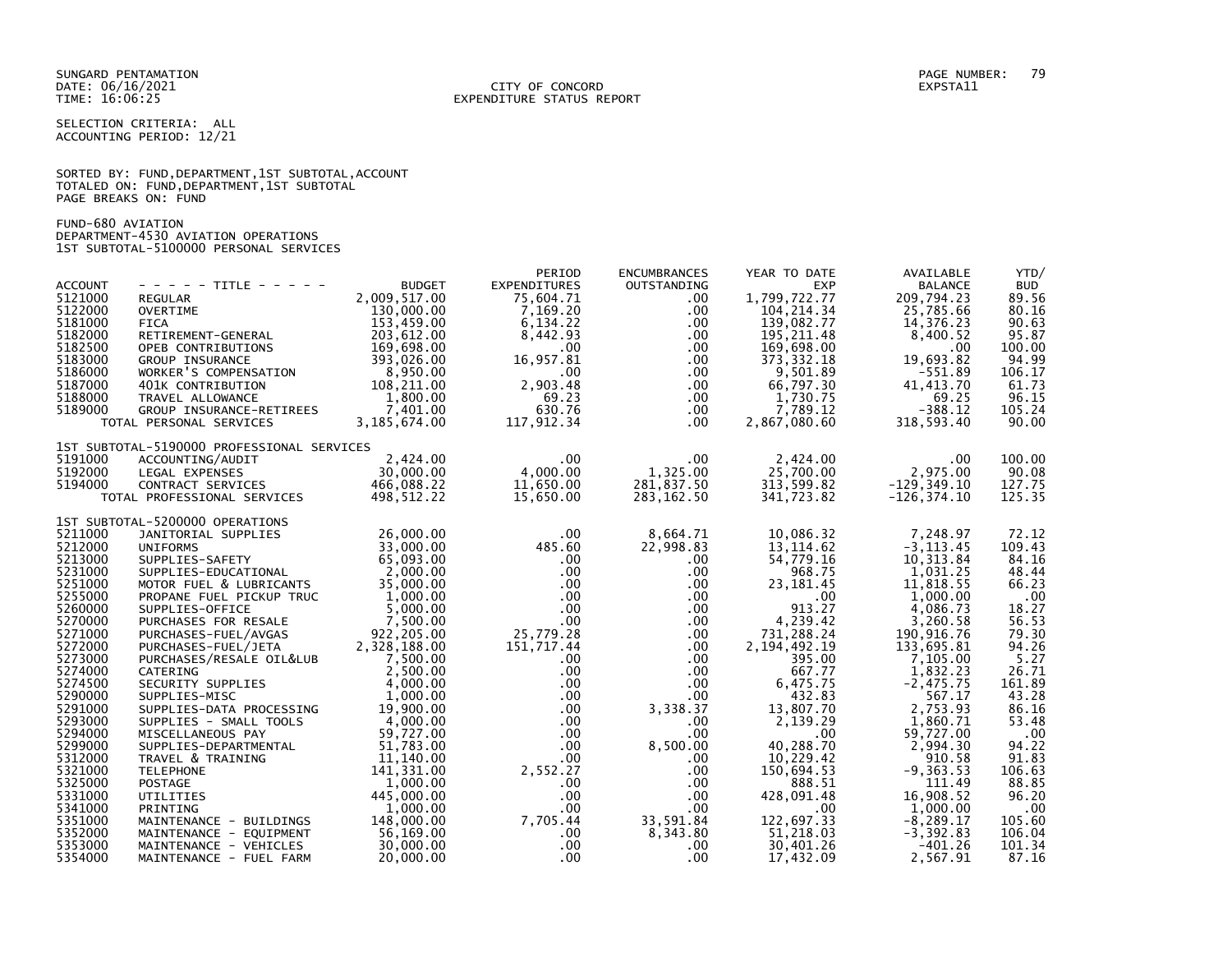SELECTION CRITERIA: ALL ACCOUNTING PERIOD: 12/21

|                      |  |  | SORTED BY: FUND, DEPARTMENT, 1ST SUBTOTAL, ACCOUNT |  |
|----------------------|--|--|----------------------------------------------------|--|
|                      |  |  | TOTALED ON: FUND, DEPARTMENT, 1ST SUBTOTAL         |  |
| PAGE BREAKS ON: FUND |  |  |                                                    |  |

FUND-680 AVIATION DEPARTMENT-4530 AVIATION OPERATIONS 1ST SUBTOTAL-5200000 OPERATIONS

|                    |                                                |                   | PERIOD               | <b>ENCUMBRANCES</b> | YEAR TO DATE            | AVAILABLE             | YTD/            |
|--------------------|------------------------------------------------|-------------------|----------------------|---------------------|-------------------------|-----------------------|-----------------|
| <b>ACCOUNT</b>     | - - - - - TITLE - - - - -                      | <b>BUDGET</b>     | <b>EXPENDITURES</b>  | OUTSTANDING         | <b>EXP</b>              | <b>BALANCE</b>        | <b>BUD</b>      |
| 5355000            | MAINTENANCE - AIRFIELD                         | 159.500.00        | $.00 \,$             | 14, 157.89          | 141,622.68              | 3,719.43              | 97.67           |
| 5356000            | HANGAR REPAIRS                                 | 206,000.00        | $.00 \,$             | 84,660.75           | 111,762.30              | 9,576.95              | 95.35           |
| 5370000            | ADVERTISING                                    | 51,000.00         | $.00 \,$             | .00.                | 7,673.52                | 43,326.48             | 15.05           |
| 5430000            | EOUIPMENT RENTAL                               | 2,500.00          | $.00 \,$             | .00                 | .00                     | 2,500.00              | .00             |
| 5431000            | RENTAL-COPIER                                  | 7,084.00          | $.00 \,$             | 205.00              | 6,457.33                | 421.67                | 94.05           |
| 5440000            | MAINTENANCE CONTRACTS                          | 292,405.00        | 15,025.00            | 68, 197.47          | 175,275.04              | 48,932.49             | 83.27           |
| 5441000            | LICENSE/RELICENSE FEE                          | 30.950.00         | $.00 \,$             | .00                 | 18.254.16               | 12,695.84             | 58.98           |
| 5451000            | INSURANCE - PROP&GEN LIA                       | 157,485.00        | .00.                 | .00                 | 164, 387.42             | $-6,902.42$           | 104.38          |
| 5491000            | DUES & SUBSCRIPTIONS                           | 32,175.00         | $.00 \,$             | .00                 | 38,633.48               | $-6, 458.48$          | 120.07          |
| 5493000            | CASH-OVER & UNDER                              | .00               | $.00 \,$             | $.00 \,$            | $-7.63$                 | 7.63                  | $.00 \,$        |
|                    | TOTAL OPERATIONS                               | 5,368,135.00      | 203,265.03           | 252,658.66          | 4,572,981.41            | 542,494.93            | 89.89           |
|                    |                                                |                   |                      |                     |                         |                       |                 |
|                    | 1ST SUBTOTAL-5960000 NON OPRERATING EXP        |                   |                      |                     |                         |                       |                 |
| 5520000            | DATA PROCESS EQUIP-CAPT                        | 35,000.00         | $.00 \,$             | 34,512.00           | $.00 \,$                | 488.00                | 98.61           |
| 5540000<br>5750000 | VEHICLES - CAPITAL                             | 240,000.00        | $.00 \,$             | .00.                | 188,763.44              | 51,236.56             | 78.65           |
| 5800100            | CAPITAL LEASE                                  | 1,327,803.00      | $.00 \,$             | .00                 | 1,305,765.74            | 22,037.26             | 98.34<br>100.00 |
|                    | CARES ACT EXPENDITURE                          | 100,400.00        | $.00 \,$             | .00.                | 100,400.00              | .00                   |                 |
| 5800429<br>5902000 | <b>GRANT EXPENDITURES</b>                      | .00<br>339,081.00 | $.00 \,$             | .00                 | 226.474.90              | $-226, 474.90$        | .00<br>91.67    |
| 5907000            | COST ALLOC - ADMIN<br>COST ALLOC - ENGINEERING | 13.200.00         | $.00 \,$<br>$.00 \,$ | $.00 \,$<br>.00.    | 310,824.14<br>12,100.00 | 28,256.86<br>1,100.00 | 91.67           |
| 5908000            | COST ALLOC-DATA SERVICES                       | 139,609.00        |                      | .00.                | 127,974.88              |                       | 91.67           |
| 5912000            | COST ALLOC - BUIL & GRND                       | 33,388.00         | $.00 \,$<br>$.00 \,$ | .00                 | 30,605.63               | 11,634.12<br>2,782.37 | 91.67           |
| 5921000            | COST ALLOC-WELLNESS CTR                        | 18,092.00         | $.00 \,$             | .00                 | 16,584.37               | 1,507.63              | 91.67           |
|                    | TOTAL NON OPRERATING EXP                       | 2,246,573.00      | $.00 \,$             | 34,512.00           | 2,319,493.10            | $-107.432.10$         | 104.78          |
|                    |                                                |                   |                      |                     |                         |                       |                 |
|                    | 1ST SUBTOTAL-5970000 OTHER FINANCING USES      |                   |                      |                     |                         |                       |                 |
| 5989500            | TRANSFER TO FIRST CONCOR                       | 193,336.00        | $.00 \,$             | $.00 \,$            | 193,336.00              | .00                   | 100.00          |
|                    | TOTAL OTHER FINANCING USES                     | 193,336.00        | $.00 \,$             | .00                 | 193,336.00              | .00                   | 100.00          |
|                    |                                                |                   |                      |                     |                         |                       |                 |
|                    | TOTAL AVIATION OPERATIONS                      | 11,492,230.22     | 336,827.37           | 570, 333.16         | 10,294,614.93           | 627,282.13            | 94.54           |
|                    |                                                |                   |                      |                     |                         |                       |                 |
|                    | TOTAL AVIATION                                 | 11,492,230.22     | 336,827.37           | 570, 333.16         | 10,294,614.93           | 627, 282. 13          | 94.54           |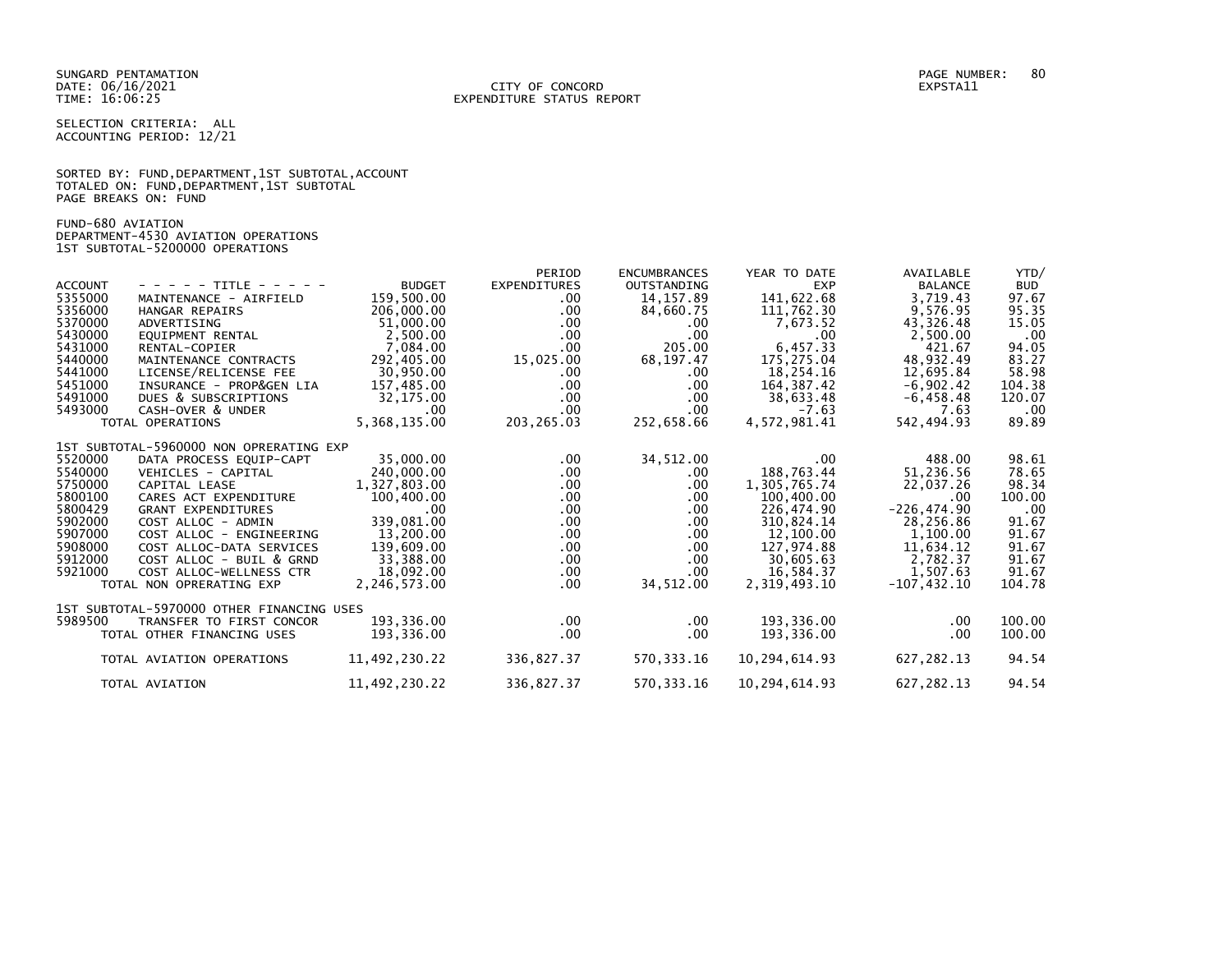## DATE: 06/16/2021 CITY OF CONCORD EXPSTA11 TIME: 16:06:25 EXPENDITURE STATUS REPORT

SELECTION CRITERIA: ALL ACCOUNTING PERIOD: 12/21

|                      |  |  | SORTED BY: FUND, DEPARTMENT, 1ST SUBTOTAL, ACCOUNT |  |
|----------------------|--|--|----------------------------------------------------|--|
|                      |  |  | TOTALED ON: FUND, DEPARTMENT, 1ST SUBTOTAL         |  |
| PAGE BREAKS ON: FUND |  |  |                                                    |  |

FUND-690 PUBLIC HOUSING DEPARTMENT-1000 PUBLIC HOUSING OPERATIONS 1ST SUBTOTAL-5100000 PERSONAL SERVICES

|                |                                                                  |                                   | PERIOD              | <b>ENCUMBRANCES</b>  | YEAR TO DATE           | AVAILABLE      | YTD/         |
|----------------|------------------------------------------------------------------|-----------------------------------|---------------------|----------------------|------------------------|----------------|--------------|
| <b>ACCOUNT</b> | $- - - - -$ TITLE - - - - -                                      | <b>BUDGET</b>                     | <b>EXPENDITURES</b> | OUTSTANDING          | <b>EXP</b>             | <b>BALANCE</b> | <b>BUD</b>   |
| 5122000        | <b>OVERTIME</b>                                                  | 5,000.00                          | 474.83              | $.00 \,$             | 8,755.40               | $-3,755.40$    | 175.11       |
| 5181000        | <b>FICA</b>                                                      | 31,790.00                         | 1, 114, 43          | $.00 \,$             | 25,064.54              | 6,725.46       | 78.84        |
| 5182000        | FICA<br>RETIREMENT-GENERAL<br>CONTINUES CONTINUES                | 42,174.00                         | 1,544.37            | $.00 \,$             | 34,968.69              | 7.205.31       | 82.92        |
| 5182500        | OPEB CONTRIBUTIONS                                               | 57,956.00                         | $.00 \cdot$         | $.00 \,$             | 57,956.00              | .00            | 100.00       |
| 5183000        |                                                                  | 75,860.00                         | 3,020.00            | $.00 \,$             | 61, 121.47             | 14,738.53      | 80.57        |
| 5183500        | GROUP INSURANCE<br>SELF INS FUND OFFSET<br>WORKER'S COMPENSATION | $-4,993.00$                       | $.00 \,$            | .00                  | $.00 \cdot$            | $-4,993.00$    | $.00 \times$ |
| 5186000        |                                                                  | 23,800.00                         | $.00 \,$            | $.00 \,$             | 27,394.71              | $-3,594.71$    | 115.10       |
| 5187000        | 401K CONTRIBUTION                                                | 14,543.00                         | 530.63              | $.00 \,$             | 11,956.61              | 2,586.39       | 82.22        |
| 5189000        | GROUP INSURANCE-RETIREES 14,052.00                               |                                   | 951.14              |                      | 14,497.58              | $-445.58$      | 103.17       |
|                |                                                                  |                                   | 7,635.40            | $.00 \,$<br>$.00 \,$ |                        |                | 92.90        |
|                | TOTAL PERSONAL SERVICES                                          | 260,182.00                        |                     |                      | 241,715.00             | 18,467.00      |              |
|                | 1ST SUBTOTAL-5190000 PROFESSIONAL SERVICES                       |                                   |                     |                      |                        |                |              |
| 5191000        | ACCOUNTING/AUDIT                                                 | 1,793.00                          | $.00 \,$            | $.00 \,$             | 343.00                 | 1,450.00       | 19.13        |
|                | TOTAL PROFESSIONAL SERVICES 1,793.00                             |                                   | $.00 \,$            | $.00 \,$             | 343.00                 | 1,450.00       | 19.13        |
|                |                                                                  |                                   |                     |                      |                        |                |              |
|                | 1ST SUBTOTAL-5200000 OPERATIONS                                  |                                   |                     |                      |                        |                |              |
| 5251000        | MOTOR FUEL & LUBRICANTS                                          | 8,600.00                          | $.00 \,$            | $.00 \,$             | 3,047.53               | 5,552.47       | 35.44        |
| 5294000        | MISCELLANEOUS PAY                                                | 12,369.00                         | $.00 \cdot$         | $.00 \,$             | $.00 \cdot$            | 12,369.00      | $.00 \times$ |
| 5353000        | MAINTENANCE - VEHICLES                                           | 10,000.00                         | $.00 \,$            | $.00 \,$             | 7,484.86               | 2,515.14       | 74.85        |
| 5451000        | INSURANCE - PROP&GEN LIA                                         | 24,216.00                         | $.00 \,$            | $.00 \,$             | 21,454.07<br>31,986.46 | 2,761.93       | 88.59        |
|                | TOTAL OPERATIONS                                                 | 55,185.00                         | $.00 \,$            | $.00 \,$             | 31,986.46              | 23, 198.54     | 57.96        |
|                | 1ST SUBTOTAL-5400001 OPERATING EXPENSE-CONTROL                   |                                   |                     |                      |                        |                |              |
| 5411000        |                                                                  | 263,646.00                        | 10,521.17           | $.00 \,$             | 241,553.08             | 22,092.92      | 91.62        |
| 5414000        | ADMINISTRATIVE SALARIES                                          |                                   |                     |                      | 1,553.63               | 5,486.37       | 22.07        |
| 5415000        | STAFF TRAINING                                                   | $7,040.00$<br>3,039.00            | $.00\,$             | $.00 \,$             |                        |                |              |
|                | TRAVEL                                                           |                                   | 44.70               | $.00 \,$             | 952.62                 | 2,086.38       | 31.35        |
| 5419010        | SUNDRY- PUBLICATIONS                                             | 1,800.00<br>1,194.00              | $.00 \cdot$         | $.00 \,$             | 144.10                 | 1,655.90       | 8.01         |
| 5419020        | SUNDRY- DUES & FEES                                              |                                   | $.00 \,$            | $.00 \,$             | 1,650.98               | $-456.98$      | 138.27       |
| 5419040        | SUNDRY- OFFICE SUPPLIES                                          | 14,377.00                         | 218.23              | 6,166.71             | 12,180.57              | $-3,970.28$    | 127.62       |
| 5419050        | SUNDRY- TELEPHONE<br>SUNDRY- MISCELLANEOUS                       | 7,934.00                          | 37.93               | $.00 \,$             | 7,869.20               | 64.80          | 99.18        |
| 5419060        |                                                                  | 14,984.00                         | 57.52               | 750.00               | 15,086.33              | $-852.33$      | 105.69       |
| 5422000        | REC, PUBLICATION, OTHER<br>RESIDENT PARTICIPATION<br>WATER       | 14,530.05                         | $.00 \,$            | 7,605.05             | 404.74                 | 6,520.26       | 55.13        |
| 5422010        |                                                                  | 4,050.00                          | $.00 \cdot$         | $.00 \,$             | 409.39                 | 3,640.61       | 10.11        |
| 5431011        | <b>WATER</b>                                                     | 40,000.00                         | $.00 \,$            | $.00 \,$             | 43,615.59              | $-3,615.59$    | 109.04       |
| 5432000        | <b>ELECTRIC</b>                                                  | 90,000.00                         | $.00\,$             | $.00 \,$             | 74,692.28              | 15,307.72      | 82.99        |
| 5433000        | GAS                                                              | 105,366.00                        | $.00 \,$            | $.00 \,$             | 83,244.58              | 22, 121.42     | 79.01        |
| 5439000        | <b>SEWER</b>                                                     | 40,000.00                         | $.00 \,$            | $.00 \,$             | 44,604.82              | $-4,604.82$    | 111.51       |
| 5439001        | <b>STORMWATER</b>                                                | 10,000.00                         | $.00 \,$            | $.00 \,$             | 9,266.72               | 733.28         | 92.67        |
| 5441001        | LABOR (SALARY-MAINTENANC                                         | 151,876.00                        | 4,144.69            | $.00 \,$             | 90,781.72              | 61,094.28      | 59.77        |
| 5442000        | MATERIALS & MAINT OTHER                                          | 122,528.00                        | 5,827.15            | 28,749.82            | 77,996.14              | 15,782.04      | 87.12        |
| 5443000        | CONTRACT COST - MAINT                                            | 109,118.00                        | 2,060.80            | 52,807.08            | 86,437.46              | $-30, 126.54$  | 127.61       |
| 5443500        | CONTRACT COST - OFFICE                                           |                                   | $.00 \,$            | 1,202.50             | 6,842.64               | $-2,593.14$    | 147.56       |
| 5457000        | COLLECTION LOSS                                                  | $5,452.00$<br>10.000<br>10,000.00 | $.00 \,$            | $.00 \,$             | $-9,222.44$            | 19,222.44      | $-92.22$     |
| 5459000        | OTHER GENERAL EXPENSE                                            | 40,000.00                         | $.00 \,$            | $.00 \,$             | 28,724.00              | 11,276.00      | 71.81        |
|                | TOTAL OPERATING EXPENSE-CONTR                                    | 1,056,934.05                      | 22,912.19           | 97,281.16            | 818,788.15             | 140.864.74     | 86.67        |
|                |                                                                  |                                   |                     |                      |                        |                |              |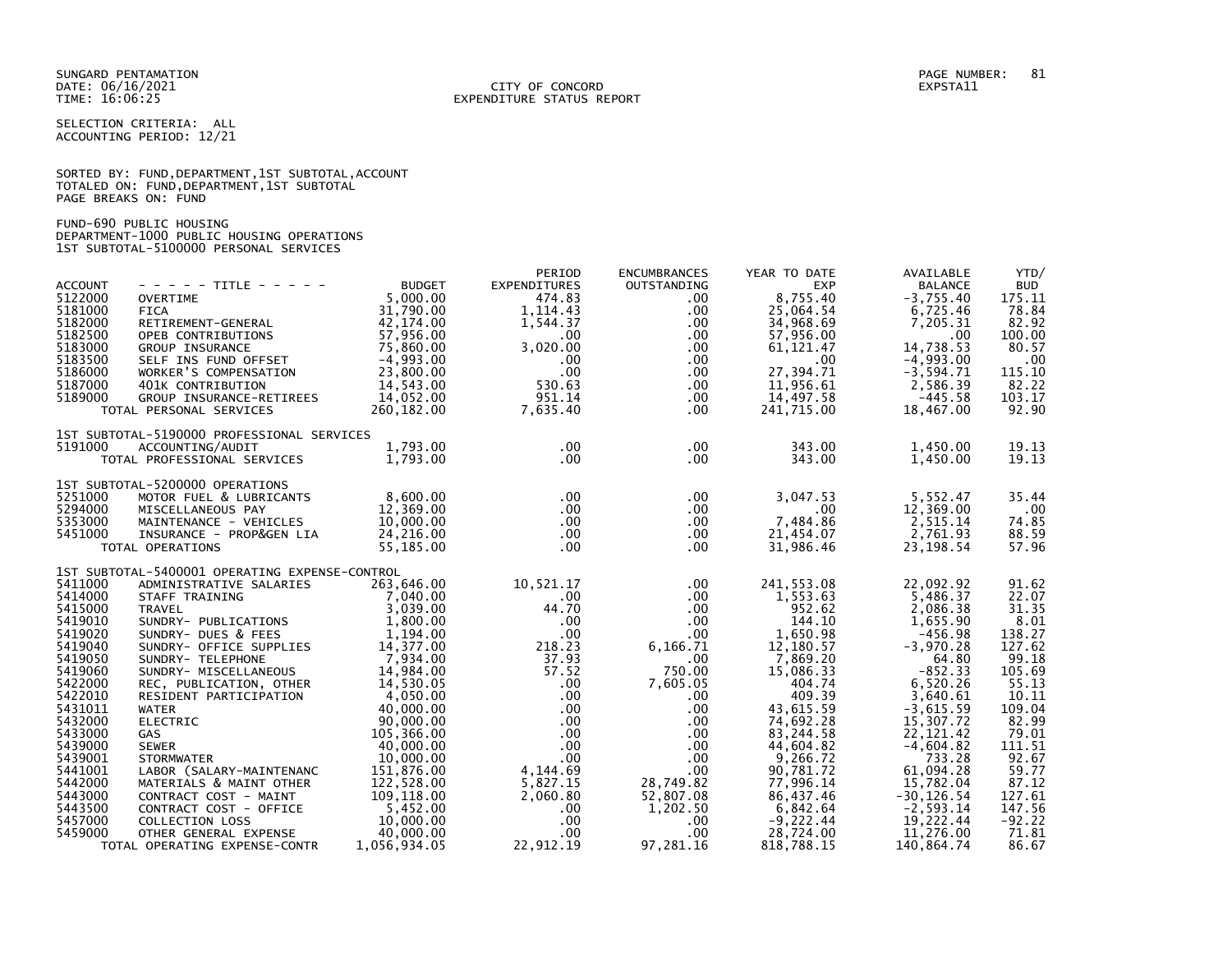SELECTION CRITERIA: ALL ACCOUNTING PERIOD: 12/21

SORTED BY: FUND, DEPARTMENT, 1ST SUBTOTAL, ACCOUNT TOTALED ON: FUND,DEPARTMENT,1ST SUBTOTAL PAGE BREAKS ON: FUND

FUND-690 PUBLIC HOUSING DEPARTMENT-1000 PUBLIC HOUSING OPERATIONS 1ST SUBTOTAL-5960000 NON OPRERATING EXP

|                |                                           |               | PERIOD              | <b>ENCUMBRANCES</b> | YEAR TO DATE | AVAILABLE      | YTD/       |
|----------------|-------------------------------------------|---------------|---------------------|---------------------|--------------|----------------|------------|
| <b>ACCOUNT</b> | $- - - - - -$ TITLE - - - - -             | <b>BUDGET</b> | <b>EXPENDITURES</b> | <b>OUTSTANDING</b>  | <b>EXP</b>   | <b>BALANCE</b> | <b>BUD</b> |
|                | 1ST SUBTOTAL-5960000 NON OPRERATING EXP   |               |                     |                     |              |                |            |
| 5540000        | VEHICLES - CAPITAL                        | 45,000.00     | .00                 | .00                 | 36,924.60    | 8,075.40       | 82.05      |
| 5558000        | BLDGS & IMPRV - CAPITAL                   | 453,201.00    | .00                 | .00                 | 428,418.45   | 24,782.55      | 94.53      |
| 5770000        | <b>PENSION EXPENSE</b>                    | 3,637.00      | .00                 | .00                 | .00          | 3,637.00       | .00        |
| 5800100        | CARES ACT EXPENDITURE                     | 120,928.00    | .00                 | .00                 | 66,134.85    | 54,793.15      | 54.69      |
| 5990001        | APPROP TO RET EARNINGS                    | 31,191.00     | .00                 | .00                 | .00          | 31, 191.00     | .00        |
|                | TOTAL NON OPRERATING EXP                  | 653,957.00    | .00                 | .00                 | 531,477.90   | 122,479.10     | 81.27      |
|                | 1ST SUBTOTAL-5970000 OTHER FINANCING USES |               |                     |                     |              |                |            |
| 5975000        | INTEREST EXPENSE                          | 4,406.00      | .00                 | .00                 | .00          | 4,406.00       | $.00 \,$   |
|                | TOTAL OTHER FINANCING USES                | 4,406.00      | .00                 | .00                 | .00          | 4,406.00       | .00        |
|                | TOTAL PUBLIC HOUSING OPERATIO             | 2,032,457.05  | 30,547.59           | 97,281.16           | 1,624,310.51 | 310,865.38     | 84.70      |
|                | TOTAL PUBLIC HOUSING                      | 2,032,457.05  | 30,547.59           | 97.281.16           | 1,624,310.51 | 310,865.38     | 84.70      |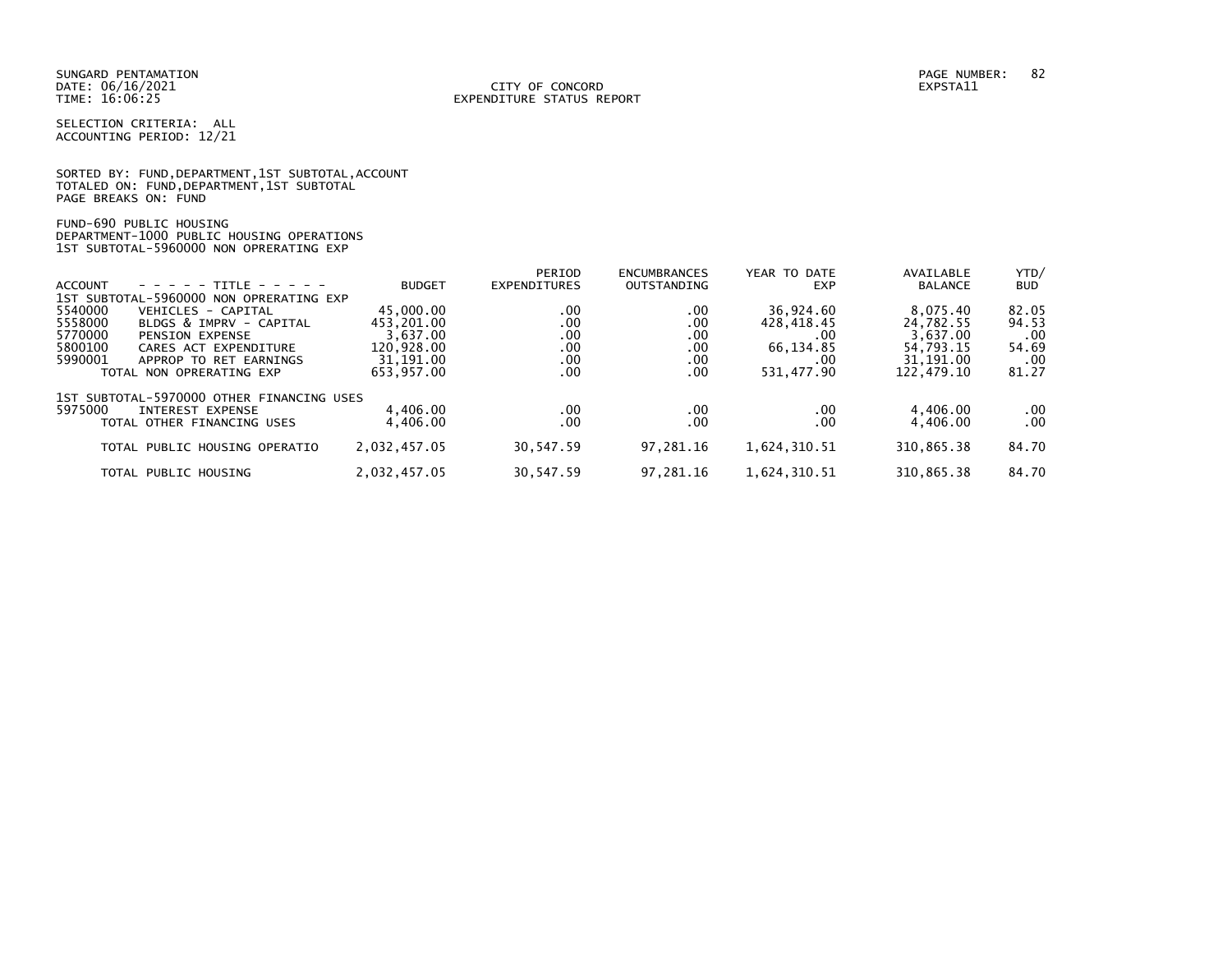SELECTION CRITERIA: ALL ACCOUNTING PERIOD: 12/21

SORTED BY: FUND, DEPARTMENT, 1ST SUBTOTAL, ACCOUNT TOTALED ON: FUND,DEPARTMENT,1ST SUBTOTAL PAGE BREAKS ON: FUND

FUND-691 HUD ROSS GRANTS DEPARTMENT-9500 2015 HUD ROSS GRANT 1ST SUBTOTAL-5400001 OPERATING EXPENSE-CONTROL

|                                                                                          |                                                         | PERIOD                                                                                        | <b>ENCUMBRANCES</b>                 | YEAR TO DATE                       | AVAILABLE                        | YTD/                                                                                              |
|------------------------------------------------------------------------------------------|---------------------------------------------------------|-----------------------------------------------------------------------------------------------|-------------------------------------|------------------------------------|----------------------------------|---------------------------------------------------------------------------------------------------|
| - - - - - TITLE<br>$\begin{array}{cccccccccccccc} - & - & - & - & - & - & - \end{array}$ | <b>BUDGET</b>                                           | <b>EXPENDITURES</b>                                                                           | OUTSTANDING                         | EXP                                | <b>BALANCE</b>                   | <b>BUD</b>                                                                                        |
| STAFF TRAINING                                                                           | $-1,500.00$                                             | .00                                                                                           | .00                                 | $-1,500.00$                        | .00                              | 100.00                                                                                            |
| TRAVEL                                                                                   | $-4,500.00$                                             | .00.                                                                                          | .00                                 | $-4,499.62$                        | $- .38$                          | 99.99                                                                                             |
| SUNDRY- OFFICE SUPPLIES                                                                  | $-24.500.00$                                            | .00                                                                                           | .00                                 | $-25.766.92$                       | 1.266.92                         | 105.17                                                                                            |
| SUNDRY- TELEPHONE                                                                        | $-5.500.00$                                             | .00.                                                                                          | $.00 \,$                            | $-3,121.08$                        |                                  | 56.75                                                                                             |
| CONTRACT COST - OFFICE                                                                   | $-210,000.00$                                           | .00.                                                                                          | $.00 \,$                            | $-207,666.77$                      |                                  | 98.89                                                                                             |
| TOTAL OPERATING EXPENSE-CONTR                                                            | $-246,000.00$                                           | .00                                                                                           | .00                                 | $-242, 554.39$                     | $-3,445.61$                      | 98.60                                                                                             |
| TOTAL 2015 HUD ROSS GRANT                                                                | $-246,000.00$                                           | .00.                                                                                          | $.00 \,$                            | $-242, 554.39$                     | $-3,445.61$                      | 98.60                                                                                             |
| DEPARTMENT-9501 2019 ROSS GRANT                                                          |                                                         |                                                                                               |                                     |                                    |                                  |                                                                                                   |
|                                                                                          |                                                         |                                                                                               |                                     |                                    |                                  |                                                                                                   |
| STAFF TRAINING                                                                           | 7.450.00                                                | .00                                                                                           | .00                                 | .00                                |                                  | .00                                                                                               |
| SUNDRY- OFFICE SUPPLIES                                                                  |                                                         |                                                                                               |                                     | .00                                |                                  | .00                                                                                               |
| SUNDRY- TELEPHONE                                                                        |                                                         |                                                                                               |                                     |                                    |                                  | 6.22                                                                                              |
|                                                                                          |                                                         |                                                                                               |                                     |                                    |                                  | $-357.42$                                                                                         |
|                                                                                          |                                                         |                                                                                               |                                     |                                    |                                  | .00                                                                                               |
| TOTAL 2019 ROSS GRANT                                                                    | $.00 \,$                                                | 5,833.34                                                                                      | 1,666.67                            | 64,618.83                          | $-66, 285.50$                    | $.00 \,$                                                                                          |
| TOTAL HUD ROSS GRANTS                                                                    | $-246,000.00$                                           | 5,833.34                                                                                      | 1,666.67                            | $-177,935.56$                      | $-69,731.11$                     | 71.65                                                                                             |
|                                                                                          | CONTRACT COST - OFFICE<br>TOTAL OPERATING EXPENSE-CONTR | 1ST SUBTOTAL-5400001 OPERATING EXPENSE-CONTROL<br>5.500.00<br>5.500.00<br>$-18,450.00$<br>.00 | .00.<br>.00<br>5,833.34<br>5,833.34 | .00<br>.00<br>1,666.67<br>1,666.67 | 342.09<br>64,276.74<br>64,618.83 | $-2,378.92$<br>$-2, 333.23$<br>7,450.00<br>5,500.00<br>5.157.91<br>$-84, 393.41$<br>$-66, 285.50$ |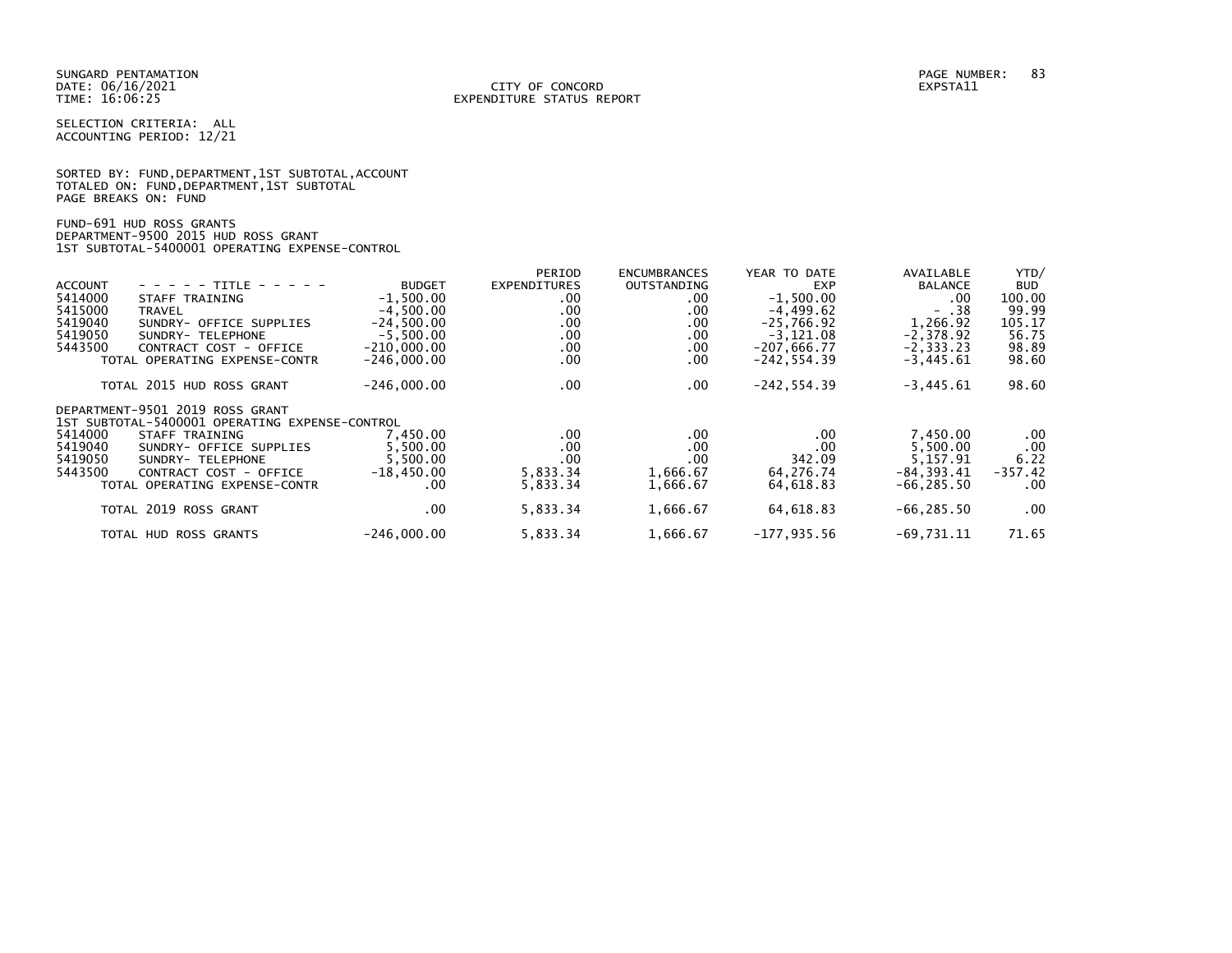SELECTION CRITERIA: ALL ACCOUNTING PERIOD: 12/21

|                      |  |  | SORTED BY: FUND, DEPARTMENT, 1ST SUBTOTAL, ACCOUNT |  |
|----------------------|--|--|----------------------------------------------------|--|
|                      |  |  | TOTALED ON: FUND,DEPARTMENT,1ST SUBTOTAL           |  |
| PAGE BREAKS ON: FUND |  |  |                                                    |  |

FUND-692 CAPITAL FUND PROGRAM DEPARTMENT-9208 2018 CAPITAL FUND 1ST SUBTOTAL-5800200 HOUSING CAPITAL FUND EXP

| <b>ACCOUNT</b><br>$- - - - -$ TITLE - - - - -<br>5800240<br>DWELLING EQPT - NONEXP<br>5800250<br><b>OPERATIONS</b><br>TOTAL HOUSING CAPITAL FUND EX                                      | <b>BUDGET</b><br>2,850.97<br>$.00 \,$<br>2,850.97 | PERIOD<br><b>EXPENDITURES</b><br>.00<br>.00 <sub>1</sub><br>$.00 \,$ | <b>ENCUMBRANCES</b><br><b>OUTSTANDING</b><br>$.00 \,$<br>$.00 \,$<br>$.00 \,$ | YEAR TO DATE<br><b>EXP</b><br>2,835.97<br>5,196.00<br>8,031.97 | AVAILABLE<br><b>BALANCE</b><br>15.00<br>$-5, 196.00$<br>$-5,181.00$ | YTD/<br><b>BUD</b><br>99.47<br>.00<br>281.73 |
|------------------------------------------------------------------------------------------------------------------------------------------------------------------------------------------|---------------------------------------------------|----------------------------------------------------------------------|-------------------------------------------------------------------------------|----------------------------------------------------------------|---------------------------------------------------------------------|----------------------------------------------|
| TOTAL 2018 CAPITAL FUND                                                                                                                                                                  | 2,850.97                                          | $.00 \,$                                                             | $.00 \,$                                                                      | 8,031.97                                                       | $-5,181.00$                                                         | 281.73                                       |
| DEPARTMENT-9210 2019 CAPITAL FUND<br>1ST SUBTOTAL-5800200 HOUSING CAPITAL FUND EXP<br>5800240<br>DWELLING EQPT - NONEXP<br>5800250<br><b>OPERATIONS</b><br>TOTAL HOUSING CAPITAL FUND EX | 4,131.53<br>$-34,741.00$<br>$-30.609.47$          | $.00 \,$<br>$.00 \,$<br>$.00 \,$                                     | 1,163.75<br>.00.<br>1,163.75                                                  | 2,982.78<br>16,244.00<br>19,226.78                             | $-15.00$<br>$-50,985.00$<br>$-51,000.00$                            | 100.36<br>$-46.76$<br>$-66.62$               |
| 1ST SUBTOTAL-5970000 OTHER FINANCING USES<br>5988000<br>TRANSFER TO HOUSING<br>TOTAL OTHER FINANCING USES                                                                                | 34,741.00<br>34,741.00                            | $.00 \,$<br>$.00 \,$                                                 | $.00 \,$<br>$.00 \,$                                                          | $.00 \,$<br>.00                                                | 34,741.00<br>34,741.00                                              | $.00 \,$<br>.00                              |
| TOTAL 2019 CAPITAL FUND                                                                                                                                                                  | 4,131.53                                          | $.00 \,$                                                             | 1,163.75                                                                      | 19,226.78                                                      | $-16, 259.00$                                                       | 493.53                                       |
| DEPARTMENT-9211 2020 CAPITAL FUND<br>1ST SUBTOTAL-5800200 HOUSING CAPITAL FUND EXP<br>5800290<br>CFP GENERAL CAPITAL EXP<br>TOTAL HOUSING CAPITAL FUND EX<br>TOTAL 2020 CAPITAL FUND     | 1,977.00<br>1,977.00<br>1,977.00                  | 75,842.00<br>75,842.00<br>75,842.00                                  | $.00 \,$<br>$.00 \,$<br>$.00 \,$                                              | 75,842.00<br>75,842.00<br>75,842.00                            | $-73,865.00$<br>$-73,865.00$<br>$-73,865.00$                        | 3836.22<br>3836.22<br>3836.22                |
| DEPARTMENT-9212 2019 EMERG SAF SEC GRANT<br>1ST SUBTOTAL-5800200 HOUSING CAPITAL FUND EXP<br>5800295<br>CARBON MONOXIDE DETECTOR<br>TOTAL HOUSING CAPITAL FUND EX                        | 11,310.00<br>11,310.00<br>11,310.00               | $.00 \cdot$<br>$.00 \,$<br>$.00 \,$                                  | $.00 \,$<br>.00.<br>$.00 \,$                                                  | $.00 \,$<br>.00.<br>.00                                        | 11,310.00<br>11,310.00<br>11,310.00                                 | .00<br>$.00 \,$<br>.00                       |
| TOTAL 2019 EMERG SAF SEC GRAN<br>DEPARTMENT-9213 2021 CAPITAL FUND                                                                                                                       |                                                   |                                                                      |                                                                               |                                                                |                                                                     |                                              |
| 1ST SUBTOTAL-5800200 HOUSING CAPITAL FUND EXP<br>5800250<br><b>OPERATIONS</b><br>5800290<br>CFP GENERAL CAPITAL EXP<br>TOTAL HOUSING CAPITAL FUND EX                                     | 72,125.00<br>305.543.00<br>377,668.00             | $.00 \,$<br>$.00 \,$<br>$.00 \,$                                     | $.00 \,$<br>$.00 \,$<br>$.00 \cdot$                                           | $.00 \times$<br>.00<br>.00.                                    | 72,125.00<br>305.543.00<br>377,668.00                               | .00<br>$.00 \times$<br>.00                   |
| TOTAL 2021 CAPITAL FUND                                                                                                                                                                  | 377,668.00                                        | $.00 \,$                                                             | $.00 \,$                                                                      | .00                                                            | 377,668.00                                                          | .00                                          |
| TOTAL CAPITAL FUND PROGRAM                                                                                                                                                               | 397,937.50                                        | 75,842.00                                                            | 1,163.75                                                                      | 103,100.75                                                     | 293,673.00                                                          | 26.20                                        |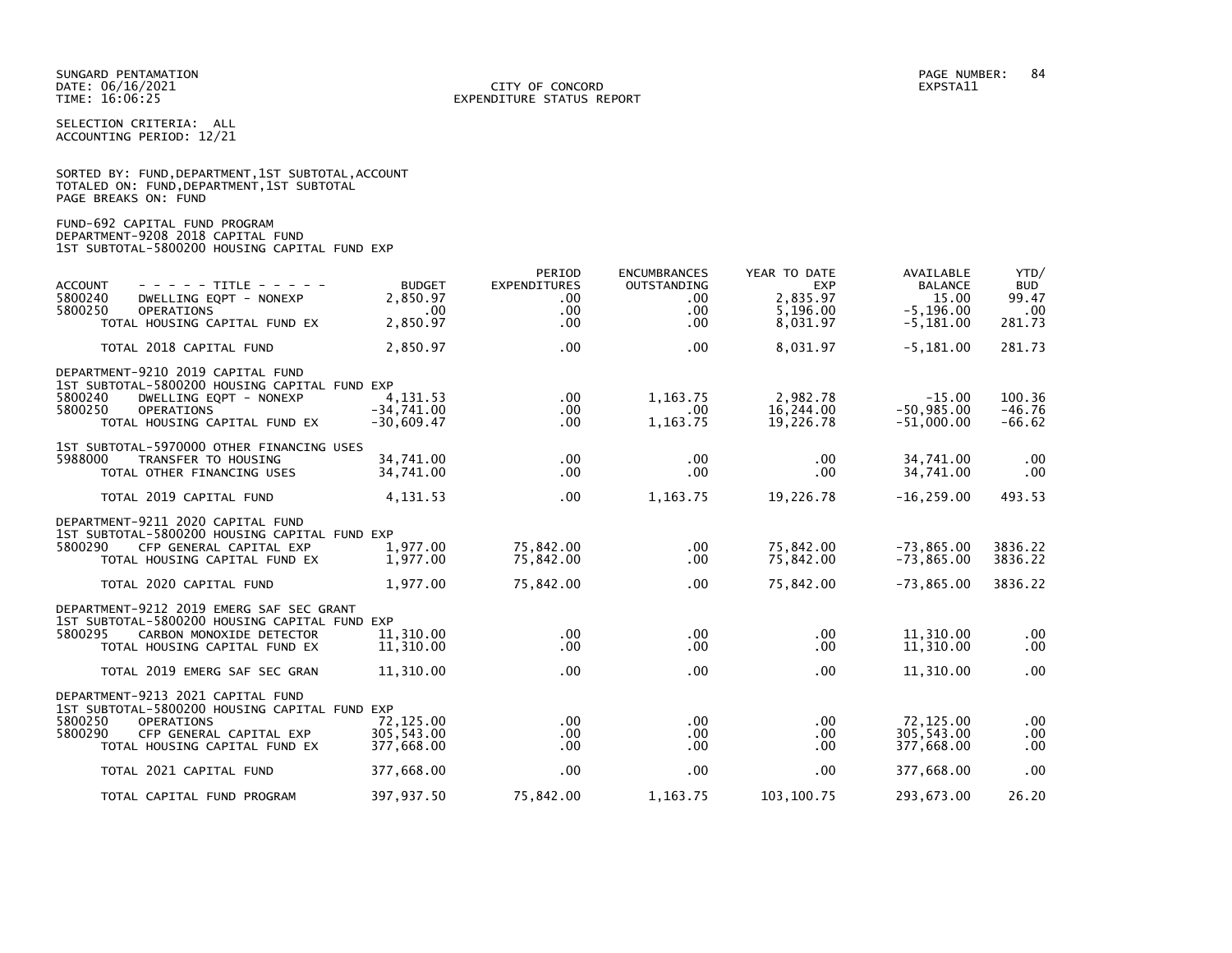SUNGARD PENTAMATION PAGE NUMBER: 85 DATE: 06/16/2021<br>TIME: 16:06:25

SELECTION CRITERIA: ALL ACCOUNTING PERIOD: 12/21

SORTED BY: FUND, DEPARTMENT, 1ST SUBTOTAL, ACCOUNT TOTALED ON: FUND,DEPARTMENT,1ST SUBTOTAL PAGE BREAKS ON: FUND

FUND-697 HUD FSS GRANT DEPARTMENT-9103 2016 FSS GRANT 1ST SUBTOTAL-5100000 PERSONAL SERVICES

| - - - - - TITLE - - - - -<br><b>ACCOUNT</b><br>5122000<br><b>OVERTIME</b><br>5181000<br><b>FICA</b><br>5182000<br>RETIREMENT-GENERAL<br>5183000<br><b>GROUP INSURANCE</b><br>5187000<br>401K CONTRIBUTION<br>TOTAL PERSONAL SERVICES                              | <b>BUDGET</b><br>.00 <sub>1</sub><br>$-2, 267.00$<br>$-2.149.00$<br>$-8,234.00$<br>$-1.038.00$<br>$-13,688.00$ | PERIOD<br><b>EXPENDITURES</b><br>.00<br>.00<br>.00 <sub>1</sub><br>.00 <sub>1</sub><br>.00 <sub>1</sub><br>.00 <sub>1</sub> | <b>ENCUMBRANCES</b><br>OUTSTANDING<br>$.00 \,$<br>.00.<br>$.00 \,$<br>$.00 \,$<br>$.00 \,$<br>.00 | YEAR TO DATE<br><b>EXP</b><br>$-2.041.90$<br>$-2, 255.94$<br>$-2, 241.06$<br>$-7.244.26$<br>$-1.065.50$<br>$-14,848.66$ | AVAILABLE<br><b>BALANCE</b><br>2.041.90<br>$-11.06$<br>92.06<br>$-989.74$<br>27.50<br>1,160.66 | YTD/<br><b>BUD</b><br>.00<br>99.51<br>104.28<br>87.98<br>102.65<br>108.48 |
|-------------------------------------------------------------------------------------------------------------------------------------------------------------------------------------------------------------------------------------------------------------------|----------------------------------------------------------------------------------------------------------------|-----------------------------------------------------------------------------------------------------------------------------|---------------------------------------------------------------------------------------------------|-------------------------------------------------------------------------------------------------------------------------|------------------------------------------------------------------------------------------------|---------------------------------------------------------------------------|
| 1ST SUBTOTAL-5400001 OPERATING EXPENSE-CONTROL<br>5411000<br>ADMINISTRATIVE SALARIES<br>5419050<br>SUNDRY- TELEPHONE<br>TOTAL OPERATING EXPENSE-CONTR<br>TOTAL 2016 FSS GRANT                                                                                     | $-29,672.00$<br>.00<br>$-29,672.00$<br>$-43.360.00$                                                            | $.00 \times$<br>.00 <sub>1</sub><br>.00 <sub>1</sub><br>.00                                                                 | .00<br>$.00 \,$<br>$.00 \,$<br>$.00 \,$                                                           | $-28, 165.09$<br>$-346.25$<br>$-28, 511.34$<br>$-43, 360.00$                                                            | $-1,506.91$<br>346.25<br>$-1,160.66$<br>.00                                                    | 94.92<br>.00<br>96.09<br>100.00                                           |
| DEPARTMENT-9104 2017 FSS GRANT<br>1ST SUBTOTAL-5100000 PERSONAL SERVICES<br>5181000<br><b>FICA</b><br>5182000<br>RETIREMENT-GENERAL<br>5183000<br><b>GROUP INSURANCE</b><br>5187000<br>401K CONTRIBUTION<br>TOTAL PERSONAL SERVICES                               | $-2, 344.00$<br>$-2,222.00$<br>$-8,514.00$<br>$-1,073.00$<br>$-14, 153.00$                                     | $.00 \times$<br>.00 <sub>1</sub><br>.00 <sub>1</sub><br>.00 <sub>1</sub><br>.00                                             | $.00 \,$<br>$.00 \,$<br>.00.<br>$.00 \,$<br>$.00 \,$                                              | $-2, 344.00$<br>$-2.222.00$<br>$-8,514.00$<br>$-1,073.00$<br>$-14, 153.00$                                              | .00<br>.00<br>.00<br>.00<br>$.00 \,$                                                           | 100.00<br>100.00<br>100.00<br>100.00<br>100.00                            |
| 1ST SUBTOTAL-5400001 OPERATING EXPENSE-CONTROL<br>5411000<br>ADMINISTRATIVE SALARIES<br>TOTAL OPERATING EXPENSE-CONTR<br>TOTAL 2017 FSS GRANT                                                                                                                     | $-30.679.00$<br>$-30.679.00$<br>$-44.832.00$                                                                   | .00 <sub>1</sub><br>.00<br>.00                                                                                              | $.00 \,$<br>$.00 \,$<br>.00.                                                                      | $-30,679.00$<br>$-30,679.00$<br>$-44,832.00$                                                                            | .00<br>$.00 \,$<br>.00                                                                         | 100.00<br>100.00<br>100.00                                                |
| DEPARTMENT-9105 2018 FSS GRANT<br>1ST SUBTOTAL-5100000 PERSONAL SERVICES<br>5122000<br><b>OVERTIME</b><br>5181000<br><b>FICA</b><br>5182000<br>RETIREMENT-GENERAL<br>5183000<br><b>GROUP INSURANCE</b><br>5187000<br>401K CONTRIBUTION<br>TOTAL PERSONAL SERVICES | $.00 \,$<br>$-2, 344.00$<br>$-2,222.00$<br>$-8,514.00$<br>$-1,073.00$<br>$-14, 153.00$                         | .00<br>.00 <sub>1</sub><br>.00<br>.00 <sub>1</sub><br>$.00 \,$<br>.00 <sub>1</sub>                                          | $.00 \,$<br>$.00 \,$<br>.00.<br>$.00 \,$<br>$.00 \,$<br>$.00 \,$                                  | $-266.10$<br>$-2, 354.60$<br>$-2,744.54$<br>$-6, 587.66$<br>$-1, 125.75$<br>$-13,078.65$                                | 266.10<br>10.60<br>522.54<br>$-1,926.34$<br>52.75<br>$-1,074.35$                               | .00<br>100.45<br>123.52<br>77.37<br>104.92<br>92.41                       |
| 1ST SUBTOTAL-5400001 OPERATING EXPENSE-CONTROL<br>5411000<br>ADMINISTRATIVE SALARIES<br>5419050<br>SUNDRY- TELEPHONE<br>TOTAL OPERATING EXPENSE-CONTR<br>TOTAL 2018 FSS GRANT                                                                                     | $-30.679.00$<br>.00.<br>$-30,679.00$<br>$-44,832.00$                                                           | $.00 \times$<br>$.00 \,$<br>.00 <sub>1</sub><br>.00                                                                         | .00<br>$.00 \,$<br>.00<br>$.00 \,$                                                                | $-31.460.92$<br>$-292.43$<br>$-31,753.35$<br>$-44,832.00$                                                               | 781.92<br>292.43<br>1,074.35<br>.00                                                            | 102.55<br>.00<br>103.50<br>100.00                                         |
|                                                                                                                                                                                                                                                                   |                                                                                                                |                                                                                                                             |                                                                                                   |                                                                                                                         |                                                                                                |                                                                           |

DEPARTMENT-9106 2020 FSS GRANT 1ST SUBTOTAL-5100000 PERSONAL SERVICES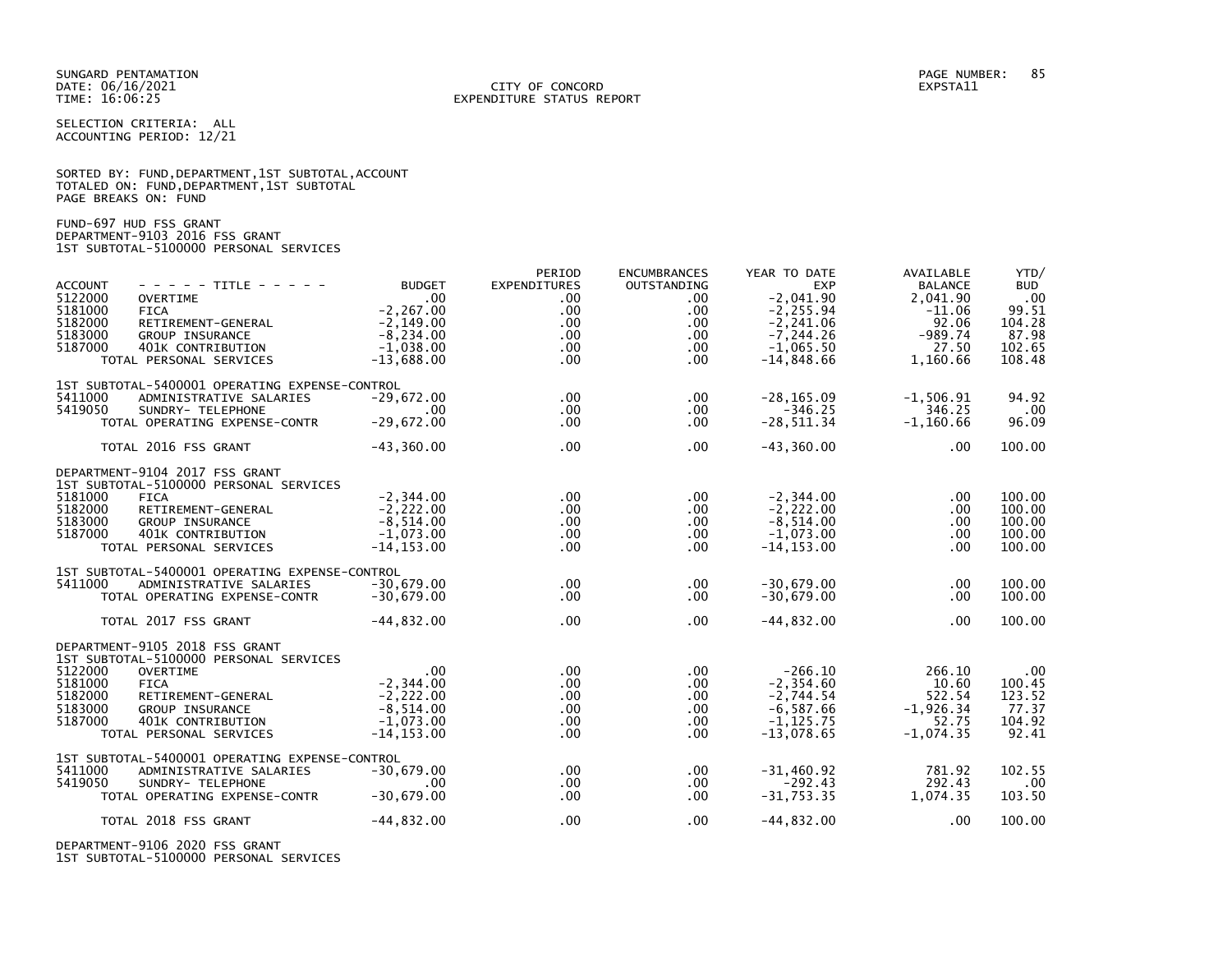SELECTION CRITERIA: ALL ACCOUNTING PERIOD: 12/21

|                      | SORTED BY: FUND, DEPARTMENT, 1ST SUBTOTAL, ACCOUNT |  |  |
|----------------------|----------------------------------------------------|--|--|
|                      | TOTALED ON: FUND, DEPARTMENT, 1ST SUBTOTAL         |  |  |
| PAGE BREAKS ON: FUND |                                                    |  |  |

FUND-697 HUD FSS GRANT DEPARTMENT-9106 2020 FSS GRANT 1ST SUBTOTAL-5100000 PERSONAL SERVICES

| <b>ACCOUNT</b><br>5181000<br>5182000<br>5183000<br>5187000 | - - - - - TITLE - - - - -<br><b>FICA</b><br>RETIREMENT-GENERAL<br><b>GROUP INSURANCE</b><br>401K CONTRIBUTION<br>TOTAL PERSONAL SERVICES                                                            | <b>BUDGET</b><br>$.00 \,$<br>.00.<br>.00.<br>.00<br>$.00 \,$          | PERIOD<br><b>EXPENDITURES</b><br>.00<br>.00.<br>$.00 \,$<br>.00<br>$.00 \,$ | <b>ENCUMBRANCES</b><br><b>OUTSTANDING</b><br>$.00 \,$<br>$.00 \,$<br>$.00 \,$<br>.00.<br>.00. | YEAR TO DATE<br><b>EXP</b><br>1,497.30<br>2,173.66<br>3,969.42<br>740.03<br>8,380.41 | AVAILABLE<br><b>BALANCE</b><br>$-1,497.30$<br>$-2, 173.66$<br>$-3,969.42$<br>$-740.03$<br>$-8,380.41$ | YTD/<br><b>BUD</b><br>.00<br>.00<br>.00<br>.00<br>.00 <sub>1</sub> |
|------------------------------------------------------------|-----------------------------------------------------------------------------------------------------------------------------------------------------------------------------------------------------|-----------------------------------------------------------------------|-----------------------------------------------------------------------------|-----------------------------------------------------------------------------------------------|--------------------------------------------------------------------------------------|-------------------------------------------------------------------------------------------------------|--------------------------------------------------------------------|
| 5411000<br>5419050                                         | 1ST SUBTOTAL-5400001 OPERATING EXPENSE-CONTROL<br>ADMINISTRATIVE SALARIES<br>SUNDRY- TELEPHONE<br>TOTAL OPERATING EXPENSE-CONTR                                                                     | .00<br>.00.<br>.00                                                    | $.00 \,$<br>$.00 \,$<br>.00                                                 | .00<br>$.00 \,$<br>.00.                                                                       | 20,978.20<br>166.18<br>21, 144. 38                                                   | $-20,978.20$<br>$-166.18$<br>$-21, 144.38$                                                            | $.00 \,$<br>.00<br>$.00 \,$                                        |
|                                                            | TOTAL 2020 FSS GRANT                                                                                                                                                                                | $.00 \,$                                                              | $.00 \times$                                                                | $.00 \,$                                                                                      | 29,524.79                                                                            | $-29,524.79$                                                                                          | $.00 \,$                                                           |
| 5122000<br>5181000<br>5182000<br>5183000<br>5187000        | DEPARTMENT-9107 2021 FSS GRANT<br>1ST SUBTOTAL-5100000 PERSONAL SERVICES<br>OVERTIME<br><b>FICA</b><br>RETIREMENT-GENERAL<br><b>GROUP INSURANCE</b><br>401K CONTRIBUTION<br>TOTAL PERSONAL SERVICES | $.00 \,$<br>2,672.00<br>2,533.00<br>9,706.00<br>1,223.00<br>16,134.00 | .00<br>106.78<br>147.70<br>320.26<br>51.08<br>625.82                        | $.00 \,$<br>$.00 \,$<br>$.00 \,$<br>$.00 \,$<br>$.00 \,$<br>$.00 \,$                          | 278.15<br>1,184.91<br>1,554.39<br>3,394.88<br>542.78<br>6,955.11                     | $-278.15$<br>1,487.09<br>978.61<br>6,311.12<br>680.22<br>9,178.89                                     | $.00 \,$<br>44.35<br>61.37<br>34.98<br>44.38<br>43.11              |
| 5411000<br>5419050                                         | 1ST SUBTOTAL-5400001 OPERATING EXPENSE-CONTROL<br>ADMINISTRATIVE SALARIES<br>SUNDRY- TELEPHONE<br>TOTAL OPERATING EXPENSE-CONTR                                                                     | 35,057.00<br>300.00<br>35,357.00                                      | 1,448.00<br>11.54<br>1,459.54                                               | $.00 \,$<br>$.00 \,$<br>.00.                                                                  | 15,108.44<br>122.32<br>15,230.76                                                     | 19,948.56<br>177.68<br>20,126.24                                                                      | 43.10<br>40.77<br>43.08                                            |
|                                                            | TOTAL 2021 FSS GRANT                                                                                                                                                                                | 51,491.00                                                             | 2,085.36                                                                    | $.00 \,$                                                                                      | 22, 185.87                                                                           | 29,305.13                                                                                             | 43.09                                                              |
|                                                            | TOTAL HUD FSS GRANT                                                                                                                                                                                 | $-81,533.00$                                                          | 2,085.36                                                                    | $.00 \,$                                                                                      | $-81, 313.34$                                                                        | $-219.66$                                                                                             | 99.73                                                              |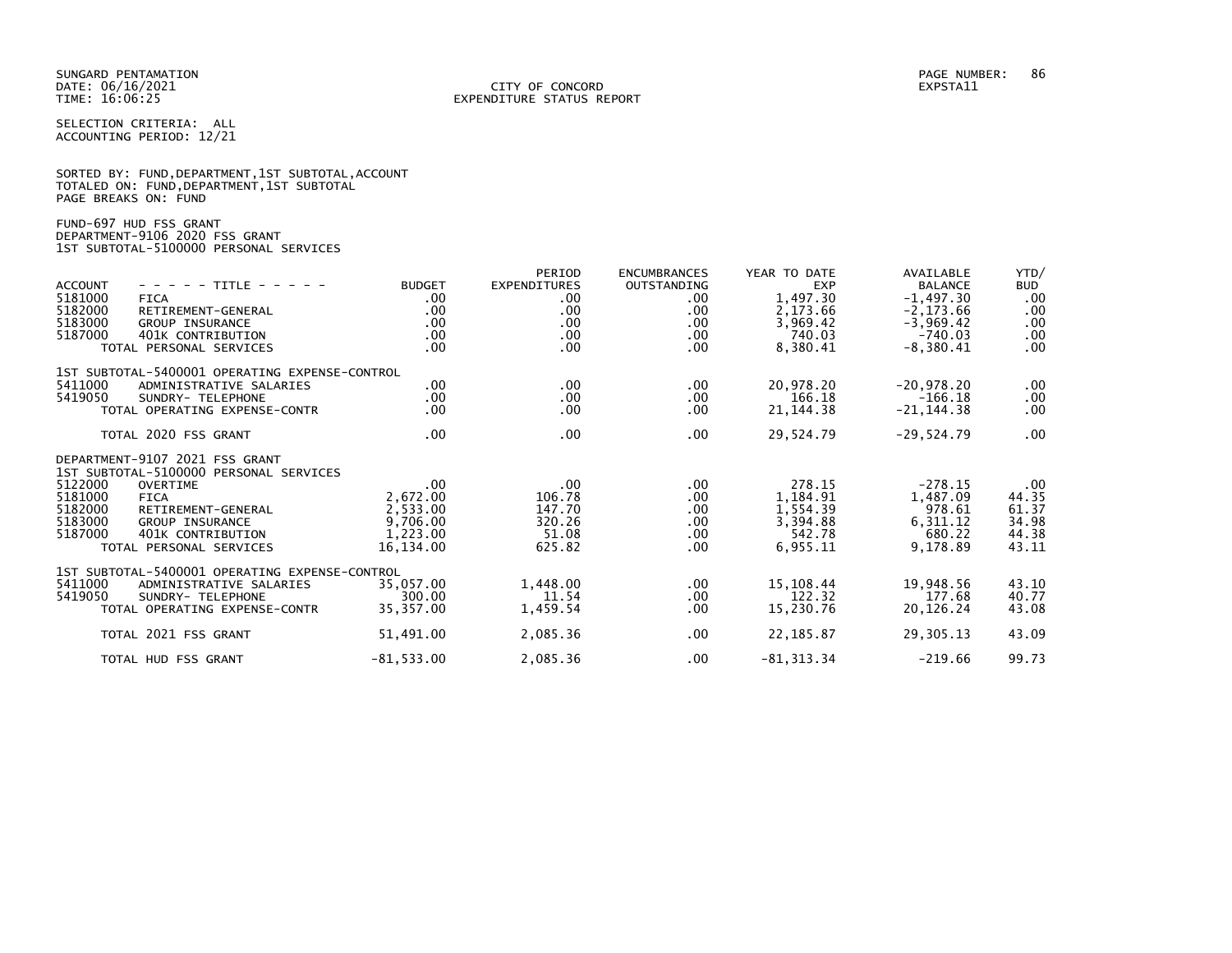SELECTION CRITERIA: ALL ACCOUNTING PERIOD: 12/21

|                      |  |  | SORTED BY: FUND, DEPARTMENT, 1ST SUBTOTAL, ACCOUNT |  |
|----------------------|--|--|----------------------------------------------------|--|
|                      |  |  | TOTALED ON: FUND, DEPARTMENT, 1ST SUBTOTAL         |  |
| PAGE BREAKS ON: FUND |  |  |                                                    |  |

FUND-800 CENTRAL SERVICES DEPARTMENT-4200 UTILITIES COLLECTIONS 1ST SUBTOTAL-5100000 PERSONAL SERVICES

| <b>ACCOUNT</b><br>5121000<br>5181000<br>5182000<br>5182500<br>5183000<br>5183500<br>5187000                                                 | - - - - - TITLE - - - - -<br><b>REGULAR</b><br><b>FICA</b><br>RETIREMENT-GENERAL<br>OPEB CONTRIBUTIONS<br>GROUP INSURANCE<br>SELF INS FUND OFFSET<br>401K CONTRIBUTION<br>TOTAL PERSONAL SERVICES                                                                                                                                                          | <b>BUDGET</b><br>200.680.00<br>15,354.00<br>20,371.00<br>74,647.00<br>44,290.00<br>$-1,790.00$<br>7,027.00<br>360,579.00                                            | PERIOD<br><b>EXPENDITURES</b><br>6,565.85<br>470.78<br>669.70<br>$.00 \,$<br>1,473.03<br>$.00 \,$<br>229.80<br>9,409.16                               | <b>ENCUMBRANCES</b><br>OUTSTANDING<br>$.00 \,$<br>.00.<br>$.00 \,$<br>.00.<br>$.00 \,$<br>$.00 \,$<br>$.00 \,$<br>.00.                                            | YEAR TO DATE<br><b>EXP</b><br>182.116.36<br>13,059.49<br>18,681.00<br>74,647.00<br>40,407.63<br>.00<br>6,374.08<br>335,285.56                              | AVAILABLE<br><b>BALANCE</b><br>18.563.64<br>2,294.51<br>1,690.00<br>.00<br>3,882.37<br>$-1,790.00$<br>652.92<br>25,293.44                             | YTD/<br><b>BUD</b><br>90.75<br>85.06<br>91.70<br>100.00<br>91.23<br>.00<br>90.71<br>92.99                               |
|---------------------------------------------------------------------------------------------------------------------------------------------|------------------------------------------------------------------------------------------------------------------------------------------------------------------------------------------------------------------------------------------------------------------------------------------------------------------------------------------------------------|---------------------------------------------------------------------------------------------------------------------------------------------------------------------|-------------------------------------------------------------------------------------------------------------------------------------------------------|-------------------------------------------------------------------------------------------------------------------------------------------------------------------|------------------------------------------------------------------------------------------------------------------------------------------------------------|-------------------------------------------------------------------------------------------------------------------------------------------------------|-------------------------------------------------------------------------------------------------------------------------|
| 5194000                                                                                                                                     | 1ST SUBTOTAL-5190000 PROFESSIONAL SERVICES<br>CONTRACT SERVICES<br>TOTAL PROFESSIONAL SERVICES                                                                                                                                                                                                                                                             | 82,318.00<br>82,318.00                                                                                                                                              | $.00 \,$<br>$.00 \,$                                                                                                                                  | 15,721.84<br>15,721.84                                                                                                                                            | 67,271.18<br>67,271.18                                                                                                                                     | $-675.02$<br>$-675.02$                                                                                                                                | 100.82<br>100.82                                                                                                        |
| 5260000<br>5291000<br>5294000<br>5299000<br>5312000<br>5321000<br>5325000<br>5352000<br>5431000<br>5440000<br>5441000<br>5451000<br>5493000 | 1ST SUBTOTAL-5200000 OPERATIONS<br>SUPPLIES-OFFICE<br>SUPPLIES-DATA PROCESSING<br>MISCELLANEOUS PAY<br>SUPPLIES-DEPARTMENTAL<br>TRAVEL & TRAINING<br><b>TELEPHONE</b><br><b>POSTAGE</b><br>MAINTENANCE - EQUIPMENT<br>RENTAL-COPIER<br>MAINTENANCE CONTRACTS<br>LICENSE/RELICENSE FEE<br>INSURANCE - PROP&GEN LIA<br>CASH-OVER & UNDER<br>TOTAL OPERATIONS | 2,000.00<br>6,200.00<br>5,973.00<br>1,200.00<br>5,320.00<br>292.00<br>2,400.00<br>4,845.00<br>1,366.00<br>210.00<br>12,200.00<br>3,107.00<br>$.00 \,$<br>45, 113.00 | $.00 \,$<br>$.00 \,$<br>$.00 \,$<br>.00<br>.00<br>5.28<br>148.40<br>$.00 \,$<br>$.00 \,$<br>$.00 \cdot$<br>$.00 \,$<br>$.00 \,$<br>$.00 \,$<br>153.68 | $.00 \,$<br>$.00 \,$<br>$.00 \,$<br>$.00 \,$<br>2,500.00<br>$.00 \,$<br>$.00 \,$<br>$.00 \,$<br>30.00<br>$.00 \,$<br>$.00 \,$<br>$.00 \,$<br>$.00 \,$<br>2,530.00 | 1.893.26<br>3,607.48<br>.00<br>422.55<br>3,215.64<br>251.04<br>1.166.10<br>3,465.00<br>1,241.64<br>95.00<br>2,600.00<br>2,211.77<br>$-17.06$<br>20, 152.42 | 106.74<br>2,592.52<br>5,973.00<br>777.45<br>$-395.64$<br>40.96<br>1,233.90<br>1,380.00<br>94.36<br>115.00<br>9,600.00<br>895.23<br>17.06<br>22,430.58 | 94.66<br>58.19<br>.00<br>35.21<br>107.44<br>85.97<br>48.59<br>71.52<br>93.09<br>45.24<br>21.31<br>71.19<br>.00<br>50.28 |
| 5906000<br>5908000<br>5909000<br>5921000                                                                                                    | 1ST SUBTOTAL-5960000 NON OPRERATING EXP<br>COST ALLOC - COLLECTIONS<br>COST ALLOC-DATA SERVICES<br>COST ALLOC - CUST SERVIC<br>COST ALLOC-WELLNESS CTR<br>TOTAL NON OPRERATING EXP                                                                                                                                                                         | $-580.637.00$<br>13,620.00<br>49,785.00<br>1,540.00<br>$-515,692.00$                                                                                                | .00<br>$.00 \,$<br>$.00 \,$<br>$.00 \,$<br>$.00 \,$                                                                                                   | $.00 \,$<br>.00.<br>$.00 \,$<br>$.00 \,$<br>$.00 \,$                                                                                                              | $-514,667.13$<br>12,485.00<br>45,636.25<br>1,411.63<br>$-455, 134.25$                                                                                      | $-65,969.87$<br>1,135.00<br>4,148.75<br>128.37<br>$-60, 557.75$                                                                                       | 88.64<br>91.67<br>91.67<br>91.66<br>88.26                                                                               |
| 5989500                                                                                                                                     | 1ST SUBTOTAL-5970000 OTHER FINANCING USES<br>TRANSFER TO FIRST CONCOR<br>TOTAL OTHER FINANCING USES                                                                                                                                                                                                                                                        | 27.682.00<br>27,682.00                                                                                                                                              | $.00 \,$<br>$.00 \,$                                                                                                                                  | $.00 \,$<br>$.00 \,$                                                                                                                                              | 27,681.64<br>27,681.64                                                                                                                                     | .36<br>.36                                                                                                                                            | 100.00<br>100.00                                                                                                        |
|                                                                                                                                             | TOTAL UTILITIES COLLECTIONS                                                                                                                                                                                                                                                                                                                                | .00                                                                                                                                                                 | 9,562.84                                                                                                                                              | 18,251.84                                                                                                                                                         | $-4,743.45$                                                                                                                                                | $-13,508.39$                                                                                                                                          | $\overline{\phantom{0}}$ .00                                                                                            |
| 5121000<br>5181000                                                                                                                          | DEPARTMENT-4210 DATA SERVICES DEPARTMENT<br>1ST SUBTOTAL-5100000 PERSONAL SERVICES<br><b>REGULAR</b><br><b>FICA</b>                                                                                                                                                                                                                                        | 85.079.00<br>6,508.00                                                                                                                                               | 3,320.60<br>251.13                                                                                                                                    | $.00 \,$<br>$.00 \,$                                                                                                                                              | 80.075.91<br>6,000.26                                                                                                                                      | 5.003.09<br>507.74                                                                                                                                    | 94.12<br>92.20                                                                                                          |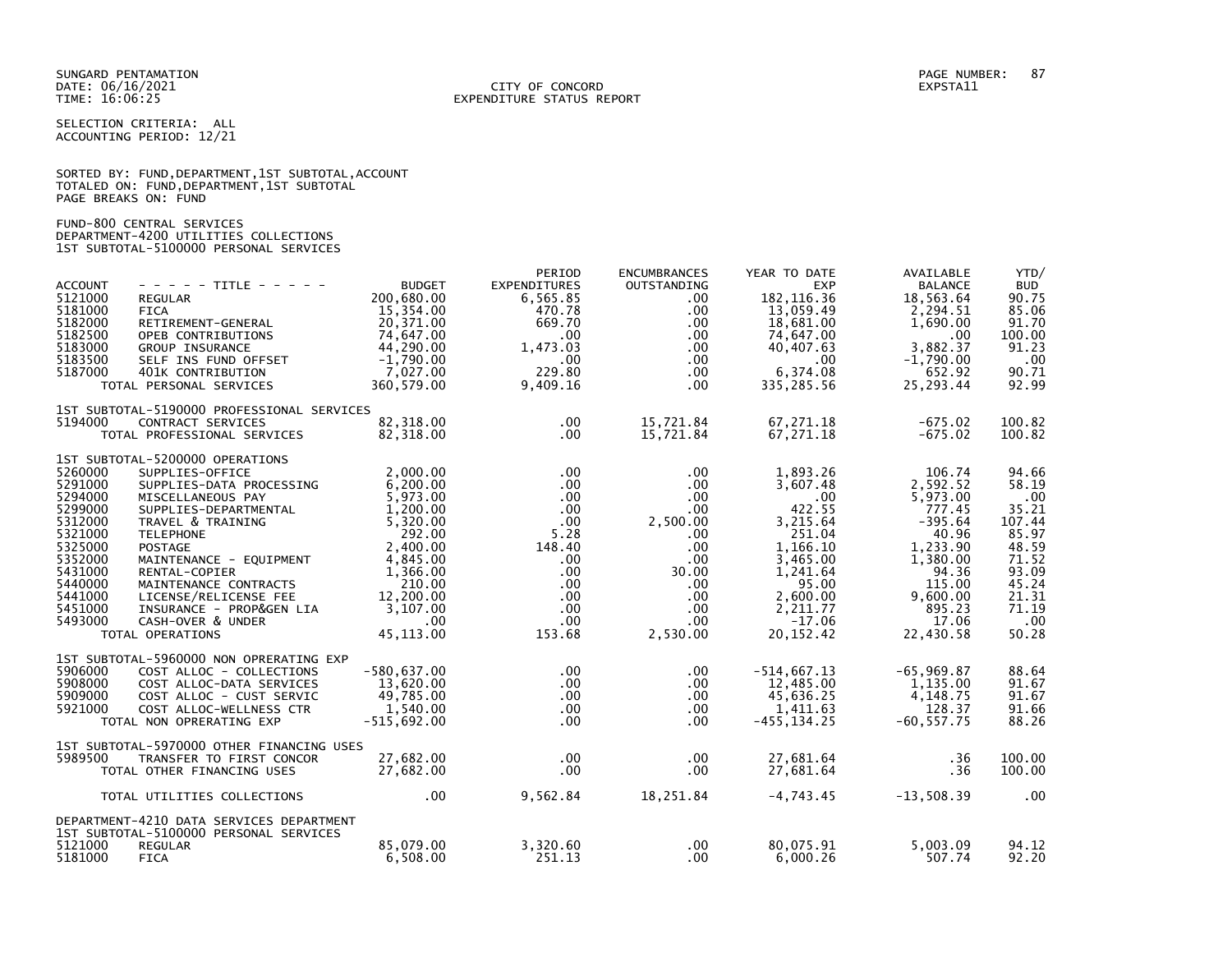## DATE: 06/16/2021 CITY OF CONCORD EXPSTA11 TIME: 16:06:25 EXPENDITURE STATUS REPORT

SELECTION CRITERIA: ALL ACCOUNTING PERIOD: 12/21

|                      |  |  | SORTED BY: FUND, DEPARTMENT, 1ST SUBTOTAL, ACCOUNT |  |
|----------------------|--|--|----------------------------------------------------|--|
|                      |  |  | TOTALED ON: FUND, DEPARTMENT, 1ST SUBTOTAL         |  |
| PAGE BREAKS ON: FUND |  |  |                                                    |  |

# FUND-800 CENTRAL SERVICES DEPARTMENT-4210 DATA SERVICES DEPARTMENT 1ST SUBTOTAL-5100000 PERSONAL SERVICES

|                |                                            |                   | PERIOD       | <b>ENCUMBRANCES</b> | YEAR TO DATE      | AVAILABLE      | YTD/       |
|----------------|--------------------------------------------|-------------------|--------------|---------------------|-------------------|----------------|------------|
| <b>ACCOUNT</b> | $- - - - -$ TITLE - - - - -                | <b>BUDGET</b>     | EXPENDITURES | <b>OUTSTANDING</b>  | <b>EXP</b>        | <b>BALANCE</b> | <b>BUD</b> |
| 5182000        | RETIREMENT-GENERAL                         | 8,636.00          | 338.70       | $.00 \,$            | 8.213.04          | 422.96         | 95.10      |
| 5182500        | OPEB CONTRIBUTIONS                         | 3,923.00          | $.00 \,$     | $.00 \,$            | 3,923.00          | .00.           | 100.00     |
| 5183000        | GROUP INSURANCE                            | 9,085.00          | 375.19       | $.00 \,$            | 8,079.37          | 1,005.63       | 88.93      |
| 5183500        | SELF INS FUND OFFSET                       | $-412.00$         | .00          | $.00 \,$            | .00               | $-412.00$      | .00        |
| 5187000        | 401K CONTRIBUTION                          | 2,977.00          | 116.22       | $.00 \,$            | 2,802.64          | 174.36         | 94.14      |
|                | TOTAL PERSONAL SERVICES                    | 115,796.00        | 4,401.84     | $.00 \,$            | 109,094.22        | 6,701.78       | 94.21      |
|                | 1ST SUBTOTAL-5190000 PROFESSIONAL SERVICES |                   |              |                     |                   |                |            |
| 5194000        | CONTRACT SERVICES                          | 1,740,970.00      | $.00 \,$     | 140,000.00          | 1,574,209.75      | 26,760.25      | 98.46      |
|                | TOTAL PROFESSIONAL SERVICES                | 1,740,970.00      | .00          | 140,000.00          | 1,574,209.75      | 26,760.25      | 98.46      |
|                | 1ST SUBTOTAL-5200000 OPERATIONS            |                   |              |                     |                   |                |            |
| 5260000        | SUPPLIES-OFFICE                            | 3,000.00          | $.00 \,$     | .00.                | 1,763.79          | 1,236.21       | 58.79      |
| 5291000        | SUPPLIES-DATA PROCESSING                   | 11,500.00         | $.00 \,$     | $.00 \,$            | 2,184.65          | 9,315.35       | 19.00      |
| 5294000        | MISCELLANEOUS PAY                          | 2,534.00          | $.00 \,$     | $.00 \,$            | .00               | 2,534.00       | .00        |
| 5299000        | SUPPLIES-DEPARTMENTAL                      | 16,000.00         | $.00 \,$     | $.00\,$             | 7,443.62          | 8,556.38       | 46.52      |
| 5312000        | TRAVEL & TRAINING                          | 10,900.00         | $.00 \,$     | $.00 \,$            | .00               | 10,900.00      | .00        |
| 5321000        | <b>TELEPHONE</b>                           | 6,500.00          | 82.16        | $.00 \,$            | 4,253.03          | 2,246.97       | 65.43      |
| 5352000        | MAINTENANCE - EQUIPMENT                    | 282,800.00        | 20, 333. 75  | 219,882.25          | 237,006.52        | $-174,088.77$  | 161.56     |
| 5431000        | RENTAL-COPIER                              | 1,400.00          | $.00 \,$     | 4.00                | 1,123.34          | 272.66         | 80.52      |
| 5440000        | MAINTENANCE CONTRACTS                      | 379, 341.00       | $.00 \,$     | .00                 | 334, 277.60       | 45.063.40      | 88.12      |
| 5441000        | LICENSE/RELICENSE FEE                      | 459,810.00        | 52, 183. 17  | 31,427.35           | 508,627.87        | $-80, 245.22$  | 117.45     |
|                | TOTAL OPERATIONS                           | 1,173,785.00      | 72,599.08    | 251,313.60          | 1,096,680.42      | $-174, 209.02$ | 114.84     |
|                | 1ST SUBTOTAL-5960000 NON OPRERATING EXP    |                   |              |                     |                   |                |            |
| 5520000        | DATA PROCESS EQUIP-CAPT                    | 479,200.00        | $.00 \cdot$  | $.00 \,$            | 139, 311.60       | 339,888.40     | 29.07      |
| 5521000        | SOFTWARE - CAPITAL                         | 48,400.00         | $.00 \,$     | 23,200.00           | 25,200.00         | .00            | 100.00     |
| 5908000        | COST ALLOC-DATA SERVICES                   | $-3,689,255.00$   | $.00 \,$     | $.00 \,$            | $-3, 336, 717.12$ | $-352, 537.88$ | 90.44      |
| 5921000        | COST ALLOC-WELLNESS CTR                    | 385.00            | $.00 \cdot$  | $.00 \,$            | 352.88            | 32.12          | 91.66      |
|                | TOTAL NON OPRERATING EXP                   | $-3, 161, 270.00$ | $.00 \,$     | 23,200.00           | $-3, 171, 852.64$ | $-12,617.36$   | 99.60      |
|                | 1ST SUBTOTAL-5970000 OTHER FINANCING USES  |                   |              |                     |                   |                |            |
| 5989500        | TRANSFER TO FIRST CONCOR                   | 130,719.00        | $.00 \,$     | $.00 \,$            | 130,718.82        | .18            | 100.00     |
|                | TOTAL OTHER FINANCING USES                 | 130,719.00        | $.00 \cdot$  | $.00 \,$            | 130,718.82        | .18            | 100.00     |
|                | TOTAL DATA SERVICES DEPARTMEN              | .00               | 77,000.92    | 414,513.60          | -261,149.43       | -153,364.17    | $\sim$ .00 |
|                | DEPARTMENT-4215 BILLING DEPARTMENT         |                   |              |                     |                   |                |            |
|                | 1ST SUBTOTAL-5100000 PERSONAL SERVICES     |                   |              |                     |                   |                |            |
| 5121000        | <b>REGULAR</b>                             | 767,491.00        | 30,483.62    | .00.                | 726,752.58        | 40,738.42      | 94.69      |
| 5122000        | <b>OVERTIME</b>                            | 20,000.00         | 846.46       | $.00 \,$            | 11,695.43         | 8,304.57       | 58.48      |
| 5181000        | <b>FICA</b>                                | 57,906.00         | 2,298.51     | .00                 | 53,084.70         | 4,821.30       | 91.67      |
| 5182000        | RETIREMENT-GENERAL                         | 76,824.00         | 3,042.96     | .00                 | 73, 321.41        | 3,502.59       | 95.44      |
| 5182500        | OPEB CONTRIBUTIONS                         | 276,463.00        | $.00 \,$     | $.00 \,$            | 276,463.00        | $.00 \,$       | 100.00     |
| 5183000        | GROUP INSURANCE                            | 159,987.00        | 6,645.20     | $.00 \,$            | 151,788.59        | 8,198.41       | 94.88      |
| 5183500        | SELF INS FUND OFFSET                       | $-7.397.00$       | .00          | .00 <sub>1</sub>    | $\sim 00$         | $-7, 397.00$   | .00        |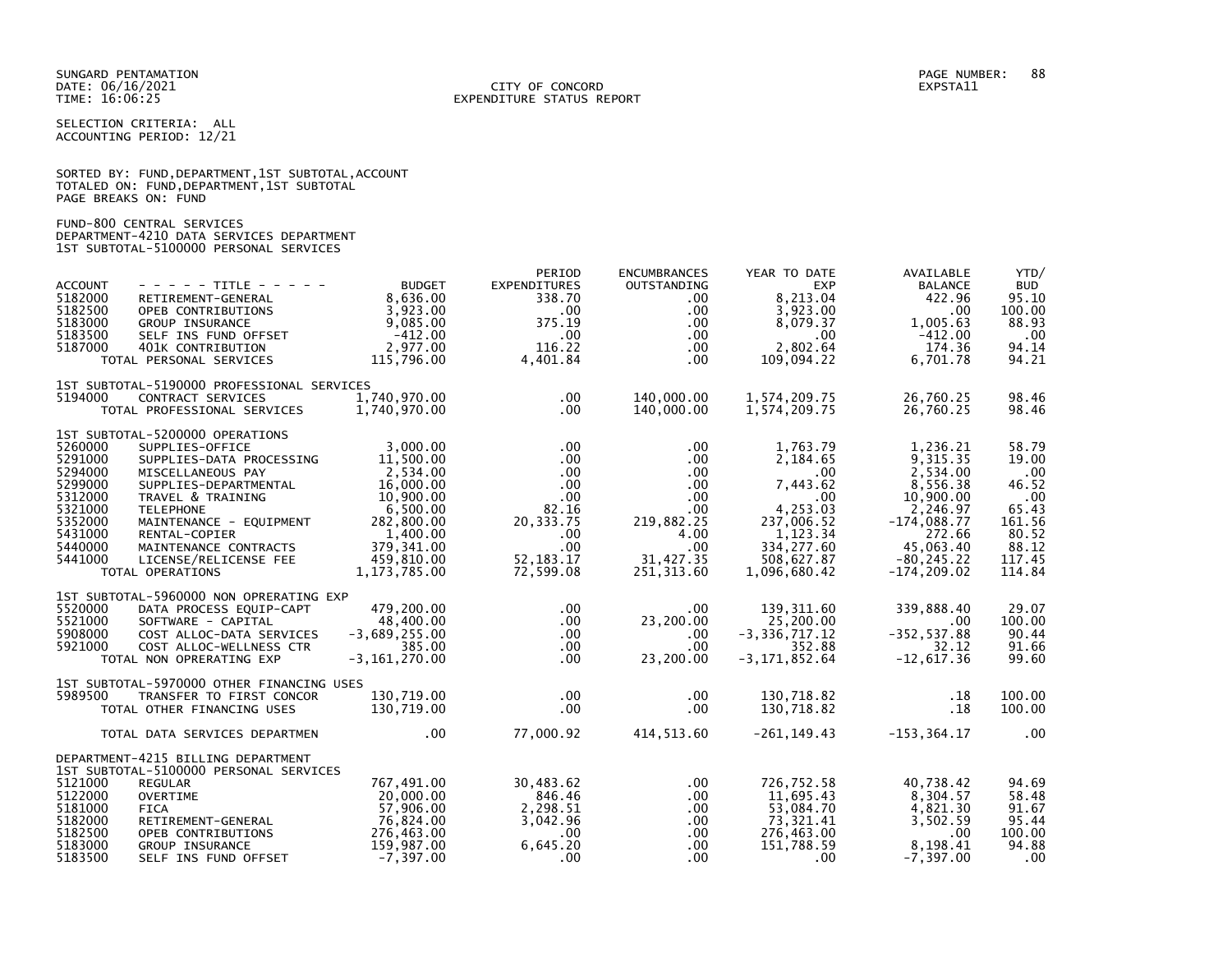SELECTION CRITERIA: ALL ACCOUNTING PERIOD: 12/21

| SORTED BY: FUND, DEPARTMENT, 1ST SUBTOTAL, ACCOUNT |  |
|----------------------------------------------------|--|
| TOTALED ON: FUND,DEPARTMENT,1ST SUBTOTAL           |  |
| PAGE BREAKS ON: FUND                               |  |

# FUND-800 CENTRAL SERVICES DEPARTMENT-4215 BILLING DEPARTMENT 1ST SUBTOTAL-5100000 PERSONAL SERVICES

| <b>ACCOUNT</b><br>- - - - - TITLE - - - - -<br>5186000<br>WORKER'S COMPENSATION<br>5187000<br>401K CONTRIBUTION<br>5189000<br>GROUP INSURANCE-RETIREES<br>TOTAL PERSONAL SERVICES                                                                                                                                                                                                                                                                                                                                                                                                                                                        | <b>BUDGET</b><br>$\sim$ .00<br>$26,492.00$<br>$34,727.00$<br>34,537.00<br>1,412,303.00                                                                                                                                                               | PERIOD<br><b>EXPENDITURES</b><br>.00<br>1,097.03<br>2,971.48<br>47,385.26                                                                                                                                                 | <b>ENCUMBRANCES</b><br>OUTSTANDING<br>$.00 \,$<br>$.00 \,$<br>$.00 \,$<br>$.00 \,$                                                                                                                                       | YEAR TO DATE<br><b>EXP</b><br>37, 169. 32<br>25,857.87<br>37,989.71<br>1,394,122.61                                                                                                                                   | AVAILABLE<br><b>BALANCE</b><br>$-37.169.32$<br>634.13<br>$-3,452.71$<br>18,180.39                                                                                                                                           | YTD/<br><b>BUD</b><br>.00<br>97.61<br>110.00<br>98.71                                                                                                              |
|------------------------------------------------------------------------------------------------------------------------------------------------------------------------------------------------------------------------------------------------------------------------------------------------------------------------------------------------------------------------------------------------------------------------------------------------------------------------------------------------------------------------------------------------------------------------------------------------------------------------------------------|------------------------------------------------------------------------------------------------------------------------------------------------------------------------------------------------------------------------------------------------------|---------------------------------------------------------------------------------------------------------------------------------------------------------------------------------------------------------------------------|--------------------------------------------------------------------------------------------------------------------------------------------------------------------------------------------------------------------------|-----------------------------------------------------------------------------------------------------------------------------------------------------------------------------------------------------------------------|-----------------------------------------------------------------------------------------------------------------------------------------------------------------------------------------------------------------------------|--------------------------------------------------------------------------------------------------------------------------------------------------------------------|
| 1ST SUBTOTAL-5190000 PROFESSIONAL SERVICES<br>5194000<br>CONTRACT SERVICES<br>TOTAL PROFESSIONAL SERVICES                                                                                                                                                                                                                                                                                                                                                                                                                                                                                                                                | 1,649.00<br>1,649.00                                                                                                                                                                                                                                 | 4,614.77<br>4,614.77                                                                                                                                                                                                      | $.00 \,$<br>$.00 \,$                                                                                                                                                                                                     | 83,435.80<br>83,435.80                                                                                                                                                                                                | $-81,786.80$<br>$-81,786.80$                                                                                                                                                                                                | 5059.78<br>5059.78                                                                                                                                                 |
| 1ST SUBTOTAL-5200000 OPERATIONS<br>5212000<br><b>UNIFORMS</b><br>5213000<br>SUPPLIES-SAFETY<br>5251000<br>MOTOR FUEL & LUBRICANTS<br>5260000<br>SUPPLIES-OFFICE<br>5291000<br>SUPPLIES-DATA PROCESSING<br>5293000<br>SUPPLIES - SMALL TOOLS<br>5294000<br>MISCELLANEOUS PAY<br>5299000<br>SUPPLIES-DEPARTMENTAL<br>5312000<br>TRAVEL & TRAINING<br>5321000<br><b>TELEPHONE</b><br>5325000<br><b>POSTAGE</b><br>5341000<br>PRINTING<br>5352000<br>MAINTENANCE - EQUIPMENT<br>5353000<br>MAINTENANCE - VEHICLES<br>5431000<br>RENTAL-COPIER<br>5440000<br>MAINTENANCE CONTRACTS<br>5451000<br>INSURANCE - PROP&GEN LIA<br>TOTAL OPERATIONS | 2,650.00<br>2,000.00<br>20,000.00<br>2,700.00<br>11,920.00<br>200.00<br>22,528.00<br>6.608.00<br>6,608.00<br>5,970.00<br>3,504.00<br>2,594.00<br>223,914.00<br>59,734.96<br>24,500.00<br>17,000.00<br>1,340.00<br>1,097.00<br>9,727.00<br>414,482.96 | 72.54<br>$.00 \,$<br>$.00 \times$<br>$.00 \,$<br>$.00 \,$<br>$.00 \,$<br>$.00 \,$<br>$.00 \times$<br>$.00 \,$<br>28.37<br>25.14<br>$.00 \,$<br>$.00 \,$<br>$.00 \,$<br>$.00 \,$<br>$.00 \,$<br>.00 <sub>1</sub><br>126.05 | $.00 \,$<br>$.00 \,$<br>$.00 \,$<br>$.00 \,$<br>$.00 \,$<br>$.00 \,$<br>$.00 \,$<br>$.00 \,$<br>$.00 \,$<br>$.00 \,$<br>34,492.68<br>41,000.00<br>$.00 \,$<br>$.00 \,$<br>20.00<br>.00.<br>.00 <sub>1</sub><br>75,512.68 | 3,207.25<br>1,594.98<br>13.657.21<br>2,154.54<br>7,002.40<br>166.23<br>.00<br>4.569.05<br>147.90<br>5,981.56<br>190, 198.00<br>46,126.79<br>20,389.35<br>21, 310.38<br>1,267.11<br>1,097.50<br>9,786.87<br>328,657.12 | $-557.25$<br>405.02<br>6,342.79<br>545.46<br>4,917.60<br>33.77<br>22,528.00<br>2,038.95<br>5,822.10<br>$-3,387.56$<br>$-776.68$<br>$-27, 391.83$<br>4,110.65<br>$-4, 310.38$<br>52.89<br>$- .50$<br>$-59.87$<br>10, 313. 16 | 121.03<br>79.75<br>68.29<br>79.80<br>58.74<br>83.12<br>.00<br>69.14<br>2.48<br>230.59<br>100.35<br>145.86<br>83.22<br>125.36<br>96.05<br>100.05<br>100.62<br>97.51 |
| 1ST SUBTOTAL-5960000 NON OPRERATING EXP<br>5521000<br>SOFTWARE - CAPITAL<br>5540000<br>VEHICLES - CAPITAL<br>5908000<br>COST ALLOC-DATA SERVICES<br>5911000<br>COST ALLOC - BILLING<br>5921000<br>COST ALLOC-WELLNESS CTR<br>TOTAL NON OPRERATING EXP<br>1ST SUBTOTAL-5970000 OTHER FINANCING USES                                                                                                                                                                                                                                                                                                                                       | 50.000.00<br>56,000.00<br>54,482.00<br>$-2, 121, 180.96$<br>6,159.00<br>$-1, 954, 539.96$                                                                                                                                                            | $.00 \,$<br>$.00 \,$<br>$.00 \,$<br>$.00 \,$<br>$.00 \,$<br>$.00 \times$                                                                                                                                                  | 50,000.00<br>$.00 \,$<br>$.00 \,$<br>$.00 \times$<br>$.00 \,$<br>50,000.00                                                                                                                                               | $.00 \,$<br>49,855.76<br>49,941.87<br>$-1,899,988.25$<br>5,645.75<br>$-1,794,544.87$                                                                                                                                  | .00<br>6,144.24<br>4,540.13<br>$-221.192.71$<br>513.25<br>$-209,995.09$                                                                                                                                                     | 100.00<br>89.03<br>91.67<br>89.57<br>91.67<br>89.26                                                                                                                |
| 5989500<br>TRANSFER TO FIRST CONCOR<br>TOTAL OTHER FINANCING USES                                                                                                                                                                                                                                                                                                                                                                                                                                                                                                                                                                        | 126,105,00<br>126,105.00                                                                                                                                                                                                                             | $.00 \times$<br>.00 <sub>1</sub>                                                                                                                                                                                          | .00<br>.00                                                                                                                                                                                                               | 126.105.22<br>126, 105.22                                                                                                                                                                                             | $- .22$<br>$- .22$                                                                                                                                                                                                          | 100.00<br>100.00                                                                                                                                                   |
| TOTAL BILLING DEPARTMENT                                                                                                                                                                                                                                                                                                                                                                                                                                                                                                                                                                                                                 | $.00 \,$                                                                                                                                                                                                                                             | 52,126.08                                                                                                                                                                                                                 | 125,512.68                                                                                                                                                                                                               | 137,775.88                                                                                                                                                                                                            | $-263, 288.56$                                                                                                                                                                                                              | .00                                                                                                                                                                |
| DEPARTMENT-4220 CUSTOMER CARE<br>1ST SUBTOTAL-5100000 PERSONAL SERVICES<br>5121000<br><b>REGULAR</b>                                                                                                                                                                                                                                                                                                                                                                                                                                                                                                                                     | 1,034,597.00                                                                                                                                                                                                                                         | 40,147.47                                                                                                                                                                                                                 | $.00 \times$                                                                                                                                                                                                             | 932,807.49                                                                                                                                                                                                            | 101,789.51                                                                                                                                                                                                                  | 90.16                                                                                                                                                              |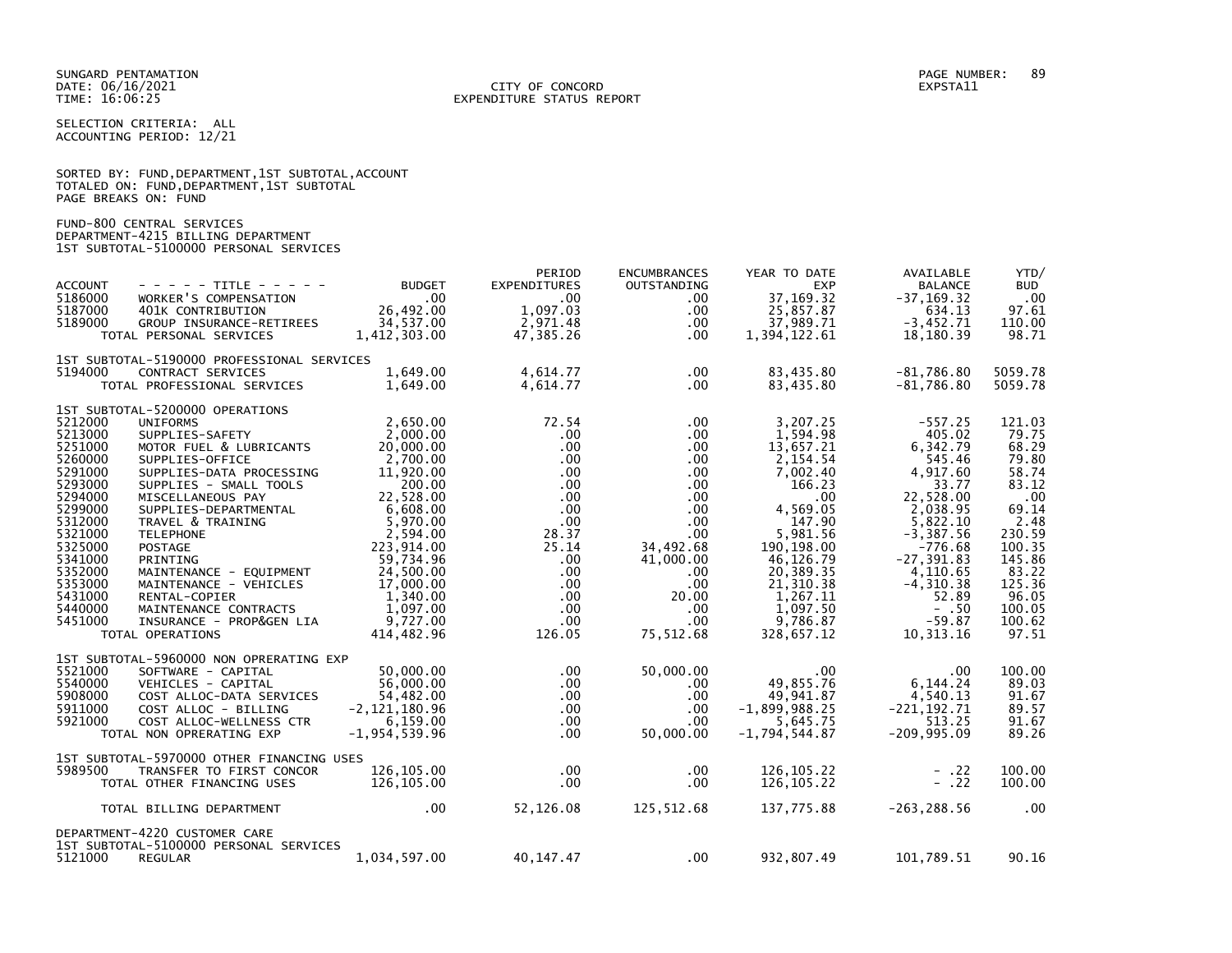SELECTION CRITERIA: ALL ACCOUNTING PERIOD: 12/21

|                      | SORTED BY: FUND, DEPARTMENT, 1ST SUBTOTAL, ACCOUNT |  |  |
|----------------------|----------------------------------------------------|--|--|
|                      | TOTALED ON: FUND, DEPARTMENT, 1ST SUBTOTAL         |  |  |
| PAGE BREAKS ON: FUND |                                                    |  |  |

FUND-800 CENTRAL SERVICES DEPARTMENT-4220 CUSTOMER CARE 1ST SUBTOTAL-5100000 PERSONAL SERVICES

| <b>ACCOUNT</b><br>5122000<br>5181000<br>5182000<br>5182500<br>5183000<br>5183500<br>5187000<br>5189000                                                                       | $- - - - -$ TITLE - - - - -<br><b>OVERTIME</b><br><b>FICA</b><br>RETIREMENT-GENERAL<br>OPEB CONTRIBUTIONS<br>GROUP INSURANCE<br>SELF INS FUND OFFSET<br>401K CONTRIBUTION<br>GROUP INSURANCE-RETIREES<br>TOTAL PERSONAL SERVICES                                                                                                                                                                                                                     | <b>BUDGET</b><br>4,000,00<br>79,136.00<br>105,003.00<br>442,424.00<br>244,290.00<br>$-11,521.00$<br>36,220.00<br>24,024.00<br>1,958,173.00                                                                    | PERIOD<br><b>EXPENDITURES</b><br>$.00 \,$<br>2,922.00<br>4,095.03<br>$.00 \,$<br>10,001.22<br>$.00 \,$<br>1.407.10<br>2,020.34<br>60,593.16                                                              | <b>ENCUMBRANCES</b><br>OUTSTANDING<br>.00.<br>.00.<br>.00<br>$.00 \,$<br>$.00 \,$<br>$.00 \,$<br>$.00 \,$<br>.00<br>$.00 \,$                                                                  | YEAR TO DATE<br><b>EXP</b><br>.00<br>66,152.42<br>95,668.00<br>442,424.00<br>223,547.68<br>.00<br>32,696.86<br>23,694.08<br>1,816,990.53                                                   | AVAILABLE<br><b>BALANCE</b><br>4,000.00<br>12,983.58<br>9,335.00<br>.00<br>20,742.32<br>$-11,521.00$<br>3,523.14<br>329.92<br>141, 182.47                                                            | YTD/<br><b>BUD</b><br>.00<br>83.59<br>91.11<br>100.00<br>91.51<br>.00<br>90.27<br>98.63<br>92.79                                               |
|------------------------------------------------------------------------------------------------------------------------------------------------------------------------------|------------------------------------------------------------------------------------------------------------------------------------------------------------------------------------------------------------------------------------------------------------------------------------------------------------------------------------------------------------------------------------------------------------------------------------------------------|---------------------------------------------------------------------------------------------------------------------------------------------------------------------------------------------------------------|----------------------------------------------------------------------------------------------------------------------------------------------------------------------------------------------------------|-----------------------------------------------------------------------------------------------------------------------------------------------------------------------------------------------|--------------------------------------------------------------------------------------------------------------------------------------------------------------------------------------------|------------------------------------------------------------------------------------------------------------------------------------------------------------------------------------------------------|------------------------------------------------------------------------------------------------------------------------------------------------|
| 5194000                                                                                                                                                                      | 1ST SUBTOTAL-5190000 PROFESSIONAL SERVICES<br>CONTRACT SERVICES<br>TOTAL PROFESSIONAL SERVICES                                                                                                                                                                                                                                                                                                                                                       | 36,592.00<br>36,592.00                                                                                                                                                                                        | $.00 \,$<br>$.00 \times$                                                                                                                                                                                 | 18,000.00<br>18,000.00                                                                                                                                                                        | 24, 276.16<br>24, 276.16                                                                                                                                                                   | $-5,684.16$<br>$-5,684.16$                                                                                                                                                                           | 115.53<br>115.53                                                                                                                               |
| 5212000<br>5213000<br>5251000<br>5260000<br>5291000<br>5293000<br>5294000<br>5299000<br>5312000<br>5321000<br>5325000<br>5352000<br>5353000<br>5431000<br>5440000<br>5451000 | 1ST SUBTOTAL-5200000 OPERATIONS<br><b>UNIFORMS</b><br>SUPPLIES-SAFETY<br>MOTOR FUEL & LUBRICANTS<br>SUPPLIES-OFFICE<br>SUPPLIES-DATA PROCESSING<br>SUPPLIES - SMALL TOOLS<br>MISCELLANEOUS PAY<br>SUPPLIES-DEPARTMENTAL<br>TRAVEL & TRAINING<br><b>TELEPHONE</b><br>POSTAGE<br>MAINTENANCE - EQUIPMENT<br>MAINTENANCE - VEHICLES<br>MAINTENANCE - VEHICLES<br>RENTAL-COPIER<br>MAINTENANCE CONTRACTS<br>INSURANCE - PROP&GEN LIA<br>TOTAL OPERATIONS | 299.00<br>1,300.00<br>1,000.00<br>10,310.00<br>11,710.00<br>1,000.00<br>30,798.00<br>450.00<br>22,700.00<br>16,420.00<br>1,000.00<br>23,750.00<br>1,000.00<br>4,500.00<br>7.026.00<br>15,542.00<br>148,805.00 | $.00 \ \,$<br>$.00 \,$<br>$.00 \,$<br>$.00 \,$<br>$.00 \,$<br>$.00 \,$<br>$.00 \,$<br>$.00 \,$<br>$.00 \,$<br>96.32<br>38.35<br>$.00 \times$<br>$.00 \,$<br>$.00 \,$<br>$.00 \,$<br>$.00 \ \,$<br>134.67 | $.00 \,$<br>$.00 \,$<br>.00<br>$.00 \,$<br>$.00 \,$<br>$.00 \,$<br>$.00 \,$<br>$.00 \,$<br>$.00 \,$<br>14,769.00<br>$.00 \,$<br>1,500.00<br>.00<br>35.00<br>$.00 \,$<br>$.00 \,$<br>16,304.00 | $.00 \,$<br>.00<br>314.93<br>3,213.52<br>4,621.82<br>$.00 \,$<br>.00<br>369.84<br>4,684.17<br>13,830.57<br>537.51<br>10,040.00<br>325.80<br>1,211.17<br>6.656.00<br>11,872.44<br>57,677.77 | 299.00<br>1,300.00<br>685.07<br>7,096.48<br>7,088.18<br>1,000.00<br>30,798.00<br>80.16<br>18,015.83<br>$-12, 179.57$<br>462.49<br>12,210.00<br>674.20<br>3,253.83<br>370.00<br>3,669.56<br>74,823.23 | .00<br>.00<br>31.49<br>31.17<br>39.47<br>.00<br>.00<br>82.19<br>20.64<br>174.18<br>53.75<br>48.59<br>32.58<br>27.69<br>94.73<br>76.39<br>49.72 |
| 5908000<br>5909000<br>5921000                                                                                                                                                | 1ST SUBTOTAL-5960000 NON OPRERATING EXP<br>COST ALLOC-DATA SERVICES<br>COST ALLOC - CUST SERVIC<br>COST ALLOC-WELLNESS CTR<br>TOTAL NON OPRERATING EXP                                                                                                                                                                                                                                                                                               | 85,128.00<br>$-2,438,244.00$<br>9,623.00<br>$-2, 343, 493.00$                                                                                                                                                 | $.00 \ \,$<br>$.00 \,$<br>$.00 \,$<br>$.00 \,$                                                                                                                                                           | $.00 \,$<br>.00<br>$.00 \,$<br>$.00 \,$                                                                                                                                                       | 78,034.00<br>$-2, 264, 087.14$<br>8,821.12<br>$-2, 177, 232.02$                                                                                                                            | 7,094.00<br>$-174, 156.86$<br>801.88<br>$-166, 260.98$                                                                                                                                               | 91.67<br>92.86<br>91.67<br>92.91                                                                                                               |
| 5989500                                                                                                                                                                      | 1ST SUBTOTAL-5970000 OTHER FINANCING USES<br>TRANSFER TO FIRST CONCOR<br>TOTAL OTHER FINANCING USES<br>TOTAL CUSTOMER CARE                                                                                                                                                                                                                                                                                                                           | 199,923.00<br>199,923.00<br>.00                                                                                                                                                                               | $.00 \,$<br>$.00 \,$<br>60,727.83                                                                                                                                                                        | $.00 \,$<br>$.00 \,$<br>34,304.00                                                                                                                                                             | 199,922.88<br>199,922.88                                                                                                                                                                   | .12<br>.12<br>$-78,364.68$ 44,060.68                                                                                                                                                                 | 100.00<br>100.00<br>$\overline{\phantom{0}}$ .00                                                                                               |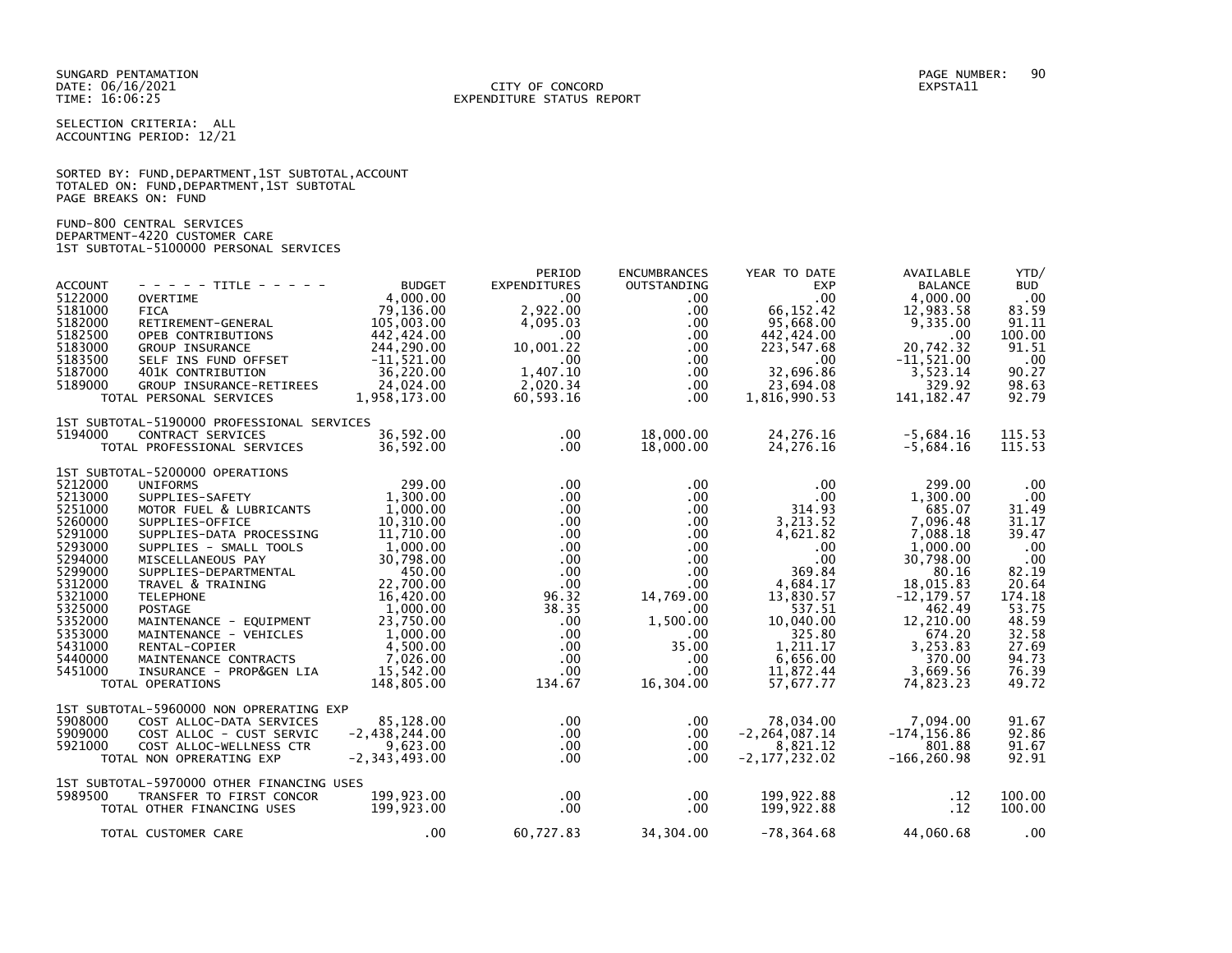SELECTION CRITERIA: ALL ACCOUNTING PERIOD: 12/21

|                      | SORTED BY: FUND, DEPARTMENT, 1ST SUBTOTAL, ACCOUNT |
|----------------------|----------------------------------------------------|
|                      | TOTALED ON: FUND,DEPARTMENT,1ST SUBTOTAL           |
| PAGE BREAKS ON: FUND |                                                    |

FUND-800 CENTRAL SERVICES DEPARTMENT-4230 ENGINEERING 1ST SUBTOTAL-5100000 PERSONAL SERVICES

| <b>ACCOUNT</b>     | - - - - - TITLE - - - - -                         | <b>BUDGET</b>                 | PERIOD<br><b>EXPENDITURES</b>   | <b>ENCUMBRANCES</b><br>OUTSTANDING | YEAR TO DATE<br><b>EXP</b>  | AVAILABLE<br><b>BALANCE</b> | YTD/<br><b>BUD</b> |
|--------------------|---------------------------------------------------|-------------------------------|---------------------------------|------------------------------------|-----------------------------|-----------------------------|--------------------|
| 5121000            | DEPARTMENT-4230 ENGINEERING<br><b>REGULAR</b>     | 1,738,903.00                  | 66,235.45                       | $.00 \,$                           | 1,519,470.67                | 219,432.33                  | 87.38              |
| 5122000            | <b>OVERTIME</b>                                   | 2,000.00                      | 409.08                          | .00                                | 6,074.15                    | $-4,074.15$                 | 303.71             |
| 5181000            | <b>FICA</b>                                       | 132,791.00                    | 4,851.80                        | .00.                               | 110,541.64                  | 22,249.36                   | 83.24              |
| 5182000<br>5182500 | RETIREMENT-GENERAL<br>OPEB CONTRIBUTIONS          | 176,189.00<br>460,282.00      | 6,797.74<br>$.00 \,$            | $.00 \,$<br>$.00 \,$               | 156,480.20<br>460,282.00    | 19,708.80<br>.00.           | 88.81<br>100.00    |
| 5183000            | GROUP INSURANCE                                   | 263,481.00                    | 11,940.27                       | $.00 \,$                           | 252,878.82                  | 10,602.18                   | 95.98              |
| 5183500<br>5187000 | SELF INS FUND OFFSET<br>401K CONTRIBUTION         | $-12, 140.00$<br>60,750.00    | $.00 \,$<br>2,333.93            | .00<br>$.00 \times$                | .00<br>53,428.24            | $-12, 140.00$<br>7,321.76   | .00<br>87.95       |
| 5189000            | GROUP INSURANCE-RETIREES                          | 14,802.00                     | 1,337.54                        | $.00 \,$                           | 16,050.48                   | $-1, 248.48$                | 108.43             |
|                    | TOTAL PERSONAL SERVICES                           | 2,837,058.00                  | 93,905.81                       | .00.                               | 2,575,206.20                | 261,851.80                  | 90.77              |
|                    | 1ST SUBTOTAL-5190000 PROFESSIONAL SERVICES        |                               |                                 |                                    |                             |                             |                    |
| 5194000<br>5198000 | CONTRACT SERVICES<br><b>ENGINEER</b>              | 14,659.00<br>2,500.00         | 5,255.40<br>$.00 \cdot$         | 7,680.00<br>$.00 \,$               | 107,362.60<br>$.00 \,$      | $-100, 383.60$<br>2,500.00  | 784.79<br>$.00 \,$ |
|                    | TOTAL PROFESSIONAL SERVICES                       | 17,159.00                     | 5,255.40                        | 7,680.00                           | 107,362.60                  | $-97,883.60$                | 670.45             |
|                    | 1ST SUBTOTAL-5200000 OPERATIONS                   |                               |                                 |                                    |                             |                             |                    |
| 5212000<br>5213000 | <b>UNIFORMS</b><br>SUPPLIES-SAFETY                | 500.00<br>2,000.00            | $.00 \,$<br>$.00 \,$            | $.00 \,$<br>$.00 \,$               | $.00 \,$<br>712.64          | 500.00<br>1,287.36          | $.00 \,$<br>35.63  |
| 5251000            | MOTOR FUEL & LUBRICANTS                           | 10,000.00                     | $.00 \,$                        | $.00 \,$                           | 9,379.35                    | 620.65                      | 93.79              |
| 5260000            | SUPPLIES-OFFICE                                   | 4,800.00                      | $.00 \times$                    | $.00 \,$                           | 2,233.09                    | 2,566.91                    | 46.52              |
| 5291000<br>5294000 | SUPPLIES-DATA PROCESSING<br>MISCELLANEOUS PAY     | 13,800.00<br>51,686.00        | $.00 \,$<br>$.00 \,$            | 5,530.00<br>$.00 \,$               | 8,439.72<br>.00             | $-169.72$<br>51,686.00      | 101.23<br>.00      |
| 5299000            | SUPPLIES-DEPARTMENTAL                             | 20,309.00                     | $.00 \times$                    | 300.00                             | 4,659.87                    | 15,349.13                   | 24.42              |
| 5312000<br>5313000 | TRAVEL & TRAINING<br>TUITION REIMBURSEMENT        | 14,770.00<br>1,000.00         | $.00 \cdot$<br>.00              | $.00 \,$<br>$.00 \,$               | 8,682.10<br>$.00 \,$        | 6,087.90<br>1,000.00        | 58.78              |
| 5321000            | <b>TELEPHONE</b>                                  | 13,688.00                     | 132.39                          | $.00 \,$                           | 9,497.35                    | 4,190.65                    | .00<br>69.38       |
| 5325000            | POSTAGE                                           | 1,525.00                      | 25.83                           | $.00 \,$                           | 605.00                      | 920.00                      | 39.67              |
| 5352000<br>5353000 | MAINTENANCE - EQUIPMENT<br>MAINTENANCE - VEHICLES | 19,400.00<br>7,000.00         | $.00 \,$<br>$.00 \,$            | 1,500.00<br>$.00 \,$               | 6.151.43<br>9,209.18        | 11.748.57<br>$-2, 209.18$   | 39.44<br>131.56    |
| 5431000            | RENTAL-COPIER                                     | 3.606.00                      | $.00 \,$                        | 135.00                             | 3,421.11                    | 49.89                       | 98.62              |
| 5431050<br>5440000 | RENTAL-UNIFORMS<br>MAINTENANCE CONTRACTS          | 5,300.00<br>700.00            | 134.04<br>$.00 \ \,$            | $.00 \,$<br>$.00 \,$               | 3,275.97<br>$.00 \times$    | 2,024.03<br>700.00          | 61.81<br>.00       |
| 5441000            | LICENSE/RELICENSE FEE                             | 31, 127.00                    | $.00 \,$                        | $.00 \,$                           | 10.918.71                   | 20,208.29                   | 35.08              |
| 5451000            | INSURANCE - PROP&GEN LIA                          | 6,681.00                      | $.00 \,$                        | .00.                               | 16,613.98                   | $-9,932.98$                 | 248.68             |
| 5491000            | DUES & SUBSCRIPTIONS<br>TOTAL OPERATIONS          | 2,475.00<br>210,367.00        | $.00 \,$<br>292.26              | $.00 \,$<br>7,465.00               | 1,933.63<br>95,733.13       | 541.37<br>107, 168.87       | 78.13<br>49.06     |
|                    | 1ST SUBTOTAL-5960000 NON OPRERATING EXP           |                               |                                 |                                    |                             |                             |                    |
| 5540000            | VEHICLES - CAPITAL                                | 68,000.00                     | $.00 \,$                        | 7,999.00                           | 61, 324.81                  | $-1, 323.81$                | 101.95             |
| 5550000<br>5907000 | EQUIPMENT - CAPITAL<br>COST ALLOC - ENGINEERING   | 8,745.00<br>$-3, 233, 059.00$ | $.00 \cdot$<br>.00 <sub>1</sub> | $.00 \,$<br>$.00 \,$               | 6,295.00<br>$-2,992,679.27$ | 2,450.00<br>$-240, 379.73$  | 71.98<br>92.56     |
| 5908000            | COST ALLOC-DATA SERVICES                          | 81,722.00                     | $.00\,$                         | $.00 \,$                           | 74,911.87                   | 6,810.13                    | 91.67              |
| 5921000            | COST ALLOC-WELLNESS CTR                           | 10,008.00                     | $.00 \cdot$                     | $.00 \,$                           | 9,174.00                    | 834.00                      | 91.67              |
|                    | TOTAL NON OPRERATING EXP                          | $-3,064,584.00$               | $.00 \,$                        | 7,999.00                           | $-2,840,973.59$             | $-231,609.41$               | 92.44              |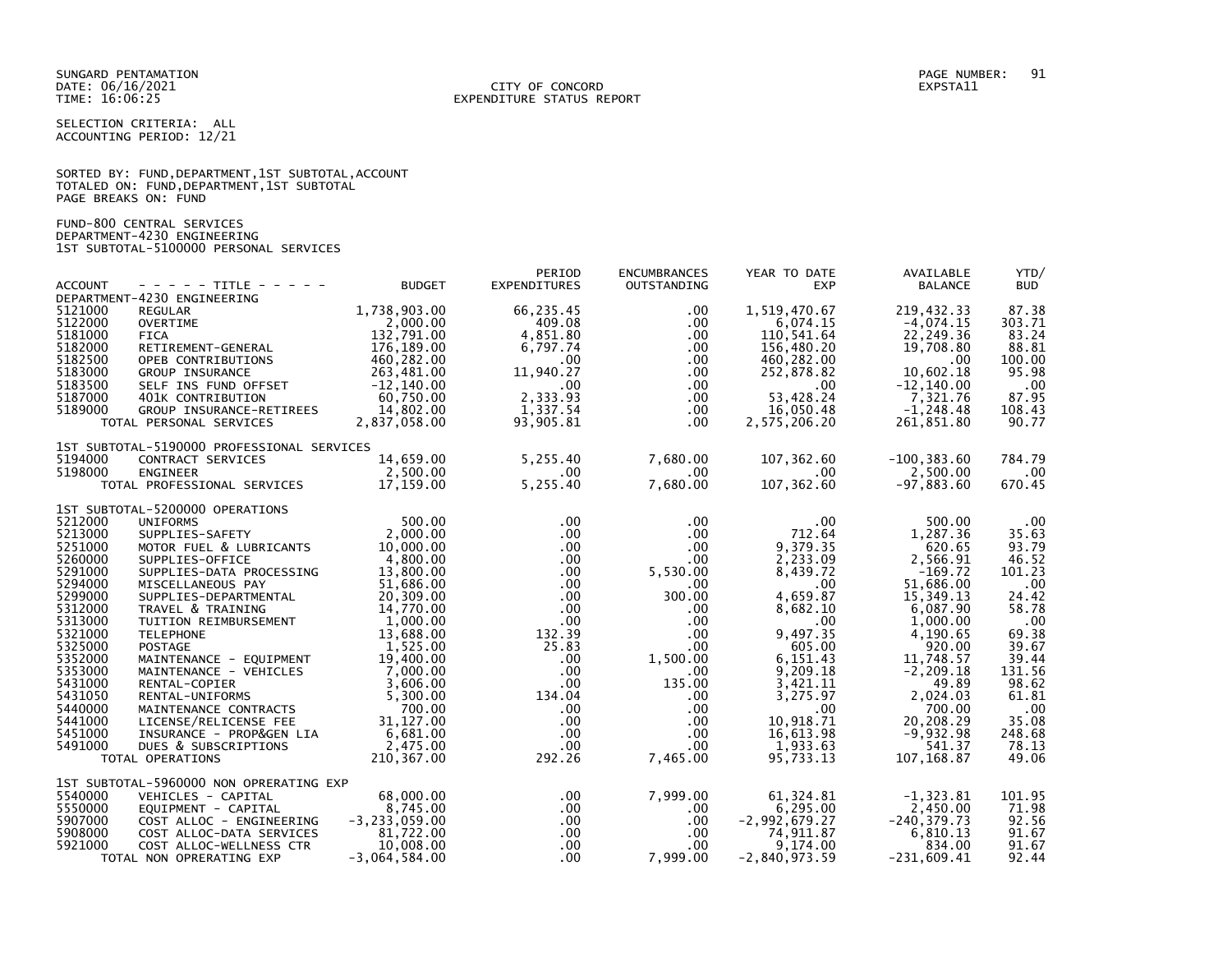SELECTION CRITERIA: ALL ACCOUNTING PERIOD: 12/21

|                      | SORTED BY: FUND, DEPARTMENT, 1ST SUBTOTAL, ACCOUNT |  |  |
|----------------------|----------------------------------------------------|--|--|
|                      | TOTALED ON: FUND, DEPARTMENT, 1ST SUBTOTAL         |  |  |
| PAGE BREAKS ON: FUND |                                                    |  |  |

FUND-800 CENTRAL SERVICES DEPARTMENT-4230 ENGINEERING 1ST SUBTOTAL-5960000 NON OPRERATING EXP

| <b>ACCOUNT</b>                                                                                                                                                                          | - - - - - TITLE - - - - -                                                                                                                                                                                                                                                                                                                                                                                                                   | <b>BUDGET</b>                                                                                                                                                                                                 | PERIOD<br><b>EXPENDITURES</b>                                                                                                                                                                                         | <b>ENCUMBRANCES</b><br><b>OUTSTANDING</b>                                                                                                                                                                | YEAR TO DATE<br><b>EXP</b>                                                                                                                                                                                     | AVAILABLE<br><b>BALANCE</b>                                                                                                                                                                                 | YTD/<br><b>BUD</b>                                                                                                                                            |
|-----------------------------------------------------------------------------------------------------------------------------------------------------------------------------------------|---------------------------------------------------------------------------------------------------------------------------------------------------------------------------------------------------------------------------------------------------------------------------------------------------------------------------------------------------------------------------------------------------------------------------------------------|---------------------------------------------------------------------------------------------------------------------------------------------------------------------------------------------------------------|-----------------------------------------------------------------------------------------------------------------------------------------------------------------------------------------------------------------------|----------------------------------------------------------------------------------------------------------------------------------------------------------------------------------------------------------|----------------------------------------------------------------------------------------------------------------------------------------------------------------------------------------------------------------|-------------------------------------------------------------------------------------------------------------------------------------------------------------------------------------------------------------|---------------------------------------------------------------------------------------------------------------------------------------------------------------|
|                                                                                                                                                                                         | TOTAL ENGINEERING                                                                                                                                                                                                                                                                                                                                                                                                                           | .00                                                                                                                                                                                                           | 99,453.47                                                                                                                                                                                                             | 23,144.00                                                                                                                                                                                                | -62,671.66                                                                                                                                                                                                     | 39,527.66                                                                                                                                                                                                   | .00                                                                                                                                                           |
|                                                                                                                                                                                         | DEPARTMENT-4250 PURCHASING<br>1ST SUBTOTAL-5100000 PERSONAL SERVICES                                                                                                                                                                                                                                                                                                                                                                        |                                                                                                                                                                                                               |                                                                                                                                                                                                                       |                                                                                                                                                                                                          |                                                                                                                                                                                                                |                                                                                                                                                                                                             |                                                                                                                                                               |
| 5121000<br>5122000<br>5181000<br>5182000<br>5182500<br>5183000<br>5183500<br>5187000<br>5189000                                                                                         | <b>REGULAR</b><br><b>OVERTIME</b><br><b>FICA</b><br>RETIREMENT-GENERAL<br>OPEB CONTRIBUTIONS<br>GROUP INSURANCE<br>SELF INS FUND OFFSET<br>401K CONTRIBUTION<br>GROUP INSURANCE-RETIREES<br>TOTAL PERSONAL SERVICES                                                                                                                                                                                                                         | 325.279.00<br>3,500.00<br>24,884.00<br>33,019.00<br>123,911.00<br>63,502.00<br>$-3,005.00$<br>11,386.00<br>10,574.00<br>593,050.00                                                                            | 12.775.26<br>99.41<br>964.83<br>1.313.21<br>$.00 \,$<br>2,602.33<br>$.00 \,$<br>451.09<br>951.14<br>19, 157. 27                                                                                                       | $.00 \,$<br>$.00 \,$<br>$.00 \,$<br>.00<br>.00<br>$.00 \,$<br>.00<br>$.00 \,$<br>$.00 \,$<br>$.00 \,$                                                                                                    | 295, 213.26<br>1,844.04<br>22, 197. 21<br>30,467.05<br>123,911.00<br>59,541.35<br>$.00 \,$<br>10,409.12<br>11,413.68<br>554,996.71                                                                             | 30,065.74<br>1,655.96<br>2,686.79<br>2.551.95<br>$.00 \,$<br>3.960.65<br>$-3,005.00$<br>976.88<br>$-839.68$<br>38,053.29                                                                                    | 90.76<br>52.69<br>89.20<br>92.27<br>100.00<br>93.76<br>.00<br>91.42<br>107.94<br>93.58                                                                        |
| 5194000                                                                                                                                                                                 | 1ST SUBTOTAL-5190000 PROFESSIONAL SERVICES<br>CONTRACT SERVICES<br>TOTAL PROFESSIONAL SERVICES                                                                                                                                                                                                                                                                                                                                              | 4,554.00<br>4,554.00                                                                                                                                                                                          | $.00 \cdot$<br>$.00 \cdot$                                                                                                                                                                                            | $.00 \,$<br>$.00 \,$                                                                                                                                                                                     | 54.00<br>54.00                                                                                                                                                                                                 | 4,500.00<br>4,500.00                                                                                                                                                                                        | 1.19<br>1.19                                                                                                                                                  |
| 5212000<br>5213000<br>5251000<br>5260000<br>5291000<br>5294000<br>5299000<br>5312000<br>5321000<br>5325000<br>5352000<br>5353000<br>5431000<br>5431050<br>5440000<br>5451000<br>5491000 | 1ST SUBTOTAL-5200000 OPERATIONS<br><b>UNIFORMS</b><br>SUPPLIES-SAFETY<br>MOTOR FUEL & LUBRICANTS<br>SUPPLIES-OFFICE<br>SUPPLIES-DATA PROCESSING<br>MISCELLANEOUS PAY<br>SUPPLIES-DEPARTMENTAL<br>TRAVEL & TRAINING<br><b>TELEPHONE</b><br>POSTAGE<br>MAINTENANCE - EQUIPMENT<br>MAINTENANCE - VEHICLES<br>RENTAL-COPIER<br>RENTAL-UNIFORMS<br>MAINTENANCE CONTRACTS<br>INSURANCE - PROP&GEN LIA<br>DUES & SUBSCRIPTIONS<br>TOTAL OPERATIONS | 500.00<br>1,000.00<br>4,000.00<br>2.000.00<br>.00<br>9,682.00<br>4,160.00<br>8,000.00<br>1.945.00<br>1,200.00<br>8,000.00<br>7,000.00<br>3,000.00<br>1,600.00<br>13,200.00<br>5,415.00<br>500.00<br>71,202.00 | $.00 \,$<br>$.00 \,$<br>$.00 \,$<br>$.00 \,$<br>$.00 \,$<br>.00 <sub>1</sub><br>$.00 \,$<br>$.00 \,$<br>110.32<br>65.72<br>$.00 \,$<br>$.00 \,$<br>$.00 \,$<br>55.52<br>$.00 \,$<br>$.00 \,$<br>$.00 \cdot$<br>231.56 | $.00 \,$<br>$.00 \,$<br>1,179.58<br>$.00 \,$<br>$.00 \,$<br>$.00 \,$<br>$.00 \,$<br>$.00 \,$<br>$.00 \,$<br>$.00 \,$<br>$.00 \,$<br>$.00 \,$<br>40.00<br>.00<br>1,937.50<br>.00.<br>$.00 \,$<br>3,157.08 | 300.00<br>$-47.72$<br>1,836.73<br>440.45<br>1,946.08<br>$.00 \ \,$<br>1,584.22<br>1,166.00<br>1.802.32<br>658.69<br>9,720.54<br>6,649.77<br>2,389.95<br>1,334.52<br>7,622.50<br>3,520.74<br>50.00<br>40,974.79 | 200.00<br>1,047.72<br>983.69<br>1,559.55<br>$-1,946.08$<br>9,682.00<br>2,575.78<br>6,834.00<br>142.68<br>541.31<br>$-1,720.54$<br>350.23<br>570.05<br>265.48<br>3,640.00<br>1,894.26<br>450.00<br>27,070.13 | 60.00<br>$-4.77$<br>75.41<br>22.02<br>.00<br>.00<br>38.08<br>14.58<br>92.66<br>54.89<br>121.51<br>95.00<br>81.00<br>83.41<br>72.42<br>65.02<br>10.00<br>61.98 |
| 5550000<br>5908000<br>5916000<br>5921000                                                                                                                                                | 1ST SUBTOTAL-5960000 NON OPRERATING EXP<br>EQUIPMENT - CAPITAL<br>COST ALLOC-DATA SERVICES<br>COST ALLOC - PURCHASING<br>COST ALLOC-WELLNESS CTR<br>TOTAL NON OPRERATING EXP                                                                                                                                                                                                                                                                | $\overline{\phantom{0}}$ .00<br>23,836.00<br>$-695, 337.00$<br>2,695.00<br>$-668,806.00$                                                                                                                      | $.00 \,$<br>$.00 \,$<br>$.00 \cdot$<br>$.00 \cdot$<br>$.00 \cdot$                                                                                                                                                     | 8,473.24<br>$.00 \ \,$<br>$.00 \,$<br>.00<br>8,473.24                                                                                                                                                    | $.00 \,$<br>21,849.63<br>$-641,670.75$<br>2,470.38<br>$-617, 350.74$                                                                                                                                           | $-8,473.24$<br>1,986.37<br>$-53,666.25$<br>224.62<br>$-59,928.50$                                                                                                                                           | .00<br>91.67<br>92.28<br>91.67<br>91.04                                                                                                                       |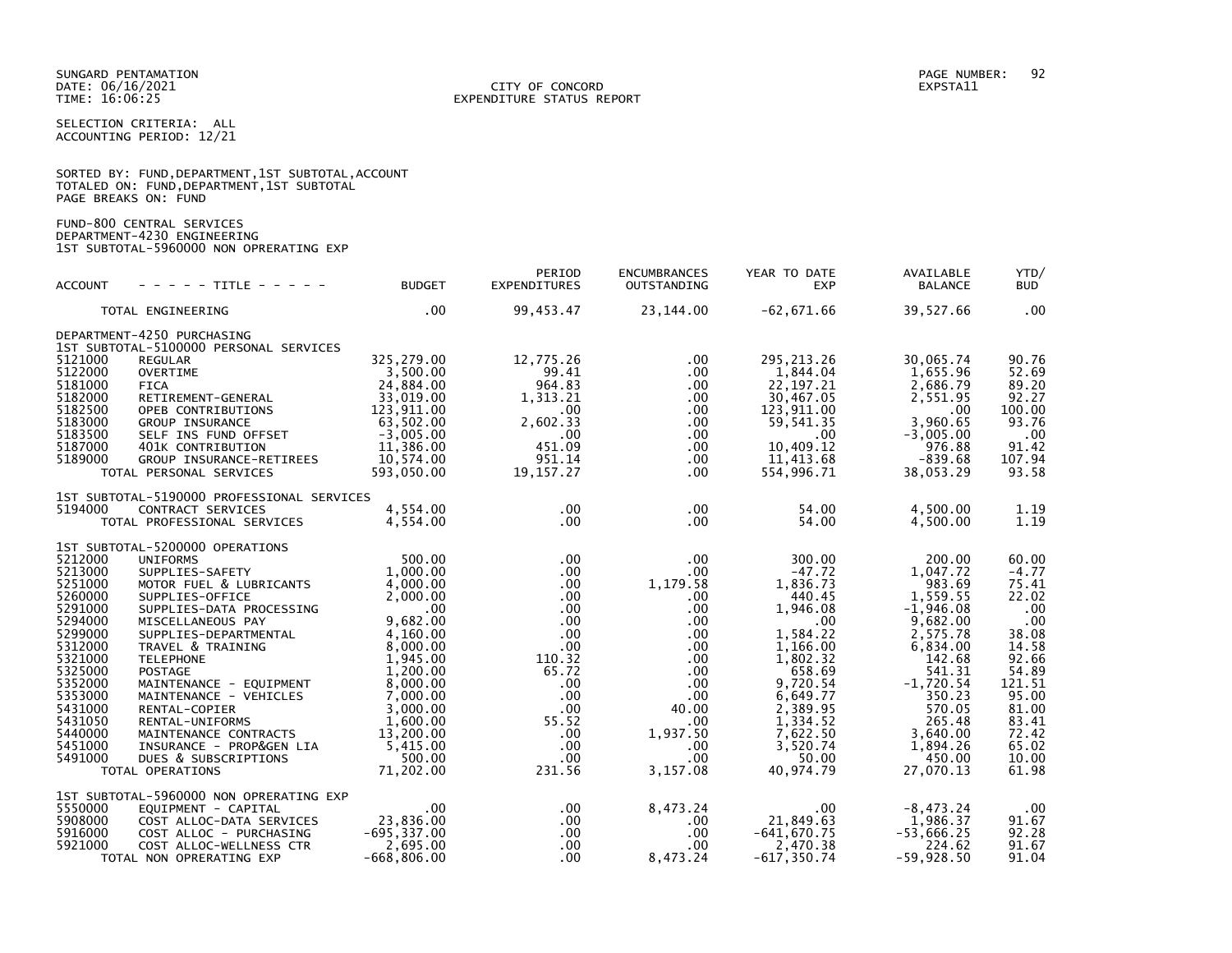SELECTION CRITERIA: ALL ACCOUNTING PERIOD: 12/21

|                      |  | SORTED BY: FUND, DEPARTMENT, 1ST SUBTOTAL, ACCOUNT |  |
|----------------------|--|----------------------------------------------------|--|
|                      |  | TOTALED ON: FUND, DEPARTMENT, 1ST SUBTOTAL         |  |
| PAGE BREAKS ON: FUND |  |                                                    |  |

FUND-800 CENTRAL SERVICES DEPARTMENT-4250 PURCHASING 1ST SUBTOTAL-5960000 NON OPRERATING EXP

| <b>ACCOUNT</b>                                                                                                                                                                                                                      | - - - - - TITLE - - - - -                                                                                                                                                                                                                                                                                                                                                                                                                                                                                       | <b>BUDGET</b>                                                                                                                                                                                                                                                      | PERIOD<br><b>EXPENDITURES</b>                                                                                                                                                                          | <b>ENCUMBRANCES</b><br>OUTSTANDING                                                                                                                                                                                                  | YEAR TO DATE<br><b>EXP</b>                                                                                                                                                                                                                             | AVAILABLE<br><b>BALANCE</b>                                                                                                                                                                                                                                       | YTD/<br><b>BUD</b>                                                                                                                                                                      |
|-------------------------------------------------------------------------------------------------------------------------------------------------------------------------------------------------------------------------------------|-----------------------------------------------------------------------------------------------------------------------------------------------------------------------------------------------------------------------------------------------------------------------------------------------------------------------------------------------------------------------------------------------------------------------------------------------------------------------------------------------------------------|--------------------------------------------------------------------------------------------------------------------------------------------------------------------------------------------------------------------------------------------------------------------|--------------------------------------------------------------------------------------------------------------------------------------------------------------------------------------------------------|-------------------------------------------------------------------------------------------------------------------------------------------------------------------------------------------------------------------------------------|--------------------------------------------------------------------------------------------------------------------------------------------------------------------------------------------------------------------------------------------------------|-------------------------------------------------------------------------------------------------------------------------------------------------------------------------------------------------------------------------------------------------------------------|-----------------------------------------------------------------------------------------------------------------------------------------------------------------------------------------|
|                                                                                                                                                                                                                                     | TOTAL PURCHASING                                                                                                                                                                                                                                                                                                                                                                                                                                                                                                | .00                                                                                                                                                                                                                                                                | 19,388.83                                                                                                                                                                                              | 11,630.32                                                                                                                                                                                                                           | $-21, 325.24$                                                                                                                                                                                                                                          | 9,694.92                                                                                                                                                                                                                                                          | .00                                                                                                                                                                                     |
|                                                                                                                                                                                                                                     | DEPARTMENT-4270 BUILDING & GROUNDS MAINT<br>1ST SUBTOTAL-5100000 PERSONAL SERVICES                                                                                                                                                                                                                                                                                                                                                                                                                              |                                                                                                                                                                                                                                                                    |                                                                                                                                                                                                        |                                                                                                                                                                                                                                     |                                                                                                                                                                                                                                                        |                                                                                                                                                                                                                                                                   |                                                                                                                                                                                         |
| 5121000<br>5122000<br>5125000<br>5126000<br>5181000<br>5182000<br>5182500<br>5183000<br>5183500<br>5186000<br>5187000<br>5189000                                                                                                    | <b>REGULAR</b><br><b>OVERTIME</b><br>PART-TIME - TEMPORARY<br>PART-TIME - REGULAR<br><b>FICA</b><br>RETIREMENT-GENERAL<br>OPEB CONTRIBUTIONS<br><b>GROUP INSURANCE</b><br>SELF INS FUND OFFSET<br>WORKER'S COMPENSATION<br>401K CONTRIBUTION<br>GROUP INSURANCE-RETIREES<br>TOTAL PERSONAL SERVICES                                                                                                                                                                                                             | 2,188,064.00<br>15,000.00<br>20,068.00<br>43,213.00<br>171,249.00<br>220, 343.00<br>865,768.00<br>421, 417.00<br>$-22,816.00$<br>.00<br>75,972.00<br>39,700.00<br>4,037,978.00                                                                                     | 83,814.04<br>805.97<br>.00<br>1,580.08<br>6,415.05<br>8,583.27<br>.00<br>17,130.86<br>.00.<br>.00<br>2,952.05<br>3,498.02<br>124,779.34                                                                | $.00 \,$<br>$.00 \,$<br>$.00 \,$<br>$.00 \,$<br>$.00 \,$<br>$.00 \,$<br>$.00 \,$<br>$.00 \,$<br>$.00 \,$<br>$.00 \,$<br>$.00 \,$<br>$.00 \,$<br>$.00 \,$                                                                            | 1,916,823.67<br>9,487.04<br>1,436.40<br>51,993.25<br>146,270.38<br>197,269.16<br>865,768.00<br>368,629.02<br>.00<br>17,593.96<br>67,581.71<br>42,937.00<br>3,685,789.59                                                                                | 271,240.33<br>5,512.96<br>18,631.60<br>$-8,780.25$<br>24,978.62<br>23,073.84<br>.00<br>52.787.98<br>$-22,816.00$<br>$-17, 593.96$<br>8,390.29<br>$-3,237.00$<br>352,188.41                                                                                        | 87.60<br>63.25<br>7.16<br>120.32<br>85.41<br>89.53<br>100.00<br>87.47<br>.00.<br>.00<br>88.96<br>108.15<br>91.28                                                                        |
| 5193000<br>5194000                                                                                                                                                                                                                  | 1ST SUBTOTAL-5190000 PROFESSIONAL SERVICES<br>MEDICAL<br>CONTRACT SERVICES<br>TOTAL PROFESSIONAL SERVICES                                                                                                                                                                                                                                                                                                                                                                                                       | 2,500.00<br>68,597.00<br>71,097.00                                                                                                                                                                                                                                 | $.00 \cdot$<br>6,112.50<br>6,112.50                                                                                                                                                                    | $.00 \cdot$<br>6,087.50<br>6,087.50                                                                                                                                                                                                 | $.00 \cdot$<br>43,514.64<br>43,514.64                                                                                                                                                                                                                  | 2,500.00<br>18,994.86<br>21,494.86                                                                                                                                                                                                                                | $.00 \,$<br>72.31<br>69.77                                                                                                                                                              |
| 5211000<br>5212000<br>5213000<br>5216000<br>5251000<br>5260000<br>5291000<br>5293000<br>5294000<br>5299000<br>5299200<br>5312000<br>5321000<br>5325000<br>5331000<br>5341000<br>5351000<br>5352000<br>5353000<br>5392000<br>5430000 | 1ST SUBTOTAL-5200000 OPERATIONS<br>JANITORIAL SUPPLIES<br><b>UNIFORMS</b><br>SUPPLIES-SAFETY<br>DECLARED EMERGENCY EXP<br>MOTOR FUEL & LUBRICANTS<br>SUPPLIES-OFFICE<br>SUPPLIES-DATA PROCESSING<br>SUPPLIES - SMALL TOOLS<br>MISCELLANEOUS PAY<br>SUPPLIES-DEPARTMENTAL<br>CLEARWATER STUDIO EXPENS<br>TRAVEL & TRAINING<br><b>TELEPHONE</b><br>POSTAGE<br>UTILITIES<br>PRINTING<br>MAINTENANCE - BUILDINGS<br>MAINTENANCE - EQUIPMENT<br>MAINTENANCE - VEHICLES<br>LAUNDRY & DRY CLEANING<br>EQUIPMENT RENTAL | 74,689.02<br>9,727.00<br>4,000.00<br>15,699.08<br>55,000.00<br>2,000.00<br>4,500.00<br>31, 135.00<br>85,619.00<br>77,252.07<br>20,000.00<br>14,000.00<br>6,962.00<br>100.00<br>2,500.00<br>200.00<br>210,659.43<br>24,897.28<br>135,000.00<br>1,000.00<br>7,740.00 | 1,678.40<br>.00<br>$.00 \,$<br>$.00 \ \,$<br>$.00 \,$<br>.00<br>.00<br>.00<br>.00<br>995.00<br>.00<br>$.00 \,$<br>216.33<br>$.00 \,$<br>.00<br>.00<br>9,099.00<br>.00.<br>$.00 \,$<br>449.00<br>295.42 | 7,922.06<br>$.00 \,$<br>$.00 \,$<br>.00<br>$.00 \,$<br>$.00 \,$<br>$.00 \,$<br>16,904.28<br>.00<br>11,925.32<br>.00.<br>610.00<br>.00.<br>$.00 \,$<br>$.00 \,$<br>$.00 \,$<br>49,033.93<br>1,000.00<br>.00.<br>$.00 \,$<br>$.00 \,$ | 57,685.24<br>5,605.88<br>4,532.13<br>$.00 \,$<br>34,973.29<br>2,907.63<br>3,631.95<br>11,223.64<br>.00<br>55, 578. 51<br>455.98<br>2,083.44<br>11, 121. 26<br>50.34<br>6,131.48<br>.00<br>244,258.98<br>11,601.13<br>107, 152.52<br>887.76<br>7,090.08 | 9,081.72<br>4,121.12<br>$-532.13$<br>15,699.08<br>20.026.71<br>$-907.63$<br>868.05<br>3.007.08<br>85,619.00<br>9,748.24<br>19,544.02<br>11,306.56<br>$-4, 159.26$<br>49.66<br>$-3,631.48$<br>200.00<br>$-82,633.48$<br>12,296.15<br>27,847.48<br>112.24<br>649.92 | 87.84<br>57.63<br>113.30<br>.00<br>63.59<br>145.38<br>80.71<br>90.34<br>.00<br>87.38<br>2.28<br>19.24<br>159.74<br>50.34<br>245.26<br>.00<br>139.23<br>50.61<br>79.37<br>88.78<br>91.60 |